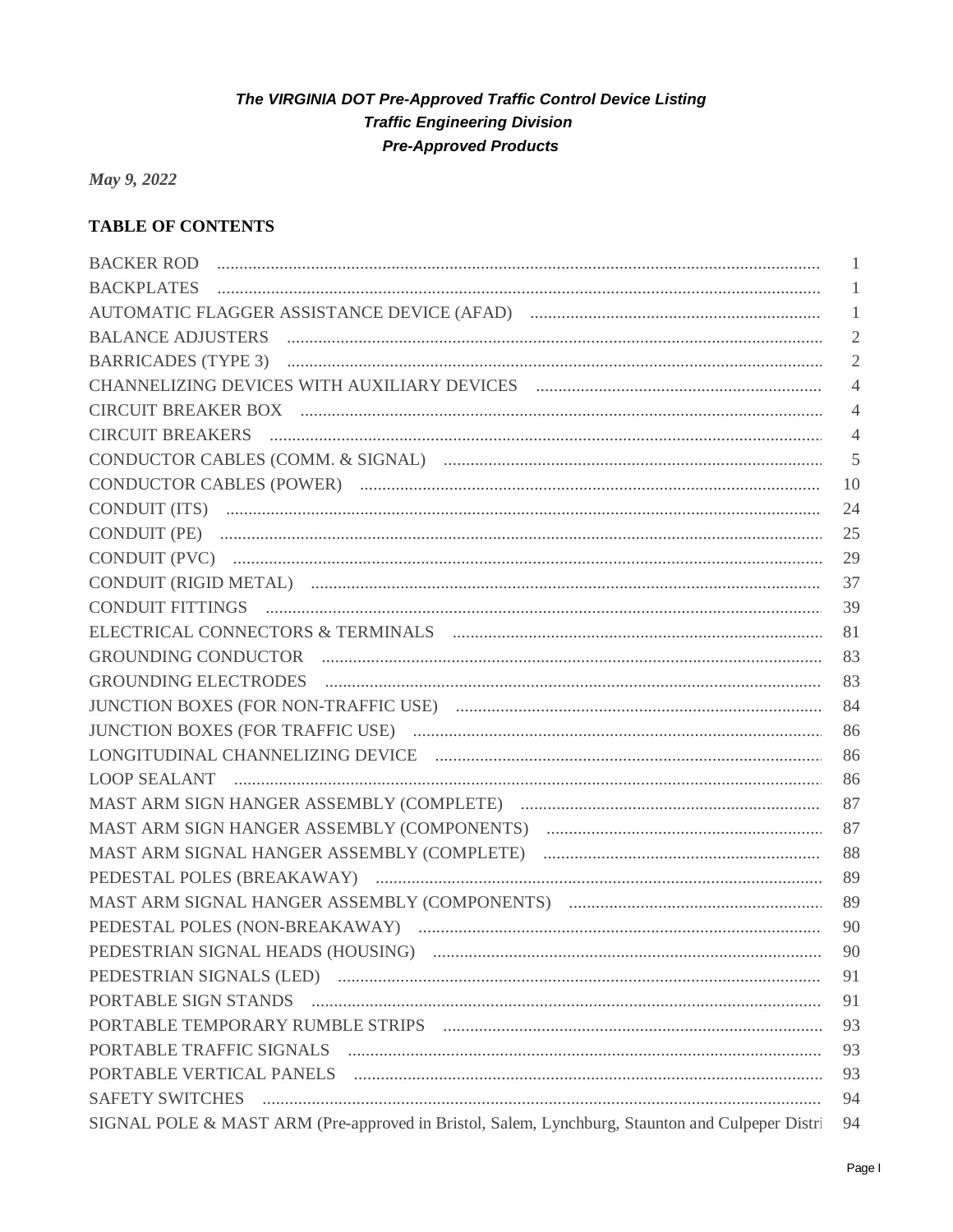May 9, 2022

# **TABLE OF CONTENTS**

|                                                                          | 110 |
|--------------------------------------------------------------------------|-----|
|                                                                          |     |
|                                                                          |     |
|                                                                          |     |
|                                                                          |     |
| TEMPORARY ROLL-UP SIGNS FIGHT AND CONTROLLER AND TEMPORARY ROLL-UP SIGNS | 111 |
|                                                                          |     |
| TETHER WIRE  112                                                         |     |
|                                                                          | 112 |
|                                                                          |     |
|                                                                          |     |
| TRAILER MOUNTED ATTENUATORS                                              |     |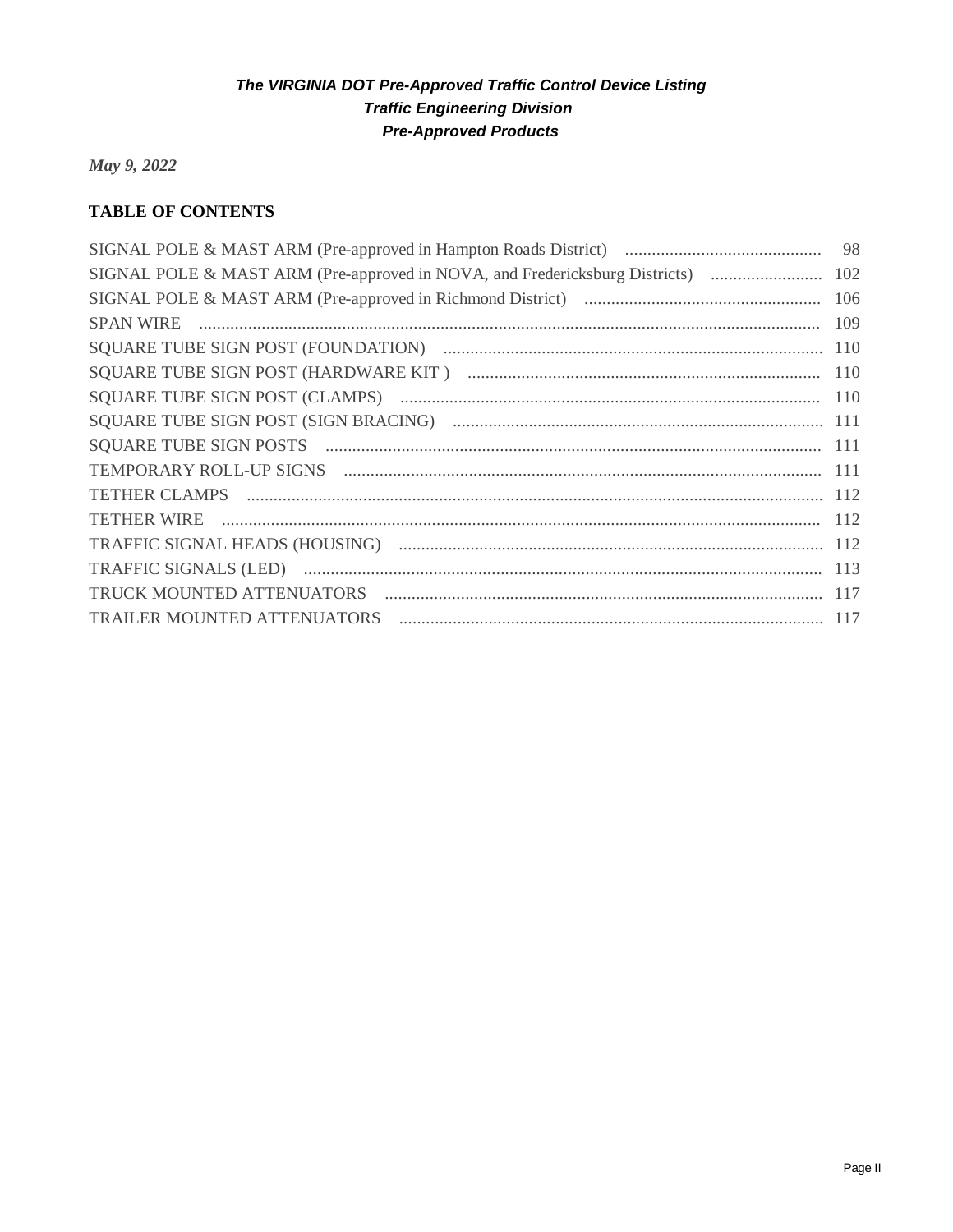*May 9, 2022*

**MATERIALS** 

| <b>APPROVAL CODE</b> | <b>TESTING</b><br><b>REQUIRED</b> | <b>DESCRIPTION</b>                                                                                                                                | <b>APPROVAL</b><br><b>DATE</b> | <b>COMMENTS</b>                  |
|----------------------|-----------------------------------|---------------------------------------------------------------------------------------------------------------------------------------------------|--------------------------------|----------------------------------|
|                      |                                   |                                                                                                                                                   |                                |                                  |
|                      |                                   | <b>AUTOMATIC FLAGGER ASSISTANCE DEVICE (AFAD)</b>                                                                                                 |                                |                                  |
| 234 538 01           |                                   | North America Traffic; AUTOMATIC FLAGGER ASSISTANCE DEVICE (AFAD); RCF 2                                                                          | 5/2/2022                       |                                  |
| 253 538 01           |                                   | Ver-Mac; AUTOMATIC FLAGGER ASSISTANCE DEVICE (AFAD); AFAD-212 Radio                                                                               | 3/17/2021                      |                                  |
| 292 538 01           |                                   | Wanco; AUTOMATIC FLAGGER ASSISTANCE DEVICE (AFAD); Model #WAFD                                                                                    | 5/12/2021                      |                                  |
| 300 538 01           |                                   | Synergy Technology, LLC; AUTOMATIC FLAGGER ASSISTANCE DEVICE (AFAD); AF-100                                                                       | 12/13/2021                     |                                  |
|                      |                                   | <b>BACKER ROD</b>                                                                                                                                 |                                |                                  |
| 032 189 01           |                                   | W. R. Meadows Polyethylene Foam Backer Rod, 1/2" Dia.                                                                                             | 11/4/1988                      |                                  |
| 032 189 02           |                                   | W. R. Meadows Polyethylene Foam Backer Rod, 5/8" Dia.                                                                                             | 11/4/1988                      |                                  |
| 032 189 03           |                                   | W. R. Meadows Polyethylene Foam Backer Rod, 3/4" Dia.                                                                                             | 11/4/1988                      |                                  |
|                      |                                   | <b>BACKPLATES</b>                                                                                                                                 |                                |                                  |
| 003 024 01           |                                   | Eagle Traffic Control Systems; BACKPLATES; Model: BPAR501ANF003E. Aluminum<br>Backplates for Signal Heads (1 section w/3" Border Reflective Tape) | 6/25/2021                      | Shall be one piece construction  |
| 003 024 02           |                                   | Eagle Traffic Control Systems; BACKPLATES; Model: BPAR502ANF003E. Aluminum<br>Backplates for Signal Heads (2 section w/3" Border Reflective Tape) | 6/25/2021                      | Shall be one piece construction. |
| 003 024 03           |                                   | Eagle Traffic Control Systems; BACKPLATES; Model: BPAR503ANF003E. Aluminum<br>Backplates for Signal Heads (3 section w/3" Border Reflective Tape) | 6/25/2021                      | Shall be one piece construction. |
| 003 024 04           |                                   | Eagle Traffic Control Systems; BACKPLATES; Model: BPAR504ANF003E. Aluminum<br>Backplates for Signal Heads (4 section w/3" Border Reflective Tape) | 6/25/2021                      | Shall be one piece construction. |
| 003 024 05           |                                   | Eagle Traffic Control Systems; BACKPLATES; Model: BPAR505ANF003E. Aluminum<br>Backplates for Signal Heads (5 section w/3" Border Reflective Tape) | 6/25/2021                      | Shall be one piece construction. |
| 015 024 11           |                                   | Pelco Products Inc.; BACKPLATES; AeroFlex Backplate                                                                                               | 3/18/2021                      |                                  |
| 074 024 01           |                                   | McCain Inc, Standard Non-Louver Backplates (for 12" Signal Size, 3-Section), Aluminum                                                             | 10/4/1990                      | Shall be one piece construction  |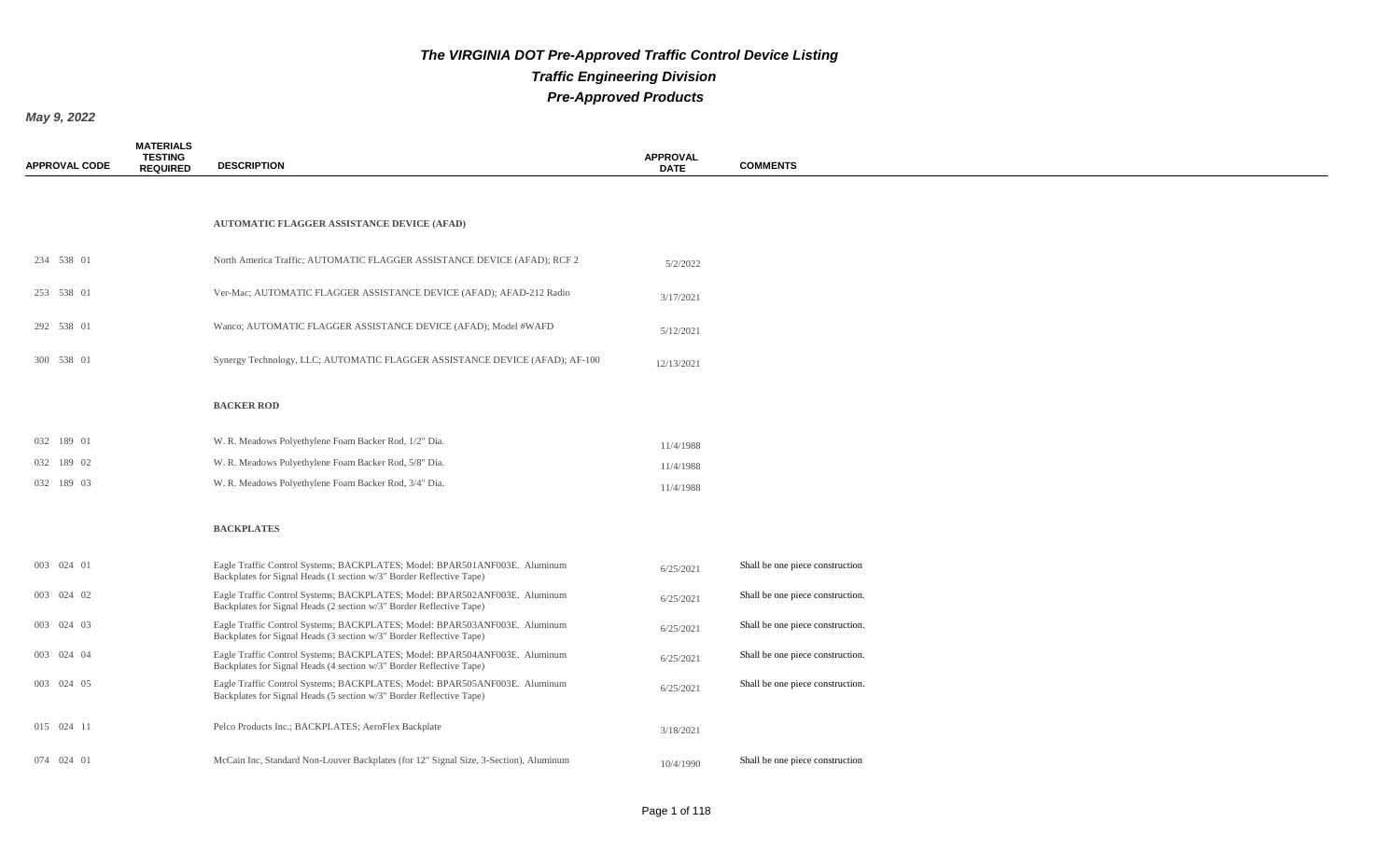| <b>APPROVAL CODE</b> | <b>MATERIALS</b><br><b>TESTING</b><br><b>REQUIRED</b> | <b>DESCRIPTION</b>                                                                                                                | <b>APPROVAL</b><br><b>DATE</b> | <b>COMMENTS</b>                                                                            |
|----------------------|-------------------------------------------------------|-----------------------------------------------------------------------------------------------------------------------------------|--------------------------------|--------------------------------------------------------------------------------------------|
| 139 024 01           |                                                       | Peek Traffic Corporation, Flat Backplate (for 12" Signal Size, 1-Section), Aluminum, Part #<br>S400000                            | 6/22/2016                      | Shall be one piece construction                                                            |
| 139 024 02           |                                                       | Peek Traffic Corporation, Flat Backplate (for 12" Signal Size, 2-Section), Aluminum, Part #<br>S400001                            | 6/22/2016                      | Shall be one piece construction                                                            |
| 139 024 03           |                                                       | Peek Traffic Corporation, Flat Backplate (for 12" Signal Size, 3-Section), Aluminum, Part #<br>S400002                            | 6/22/2016                      | Shall be one piece construction                                                            |
| 139 024 04           |                                                       | Peek Traffic Corporation, Flat Backplate (for 12" Signal Size, 3-Section), Aluminum, Part #<br>S400010                            | 6/22/2016                      | Shall be one piece construction                                                            |
| 139 024 05           |                                                       | Peek Traffic Corporation, Flat Backplate (for 12" Signal Size, 4-Section), Aluminum, Part #<br>S400003                            | 6/22/2016                      | Shall be one piece construction                                                            |
| 139 024 06           |                                                       | Peek Traffic Corporation, Flat Backplate (for 12" Signal Size, 4-Section), Aluminum, Part #<br>S400011                            | 6/22/2016                      | Shall be one piece construction                                                            |
| 139 024 07           |                                                       | Peek Traffic Corporation, Flat Backplate (for 12" Signal Size, 5-Section), Aluminum, Part #<br>S400004                            | 6/22/2016                      | 5-section head may be upto 3 piece construction                                            |
| 139 024 08           |                                                       | Peek Traffic Corporation, Flat Backplate (for 12" Signal Size, 5-Section), Aluminum, Part #<br>S400012                            | 6/22/2016                      | 5-section head may be upto 3 piece construction                                            |
| 215 024 02           |                                                       | North American Signal, LLC; BACKPLATES; Standard Non-Louvered (For 12" Signal Size, 3-<br>Section), Aluminum                      | 8/3/2016                       | Shall be one piece construction                                                            |
|                      |                                                       | <b>BALANCE ADJUSTERS</b>                                                                                                          |                                |                                                                                            |
| 015 323 01           |                                                       | Pelco Products Inc., Balance Adjuster Assembly (3/4" Slot, 3/4" Wide Eyebolt ) w/ Jam Nut &<br>Lockwasher. Pelco Part No. SE-3191 | 1/3/1996                       | Set screws and miscellaneous hardware shall be stainless or galvanized steel.              |
| 015 323 02           |                                                       | Pelco Products Inc., Balance Adjuster Assembly (3/4" Slot, 1/2" Wide Eyebolt ) w/ Jam Nut &<br>Lockwasher. Pelco Part No. SE-3192 | 1/3/1996                       | Set screws and miscellaneous hardware shall be stainless or galvanized steel.              |
| 015 323 03           |                                                       | Pelco Products Inc., Balance Adjuster Assembly (1/2" Slot, 3/4" Wide Eyebolt ) w/ Jam Nut &<br>Lockwasher. Pelco Part No. SE-3193 | 1/3/1996                       | Set screws and miscellaneous hardware shall be stainless or galvanized steel.              |
| 015 323 04           |                                                       | Pelco Products Inc., Balance Adjuster Assembly (1/2" Slot, 1/2" Wide Eyebolt ) w/ Jam Nut &<br>Lockwasher. Pelco Part No. SE-3194 | 1/3/1996                       | Set screws and miscellaneous hardware shall be stainless or galvanized steel.              |
|                      |                                                       | <b>BARRICADES (TYPE 3)</b>                                                                                                        |                                |                                                                                            |
| 005 546 01           |                                                       | Trafcon; BARRICADES (TYPE 3);                                                                                                     | 3/26/2021                      | If manufactured after $1/1/2020$ , the product cut sheet must be checked for MASH testing. |
| 202 546 01           |                                                       | Xcessories Squared; BARRICADES (TYPE 3);                                                                                          | 3/26/2021                      | If manufactured after $1/1/2020$ , the product cut sheet must be checked for MASH testing. |
| 226 546 01           |                                                       | Plastic Safety Systems; BARRICADES (TYPE 3);                                                                                      | 3/26/2021                      | If manufactured after $1/1/2020$ , the product cut sheet must be checked for MASH testing. |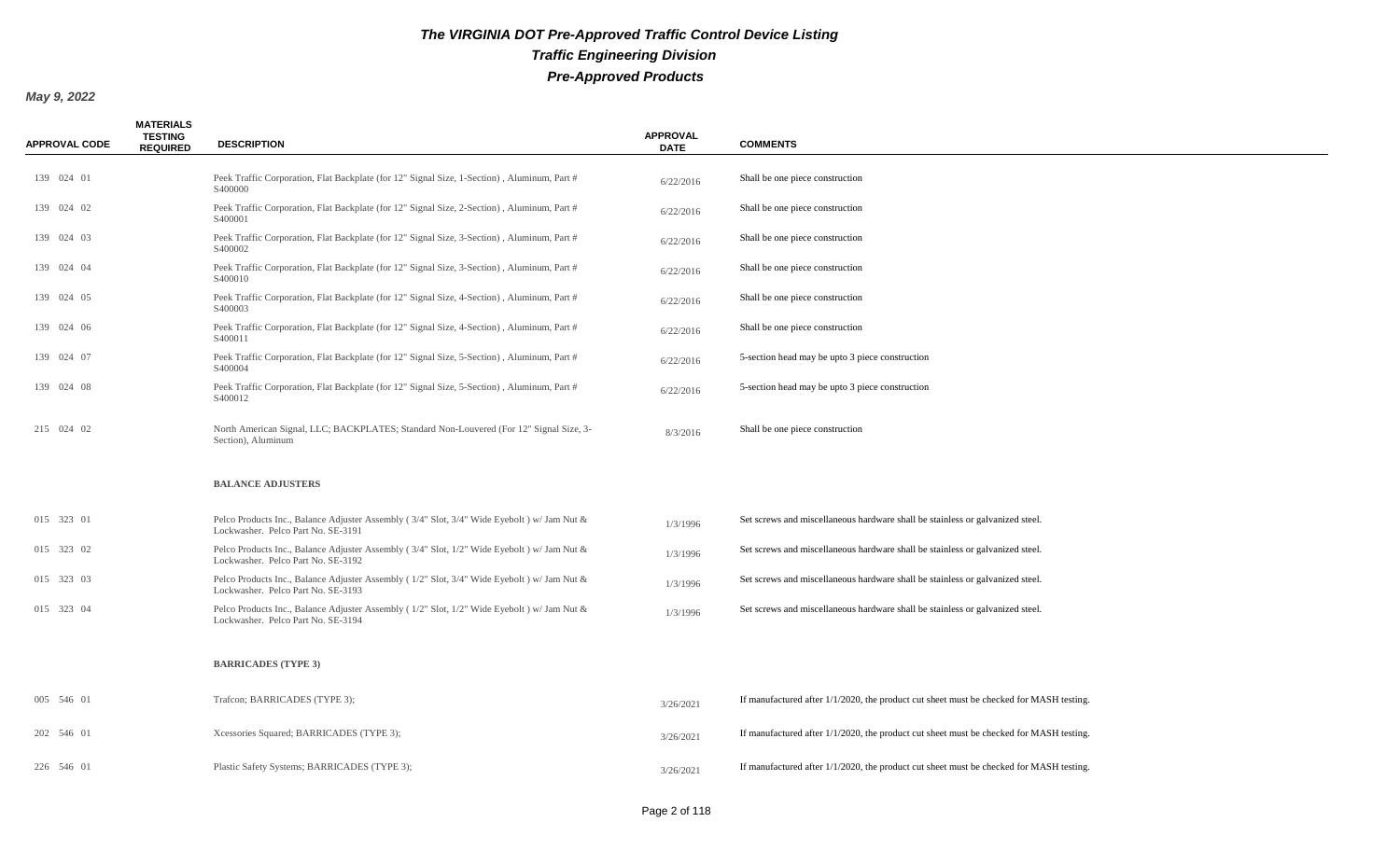| <b>APPROVAL CODE</b> | <b>MATERIALS</b><br><b>TESTING</b><br><b>REQUIRED</b> | <b>DESCRIPTION</b>                                 | <b>APPROVAL</b><br><b>DATE</b> | <b>COMMENTS</b>                                                                            |
|----------------------|-------------------------------------------------------|----------------------------------------------------|--------------------------------|--------------------------------------------------------------------------------------------|
| 226 546 02           |                                                       | Plastic Safety Systems; BARRICADES (TYPE 3);       | 3/26/2021                      | If manufactured after 1/1/2020, the product cut sheet must be checked for MASH testing.    |
| 241 546 01           |                                                       | Plasticade; BARRICADES (TYPE 3); Telspar Type 3    | 3/26/2021                      | If manufactured after $1/1/2020$ , the product cut sheet must be checked for MASH testing. |
| 241 546 02           |                                                       | Plasticade; BARRICADES (TYPE 3); Angle Iron Type 3 | 3/26/2021                      | If manufactured after 1/1/2020, the product cut sheet must be checked for MASH testing.    |
| 241 546 03           |                                                       | Plasticade; BARRICADES (TYPE 3); Power Post Type 3 | 3/26/2021                      | If manufactured after 1/1/2020, the product cut sheet must be checked for MASH testing.    |
| 250 546 01           |                                                       | Korman Signs; BARRICADES (TYPE 3);                 | 3/26/2021                      | If manufactured after 1/1/2020, the product cut sheet must be checked for MASH testing.    |
| 255 546 01           |                                                       | Impact Recovery System; BARRICADES (TYPE 3);       | 3/26/2021                      | If manufactured after $1/1/2020$ , the product cut sheet must be checked for MASH testing. |
| 257 546 01           |                                                       | Flasher Handling Corp.; BARRICADES (TYPE 3);       | 3/26/2021                      | If manufactured after 1/1/2020, the product cut sheet must be checked for MASH testing.    |
| 258 546 01           |                                                       | Bent Manufacturing Company; BARRICADES (TYPE 3);   | 3/26/2021                      | If manufactured after $1/1/2020$ , the product cut sheet must be checked for MASH testing. |
| 261 546 01           |                                                       | Eastern Metal/ USA Signs; BARRICADES (TYPE 3);     | 3/26/2021                      | If manufactured after 1/1/2020, the product cut sheet must be checked for MASH testing.    |
| 271 546 01           |                                                       | Recycled Plastic Products; BARRICADES (TYPE 3);    | 3/26/2021                      | If manufactured after 1/1/2020, the product cut sheet must be checked for MASH testing.    |
| 272 546 01           |                                                       | Cantel of Medford, Inc.; BARRICADES (TYPE 3);      | 3/26/2021                      | If manufactured after $1/1/2020$ , the product cut sheet must be checked for MASH testing. |
| 273 546 01           |                                                       | Davidson Plastics Corp.; BARRICADES (TYPE 3);      | 3/26/2021                      | If manufactured after 1/1/2020, the product cut sheet must be checked for MASH testing.    |
| 274 546 01           |                                                       | American Fence & FAB, Inc.; BARRICADES (TYPE 3);   | 3/26/2021                      | If manufactured after 1/1/2020, the product cut sheet must be checked for MASH testing.    |
| 275 546 01           |                                                       | Protection Services, Inc.; BARRICADES (TYPE 3);    | 3/26/2021                      | If manufactured after $1/1/2020$ , the product cut sheet must be checked for MASH testing. |
| 276 546 01           |                                                       | St. Louis Steel Products; BARRICADES (TYPE 3);     | 3/26/2021                      | If manufactured after $1/1/2020$ , the product cut sheet must be checked for MASH testing. |
| 277 546 01           |                                                       | Bunzl Extrusion Tacoma, Inc.; BARRICADES (TYPE 3); | 3/26/2021                      | If manufactured after $1/1/2020$ , the product cut sheet must be checked for MASH testing. |
| 278 546 01           |                                                       | Three D Traffic Works, Inc.; BARRICADES (TYPE 3);  | 3/26/2021                      | If manufactured after 1/1/2020, the product cut sheet must be checked for MASH testing.    |
| 279 546 01           |                                                       | Traffic Devices, Inc.; BARRICADES (TYPE 3);        | 3/26/2021                      | If manufactured after 1/1/2020, the product cut sheet must be checked for MASH testing.    |
| 280 546 01           |                                                       | PMG LOBO Limited; BARRICADES (TYPE 3);             | 3/26/2021                      | If manufactured after $1/1/2020$ , the product cut sheet must be checked for MASH testing. |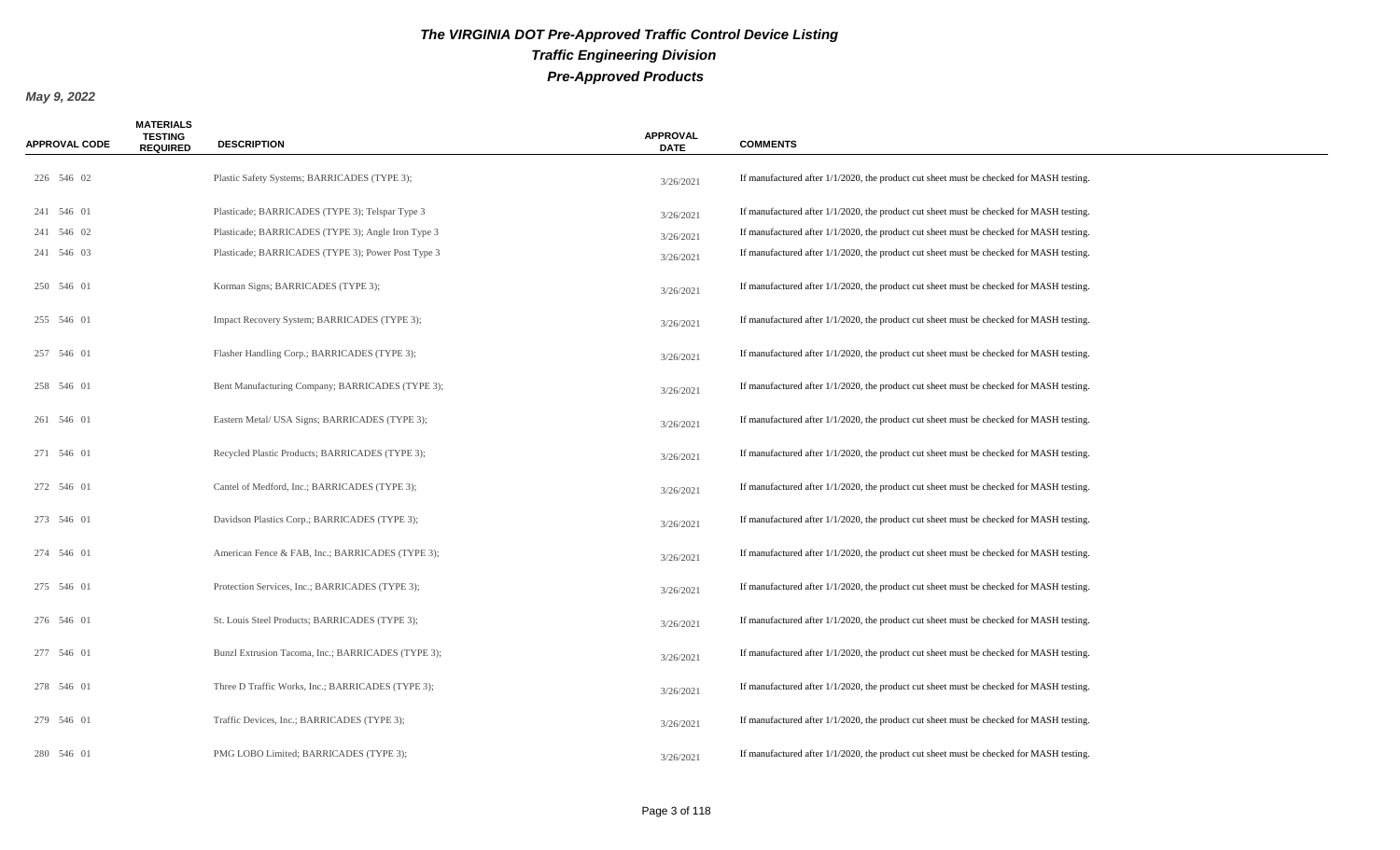| <b>APPROVAL CODE</b> | <b>MATERIALS</b><br><b>TESTING</b><br><b>REQUIRED</b> | <b>DESCRIPTION</b>                                                                                                           | <b>APPROVAL</b><br><b>DATE</b> | <b>COMMENTS</b>                                                                            |
|----------------------|-------------------------------------------------------|------------------------------------------------------------------------------------------------------------------------------|--------------------------------|--------------------------------------------------------------------------------------------|
| 281 546 01           |                                                       | NES Work Safe; BARRICADES (TYPE 3);                                                                                          | 3/26/2021                      | If manufactured after 1/1/2020, the product cut sheet must be checked for MASH testing.    |
| 282 546 01           |                                                       | United Rentals Highway Technologies; BARRICADES (TYPE 3);                                                                    | 3/26/2021                      | If manufactured after 1/1/2020, the product cut sheet must be checked for MASH testing.    |
| 283 546 01           |                                                       | Western Highway; BARRICADES (TYPE 3);                                                                                        | 3/26/2021                      | If manufactured after $1/1/2020$ , the product cut sheet must be checked for MASH testing. |
| 284 546 01           |                                                       | Traffic Safety Services; BARRICADES (TYPE 3);                                                                                | 3/26/2021                      | If manufactured after 1/1/2020, the product cut sheet must be checked for MASH testing.    |
| 290 546 01           |                                                       | Davidson Traffic Control Products; BARRICADES (TYPE 3);                                                                      | 3/26/2021                      | If manufactured after $1/1/2020$ , the product cut sheet must be checked for MASH testing. |
|                      |                                                       | <b>CHANNELIZING DEVICES WITH AUXILIARY DEVICES</b>                                                                           |                                |                                                                                            |
| 257 545 01           |                                                       | Flasher Handling Corp.; CHANNELIZING DEVICES WITH AUXILIARY DEVICES; Plastic<br>Substrate Sign Panel Mounted on Face of Drum | 3/26/2021                      | If manufactured after 1/1/2020, the product cut sheet must be checked for MASH testing.    |
|                      |                                                       | <b>CIRCUIT BREAKER BOX</b>                                                                                                   |                                |                                                                                            |
| 011 015 01           |                                                       | Square D Circuit Breaker Box QO2-4L70RB                                                                                      | 8/4/1988                       |                                                                                            |
| 011 015 02           |                                                       | Square D; CIRCUIT BREAKER BOX; HOM612L100RB                                                                                  | 2/11/2019                      |                                                                                            |
|                      |                                                       | <b>CIRCUIT BREAKERS</b>                                                                                                      |                                |                                                                                            |
| 011 013 01           |                                                       | Square D 15                                                                                                                  | 11/4/1994                      |                                                                                            |
| 011 014 01           |                                                       | Square D Circuit Breaker QO120 120 Volts Ac Max.                                                                             | 11/4/1994                      |                                                                                            |
| 011 016 01           |                                                       | Square D Circuit Breaker QO125                                                                                               | 8/4/1988                       |                                                                                            |
| 011 017 01           |                                                       | Square D Circuit Breaker QO130                                                                                               | 8/4/1988                       |                                                                                            |
| 011 018 01           |                                                       | Square D Circuit Breaker QO135                                                                                               | 8/4/1988                       |                                                                                            |
| 011 019 01           |                                                       | Square D Circuit Breaker QO140                                                                                               | 8/4/1988                       |                                                                                            |
| 012 013 01           |                                                       | Cutler-Hammer Circuit Breaker CH115 120 Volts Ac Max.                                                                        | 11/4/1994                      |                                                                                            |
| 012 014 01           |                                                       | Cutler-Hammer Circuit Breaker CH120 120 Volts Ac Max.                                                                        | 11/4/1994                      |                                                                                            |
| 012 016 01           |                                                       | Cutler-Hammer Circuit Breaker CH125                                                                                          | 11/1/1987                      |                                                                                            |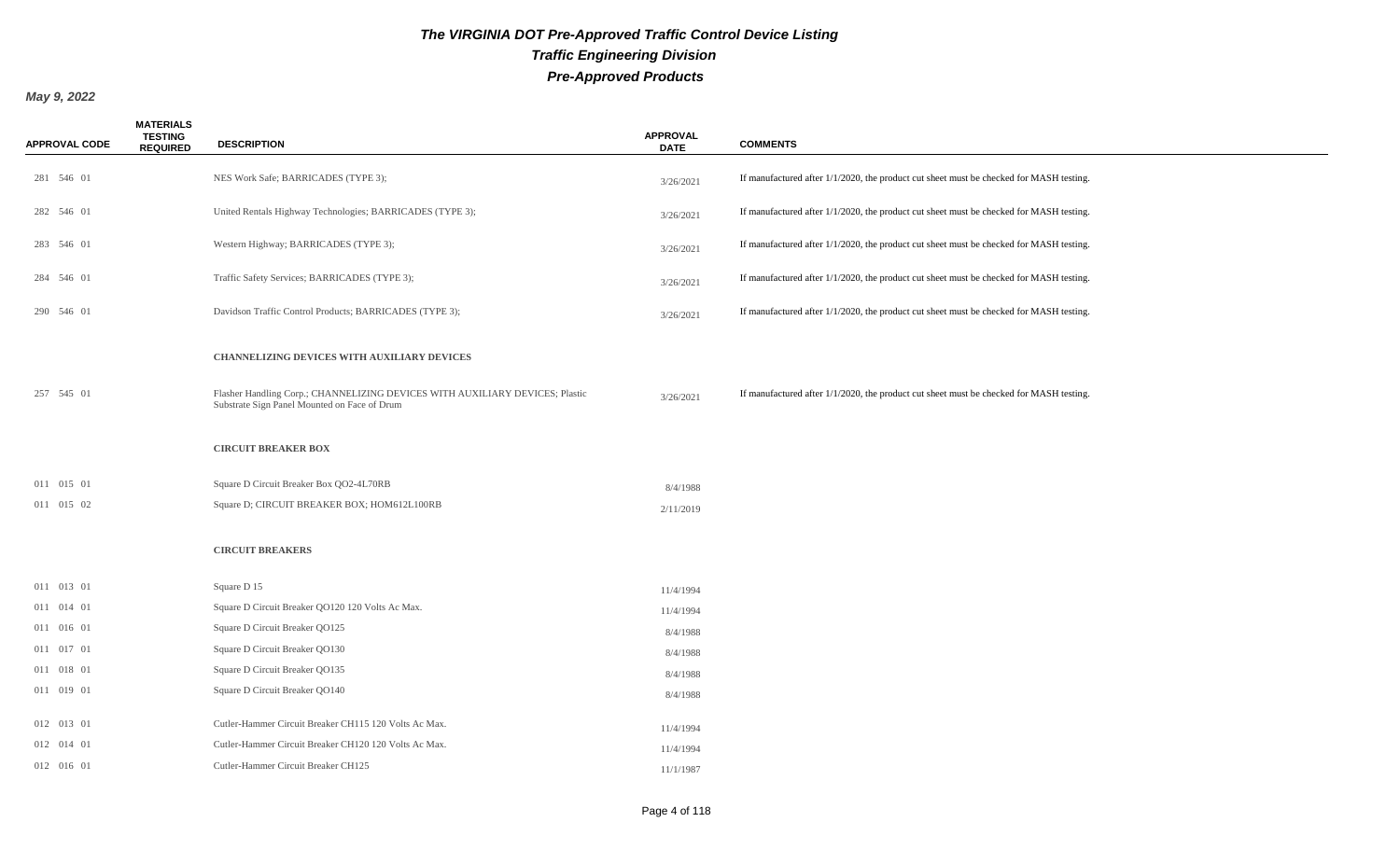| <b>APPROVAL CODE</b> | <b>MATERIALS</b><br><b>TESTING</b><br><b>REQUIRED</b> | <b>DESCRIPTION</b>                                                                  | <b>APPROVAL</b><br><b>DATE</b> | <b>COMMENTS</b>     |
|----------------------|-------------------------------------------------------|-------------------------------------------------------------------------------------|--------------------------------|---------------------|
|                      |                                                       |                                                                                     |                                |                     |
| 012 017 01           |                                                       | Cutler-Hammer Circuit Breaker CH130                                                 | 11/1/1987                      |                     |
| 012 018 01           |                                                       | Cutler-Hammer Circuit Breaker CH135                                                 | 11/1/1987                      |                     |
| 012 019 01           |                                                       | Cutler-Hammer Circuit Breaker CH140                                                 | 11/1/1987                      |                     |
| 044 013 01           |                                                       | Westinghouse Circuit Breaker GB1015 120 Volts Ac Max.                               | 11/4/1994                      |                     |
| 044 013 02           |                                                       | Westinghouse Circuit Breaker GHB1015 277 Volts Ac Max.                              | 11/4/1994                      |                     |
| 044 014 01           |                                                       | Westinghouse Circuit Breaker GB1020 120 Volts Ac Max.                               | 11/4/1994                      |                     |
| 044 014 02           |                                                       | Westinghouse Circuit Breaker GHB1020 277 Volts Ac Max.                              | 11/4/1994                      |                     |
| 044 016 01           |                                                       | Westinghouse Circuit Breaker GB1025 120 Volts Ac Max.                               | 11/4/1994                      |                     |
| 044 016 02           |                                                       | Westinghouse Circuit Breaker GHB1025 277 Volts Ac Max.                              | 11/4/1994                      |                     |
| 044 017 01           |                                                       | Westinghouse Circuit Breaker GB1030 120 Volts Ac Max.                               | 11/4/1994                      |                     |
| 044 017 02           |                                                       | Westinghouse Circuit Breaker GHB1030 277 Volts Ac Max.                              | 11/4/1994                      |                     |
| 044 018 01           |                                                       | Westinghouse Circuit Breaker GB1035 120 Volts Ac Max                                | 11/4/1994                      |                     |
| 044 018 02           |                                                       | Westinghouse Circuit Breaker GHB1035 277 Volts Ac Max.                              | 11/4/1994                      |                     |
| 044 019 01           |                                                       | Westinghouse Circuit Breaker GB1040 120 Volts Ac Max.                               | 11/4/1994                      |                     |
| 044 019 02           |                                                       | Westinghouse Circuit Breaker GHB1040 277 Volts Ac Max.                              | 11/4/1994                      |                     |
| 078 013 01           |                                                       | I-T-E Circuit Breaker Q115 120 Volts Ac Max.                                        | 11/4/1994                      |                     |
| 078 014 01           |                                                       | I-T-E Circuit Breaker Q120 120 Volts Ac Max.                                        | 11/4/1994                      |                     |
| 078 016 01           |                                                       | I-T-E Circuit Breakers Q125                                                         | 5/4/1989                       |                     |
| 078 017 01           |                                                       | I-T-E Circuit Breakers Q130                                                         | 5/4/1989                       |                     |
| 078 018 01           |                                                       | I-T-E Circuit Breakers Q135                                                         | 5/4/1989                       |                     |
| 078 019 01           |                                                       | I-T-E Circuit Breakers Q140                                                         | 5/4/1989                       |                     |
|                      |                                                       | CONDUCTOR CABLES (COMM. & SIGNAL)                                                   |                                |                     |
| 121 082 01           |                                                       | Kris - Tech Wire Co. 14/1(Stranded) IMSA 51-5                                       | 4/1/1993                       | Loop detector cable |
| 143 082 01           |                                                       | Tappan Wire & Cable, 14/1 IMSA 51-5 (Stranded), PVC Orange - Tappan Spec # SU6049.1 | 6/1/2016                       | Loop detector cable |
| 143 082 02           |                                                       | Tappan Wire & Cable, 14/1 IMSA 51-5 (Stranded), PVC Black - Tappan Spec # SU6049.2  | 6/1/2016                       | Loop detector cable |
| 143 082 03           |                                                       | Tappan Wire & Cable, 14/1 IMSA 51-5 (Stranded), PE Orange - Tappan Spec # SU6103.1  | 6/1/2016                       | Loop detector cable |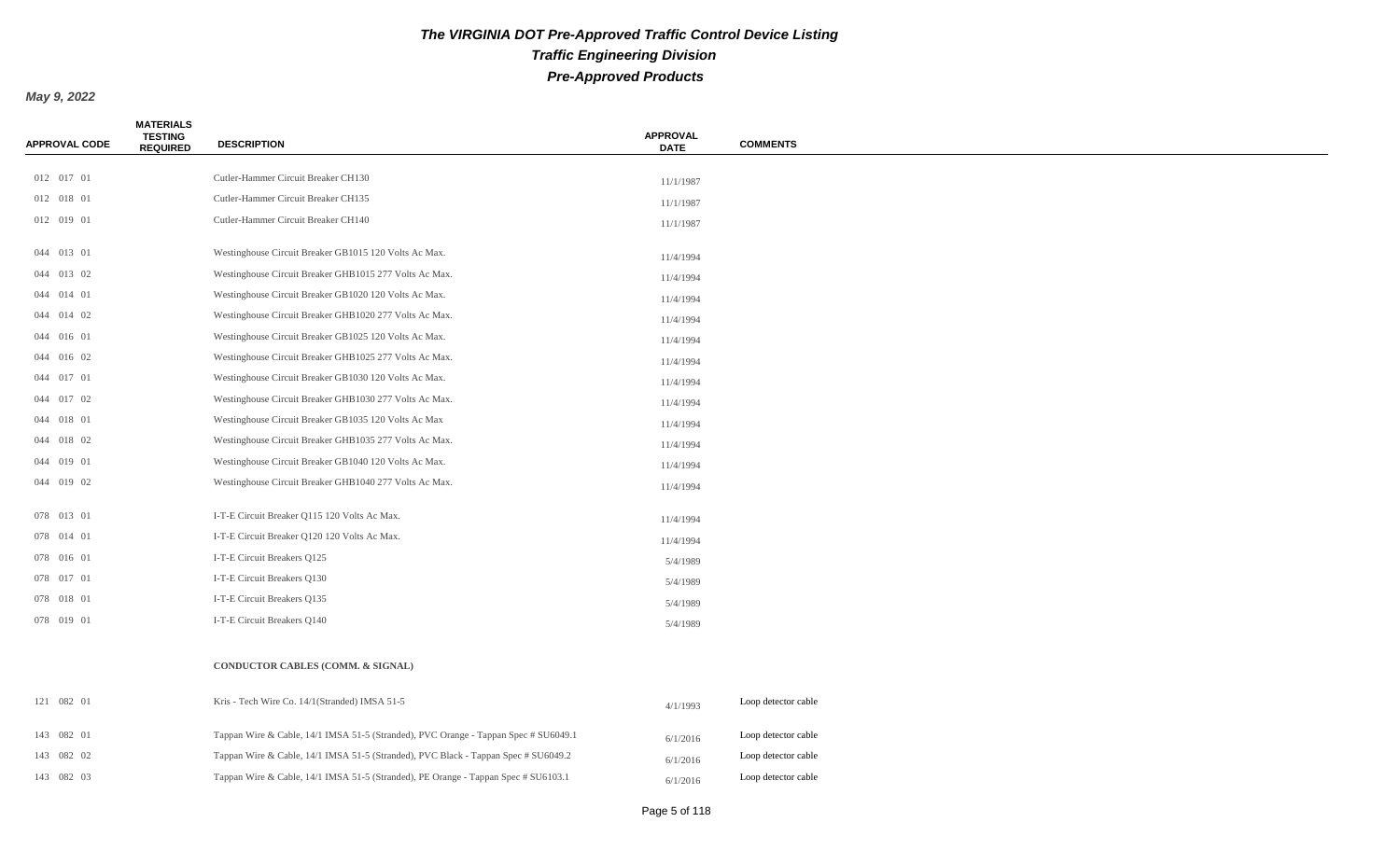| <b>APPROVAL CODE</b> | <b>MATERIALS</b><br><b>TESTING</b><br><b>REQUIRED</b> | <b>DESCRIPTION</b>                                                                    | <b>APPROVAL</b><br><b>DATE</b> | <b>COMMENTS</b>                          |
|----------------------|-------------------------------------------------------|---------------------------------------------------------------------------------------|--------------------------------|------------------------------------------|
|                      |                                                       |                                                                                       |                                |                                          |
| 143 082 04           |                                                       | Tappan Wire & Cable, 14/1 IMSA 51-5 (Stranded), PE Black - Tappan Spec # SU6103.2     | 6/1/2016                       | Loop detector cable                      |
| 143 084 01           |                                                       | Tappan Wire & Cable, 14/3 IMSA 19-1 (Solid) - Tappan Spec # SU6044.1                  | 6/1/2016                       | Controller cabinet to signal head        |
| 143 084 02           |                                                       | Tappan Wire & Cable, 14/3 IMSA 19-1 (Stranded) - Tappan Spec # SU6054.1               | 6/1/2016                       | Controller cabinet to signal head        |
| 143 084 03           |                                                       | Tappan Wire & Cable, 14/3 IMSA 20-1 (Solid) - Tappan Spec # SU6055.1                  | 6/1/2016                       | Controller cabinet to signal head        |
| 143 084 04           |                                                       | Tappan Wire & Cable, 14/3 IMSA 20-1 (Stranded) - Tappan Spec # SU6056.1               | 6/1/2016                       | Controller cabinet to signal head        |
| 143 085 01           |                                                       | Tappan Wire & Cable, 14/4 IMSA 19-1 (Solid) - Tappan Spec # SU6040.1                  | 6/1/2016                       | Controller cabinet to signal head        |
| 143 085 02           |                                                       | Tappan Wire & Cable, 14/4 IMSA 19-1 (Stranded) - Tappan Spec # SU6066.1               | 6/1/2016                       | Controller cabinet to signal head        |
| 143 085 03           |                                                       | Tappan Wire & Cable, 14/4 IMSA 20-1 (Solid) - Tappan Spec # SU6081.1                  | 6/1/2016                       | Controller cabinet to signal head        |
| 143 085 04           |                                                       | Tappan Wire & Cable, 14/4 IMSA 20-1 (Stranded) - Tappan Spec # SU6050.1               | 6/1/2016                       | Controller cabinet to signal head        |
| 143 088 01           |                                                       | Tappan Wire & Cable, 14/7 IMSA 19-1 (Solid) - Tappan Spec # SU6042.1                  | 6/1/2016                       | Controller cabinet to signal head        |
| 143 088 02           |                                                       | Tappan Wire & Cable, 14/7 IMSA 19-1 (Stranded) - Tappan Spec # SU6036.1               | 6/1/2016                       | Controller cabinet to signal head        |
| 143 088 03           |                                                       | Tappan Wire & Cable, 14/7 IMSA 20-1 (Solid) - Tappan Spec # SU6083.1                  | 6/1/2016                       | Controller cabinet to signal head        |
| 143 088 04           |                                                       | Tappan Wire & Cable, 14/7 IMSA 20-1 (Stranded) - Tappan Spec # SU6051.1               | 6/1/2016                       | Controller cabinet to signal head        |
| 143 093 01           |                                                       | Tappan Wire & Cable, 14/12 IMSA 19-1 (Solid) - Tappan Spec # SU6052.1                 | 6/1/2016                       | Controller cabinet to signal head        |
| 143 093 02           |                                                       | Tappan Wire & Cable, 14/12 IMSA 19-1 (Stranded) - Tappan Spec # SU6069.1              | 6/1/2016                       | Controller cabinet to signal head        |
| 143 093 03           |                                                       | Tappan Wire & Cable, 14/12 IMSA 20-1 (Solid) - Tappan Spec # SU6086.1                 | 6/1/2016                       | Controller cabinet to signal head        |
| 143 093 04           |                                                       | Tappan Wire & Cable, 14/12 IMSA 20-1 (Stranded) - Tappan Spec # SU6096.1              | 6/1/2016                       | Controller cabinet to signal head        |
| 143 096 01           |                                                       | Tappan Wire & Cable, 14/2 IMSA 50-2 (Stranded), PE Insulated - Tappan Spec # SU6038.1 | 6/1/2016                       | Loop and magnetic detector lead-in cable |
| 146 084 01           |                                                       | James Monroe Wire and Cable Corp., 14/3 (Solid) IMSA 19-1, Part # JM43671             | 3/1/2000                       | Controller cabinet to signal head        |
| 146 084 02           |                                                       | James Monroe Wire and Cable Corp., 14/3 (Solid) IMSA 20-1, Part # JM54017             | 3/1/2000                       | Controller cabinet to signal head        |
| 146 085 01           |                                                       | James Monroe Wire and Cable Corp., 14/4 (Solid) IMSA 19-1, Part # JM51379             | 3/1/2000                       | Controller cabinet to signal head        |
| 146 085 02           |                                                       | James Monroe Wire and Cable Corp., 14/4 (Solid) IMSA 20-1, Part # JM54018             | 3/1/2000                       | Controller cabinet to signal head        |
| 146 088 01           |                                                       | James Monroe Wire and Cable Corp., 14/7 (Solid) IMSA 19-1, Part # JM3663              | 3/1/2000                       | Controller cabinet to signal head        |
| 146 088 02           |                                                       | James Monroe Wire and Cable Corp., 14/7 (Solid) IMSA 20-1, Part # JM50969             | 3/1/2000                       | Controller cabinet to signal head        |
| 146 093 01           |                                                       | James Monroe Wire and Cable Corp., 14/12 (Solid) IMSA 19-1, Part # JM43726            | 3/1/2000                       | Controller cabinet to signal head        |
| 146 093 02           |                                                       | James Monroe Wire and Cable Corp., 14/12 (Solid) IMSA 20-1, Part # JM44245            | 3/1/2000                       | Controller cabinet to signal head        |
| 153 082 01           |                                                       | Advanced Digital Cable, Inc., Conductor Cable 14 (Stranded) IMSA 51-5, Part # 8450    | 4/1/2001                       | Loop detector cable                      |
| 153 082 02           |                                                       | Advanced Digital Cable, Inc., Conductor Cable 14 (Stranded) IMSA 51-5, Part # 8450PE  | 4/1/2001                       | Loop detector cable                      |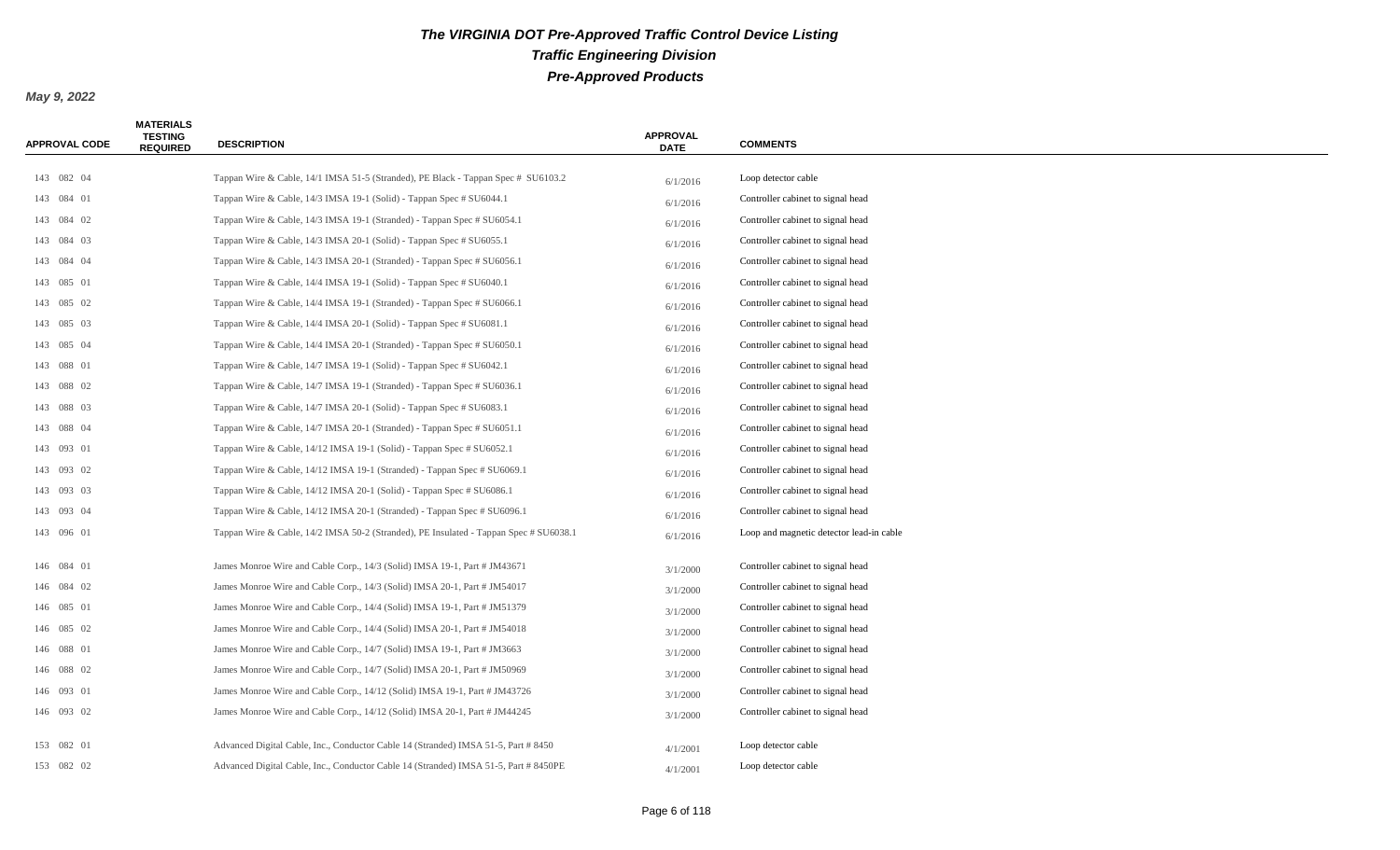| <b>APPROVAL CODE</b> | <b>MATERIALS</b><br><b>TESTING</b><br><b>REQUIRED</b> | <b>DESCRIPTION</b>                                                                                    | <b>APPROVAL</b><br><b>DATE</b> | <b>COMMENTS</b>                                              |
|----------------------|-------------------------------------------------------|-------------------------------------------------------------------------------------------------------|--------------------------------|--------------------------------------------------------------|
|                      |                                                       |                                                                                                       |                                |                                                              |
| 153 084 01           |                                                       | Advanced Digital Cable, Inc., Conductor Cable 14/3 (Solid) IMSA 19-1, Part # 8003                     | 4/1/2016                       | Controller cabinet to signal head cable; Aerial/duct install |
| 153 084 02           |                                                       | Advanced Digital Cable, Inc., Conductor Cable 14/3 (Stranded) IMSA 19-1, Part # 8103                  | 4/1/2001                       | Controller cabinet to signal head cable; Aerial/duct install |
| 153 084 03           |                                                       | Advanced Digital Cable, Inc., Conductor Cable 14/3 (Solid) IMSA 20-1, Part # 8203                     | 4/1/2001                       | Controller cabinet to signal head cable; Aerial/duct install |
| 153 084 04           |                                                       | Advanced Digital Cable, Inc., Conductor Cable 14/3 (Stranded) IMSA 20-1, Part # 8303                  | 4/1/2001                       | Controller cabinet to signal head cable; Aerial/duct install |
| 153 085 01           |                                                       | Advanced Digital Cable, Inc., Conductor Cable 14/4 (Solid) IMSA 19-1, Part # 8004                     | 4/1/2001                       | Controller cabinet to signal head cable; Aerial/duct install |
| 153 085 02           |                                                       | Advanced Digital Cable, Inc., Conductor Cable 14/4 (Stranded) IMSA 19-1, Part # 8104                  | 4/1/2001                       | Controller cabinet to signal head cable; Aerial/duct install |
| 153 085 03           |                                                       | Advanced Digital Cable, Inc., Conductor Cable 14/4 (Solid) IMSA 20-1, Part # 8204                     | 4/1/2001                       | Controller cabinet to signal head cable; Aerial/duct install |
| 153 085 04           |                                                       | Advanced Digital Cable, Inc., Conductor Cable 14/4 (Stranded) IMSA 20-1, Part # 8304                  | 4/1/2001                       | Controller cabinet to signal head cable; Aerial/duct install |
| 153 088 01           |                                                       | Advanced Digital Cable, Inc., Conductor Cable 14/7 (Solid) IMSA 19-1, Part # 8007                     | 4/1/2001                       | Controller cabinet to signal head cable; Aerial/duct install |
| 153 088 02           |                                                       | Advanced Digital Cable, Inc., Conductor Cable 14/7 (Stranded) IMSA 19-1, Part # 8107                  | 4/1/2001                       | Controller cabinet to signal head cable; Aerial/duct install |
| 153 088 03           |                                                       | Advanced Digital Cable, Inc., Conductor Cable 14/7 (Solid) IMSA 20-1, Part # 8207                     | 4/1/2001                       | Controller cabinet to signal head cable; Aerial/duct install |
| 153 088 04           |                                                       | Advanced Digital Cable, Inc., Conductor Cable 14/7 (Stranded) IMSA 20-1, Part # 8307                  | 4/1/2001                       | Controller cabinet to signal head cable; Aerial/duct install |
| 153 088 05           |                                                       | Advanced Digital Cable, Inc., Conductor Cable 14/5 (Solid) IMSA 19-1, Part # 8005                     | 11/6/2015                      | Controller cabinet to signal head cable; Aerial/duct install |
| 153 088 06           |                                                       | Advanced Digital Cable, Inc., Conductor Cable 14/5 (Stranded) IMSA 19-1, Part # 8105                  | 11/6/2015                      | Controller cabinet to signal head cable; Aerial/duct install |
| 153 088 07           |                                                       | Advanced Digital Cable, Inc., Conductor Cable 14/5 (Solid) IMSA 20-1, Part # 8205                     | 11/6/2015                      | Controller cabinet to signal head cable; Aerial/duct install |
| 153 088 08           |                                                       | Advanced Digital Cable, Inc., Conductor Cable 14/5 (Stranded) IMSA 20-1, Part # 8305                  | 11/6/2015                      | Controller cabinet to signal head cable; Aerial/duct install |
| 153 096 01           |                                                       | Advanced Digital Cable, Inc., Conductor Cable 14/2 (Stranded) IMSA 50-2, Part # 8780                  | 4/1/2001                       | Loop and magnetic detector lead-in cable                     |
| 161 080 02           |                                                       | Falcon Fine Wire; CONDUCTOR CABLES (COMM. & SIGNAL); 14/1 IMSA (Stranded) BC 51-3<br>Part #98011451-3 | 7/11/2016                      | Loop Detector Cable                                          |
| 161 080 03           |                                                       | Falcon Fine Wire; CONDUCTOR CABLES (COMM. & SIGNAL); 14/4 IMSA 19-1 (Stranded),<br>Part #980414X19-1  | 7/11/2016                      | Controller cabinet to signal head                            |
| 161 080 04           |                                                       | Falcon Fine Wire; CONDUCTOR CABLES (COMM. & SIGNAL); 14/4 IMSA 19-1 (Solid), Part #<br>98041419-1     | 7/11/2016                      | Controller cabinet to signal head                            |
| 161 082 01           |                                                       | Falcon Fine Wire, 14/1 Conductor Cable, IMSA 51-5, Part #98011451-5                                   | 9/1/2003                       | Loop detector cable                                          |
| 161 084 01           |                                                       | Falcon Fine Wire, 14/3 Conductor Cable, 19-1 IMSA (Solid), Part # 98031419-1                          | 10/1/2004                      | Controller cabinet to signal head                            |
| 161 084 02           |                                                       | Falcon Fine Wire, 14/3 Conductor Cable, 19-1 IMSA (Stranded), Part #980314X19-1                       | 10/1/2004                      | Controller cabinet to signal head                            |
| 161 084 03           |                                                       | Falcon Fine Wire, 14/3 Conductor Cable, 20-1 IMSA (Solid), Part #980314X20-1                          | 10/1/2004                      | Controller cabinet to signal head                            |
| 161 084 04           |                                                       | Falcon Fine Wire, 14/3 Conductor Cable, 20-1 IMSA (Stranded), Part # 98031420-1                       | 10/1/2004                      | Controller cabinet to signal head                            |
| 161 085 03           |                                                       | Falcon Fine Wire, 14/4 Conductor Cable, 20-1 IMSA (Solid), Part #980414X20-1                          | 10/1/2004                      | Controller cabinet to signal head                            |
| 161 085 04           |                                                       | Falcon Fine Wire, 14/4 Conductor Cable, 20-1 IMSA (Stranded), Part #98041420-1                        | 10/1/2004                      | Controller cabinet to signal head                            |
| 161 088 01           |                                                       | Falcon Fine Wire, 14/7 Conductor Cable, 19-1 IMSA (Solid), Part # 98071419-1                          | 10/1/2004                      | Controller cabinet to signal head                            |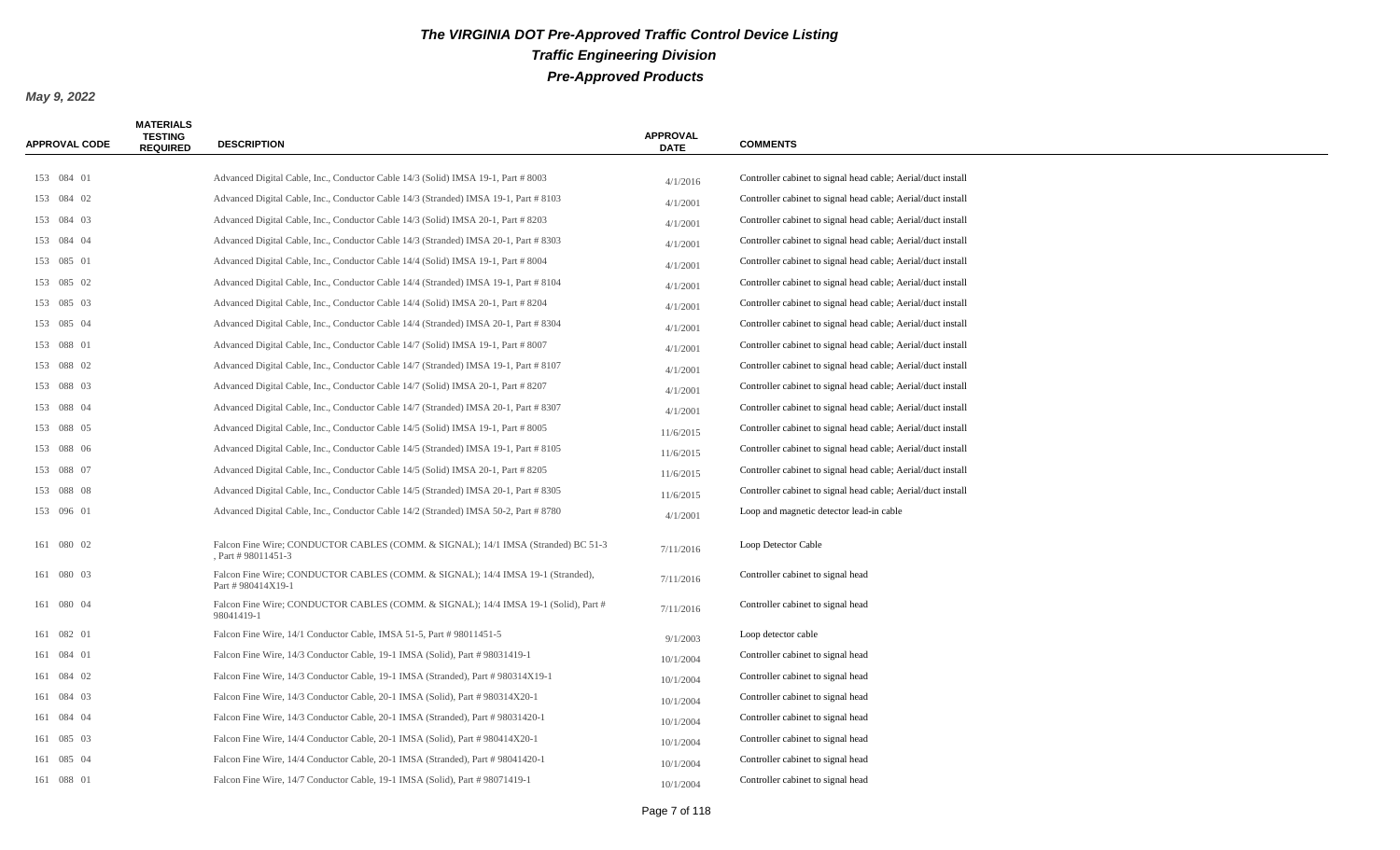| <b>APPROVAL CODE</b> | <b>MATERIALS</b><br><b>TESTING</b><br><b>REQUIRED</b> | <b>DESCRIPTION</b>                                                                | <b>APPROVAL</b><br><b>DATE</b> | <b>COMMENTS</b>                          |
|----------------------|-------------------------------------------------------|-----------------------------------------------------------------------------------|--------------------------------|------------------------------------------|
| 161 088 02           |                                                       | Falcon Fine Wire, 14/7 Conductor Cable, 19-1 IMSA (Stranded), Part #980714X19-1   |                                | Controller cabinet to signal head        |
| 161 088 03           |                                                       | Falcon Fine Wire, 14/7 Conductor Cable, 20-1 IMSA (Solid), Part #980714X20-1      | 10/1/2004                      | Controller cabinet to signal head        |
| 161 088 04           |                                                       | Falcon Fine Wire, 14/7 Conductor Cable, 20-1 IMSA (Stranded), Part #98071420-1    | 10/1/2004                      | Controller cabinet to signal head        |
| 161 093 01           |                                                       | Falcon Fine Wire, 14/12 Conductor Cable, 19-1 IMSA (Solid), Part #98121419-1      | 10/1/2004                      | Controller cabinet to signal head        |
| 161 093 02           |                                                       | Falcon Fine Wire, 14/12 Conductor Cable, 19-1 IMSA (Stranded), Part #981214X19-1  | 10/1/2004                      | Controller cabinet to signal head        |
| 161 093 03           |                                                       | Falcon Fine Wire, 14/12 Conductor Cable, 20-1 IMSA (Solid), Part #981214X20-1     | 10/1/2004                      | Controller cabinet to signal head        |
| 161 093 04           |                                                       | Falcon Fine Wire, 14/12 Conductor Cable, 20-1 IMSA (Stranded), Part #98121420-1   | 10/1/2004                      | Controller cabinet to signal head        |
| 161 096 01           |                                                       | Falcon Fine Wire, 14/2 Conductor Cable, IMSA 50-2 (Stranded), Part #98021450-2    | 10/1/2004<br>2/21/2014         | Loop and magnetic detector lead-in cable |
| 165 084 01           |                                                       | DECA Cables Inc., 14/3 Conductor Cable, 20-1 IMSA (Solid), Part #72-813           | 4/1/2005                       | Controller Cabinet to Signal Head        |
| 165 084 01           |                                                       | DECA Cables Inc., 14/3 Conductor Cable, 19-1 IMSA (Solid), Part #72-980           | 4/1/2005                       | Controller Cabinet to Signal Head        |
| 165 084 02           |                                                       | DECA Cables Inc., 14/3 Conductor Cable, 20-1 IMSA (Stranded), Part #72-853        | 4/1/2005                       | Controller Cabinet to Signal Head        |
| 165 084 02           |                                                       | DECA Cables Inc., 14/3 Conductor Cable, 19-1 IMSA (Stranded), Part #72-753        | 4/1/2005                       | Controller Cabinet to Signal Head        |
| 165 085 01           |                                                       | DECA Cables Inc., 14/4 Conductor Cable, 19-1 IMSA (Solid), Part #70-744           | 4/1/2005                       | Controller Cabinet to Signal Head        |
| 165 085 01           |                                                       | DECA Cables Inc., 14/4 Conductor Cable, 20-1 IMSA (Solid), Part #72-814           | 4/1/2005                       | Controller Cabinet to Signal Head        |
| 165 085 02           |                                                       | DECA Cables Inc., 14/4 Conductor Cable, 20-1 IMSA (Stranded), Part #72-854        | 4/1/2005                       | Controller Cabinet to Signal Head        |
| 165 085 02           |                                                       | DECA Cables Inc., 14/4 Conductor Cable, 19-1 IMSA (Stranded), Part #72-754        | 4/1/2005                       | Controller Cabinet to Signal Head        |
| 165 088 01           |                                                       | DECA Cables Inc., 14/7 Conductor Cable, 19-1 IMSA (Solid), Part #70-747           | 4/1/2005                       | Controller Cabinet to Signal Head        |
| 165 088 01           |                                                       | DECA Cables Inc., 14/7 Conductor Cable, 20-1 IMSA (Solid), Part #72-817           | 4/1/2005                       | Controller Cabinet to Signal Head        |
| 165 088 02           |                                                       | DECA Cables Inc., 14/7 Conductor Cable, 20-1 IMSA (Stranded), Part #72-857        | 4/1/2005                       | Controller Cabinet to Signal Head        |
| 165 093 01           |                                                       | DECA Cables Inc., 14/12 Conductor Cable, 19-1 IMSA (Solid), Part #70-752          | 4/1/2005                       | Controller Cabinet to Signal Head        |
| 165 093 01           |                                                       | DECA Cables Inc., 14/12 Conductor Cable, 20-1 IMSA (Solid), Part #72-822          | 4/1/2005                       | Controller Cabinet to Signal Head        |
| 165 093 02           |                                                       | DECA Cables Inc., 14/12 Conductor Cable, 20-1 IMSA (Stranded), Part #72-862       | 4/1/2005                       | Controller Cabinet to Signal Head        |
| 165 093 02           |                                                       | DECA Cables Inc., 14/12 Conductor Cable, 19-1 IMSA (Stranded), Part #72-732       | 4/1/2005                       | Controller Cabinet to Signal Head        |
| 165 096 01           |                                                       | DECA Cables Inc., 14/2 Conductor Cable, 50-2 IMSA (Stranded), Part #70-914        | 4/1/2005                       | Loop & Magnetic Detector Lead-in Cable   |
| 173 084 01           |                                                       | Belden INC Conductor Cable 14/3 (Stranded) IMSA 20-1 Signal Cable - Part # 601195 | 5/31/2007                      | Controller cabinet to signal head        |
| 173 084 02           |                                                       | Belden INC Conductor Cable 14/3 (Solid) IMSA 20-1 Signal Cable - Part # 601141    | 5/31/2007                      | Controller cabinet to signal head        |
| 173 096 01           |                                                       | Belden, INC 14/2 (Stranded) IMSA 50-2 Part # 601765                               | 11/13/2007                     | Loop and magnetic detector lead-in cable |
| 193 082 01           |                                                       | Coleman Cable, Inc. 14/1 (Stranded) IMSA 51-5, Part # 513264                      | 2/25/2010                      | Loop detector cable                      |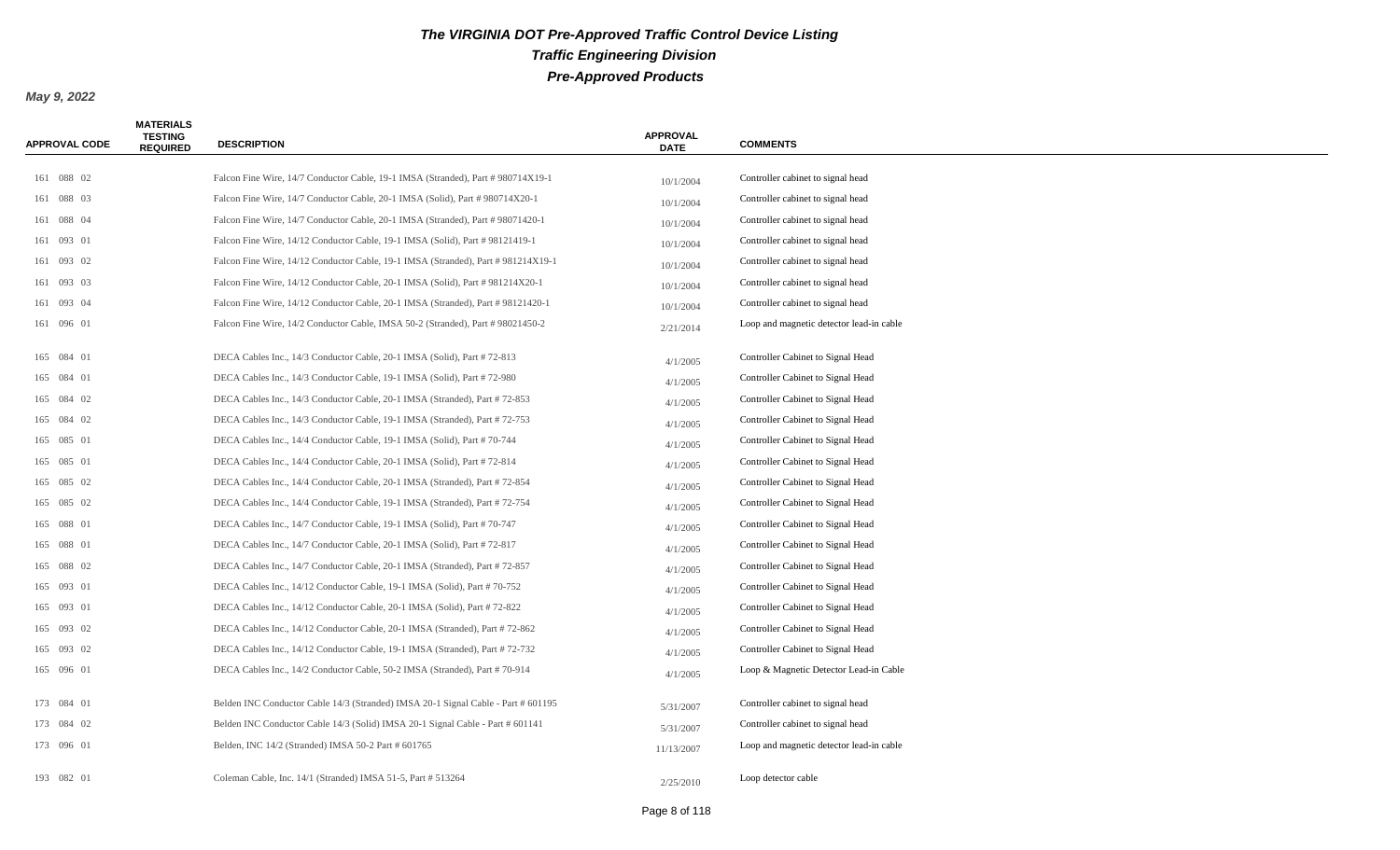| APPROVAL CODE | <b>MATERIALS</b><br><b>TESTING</b><br><b>REQUIRED</b> | <b>DESCRIPTION</b>                                             | <b>APPROVAL</b><br><b>DATE</b> | <b>COMMENTS</b>                          |
|---------------|-------------------------------------------------------|----------------------------------------------------------------|--------------------------------|------------------------------------------|
|               |                                                       |                                                                |                                |                                          |
| 193 084 01    |                                                       | Coleman Cable, Inc. 14/3 (Stranded) IMSA 19-1, Part # 559103   | 2/25/2010                      | Controller cabinet to signal head        |
| 193 084 02    |                                                       | Coleman Cable, Inc. 14/3 (Solid) IMSA 19-1, Part # 559003      | 2/25/2010                      | Controller cabinet to signal head        |
| 193 084 03    |                                                       | Coleman Cable, Inc. 14/3 (Stranded) IMSA 20-1, Part # 559303   | 2/25/2010                      | Controller cabinet to signal head        |
| 193 084 04    |                                                       | Coleman Cable, Inc. 14/3 (Solid) IMSA 20-1, Part # 559203      | 2/25/2010                      | Controller cabinet to signal head        |
| 193 085 01    |                                                       | Coleman Cable, Inc. 14/4 (Stranded) IMSA 19-1, Part # 559104   | 2/25/2010                      | Controller cabinet to signal head        |
| 193 085 02    |                                                       | Coleman Cable, Inc. 14/4 (Solid) IMSA 19-1, Part # 559004      | 2/25/2010                      | Controller cabinet to signal head        |
| 193 085 03    |                                                       | Coleman Cable, Inc. 14/4 (Stranded) IMSA 20-1, Part # 559304   | 2/25/2010                      | Controller cabinet to signal head        |
| 193 085 04    |                                                       | Coleman Cable, Inc. 14/4 (Solid) IMSA 20-1, Part # 559204      | 2/25/2010                      | Controller cabinet to signal head        |
| 193 088 01    |                                                       | Coleman Cable, Inc. 14/7 (Stranded) IMSA 19-1, Part # 559107   | 2/25/2010                      | Controller cabinet to signal head        |
| 193 088 02    |                                                       | Coleman Cable, Inc. 14/7 (Solid) IMSA 19-1, Part # 559007      | 2/25/2010                      | Controller cabinet to signal head        |
| 193 088 03    |                                                       | Coleman Cable, Inc. 14/7 (Stranded) IMSA 20-1, Part # 559307   | 2/25/2010                      | Controller cabinet to signal head        |
| 193 088 04    |                                                       | Coleman Cable, Inc. 14/7 (Solid) IMSA 20-1, Part # 559207      | 2/25/2010                      | Controller cabinet to signal head        |
| 193 093 01    |                                                       | Coleman Cable, Inc. 14/12 (Stranded) IMSA 19-1, Part # 559112  | 2/25/2010                      | Controller cabinet to signal head        |
| 193 093 02    |                                                       | Coleman Cable, Inc. 14/12 (Solid) IMSA 19-1, Part # 559012     | 2/25/2010                      | Controller cabinet to signal head        |
| 193 093 03    |                                                       | Coleman Cable, Inc. 14/12 (Stranded) IMSA 20-1, Part # 559312  | 2/25/2010                      | Controller cabinet to signal head        |
| 193 093 04    |                                                       | Coleman Cable, Inc. 14/12 (Solid) IMSA 20-1, Part # 559212     | 2/25/2010                      | Controller cabinet to signal head        |
| 193 096 01    |                                                       | Coleman Cable, Inc. 14/2 (Stranded) IMSA 50-2, Part # 513258   | 2/25/2010                      | Loop and magnetic detector lead-in cable |
| 195 082 01    |                                                       | Lake Cable, 14/1 IMSA 51-5 (Stranded), Part # IM515141/19-00PE | 7/29/2010                      | Loop detector cables                     |
| 195 084 01    |                                                       | Lake Cable, 14/3 IMSA 19-1 (Solid) - Part # IM191143/1         | 7/29/2010                      | Controller cabinet to signal head        |
| 195 084 02    |                                                       | Lake Cable, 14/3 IMSA 19-1 (Stranded) - Part # IM191143/7      | 7/29/2010                      | Controller cabinet to signal head        |
| 195 084 03    |                                                       | Lake Cable, 14/3 IMSA 20-1 (Solid) - Part # IM201143/1         | 7/29/2010                      | Controller cabinet to signal head        |
| 195 084 04    |                                                       | Lake Cable, 14/3 IMSA 20-1 (Stranded) - Part # IM201143/7      | 7/29/2010                      | Controller cabinet to signal head        |
| 195 085 01    |                                                       | Lake Cable, 14/4 IMSA 19-1 (Solid) - Part # IM191144/1         | 7/29/2010                      | Controller cabinet to signal head        |
| 195 085 02    |                                                       | Lake Cable, 14/4 IMSA 19-1 (Stranded) - Part # IM191144/7      | 7/29/2010                      | Controller cabinet to signal head        |
| 195 085 03    |                                                       | Lake Cable, 14/4 IMSA 20-1 (Solid) - Part # IM201144/1         | 7/29/2010                      | Controller cabinet to signal head        |
| 195 085 04    |                                                       | Lake Cable, 14/4 IMSA 20-1 (Stranded) - Part # IM201144/7      | 7/29/2010                      | Controller cabinet to signal head        |
| 195 088 01    |                                                       | Lake Cable, 14/7 IMSA 19-1 (Solid) - Part # IM191147/1         | 7/29/2010                      | Controller cabinet to signal head        |
| 195 088 02    |                                                       | Lake Cable, 14/7 IMSA 19-1 (Stranded) - Part # IM191147/7      | 7/29/2010                      | Controller cabinet to signal head        |
| 195 088 03    |                                                       | Lake Cable, 14/7 IMSA 20-1 (Solid) - Part # IM201147/1         | 7/29/2010                      | Controller cabinet to signal head        |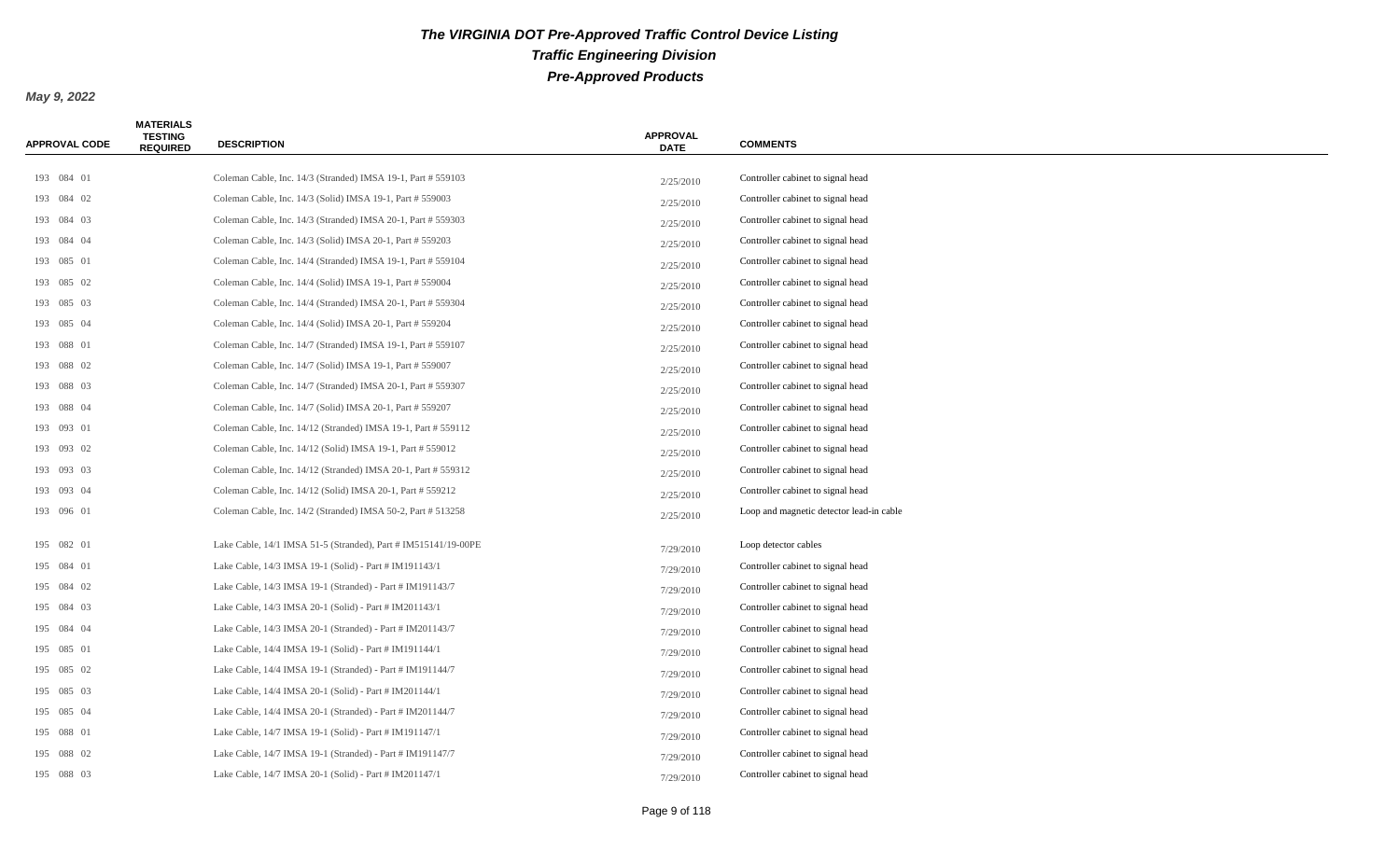| <b>APPROVAL CODE</b> | <b>MATERIALS</b><br><b>TESTING</b><br><b>REQUIRED</b> | <b>DESCRIPTION</b>                                          | <b>APPROVAL</b><br><b>DATE</b> | <b>COMMENTS</b>                          |
|----------------------|-------------------------------------------------------|-------------------------------------------------------------|--------------------------------|------------------------------------------|
|                      |                                                       |                                                             |                                |                                          |
| 195 088 04           |                                                       | Lake Cable, 14/7 IMSA 20-1 (Stranded) - Part # IM201147/7   | 7/29/2010                      | Controller cabinet to signal head        |
| 195 093 01           |                                                       | Lake Cable, 14/12 IMSA 19-1 (Solid) - Part # IM1911412/1    | 7/29/2010                      | Controller cabinet to signal head        |
| 195 093 02           |                                                       | Lake Cable, 14/12 IMSA 19-1 (Stranded) - Part # IM1911412/7 | 7/29/2010                      | Controller cabinet to signal head        |
| 195 093 03           |                                                       | Lake Cable, 14/12 IMSA 20-1 (Solid) - Part # IM2011412/1    | 7/29/2010                      | Controller cabinet to signal head        |
| 195 093 04           |                                                       | Lake Cable, 14/12 IMSA 20-1 (Stranded) - Part # IM2011412/7 | 7/29/2010                      | Controller cabinet to signal head        |
| 195 096 01           |                                                       | Lake Cable, 14/2 IMSA 50-2, Part # IM502142T/19             | 7/29/2010                      | Loop and magnetic detector lead-in cable |
|                      |                                                       | <b>CONDUCTOR CABLES (POWER)</b>                             |                                |                                          |
| 010 270 01           |                                                       | Colonial Wire and Cable Co., No. 8 THWN                     | 1/16/1999                      | Manufacturers cable marking is E148891J  |
| 010 271 01           |                                                       | Colonial Wire and Cable Co., No. 6 THWN                     | 1/16/1999                      | Manufacturers cable marking is E148891J  |
| 010 272 01           |                                                       | Colonial Wire and Cable Co., No. 4 THWN                     | 1/16/1999                      | Manufacturers cable marking is E148891J  |
| 010 274 01           |                                                       | Colonial Wire and Cable Co., No. 2 THWN                     | 1/16/1999                      | Manufacturers cable marking is E148891J  |
| 010 275 01           |                                                       | Colonial Wire and Cable Co., No. 1 THWN                     | 1/16/1999                      | Manufacturers cable marking is E148891J  |
| 010 276 01           |                                                       | Colonial Wire and Cable Co., No. 1/0 THWN                   | 1/16/1999                      | Manufacturers cable marking is E148891J  |
| 010 277 01           |                                                       | Colonial Wire and Cable Co., No. 2/0 THWN                   | 1/16/1999                      | Manufacturers cable marking is E148891J  |
| 010 278 01           |                                                       | Colonial Wire and Cable Co., No. 3/0 THWN                   | 1/16/1999                      | Manufacturers cable marking is E148891J  |
| 010 279 01           |                                                       | Colonial Wire and Cable Co., No. 4/0 THWN                   | 1/16/1999                      | Manufacturers cable marking is E148891J  |
| 037 270 01           |                                                       | Allied Conductor Cable No. 8 THWN                           | 5/4/1988                       |                                          |
| 037 271 01           |                                                       | Allied Conductor Cable No. 6 THWN                           | 5/4/1988                       |                                          |
| 037 272 01           |                                                       | Allied Conductor Cable No. 4 THWN                           | 5/4/1988                       |                                          |
| 037 274 01           |                                                       | Allied Conductor Cable No. 2 THWN                           | 5/4/1988                       |                                          |
| 037 275 01           |                                                       | Allied Conductor Cable No. 1 THWN                           | 5/4/1988                       |                                          |
| 037 276 01           |                                                       | Allied Conductor Cable No. 1/0 THWN                         | 5/4/1988                       |                                          |
| 037 277 01           |                                                       | Allied Conductor Cable No. 2/0 THWN                         | 5/4/1988                       |                                          |
| 037 278 01           |                                                       | Allied Conductor Cable No. 3/0 THWN                         | 5/4/1988                       |                                          |
| 037 279 01           |                                                       | Allied Conductor Cable No. 4/0 THWN                         | 5/4/1988                       |                                          |
| 045 076 01           |                                                       | Senator Conductor Cable 8/2 UF                              | 8/4/1988                       | Manufacturer's cable marking is E30445.  |
| 045 270 01           |                                                       | Senator Conductor Cable No. 8 USE/RHW                       | 8/4/1988                       | Manufacturer's cable marking is E32071.  |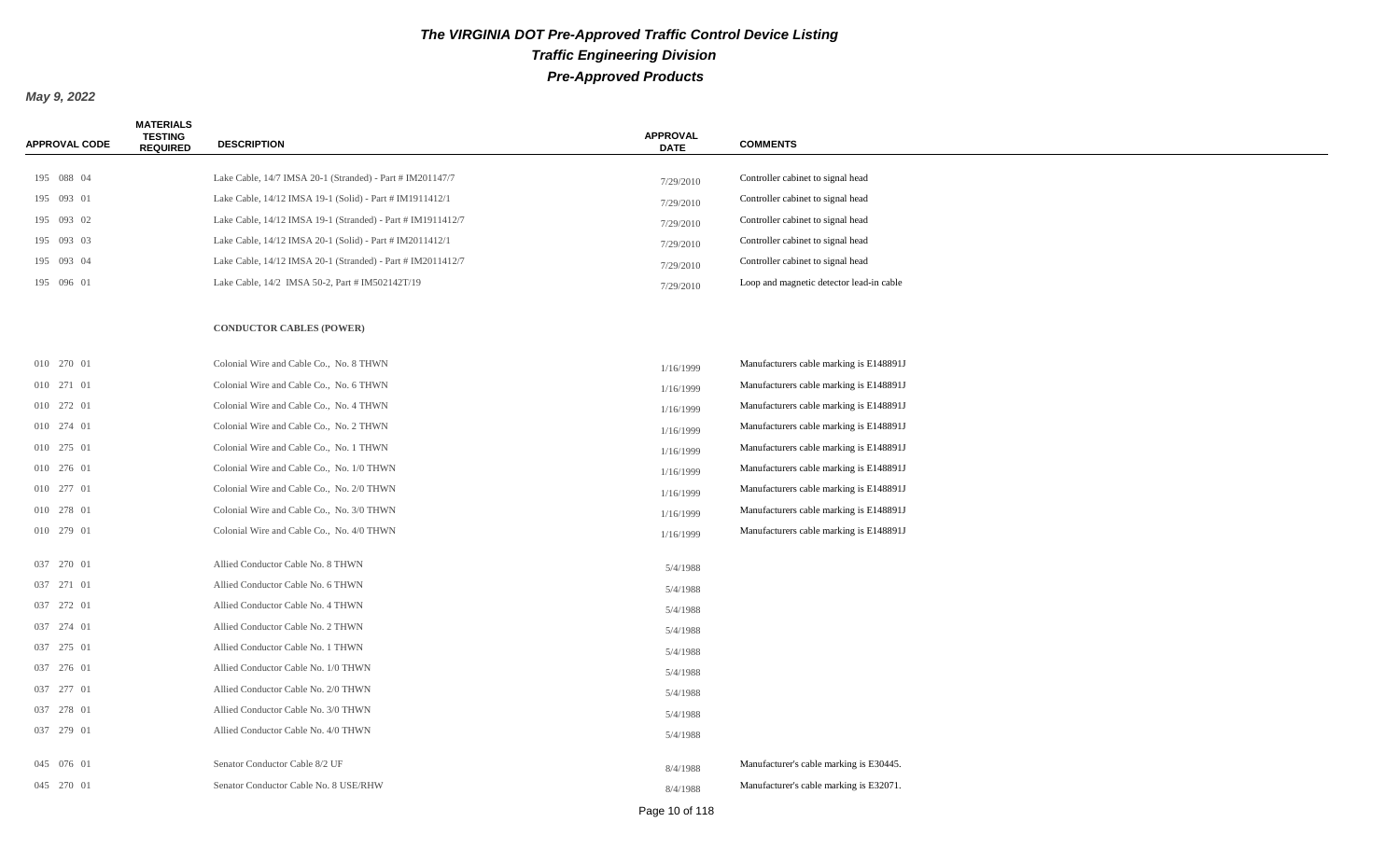| APPROVAL CODE | <b>MATERIALS</b><br><b>TESTING</b><br><b>REQUIRED</b> | <b>DESCRIPTION</b>                      | <b>APPROVAL</b><br><b>DATE</b> | <b>COMMENTS</b>                         |
|---------------|-------------------------------------------------------|-----------------------------------------|--------------------------------|-----------------------------------------|
|               |                                                       |                                         |                                |                                         |
| 045 270 02    |                                                       | Senator Conductor Cable No. 8 THWN      | 5/4/1990                       | Manufacturer's cable marking is E51583. |
| 045 270 03    |                                                       | Senator Conductor Cable No. 8 XHHW      | 4/1/1993                       | Manufacturer's cable marking is E30117. |
| 045 270 04    |                                                       | Senator Conductor Cable No. 8 UF-B      | 8/4/1988                       | Manufacturer's cable marking is E30445. |
| 045 271 01    |                                                       | Senator Conductor Cable No. 6 USE/RHW   | 8/4/1988                       | Manufacturer's cable marking is E32071. |
| 045 271 02    |                                                       | Senator Conductor Cable No. 6 THWN      | 5/4/1990                       | Manufacturer's cable marking is E51583. |
| 045 271 03    |                                                       | Senator Conductor Cable No. 6 XHHW      | 4/1/1993                       | Manufacturer's cable marking is E30117. |
| 045 272 01    |                                                       | Senator Conductor Cable No. 4 USE/RHW   | 8/4/1988                       | Manufacturer's cable marking is E32071. |
| 045 272 02    |                                                       | Senator Conductor Cable No. 4 THWN      | 5/4/1990                       | Manufacturer's cable marking is E51583. |
| 045 272 03    |                                                       | Senator Conductor Cable No. 4 XHHW      | 4/1/1993                       | Manufacturer's cable marking is E30117. |
| 045 274 01    |                                                       | Senator Conductor Cable No. 2 USE/RHW   | 8/4/1988                       | Manufacturer's cable marking is E32071. |
| 045 274 02    |                                                       | Senator Conductor Cable No. 2 THWN      | 5/4/1990                       | Manufacturer's cable marking is E51583. |
| 045 274 03    |                                                       | Senator Conductor Cable No. 2 XHHW      | 4/1/1993                       | Manufacturer's cable marking is E30117. |
| 045 275 01    |                                                       | Senator Conductor Cable No. 1 USE/RHW   | 8/4/1988                       | Manufacturer's cable marking is E32071. |
| 045 275 02    |                                                       | Senator Conductor Cable No. 1 THWN      | 5/4/1990                       | Manufacturer's cable marking is E51583. |
| 045 275 03    |                                                       | Senator Conductor Cable No. 1 XHHW      | 4/1/1993                       | Manufacturer's cable marking is E30117. |
| 045 276 01    |                                                       | Senator Conductor Cable No. 1/0 USE/RHW | 8/4/1988                       | Manufacturer's cable marking is E32071. |
| 045 276 02    |                                                       | Senator Conductor Cable No. 1/0 THWN    | 5/4/1990                       | Manufacturer's cable marking is E51583. |
| 045 276 03    |                                                       | Senator Conductor Cable No. 1/0 XHHW    | 4/1/1993                       | Manufacturer's cable marking is E30117. |
| 045 277 01    |                                                       | Senator Conductor Cable No. 2/0 USE/RHW | 8/4/1988                       | Manufacturer's cable marking is E32071. |
| 045 277 02    |                                                       | Senator Conductor Cable No. 2/0 THWN    | 5/4/1990                       | Manufacturer's cable marking is E51583. |
| 045 277 03    |                                                       | Senator Conductor Cable No. 2/0 XHHW    | 4/1/1993                       | Manufacturer's cable marking is E30117. |
| 045 278 01    |                                                       | Senator Conductor Cable No. 3/0 USE/RHW | 8/4/1988                       | Manufacturer's cable marking is E32071. |
| 045 278 02    |                                                       | Senator Conductor Cable No. 3/0 THWN    | 5/4/1990                       | Manufacturer's cable marking is E51583. |
| 045 278 03    |                                                       | Senator Conductor Cable No. 3/0 XHHW    | 4/1/1993                       | Manufacturer's cable marking is E30117. |
| 045 279 01    |                                                       | Senator Conductor Cable No. 4/0 USE/RHW | 8/4/1988                       | Manufacturer's cable marking is E32071. |
| 045 279 02    |                                                       | Senator Conductor Cable No. 4/0 THWN    | 5/4/1990                       | Manufacturer's cable marking is E51583. |
| 045 279 03    |                                                       | Senator Conductor Cable No. 4/0 XHHW    | 4/1/1993                       | Manufacturer's cable marking is E30117. |
|               |                                                       |                                         |                                |                                         |
| 047 270 01    |                                                       | Southwire Conductor Cable No. 8 USE/RHW | 5/21/1991                      | Manufacturer's cable marking is E32071. |
| 047 270 02    |                                                       | Southwire Conductor Cable No. 8 THWN    | 4/1/1993                       | Manufacturer's cable marking is E51583. |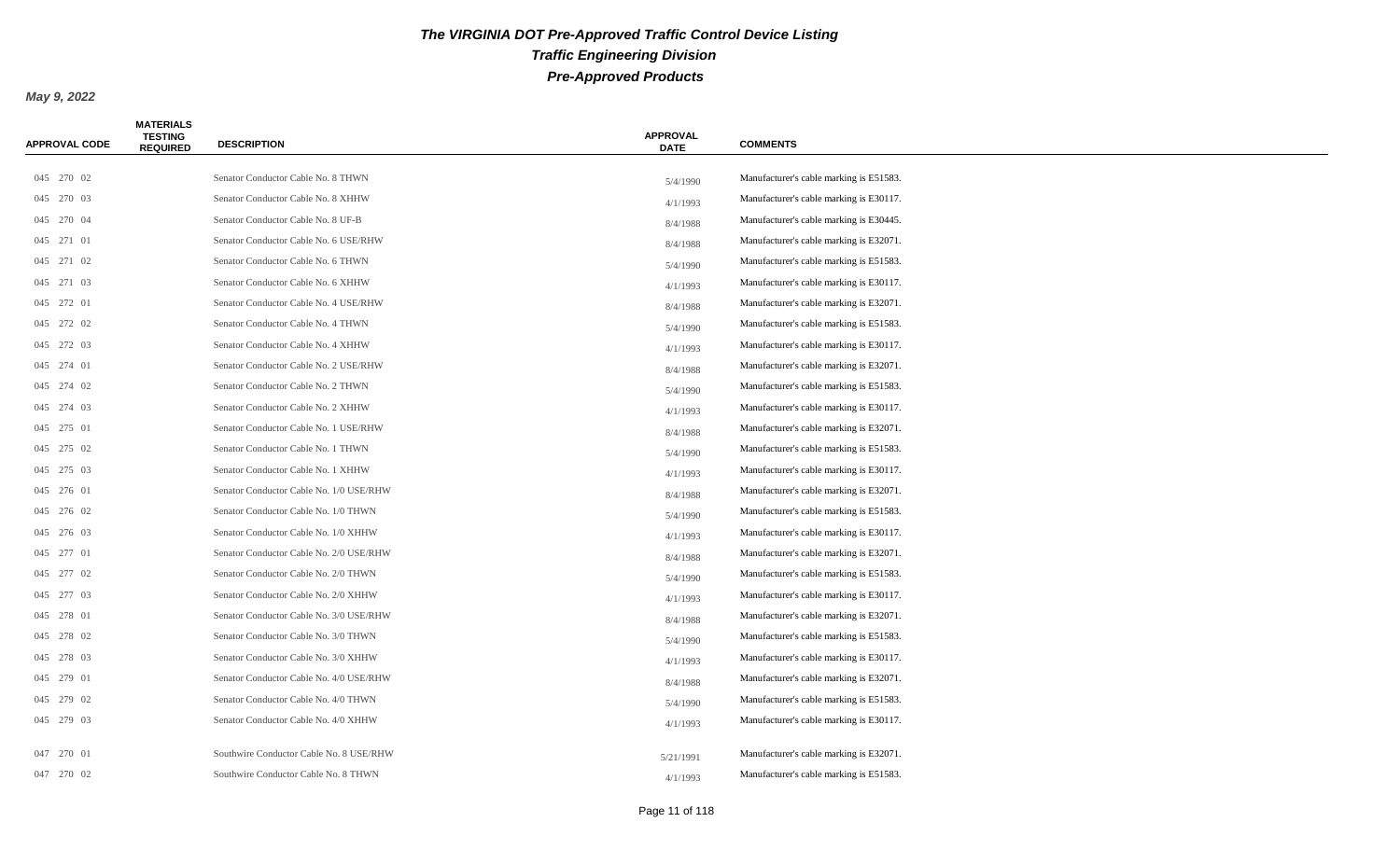| <b>APPROVAL CODE</b> | <b>MATERIALS</b><br><b>TESTING</b><br><b>REQUIRED</b> | <b>DESCRIPTION</b>                                             | <b>APPROVAL</b><br><b>DATE</b> | <b>COMMENTS</b>                         |
|----------------------|-------------------------------------------------------|----------------------------------------------------------------|--------------------------------|-----------------------------------------|
| 047 270 03           |                                                       | Southwire Conductor Cable No. 8 XHHW                           |                                | Manufacturer's cable marking is E30117. |
| 047 271 01           |                                                       | Southwire Conductor Cable No. 6 USE/RHW                        | 4/1/1993                       | Manufacturer's cable marking is E32071. |
| 047 271 02           |                                                       | Southwire Conductor Cable No. 6 THWN                           | 5/21/1991                      | Manufacturer's cable marking is E51583. |
| 047 271 03           |                                                       | Southwire Conductor Cable No. 6 XHHW                           | 4/1/1993                       | Manufacturer's cable marking is E30117. |
|                      |                                                       | Southwire Conductor Cable No. 4 USE/RHW                        | 4/1/1993                       |                                         |
| 047 272 01           |                                                       |                                                                | 5/21/1991                      | Manufacturer's cable marking is E32071. |
| 047 272 02           |                                                       | Southwire Conductor Cable No. 4 THWN                           | 4/1/1993                       | Manufacturer's cable marking is E51583. |
| 047 272 03           |                                                       | Southwire Conductor Cable No. 4 XHHW                           | 4/1/1993                       | Manufacturer's cable marking is E30117. |
| 047 274 01           |                                                       | Southwire Conductor Cable No. 2 USE/RHW                        | 5/21/1991                      | Manufacturer's cable marking is E32071. |
| 047 274 02           |                                                       | Southwire Conductor Cable No. 2 THWN                           | 4/1/1993                       | Manufacturer's cable marking is E51583. |
| 047 274 03           |                                                       | Southwire Conductor Cable No. 2 XHHW                           | 4/1/1993                       | Manufacturer's cable marking is E30117. |
| 047 275 01           |                                                       | Southwire Conductor Cable No. 1 USE/RHW                        | 5/21/1991                      | Manufacturer's cable marking is E32071. |
| 047 275 02           |                                                       | Southwire Conductor Cable No. 1 THWN                           | 4/1/1993                       | Manufacturer's cable marking is E51583. |
| 047 275 03           |                                                       | Southwire Conductor Cable No. 1 XHHW                           | 4/1/1993                       | Manufacturer's cable marking is E30117. |
| 047 276 01           |                                                       | Southwire Conductor Cable No. 1/0 USE/RHW                      | 5/21/1991                      | Manufacturer's cable marking is E32071. |
| 047 276 02           |                                                       | Southwire Conductor Cable No. 1/0 THWN                         | 4/1/1993                       | Manufacturer's cable marking is E51583. |
| 047 276 03           |                                                       | Southwire Conductor Cable No. 1/0 XHHW                         | 4/1/1993                       | Manufacturer's cable marking is E30117. |
| 047 277 01           |                                                       | Southwire Conductor Cable No. 2/0 USE/RHW                      | 5/21/1991                      | Manufacturer's cable marking is E32071. |
| 047 277 02           |                                                       | Southwire Conductor Cable No. 2/0 THWN                         | 4/1/1993                       | Manufacturer's cable marking is E51583. |
| 047 277 03           |                                                       | Southwire Conductor Cable No. 2/0 XHHW                         | 4/1/1993                       | Manufacturer's cable marking is E30117. |
| 047 278 01           |                                                       | Southwire Conductor Cable No. 3/0 USE/RHW                      | 5/21/1991                      | Manufacturer's cable marking is E32071. |
| 047 278 02           |                                                       | Southwire Conductor Cable No. 3/0 THWN                         | 4/1/1993                       | Manufacturer's cable marking is E51583  |
| 047 278 03           |                                                       | Southwire Conductor Cable No. 3/0 XHHW                         | 4/1/1993                       | Manufacturer's cable marking is E30117  |
| 047 279 01           |                                                       | Southwire Conductor Cable No. 4/0 USE/RHW                      | 5/21/1991                      | Manufacturer's cable marking is E32071  |
| 047 279 02           |                                                       | Southwire Conductor Cable No. 4/0 THWN                         | 4/1/1993                       | Manufacturer's cable marking is E51583  |
| 047 279 03           |                                                       | Southwire Conductor Cable No. 4/0 XHHW                         | 4/1/1993                       | Manufacturer's cable marking is E30117. |
| 048 270 01           |                                                       | Tamaqua Cable Products Corp. Conductor Cable No. 8 THWN        | 3/1/2000                       |                                         |
| 048 270 02           |                                                       | Tamaqua Cable Products Corp. Conductor Cable No. 8 RHW-2/USE-2 | 3/1/2000                       |                                         |
| 048 270 03           |                                                       | Tamaqua Cable Products Corp. Conductor Cable No. 8 XHHW-2      | 3/1/2000                       |                                         |
| 048 271 01           |                                                       | Tamaqua Cable Products Corp. Conductor Cable No. 6 THWN        | 3/1/2000                       |                                         |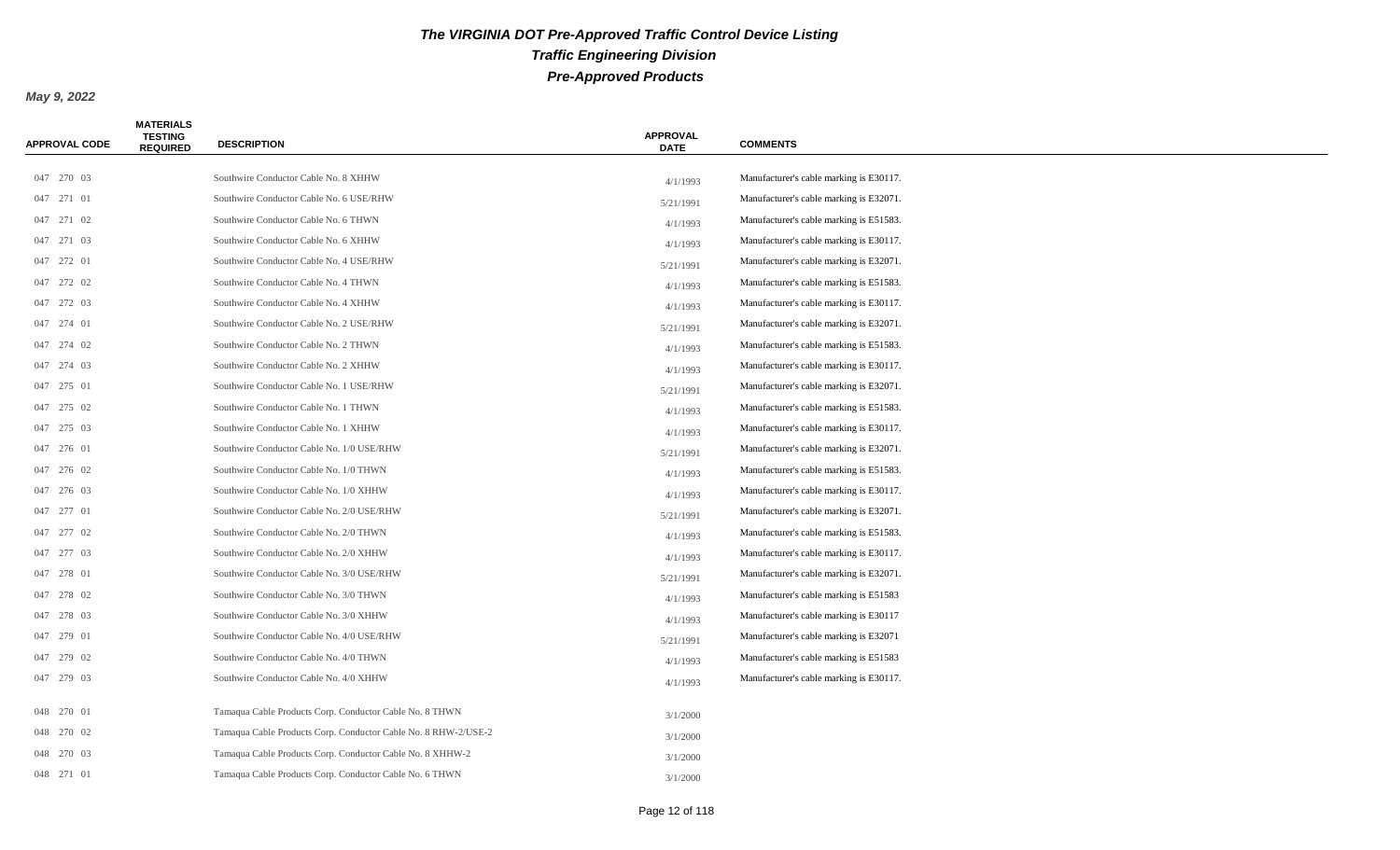| APPROVAL CODE | <b>MATERIALS</b><br><b>TESTING</b><br><b>REQUIRED</b> | <b>DESCRIPTION</b>                                               | <b>APPROVAL</b><br><b>DATE</b> | <b>COMMENTS</b>                         |
|---------------|-------------------------------------------------------|------------------------------------------------------------------|--------------------------------|-----------------------------------------|
|               |                                                       |                                                                  |                                |                                         |
| 048 271 02    |                                                       | Tamaqua Cable Products Corp. Conductor Cable No. 6 RHW-2/USE-2   | 3/1/2000                       |                                         |
| 048 271 03    |                                                       | Tamaqua Cable Products Corp. Conductor Cable No. 6 XHHW-2        | 3/1/2000                       |                                         |
| 048 272 01    |                                                       | Tamaqua Cable Products Corp. Conductor Cable No. 4 THWN          | 3/1/2000                       |                                         |
| 048 272 02    |                                                       | Tamaqua Cable Products Corp. Conductor Cable No. 4 RHW-2/USE-2   | 3/1/2000                       |                                         |
| 048 272 03    |                                                       | Tamaqua Cable Products Corp. Conductor Cable No. 4 XHHW-2        | 3/1/2000                       |                                         |
| 048 274 01    |                                                       | Tamaqua Cable Products Corp. Conductor Cable No. 2 THWN          | 3/1/2000                       |                                         |
| 048 274 02    |                                                       | Tamaqua Cable Products Corp. Conductor Cable No. 2 RHW-2/USE-2   | 3/1/2000                       |                                         |
| 048 274 03    |                                                       | Tamaqua Cable Products Corp. Conductor Cable No. 2 XHHW-2        | 3/1/2000                       |                                         |
| 048 275 01    |                                                       | Tamaqua Cable Products Corp. Conductor Cable No. 1 THWN          | 3/1/2000                       |                                         |
| 048 275 02    |                                                       | Tamaqua Cable Products Corp. Conductor Cable No. 1 RHW-2/USE-2   | 3/1/2000                       |                                         |
| 048 275 03    |                                                       | Tamaqua Cable Products Corp. Conductor Cable No. 1 XHHW-2        | 3/1/2000                       |                                         |
| 048 276 01    |                                                       | Tamaqua Cable Products Corp. Conductor Cable No. 1/0 THWN        | 3/1/2000                       |                                         |
| 048 276 02    |                                                       | Tamaqua Cable Products Corp. Conductor Cable No. 1/0 RHW-2/USE-2 | 3/1/2000                       |                                         |
| 048 276 03    |                                                       | Tamaqua Cable Products Corp. Conductor Cable No. 1/0 XHHW-2      | 3/1/2000                       |                                         |
| 048 277 01    |                                                       | Tamaqua Cable Products Corp. Conductor Cable No. 2/0 THWN        | 3/1/2000                       |                                         |
| 048 277 02    |                                                       | Tamaqua Cable Products Corp. Conductor Cable No. 2/0 RHW-2/USE-2 | 3/1/2000                       |                                         |
| 048 277 03    |                                                       | Tamaqua Cable Products Corp. Conductor Cable No. 2/0 XHHW-2      | 3/1/2000                       |                                         |
| 048 278 01    |                                                       | Tamaqua Cable Products Corp. Conductor Cable No. 3/0 THWN        | 3/1/2000                       |                                         |
| 048 278 02    |                                                       | Tamaqua Cable Products Corp. Conductor Cable No. 3/0 RHW-2/USE-2 | 3/1/2000                       |                                         |
| 048 278 03    |                                                       | Tamaqua Cable Products Corp. Conductor Cable No. 3/0 XHHW-2      | 3/1/2000                       |                                         |
| 048 279 01    |                                                       | Tamaqua Cable Products Corp. Conductor Cable No. 4/0 THWN        | 3/1/2000                       |                                         |
| 048 279 02    |                                                       | Tamaqua Cable Products Corp. Conductor Cable No. 4/0 RHW-2/USE-2 | 3/1/2000                       |                                         |
| 048 279 03    |                                                       | Tamaqua Cable Products Corp. Conductor Cable No. 4/0 XHHW-2      | 3/1/2000                       |                                         |
| 051 270 01    |                                                       | Laribee Wire, Conductor Cable No. 8 THWN                         | 8/4/1988                       | Manufacturer's cable marking is E51776. |
| 051 271 01    |                                                       | Laribee Wire Conductor Cable No. 6 THWN                          | 8/4/1988                       | Manufacturer's cable marking is E51776. |
| 051 272 01    |                                                       | Laribee Wire Conductor Cable No. 4 THWN                          | 8/4/1988                       | Manufacturer's cable marking is E51776. |
| 051 274 01    |                                                       | Laribee Wire Conductor Cable No. 2 THWN                          | 8/4/1988                       | Manufacturer's cable marking is E51776. |
| 051 275 01    |                                                       | Laribee Wire Conductor Cable No. 1 THWN                          | 8/4/1988                       | Manufacturer's cable marking is E20545. |
| 051 276 01    |                                                       | Laribee Wire Conductor Cable No. 1/0 THWN                        | 8/4/1988                       | Manufacturer's cable marking is E20545. |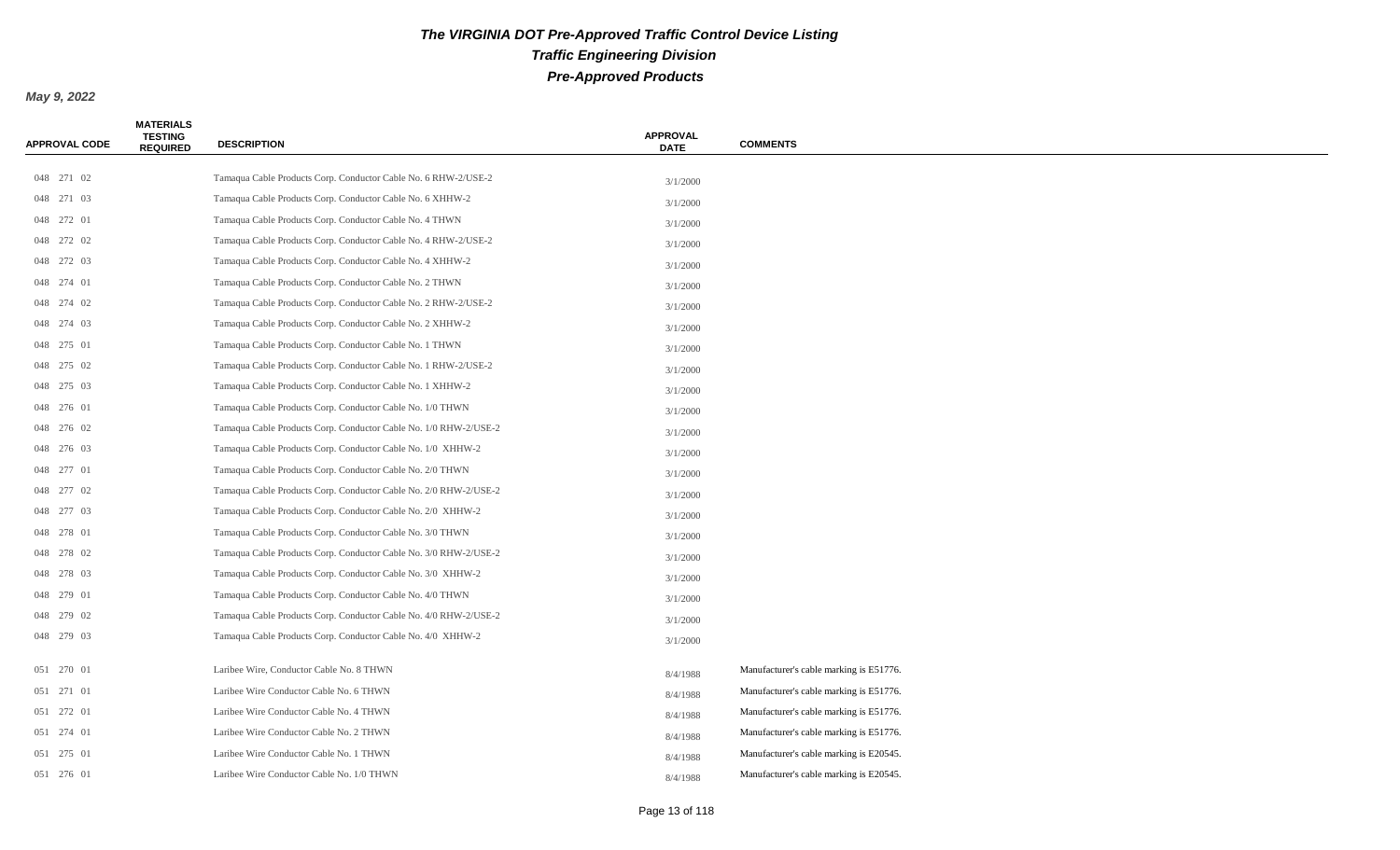| <b>APPROVAL CODE</b> | <b>MATERIALS</b><br><b>TESTING</b><br><b>REQUIRED</b> | <b>DESCRIPTION</b>                                       | <b>APPROVAL</b><br><b>DATE</b> | <b>COMMENTS</b>                                     |
|----------------------|-------------------------------------------------------|----------------------------------------------------------|--------------------------------|-----------------------------------------------------|
|                      |                                                       |                                                          |                                |                                                     |
| 051 277 01           |                                                       | Laribee Wire Conductor Cable No. 2/0 THWN                | 8/4/1988                       | Manufacturer's cable marking is E20545.             |
| 051 278 01           |                                                       | Laribee Wire Conductor Cable No. 3/0 THWN                | 8/4/1988                       | Manufacturer's cable marking is E20545.             |
| 051 279 01           |                                                       | Laribee Wire Conductor Cable No. 4/0 THWN                | 8/4/1988                       | Manufacturer's cable marking is E20545.             |
| 056 080 01           |                                                       | Aetna Insulated Wire Co. Conductor Cable 12/1 USE/RHW    | 8/4/1988                       | Meets or exceeds IMSA 51-3.                         |
| 056 080 02           |                                                       | Aetna Insulated Wire Co. Conductor Cable 12/1 XHHW       | 5/21/1991                      | Meets or exceeds IMSA 51-3.                         |
| 056 270 01           |                                                       | Aetna Insulated Wire Co. Conductor Cable No. 8 USE/RHW   | 8/4/1988                       |                                                     |
| 056 270 02           |                                                       | Aetna Insulated Wire Co. Conductor Cable No. 8 XHHW      | 5/21/1991                      |                                                     |
| 056 271 01           |                                                       | Aetna Insulated Wire Co. Conductor Cable No. 6 USE/RHW   | 8/4/1988                       |                                                     |
| 056 271 02           |                                                       | Aetna Insulated Wire Co. Conductor Cable No. 6 XHHW      | 5/21/1991                      |                                                     |
| 056 272 01           |                                                       | Aetna Insulated Wire Co. Conductor Cable No. 4 USE/RHW   | 8/4/1988                       |                                                     |
| 056 272 02           |                                                       | Aetna Insulated Wire Co. Conductor Cable No. 4 XHHW      | 5/21/1991                      |                                                     |
| 056 274 01           |                                                       | Aetna Insulated Wire Co. Conductor Cable No. 2 USE/RHW   | 8/4/1988                       |                                                     |
| 056 274 02           |                                                       | Aetna Insulated Wire Co. Conductor Cable No. 2 XHHW      | 5/21/1991                      |                                                     |
| 056 275 01           |                                                       | Aetna Insulated Wire Co. Conductor Cable No. 1 USE/RHW   | 8/4/1988                       |                                                     |
| 056 275 02           |                                                       | Aetna Insulated Wire Co. Conductor Cable No. 1 XHHW      | 5/21/1991                      |                                                     |
| 056 276 01           |                                                       | Aetna Insulated Wire Co. Conductor Cable No. 1/0 USE/RHW | 8/4/1988                       |                                                     |
| 056 276 02           |                                                       | Aetna Insulated Wire Co. Conductor Cable No. 1/0 XHHW    | 5/21/1991                      |                                                     |
| 056 277 01           |                                                       | Aetna Insulated Wire Co. Conductor Cable No. 2/0 USE/RHW | 8/4/1988                       |                                                     |
| 056 277 02           |                                                       | Aetna Insulated Wire Co. Conductor Cable No. 2/0 XHHW    | 5/21/1991                      |                                                     |
| 056 278 01           |                                                       | Aetna Insulated Wire Co. Conductor Cable No. 3/0 USE/RHW | 8/4/1988                       |                                                     |
| 056 278 02           |                                                       | Aetna Insulated Wire Co. Conductor Cable No. 3/0 XHHW    | 5/21/1991                      |                                                     |
| 056 279 01           |                                                       | Aetna Insulated Wire Co. Conductor Cable No. 4/0 USE/RHW | 8/4/1988                       |                                                     |
| 056 279 02           |                                                       | Aetna Insulated Wire Co. Conductor Cable No. 4/0 XHHW    | 5/21/1991                      |                                                     |
| 066 270 01           |                                                       | Guardian Cable Conductor Cable No. 8 USE/RHW             | 8/4/1988                       | Manufacturer's cable marking is E9198.              |
| 066 270 02           |                                                       | Guardian Cable Conductor Cable No. 8 THWN                | 11/4/1988                      | Manufacturer's cable marking is E123448 or E123449. |
| 066 270 03           |                                                       | Guardian Cable Conductor Cable No. 8 XHHW                | 1/1/1992                       | Manufacturer's cable marking is E125780.            |
| 066 271 01           |                                                       | Guardian Cable Conductor Cable No. 6 USE/RHW             | 8/4/1988                       | Manufacturer's cable marking is E9198.              |
| 066 271 02           |                                                       | Guardian Cable Conductor Cable No. 6 THWN                | 11/4/1988                      | Manufacturer's cable marking is E123448 or E123449. |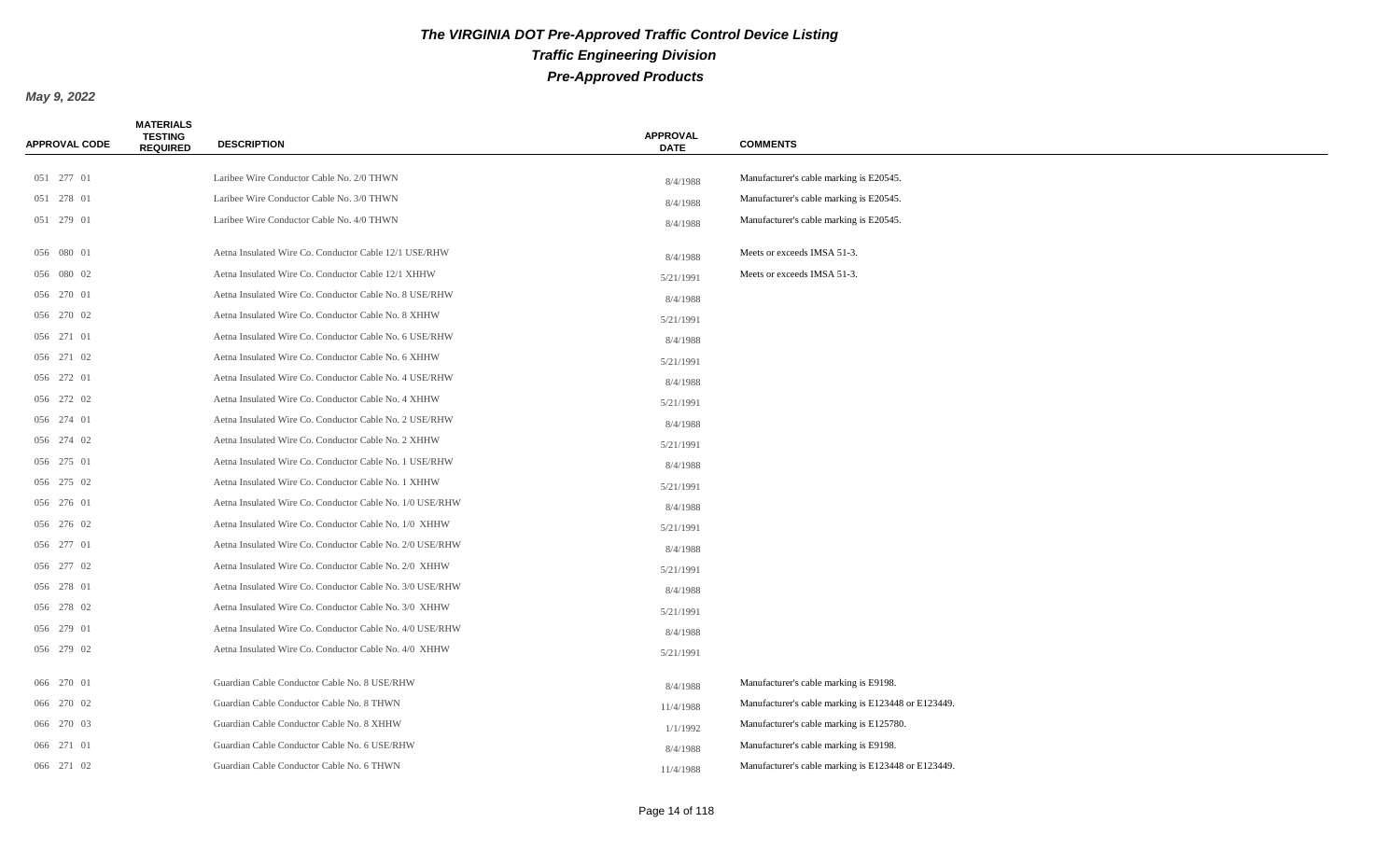| <b>APPROVAL CODE</b> | <b>MATERIALS</b><br><b>TESTING</b><br><b>REQUIRED</b> | <b>DESCRIPTION</b>                             | <b>APPROVAL</b><br><b>DATE</b> | <b>COMMENTS</b>                                                      |
|----------------------|-------------------------------------------------------|------------------------------------------------|--------------------------------|----------------------------------------------------------------------|
|                      |                                                       |                                                |                                |                                                                      |
| 066 271 03           |                                                       | Guardian Cable Conductor Cable No. 6 XHHW      | 1/1/1992                       | Manufacturer's cable marking is E125780.                             |
| 066 272 01           |                                                       | Guardian Cable Conductor Cable No. 4 USE/RHW   | 8/4/1988                       | Manufacturer's cable marking is E9198.                               |
| 066 272 02           |                                                       | Guardian Cable Conductor Cable No. 4 THWN      | 11/4/1988                      | Manufacturer's cable marking is E123448 or E123449.                  |
| 066 272 03           |                                                       | Guardian Cable Conductor Cable No. 4 XHHW      | 1/1/1992                       | Manufacturer's cable marking is E125780.                             |
| 066 274 01           |                                                       | Guardian Cable Conductor Cable No. 2 USE/RHW   | 8/4/1988                       | Manufacturer's cable marking is E9198.                               |
| 066 274 02           |                                                       | Guardian Cable Conductor Cable No. 2 THWN      | 11/4/1988                      | Manufacturer's cable marking is E123448 or E123449.                  |
| 066 274 03           |                                                       | Guardian Cable Conductor Cable No. 2 XHHW      | 1/1/1992                       | Manufacturer's cable marking is E125780.                             |
| 066 275 01           |                                                       | Guardian Cable Conductor Cable No. 1 USE/RHW   | 8/4/1988                       | Manufacturer's cable marking is E9198.                               |
| 066 275 02           |                                                       | Guardian Cable Conductor Cable No. 1 THWN      | 11/4/1988                      | Manufacturer's cable marking is E123448 or E123449.                  |
| 066 275 03           |                                                       | Guardian Cable Conductor Cable No. 1 XHHW      | 1/1/1992                       | Manufacturer's cable marking is E125780.                             |
| 066 276 01           |                                                       | Guardian Cable Conductor Cable No. 1/0 USE/RHW | 8/4/1988                       | Manufacturer's cable marking is E9198.                               |
| 066 276 02           |                                                       | Guardian Cable Conductor Cable No. 1/0 THWN    | 11/4/1988                      | Manufacturer's cable marking is E123448 or E123449.                  |
| 066 276 03           |                                                       | Guardian Cable Conductor Cable No. 1/0 XHHW    | 1/1/1992                       | Manufacturer's cable marking is E125780.                             |
| 066 277 01           |                                                       | Guardian Cable Conductor Cable No. 2/0 USE/RHW | 8/4/1988                       | Manufacturer's cable marking is E9198.                               |
| 066 277 02           |                                                       | Guardian Cable Conductor Cable No. 2/0 THWN    | 11/4/1988                      | Manufacturer's cable marking is E123448 or E123449.                  |
| 066 277 03           |                                                       | Guardian Cable Conductor Cable No. 2/0 XHHW    | 1/1/1992                       | Manufacturer's cable marking is E125780.                             |
| 066 278 01           |                                                       | Guardian Cable Conductor Cable No. 3/0 USE/RHW | 8/4/1988                       | Manufacturer's cable marking is E9198.                               |
| 066 278 02           |                                                       | Guardian Cable Conductor Cable No. 3/0 THWN    | 11/4/1988                      | Manufacturer's cable marking is E123448 or E123449.                  |
| 066 278 03           |                                                       | Guardian Cable Conductor Cable No. 3/0 XHHW    | 1/1/1992                       | Manufacturer's cable marking is E125780.                             |
| 066 279 01           |                                                       | Guardian Cable Conductor Cable No. 4/0 USE/RHW | 8/4/1988                       | Manufacturer's cable marking is E9198.                               |
| 066 279 02           |                                                       | Guardian Cable Conductor Cable No. 4/0 THWN    | 11/4/1988                      | Manufacturer's cable marking is E123448 or E123449.                  |
| 066 279 03           |                                                       | Guardian Cable Conductor Cable No. 4/0 XHHW    | 1/1/1992                       | Manufacturer's cable marking is E125780.                             |
| 083 080 01           |                                                       | Viakon Conductor Cable 12/1 XHHW               | 5/4/1989                       | Meets or exceeds IMSA 51-3. Manufacturer's cable marking is E102546. |
| 083 270 01           |                                                       | Viakon Conductor Cable No. 8 USE/RHW           | 5/4/1989                       | Manufacturer's cable marking is E102548.                             |
| 083 270 02           |                                                       | Viakon Conductor Cable No. 8 XHHW              | 5/4/1989                       | Manufacturer's cable marking is E102546                              |
| 083 271 01           |                                                       | Viakon Conductor Cable No. 6 USE/RHW           | 5/4/1989                       | Manufacturer's cable marking is E102548.                             |
| 083 271 02           |                                                       | Viakon Conductor Cable No. 6 XHHW              | 5/4/1989                       | Manufacturer's cable marking is E102546.                             |
| 083 272 01           |                                                       | Viakon Conductor Cable No. 4 USE/RHW           | 5/4/1989                       | Manufacturer's cable marking is E102548.                             |
| 083 272 02           |                                                       | Viakon Conductor Cable No. 4 XHHW              | 5/4/1989                       | Manufacturer's cable marking is E102546.                             |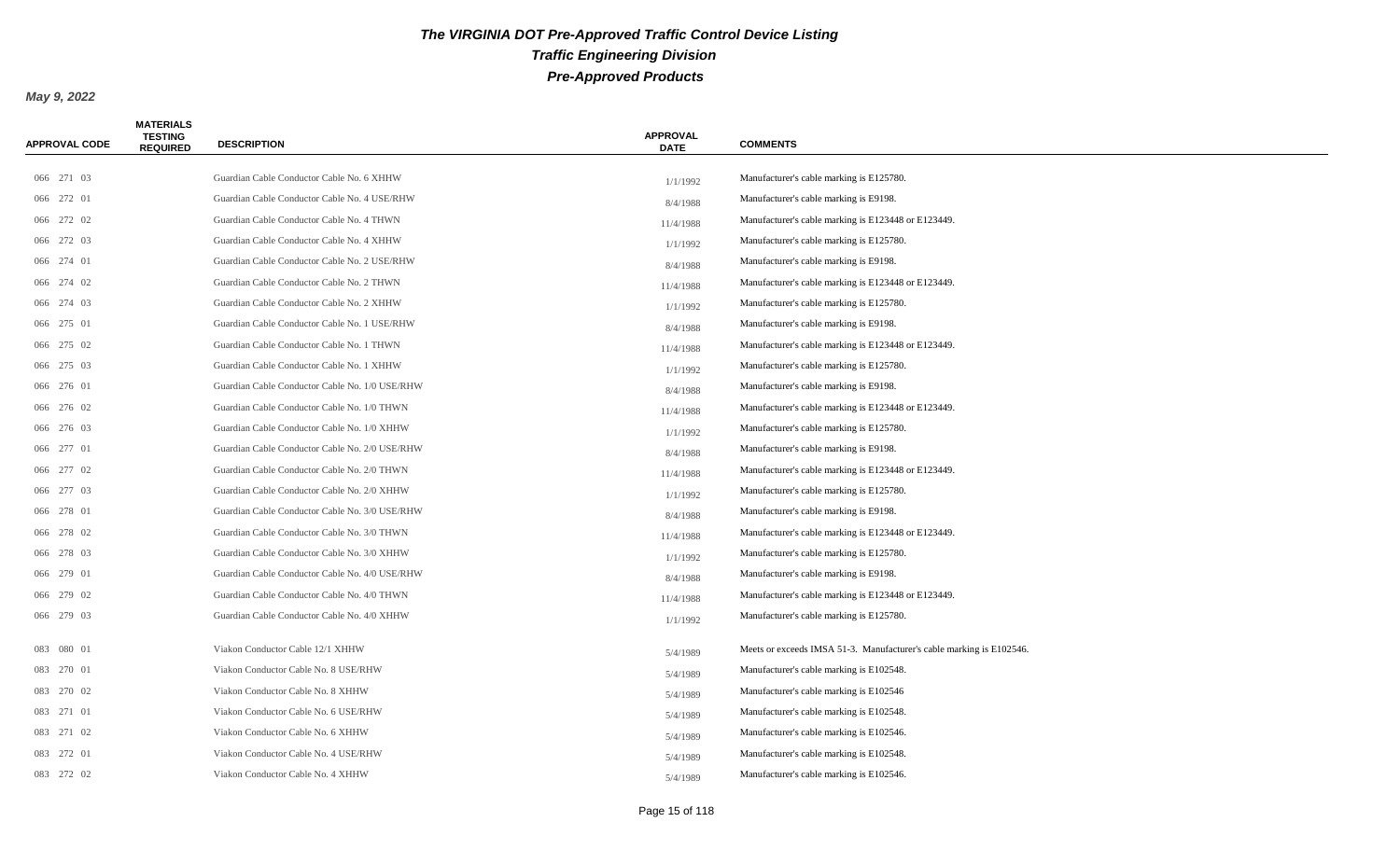| <b>APPROVAL CODE</b> | <b>MATERIALS</b><br><b>TESTING</b><br><b>REQUIRED</b> | <b>DESCRIPTION</b>                      | <b>APPROVAL</b><br><b>DATE</b> | <b>COMMENTS</b>                          |
|----------------------|-------------------------------------------------------|-----------------------------------------|--------------------------------|------------------------------------------|
|                      |                                                       |                                         |                                |                                          |
| 083 274 01           |                                                       | Viakon Conductor Cable No. 2 USE/RHW    | 5/4/1989                       | Manufacturer's cable marking is E102548. |
| 083 274 02           |                                                       | Viakon Conductor Cable No. 2 XHHW       | 5/4/1989                       | Manufacturer's cable marking is E102546. |
| 083 275 01           |                                                       | Viakon Conductor Cable No. 1 USE/RHW    | 5/4/1989                       | Manufacturer's cable marking is E102548. |
| 083 275 02           |                                                       | Viakon Conductor Cable No. 1 XHHW       | 5/4/1989                       | Manufacturer's cable marking is E102546. |
| 083 276 01           |                                                       | Viakon Conductor Cable No. 1/0 USE/RHW  | 5/4/1989                       | Manufacturer's cable marking is E102548. |
| 083 276 02           |                                                       | Viakon Conductor Cable No. 1/0 XHHW     | 5/4/1989                       | Manufacturer's cable marking is E102546. |
| 083 277 01           |                                                       | Viakon Conductor Cable No. 2/0 USE/RHW  | 5/4/1989                       | Manufacturer's cable marking is E102548. |
| 083 277 02           |                                                       | Viakon Conductor Cable No. 2/0 XHHW     | 5/4/1989                       | Manufacturer's cable marking is E102546. |
| 083 278 01           |                                                       | Viakon Conductor Cable No. 3/0 USE/RHW  | 5/4/1989                       | Manufacturer's cable marking is E102548. |
| 083 278 02           |                                                       | Viakon Conductor Cable No. 3/0 XHHW     | 5/4/1989                       | Manufacturer's cable marking is E102546. |
| 083 279 01           |                                                       | Viakon Conductor Cable No. 4/0 USE/RHW  | 5/4/1989                       | Manufacturer's cable marking is E102548. |
| 083 279 02           |                                                       | Viakon Conductor Cable No. 4/0 XHHW     | 5/4/1989                       | Manufacturer's cable marking is E102546. |
| 111 080 01           |                                                       | Latincasa Conductor Cable 12/1 XHHW     | 10/4/1990                      | Meets or exceeds IMSA 51-3.              |
| 111 270 01           |                                                       | Latincasa Conductor Cable No. 8 XHHW    | 10/4/1990                      |                                          |
| 111 271 01           |                                                       | Latincasa Conductor Cable No. 6 XHHW    | 10/4/1990                      |                                          |
| 111 272 01           |                                                       | Latincasa Conductor Cable No. 4 XHHW    | 10/4/1990                      |                                          |
| 111 274 01           |                                                       | Latincasa Conductor Cable No. 2 XHHW    | 10/4/1990                      |                                          |
| 111 276 01           |                                                       | Latincasa Conductor Cable No. 1/0 XHHW  | 10/4/1990                      |                                          |
| 111 277 01           |                                                       | Latincasa Conductor Cable No. 2/0 XHHW  | 10/4/1990                      |                                          |
| 111 278 01           |                                                       | Latincasa Conductor Cable No. 3/0 XHHW  | 10/4/1990                      |                                          |
| 111 279 01           |                                                       | Latincasa Conductor Cable No. 4/0 XHHW  | 10/4/1990                      |                                          |
| 123 270 01           |                                                       | Cerrowire Conductor Cable No. 8 USE/RHW | 11/4/1994                      | Manufacturer's cable marking is E125474. |
| 123 270 02           |                                                       | Cerrowire Conductor Cable No. 8 THWN    | 11/4/1994                      | Manufacturer's cable marking is E85964.  |
| 123 271 01           |                                                       | Cerrowire Conductor Cable No. 6 USE/RHW | 11/4/1994                      | Manufacturer's cable marking is E125474. |
| 123 271 02           |                                                       | Cerrowire Conductor Cable No. 6 THWN    | 11/4/1994                      | Manufacturer's cable marking is E85964.  |
| 123 272 01           |                                                       | Cerrowire Conductor Cable No. 4 USE/RHW | 11/4/1994                      | Manufacturer's cable marking is E125474. |
| 123 272 02           |                                                       | Cerrowire Conductor Cable No. 4 THWN    | 11/4/1994                      | Manufacturer's cable marking is E85964.  |
| 123 274 01           |                                                       | Cerrowire Conductor Cable No. 2 USE/RHW | 11/4/1994                      | Manufacturer's cable marking is E125474. |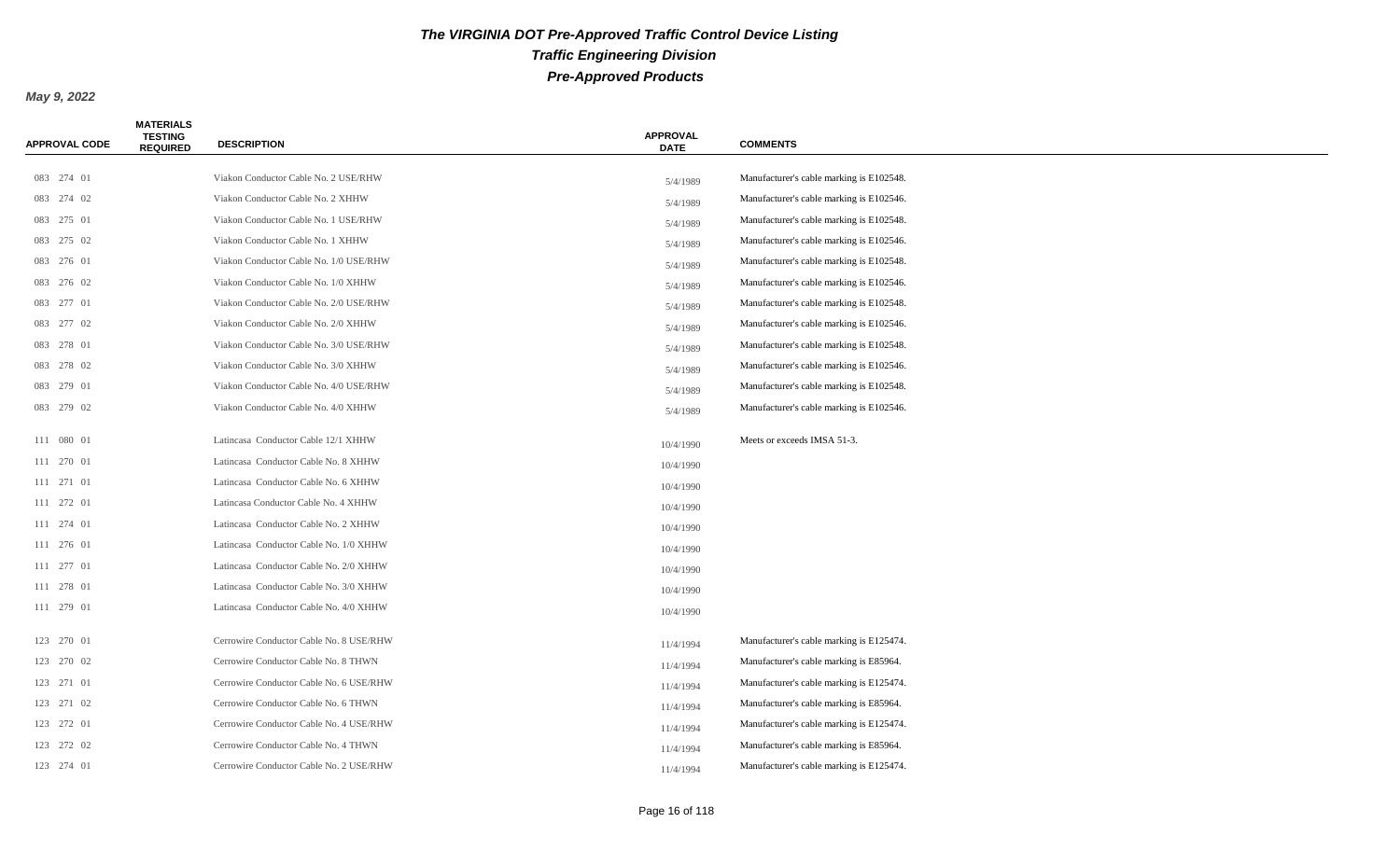| APPROVAL CODE | <b>MATERIALS</b><br><b>TESTING</b><br><b>REQUIRED</b> | <b>DESCRIPTION</b>                                     | <b>APPROVAL</b><br><b>DATE</b> | <b>COMMENTS</b>                          |
|---------------|-------------------------------------------------------|--------------------------------------------------------|--------------------------------|------------------------------------------|
|               |                                                       |                                                        |                                |                                          |
| 123 274 02    |                                                       | Cerrowire Conductor Cable No. 2 THWN                   | 11/4/1994                      | Manufacturer's cable marking is E85964.  |
| 123 275 01    |                                                       | Cerrowire Conductor Cable No. 1 USE/RHW                | 11/4/1994                      | Manufacturer's cable marking is E125474. |
| 123 275 02    |                                                       | Cerrowire Conductor Cable NO. 1 THWN                   | 11/4/1994                      | Manufacturer's cable marking is E85964.  |
| 123 276 01    |                                                       | Cerrowire Conductor Cable No. 1/0 USE/RHW              | 11/4/1994                      | Manufacturer's cable marking is E125474. |
| 123 276 02    |                                                       | Cerrowire Conductor Cable No. 1/0 THWN                 | 11/4/1994                      | Manufacturer's cable marking is E85964.  |
| 123 277 01    |                                                       | Cerrowire Conductor Cable No. 2/0 USE/RHW              | 11/4/1994                      | Manufacturer's cable marking is E125474. |
| 123 277 02    |                                                       | Cerrowire Conductor Cable No. 2/0 THWN                 | 11/4/1994                      | Manufacturer's cable marking is E85964.  |
| 123 278 01    |                                                       | Cerrowire Conductor Cable No. 3/0 USE/RHW              | 11/4/1994                      | Manufacturer's cable marking is E125474. |
| 123 278 02    |                                                       | Cerrowire Conductor Cable No. 3/0 THWN                 | 11/4/1994                      | Manufacturer's cable marking is E85964.  |
| 123 279 01    |                                                       | Cerrowire Conductor Cable No. 4/0 USE/RHW              | 11/4/1994                      | Manufacturer's cable marking is E125474. |
| 123 279 02    |                                                       | Cerrowire Conductor Cable No. 4/0 THWN                 | 11/4/1994                      | Manufacturer's cable marking is E85964.  |
| 128 270 01    |                                                       | Triangle PWC, Inc. Conductor Cable No. 8 USE-2/RHW-2   | 11/4/1994                      | Manufacturer's cable marking is E9363.   |
| 128 270 02    |                                                       | Triangle PWC, Inc. Conductor Cable No. 8 THWN          | 11/4/1994                      | Manufacturer's cable marking is E13488.  |
| 128 270 03    |                                                       | Triangle PWC, Inc. Conductor Cable No. 8 XHHW-2        | 11/4/1994                      | Manufacturer's cable marking is E7158.   |
| 128 271 01    |                                                       | Triangle PWC, Inc. Conductor Cable No. 6 USE-2/RHW-2   | 11/4/1994                      | Manufacturer's cable marking is E9363.   |
| 128 271 02    |                                                       | Triangle PWC, Inc. Conductor Cable No. 6 THWN          | 11/4/1994                      | Manufacturer's cable marking is E13488.  |
| 128 271 03    |                                                       | Triangle PWC, Inc. Conductor Cable No. 6 XHHW-2        | 11/4/1994                      | Manufacturer's cable marking is E7158.   |
| 128 272 01    |                                                       | Triangle PWC, Inc. Conductor Cable No. 4 USE-2/RHW-2   | 11/4/1994                      | Manufacturer's cable marking is E9363.   |
| 128 272 02    |                                                       | Triangle PWC, Inc. Conductor Cable No. 4 THWN          | 11/4/1994                      | Manufacturer's cable marking is E13488.  |
| 128 272 03    |                                                       | Triangle PWC, Inc. Conductor Cable No. 4 XHHW-2        | 11/4/1994                      | Manufacturer's cable marking is E7158.   |
| 128 274 01    |                                                       | Triangle PWC, Inc. Conductor Cable No. 2 USE-2/RHW-2   | 11/4/1994                      | Manufacturer's cable marking is E9363.   |
| 128 274 02    |                                                       | Triangle PWC, Inc. Conductor Cable No. 2 THWN          | 11/4/1994                      | Manufacturer's cable marking is E13488.  |
| 128 274 03    |                                                       | Triangle PWC, Inc. Conductor Cable No. 2 XHHW-2        | 11/4/1994                      | Manufacturer's cable marking is E7158.   |
| 128 275 01    |                                                       | Triangle PWC, Inc. Conductor Cable No. 1 USE-2/RHW-2   | 11/4/1994                      | Manufacturer's cable marking is E9363.   |
| 128 275 02    |                                                       | Triangle PWC, Inc. Conductor Cable No. 1 THWN          | 11/4/1994                      | Manufacturer's cable marking is E13488.  |
| 128 275 03    |                                                       | Triangle PWC, Inc. Conductor Cable No. 1 XHHW-2        | 11/4/1994                      | Manufacturer's cable marking is E7158.   |
| 128 276 01    |                                                       | Triangle PWC, Inc. Conductor Cable No. 1/0 USE-2/RHW-2 | 11/4/1994                      | Manufacturer's cable marking is E9363.   |
| 128 276 02    |                                                       | Triangle PWC, Inc. Conductor Cable No. 1/0 THWN        | 11/4/1994                      | Manufacturer's cable marking is E13488.  |
| 128 276 03    |                                                       | Triangle PWC, Inc. Conductor Cable No. 1/0 XHHW-2      | 11/4/1994                      | Manufacturer's cable marking is E7158.   |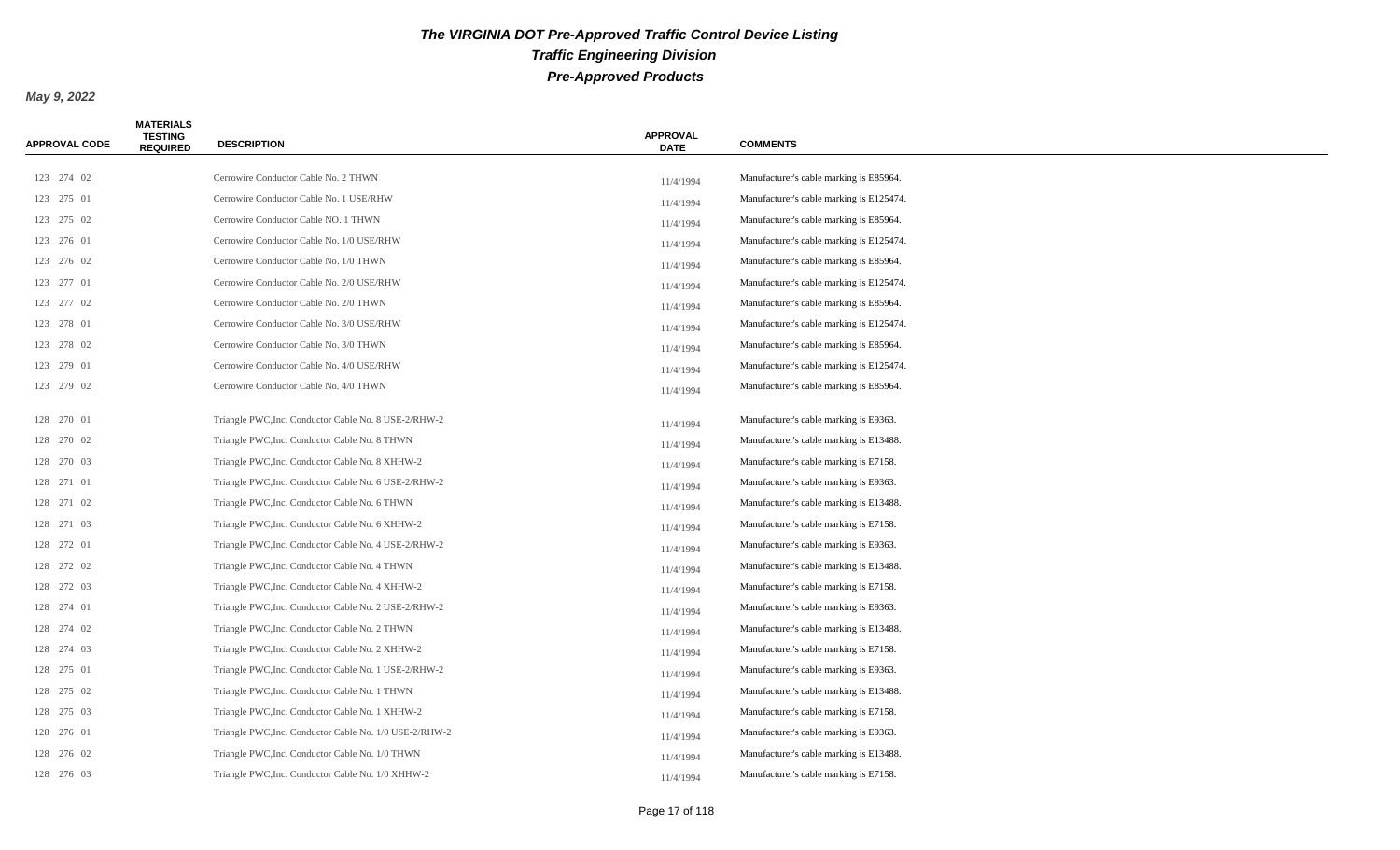| <b>APPROVAL CODE</b> | <b>MATERIALS</b><br><b>TESTING</b><br><b>REQUIRED</b> | <b>DESCRIPTION</b>                                             | <b>APPROVAL</b><br><b>DATE</b> | <b>COMMENTS</b>                                                             |
|----------------------|-------------------------------------------------------|----------------------------------------------------------------|--------------------------------|-----------------------------------------------------------------------------|
| 128 277 01           |                                                       | Triangle PWC, Inc. Conductor Cable No. 2/0 USE-2/RHW-2         |                                | Manufacturer's cable marking is E9363.                                      |
| 128 277 02           |                                                       | Triangle PWC, Inc. Conductor Cable No. 2/0 THWN                | 11/4/1994                      | Manufacturer's cable marking is E13488.                                     |
| 128 277 03           |                                                       | Triangle PWC, Inc. Conductor Cable No. 2/0 XHHW-2              | 11/4/1994                      | Manufacturer's cable marking is E7158.                                      |
| 128 278 01           |                                                       | Triangle PWC, Inc. Conductor Cable No. 3/0 USE-2/RHW-2         | 11/4/1994                      | Manufacturer's cable marking is E9363.                                      |
| 128 278 02           |                                                       | Triangle PWC, Inc. Conductor Cable No. 3/0 THWN                | 11/4/1994                      | Manufacturer's cable marking is E13488.                                     |
| 128 278 03           |                                                       | Triangle PWC, Inc. Conductor Cable No. 3/0 XHHW-2              | 11/4/1994                      | Manufacturer's cable marking is E7158.                                      |
| 128 279 01           |                                                       | Triangle PWC, Inc. Conductor Cable No. 4/0 USE-2/RHW-2         | 11/4/1994                      | Manufacturer's cable marking is E9363.                                      |
| 128 279 02           |                                                       | Triangle PWC, Inc. Conductor Cable No. 4/0 THWN                | 11/4/1994                      | Manufacturer's cable marking is E13488.                                     |
| 128 279 03           |                                                       | Triangle PWC, Inc. Conductor Cable No. 4/0 XHHW-2              | 11/4/1994                      | Manufacturer's cable marking is E7158.                                      |
|                      |                                                       |                                                                | 11/4/1994                      |                                                                             |
| 134 270 01           |                                                       | Pirelli Cable Corporation, Conductor Cable No. 8 THWN          | 1/3/1996                       |                                                                             |
| 134 270 02           |                                                       | Pirelli Cable Corporation, Conductor Cable No. 8 USE-2/RHW-2   | 1/3/1996                       |                                                                             |
| 134 270 03           |                                                       | Pirelli Cable Corporation, Conductor Cable No. 8 XHHW-2        | 1/3/1996                       |                                                                             |
| 134 271 01           |                                                       | Pirelli Cable Corporation, Conductor Cable No. 6 THWN          | 1/3/1996                       | ASTM 787 is acceptable as meeting or exceeding the requirements of ASTM B8. |
| 134 271 02           |                                                       | Pirelli Cable Corporation, Conductor Cable No. 6 USE-2/RHW-2   | 1/3/1996                       |                                                                             |
| 134 271 03           |                                                       | Pirelli Cable Corporation, Conductor Cable No. 6 XHHW-2        | 1/3/1996                       |                                                                             |
| 134 272 01           |                                                       | Pirelli Cable Corporation, Conductor Cable No. 4 THWN          | 1/3/1996                       | ASTM 787 is acceptable as meeting or exceeding the requirements of ASTM B8. |
| 134 272 02           |                                                       | Pirelli Cable Corporation, Conductor Cable No. 4 USE-2/RHW-2   | 1/3/1996                       |                                                                             |
| 134 272 03           |                                                       | Pirelli Cable Corporation, Conductor Cable No. 4 XHHW-2        | 1/3/1996                       |                                                                             |
| 134 274 01           |                                                       | Pirelli Cable Corporation, Conductor Cable No. 2 THWN          | 1/3/1996                       | ASTM 787 is acceptable as meeting or exceeding the requirements of ASTM B8. |
| 134 274 02           |                                                       | Pirelli Cable Corporation, Conductor Cable No. 2 USE-2/RHW-2   | 1/3/1996                       |                                                                             |
| 134 274 03           |                                                       | Pirelli Cable Corporation, Conductor Cable No. 2 XHHW-2        | 1/3/1996                       |                                                                             |
| 134 275 01           |                                                       | Pirelli Cable Corporation, Conductor Cable No. 1 THWN          | 1/3/1996                       | ASTM 787 is acceptable as meeting or exceeding the requirements of ASTM B8. |
| 134 275 02           |                                                       | Pirelli Cable Corporation, Conductor Cable No. 1 USE-2/RHW-2   | 1/3/1996                       |                                                                             |
| 134 275 03           |                                                       | Pirelli Cable Corporation, Conductor Cable No. 1 XHHW-2        | 1/3/1996                       |                                                                             |
| 134 276 01           |                                                       | Pirelli Cable Corporation, Conductor Cable No. 1/0 THWN        | 1/3/1996                       | ASTM 787 is acceptable as meeting or exceeding the requirements of ASTM B8. |
| 134 276 02           |                                                       | Pirelli Cable Corporation, Conductor Cable No. 1/0 USE-2/RHW-2 | 1/3/1996                       |                                                                             |
| 134 276 03           |                                                       | Pirelli Cable Corporation, Conductor Cable No. 1/0 XHHW-2      | 1/3/1996                       |                                                                             |
| 134 277 01           |                                                       | Pirelli Cable Corporation, Conductor Cable No. 2/0 THWN        | 1/3/1996                       | ASTM 787 is acceptable as meeting or exceeding the requirements of ASTM B8. |
| 134 277 02           |                                                       | Pirelli Cable Corporation, Conductor Cable No. 2/0 USE-2/RHW-2 | 1/3/1996                       |                                                                             |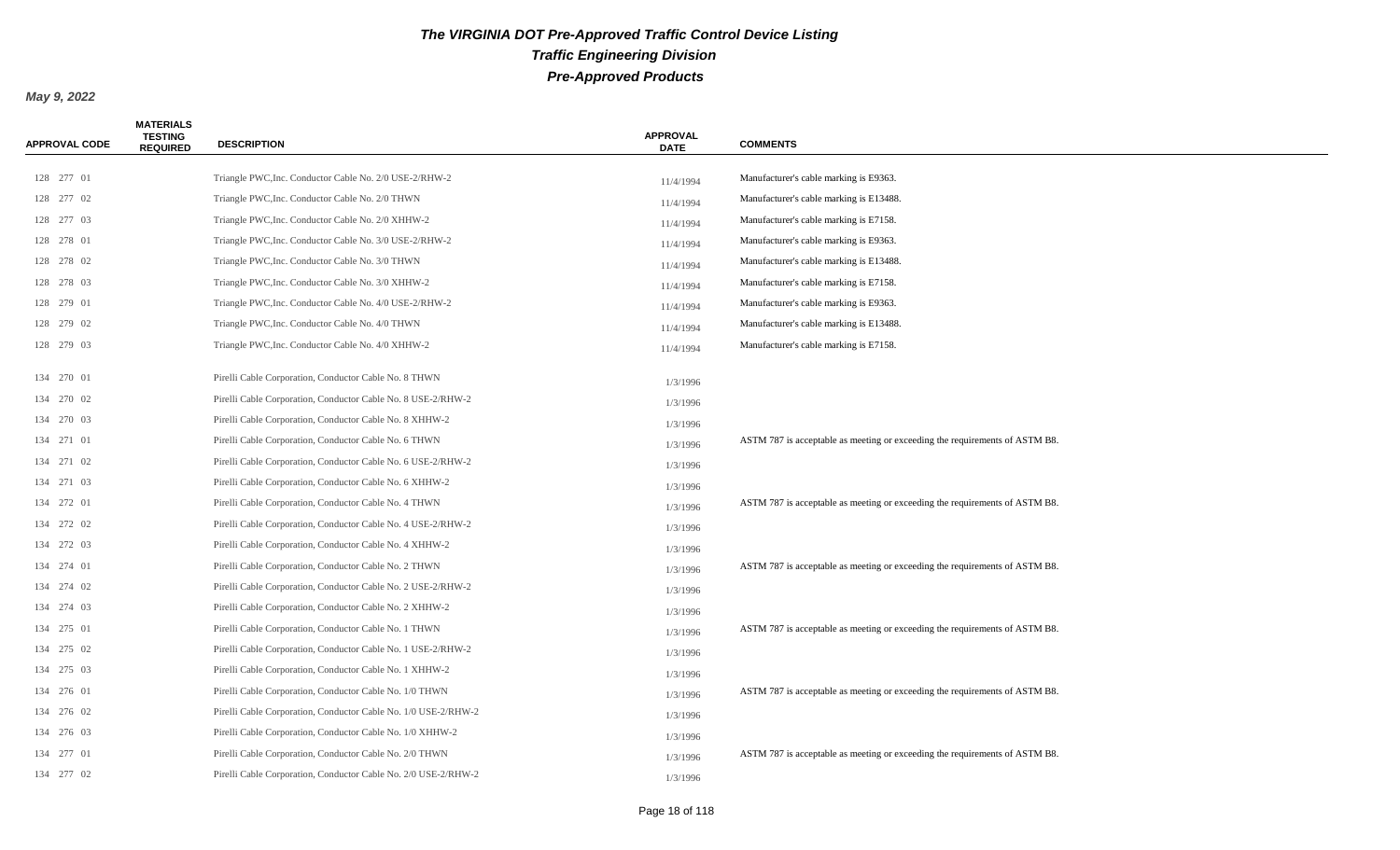| <b>APPROVAL CODE</b> | <b>MATERIALS</b><br><b>TESTING</b><br><b>REQUIRED</b> | <b>DESCRIPTION</b>                                             | <b>APPROVAL</b><br><b>DATE</b> | <b>COMMENTS</b>                                                             |
|----------------------|-------------------------------------------------------|----------------------------------------------------------------|--------------------------------|-----------------------------------------------------------------------------|
|                      |                                                       |                                                                |                                |                                                                             |
| 134 277 03           |                                                       | Pirelli Cable Corporation, Conductor Cable No. 2/0 XHHW-2      | 1/3/1996                       |                                                                             |
| 134 278 01           |                                                       | Pirelli Cable Corporation, Conductor Cable No. 3/0 THWN        | 1/3/1996                       | ASTM 787 is acceptable as meeting or exceeding the requirements of ASTM B8. |
| 134 278 02           |                                                       | Pirelli Cable Corporation, Conductor Cable No. 3/0 USE-2/RHW-2 | 1/3/1996                       |                                                                             |
| 134 278 03           |                                                       | Pirelli Cable Corporation, Conductor Cable No. 3/0 XHHW-2      | 1/3/1996                       |                                                                             |
| 134 279 01           |                                                       | Pirelli Cable Corporation, Conductor Cable No. 4/0 THWN        | 1/3/1996                       | ASTM 787 is acceptable as meeting or exceeding the requirements of ASTM B8. |
| 134 279 02           |                                                       | Pirelli Cable Corporation, Conductor Cable No. 4/0 USE-2/RHW-2 | 1/3/1996                       |                                                                             |
| 134 279 03           |                                                       | Pirelli Cable Corporation, Conductor Cable No. 4/0 XHHW-2      | 1/3/1996                       |                                                                             |
| 138 270 01           |                                                       | CM & Elkins Wire, Conductor Cable No. 8 THWN                   | 11/1/1996                      | Manufacturer's cable marking is E102470                                     |
| 138 270 02           |                                                       | CM & Elkins Wire, Conductor Cable No. 8 USE-2/RHW-2            | 11/1/1996                      | Manufacturer's cable marking is E85947                                      |
| 138 270 03           |                                                       | CM & Elkins Wire, Conductor Cable No. 8 XHHW-2                 | 11/1/1996                      | Manufacturer's cable marking is E85946                                      |
| 138 271 01           |                                                       | CM & Elkins Wire, Conductor Cable No. 6 THWN                   | 11/1/1996                      | Manufacturer's cable marking is E102470                                     |
| 138 271 02           |                                                       | CM & Elkins Wire, Conductor Cable No. 6 USE-2/RHW-2            | 11/1/1996                      | Manufacturer's cable marking is E85947                                      |
| 138 271 03           |                                                       | CM & Elkins Wire, Conductor Cable No. 6 XHHW-2                 | 11/1/1996                      | Manufacturer's cable marking is E85946                                      |
| 138 272 01           |                                                       | CM & Elkins Wire, Conductor Cable No. 4 THWN                   | 11/1/1996                      | Manufacturer's cable marking is E102470                                     |
| 138 272 02           |                                                       | CM & Elkins Wire, Conductor Cable No. 4 USE-2/RHW-2            | 11/1/1996                      | Manufacturer's cable marking is E85947                                      |
| 138 272 03           |                                                       | CM & Elkins Wire, Conductor Cable No. 4 XHHW-2                 | 11/1/1996                      | Manufacturer's cable marking is E85946                                      |
| 138 274 01           |                                                       | CM & Elkins Wire, Conductor Cable No. 2 THWN                   | 11/1/1996                      | Manufacturer's cable marking is E102470                                     |
| 138 274 02           |                                                       | CM & Elkins Wire, Conductor Cable No. 2 USE-2/RHW-2            | 11/1/1996                      | Manufacturer's cable marking is E85947                                      |
| 138 274 03           |                                                       | CM & Elkins Wire, Conductor Cable No. 2 XHHW-2                 | 11/1/1996                      | Manufacturer's cable marking is E85946                                      |
| 138 275 01           |                                                       | CM & Elkins Wire, Conductor Cable No. 1 THWN                   | 11/1/1996                      | Manufacturer's cable marking is E102470                                     |
| 138 275 02           |                                                       | CM & Elkins Wire, Conductor Cable No. 1 USE-2/RHW-2            | 11/1/1996                      | Manufacturer's cable marking is E85947                                      |
| 138 275 03           |                                                       | CM & Elkins Wire, Conductor Cable No. 1 XHHW-2                 | 11/1/1996                      | Manufacturer's cable marking is E85946                                      |
| 138 276 01           |                                                       | CM & Elkins Wire. Conductor Cable No. 1/0 THWN                 | 11/1/1996                      | Manufacurer's cable marking is E102470                                      |
| 138 276 02           |                                                       | CM & Elkins Wire, Conductor Cable No. 1/0 USE-2/RHW-2          | 11/1/1996                      | Manufacturer's cable marking is E85947                                      |
| 138 276 03           |                                                       | CM & Elkins Wire, Conductor Cable No. 1/0 XHHW-2               | 11/1/1996                      | Manufacturer's cable marking is E85946                                      |
| 138 277 01           |                                                       | CM & Elkins Wire. Conductor Cable No. 2/0 THWN                 | 11/1/1996                      | Manufacurer's cable marking is E102470                                      |
| 138 277 02           |                                                       | CM & Elkins Wire, Conductor Cable No. 2/0 USE-2/RHW-2          | 11/1/1996                      | Manufacturer's cable marking is E85947                                      |
| 138 277 03           |                                                       | CM & Elkins Wire, Conductor Cable No. 2/0 XHHW-2               | 11/1/1996                      | Manufacturer's cable marking is E85946                                      |
| 138 278 01           |                                                       | CM & Elkins Wire. Conductor Cable No. 3/0 THWN                 | 11/1/1996                      | Manufacurer's cable marking is E102470                                      |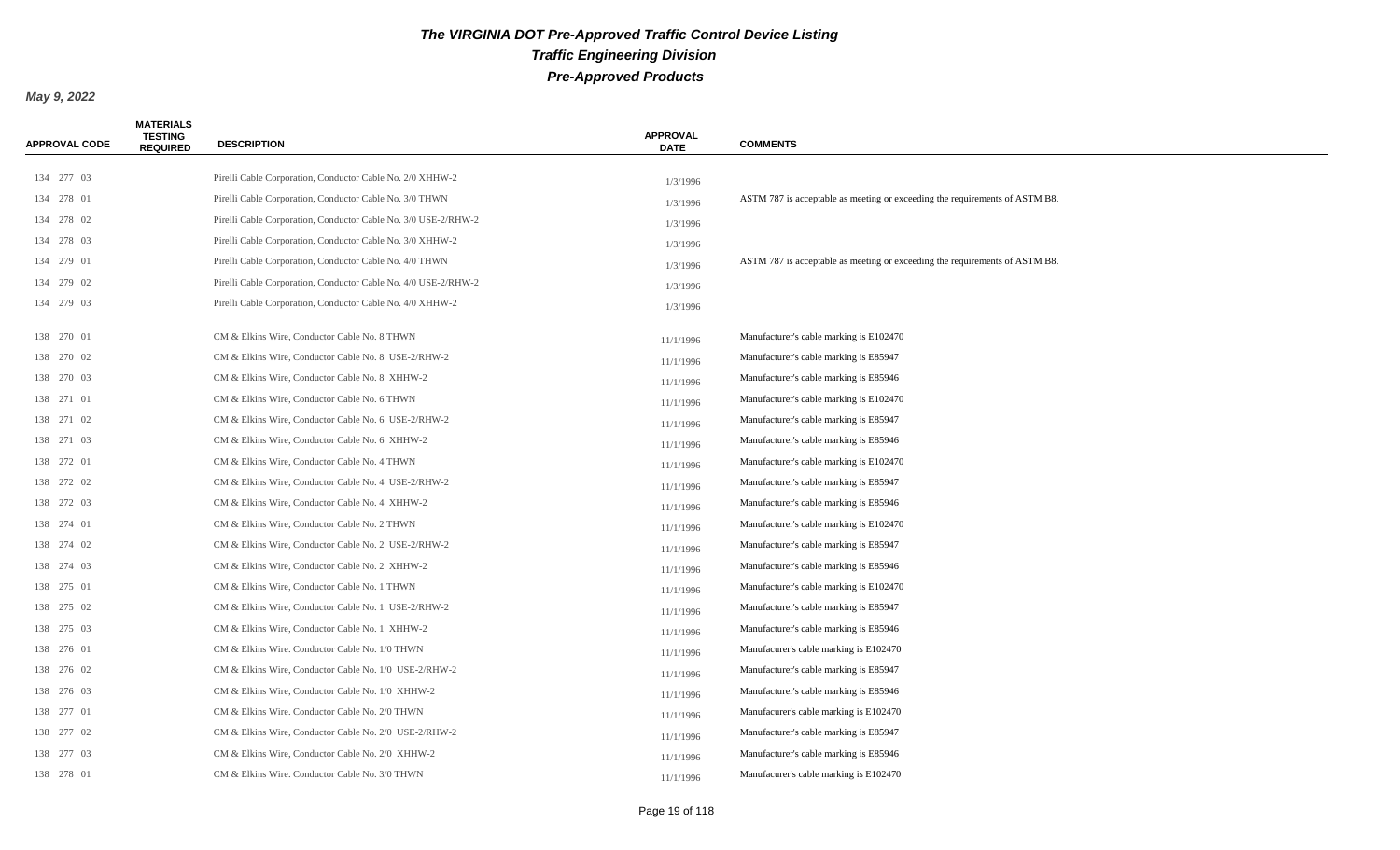| <b>APPROVAL CODE</b> | <b>MATERIALS</b><br><b>TESTING</b><br><b>REQUIRED</b> | <b>DESCRIPTION</b>                                                    | <b>APPROVAL</b><br><b>DATE</b> | <b>COMMENTS</b>                         |
|----------------------|-------------------------------------------------------|-----------------------------------------------------------------------|--------------------------------|-----------------------------------------|
| 138 278 02           |                                                       | CM & Elkins Wire, Conductor Cable No. 3/0 USE-2/RHW-2                 |                                | Manufacturer's cable marking is E85947  |
| 138 278 03           |                                                       | CM & Elkins Wire, Conductor Cable No. 3/0 XHHW-2                      | 11/1/1996                      | Manufacturer's cable marking is E85946  |
| 138 279 01           |                                                       | CM & Elkins Wire. Conductor Cable No. 4/0 THWN                        | 11/1/1996                      | Manufacurer's cable marking is E102470  |
| 138 279 02           |                                                       | CM & Elkins Wire, Conductor Cable No. 4/0 USE-2/RHW-2                 | 11/1/1996                      | Manufacturer's cable marking is E85947  |
| 138 279 03           |                                                       | CM & Elkins Wire, Conductor Cable No. 4/0 XHHW-2                      | 11/1/1996                      | Manufacturer's cable marking is E85946  |
|                      |                                                       |                                                                       | 11/1/1996                      |                                         |
| 141 270 01           |                                                       | Alan Wire Company, Conductor Cable No. 8 THWN                         | 1/16/1998                      |                                         |
| 141 271 01           |                                                       | Alan Wire Company, Conductor Cable No. 6 THWN                         | 1/16/1998                      |                                         |
| 141 272 01           |                                                       | Alan Wire Company, Conductor Cable No. 4 THWN                         | 1/16/1998                      |                                         |
| 141 274 01           |                                                       | Alan Wire Company, Conductor Cable No. 2 THWN                         | 1/16/1998                      |                                         |
| 141 275 01           |                                                       | Alan Wire Company, Conductor Cable No. 1 THWN                         | 1/16/1998                      |                                         |
| 141 276 01           |                                                       | Alan Wire Company, Conductor Cable No. 1/0 THWN                       | 1/16/1998                      |                                         |
| 141 277 01           |                                                       | Alan Wire Company, Conductor Cable No. 2/0 THWN                       | 1/16/1998                      |                                         |
| 141 278 01           |                                                       | Alan Wire Company, Conductor Cable No. 3/0 THWN                       | 1/16/1998                      |                                         |
| 141 279 01           |                                                       | Alan Wire Company, Conductor Cable No. 4/0 THWN                       | 1/16/1998                      |                                         |
| 144 270 01           |                                                       | Republic Wire, Inc., Conductor Cable No., 8 THWN                      |                                | Manufacturers cable marking is E 167614 |
| 144 271 01           |                                                       |                                                                       | 1/16/1998                      | Manufacturers cable marking is E 167614 |
|                      |                                                       | Republic Wire, Inc., Conductor Cable No., 6 THWN                      | 1/16/1998                      |                                         |
| 144 272 01           |                                                       | Republic Wire, Inc., Conductor Cable No., 4 THWN                      | 1/16/1998                      | Manufacturers cable marking is E 167614 |
| 144 274 01           |                                                       | Republic Wire, Inc., Conductor Cable No., 2 THWN                      | 1/16/1998                      | Manufacturers cable marking is E 167614 |
| 144 275 01           |                                                       | Republic Wire, Inc., Conductor Cable No., 1 THWN                      | 1/16/1998                      | Manufacturers cable marking is E 167614 |
| 144 276 01           |                                                       | Republic Wire, Inc., Conductor Cable No., 1/0 THWN                    | 1/16/1998                      | Manufacturers cable marking is E 167614 |
| 144 277 01           |                                                       | Republic Wire, Inc., Conductor Cable No., 2/0 THWN                    | 1/16/1998                      | Manufacturers cable marking is E 167614 |
| 144 278 01           |                                                       | Republic Wire, Inc., Conductor Cable No., 3/0 THWN                    | 1/16/1998                      | Manufacturers cable marking is E 167614 |
| 144 279 01           |                                                       | Republic Wire, Inc., Conductor Cable No., 4/0 THWN                    | 1/16/1998                      | Manufacturers cable marking is E 167614 |
| 153 456 01           |                                                       | Advance Digital Cable, Inc., Conductor Cable No. 8 XHHW-2, Part # 208 | 3/4/2013                       |                                         |
| 153 456 02           |                                                       | Advance Digital Cable, Inc., Conductor Cable No. 6 XHHW-2, Part # 206 | 3/4/2013                       |                                         |
| 153 456 03           |                                                       | Advance Digital Cable, Inc., Conductor Cable No. 4 XHHW-2, Part # 204 | 3/4/2013                       |                                         |
| 153 456 04           |                                                       | Advance Digital Cable, Inc., Conductor Cable No. 3 XHHW-2, Part # 203 | 3/4/2013                       |                                         |
| 153 456 05           |                                                       | Advance Digital Cable, Inc., Conductor Cable No. 2 XHHW-2, Part # 202 | 3/4/2013                       |                                         |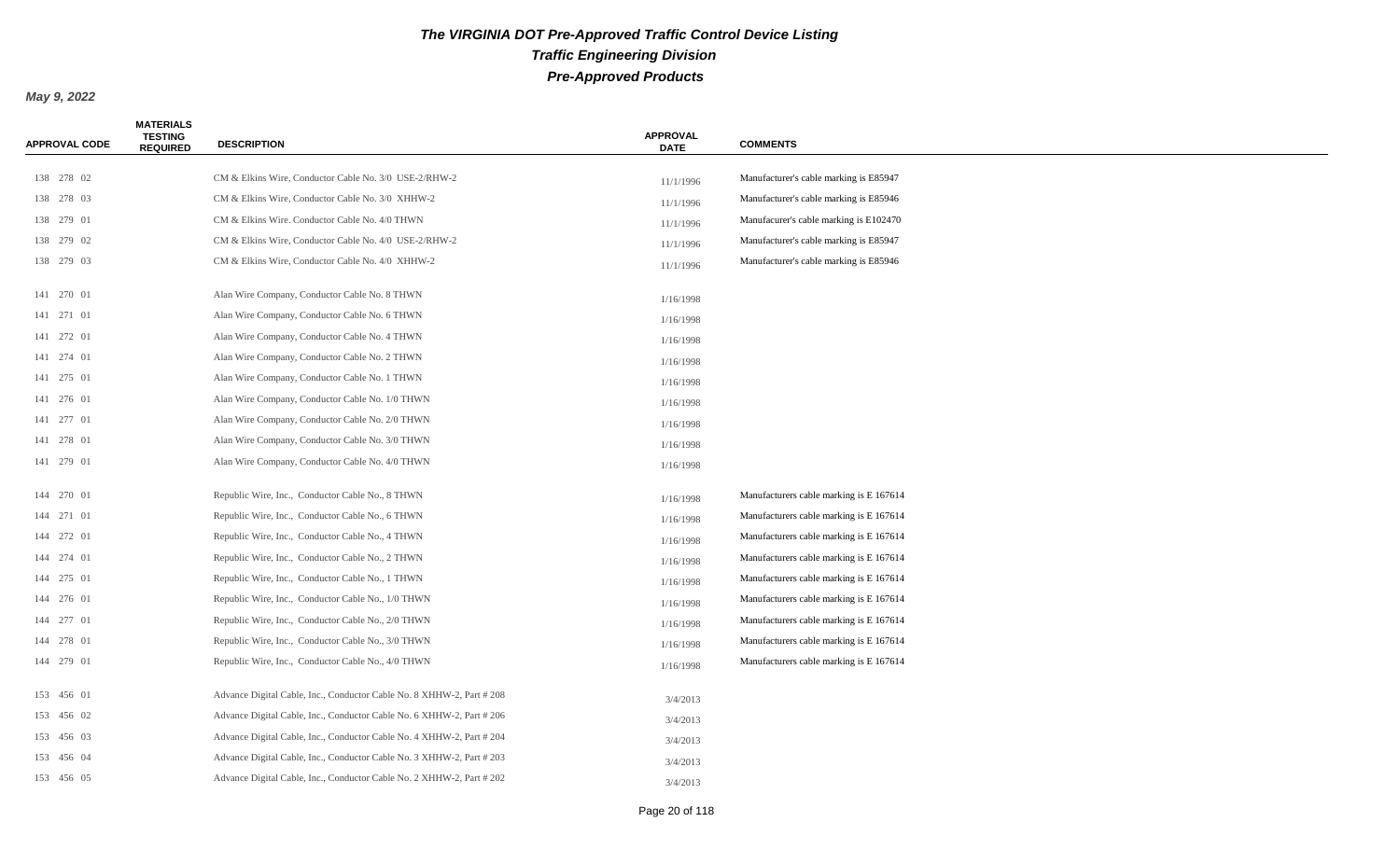| <b>APPROVAL CODE</b> | <b>MATERIALS</b><br><b>TESTING</b><br><b>REQUIRED</b> | <b>DESCRIPTION</b>                                                                                 | <b>APPROVAL</b><br><b>DATE</b> | <b>COMMENTS</b> |
|----------------------|-------------------------------------------------------|----------------------------------------------------------------------------------------------------|--------------------------------|-----------------|
|                      |                                                       |                                                                                                    |                                |                 |
| 153 456 06           |                                                       | Advance Digital Cable, Inc., Conductor Cable No. 1 XHHW-2, Part # 201                              | 3/4/2013                       |                 |
| 153 456 07           |                                                       | Advance Digital Cable, Inc., Conductor Cable No. 1/0 XHHW-2, Part # 2010CT                         | 3/4/2013                       |                 |
| 153 456 08           |                                                       | Advance Digital Cable, Inc., Conductor Cable No. 2/0 XHHW-2, Part # 2020CT                         | 3/4/2013                       |                 |
| 153 456 09           |                                                       | Advance Digital Cable, Inc., Conductor Cable No. 3/0 XHHW-2, Part # 2030CT                         | 3/4/2013                       |                 |
| 153 456 10           |                                                       | Advance Digital Cable, Inc., Conductor Cable No. 4/0 XHHW-2, Part # 2040CT                         | 3/4/2013                       |                 |
| 153 456 11           |                                                       | Advance Digital Cable, Inc., Conductor Cable No. 250 MCM XHHW-2, Part #20250CT                     | 3/4/2013                       |                 |
| 153 456 12           |                                                       | Advance Digital Cable, Inc., Conductor Cable No. 300 MCM XHHW-2, Part # 20300CT                    | 3/4/2013                       |                 |
| 153 456 13           |                                                       | Advance Digital Cable, Inc., Conductor Cable No. 350 MCM XHHW-2, Part # 20350CT                    | 3/4/2013                       |                 |
| 153 456 14           |                                                       | Advance Digital Cable, Inc., Conductor Cable No. 400 MCM XHHW-2, Part # 20400CT                    | 3/4/2013                       |                 |
| 153 456 15           |                                                       | Advance Digital Cable, Inc., Conductor Cable No. 500 MCM XHHW-2, Part # 20500CT                    | 3/4/2013                       |                 |
| 153 458 01           |                                                       | Advance Digital Cable, Inc., Conductor Cable No. 8 XLP USE-2 or RHH/RHW-2, Part # 308              | 3/4/2013                       |                 |
| 153 458 02           |                                                       | Advance Digital Cable, Inc., Conductor Cable No. 6 XLP USE-2 or RHH/RHW-2, Part # 306              | 3/4/2013                       |                 |
| 153 458 03           |                                                       | Advance Digital Cable, Inc., Conductor Cable No. 4 XLP USE-2 or RHH/RHW-2, Part # 304              | 3/4/2013                       |                 |
| 153 458 04           |                                                       | Advance Digital Cable, Inc., Conductor Cable No. 3 XLP USE-2 or RHH/RHW-2, Part # 303              | 3/4/2013                       |                 |
| 153 458 05           |                                                       | Advance Digital Cable, Inc., Conductor Cable No. 2 XLP USE-2 or RHH/RHW-2, Part #302               | 3/4/2013                       |                 |
| 153 458 06           |                                                       | Advance Digital Cable, Inc., Conductor Cable No. 1 XLP USE-2 or RHH/RHW-2, Part #301               | 3/4/2013                       |                 |
| 153 458 07           |                                                       | Advance Digital Cable, Inc., Conductor Cable No. 1/0 XLP USE-2 or RHH/RHW-2, Part #3010            | 3/4/2013                       |                 |
| 153 458 08           |                                                       | Advance Digital Cable, Inc., Conductor Cable No. 2/0 XLP USE-2 or RHH/RHW-2, Part #3020            | 3/4/2013                       |                 |
| 153 458 09           |                                                       | Advance Digital Cable, Inc., Conductor Cable No. 3/0 XLP USE-2 or RHH/RHW-2, Part #3030            | 3/4/2013                       |                 |
| 153 458 10           |                                                       | Advance Digital Cable, Inc., Conductor Cable No. 4/0 XLP USE-2 or RHH/RHW-2, Part #3040            | 3/4/2013                       |                 |
| 153 458 11           |                                                       | Advance Digital Cable, Inc., Conductor Cable No. 250 MCM XLP USE-2 or RHH/RHW-2, Part #<br>30250CT | 3/4/2013                       |                 |
| 153 458 12           |                                                       | Advance Digital Cable, Inc., Conductor Cable No. 300 MCM XLP USE-2 or RHH/RHW-2, Part #<br>30300CT | 3/4/2013                       |                 |
| 153 458 13           |                                                       | Advance Digital Cable, Inc., Conductor Cable No. 350 MCM XLP USE-2 or RHH/RHW-2, Part #<br>30350CT | 3/4/2013                       |                 |
| 153 458 14           |                                                       | Advance Digital Cable, Inc., Conductor Cable No. 400 MCM XLP USE-2 or RHH/RHW-2, Part #<br>30400CT | 3/4/2013                       |                 |
| 153 458 15           |                                                       | Advance Digital Cable, Inc., Conductor Cable No. 500 MCM XLP USE-2 or RHH/RHW-2, Part #<br>30500CT | 3/4/2013                       |                 |
| 207 270 01           |                                                       | Encore Wire Corporation, Power Conductor Cable Size 8 USE/RHW/XLPE                                 | 2/5/2015                       |                 |
| 207 271 01           |                                                       | Encore Wire Corporation, Power Conductor Cable Size 6 USE/RHW/XLPE                                 | 2/5/2015                       |                 |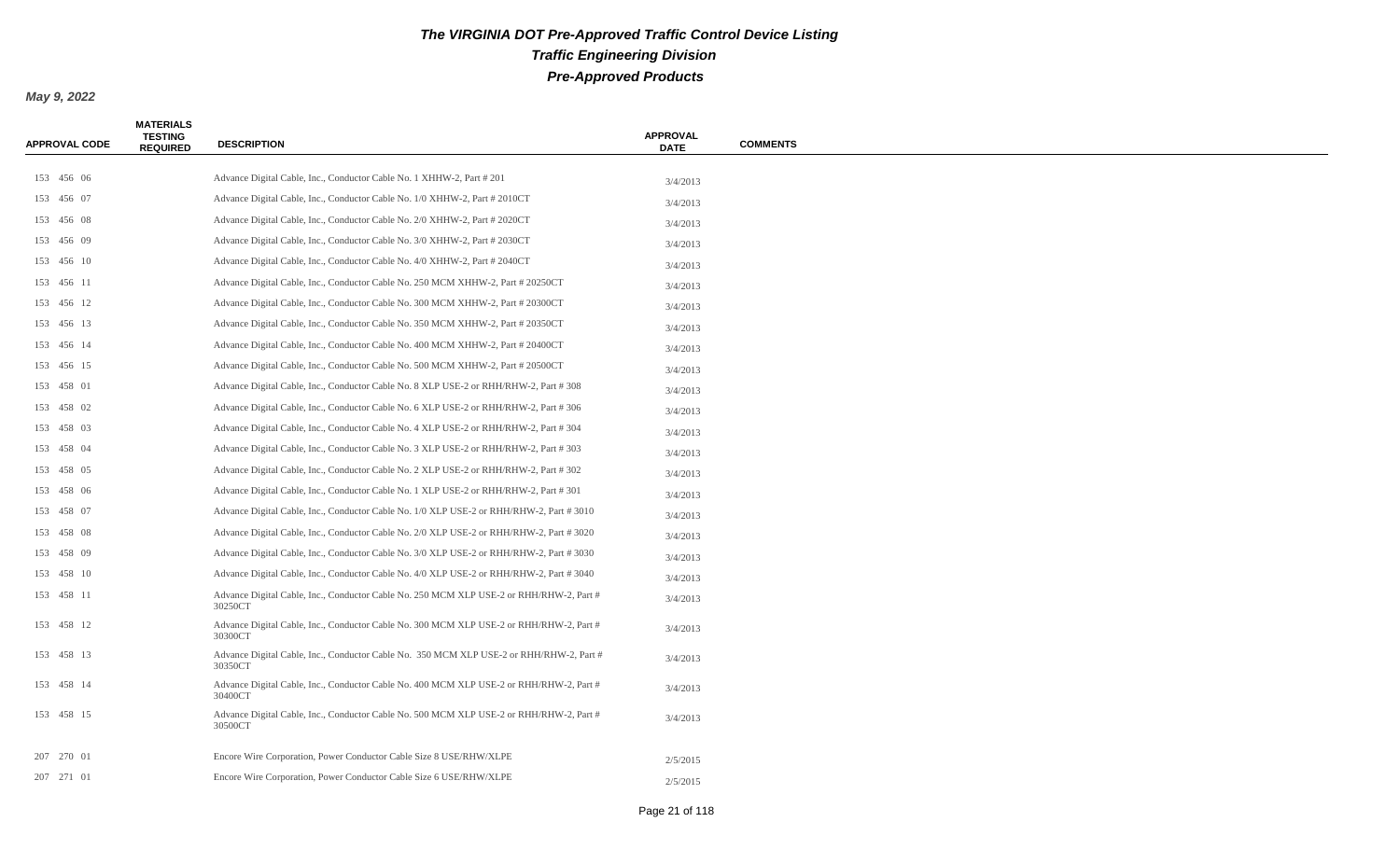| <b>APPROVAL CODE</b> | <b>MATERIALS</b><br><b>TESTING</b><br><b>REQUIRED</b> | <b>DESCRIPTION</b>                                                                                | <b>APPROVAL</b><br><b>DATE</b> | <b>COMMENTS</b>        |
|----------------------|-------------------------------------------------------|---------------------------------------------------------------------------------------------------|--------------------------------|------------------------|
| 207 272 01           |                                                       | Encore Wire Corporation, Power Conductor Cable Size 4 USE/RHW/XLPE                                |                                |                        |
| 207 273 01           |                                                       | Encore Wire Corporation, Power Conductor Cable Size 3 USE/RHW/XLPE                                | 2/5/2015                       |                        |
| 207 274 01           |                                                       | Encore Wire Corporation, Power Conductor Cable Size 2 USE/RHW/XLPE                                | 2/5/2015                       |                        |
| 207 275 01           |                                                       | Encore Wire Corporation, Power Conductor Cable Size 1 USE/RHW/XLPE                                | 2/5/2015                       |                        |
| 207 276 01           |                                                       | Encore Wire Corporation, Power Conductor Cable Size 1/0 USE/RHW/XLPE                              | 2/5/2015                       |                        |
| 207 277 01           |                                                       | Encore Wire Corporation, Power Conductor Cable Size 2/0 USE/RHW/XLPE                              | 2/5/2015                       |                        |
| 207 278 01           |                                                       | Encore Wire Corporation, Power Conductor Cable Size 3/0 USE/RHW/XLPE                              | 2/5/2015                       |                        |
|                      |                                                       |                                                                                                   | 2/5/2015                       |                        |
| 207 279 01           |                                                       | Encore Wire Corporation, Power Conductor Cable Size 4/0 USE/RHW/XLPE                              | 2/5/2015                       |                        |
| 207 480 01           |                                                       | Encore Wire Corporation, Power Conductor Cable Size 250 USE/RHW/XLPE                              | 2/5/2015                       |                        |
| 207 481 01           |                                                       | Encore Wire Corporation, Power Conductor Cable Size 300 USE/RHW/XLPE                              | 2/5/2015                       |                        |
| 207 482 01           |                                                       | Encore Wire Corporation, Power Conductor Cable Size 350 USE/RHW/XLPE                              | 2/5/2015                       |                        |
| 207 483 01           |                                                       | Encore Wire Corporation, Power Conductor Cable Size 400 USE/RHW/XLPE                              | 2/5/2015                       |                        |
| 207 484 01           |                                                       | Encore Wire Corporation, Power Conductor Cable Size 500 USE/RHW/XLPE                              | 2/5/2015                       |                        |
| 207 485 01           |                                                       | Encore Wire Corporation, Power Conductor Cable Size 600 USE/RHW/XLPE                              | 2/5/2015                       |                        |
| 207 486 01           |                                                       | Encore Wire Corporation, Power Conductor Cable Size 750 USE/RHW/XLPE                              | 2/5/2015                       |                        |
| 207 487 01           |                                                       | Encore Wire Corporation, Power Conductor Cable Size 1000 USE/RHW/XLPE                             | 2/5/2015                       |                        |
| 217 076 01           |                                                       | Service Wire Company; CONDUCTOR CABLES (POWER); Conductor Cable No. 8 XHHW-2,<br>Part # XH8BK     | 10/6/2016                      | Use in In-Conduit only |
| 217 076 02           |                                                       | Service Wire Company; CONDUCTOR CABLES (POWER); Conductor Cable No. 6 XHHW-2,<br>Part # XH6BK     | 10/6/2016                      | Use in In-Conduit only |
| 217 076 03           |                                                       | Service Wire Company; CONDUCTOR CABLES (POWER); Conductor Cable No. 4 XHHW-2,<br>Part # XH4BK     | 10/6/2016                      | Use in In-Conduit only |
| 217 076 04           |                                                       | Service Wire Company; CONDUCTOR CABLES (POWER); Conductor Cable No. 3 XHHW-2,<br>Part # XH3BK     | 10/6/2016                      | Use in In-Conduit only |
| 217 076 05           |                                                       | Service Wire Company; CONDUCTOR CABLES (POWER); Conductor Cable No. 2 XHHW-2,<br>Part # XH2BK     | 10/6/2016                      | Use in In-Conduit only |
| 217 076 06           |                                                       | Service Wire Company; CONDUCTOR CABLES (POWER); Conductor Cable No. 1 XHHW-2,<br>Part # XH1BKron  | 10/6/2016                      | Use in In-Conduit only |
| 217 076 07           |                                                       | Service Wire Company; CONDUCTOR CABLES (POWER); Conductor Cable No. 1/0 XHHW-2,<br>Part # XH1/0BK | 10/6/2016                      | Use in In-Conduit only |
| 217 076 08           |                                                       | Service Wire Company; CONDUCTOR CABLES (POWER); Conductor Cable No. 2/0 XHHW-2,<br>Part # XH2/0BK | 10/6/2016                      | Use in In-Conduit only |
| 217 076 09           |                                                       | Service Wire Company; CONDUCTOR CABLES (POWER); Conductor Cable No. 3/0 XHHW-2,<br>Part # XH3/0BK | 10/6/2016                      | Use in In-Conduit only |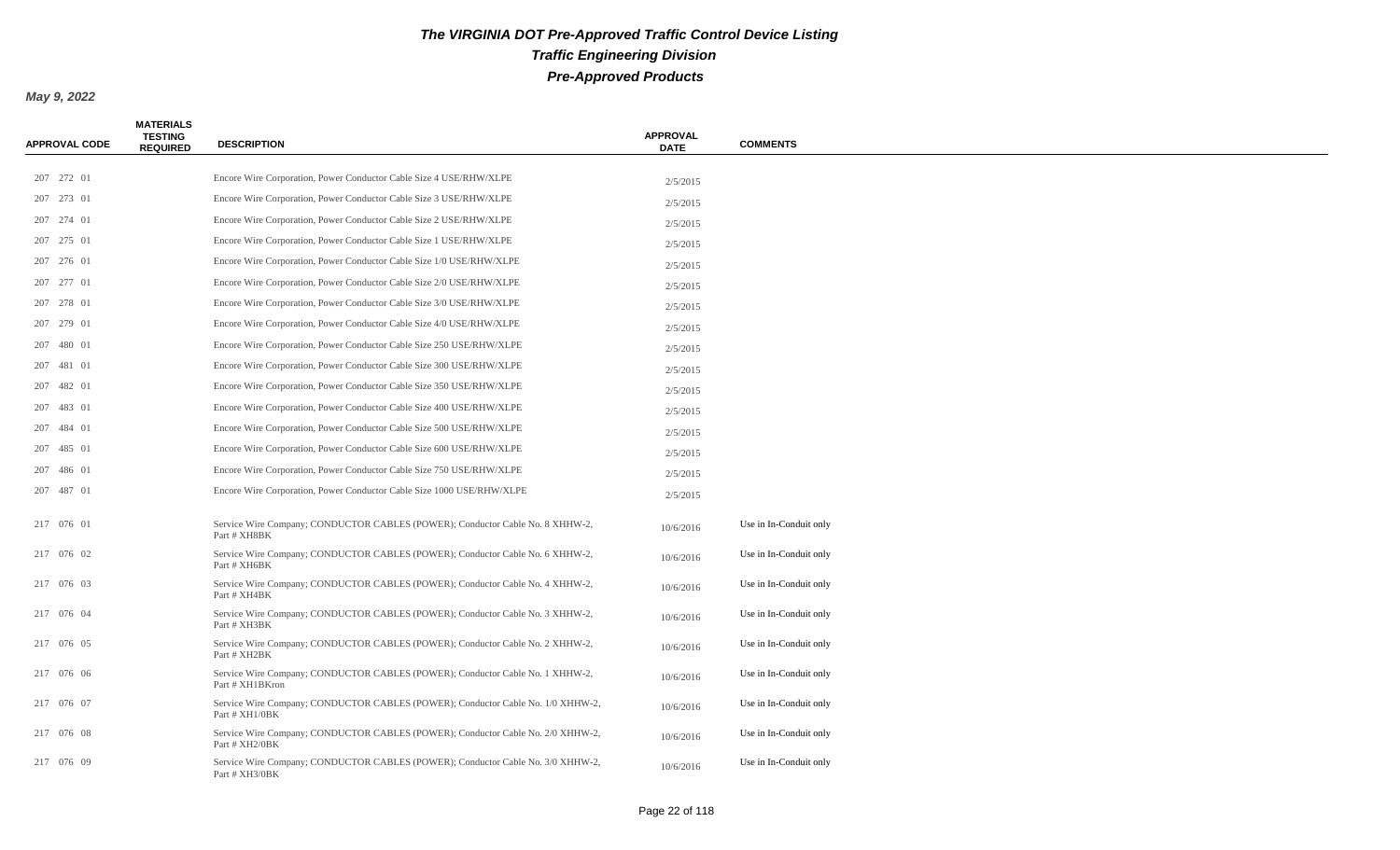| <b>APPROVAL CODE</b> | <b>MATERIALS</b><br><b>TESTING</b><br><b>REQUIRED</b> | <b>DESCRIPTION</b>                                                                                           | <b>APPROVAL</b><br><b>DATE</b> | <b>COMMENTS</b>                                                   |
|----------------------|-------------------------------------------------------|--------------------------------------------------------------------------------------------------------------|--------------------------------|-------------------------------------------------------------------|
| 217 076 10           |                                                       | Service Wire Company; CONDUCTOR CABLES (POWER); Conductor Cable No. 4/0 XHHW-2,<br>Part # XH4/0BK            | 10/6/2016                      | Use in In-Conduit only                                            |
| 217 076 11           |                                                       | Service Wire Company; CONDUCTOR CABLES (POWER); Conductor Cable No. 250 XHHW-2,<br>Part # XH250BK            | 10/6/2016                      | Use in In-Conduit only                                            |
| 217 076 12           |                                                       | Service Wire Company; CONDUCTOR CABLES (POWER); Conductor Cable No. 300 XHHW-2,<br>Part # XH300BK            | 10/6/2016                      | Use in In-Conduit only                                            |
| 217 076 13           |                                                       | Service Wire Company; CONDUCTOR CABLES (POWER); Conductor Cable No. 350 XHHW-2,<br>Part # XH350BK            | 10/6/2016                      | Use in In-Conduit only                                            |
| 217 076 14           |                                                       | Service Wire Company; CONDUCTOR CABLES (POWER); Conductor Cable No. 400 XHHW-2,<br>Part # XH400BK            | 10/6/2016                      | Use in In-Conduit only                                            |
| 217 076 15           |                                                       | Service Wire Company; CONDUCTOR CABLES (POWER); Conductor Cable No. 500 XHHW-2,<br>Part # XH500BK            | 10/6/2016                      | Use in In-Conduit only                                            |
| 217 076 16           |                                                       | Service Wire Company; CONDUCTOR CABLES (POWER); Conductor Cable No. 600 XHHW-2,<br>Part # XH600BK            | 10/6/2016                      | Use in In-Conduit only                                            |
| 217 076 17           |                                                       | Service Wire Company; CONDUCTOR CABLES (POWER); Conductor Cable No. 750 XHHW-2,<br>Part # XH750BK            | 10/6/2016                      | Use in In-Conduit only                                            |
| 217 076 18           |                                                       | Service Wire Company; CONDUCTOR CABLES (POWER); Conductor Cable No. 8 RHH/RHW-<br>2/USE-2, Part # USE8BK     | 10/6/2016                      | Use in Underground Service Entrance, Direct Burial and In-Conduit |
| 217 076 19           |                                                       | Service Wire Company; CONDUCTOR CABLES (POWER); Conductor Cable No. 6 RHH/RHW-<br>2/USE-2. Part # USE6BK     | 10/6/2016                      | Use in Underground Service Entrance, Direct Burial and In-Conduit |
| 217 076 20           |                                                       | Service Wire Company; CONDUCTOR CABLES (POWER); Conductor Cable No. 4 RHH/RHW-<br>2/USE-2, Part # USE4BK     | 10/6/2016                      | Use in Underground Service Entrance, Direct Burial and In-Conduit |
| 217 076 21           |                                                       | Service Wire Company; CONDUCTOR CABLES (POWER); Conductor Cable No. 3 RHH/RHW-<br>2/USE-2. Part # USE3BK     | 10/6/2016                      | Use in Underground Service Entrance, Direct Burial and In-Conduit |
| 217 076 22           |                                                       | Service Wire Company; CONDUCTOR CABLES (POWER); Conductor Cable No. 2 RHH/RHW-<br>2/USE-2, Part # USE2BK     | 10/6/2016                      | Use in Underground Service Entrance, Direct Burial and In-Conduit |
| 217 076 23           |                                                       | Service Wire Company; CONDUCTOR CABLES (POWER); Conductor Cable No. 1 RHH/RHW-<br>2/USE-2. Part # USE1BK     | 10/6/2016                      | Use in Underground Service Entrance, Direct Burial and In-Conduit |
| 217 076 24           |                                                       | Service Wire Company; CONDUCTOR CABLES (POWER); Conductor Cable No. 1/0 RHH/RHW-<br>2/USE-2. Part # USE1/0BK | 10/6/2016                      | Use in Underground Service Entrance, Direct Burial and In-Conduit |
| 217 076 25           |                                                       | Service Wire Company; CONDUCTOR CABLES (POWER); Conductor Cable No. 2/0 RHH/RHW-<br>2/USE-2, Part # USE2/0BK | 10/6/2016                      | Use in Underground Service Entrance, Direct Burial and In-Conduit |
| 217 076 26           |                                                       | Service Wire Company; CONDUCTOR CABLES (POWER); Conductor Cable No. 3/0 RHH/RHW-<br>2/USE-2, Part # USE3/0BK | 10/6/2016                      | Use in Underground Service Entrance, Direct Burial and In-Conduit |
| 217 076 27           |                                                       | Service Wire Company; CONDUCTOR CABLES (POWER); Conductor Cable No. 4/0 RHH/RHW-<br>2/USE-2. Part # USE4/0BK | 10/6/2016                      | Use in Underground Service Entrance, Direct Burial and In-Conduit |
| 217 076 28           |                                                       | Service Wire Company; CONDUCTOR CABLES (POWER); Conductor Cable No. 250 RHH/RHW-<br>2/USE-2, Part # USE250BK | 10/6/2016                      | Use in Underground Service Entrance, Direct Burial and In-Conduit |
| 217 076 29           |                                                       | Service Wire Company; CONDUCTOR CABLES (POWER); Conductor Cable No. 300 RHH/RHW-<br>2/USE-2. Part # USE300BK | 10/6/2016                      | Use in Underground Service Entrance, Direct Burial and In-Conduit |
| 217 076 30           |                                                       | Service Wire Company; CONDUCTOR CABLES (POWER); Conductor Cable No. 350 RHH/RHW-<br>2/USE-2, Part # USE350BK | 10/6/2016                      | Use in Underground Service Entrance, Direct Burial and In-Conduit |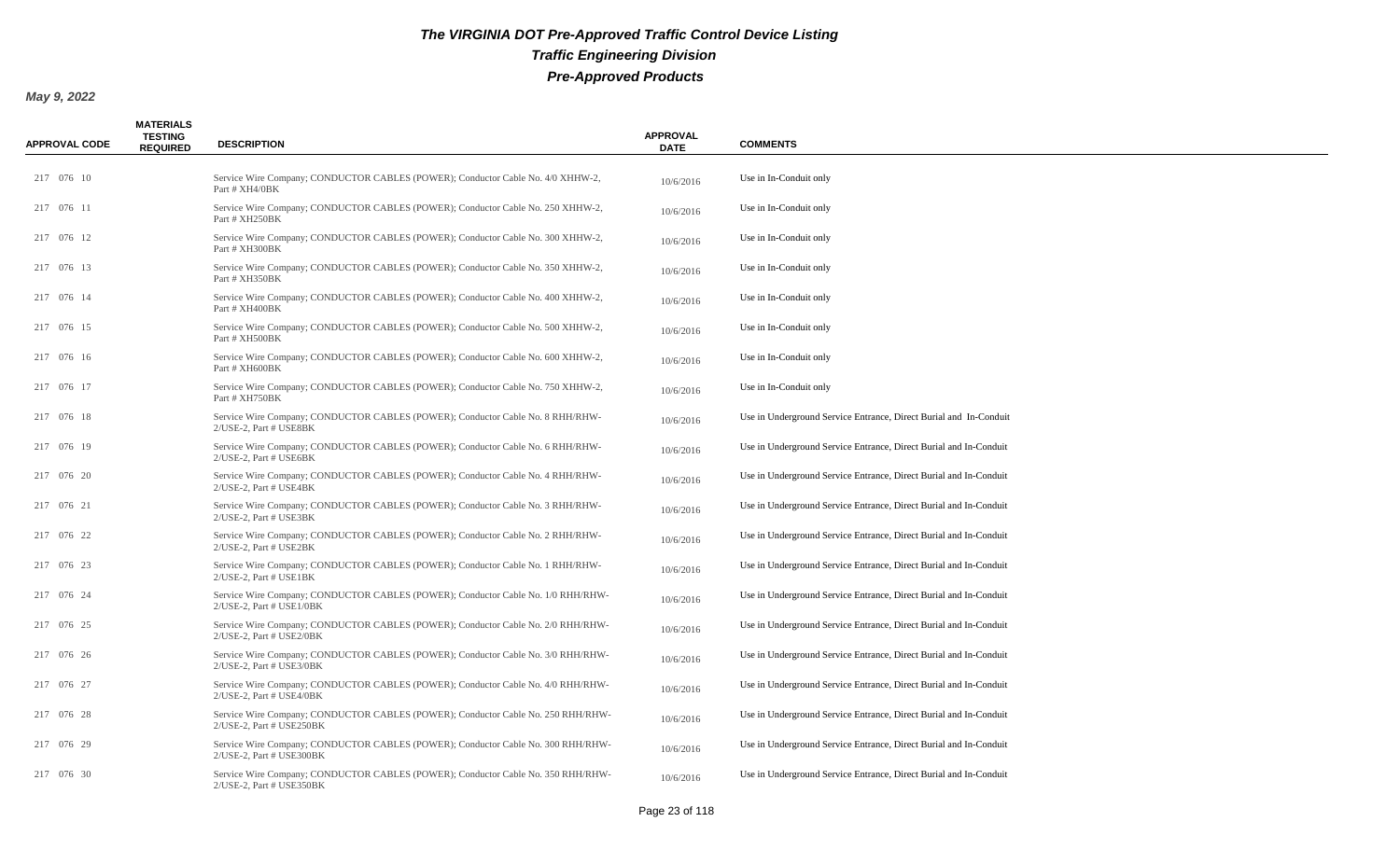| <b>APPROVAL CODE</b> | <b>MATERIALS</b><br><b>TESTING</b><br><b>REQUIRED</b> | <b>DESCRIPTION</b>                                                                                           | <b>APPROVAL</b><br><b>DATE</b> | <b>COMMENTS</b>                                                   |
|----------------------|-------------------------------------------------------|--------------------------------------------------------------------------------------------------------------|--------------------------------|-------------------------------------------------------------------|
|                      |                                                       |                                                                                                              |                                |                                                                   |
| 217 076 31           |                                                       | Service Wire Company; CONDUCTOR CABLES (POWER); Conductor Cable No. 400 RHH/RHW-<br>2/USE-2, Part # USE400BK | 10/6/2016                      | Use in Underground Service Entrance, Direct Burial and In-Conduit |
| 217 076 32           |                                                       | Service Wire Company; CONDUCTOR CABLES (POWER); Conductor Cable No. 500 RHH/RHW-<br>2/USE-2, Part # USE500BK | 10/6/2016                      | Use in Underground Service Entrance, Direct Burial and In-Conduit |
| 217 076 33           |                                                       | Service Wire Company; CONDUCTOR CABLES (POWER); Conductor Cable No. 600 RHH/RHW-<br>2/USE-2, Part # USE600BK | 10/6/2016                      | Use in Underground Service Entrance, Direct Burial and In-Conduit |
| 217 076 34           |                                                       | Service Wire Company; CONDUCTOR CABLES (POWER); Conductor Cable No. 750 RHH/RHW-<br>2/USE-2, Part # USE750BK | 10/6/2016                      | Use in Underground Service Entrance, Direct Burial and In-Conduit |
| 251 076 01           |                                                       | Charlotte Wire & Cable Company, Inc; CONDUCTOR CABLES (POWER); No. 10 Ground<br><b>Insulated Stranded</b>    | 12/7/2020                      |                                                                   |
| 251 076 02           |                                                       | Charlotte Wire & Cable Company, Inc; CONDUCTOR CABLES (POWER); No. 10 RHW/USE<br>600V                        | 12/7/2020                      |                                                                   |
| 251 076 03           |                                                       | Charlotte Wire & Cable Company, Inc; CONDUCTOR CABLES (POWER); No. 10 THHN/THWN<br>600V                      | 12/7/2020                      |                                                                   |
| 251 076 04           |                                                       | Charlotte Wire & Cable Company, Inc; CONDUCTOR CABLES (POWER); No. 12 Ground<br><b>Insulated Stranded</b>    | 12/7/2020                      |                                                                   |
| 251 076 05           |                                                       | Charlotte Wire & Cable Company, Inc; CONDUCTOR CABLES (POWER); No. 12 RHW/USE<br>600V                        | 12/7/2020                      |                                                                   |
| 251 076 06           |                                                       | Charlotte Wire & Cable Company, Inc; CONDUCTOR CABLES (POWER); No. 14 Ground<br><b>Insulated Stranded</b>    | 12/7/2020                      |                                                                   |
| 251 076 07           |                                                       | Charlotte Wire & Cable Company, Inc; CONDUCTOR CABLES (POWER); No. 14 RHW/USE<br>600V                        | 12/7/2020                      |                                                                   |
| 251 076 08           |                                                       | Charlotte Wire & Cable Company, Inc; CONDUCTOR CABLES (POWER); No. 6 RHW/USE 600V                            | 12/7/2020                      |                                                                   |
| 251 076 09           |                                                       | Charlotte Wire & Cable Company, Inc; CONDUCTOR CABLES (POWER); No. 8 Ground<br><b>Insulated Stranded</b>     | 12/7/2020                      |                                                                   |
| 251 076 10           |                                                       | Charlotte Wire & Cable Company, Inc; CONDUCTOR CABLES (POWER); No. 8 RHW/USE 600V                            | 12/7/2020                      |                                                                   |
|                      |                                                       | <b>CONDUIT (ITS)</b>                                                                                         |                                |                                                                   |
| 198 531 01           |                                                       | Blue Diamond, LLC; CONDUIT (ITS); 1" Solid Wall HDPE, SDR 11, Coilable Conduit                               | 9/3/2019                       | Intended for ITS use, not Traffic use                             |
| 198 531 02           |                                                       | Blue Diamond, LLC; CONDUIT (ITS); 1 1/4" Solid Wall HDPE, SDR 11                                             | 9/3/2019                       | Intended for ITS use, not Traffic use                             |
| 198 531 03           |                                                       | Blue Diamond, LLC; CONDUIT (ITS); 1 1/2" Solid Wall HDPE, SDR 11                                             | 9/3/2019                       | Intended for ITS use, not Traffic use                             |
| 198 531 04           |                                                       | Blue Diamond, LLC; CONDUIT (ITS); 2" Solid Wall HDPE, SDR 11                                                 | 9/3/2019                       | Intended for ITS use, not Traffic use                             |
| 198 531 05           |                                                       | Blue Diamond, LLC; CONDUIT (ITS); 2 1/2" Solid Wall HDPE, SDR 11                                             | 9/3/2019                       | Intended for ITS use, not Traffic use                             |
| 198 531 06           |                                                       | Blue Diamond, LLC; CONDUIT (ITS); 3" Solid Wall HDPE, SDR 11                                                 | 9/3/2019                       | Intended for ITS use, not Traffic use                             |
| 198 531 07           |                                                       | Blue Diamond, LLC; CONDUIT (ITS); 4" Solid Wall HDPE, SDR 11                                                 | 9/3/2019                       | Intended for ITS use, not Traffic use                             |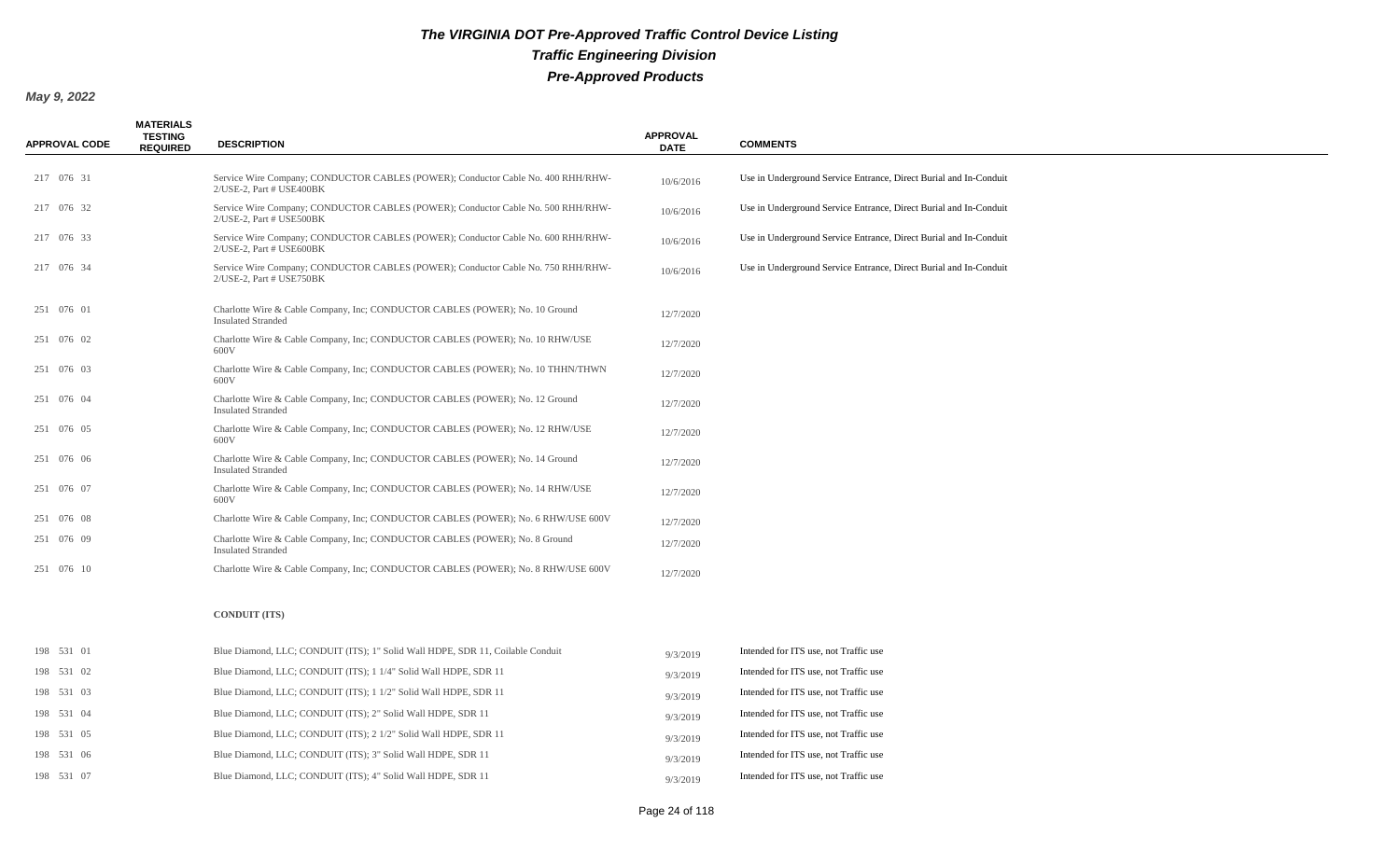| <b>APPROVAL CODE</b> | <b>MATERIALS</b><br><b>TESTING</b><br><b>REQUIRED</b> | <b>DESCRIPTION</b>                                           | <b>APPROVAL</b><br><b>DATE</b> | <b>COMMENTS</b>                       |
|----------------------|-------------------------------------------------------|--------------------------------------------------------------|--------------------------------|---------------------------------------|
| 198 531 08           |                                                       | Blue Diamond, LLC; CONDUIT (ITS); 5" Solid Wall HDPE, SDR 11 |                                | Intended for ITS use, not Traffic use |
| 198 531 09           |                                                       | Blue Diamond, LLC; CONDUIT (ITS); 6" Solid Wall HDPE, SDR 11 | 9/3/2019<br>9/3/2019           | Intended for ITS use, not Traffic use |
|                      |                                                       |                                                              |                                |                                       |
|                      |                                                       | <b>CONDUIT (PE)</b>                                          |                                |                                       |
| 157 327 01           |                                                       | Flying "W" Plastics, Conduit 1" schedule 40 HDPE             | 12/1/2002                      |                                       |
| 157 328 02           |                                                       | Flying "W" Plastics, Conduit 1" schedule 80 HDPE             | 12/1/2002                      |                                       |
| 157 329 01           |                                                       | Flying "W" Plastics, Conduit 1 1/4" schedule 40 HDPE         | 12/1/2002                      |                                       |
| 157 330 02           |                                                       | Flying "W" Plastics, Conduit 1 1/4" schedule 80 HDPE         | 12/1/2002                      |                                       |
| 157 331 01           |                                                       | Flying "W" Plastics, Conduit 1 1/2" schedule 40 HDPE         | 12/1/2002                      |                                       |
| 157 332 02           |                                                       | Flying "W" Plastics, Conduit 1 1/2" schedule 80 HDPE         | 12/1/2002                      |                                       |
| 157 333 01           |                                                       | Flying "W" Plastics, Conduit 2" schedule 40 HDPE             | 12/1/2002                      |                                       |
| 157 334 02           |                                                       | Flying "W" Plastics, Conduit 2" schedule 80 HDPE             | 12/1/2002                      |                                       |
| 157 335 01           |                                                       | Flying "W" Plastics, Conduit 3" schedule 40 HDPE             | 12/1/2002                      |                                       |
| 157 336 02           |                                                       | Flying "W" Plastics, Conduit 3" schedule 80 HDPE             | 12/1/2002                      |                                       |
| 157 337 01           |                                                       | Flying "W" Plastics, Conduit 4" schedule 40 HDPE             | 12/1/2002                      |                                       |
| 157 338 01           |                                                       | Flying "W" Plastics, Conduit 4" schedule 80 HDPE             | 3/22/2011                      |                                       |
| 190 325 01           |                                                       | Duraline Conduit 1/2" schedule 40 - HDPE                     | 6/8/2009                       |                                       |
| 190 326 01           |                                                       | Duraline Conduit 1/2" schedule 80 - HDPE                     | 9/1/2009                       |                                       |
| 190 327 01           |                                                       | Duraline Conduit 1" schedule 40 - HDPE                       | 6/8/2009                       |                                       |
| 190 328 01           |                                                       | Duraline Conduit 1" schedule 80 - HDPE                       | 9/1/2009                       |                                       |
| 190 329 01           |                                                       | Duraline Conduit 1-1/4" schedule 40 - HDPE                   | 6/8/2009                       |                                       |
| 190 330 01           |                                                       | Duraline Conduit 1-1/4" schedule 80 - HDPE                   | 9/1/2009                       |                                       |
| 190 331 01           |                                                       | Duraline Conduit 1-1/2" schedule 40 - HDPE                   | 6/8/2009                       |                                       |
| 190 332 01           |                                                       | Duraline Conduit 1-1/2" schedule 80 - HDPE                   | 9/1/2009                       |                                       |
| 190 333 01           |                                                       | Duraline Conduit 2" schedule 40 - HDPE                       | 6/8/2009                       |                                       |
| 190 334 01           |                                                       | Duraline Conduit 2" schedule 80 - HDPE                       | 9/1/2009                       |                                       |
| 190 335 01           |                                                       | Duraline Conduit 3" schedule 40 - HDPE                       | 6/8/2009                       |                                       |
| 190 336 01           |                                                       | Duraline Conduit 3" schedule 80 - HDPE                       | 9/1/2009                       |                                       |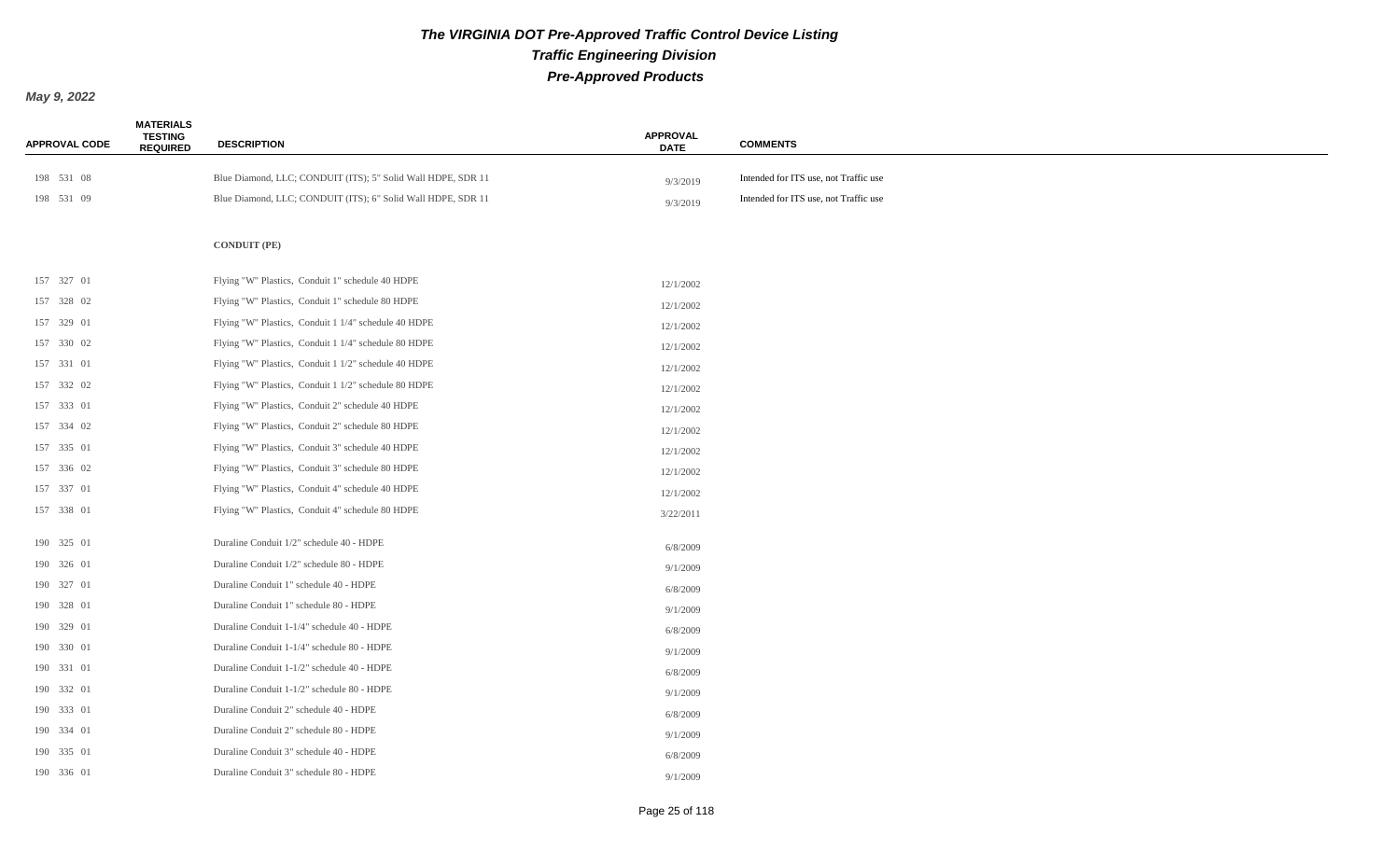| <b>APPROVAL CODE</b> | <b>MATERIALS</b><br><b>TESTING</b><br><b>REQUIRED</b> | <b>DESCRIPTION</b>                                     | <b>APPROVAL</b><br><b>DATE</b> | <b>COMMENTS</b>               |
|----------------------|-------------------------------------------------------|--------------------------------------------------------|--------------------------------|-------------------------------|
|                      |                                                       |                                                        |                                |                               |
| 190 337 01           |                                                       | Duraline Conduit 4" schedule 40 - HDPE                 | 9/1/2009                       |                               |
| 190 338 01           |                                                       | Duraline Conduit 4" schedule 80 - HDPE                 | 9/1/2009                       |                               |
| 190 381 01           |                                                       | Duraline Conduit 3/4" schedule 40 - HDPE               | 6/8/2009                       |                               |
| 190 382 01           |                                                       | Duraline Conduit 3/4" schedule 80 - HDPE               | 9/1/2009                       |                               |
| 190 383 01           |                                                       | Duraline Conduit 2-1/2" schedule 40 - HDPE             | 6/8/2009                       |                               |
| 190 384 01           |                                                       | Duraline Conduit 2-1/2" schedule 80 - HDPE             | 9/1/2009                       |                               |
| 190 385 01           |                                                       | Duraline Conduit 5" schedule 40 - HDPE                 | 9/1/2009                       |                               |
| 190 386 01           |                                                       | Duraline Conduit 5" schedule 80 - HDPE                 | 9/1/2009                       |                               |
| 190 387 01           |                                                       | Duraline Conduit 6" schedule 40 - HDPE                 | 9/1/2009                       |                               |
| 190 388 01           |                                                       | Duraline Conduit 6" schedule 80 - HDPE                 | 9/1/2009                       |                               |
| 190 389 01           |                                                       | Duraline Conduit 8" schedule 40 - HDPE                 | 9/1/2009                       |                               |
| 190 395 01           |                                                       | Duraline Conduit 8" schedule 80 - HDPE                 | 9/1/2009                       |                               |
| 198 325 01           |                                                       | Blue Diamond, LLC - HDPE Conduit, Schedule 40, 1/2 "   | 12/2/2011                      |                               |
| 198 326 01           |                                                       | Blue Diamond, LLC - HDPE Conduit, Schedule 80, 1/2 "   | 12/2/2011                      |                               |
| 198 327 01           |                                                       | Blue Diamond, LLC - HDPE Conduit, Schedule 40, 1"      | 12/2/2011                      |                               |
| 198 328 01           |                                                       | Blue Diamond, LLC - HDPE Conduit, Schedule 80, 1"      | 12/2/2011                      |                               |
| 198 329 01           |                                                       | Blue Diamond, LLC - HDPE Conduit, Schedule 40, 1-1/4 " | 12/2/2011                      |                               |
| 198 330 01           |                                                       | Blue Diamond, LLC - HDPE Conduit, Schedule 80, 1-1/4 " | 12/2/2011                      |                               |
| 198 331 01           |                                                       | Blue Diamond, LLC - HDPE Conduit, Schedule 40, 1-1/2 " | 12/2/2011                      |                               |
| 198 332 01           |                                                       | Blue Diamond, LLC - HDPE Conduit, Schedule 80, 1-1/2 " | 12/2/2011                      |                               |
| 198 333 01           |                                                       | Blue Diamond, LLC - HDPE Conduit, Schedule 40, 2"      | 12/2/2011                      |                               |
| 198 334 01           |                                                       | Blue Diamond, LLC - HDPE Conduit, Schedule 80, 2"      | 12/2/2011                      |                               |
| 198 336 01           |                                                       | Blue Diamond, LLC - HDPE Conduit, Schedule 80, 3"      | 12/2/2011                      |                               |
| 198 337 01           |                                                       | Blue Diamond, LLC - HDPE Conduit, Schedule 40, 4"      | 12/2/2011                      |                               |
| 198 338 01           |                                                       | Blue Diamond, LLC - HDPE Conduit, Schedule 80, 4"      | 12/2/2011                      |                               |
| 198 339 01           |                                                       | Blue Diamond, LLC; CONDUIT (PE); 1/2" SDR 13.5         | 8/9/2017                       | Not Pre-approved for ITS use. |
| 198 339 02           |                                                       | Blue Diamond, LLC; CONDUIT (PE); 1" SDR 13.5           | 8/9/2017                       | Not Pre-approved for ITS use. |
| 198 339 03           |                                                       | Blue Diamond, LLC; CONDUIT (PE); 1 1/4" SDR 13.5       | 8/9/2017                       | Not Pre-approved for ITS use. |
| 198 339 04           |                                                       | Blue Diamond, LLC; CONDUIT (PE); 1 1/2" SDR 13.5       | 8/9/2017                       | Not Pre-approved for ITS use. |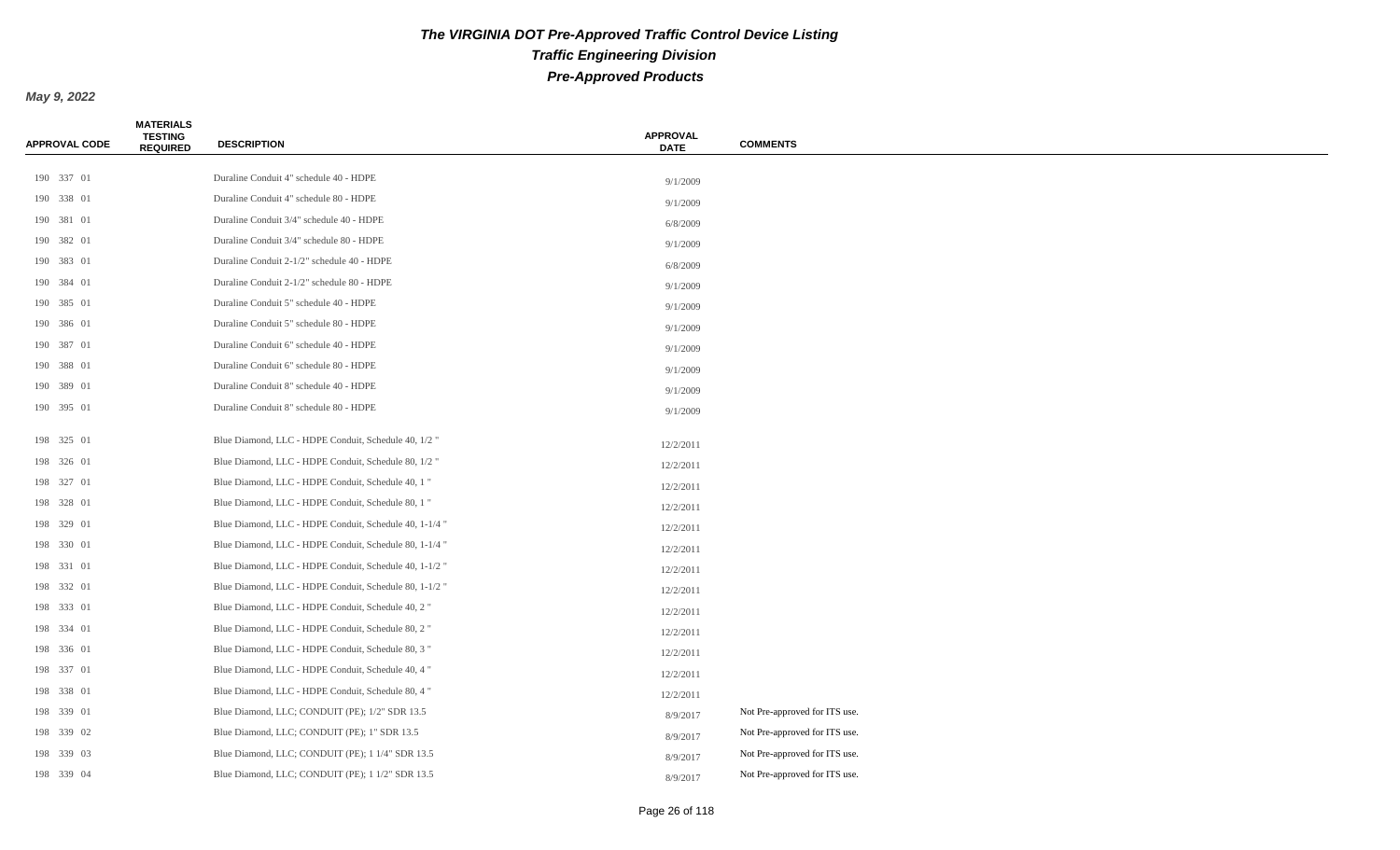| <b>APPROVAL CODE</b> | <b>MATERIALS</b><br><b>TESTING</b><br><b>REQUIRED</b> | <b>DESCRIPTION</b>                                 | <b>APPROVAL</b><br><b>DATE</b> | <b>COMMENTS</b>               |
|----------------------|-------------------------------------------------------|----------------------------------------------------|--------------------------------|-------------------------------|
|                      |                                                       |                                                    |                                |                               |
| 198 339 05           |                                                       | Blue Diamond, LLC; CONDUIT (PE); 2" SDR 13.5       | 8/9/2017                       | Not Pre-approved for ITS use. |
| 198 339 06           |                                                       | Blue Diamond, LLC; CONDUIT (PE); 3" SDR 13.5       | 8/9/2017                       | Not Pre-approved for ITS use. |
| 198 339 07           |                                                       | Blue Diamond, LLC; CONDUIT (PE); 4" SDR 13.5       | 8/9/2017                       | Not Pre-approved for ITS use. |
| 227 325 01           |                                                       | Prime Conduit Inc.; CONDUIT (PE); 2-1/2", SDR-15.5 | 1/11/2019                      |                               |
| 228 325 01           |                                                       | WL Plastics Corp.; CONDUIT (PE); 3/4", SDR-9       | 1/11/2019                      |                               |
| 228 325 02           |                                                       | WL Plastics Corp.; CONDUIT (PE); 3/4", SDR-11      | 1/11/2019                      |                               |
| 228 325 03           |                                                       | WL Plastics Corp.; CONDUIT (PE); 1", SDR-9         | 1/11/2019                      |                               |
| 228 325 04           |                                                       | WL Plastics Corp.; CONDUIT (PE); 1", SDR-11        | 1/11/2019                      |                               |
| 228 325 05           |                                                       | WL Plastics Corp.; CONDUIT (PE); 1", SDR-13.5      | 1/11/2019                      |                               |
| 228 325 06           |                                                       | WL Plastics Corp.; CONDUIT (PE); 1-1/4", SDR-9     | 1/11/2019                      |                               |
| 228 325 07           |                                                       | WL Plastics Corp.; CONDUIT (PE); 1-1/4", SDR-11    | 1/11/2019                      |                               |
| 228 325 08           |                                                       | WL Plastics Corp.; CONDUIT (PE); 1-1/4", SDR-13.5  | 1/11/2019                      |                               |
| 228 325 09           |                                                       | WL Plastics Corp.; CONDUIT (PE); 1-1/2", SDR-9     | 1/11/2019                      |                               |
| 228 325 10           |                                                       | WL Plastics Corp.; CONDUIT (PE); 1-1/2", SDR-11    | 1/11/2019                      |                               |
| 228 325 11           |                                                       | WL Plastics Corp.; CONDUIT (PE); 2", SDR-9         | 1/11/2019                      |                               |
| 228 325 12           |                                                       | WL Plastics Corp.; CONDUIT (PE); 2", SDR-11        | 1/11/2019                      |                               |
| 228 325 13           |                                                       | WL Plastics Corp.; CONDUIT (PE); 2", SDR-13.5      | 1/11/2019                      |                               |
| 228 325 14           |                                                       | WL Plastics Corp.; CONDUIT (PE); 2", SDR-15.5      | 1/11/2019                      |                               |
| 228 325 15           |                                                       | WL Plastics Corp.; CONDUIT (PE); 2", SDR-17        | 1/11/2019                      |                               |
| 228 325 16           |                                                       | WL Plastics Corp.; CONDUIT (PE); 2-1/2", SDR-9     | 1/11/2019                      |                               |
| 228 325 17           |                                                       | WL Plastics Corp.; CONDUIT (PE); 2-1/2", SDR-11    | 1/11/2019                      |                               |
| 228 325 18           |                                                       | WL Plastics Corp.; CONDUIT (PE); 2-1/2", SDR-13.5  | 1/11/2019                      |                               |
| 228 325 19           |                                                       | WL Plastics Corp.; CONDUIT (PE); 2-1/2", SDR-17    | 1/11/2019                      |                               |
| 228 325 20           |                                                       | WL Plastics Corp.; CONDUIT (PE); 3", SDR-9         | 1/11/2019                      |                               |
| 228 325 21           |                                                       | WL Plastics Corp.; CONDUIT (PE); 3", SDR-11        | 1/11/2019                      |                               |
| 228 325 22           |                                                       | WL Plastics Corp.; CONDUIT (PE); 3", SDR-13.5      | 1/11/2019                      |                               |
| 228 325 23           |                                                       | WL Plastics Corp.; CONDUIT (PE); 3", SDR-15.5      | 1/11/2019                      |                               |
| 228 325 24           |                                                       | WL Plastics Corp.; CONDUIT (PE); 3", SDR-17        | 1/11/2019                      |                               |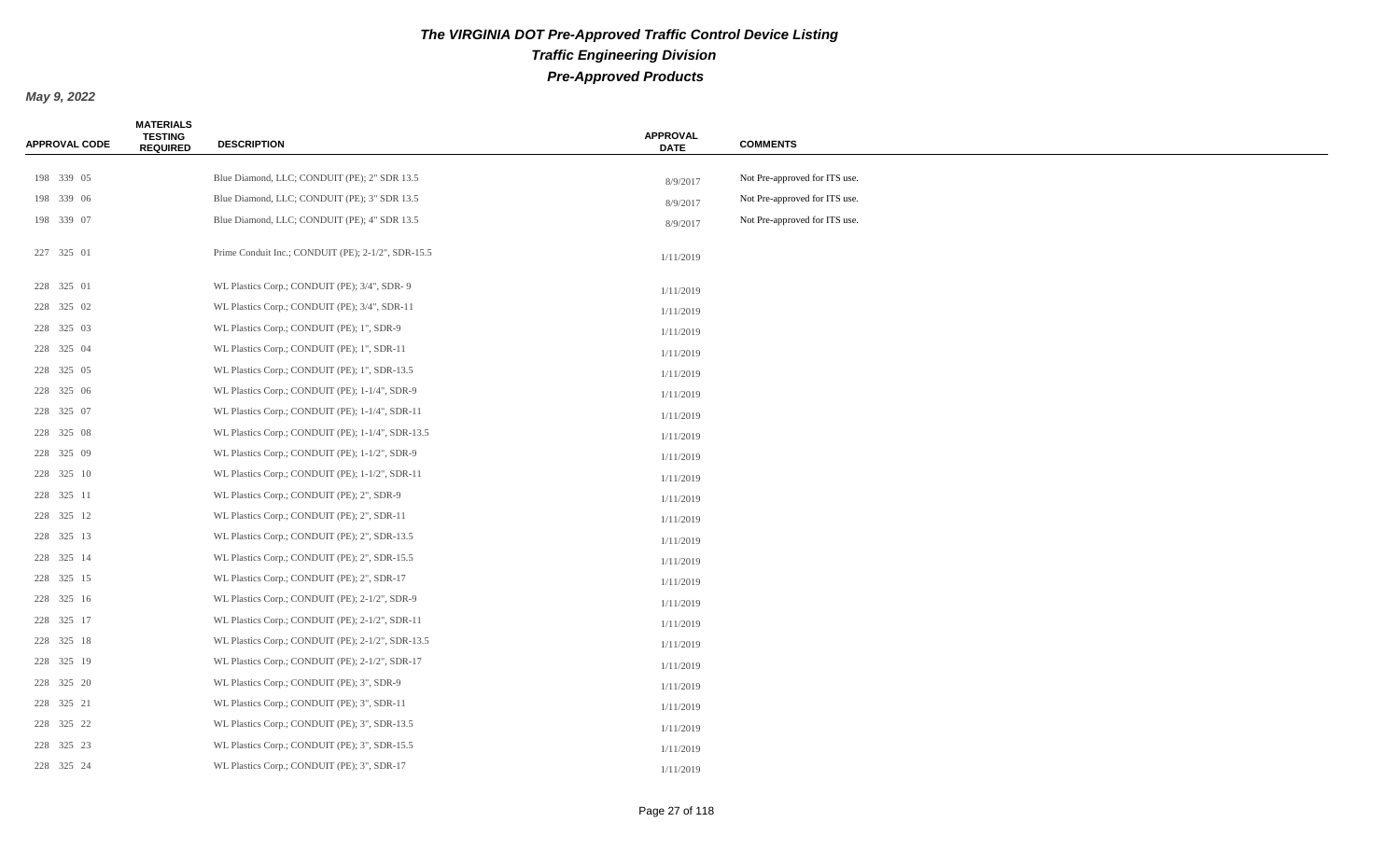| <b>APPROVAL CODE</b> | <b>MATERIALS</b><br><b>TESTING</b><br><b>REQUIRED</b> | <b>DESCRIPTION</b>                                 | <b>APPROVAL</b><br><b>DATE</b> | <b>COMMENTS</b> |
|----------------------|-------------------------------------------------------|----------------------------------------------------|--------------------------------|-----------------|
|                      |                                                       |                                                    |                                |                 |
| 228 325 25           |                                                       | WL Plastics Corp.; CONDUIT (PE); 4", SDR-9         | 1/11/2019                      |                 |
| 228 325 26           |                                                       | WL Plastics Corp.; CONDUIT (PE); 4", SDR-11        | 1/11/2019                      |                 |
| 228 325 27           |                                                       | WL Plastics Corp.; CONDUIT (PE); 4", SDR-13.5      | 1/11/2019                      |                 |
| 228 325 28           |                                                       | WL Plastics Corp.; CONDUIT (PE); 4", SDR-15.5      | 1/11/2019                      |                 |
| 228 325 29           |                                                       | WL Plastics Corp.; CONDUIT (PE); 4", SDR-17        | 1/11/2019                      |                 |
| 228 325 30           |                                                       | WL Plastics Corp.; CONDUIT (PE); 5", SDR-9         | 1/11/2019                      |                 |
| 228 325 31           |                                                       | WL Plastics Corp.; CONDUIT (PE); 5", SDR-11        | 1/11/2019                      |                 |
| 228 325 32           |                                                       | WL Plastics Corp.; CONDUIT (PE); 5", SDR-13.5      | 1/11/2019                      |                 |
| 228 325 33           |                                                       | WL Plastics Corp.; CONDUIT (PE); 5", SDR-15.5      | 1/11/2019                      |                 |
| 228 325 34           |                                                       | WL Plastics Corp.; CONDUIT (PE); 5", SDR-17        | 1/11/2019                      |                 |
| 228 325 35           |                                                       | WL Plastics Corp.; CONDUIT (PE); 6", SDR-9         | 1/11/2019                      |                 |
| 228 325 36           |                                                       | WL Plastics Corp.; CONDUIT (PE); 6", SDR-11        | 1/11/2019                      |                 |
| 228 325 37           |                                                       | WL Plastics Corp.; CONDUIT (PE); 6", SDR-13.5      | 1/11/2019                      |                 |
| 228 325 38           |                                                       | WL Plastics Corp.; CONDUIT (PE); 6", SDR-15.5      | 1/11/2019                      |                 |
| 228 325 39           |                                                       | WL Plastics Corp.; CONDUIT (PE); 6", SDR-17        | 1/11/2019                      |                 |
| 228 325 40           |                                                       | WL Plastics Corp.; CONDUIT (PE); 8", SDR-9         | 1/11/2019                      |                 |
| 228 325 41           |                                                       | WL Plastics Corp.; CONDUIT (PE); 8", SDR-11        | 1/11/2019                      |                 |
| 228 325 42           |                                                       | WL Plastics Corp.; CONDUIT (PE); 8", SDR-13.5      | 1/11/2019                      |                 |
| 228 325 43           |                                                       | WL Plastics Corp.; CONDUIT (PE); 8", SDR-15.5      | 1/11/2019                      |                 |
| 228 325 44           |                                                       | WL Plastics Corp.; CONDUIT (PE); 8", SDR-17        | 1/11/2019                      |                 |
| 228 325 45           |                                                       | WL Plastics Corp.; CONDUIT (PE); 10", SDR-9        | 1/11/2019                      |                 |
| 228 325 46           |                                                       | WL Plastics Corp.; CONDUIT (PE); 10", SDR-11       | 1/11/2019                      |                 |
| 228 325 47           |                                                       | WL Plastics Corp.; CONDUIT (PE); 10", SDR-13.5     | 1/11/2019                      |                 |
| 228 325 48           |                                                       | WL Plastics Corp.; CONDUIT (PE); 10", SDR-15.5     | 1/11/2019                      |                 |
| 228 325 49           |                                                       | WL Plastics Corp.; CONDUIT (PE); 10", SDR-17       | 1/11/2019                      |                 |
| 228 325 50           |                                                       | WL Plastics Corp.; CONDUIT (PE); 12", SDR-9        | 1/11/2019                      |                 |
| 228 325 51           |                                                       | WL Plastics Corp.; CONDUIT (PE); 12", SDR-11       | 1/11/2019                      |                 |
| 228 325 52           |                                                       | WL Plastics Corp.; CONDUIT (PE); 12", SDR-15.5     | 1/11/2019                      |                 |
| 228 325 53           |                                                       | WL Plastics Corp.; CONDUIT (PE); 12", SDR-17       | 1/11/2019                      |                 |
| 228 325 54           |                                                       | WL Plastics Corp.; CONDUIT (PE); 1/2", Schedule 40 | 1/11/2019                      |                 |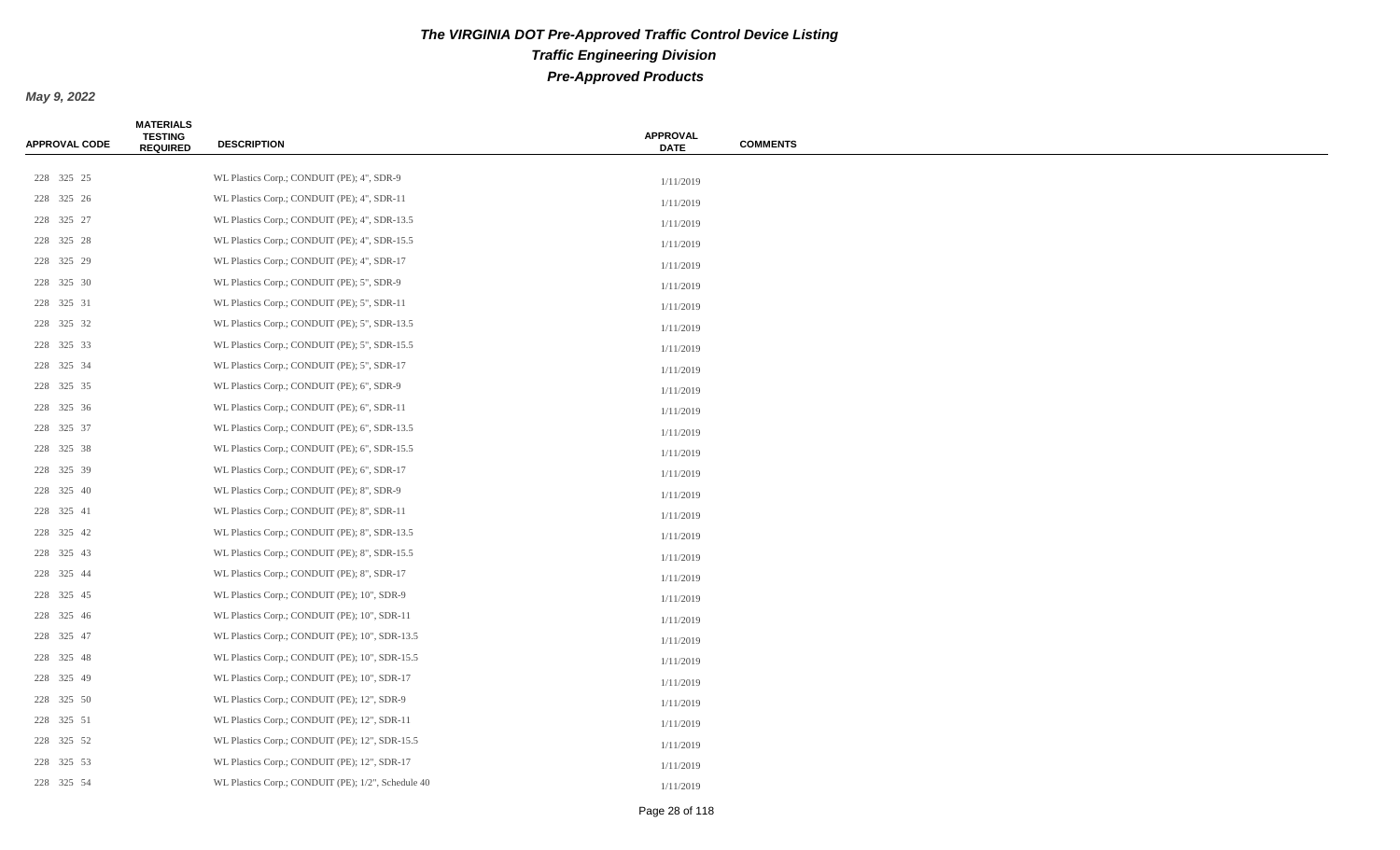*May 9, 2022*

| <b>APPROVAL CODE</b> | <b>MATERIALS</b><br><b>TESTING</b><br><b>REQUIRED</b> | <b>DESCRIPTION</b>                                                                              | <b>APPROVAL</b><br><b>DATE</b> | <b>COMMENTS</b> |
|----------------------|-------------------------------------------------------|-------------------------------------------------------------------------------------------------|--------------------------------|-----------------|
| 228 325 55           |                                                       | WL Plastics Corp.; CONDUIT (PE); 3/4", Schedule 40                                              |                                |                 |
| 228 325 56           |                                                       | WL Plastics Corp.; CONDUIT (PE); 1", Schedule 40                                                | 1/11/2019<br>1/11/2019         |                 |
| 228 325 57           |                                                       | WL Plastics Corp.; CONDUIT (PE); 1", Schedule 80                                                | 1/11/2019                      |                 |
| 228 325 58           |                                                       | WL Plastics Corp.; CONDUIT (PE); 1-1/4", Schedule 40                                            | 1/11/2019                      |                 |
| 228 325 59           |                                                       | WL Plastics Corp.; CONDUIT (PE); 1-1/4", Schedule 80                                            | 1/11/2019                      |                 |
| 228 325 60           |                                                       | WL Plastics Corp.; CONDUIT (PE); 1-1/2", Schedule 40                                            | 1/11/2019                      |                 |
| 228 325 61           |                                                       | WL Plastics Corp.; CONDUIT (PE); 1-1/2", Schedule 80                                            | 1/11/2019                      |                 |
| 228 325 62           |                                                       | WL Plastics Corp.; CONDUIT (PE); 2", Schedule 40                                                | 1/11/2019                      |                 |
| 228 325 63           |                                                       | WL Plastics Corp.; CONDUIT (PE); 2", Schedule 80                                                | 1/11/2019                      |                 |
| 228 325 64           |                                                       | WL Plastics Corp.; CONDUIT (PE); 3", Schedule 40                                                | 1/11/2019                      |                 |
| 228 325 65           |                                                       | WL Plastics Corp.; CONDUIT (PE); 3", Schedule 80                                                | 1/11/2019                      |                 |
| 228 325 66           |                                                       | WL Plastics Corp.; CONDUIT (PE); 4", Schedule 40                                                | 1/11/2019                      |                 |
| 228 325 67           |                                                       | WL Plastics Corp.; CONDUIT (PE); 4", Schedule 80                                                | 1/11/2019                      |                 |
| 228 325 68           |                                                       | WL Plastics Corp.; CONDUIT (PE); 6", Schedule 80                                                | 1/11/2019                      |                 |
| 228 325 69           |                                                       | WL Plastics Corp.; CONDUIT (PE); 2", SIDR-11.5                                                  | 1/11/2019                      |                 |
| 228 325 70           |                                                       | WL Plastics Corp.; CONDUIT (PE); 4", SIDR-11.5                                                  | 1/11/2019                      |                 |
|                      |                                                       | <b>CONDUIT (PVC)</b>                                                                            |                                |                 |
| 040 139 02           |                                                       | Queen City Plastics Inc.; CONDUIT (PVC); 1" Schedule 40 (10' Length Bell End), Part # 1101031   | 5/31/2016                      |                 |
| 040 139 03           |                                                       | Queen City Plastics Inc.; CONDUIT (PVC); 1/2" Schedule 40 (10' Length Bell End), Part # 1100531 | 5/31/2016                      |                 |
| 040 139 04           |                                                       | Queen City Plastics Inc.; CONDUIT (PVC); 2" Schedule 40 (10' Length Bell End), Part # 1102031   | 5/31/2016                      |                 |
| 040 139 05           |                                                       | Queen City Plastics Inc.; CONDUIT (PVC); 3" Schedule 40 (10' Length Bell End), Part # 1103031   | 5/31/2016                      |                 |
| 040 139 06           |                                                       | Queen City Plastics Inc.; CONDUIT (PVC); 4" Schedule 40 (10' Length Bell End), Part # 1104031   | 5/31/2016                      |                 |
| 112 139 01           |                                                       | Can Tex Conduit 1/2" PVC, Heavy Wall, Part # A52AE12                                            | 10/4/1990                      |                 |
| 112 141 01           |                                                       | Can Tex Conduit 1" PVC, Heavy Wall, Part # A52BA12                                              | 10/4/1990                      |                 |
| 112 147 01           |                                                       | Can Tex Conduit 2" PVC, Heavy Wall, Part # A52CA12                                              | 10/4/1990                      |                 |

112 147 02 CANTEX Conduit 2" PVC schedule 40 Forte-Duct, Part # A60CA42 4/15/2006 112 149 01 Can Tex Conduit 3" PVC, Heavy Wall, Part # A52DA12 10/4/1990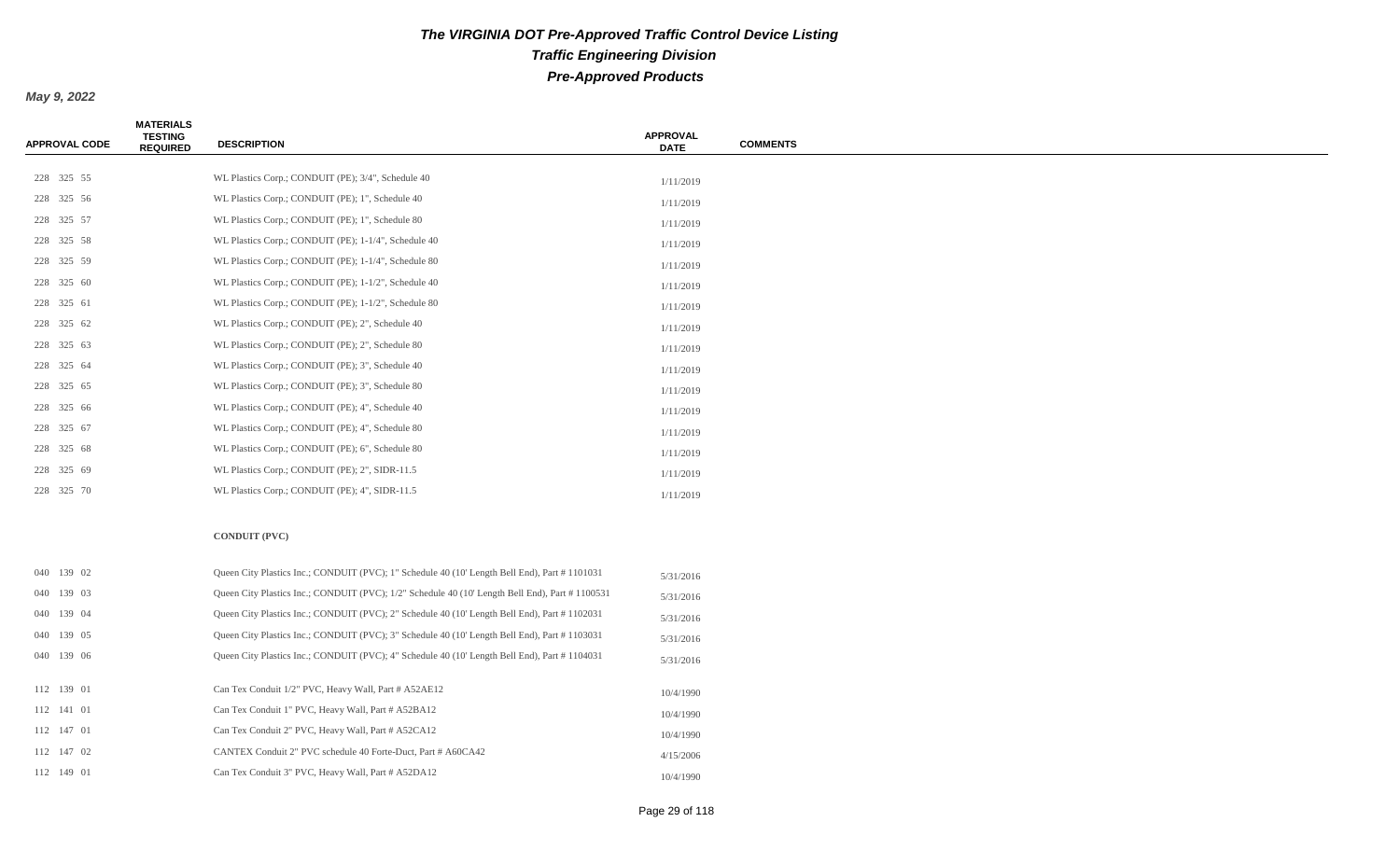| <b>APPROVAL CODE</b> | <b>MATERIALS</b><br><b>TESTING</b><br><b>REQUIRED</b> | <b>DESCRIPTION</b>                                                                                   | <b>APPROVAL</b><br><b>DATE</b> | <b>COMMENTS</b> |
|----------------------|-------------------------------------------------------|------------------------------------------------------------------------------------------------------|--------------------------------|-----------------|
|                      |                                                       |                                                                                                      |                                |                 |
| 112 149 02           |                                                       | CANTEX Conduit 3" PVC schedule 40 Forte-Duct, Part # A60DA42                                         | 4/15/2006                      |                 |
| 112 151 01           |                                                       | Can Tex Conduit 4" PVC, Heavy Wall, Part # A52EA12                                                   | 10/4/1990                      |                 |
| 112 151 02           |                                                       | CANTEX Conduit 4" PVC schedule 40 Forte-Duct, Part # A60EA42                                         | 4/15/2006                      |                 |
| 112 153 02           |                                                       | CANTEX Conduit 5" PVC schedule 40 Forte-Duct, Part # A60FA42                                         | 4/15/2006                      |                 |
| 112 155 02           |                                                       | CANTEX Conduit 6" PVC schedule 40 Forte-Duct, Part # A60GA42                                         | 4/15/2006                      |                 |
| 145 139 01           |                                                       | National Pipe & Plastics, Inc., 1/2" Rigid PVC Electrical Conduit (10' or 20' Length), Schedule 40   | 5/27/2016                      |                 |
| 145 139 02           |                                                       | National Pipe & Plastics, Inc., 1/2" Rigid PVC Electrical Conduit (10' or 20' Length), Schedule 80   | 5/27/2016                      |                 |
| 145 140 01           |                                                       | National Pipe & Plastics, Inc., 3/4" Rigid PVC Electrical Conduit (10' or 20' Length), Schedule 40   | 5/27/2016                      |                 |
| 145 140 02           |                                                       | National Pipe & Plastics, Inc., 3/4" Rigid PVC Electrical Conduit (10' or 20' Length), Schedule 80   | 5/27/2016                      |                 |
| 145 141 01           |                                                       | National Pipe & Plastics, Inc., 1" Rigid PVC Electrical Conduit (10' or 20' Length), Schedule 40     | 5/27/2016                      |                 |
| 145 141 02           |                                                       | National Pipe & Plastics, Inc., 1" Rigid PVC Electrical Conduit (10' or 20' Length), Schedule 80     | 5/27/2016                      |                 |
| 145 142 01           |                                                       | National Pipe & Plastics, Inc., 1 1/4" Rigid PVC Electrical Conduit (10' or 20' Length), Schedule 40 | 5/27/2016                      |                 |
| 145 142 02           |                                                       | National Pipe & Plastics, Inc., 1 1/4" Rigid PVC Electrical Conduit (10' or 20' Length), Schedule 80 | 5/27/2016                      |                 |
| 145 143 01           |                                                       | National Pipe & Plastics, Inc., 1 1/2" Rigid PVC Electrical Conduit (10' or 20' Length), Schedule 40 | 5/27/2016                      |                 |
| 145 143 02           |                                                       | National Pipe & Plastics, Inc., 1 1/2" Rigid PVC Electrical Conduit (10' or 20' Length), Schedule 80 | 5/27/2016                      |                 |
| 145 147 01           |                                                       | National Pipe & Plastics, Inc., 2" Rigid PVC Electrical Conduit (10' or 20' Length), Schedule 40     | 5/27/2016                      |                 |
| 145 147 02           |                                                       | National Pipe & Plastics, Inc., 2" Rigid PVC Electrical Conduit (10' or 20' Length), Schedule 80     | 5/27/2016                      |                 |
| 145 148 01           |                                                       | National Pipe & Plastics, Inc., 2 1/2" Rigid PVC Electrical Conduit (10' or 20' Length), Schedule 40 | 5/27/2016                      |                 |
| 145 148 02           |                                                       | National Pipe & Plastics, Inc., 2 1/2" Rigid PVC Electrical Conduit (10' or 20' Length), Schedule 80 | 5/27/2016                      |                 |
| 145 149 01           |                                                       | National Pipe & Plastics, Inc., 3" Rigid PVC Electrical Conduit (10' or 20' Length), Schedule 40     | 5/27/2016                      |                 |
| 145 149 02           |                                                       | National Pipe & Plastics, Inc., 3" Rigid PVC Electrical Conduit (10' or 20' Length), Schedule 80     | 5/27/2016                      |                 |
| 145 150 01           |                                                       | National Pipe & Plastics, Inc., 3 1/2" Rigid PVC Electrical Conduit (10' or 20' Length), Schedule 40 | 5/27/2016                      |                 |
| 145 150 02           |                                                       | National Pipe & Plastics, Inc., 3 1/2" Rigid PVC Electrical Conduit (10' or 20' Length), Schedule 80 | 5/27/2016                      |                 |
| 145 151 01           |                                                       | National Pipe & Plastics, Inc., 4" Rigid PVC Electrical Conduit (10' or 20' Length), Schedule 40     | 5/27/2016                      |                 |
| 145 151 02           |                                                       | National Pipe & Plastics, Inc., 4" Rigid PVC Electrical Conduit (10' or 20' Length), Schedule 80     | 5/27/2016                      |                 |
| 145 152 01           |                                                       | National Pipe & Plastics, Inc., 5" Rigid PVC Electrical Conduit (10' or 20' Length), Schedule 40     | 5/27/2016                      |                 |
| 145 152 02           |                                                       | National Pipe & Plastics, Inc., 5" Rigid PVC Electrical Conduit (10' or 20' Length), Schedule 80     | 5/27/2016                      |                 |
| 145 153 01           |                                                       | National Pipe & Plastics, Inc., 6" Rigid PVC Electrical Conduit (10' or 20' Length), Schedule 40     | 5/27/2016                      |                 |
| 145 153 02           |                                                       | National Pipe & Plastics, Inc., 6" Rigid PVC Electrical Conduit (10' or 20' Length), Schedule 80     | 5/27/2016                      |                 |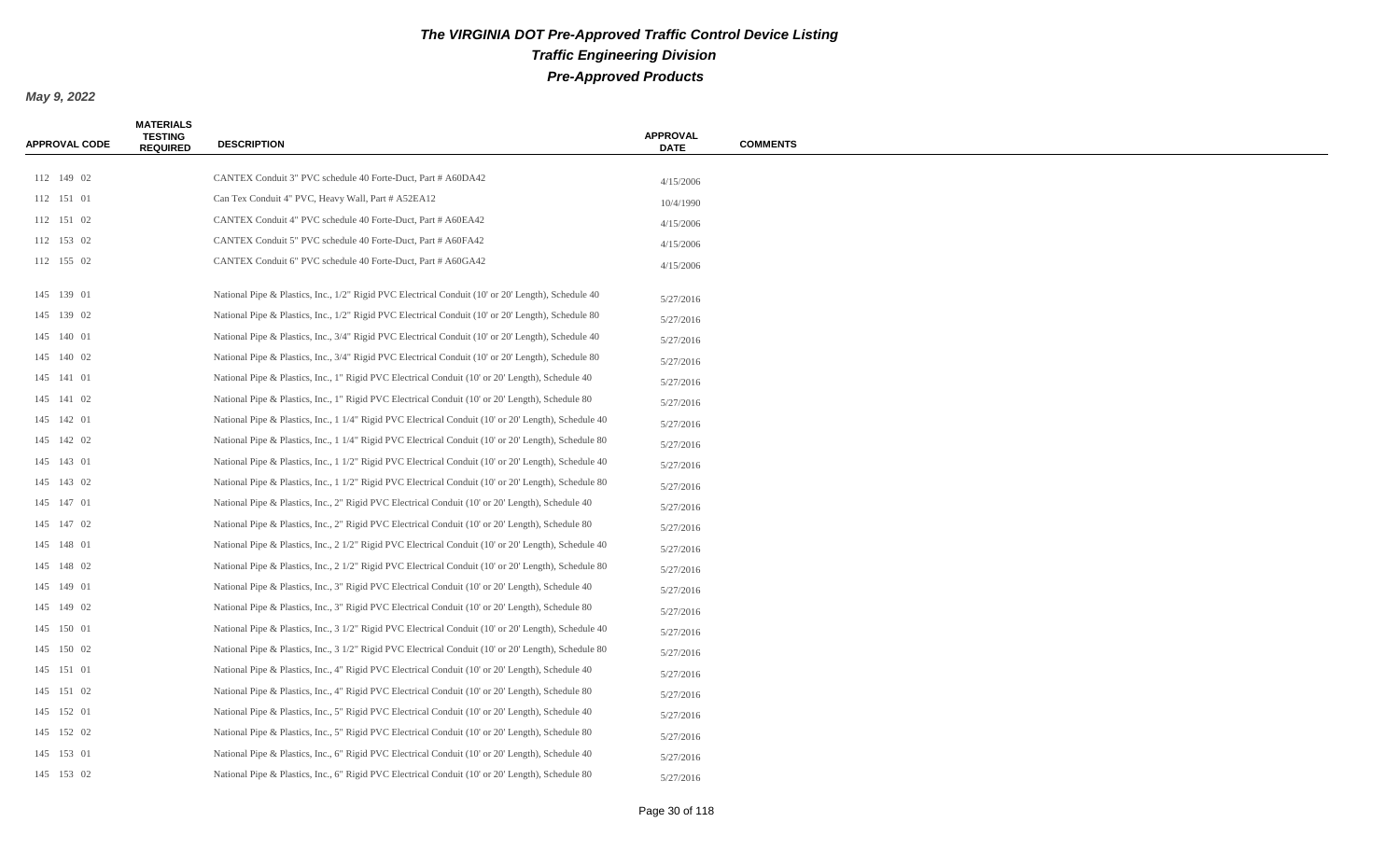| <b>APPROVAL CODE</b> | <b>MATERIALS</b><br><b>TESTING</b><br><b>REQUIRED</b> | <b>DESCRIPTION</b>                                                                                      | <b>APPROVAL</b><br><b>DATE</b> | <b>COMMENTS</b>                         |
|----------------------|-------------------------------------------------------|---------------------------------------------------------------------------------------------------------|--------------------------------|-----------------------------------------|
|                      |                                                       |                                                                                                         |                                |                                         |
| 147 139 01           |                                                       | Southern Pipe Inc., 1/2" (10' Length) Schedule 40 PVC Rigid Heavy Wall Conduit, Part #41505             | 6/1/2016                       | Not for directional boring applications |
| 147 139 02           |                                                       | Southern Pipe Inc., 1/2" (20' Length) Schedule 40 PVC Rigid Heavy Wall Conduit, Part #42505             | 6/1/2016                       | Not for directional boring applications |
| 147 139 03           |                                                       | Southern Pipe Inc.; CONDUIT (PVC); 1/2" (10' Length), Schedule 80, Rigid Non-Metallic, Part<br>#51505   | 1/19/2021                      | Not for directional boring applications |
| 147 139 04           |                                                       | Southern Pipe Inc.; CONDUIT (PVC); 3/4" (10' Length), Schedule 80, Rigid Non-Metallic, Part<br>#51508   | 1/19/2021                      | Not for directional boring applications |
| 147 139 05           |                                                       | Southern Pipe Inc.; CONDUIT (PVC); 1" (10' Length), Schedule 80, Rigid Non-Metallic, Part<br>#51510     | 1/19/2021                      | Not for directional boring applications |
| 147 139 06           |                                                       | Southern Pipe Inc.; CONDUIT (PVC); 1 1/4" (10' Length), Schedule 80, Rigid Non-Metallic, Part<br>#51512 | 1/19/2021                      | Not for directional boring applications |
| 147 139 07           |                                                       | Southern Pipe Inc.; CONDUIT (PVC); 1 1/2" (10' Length), Schedule 80, Rigid Non-Metallic, Part<br>#51515 | 1/19/2021                      | Not for directional boring applications |
| 147 139 08           |                                                       | Southern Pipe Inc.; CONDUIT (PVC); 2" (10' Length), Schedule 80, Rigid Non-Metallic, Part<br>#51520     | 1/19/2021                      | Not for directional boring applications |
| 147 139 09           |                                                       | Southern Pipe Inc.; CONDUIT (PVC); 2 1/2" (10' Length), Schedule 80, Rigid Non-Metallic, Part<br>#51525 | 1/19/2021                      | Not for directional boring applications |
| 147 139 10           |                                                       | Southern Pipe Inc.; CONDUIT (PVC); 3" (10' Length), Schedule 80, Rigid Non-Metallic, Part<br>#51530     | 1/19/2021                      | Not for directional boring applications |
| 147 139 11           |                                                       | Southern Pipe Inc.; CONDUIT (PVC); 3 1/2" (10' Length), Schedule 80, Rigid Non-Metallic, Part<br>#51535 | 1/19/2021                      | Not for directional boring applications |
| 147 139 12           |                                                       | Southern Pipe Inc.; CONDUIT (PVC); 4" (10' Length), Schedule 80, Rigid Non-Metallic, Part<br>#51540     | 1/19/2021                      | Not for directional boring applications |
| 147 139 13           |                                                       | Southern Pipe Inc.; CONDUIT (PVC); 5" (10' Length), Schedule 80, Rigid Non-Metallic, Part<br>#51550     | 1/19/2021                      | Not for directional boring applications |
| 147 139 14           |                                                       | Southern Pipe Inc.; CONDUIT (PVC); 6" (10' Length), Schedule 80, Rigid Non-Metallic, Part<br>#51560     | 1/19/2021                      | Not for directional boring applications |
| 147 139 15           |                                                       | Southern Pipe Inc.; CONDUIT (PVC); 1/2" (20' Length), Schedule 80, Rigid Non-Metallic, Part<br>#52505   | 1/19/2021                      | Not for directional boring applications |
| 147 139 16           |                                                       | Southern Pipe Inc.; CONDUIT (PVC); 3/4" (20' Length), Schedule 80, Rigid Non-Metallic, Part<br>#52508   | 1/19/2021                      | Not for directional boring applications |
| 147 139 17           |                                                       | Southern Pipe Inc.; CONDUIT (PVC); 1" (20' Length), Schedule 80, Rigid Non-Metallic, Part<br>#52510     | 1/19/2021                      | Not for directional boring applications |
| 147 139 18           |                                                       | Southern Pipe Inc.; CONDUIT (PVC); 1 1/4" (20' Length), Schedule 80, Rigid Non-Metallic, Part<br>#52512 | 1/19/2021                      | Not for directional boring applications |
| 147 139 19           |                                                       | Southern Pipe Inc.; CONDUIT (PVC); 1 1/2" (20' Length), Schedule 80, Rigid Non-Metallic, Part<br>#52515 | 1/19/2021                      | Not for directional boring applications |
| 147 139 20           |                                                       | Southern Pipe Inc.; CONDUIT (PVC); 2" (20' Length), Schedule 80, Rigid Non-Metallic, Part<br>#52520     | 1/19/2021                      | Not for directional boring applications |
| 147 139 21           |                                                       | Southern Pipe Inc.; CONDUIT (PVC); 2 1/2" (20' Length), Schedule 80, Rigid Non-Metallic, Part<br>#52525 | 1/19/2021                      | Not for directional boring applications |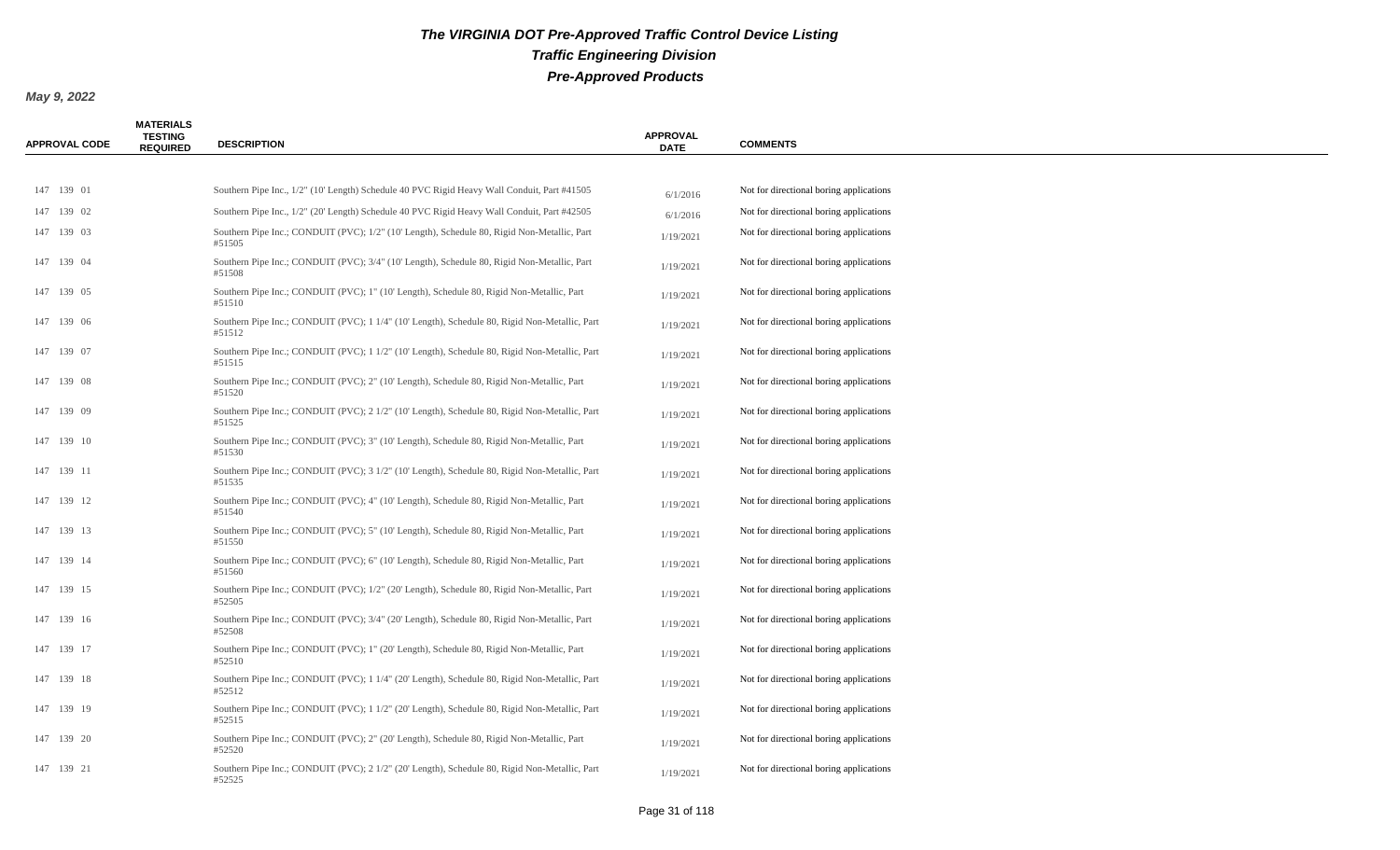| <b>APPROVAL CODE</b> | <b>MATERIALS</b><br><b>TESTING</b><br><b>REQUIRED</b> | <b>DESCRIPTION</b>                                                                                      | <b>APPROVAL</b><br><b>DATE</b> | <b>COMMENTS</b>                         |
|----------------------|-------------------------------------------------------|---------------------------------------------------------------------------------------------------------|--------------------------------|-----------------------------------------|
| 147 139 22           |                                                       | Southern Pipe Inc.; CONDUIT (PVC); 3" (20' Length), Schedule 80, Rigid Non-Metallic, Part<br>#52530     | 1/19/2021                      | Not for directional boring applications |
| 147 139 23           |                                                       | Southern Pipe Inc.; CONDUIT (PVC); 3 1/2" (20' Length), Schedule 80, Rigid Non-Metallic, Part<br>#52535 | 1/19/2021                      | Not for directional boring applications |
| 147 139 24           |                                                       | Southern Pipe Inc.; CONDUIT (PVC); 4" (20' Length), Schedule 80, Rigid Non-Metallic, Part<br>#52540     | 1/19/2021                      | Not for directional boring applications |
| 147 139 25           |                                                       | Southern Pipe Inc.; CONDUIT (PVC); 5" (20' Length), Schedule 80, Rigid Non-Metallic, Part<br>#52550     | 1/19/2021                      | Not for directional boring applications |
| 147 139 26           |                                                       | Southern Pipe Inc.; CONDUIT (PVC); 6" (20' Length), Schedule 80, Rigid Non-Metallic, Part<br>#52550     | 1/19/2021                      | Not for directional boring applications |
| 147 141 01           |                                                       | Southern Pipe Inc., 1" (10' Length) Schedule 40 PVC Rigid Heavy Wall Conduit, Part #41510               | 6/1/2016                       | Not for directional boring applications |
| 147 141 02           |                                                       | Southern Pipe Inc., 1" (20' Length) Schedule 40 PVC Rigid Heavy Wall Conduit Part #42510                | 6/1/2016                       | Not for directional boring applications |
| 147 147 01           |                                                       | Southern Pipe Inc., 2" (10' Length) Schedule 40 PVC Rigid Heavy Wall Conduit, Part #41520               | 6/1/2016                       | Not for directional boring applications |
| 147 147 02           |                                                       | Southern Pipe Inc., 2" (20' Length) Schedule 40 PVC Rigid Heavy Wall Conduit, Part #42520               | 6/1/2016                       | Not for directional boring applications |
| 147 149 01           |                                                       | Southern Pipe Inc., 3" (10' Length) Schedule 40 PVC Rigid Heavy Wall Conduit, Part #41530               | 6/1/2016                       | Not for directional boring applications |
| 147 149 02           |                                                       | Southern Pipe Inc., 3" (20' Length) Schedule 40 PVC Rigid Heavy Wall Conduit, Part #42530               | 6/1/2016                       | Not for directional boring applications |
| 147 151 01           |                                                       | Southern Pipe Inc., 4" (10' Length) Schedule 40 PVC Rigid Heavy Wall Conduit, Part #41540               | 6/1/2016                       | Not for directional boring applications |
| 147 151 02           |                                                       | Southern Pipe Inc., 4" (20' Length) Schedule 40 PVC Rigid Heavy Wall Conduit, Part #42540               | 6/1/2016                       | Not for directional boring applications |
| 147 153 01           |                                                       | Southern Pipe Inc., 3" (10' Length) Cellular Core Schedule 40 PVC Condut, Part #21430                   | 6/1/2016                       | Not for directional boring applications |
| 147 153 02           |                                                       | Southern Pipe Inc., 3" (20' Length) Cellular Core Schedule 40 PVC Condut, Part #25430                   | 6/1/2016                       | Not for directional boring applications |
| 147 155 01           |                                                       | Southern Pipe Inc., 4" (10' Length) Cellular Core Schedule 40 PVC Condut, Part #21440                   | 6/1/2016                       | Not for directional boring applications |
| 147 155 02           |                                                       | Southern Pipe Inc., 4" (20' Length) Cellular Core Schedule 40 PVC Condut, Part #25440                   | 6/1/2016                       | Not for directional boring applications |
| 147 156 01           |                                                       | Southern Pipe Inc., 5" (10' Length) Cellular Core Schedule 40 PVC Condut, Part #21450                   | 6/1/2016                       | Not for directional boring applications |
| 147 156 02           |                                                       | Southern Pipe Inc., 5" (20' Length) Cellular Core Schedule 40 PVC Condut, Part #25450                   | 6/1/2016                       | Not for directional boring applications |
| 147 157 01           |                                                       | Southern Pipe Inc., 6" (10' Length) Cellular Core Schedule 40 PVC Condut, Part #21460                   | 6/1/2016                       | Not for directional boring applications |
| 147 157 02           |                                                       | Southern Pipe Inc., 6" (20' Length) Cellular Core Schedule 40 PVC Condut, Part #25460                   | 6/1/2016                       | Not for directional boring applications |
| 147 158 01           |                                                       | Southern Pipe Inc., 5" (10' Length) Schedule 40 PVC Rigid Heavy Wall Conduit, Part #41550               | 6/1/2016                       | Not for directional boring applications |
| 147 158 02           |                                                       | Southern Pipe Inc., 5" (20' Length) Schedule 40 PVC Rigid Heavy Wall Conduit, Part #42550               | 6/1/2016                       | Not for directional boring applications |
| 147 159 01           |                                                       | Southern Pipe Inc., 6" (10' Length) Schedule 40 PVC Rigid Heavy Wall Conduit, Part #41560               | 6/1/2016                       | Not for directional boring applications |
| 147 159 02           |                                                       | Southern Pipe Inc., 6" (20' Length) Schedule 40 PVC Rigid Heavy Wall Conduit, Part #42560               | 6/1/2016                       | Not for directional boring applications |
| 200 425 01           |                                                       | Heritage Plastics, $1/2$ " Rigid PVC Conduit, Part #510510 (10 foot), Schedule 40                       | 8/10/2012                      |                                         |
| 200 425 02           |                                                       | Heritage Plastics, $1/2$ " Rigid PVC Conduit, Part #510520 (20 foot), Schedule 40                       | 8/10/2012                      |                                         |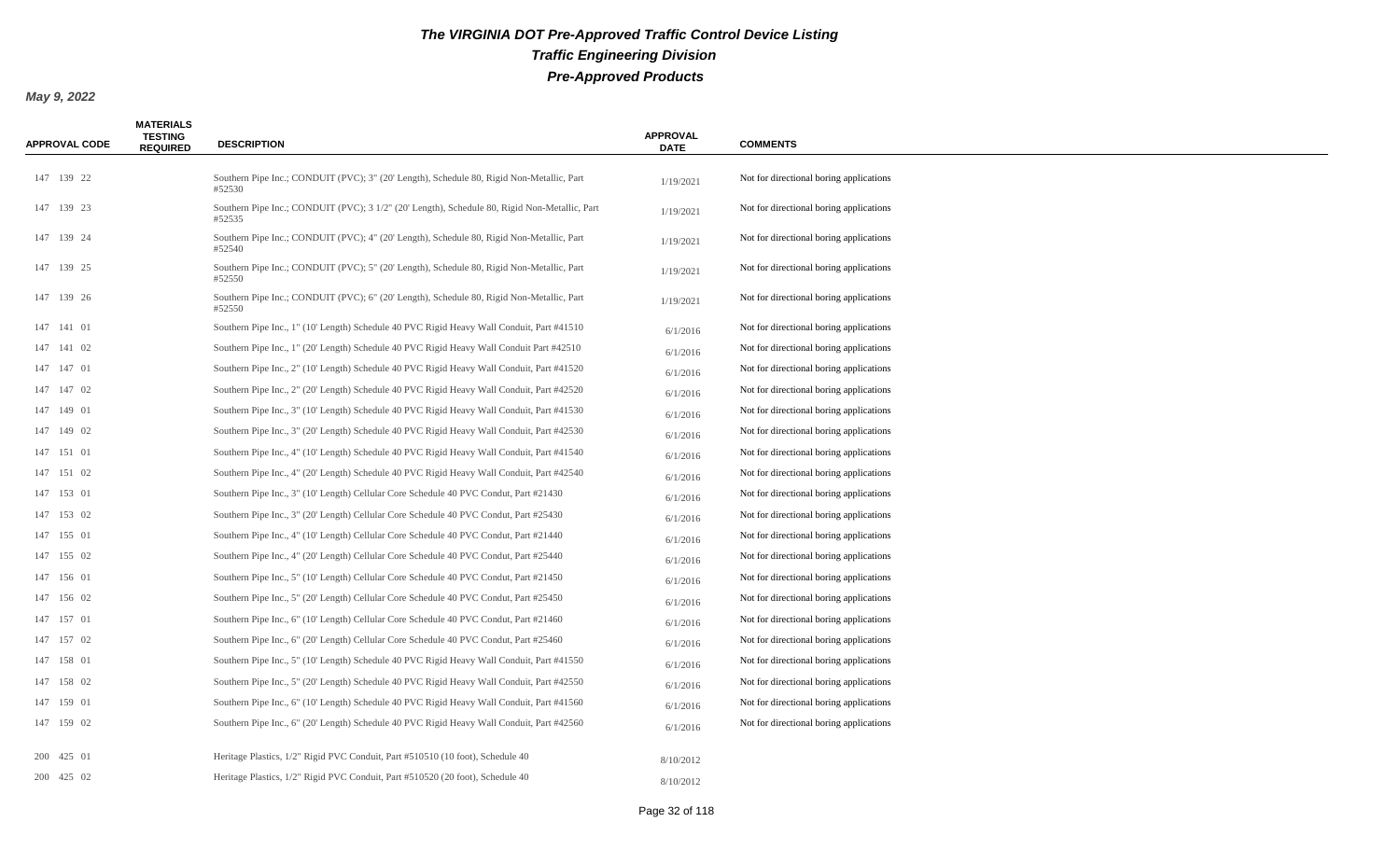| <b>APPROVAL CODE</b> | <b>MATERIALS</b><br><b>TESTING</b><br><b>REQUIRED</b> | <b>DESCRIPTION</b>                                                                            | <b>APPROVAL</b><br><b>DATE</b> | <b>COMMENTS</b>                               |
|----------------------|-------------------------------------------------------|-----------------------------------------------------------------------------------------------|--------------------------------|-----------------------------------------------|
| 200 427 01           |                                                       | Heritage Plastics, $3/4$ " Rigid PVC Conduit, Part #510710 (10 foot), Schedule 40             |                                |                                               |
| 200 427 02           |                                                       | Heritage Plastics, 3/4" Rigid PVC Conduit, Part #510720 (20 foot), Schedule 40                | 8/10/2012                      |                                               |
| 200 429 01           |                                                       | Heritage Plastics, 1" Rigid PVC Conduit, Part #511010 (10 foot), Schedule 40                  | 8/10/2012                      |                                               |
| 200 429 02           |                                                       | Heritage Plastics, 1" Rigid PVC Conduit, Part #511020 (20 foot), Schedule 40                  | 8/10/2012                      |                                               |
| 200 431 01           |                                                       | Heritage Plastics, 1-1/4" Rigid PVC Conduit, Part #511310 (10 foot), Schedule 40              | 8/10/2012                      |                                               |
| 200 431 02           |                                                       | Heritage Plastics, 1-1/4" Rigid PVC Conduit, Part #511320 (20 foot), Schedule 40              | 8/10/2012                      |                                               |
| 200 433 01           |                                                       | Heritage Plastics, 1-1/2" Rigid PVC Conduit, Part #511510 (10 foot), Schedule 40              | 8/10/2012                      |                                               |
| 200 433 02           |                                                       | Heritage Plastics, 1-1/2" Rigid PVC Conduit, Part #511520 (20 foot), Schedule 40              | 8/10/2012                      |                                               |
| 200 435 01           |                                                       | Heritage Plastics, 2" Rigid PVC Conduit, Part #512010 (10 foot), Schedule 40                  | 8/10/2012                      |                                               |
| 200 435 02           |                                                       | Heritage Plastics, 2" Rigid PVC Conduit, Part #512020 (20 foot), Schedule 40                  | 8/10/2012                      |                                               |
| 200 437 01           |                                                       | Heritage Plastics, 2-1/2" Rigid PVC Conduit, Part #512510 (10 foot), Schedule 40              | 8/10/2012                      |                                               |
| 200 437 02           |                                                       | Heritage Plastics, 2-1/2" Rigid PVC Conduit, Part #512520 (20 foot), Schedule 40              | 8/10/2012<br>8/10/2012         |                                               |
| 200 439 01           |                                                       | Heritage Plastics, 3" Rigid PVC Conduit, Part #513010 (10 foot), Schedule 40                  | 8/10/2012                      |                                               |
| 200 439 02           |                                                       | Heritage Plastics, 3" Rigid PVC Conduit, Part #513020 (20 foot), Schedule 40                  | 8/10/2012                      |                                               |
| 200 441 01           |                                                       | Heritage Plastics, 3-1/2" Rigid PVC Conduit, Part #513510 (10 foot), Schedule 40              | 8/10/2012                      |                                               |
| 200 441 02           |                                                       | Heritage Plastics, 3-1/2" Rigid PVC Conduit, Part #513520 (20 foot), Schedule 40              | 8/10/2012                      |                                               |
| 200 443 01           |                                                       | Heritage Plastics, 4" Rigid PVC Conduit, Part #514010 (10 foot), Schedule 40                  | 8/10/2012                      |                                               |
| 200 443 02           |                                                       | Heritage Plastics, 4" Rigid PVC Conduit, Part #514020 (20 foot), Schedule 40                  | 8/10/2012                      |                                               |
| 200 445 01           |                                                       | Heritage Plastics, 5" Rigid PVC Conduit, Part #515010 (10 foot), Schedule 40                  | 8/10/2012                      |                                               |
| 200 445 02           |                                                       | Heritage Plastics, 5" Rigid PVC Conduit, Part #515020 (20 foot), Schedule 40                  | 8/10/2012                      |                                               |
| 200 447 01           |                                                       | Heritage Plastics, 6" Rigid PVC Conduit, Part #516010 (10 foot), Schedule 40                  | 8/10/2012                      |                                               |
| 200 447 02           |                                                       | Heritage Plastics, 6" Rigid PVC Conduit, Part #516020 (20 foot), Schedule 40                  | 8/10/2012                      |                                               |
| 203 452 01           |                                                       | American Pipe & Plastic, 1-1/4" PVC Belled End Conduit, Part #UL6406252 (10 foot) Schedule 40 | 2/4/2013                       | Not for use in directional boring application |
| 203 452 02           |                                                       | American Pipe & Plastic, 1-1/2" PVC Belled End Conduit, Part #UL6407252 (10 foot) Schedule 40 | 2/4/2013                       | Not for use in directional boring application |
| 203 452 03           |                                                       | American Pipe & Plastic, 2" PVC Belled End Conduit, Part #UL6410252 (10 foot) Schedule 40     | 2/4/2013                       | Not for use in directional boring application |
| 203 452 04           |                                                       | American Pipe & Plastic, 2-1/2" PVC Belled End Conduit, Part #UL6412252 (10 foot) Schedule 40 | 2/4/2013                       | Not for use in directional boring application |
| 203 452 05           |                                                       | American Pipe & Plastic, 3" PVC Belled End Conduit, Part #UL6415252 (10 foot) Schedule 40     | 2/4/2013                       | Not for use in directional boring application |
| 203 452 06           |                                                       | American Pipe & Plastic, 4" PVC Belled End Conduit, Part #UL6420252 (10 foot) Schedule 40     | 2/4/2013                       | Not for use in directional boring application |
| 203 452 07           |                                                       | American Pipe & Plastic, 5" PVC Belled End Conduit, Part #UL6425252 (10 foot) Schedule 40     | 2/4/2013                       | Not for use in directional boring application |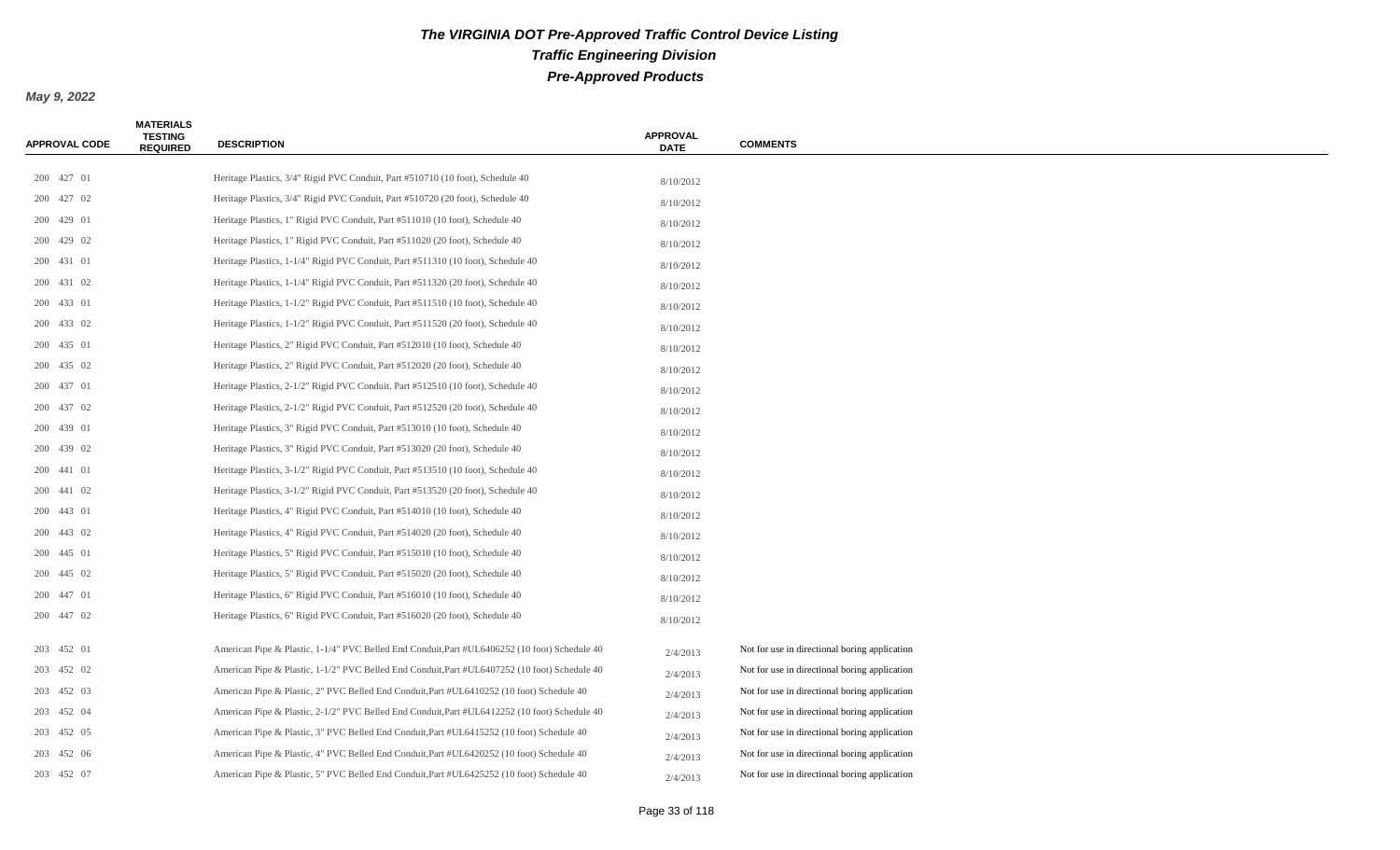| <b>APPROVAL CODE</b> | <b>MATERIALS</b><br><b>TESTING</b><br><b>REQUIRED</b> | <b>DESCRIPTION</b>                                                                            | <b>APPROVAL</b><br><b>DATE</b> | <b>COMMENTS</b>                               |
|----------------------|-------------------------------------------------------|-----------------------------------------------------------------------------------------------|--------------------------------|-----------------------------------------------|
|                      |                                                       |                                                                                               |                                |                                               |
| 203 452 08           |                                                       | American Pipe & Plastic, 6" PVC Belled End Conduit, Part #UL6430252 (10 foot) Schedule 40     | 2/4/2013                       | Not for use in directional boring application |
| 203 452 09           |                                                       | American Pipe & Plastic, 1/2" PVC Belled End Conduit, Part #UL6403252 (10 foot) Schedule 40   | 6/14/2016                      | Not for use in directional boring application |
| 203 452 10           |                                                       | American Pipe & Plastic, 3/4" PVC Belled End Conduit, Part #UL6404252 (10 foot) Schedule 40   | 6/14/2016                      | Not for use in directional boring application |
| 203 452 11           |                                                       | American Pipe & Plastic, 1" PVC Belled End Conduit, Part #UL6405252 (10 foot) Schedule 40     | 6/14/2016                      | Not for use in directional boring application |
| 203 452 12           |                                                       | American Pipe & Plastic, 3 1/2" PVC Belled End Conduit, Part #UL6417252 (10 foot) Schedule 40 | 6/14/2016                      | Not for use in directional boring application |
| 203 454 01           |                                                       | American Pipe & Plastic, 1-1/4" PVC Belled End Conduit, Part #UL6406752 (20 foot) Schedule 40 | 2/4/2013                       | Not for use in directional boring application |
| 203 454 02           |                                                       | American Pipe & Plastic, 1-1/2" PVC Belled End Conduit, Part #UL6407752 (20 foot) Schedule 40 | 2/4/2013                       | Not for use in directional boring application |
| 203 454 03           |                                                       | American Pipe & Plastic, 2" PVC Belled End Conduit, Part #UL6410752 (20 foot) Schedule 40     | 2/4/2013                       | Not for use in directional boring application |
| 203 454 04           |                                                       | American Pipe & Plastic, 2-1/2" PVC Belled End Conduit, Part#UL6412752 (20 foot) Schedule 40  | 2/4/2013                       | Not for use in directional boring application |
| 203 454 05           |                                                       | American Pipe & Plastic, 3" PVC Belled End Conduit, Part #UL6415752 (20 foot) Schedule 40     | 2/4/2013                       | Not for use in directional boring application |
| 203 454 06           |                                                       | American Pipe & Plastic, 4" PVC Belled End Conduit, Part #UL6420752 (20 foot) Schedule 40     | 2/4/2013                       | Not for use in directional boring application |
| 203 454 07           |                                                       | American Pipe & Plastic, 5" PVC Belled End Conduit, Part #UL6425752 (20 foot) Schedule 40     | 2/4/2013                       | Not for use in directional boring application |
| 203 454 08           |                                                       | American Pipe & Plastic, 6" PVC Belled End Conduit, Part #UL6430752 (20 foot) Schedule 40     | 2/4/2013                       | Not for use in directional boring application |
| 203 454 09           |                                                       | American Pipe & Plastic, 1/2" PVC Belled End Conduit, Part #UL6403752 (20 foot) Schedule 40   | 6/14/2016                      | Not for use in directional boring application |
| 203 454 10           |                                                       | American Pipe & Plastic, 3/4" PVC Belled End Conduit, Part #UL6404752 (20 foot) Schedule 40   | 6/14/2016                      | Not for use in directional boring application |
| 203 454 11           |                                                       | American Pipe & Plastic, 1" PVC Belled End Conduit, Part #UL6405752 (20 foot) Schedule 40     | 6/14/2016                      | Not for use in directional boring application |
| 203 454 12           |                                                       | American Pipe & Plastic, 3 1/2" PVC Belled End Conduit, Part #UL6417752 (20 foot) Schedule 40 | 6/14/2016                      | Not for use in directional boring application |
| 203 456 01           |                                                       | American Pipe & Plastic, 1/2" PVC Belled End Conduit, Part #UL6803252 (10 foot) Schedule 80   | 6/14/2016                      | Not for use in directional boring application |
| 203 456 02           |                                                       | American Pipe & Plastic, 3/4" PVC Belled End Conduit, Part #UL6804252 (10 foot) Schedule 80   | 6/14/2016                      | Not for use in directional boring application |
| 203 456 03           |                                                       | American Pipe & Plastic, 1" PVC Belled End Conduit, Part #UL6805252 (10 foot) Schedule 80     | 6/14/2016                      | Not for use in directional boring application |
| 203 456 04           |                                                       | American Pipe & Plastic, 1 1/4" PVC Belled End Conduit, Part #UL6806252 (10 foot) Schedule 80 | 6/14/2016                      | Not for use in directional boring application |
| 203 456 05           |                                                       | American Pipe & Plastic, 1 1/2" PVC Belled End Conduit, Part #UL6807252 (10 foot) Schedule 80 | 6/14/2016                      | Not for use in directional boring application |
| 203 456 06           |                                                       | American Pipe & Plastic, 2" PVC Belled End Conduit, Part #UL6810252 (10 foot) Schedule 80     | 6/14/2016                      | Not for use in directional boring application |
| 203 456 07           |                                                       | American Pipe & Plastic, 2 1/2" PVC Belled End Conduit, Part #UL6812252 (10 foot) Schedule 80 | 6/14/2016                      | Not for use in directional boring application |
| 203 456 08           |                                                       | American Pipe & Plastic, 3" PVC Belled End Conduit, Part #UL6815252 (10 foot) Schedule 80     | 6/14/2016                      | Not for use in directional boring application |
| 203 456 09           |                                                       | American Pipe & Plastic, 3 1/2" PVC Belled End Conduit, Part #UL6817252 (10 foot) Schedule 80 | 6/14/2016                      | Not for use in directional boring application |
| 203 456 10           |                                                       | American Pipe & Plastic, 4" PVC Belled End Conduit, Part #UL6820252 (10 foot) Schedule 80     | 6/14/2016                      | Not for use in directional boring application |
| 203 456 11           |                                                       | American Pipe & Plastic, 5" PVC Belled End Conduit, Part #UL6825252 (10 foot) Schedule 80     | 6/14/2016                      | Not for use in directional boring application |
| 203 456 12           |                                                       | American Pipe & Plastic, 6" PVC Belled End Conduit, Part #UL6830252 (10 foot) Schedule 80     | 6/14/2016                      | Not for use in directional boring application |
| 203 458 01           |                                                       | American Pipe & Plastic, 1/2" PVC Belled End Conduit, Part #UL6803752 (20 foot) Schedule 80   | 6/14/2016                      | Not for use in directional boring application |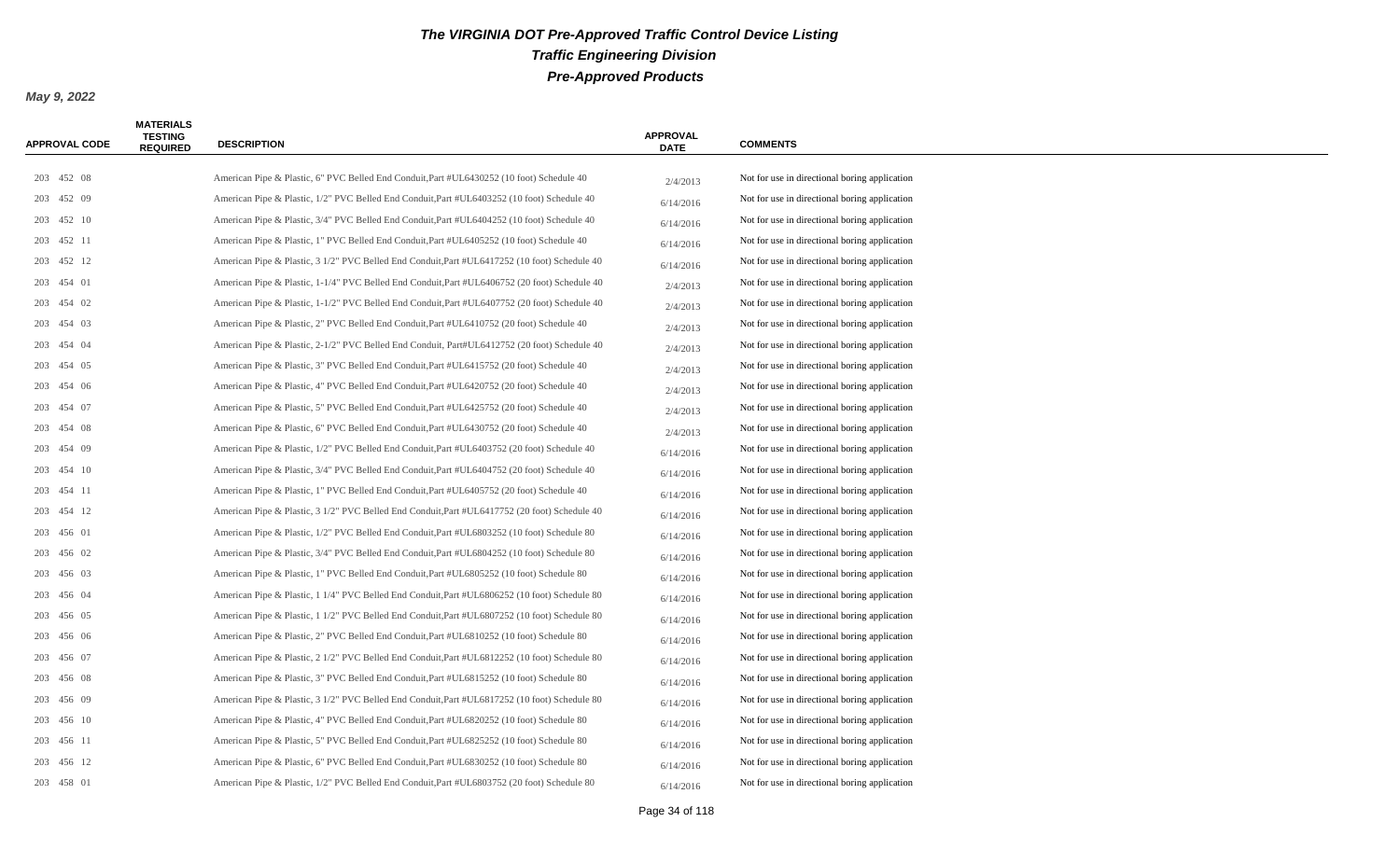| <b>APPROVAL CODE</b> | <b>MATERIALS</b><br><b>TESTING</b><br><b>REQUIRED</b> | <b>DESCRIPTION</b>                                                                            | <b>APPROVAL</b><br><b>DATE</b> | <b>COMMENTS</b>                               |
|----------------------|-------------------------------------------------------|-----------------------------------------------------------------------------------------------|--------------------------------|-----------------------------------------------|
|                      |                                                       |                                                                                               |                                |                                               |
| 203 458 02           |                                                       | American Pipe & Plastic, 3/4" PVC Belled End Conduit, Part #UL6804752 (20 foot) Schedule 80   | 6/14/2016                      | Not for use in directional boring application |
| 203 458 03           |                                                       | American Pipe & Plastic, 1" PVC Belled End Conduit, Part #UL6805752 (20 foot) Schedule 80     | 6/14/2016                      | Not for use in directional boring application |
| 203 458 04           |                                                       | American Pipe & Plastic, 1 1/4" PVC Belled End Conduit, Part #UL6806752 (20 foot) Schedule 80 | 6/14/2016                      | Not for use in directional boring application |
| 203 458 05           |                                                       | American Pipe & Plastic, 1 1/2" PVC Belled End Conduit, Part #UL6807752 (20 foot) Schedule 80 | 6/14/2016                      | Not for use in directional boring application |
| 203 458 06           |                                                       | American Pipe & Plastic, 2" PVC Belled End Conduit, Part #UL6810752 (20 foot) Schedule 80     | 6/14/2016                      | Not for use in directional boring application |
| 203 458 07           |                                                       | American Pipe & Plastic, 2 1/2" PVC Belled End Conduit, Part #UL6812752 (20 foot) Schedule 80 | 6/14/2016                      | Not for use in directional boring application |
| 203 458 08           |                                                       | American Pipe & Plastic, 3" PVC Belled End Conduit, Part #UL6815752 (20 foot) Schedule 80     | 6/14/2016                      | Not for use in directional boring application |
| 203 458 09           |                                                       | American Pipe & Plastic, 3 1/2" PVC Belled End Conduit, Part #UL6817752 (20 foot) Schedule 80 | 6/14/2016                      | Not for use in directional boring application |
| 203 458 10           |                                                       | American Pipe & Plastic, 4" PVC Belled End Conduit, Part #UL6820752 (20 foot) Schedule 80     | 6/14/2016                      | Not for use in directional boring application |
| 203 458 11           |                                                       | American Pipe & Plastic, 5" PVC Belled End Conduit, Part #UL6825752 (20 foot) Schedule 80     | 6/14/2016                      | Not for use in directional boring application |
| 203 458 12           |                                                       | American Pipe & Plastic, 6" PVC Belled End Conduit, Part #UL6830752 (20 foot) Schedule 80     | 6/14/2016                      | Not for use in directional boring application |
| 212 425 01           |                                                       | IPEX USA, 1/2" PVC Conduit, Heavy Wall 10' Schedule 40, Product Code # 32405                  | 9/10/2015                      |                                               |
| 212 425 02           |                                                       | IPEX USA, 1/2" PVC Conduit, Heavy Wall 20' Schedule 40, Product Code # 32405                  | 9/10/2015                      |                                               |
| 212 425 03           |                                                       | IPEX USA, 1/2" PVC Conduit, Extra Heavy Wall 10' Schedule 80, Product Code # 32505            | 9/10/2015                      |                                               |
| 212 425 04           |                                                       | IPEX USA, $1/2$ " PVC Conduit, Extra Heavy Wall 20' Schedule 80, Product Code #32505          | 9/10/2015                      |                                               |
| 212 427 01           |                                                       | IPEX USA, 3/4" PVC Conduit, Heavy Wall 10' Schedule 40, Product Code #32407                   | 9/10/2015                      |                                               |
| 212 427 02           |                                                       | IPEX USA, 3/4" PVC Conduit, Heavy Wall 20' Schedule 40, Product Code # 32407                  | 9/10/2015                      |                                               |
| 212 427 03           |                                                       | IPEX USA, 3/4" PVC Conduit, Extra Heavy Wall 10' Schedule 80, Product Code # 32507            | 9/10/2015                      |                                               |
| 212 427 04           |                                                       | IPEX USA, 3/4" PVC Conduit, Extra Heavy Wall 20' Schedule 80, Product Code # 32507            | 9/10/2015                      |                                               |
| 212 429 01           |                                                       | IPEX USA, 1" PVC Conduit, Heavy Wall 10' Schedule 40, Product Code #32410                     | 9/10/2015                      |                                               |
| 212 429 02           |                                                       | IPEX USA, 1" PVC Conduit, Heavy Wall 20' Schedule 40, Product Code #32410                     | 9/10/2015                      |                                               |
| 212 429 03           |                                                       | IPEX USA, 1" PVC Conduit, Extra Heavy Wall 10' Schedule 80, Product Code # 32510              | 9/10/2015                      |                                               |
| 212 429 04           |                                                       | IPEX USA, 1" PVC Conduit, Extra Heavy Wall 20' Schedule 80, Product Code #32510               | 9/10/2015                      |                                               |
| 212 431 01           |                                                       | IPEX USA, 1-1/4" PVC Conduit, Heavy Wall 10' Schedule 40, Product Code # 32412                | 9/10/2015                      |                                               |
| 212 431 02           |                                                       | IPEX USA, 1-1/4" PVC Conduit, Heavy Wall 20' Schedule 40, Product Code #32412                 | 9/10/2015                      |                                               |
| 212 431 03           |                                                       | IPEX USA, 1-1/4" PVC Conduit, Extra Heavy Wall 10' Schedule 80, Product Code # 32512          | 9/10/2015                      |                                               |
| 212 431 04           |                                                       | IPEX USA, 1-1/4" PVC Conduit, Extra Heavy Wall 20' Schedule 80, Product Code # 32512          | 9/10/2015                      |                                               |
| 212 433 01           |                                                       | IPEX USA, 1-1/2" PVC Conduit, Heavy Wall 10' Schedule 40, Product Code #32415                 | 9/10/2015                      |                                               |
| 212 433 02           |                                                       | IPEX USA, 1-1/2" PVC Conduit, Heavy Wall 20' Schedule 40, Product Code # 32415                | 9/10/2015                      |                                               |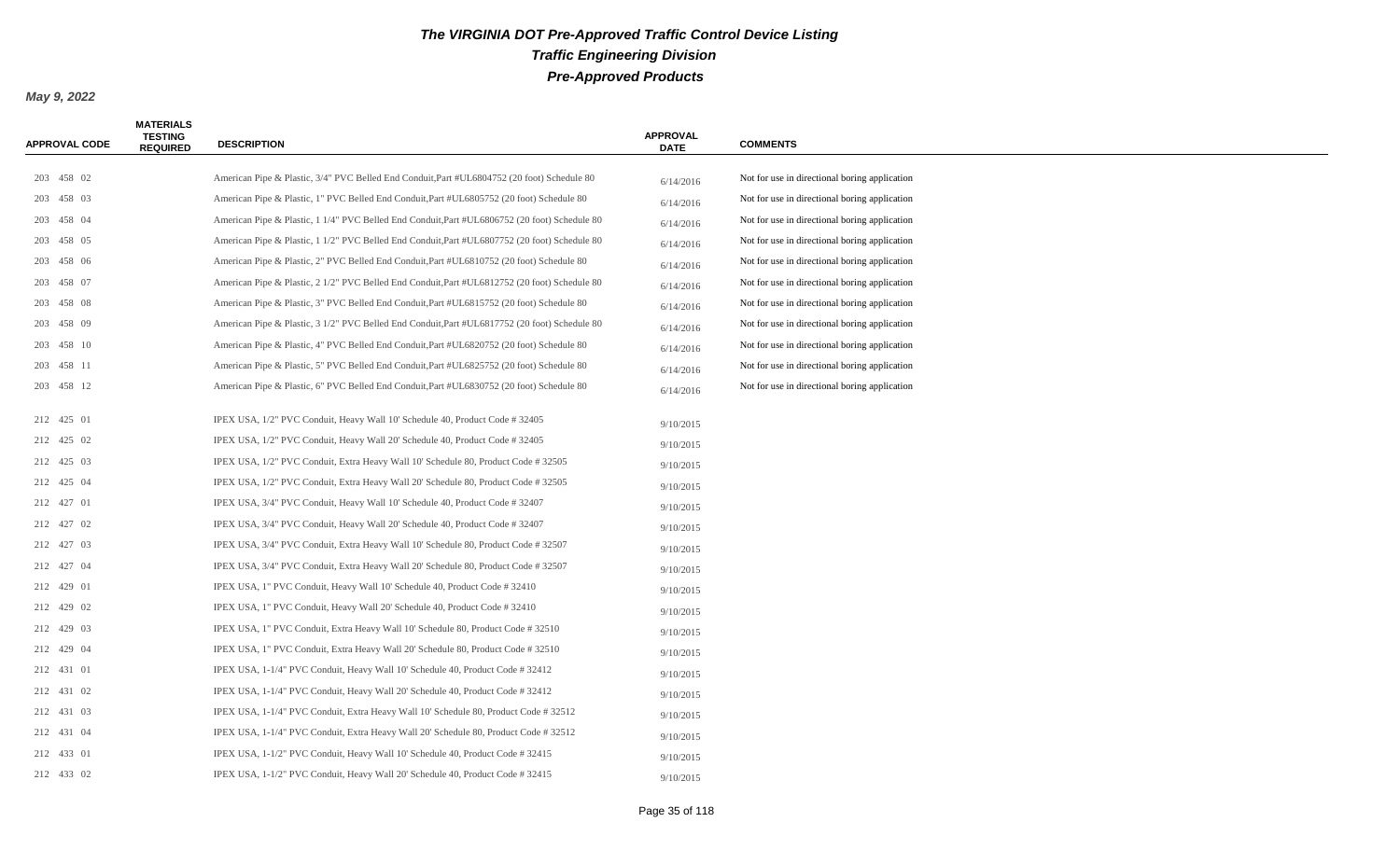| APPROVAL CODE | <b>MATERIALS</b><br><b>TESTING</b><br><b>REQUIRED</b> | <b>DESCRIPTION</b>                                                                   | <b>APPROVAL</b><br><b>DATE</b> | <b>COMMENTS</b> |
|---------------|-------------------------------------------------------|--------------------------------------------------------------------------------------|--------------------------------|-----------------|
|               |                                                       |                                                                                      |                                |                 |
| 212 433 03    |                                                       | IPEX USA, 1-1/2" PVC Conduit, Extra Heavy Wall 10' Schedule 80, Product Code #32515  | 9/10/2015                      |                 |
| 212 433 04    |                                                       | IPEX USA, 1-1/2" PVC Conduit, Extra Heavy Wall 20' Schedule 80, Product Code # 32515 | 9/10/2015                      |                 |
| 212 435 01    |                                                       | IPEX USA, 2" PVC Conduit, Heavy Wall 10' Schedule 40, Product Code #32420            | 9/10/2015                      |                 |
| 212 435 02    |                                                       | IPEX USA, 2" PVC Conduit, Heavy Wall 20' Schedule 40, Product Code #32420            | 9/10/2015                      |                 |
| 212 435 03    |                                                       | IPEX USA, 2" PVC Conduit, Extra Heavy Wall 10' Schedule 80, Product Code # 32520     | 9/10/2015                      |                 |
| 212 435 04    |                                                       | IPEX USA, 2" PVC Conduit, Extra Heavy Wall 20' Schedule 80, Product Code # 32520     | 9/10/2015                      |                 |
| 212 437 01    |                                                       | IPEX USA, 2-1/2" PVC Conduit, Heavy Wall 10' Schedule 40, Product Code # 32425       | 9/10/2015                      |                 |
| 212 437 02    |                                                       | IPEX USA, 2-1/2" PVC Conduit, Heavy Wall 20' Schedule 40, Product Code # 32425       | 9/10/2015                      |                 |
| 212 437 03    |                                                       | IPEX USA, 2-1/2" PVC Conduit, Extra Heavy Wall 10' Schedule 80, Product Code # 32525 | 9/10/2015                      |                 |
| 212 437 04    |                                                       | IPEX USA, 2-1/2" PVC Conduit, Extra Heavy Wall Schedule 80, Product Code #32525      | 9/10/2015                      |                 |
| 212 439 01    |                                                       | IPEX USA, 3" PVC Conduit, Heavy Wall 10' Schedule 40, Product Code #32430            | 9/10/2015                      |                 |
| 212 439 02    |                                                       | IPEX USA, 3" PVC Conduit, Heavy Wall 20' Schedule 40, Product Code #32430            | 9/10/2015                      |                 |
| 212 439 03    |                                                       | IPEX USA, 3" PVC Conduit, Extra Heavy Wall 10' Schedule 80, Product Code # 32530     | 9/10/2015                      |                 |
| 212 439 04    |                                                       | IPEX USA, 3" PVC Conduit, Extra Heavy Wall 20' Schedule 80, Product Code # 32530     | 9/10/2015                      |                 |
| 212 441 01    |                                                       | IPEX USA, 3-1/2" PVC Conduit, Heavy Wall 10' Schedule 40, Product Code # 32435       | 9/10/2015                      |                 |
| 212 441 02    |                                                       | IPEX USA, 3-1/2" PVC Conduit, Heavy Wall 20' Schedule 40, Product Code #32435        | 9/10/2015                      |                 |
| 212 443 01    |                                                       | IPEX USA, 4" PVC Conduit, Heavy Wall 10' Schedule 40, Product Code #32440            | 9/10/2015                      |                 |
| 212 443 02    |                                                       | IPEX USA, 4" PVC Conduit, Heavy Wall 20' Schedule 40, Product Code #32440            | 9/10/2015                      |                 |
| 212 443 03    |                                                       | IPEX USA, 4" PVC Conduit, Extra Heavy Wall 10' Schedule 80, Product Code #32540      | 9/10/2015                      |                 |
| 212 443 04    |                                                       | IPEX USA, 4" PVC Conduit, Extra Heavy Wall 20' Schedule 80, Product Code #32540      | 9/10/2015                      |                 |
| 212 445 01    |                                                       | IPEX USA, 5" PVC Conduit, Heavy Wall 10' Schedule 40, Product Code #32450            | 9/10/2015                      |                 |
| 212 445 02    |                                                       | IPEX USA, 5" PVC Conduit, Heavy Wall 20' Schedule 40, Product Code #32450            | 9/10/2015                      |                 |
| 212 445 03    |                                                       | IPEX USA, 5" PVC Conduit, Extra Heavy Wall 10' Schedule 80, Product Code # 32550     | 9/10/2015                      |                 |
| 212 445 04    |                                                       | IPEX USA, 5" PVC Conduit Heavy Wall 20' Schedule 80, Product Code #32550             | 9/10/2015                      |                 |
| 212 447 01    |                                                       | IPEX USA, 6" PVC Conduit, Heavy Wall 10' Schedule 40, Product Code #32460            | 9/10/2015                      |                 |
| 212 447 03    |                                                       | IPEX USA, 6" PVC Conduit, Extra Heavy Wall 10' Schedule 80, Product Code #32560      | 9/10/2015                      |                 |
| 212 447 04    |                                                       | IPEX USA, 6" PVC Conduit, Extra Heavy Wall 20' Schedule 80, Product Code # 32560     | 9/10/2015                      |                 |
|               |                                                       |                                                                                      |                                |                 |
| 227 139 01    |                                                       | Prime Conduit Inc.; CONDUIT (PVC); 1/2" Schedule 40 Heavy Wall EPC                   | 11/6/2018                      |                 |
| 227 139 02    |                                                       | Prime Conduit Inc.; CONDUIT (PVC); 3/4" Schedule 40 Heavy Wall EPC                   | 11/6/2018                      |                 |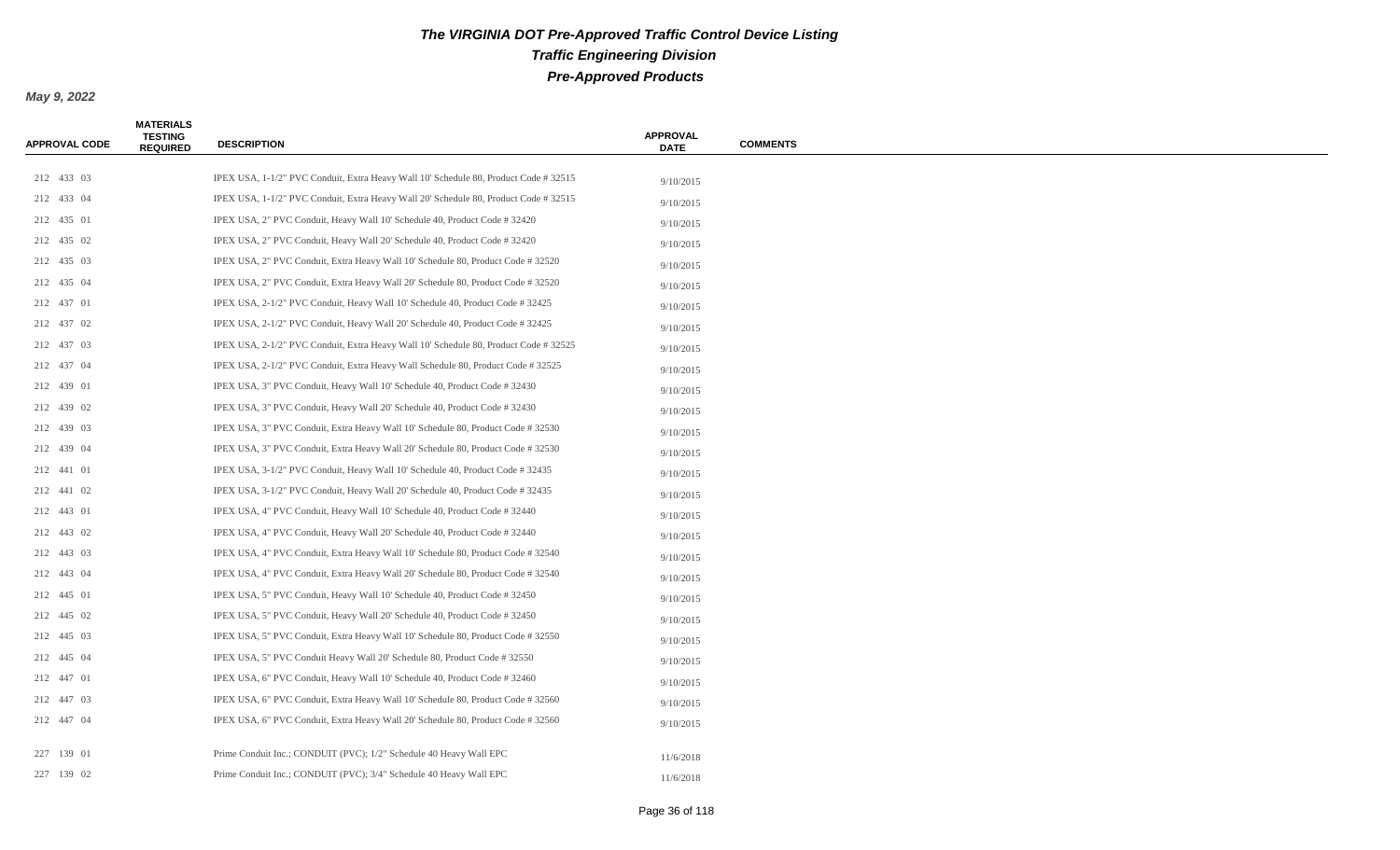*May 9, 2022*

| <b>APPROVAL CODE</b> | <b>MATERIALS</b><br><b>TESTING</b><br><b>REQUIRED</b> | <b>DESCRIPTION</b>                                                                                                    | <b>APPROVAL</b><br><b>DATE</b> | <b>COMMENTS</b> |
|----------------------|-------------------------------------------------------|-----------------------------------------------------------------------------------------------------------------------|--------------------------------|-----------------|
|                      |                                                       |                                                                                                                       |                                |                 |
| 227 139 03           |                                                       | Prime Conduit Inc.; CONDUIT (PVC); 1" Schedule 40 Heavy Wall EPC                                                      | 11/6/2018                      |                 |
| 227 139 04           |                                                       | Prime Conduit Inc.; CONDUIT (PVC); 1-1/4" Schedule 40 Heavy Wall EPC                                                  | 11/6/2018                      |                 |
| 227 139 05           |                                                       | Prime Conduit Inc.; CONDUIT (PVC); 1-1/2" Schedule 40 Heavy Wall EPC                                                  | 11/6/2018                      |                 |
| 227 139 06           |                                                       | Prime Conduit Inc.; CONDUIT (PVC); 2" Schedule 40 Heavy Wall EPC                                                      | 11/6/2018                      |                 |
| 227 139 07           |                                                       | Prime Conduit Inc.; CONDUIT (PVC); 2-1/2" Schedule 40 Heavy Wall EPC                                                  | 11/6/2018                      |                 |
| 227 139 08           |                                                       | Prime Conduit Inc.; CONDUIT (PVC); 3" Schedule 40 Heavy Wall EPC                                                      | 11/6/2018                      |                 |
| 227 139 09           |                                                       | Prime Conduit Inc.; CONDUIT (PVC); 3-1/2" Schedule 40 Heavy Wall EPC                                                  | 11/6/2018                      |                 |
| 227 139 10           |                                                       | Prime Conduit Inc.; CONDUIT (PVC); 4" Schedule 40 Heavy Wall EPC                                                      | 11/6/2018                      |                 |
| 227 139 11           |                                                       | Prime Conduit Inc.; CONDUIT (PVC); 5" Schedule 40 Heavy Wall EPC                                                      | 11/6/2018                      |                 |
| 227 139 12           |                                                       | Prime Conduit Inc.; CONDUIT (PVC); 6" Schedule 40 Heavy Wall EPC                                                      | 11/6/2018                      |                 |
| 227 139 13           |                                                       | Prime Conduit Inc.; CONDUIT (PVC); 1/2" Schedule 80 Heavy Wall EPC                                                    | 11/6/2018                      |                 |
| 227 139 14           |                                                       | Prime Conduit Inc.; CONDUIT (PVC); 3/4" Schedule 80 Heavy Wall EPC                                                    | 11/6/2018                      |                 |
| 227 139 15           |                                                       | Prime Conduit Inc.; CONDUIT (PVC); 1" Schedule 80 Heavy Wall EPC                                                      | 11/6/2018                      |                 |
| 227 139 16           |                                                       | Prime Conduit Inc.; CONDUIT (PVC); 1-1/4" Schedule 80 Heavy Wall EPC                                                  | 11/6/2018                      |                 |
| 227 139 17           |                                                       | Prime Conduit Inc.; CONDUIT (PVC); 1-1/2" Schedule 80 Heavy Wall EPC                                                  | 11/6/2018                      |                 |
| 227 139 18           |                                                       | Prime Conduit Inc.; CONDUIT (PVC); 2" Schedule 80 Heavy Wall EPC                                                      | 11/6/2018                      |                 |
| 227 139 19           |                                                       | Prime Conduit Inc.; CONDUIT (PVC); 2-1/2" Schedule 80 Heavy Wall EPC                                                  | 11/6/2018                      |                 |
| 227 139 20           |                                                       | Prime Conduit Inc.; CONDUIT (PVC); 3" Schedule 80 Heavy Wall EPC                                                      | 11/6/2018                      |                 |
| 227 139 21           |                                                       | Prime Conduit Inc.; CONDUIT (PVC); 4" Schedule 80 Heavy Wall EPC                                                      | 11/6/2018                      |                 |
| 227 139 22           |                                                       | Prime Conduit Inc.; CONDUIT (PVC); 5" Schedule 80 Heavy Wall EPC                                                      | 11/6/2018                      |                 |
| 227 139 23           |                                                       | Prime Conduit Inc.; CONDUIT (PVC); 6" Schedule 80 Heavy Wall EPC                                                      | 11/6/2018                      |                 |
| 227 139 24           |                                                       | Prime Conduit Inc.; CONDUIT (PVC); 3" Schedule 40, 22.5 deg., Special Radius-24", Plain End<br>PVC Elbow- Part #UA5DL | 11/6/2018                      |                 |
|                      |                                                       | <b>CONDUIT (RIGID METAL)</b>                                                                                          |                                |                 |
| 027 138 01           |                                                       | Wheatland Tube Co. Conduit 1/2" Rigid Metal                                                                           | 6/2/2016                       |                 |
| 027 140 01           |                                                       | Wheatland Tube Co. Conduit 1" Rigid Metal                                                                             | 6/2/2016                       |                 |
| 027 142 01           |                                                       | Wheatland Tube Co. Conduit 1 1/4" Rigid Metal                                                                         | 6/2/2016                       |                 |

027 143 01 Wheatland Tube Co. Conduit 3/4" Rigid Metal 6/2/2016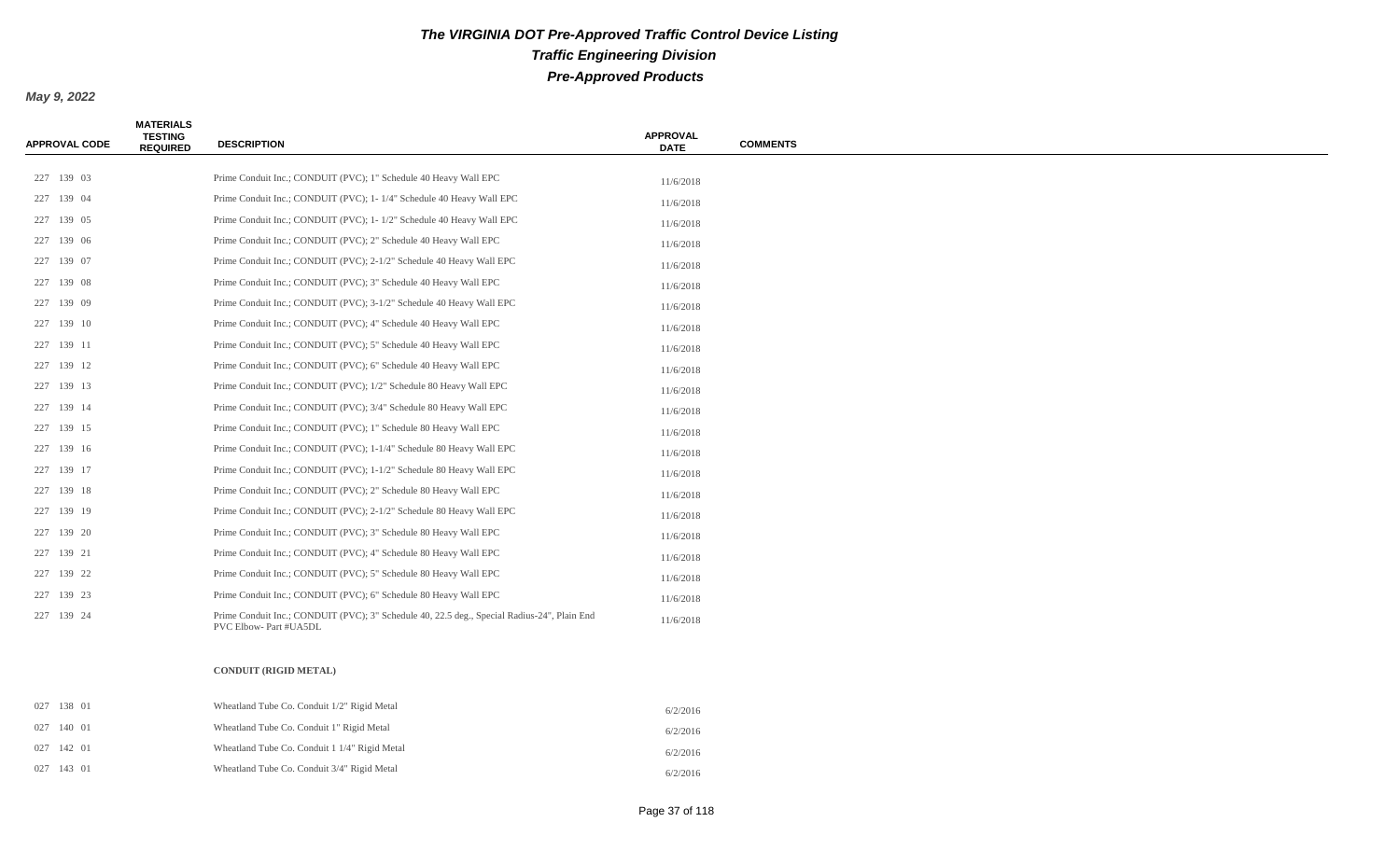| <b>APPROVAL CODE</b> | <b>MATERIALS</b><br><b>TESTING</b><br><b>REQUIRED</b> | <b>DESCRIPTION</b>                                                                    | <b>APPROVAL</b><br><b>DATE</b> | <b>COMMENTS</b> |
|----------------------|-------------------------------------------------------|---------------------------------------------------------------------------------------|--------------------------------|-----------------|
|                      |                                                       |                                                                                       |                                |                 |
| 027 144 01           |                                                       | Wheatland Tube Co. Conduit 1 1/2" Rigid Metal                                         | 6/2/2016                       |                 |
| 027 146 01           |                                                       | Wheatland Tube Co. Conduit 2" Rigid Metal                                             | 6/2/2016                       |                 |
| 027 148 01           |                                                       | Wheatland Tube Co. Conduit 3" Rigid Metal                                             | 6/2/2016                       |                 |
| 027 150 01           |                                                       | Wheatland Tube Co. Conduit 4" Rigid Metal                                             | 6/2/2016                       |                 |
| 037 138 01           |                                                       | Allied Conduit 1/2" Rigid Metal                                                       | 8/4/1988                       |                 |
| 037 140 01           |                                                       | Allied Conduit 1" Rigid Metal                                                         | 2/4/1988                       |                 |
| 037 142 01           |                                                       | Allied Conduit 1 1/4" Rigid Metal                                                     | 2/4/1988                       |                 |
| 037 143 01           |                                                       | Allied Conduit 3/4" Rigid Metal                                                       | 10/4/1990                      |                 |
| 037 146 01           |                                                       | Allied Conduit 2" Rigid Metal                                                         | 2/4/1988                       |                 |
| 037 148 01           |                                                       | Allied Conduit 3" Rigid Metal                                                         | 2/4/1988                       |                 |
| 037 150 01           |                                                       | Allied Conduit 4" Rigid Metal                                                         | 2/4/1988                       |                 |
| 127 100 01           |                                                       | Robroy Industries, 1" PVC Coated Rigid Metal Conduit, Catalog # PRHCONDUIT-1          | 6/1/2016                       |                 |
| 127 100 02           |                                                       | Robroy Industries, 1 1/2" PVC Coated Rigid Metal Conduit, Catalog # PRHCONDUIT-1 1/2" | 6/1/2016                       |                 |
| 127 100 03           |                                                       | Robroy Industries, 11/4" PVC Coated Rigid Metal Conduit, Catalog # PRHCONDUIT-1 1/4   | 6/1/2016                       |                 |
| 127 100 04           |                                                       | Robroy Industries, 2" PVC Coated Rigid Metal Conduit, Catalog # PRHCONDUIT-2          | 6/1/2016                       |                 |
| 127 100 05           |                                                       | Robroy Industries, 3" PVC Coated Rigid Metal Conduit, Catalog # PRHCONDUIT-3          | 6/1/2016                       |                 |
| 127 100 06           |                                                       | Robroy Industries, 3/4" PVC Coated Rigid Metal Conduit, Catalog # PRHCONDUIT-3/4      | 6/1/2016                       |                 |
| 127 100 07           |                                                       | Robroy Industries, 4" PVC Coated Rigid Metal Conduit, Catalog # PRHCONDUIT-4          | 6/1/2016                       |                 |
| 180 138 01           |                                                       | Western Tube & Conduit Corporation, 1/2" Electrical Rigid Metal Conduit               | 6/2/2016                       |                 |
| 180 140 01           |                                                       | Western Tube & Conduit Corporation, 1" Electrical Rigid Metal Conduit                 | 6/2/2016                       |                 |
| 180 142 01           |                                                       | Western Tube & Conduit Corporation, 1 1/4" Electrical Rigid Metal Conduit             | 6/2/2016                       |                 |
| 180 143 01           |                                                       | Western Tube & Conduit Corporation, 3/4" Electrical Rigid Metal Conduit               | 6/2/2016                       |                 |
| 180 144 01           |                                                       | Western Tube & Conduit Corporation, 1 1/2" Electrical Rigid Metal Conduit             | 6/2/2016                       |                 |
| 180 146 01           |                                                       | Western Tube & Conduit Corporation, 2" Electrical Rigid Metal Conduit                 | 6/2/2016                       |                 |
| 180 148 01           |                                                       | Western Tube & Conduit Corporation, 3" Electrical Rigid Metal Conduit                 | 6/2/2016                       |                 |
| 180 150 01           |                                                       | Western Tube & Conduit Corporation, 4" Electrical Rigid Metal Conduit                 | 6/2/2016                       |                 |
| 180 370 01           |                                                       | Western Tube & Conduit Corporation, 2 1/2" Electrical Rigid Metal Conduit             | 6/2/2016                       |                 |
| 180 371 01           |                                                       | Western Tube & Conduit Corporation, 3 1/2" Electrical Rigid Metal Conduit             | 6/2/2016                       |                 |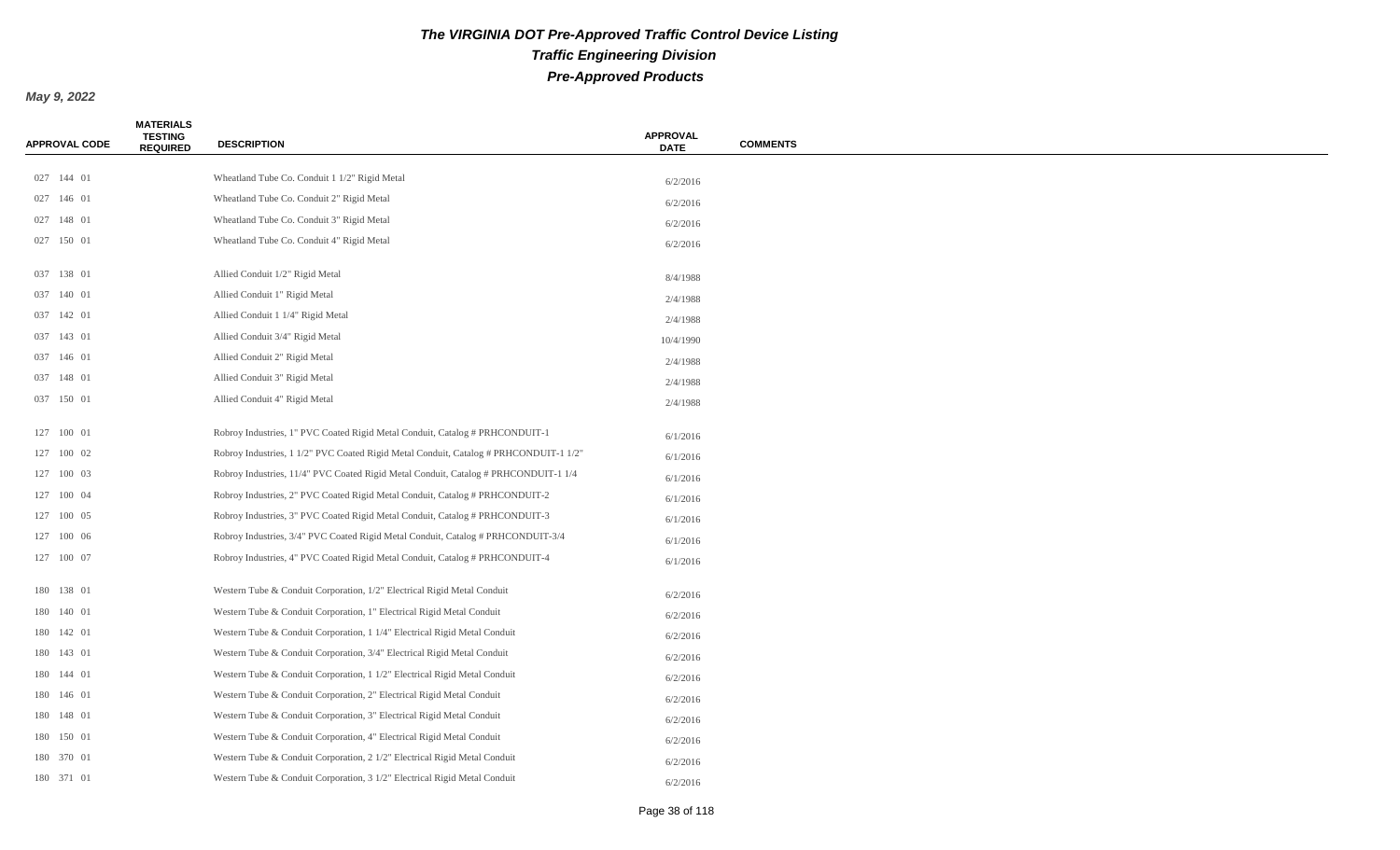| <b>APPROVAL CODE</b> | <b>MATERIALS</b><br><b>TESTING</b><br><b>REQUIRED</b> | <b>DESCRIPTION</b>                                                                                        | <b>APPROVAL</b><br><b>DATE</b> | <b>COMMENTS</b>                                                                                                                                                                                                                       |
|----------------------|-------------------------------------------------------|-----------------------------------------------------------------------------------------------------------|--------------------------------|---------------------------------------------------------------------------------------------------------------------------------------------------------------------------------------------------------------------------------------|
|                      |                                                       |                                                                                                           |                                |                                                                                                                                                                                                                                       |
| 180 372 01           |                                                       | Western Tube & Conduit Corporation, 5" Electrical Rigid Metal Conduit                                     | 6/2/2016                       |                                                                                                                                                                                                                                       |
| 180 373 01           |                                                       | Western Tube & Conduit Corporation, 6"Electrical Rigid Metal Conduit                                      | 6/2/2016                       |                                                                                                                                                                                                                                       |
| 238 100 01           |                                                       | Nucor Tubular Products 1/2" Rigid Metal Conduit                                                           | 6/1/2016                       |                                                                                                                                                                                                                                       |
| 238 100 02           |                                                       | Nucor Tubular Products 3/4" Rigid Metal Conduit                                                           | 6/1/2016                       |                                                                                                                                                                                                                                       |
| 238 100 03           |                                                       | Nucor Tubular Products 1" Rigid Metal Conduit                                                             | 6/1/2016                       |                                                                                                                                                                                                                                       |
| 238 100 04           |                                                       | Nucor Tubular Products 1 1/4" Rigid Metal Conduit                                                         | 6/1/2016                       |                                                                                                                                                                                                                                       |
| 238 100 05           |                                                       | Nucor Tubular Products 1 1/2" Rigid Metal Conduit                                                         | 6/1/2016                       |                                                                                                                                                                                                                                       |
| 238 100 06           |                                                       | Nucor Tubular Products 2" Rigid Metal Conduit                                                             | 6/1/2016                       |                                                                                                                                                                                                                                       |
| 238 100 07           |                                                       | Nucor Tubular Products 2 1/2" Rigid Metal Conduit                                                         | 6/1/2016                       |                                                                                                                                                                                                                                       |
| 238 100 08           |                                                       | Nucor Tubular Products 3" Rigid Metal Conduit                                                             | 6/1/2016                       |                                                                                                                                                                                                                                       |
| 238 100 09           |                                                       | Nucor Tubular Products 3 1/2" Rigid Metal Conduit                                                         | 6/1/2016                       |                                                                                                                                                                                                                                       |
| 238 100 10           |                                                       | Nucor Tubular Products 4" Rigid Metal Conduit                                                             | 6/1/2016                       |                                                                                                                                                                                                                                       |
| 238 100 11           |                                                       | Nucor Tubular Products 5" Rigid Metal Conduit                                                             | 6/1/2016                       |                                                                                                                                                                                                                                       |
| 238 100 12           |                                                       | Nucor Tubular Products 6" Rigid Metal Conduit                                                             | 6/1/2016                       |                                                                                                                                                                                                                                       |
|                      |                                                       |                                                                                                           |                                |                                                                                                                                                                                                                                       |
| 249 100 01           |                                                       | Patriot Aluminum Products, LLC; CONDUIT (RIGID METAL); Aluminum- 1", 1 1/4", 1 1/2", 2",<br>3", 4"        | 7/4/2020                       | Prior to any underground installations, product(s) shall be coated on the outside with an asphalt mastic conforming to AASHTO M243.<br>Pay Item Codes: 1" (56022), 1 1/4" (56025), 1 1/2" (56028), 2" (56032), 3" (56036), 4" (56040) |
| 249 100 02           |                                                       | Patriot Aluminum Products, LLC; CONDUIT (RIGID METAL); Stainless Steel- 1", 1 1/4", 1 1/2",<br>2", 3", 4" | 7/4/2020                       | Prior to any underground installations, product(s) shall be coated on the outside with an asphalt mastic conforming to AASHTO M243.<br>Pay Item Codes: 1" (56022), 1 1/4" (56025), 1 1/2" (56028), 2" (56032), 3" (56036), 4" (56040) |
|                      |                                                       | <b>CONDUIT FITTINGS</b>                                                                                   |                                |                                                                                                                                                                                                                                       |
| 027 291 01           |                                                       | Wheatland Tube Co. Couplings & Elbows 1/2" Rigid Metal                                                    | 6/2/2016                       |                                                                                                                                                                                                                                       |
| 027 293 01           |                                                       | Wheatland Tube Co. Couplings & Elbows 1" Rigid Metal                                                      | 6/2/2016                       |                                                                                                                                                                                                                                       |
| 027 295 01           |                                                       | Wheatland Tube Co. Couplings & Elbows 1 1/4" Rigid Metal                                                  | 6/2/2016                       |                                                                                                                                                                                                                                       |
| 027 296 01           |                                                       | Wheatland Tube Co. Couplings & Elbows 1 1/2" Rigid Metal                                                  | 6/2/2016                       |                                                                                                                                                                                                                                       |
| 027 297 01           |                                                       | Wheatland Tube Co. Couplings & Elbows 2" Rigid Metal                                                      | 6/2/2016                       |                                                                                                                                                                                                                                       |
| 027 298 01           |                                                       | Wheatland Tube Co. Couplings & Elbows 3" Rigid Metal                                                      | 6/2/2016                       |                                                                                                                                                                                                                                       |
| 027 299 01           |                                                       | Wheatland Tube Co. Coupling & Elbows 4" Rigid Metal                                                       | 6/2/2016                       |                                                                                                                                                                                                                                       |
| 028 282 01           |                                                       | Carlon Couplings & Elbows 1/2" PVC Heavy Wall                                                             | 8/4/1988                       |                                                                                                                                                                                                                                       |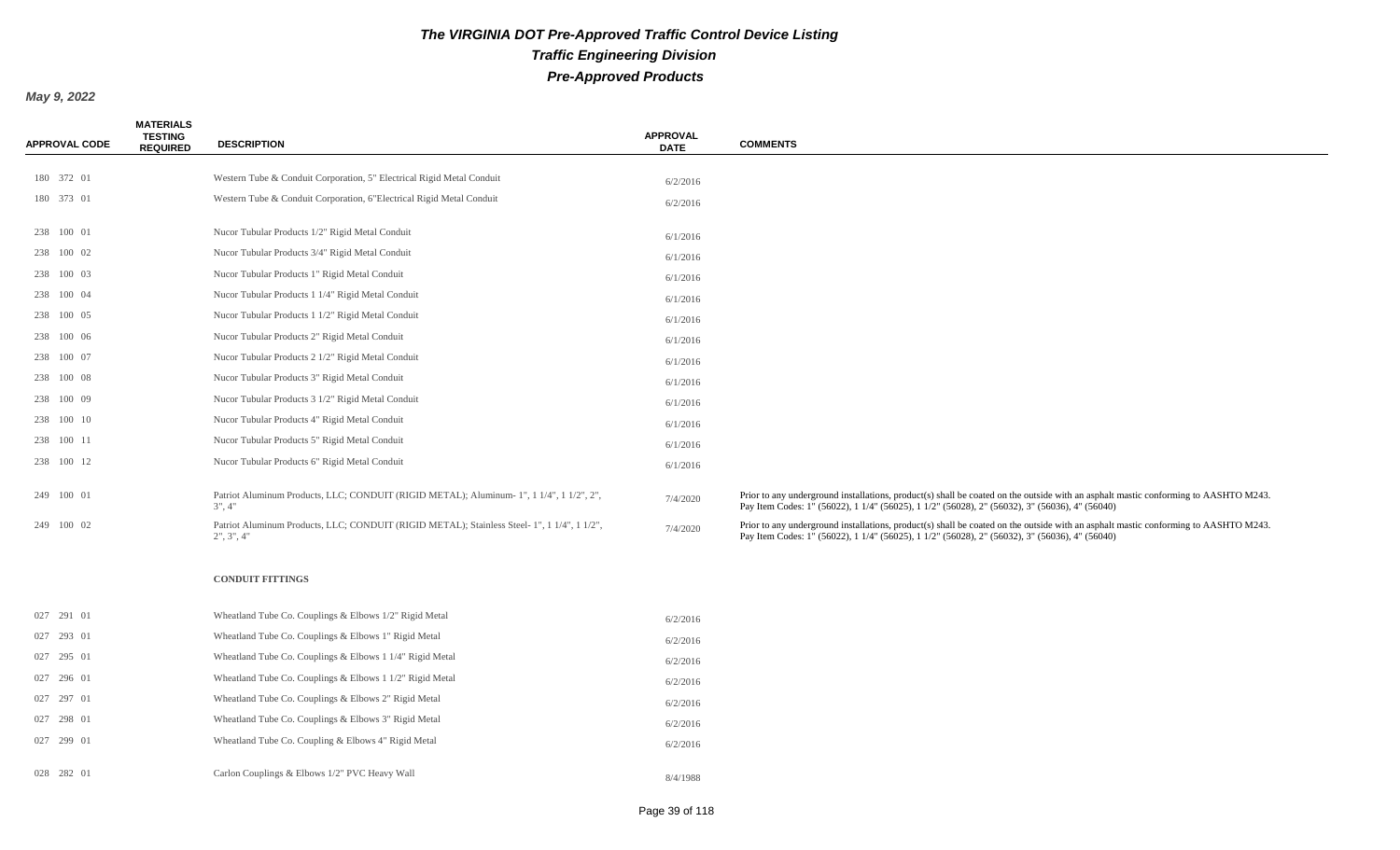| <b>APPROVAL CODE</b> | <b>MATERIALS</b><br><b>TESTING</b><br><b>REQUIRED</b> | <b>DESCRIPTION</b>                                                                        | <b>APPROVAL</b><br><b>DATE</b> | <b>COMMENTS</b> |
|----------------------|-------------------------------------------------------|-------------------------------------------------------------------------------------------|--------------------------------|-----------------|
|                      |                                                       |                                                                                           |                                |                 |
| 028 284 01           |                                                       | Carlon Couplings & Elbows 1" PVC Heavy Wall                                               | 8/4/1988                       |                 |
| 028 286 01           |                                                       | Carlon Couplings & Elbows 2" PVC Heavy Wall                                               | 8/4/1988                       |                 |
| 028 288 01           |                                                       | Carlon Couplings & Elbows 3" PVC Heavy Wall                                               | 8/4/1988                       |                 |
| 028 290 01           |                                                       | Carlon Couplings & Elbows 4" PVC Heavy Wall                                               | 8/4/1988                       |                 |
| 040 160 02           |                                                       | Queen City Plastics Inc.; CONDUIT FITTINGS; 1" Schedule 40 End Bell, Cat. # 2171007       | 5/31/2016                      |                 |
| 040 160 03           |                                                       | Queen City Plastics Inc.; CONDUIT FITTINGS; 1/2" PVC Schedule 40 End Bell, Cat. # 2170507 | 5/31/2016                      |                 |
| 040 160 04           |                                                       | Queen City Plastics Inc.; CONDUIT FITTINGS; 2" PVC Schedule 40 End Bell, Cat. # 2172007   | 5/31/2016                      |                 |
| 040 160 05           |                                                       | Queen City Plastics Inc.; CONDUIT FITTINGS; 3" PVC Schedule 40 End Bell, Cat. # 2173007   | 5/31/2016                      |                 |
| 040 160 06           |                                                       | Queen City Plastics Inc.; CONDUIT FITTINGS; 4" PVC Schedule 40 End Bell, Cat. # 2174007   | 5/31/2016                      |                 |
| 072 291 01           |                                                       | Raco Inc. Locknuts Steel, 1/2" Rigid Metal, Catalog #1002                                 | 5/31/2016                      |                 |
| 072 291 02           |                                                       | Raco Inc. Insulated Grounding Bushings, 1/2" Rigid Metal, Catalog #1212                   | 5/31/2016                      |                 |
| 072 293 01           |                                                       | Raco Inc. Locknuts Steel, 1" Rigid Metal, Catalog #1004                                   | 5/31/2016                      |                 |
| 072 293 02           |                                                       | Raco Inc. Insulated Bushings 1" Rigid Metal, Catalog #1134                                | 5/31/2016                      |                 |
| 072 293 03           |                                                       | Raco Inc. Insulated Grounding Bushings, 1" Rigid Metal, Catalog #1214                     | 5/31/2016                      |                 |
| 072 295 01           |                                                       | Raco Inc. Locknuts Steel, 1 1/4" Rigid Metal, Catalog #1005                               | 5/31/2016                      |                 |
| 072 295 02           |                                                       | Raco Inc. Insulated Grounding Bushings, 1 1/4" Rigid Metal, Catalog #1215                 | 5/31/2016                      |                 |
| 072 296 01           |                                                       | Raco Inc. Locknuts Steel, 1 1/2" Rigid Metal, Catalog # 1006                              | 5/31/2016                      |                 |
| 072 296 02           |                                                       | Raco Inc. Insulated Grounding Bushings, 1 1/2" Rigid Metal, Catalog #1216                 | 5/31/2016                      |                 |
| 072 297 01           |                                                       | Raco Inc. Locknuts Steel, 2" Rigid Metal, Catalog #1008                                   | 5/31/2016                      |                 |
| 072 297 02           |                                                       | Raco Inc. Insulated Grounding Bushings, 2" Rigid Metal, Catalog #1218                     | 5/31/2016                      |                 |
| 072 298 01           |                                                       | Raco Inc. Locknuts Steel, 3" Rigid Metal, Catalog #1012                                   | 5/31/2016                      |                 |
| 072 298 02           |                                                       | Raco Inc. Insulated Grounding Bushings, 3" Rigid Metal, Catalog #1292RAC                  | 5/31/2016                      |                 |
| 072 299 01           |                                                       | Raco Inc. Locknuts Steel, 4" Rigid Metal, Catalog #1016                                   | 5/31/2016                      |                 |
| 072 299 02           |                                                       | Raco Inc. Insulated Grounding Bushings, 4" Rigid Metal, Catalog #1296                     | 5/31/2016                      |                 |
| 109 160 01           |                                                       | Picoma Industries, Inc.; CONDUIT FITTINGS; Rigid Metal 1 1/2" 90 Degree Elbows            | 6/23/2016                      |                 |
| 109 160 02           |                                                       | Picoma Industries, Inc.; CONDUIT FITTINGS; Rigid Metal 1 1/2" Couplings                   | 6/23/2016                      |                 |
| 109 160 03           |                                                       | Picoma Industries, Inc.; CONDUIT FITTINGS; Rigid Metal 1 1/4" 90 Degree Elbows            | 6/23/2016                      |                 |
| 109 160 04           |                                                       | Picoma Industries, Inc.; CONDUIT FITTINGS; Rigid Metal 1 1/4" Couplings                   | 6/23/2016                      |                 |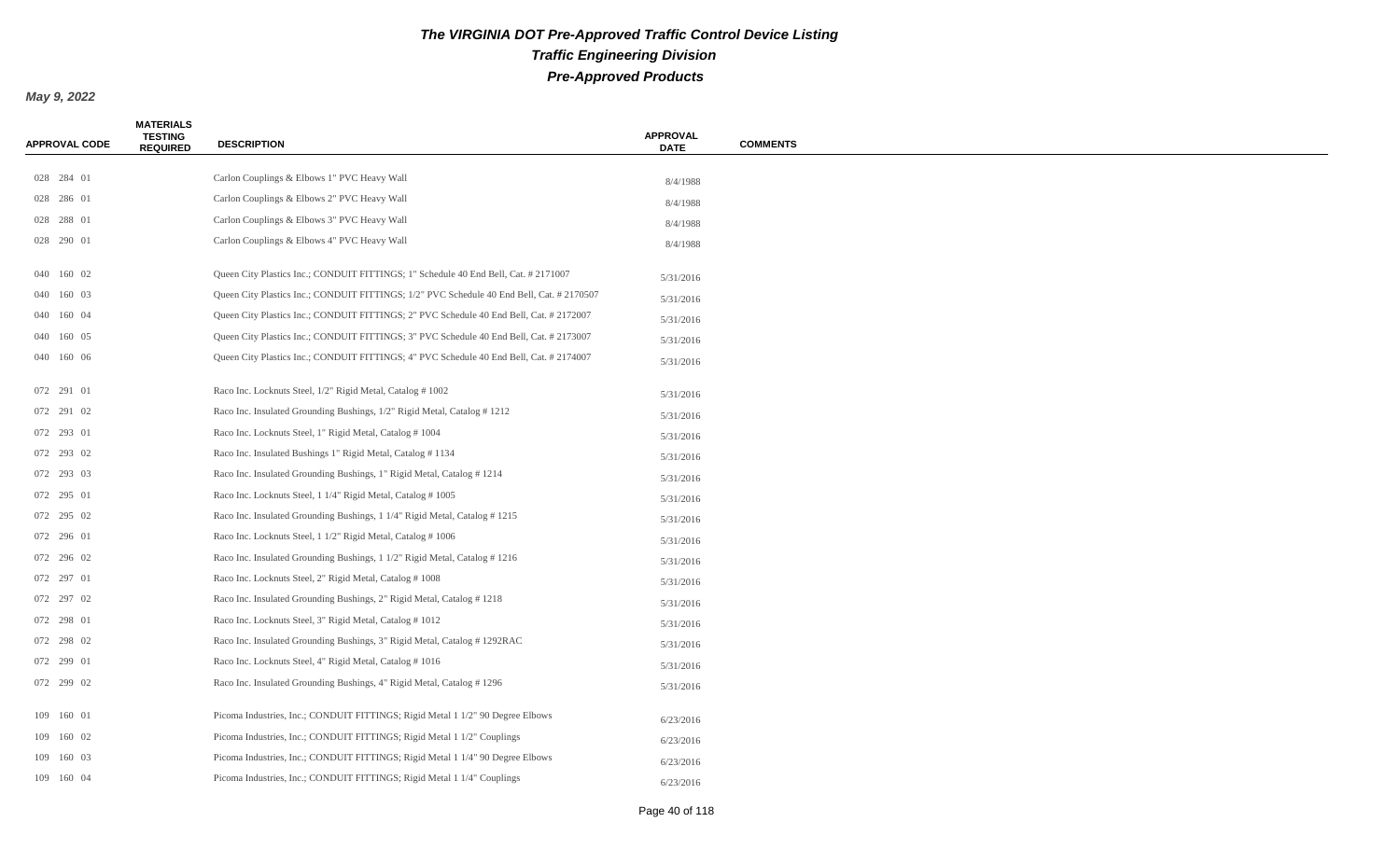| <b>APPROVAL CODE</b> | <b>MATERIALS</b><br><b>TESTING</b><br><b>REQUIRED</b> | <b>DESCRIPTION</b>                                                                   | <b>APPROVAL</b><br><b>DATE</b> | <b>COMMENTS</b> |
|----------------------|-------------------------------------------------------|--------------------------------------------------------------------------------------|--------------------------------|-----------------|
|                      |                                                       |                                                                                      |                                |                 |
| 109 160 05           |                                                       | Picoma Industries, Inc.; CONDUIT FITTINGS; Rigid Metal 1" 90 Degree Elbows           | 6/23/2016                      |                 |
| 109 160 06           |                                                       | Picoma Industries, Inc.; CONDUIT FITTINGS; Rigid Metal 1" Couplings                  | 6/23/2016                      |                 |
| 109 160 07           |                                                       | Picoma Industries, Inc.; CONDUIT FITTINGS; Rigid Metal 1/2" 90 Degree Elbows         | 6/23/2016                      |                 |
| 109 160 08           |                                                       | Picoma Industries, Inc.; CONDUIT FITTINGS; Rigid Metal 1/2" Couplings                | 6/23/2016                      |                 |
| 109 160 09           |                                                       | Picoma Industries, Inc.; CONDUIT FITTINGS; Rigid Metal 2" 90 Degree Elbows           | 6/23/2016                      |                 |
| 109 160 10           |                                                       | Picoma Industries, Inc.; CONDUIT FITTINGS; Rigid Metal 2" Couplings                  | 6/23/2016                      |                 |
| 109 160 11           |                                                       | Picoma Industries, Inc.; CONDUIT FITTINGS; Rigid Metal 3" 90 Degree Elbows           | 6/23/2016                      |                 |
| 109 160 12           |                                                       | Picoma Industries, Inc.; CONDUIT FITTINGS; Rigid Metal 3" Couplings                  | 6/23/2016                      |                 |
| 109 160 13           |                                                       | Picoma Industries, Inc.; CONDUIT FITTINGS; Rigid Metal 3/4" 90 Degree Elbows         | 6/23/2016                      |                 |
| 109 160 14           |                                                       | Picoma Industries, Inc.; CONDUIT FITTINGS; Rigid Metal 3/4" Couplings                | 6/23/2016                      |                 |
| 109 160 15           |                                                       | Picoma Industries, Inc.; CONDUIT FITTINGS; Rigid Metal 4" 90 Degree Elbows           | 6/23/2016                      |                 |
| 109 160 16           |                                                       | Picoma Industries, Inc.; CONDUIT FITTINGS; Rigid Metal 4" Couplings                  | 6/23/2016                      |                 |
| 112 282 01           |                                                       | Can Tex Couplings, Elbows & Bell Ends 1/2" PVC Heavy Wall                            | 10/4/1990                      |                 |
| 112 284 01           |                                                       | Can Tex Couplings, Elbows & Bell Ends 1" PVC Heavy Wall                              | 10/4/1990                      |                 |
| 112 286 01           |                                                       | Can Tex Couplings, Elbows & Bell Ends 2" PVC Heavy Wall                              | 10/4/1990                      |                 |
| 112 288 01           |                                                       | Can Tex Couplings, Elbows & Bell Ends 3" PVC Heavy Wall                              | 10/4/1990                      |                 |
| 112 290 01           |                                                       | Can Tex Couplings, Elbows & Bell Ends 4" PVC Heavy Wall                              | 10/4/1990                      |                 |
| 126 282 02           |                                                       | Kraloy, 1" Schedule 40 Standard Radius 90 degree Elbow, Part #40STD1090              | 5/25/2016                      |                 |
| 126 282 03           |                                                       | Kraloy, 2" Schedule 40 Standard Radius 90 degree Elbow, Part #40STD2090              | 5/25/2016                      |                 |
| 126 282 04           |                                                       | Kraloy, 3" Schedule 40 Standard Radius 90 degree Elbow, Part #40STD3090              | 5/25/2016                      |                 |
| 126 282 05           |                                                       | Kraloy, 4" Schedule 40 Standard Radius 90 degree Elbow, Part #40STD4090              | 5/25/2016                      |                 |
| 126 282 06           |                                                       | Kraloy, 1/2" Schedule 40 Standard Radius 90 degree Elbow, Part #40STD0590            | 5/25/2016                      |                 |
| 126 284 02           |                                                       | Kraloy, 1" Schedule 40 Standard Radius 90 degree Bell End Elbow, Part # B40STD1090   | 5/25/2016                      |                 |
| 126 284 03           |                                                       | Kraloy, 2" Schedule 40 Standard Radius 90 degree Bell End Elbow, Part # B40STD2090   | 5/25/2016                      |                 |
| 126 284 04           |                                                       | Kraloy, 3" Schedule 40 Standard Radius 90 degree Bell End Elbow, Part # B40STD3090   | 5/25/2016                      |                 |
| 126 284 05           |                                                       | Kraloy, 4" Schedule 40 Standard Radius 90 degree Bell End Elbow, Part # B40STD4090   | 5/25/2016                      |                 |
| 126 284 06           |                                                       | Kraloy, 1/2" Schedule 40 Standard Radius 90 degree Bell End Elbow, Part # B40STD0590 | 5/25/2016                      |                 |
| 126 286 02           |                                                       | Kraloy, 1" Schedule 80 Standard Radius 90 degree Elbow, Part # 8040STD1090           | 5/25/2016                      |                 |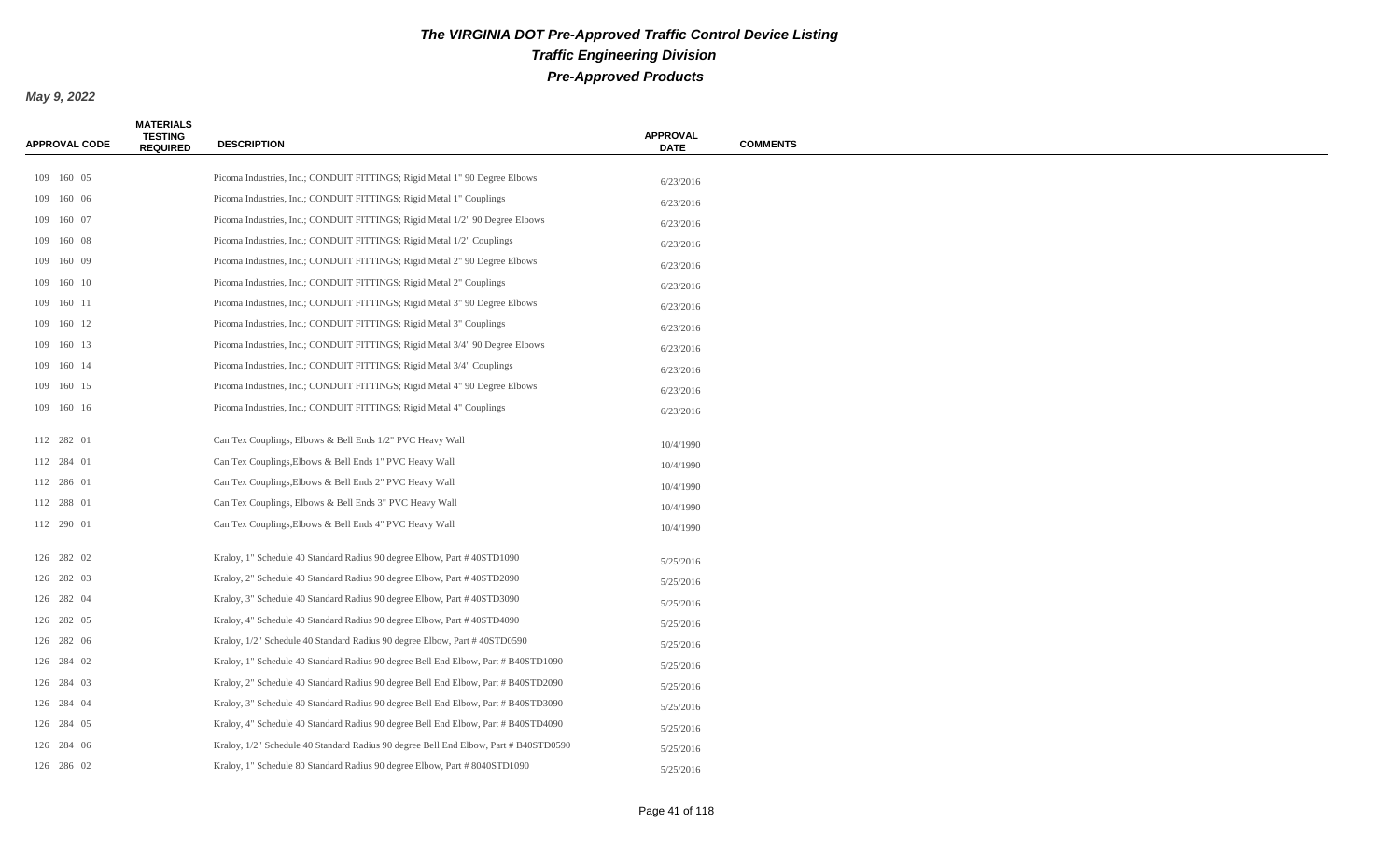| <b>APPROVAL CODE</b> | <b>MATERIALS</b><br><b>TESTING</b><br><b>REQUIRED</b> | <b>DESCRIPTION</b>                                                                             | <b>APPROVAL</b><br><b>DATE</b> | <b>COMMENTS</b> |
|----------------------|-------------------------------------------------------|------------------------------------------------------------------------------------------------|--------------------------------|-----------------|
| 126 286 03           |                                                       | Kraloy, 2" Schedule 80 Standard Radius 90 degree Elbow, Part #8040STD2090                      |                                |                 |
| 126 286 04           |                                                       | Kraloy, 3" Schedule 80 Standard Radius 90 degree Elbow, Part # 8040STD3090                     | 5/25/2016                      |                 |
| 126 286 05           |                                                       | Kraloy, 4" Schedule 80 Standard Radius 90 degree Elbow, Part #8040STD4090                      | 5/25/2016                      |                 |
| 126 286 06           |                                                       | Kraloy, 1/2" Schedule 80 Standard Radius 90 degree Elbow, Part # 8040STD0590                   | 5/25/2016                      |                 |
| 126 288 02           |                                                       | Kraloy, 1" Coupling, Part # CP10                                                               | 5/25/2016                      |                 |
| 126 288 03           |                                                       | Kraloy, 2" Coupling, Part # CP20                                                               | 5/25/2016                      |                 |
| 126 288 04           |                                                       | Kraloy, 3" Coupling, Part # CP30                                                               | 5/25/2016                      |                 |
| 126 288 05           |                                                       | Kraloy, 4" Coupling, Part # CP40                                                               | 5/25/2016<br>5/25/2016         |                 |
| 126 288 06           |                                                       | Kraloy, 1/2" Coupling, Part # CP05                                                             | 5/25/2016                      |                 |
| 126 290 02           |                                                       | Kraloy, 1" End Bells, Part # MEB10                                                             | 5/25/2016                      |                 |
| 126 290 03           |                                                       | Kraloy, 2" End Bells, Part # MEB20                                                             | 5/25/2016                      |                 |
| 126 290 04           |                                                       | Kraloy, 3" End Bells, Part # MEB30                                                             | 5/25/2016                      |                 |
| 126 290 05           |                                                       | Kraloy, 4" End Bells, Part # MEB40                                                             | 5/25/2016                      |                 |
| 126 290 06           |                                                       | Kraloy, 1/2" End Bells, Part # MEB05                                                           | 5/25/2016                      |                 |
|                      |                                                       |                                                                                                |                                |                 |
| 127 292 01           |                                                       | Robroy Industries, Fittings, PVC Coated Elbows, 3/4" Rigid Metal, Catalog # PRHELB-3/4X90      | 6/1/2016                       |                 |
| 127 292 02           |                                                       | Robroy Industries, Fittings, PVC Coated Nipples, 3/4" Rigid Metal, Catalog # PRHNIP-3/4X12     | 6/1/2016                       |                 |
| 127 293 01           |                                                       | Robroy Industries, Fittings, PVC Coated Elbows, 1" Rigid Metal, Catalog # PRHELB-1X90          | 6/1/2016                       |                 |
| 127 293 02           |                                                       | Robroy Industries, Fittings, PVC Coated Nipples, 1" Rigid Metal, Catalog # PRHNIP-1X12         | 6/1/2016                       |                 |
| 127 295 01           |                                                       | Robroy Industries, Fittings, PVC Coated Elbows, 1 1/4" Rigid Metal, Catalog # PRHELB-1 1/4X90  | 6/1/2016                       |                 |
| 127 295 02           |                                                       | Robroy Industries, Fittings, PVC Coated Nipples, 1 1/4" Rigid Metal, Catalog # PRHNIP-1 1/4X12 | 6/1/2016                       |                 |
| 127 296 01           |                                                       | Robroy Industries, Fittings, PVC Coated Elbows, 1 1/2" Rigid Metal, Catalog # PRHELB-1 1/2X90  | 6/1/2016                       |                 |
| 127 296 02           |                                                       | Robroy Industries, Fittings, PVC Coated Nipples, 1 1/2" Rigid Metal, Catalog # PRHNIP-1 1/2X12 | 6/1/2016                       |                 |
| 127 297 01           |                                                       | Robroy Industries, Fittings, PVC Coated Elbows, 2" Rigid Metal, Catalog # PRHELB-2X90          | 6/1/2016                       |                 |
| 127 297 02           |                                                       | Robroy Industries, Fittings, PVC Coated Nipples, 2" Rigid Metal, Catalog # PRHNIP-2X12         | 6/1/2016                       |                 |
| 127 298 01           |                                                       | Robroy Industries, Fittings, PVC Coated Elbows, 3" Rigid Metal, Catalog # PRHELB-3X90          | 6/1/2016                       |                 |
| 127 298 02           |                                                       | Robroy Industries, Fittings, PVC Coated Nipples, 3" Rigid Metal, Catalog # PRHNIP-3X12         | 6/1/2016                       |                 |
| 127 299 01           |                                                       | Robroy Industries, Fittings, PVC Coated Elbows, 4" Rigid Metal, Catalog # PRHELB-4X90          | 6/1/2016                       |                 |
| 127 299 02           |                                                       | Robroy Industries, Fittings, PVC Coated Nipples, 4" Rigid Metal, Catalog # PRHNIP-4X12         | 6/1/2016                       |                 |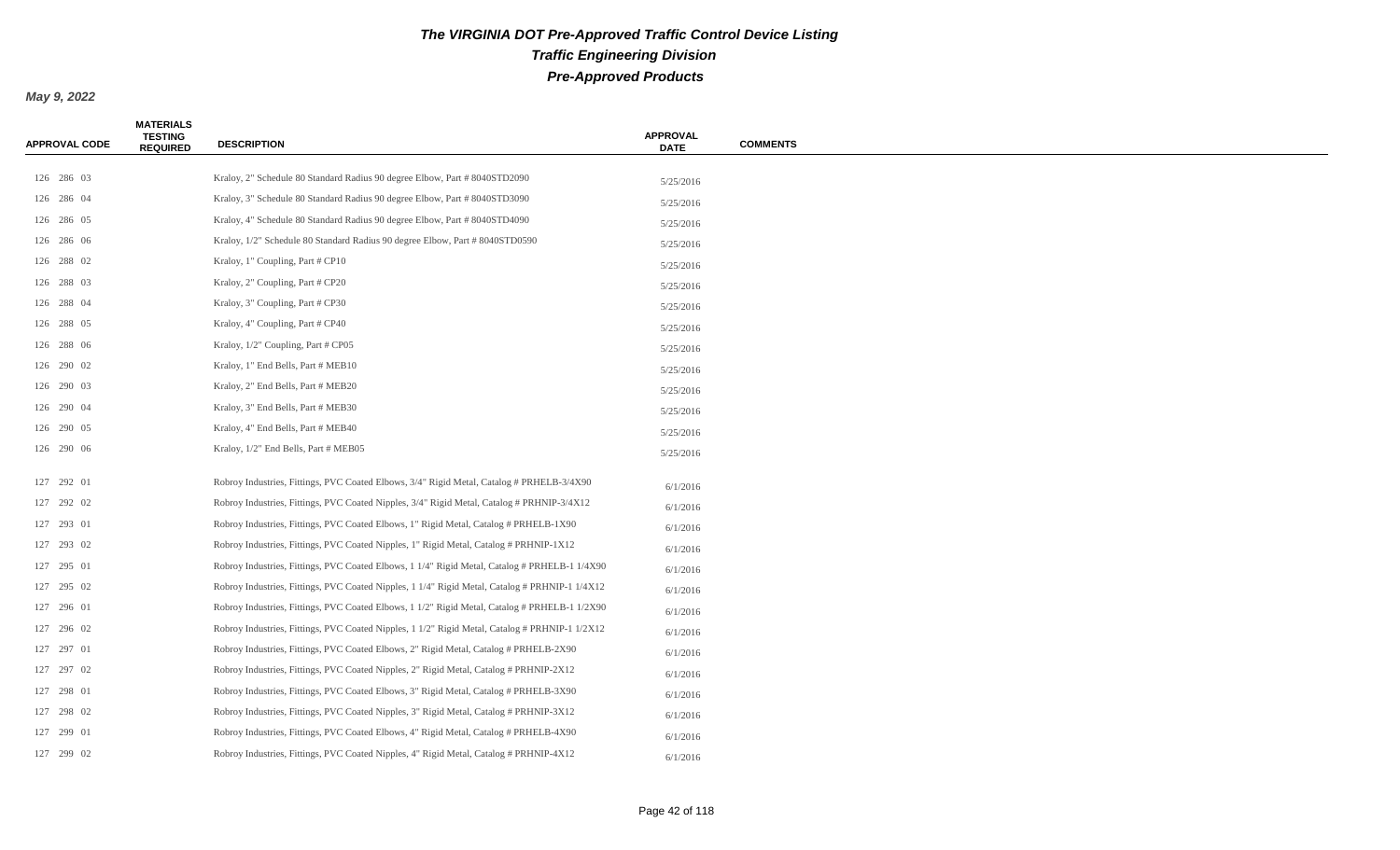| <b>APPROVAL CODE</b> | <b>MATERIALS</b><br><b>TESTING</b><br><b>REQUIRED</b> | <b>DESCRIPTION</b>                                                                           | <b>APPROVAL</b><br><b>DATE</b> | <b>COMMENTS</b> |
|----------------------|-------------------------------------------------------|----------------------------------------------------------------------------------------------|--------------------------------|-----------------|
|                      |                                                       |                                                                                              |                                |                 |
| 145 160 01           |                                                       | National Pipe & Plastics, Inc./PVC/Fitting 1/2" Schedule 40 Standard Radius Conduit Sweeps   | 9/13/2012                      |                 |
| 145 161 01           |                                                       | National Pipe & Plastics, Inc./PVC/Fitting 3/4" Schedule 40 Standard Radius Conduit Sweeps   | 9/13/2012                      |                 |
| 145 162 01           |                                                       | National Pipe & Plastics, Inc./PVC/Fitting 1" Schedule 40 Standard Radius Conduit Sweeps     | 9/13/2012                      |                 |
| 145 163 01           |                                                       | National Pipe & Plastics, Inc./PVC/Fitting 1 1/4" Schedule 40 Standard Radius Conduit Sweeps | 9/13/2012                      |                 |
| 145 164 01           |                                                       | National Pipe & Plastics, Inc./PVC/Fitting 1 1/2" Schedule 40 Standard Radius Conduit Sweeps | 9/13/2012                      |                 |
| 145 165 01           |                                                       | National Pipe & Plastics, Inc./PVC/Fitting 2" Schedule 40 Standard Radius Conduit Sweeps     | 9/13/2012                      |                 |
| 145 166 01           |                                                       | National Pipe & Plastics, Inc./PVC/Fitting 2 1/2" Schedule 40 Standard Radius Conduit Sweeps | 9/13/2012                      |                 |
| 145 167 01           |                                                       | National Pipe & Plastics, Inc./PVC/Fitting 3" Schedule 40 Standard Radius Conduit Sweeps     | 9/13/2012                      |                 |
| 145 168 01           |                                                       | National Pipe & Plastics, Inc./PVC/Fitting 3 1/2" Schedule 40 Standard Radius Conduit Sweeps | 9/13/2012                      |                 |
| 145 169 01           |                                                       | National Pipe & Plastics, Inc./PVC/Fitting 4" Schedule 40 Standard Radius Conduit Sweeps     | 9/13/2012                      |                 |
| 145 170 01           |                                                       | National Pipe & Plastics, Inc./PVC/Fitting 5" Schedule 40 Standard Radius Conduit Sweeps     | 9/13/2012                      |                 |
| 145 171 01           |                                                       | National Pipe & Plastics, Inc./PVC/Fitting 6" Schedule 40 Standard Radius Conduit Sweeps     | 9/13/2012                      |                 |
| 145 172 02           |                                                       | National Pipe & Plastics, Inc./PVC/Fitting 1/2" Schedule 80 Standard Radius Conduit Sweeps   | 9/13/2012                      |                 |
| 145 173 02           |                                                       | National Pipe & Plastics, Inc./PVC/Fitting 3/4" Schedule 80 Standard Radius Conduit Sweeps   | 9/13/2012                      |                 |
| 145 174 02           |                                                       | National Pipe & Plastics, Inc./PVC/Fitting 1" Schedule 80 Standard Radius Conduit Sweeps     | 9/13/2012                      |                 |
| 145 175 02           |                                                       | National Pipe & Plastics, Inc./PVC/Fitting 1 1/4" Schedule 80 Standard Radius Conduit Sweeps | 9/13/2012                      |                 |
| 145 176 02           |                                                       | National Pipe & Plastics, Inc./PVC/Fitting 1 1/2" Schedule 80 Standard Radius Conduit Sweeps | 9/13/2012                      |                 |
| 145 177 02           |                                                       | National Pipe & Plastics, Inc./PVC/Fitting 2" Schedule 80 Standard Radius Conduit Sweeps     | 9/13/2012                      |                 |
| 145 178 02           |                                                       | National Pipe & Plastics, Inc./PVC/Fitting 2 1/2" Schedule 80 Standard Radius Conduit Sweeps | 9/13/2012                      |                 |
| 145 179 02           |                                                       | National Pipe & Plastics, Inc./PVC/Fitting 3" Schedule 80 Standard Radius Conduit Sweeps     | 9/13/2012                      |                 |
| 145 180 02           |                                                       | National Pipe & Plastics, Inc./PVC/Fitting 3 1/2" Schedule 80 Standard Radius Conduit Sweeps | 9/13/2012                      |                 |
| 145 181 02           |                                                       | National Pipe & Plastics, Inc./PVC/Fitting 4" Schedule 80 Standard Radius Conduit Sweeps     | 9/13/2012                      |                 |
| 145 182 02           |                                                       | National Pipe & Plastics, Inc./PVC/Fitting 5" Schedule 80 Standard Radius Conduit Sweeps     | 9/13/2012                      |                 |
| 145 183 02           |                                                       | National Pipe & Plastics, Inc./PVC/Fitting 6" Schedule 80 Standard Radius Conduit Sweeps     | 9/13/2012                      |                 |
| 145 185 03           |                                                       | National Pipe & Plastics, Inc./PVC/Fitting 3" Schedule 40 Conduit Stop-Coupling              | 9/13/2012                      |                 |
| 145 186 03           |                                                       | National Pipe & Plastics, Inc./PVC/Fitting 4" Schedule 40 Conduit Stop-Coupling              | 9/13/2012                      |                 |
| 145 187 03           |                                                       | National Pipe & Plastics, Inc./PVC/Fitting 5" Schedule 40 Conduit Stop-Coupling              | 9/13/2012                      |                 |
| 145 188 03           |                                                       | National Pipe & Plastics, Inc./PVC/Fitting 6" Schedule 40 Conduit Stop-Coupling              | 9/13/2012                      |                 |
| 145 189 04           |                                                       | National Pipe & Plastics, Inc./PVC/Fitting 1" Schedule 40 Special Radius Conduit Sweeps      | 9/13/2012                      |                 |
| 145 190 04           |                                                       | National Pipe & Plastics, Inc./PVC/Fitting 1 1/4" Schedule 40 Special Radius Conduit Sweeps  | 9/13/2012                      |                 |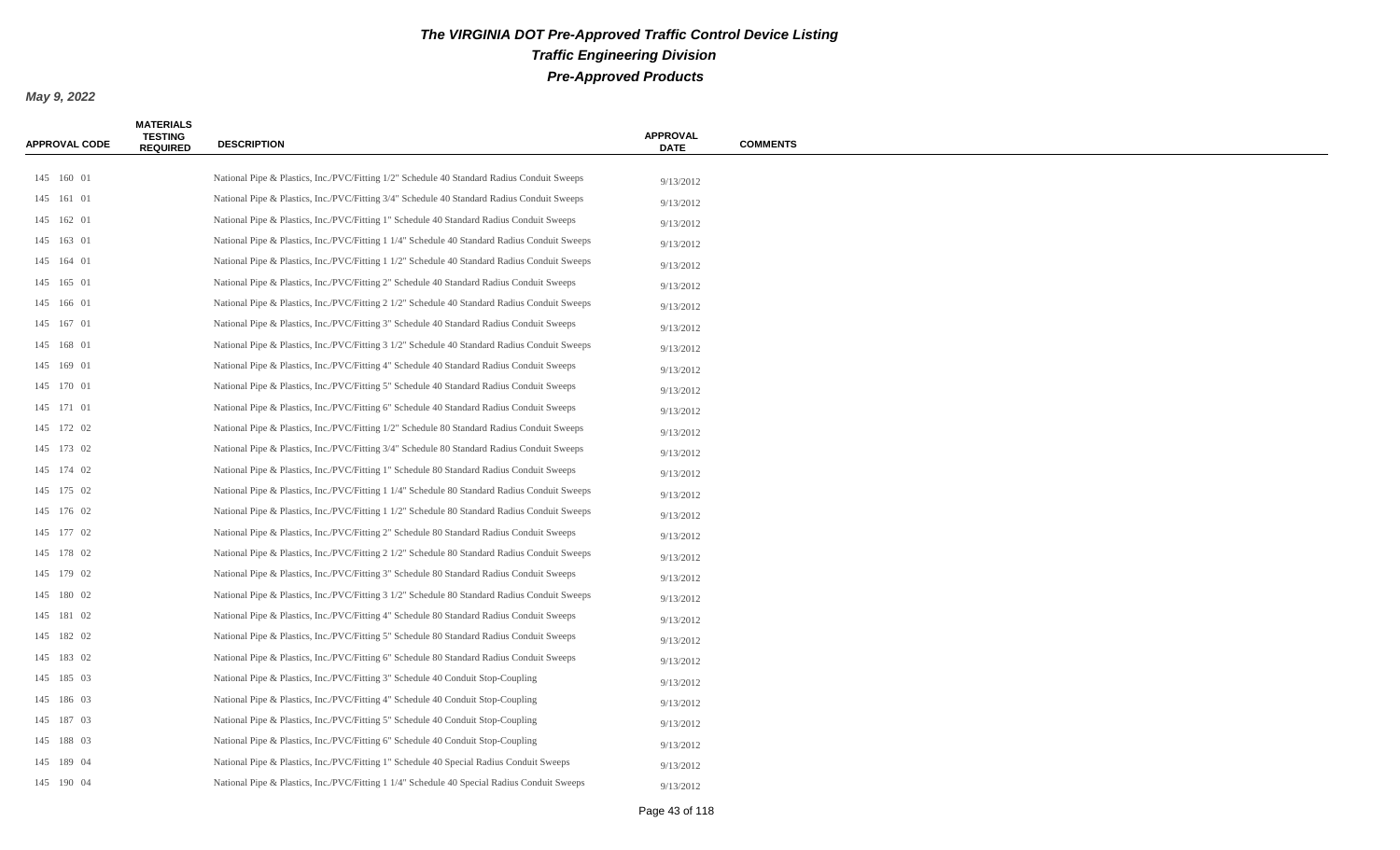| <b>APPROVAL CODE</b> | <b>MATERIALS</b><br><b>TESTING</b><br><b>REQUIRED</b> | <b>DESCRIPTION</b>                                                                          | <b>APPROVAL</b><br><b>DATE</b> | <b>COMMENTS</b> |
|----------------------|-------------------------------------------------------|---------------------------------------------------------------------------------------------|--------------------------------|-----------------|
|                      |                                                       |                                                                                             |                                |                 |
| 145 191 04           |                                                       | National Pipe & Plastics, Inc./PVC/Fitting 1 1/2" Schedule 40 Special Radius Conduit Sweeps | 9/13/2012                      |                 |
| 145 192 04           |                                                       | National Pipe & Plastics, Inc./PVC/Fitting 2" Schedule 40 Special Radius Conduit Sweeps     | 9/13/2012                      |                 |
| 145 193 04           |                                                       | National Pipe & Plastics, Inc./PVC/Fitting 2 1/2" Schedule 40 Special Radius Conduit Sweeps | 9/13/2012                      |                 |
| 145 194 04           |                                                       | National Pipe & Plastics, Inc./PVC/Fitting 3" Schedule 40 Special Radius Conduit Sweeps     | 9/13/2012                      |                 |
| 145 195 04           |                                                       | National Pipe & Plastics, Inc./PVC/Fitting 3 1/2" Schedule 40 Special Radius Conduit Sweeps | 9/13/2012                      |                 |
| 145 196 04           |                                                       | National Pipe & Plastics, Inc./PVC/Fitting 4" Schedule 40 Special Radius Conduit Sweeps     | 9/13/2012                      |                 |
| 145 197 04           |                                                       | National Pipe & Plastics, Inc./PVC/Fitting 5" Schedule 40 Special Radius Conduit Sweeps     | 9/13/2012                      |                 |
| 145 198 04           |                                                       | National Pipe & Plastics, Inc./PVC/Fitting 6" Schedule 40 Special Radius Conduit Sweeps     | 9/13/2012                      |                 |
| 145 199 05           |                                                       | National Pipe & Plastics, Inc./PVC/Fitting 1" Schedule 80 Special Radius Conduit Sweeps     | 9/13/2012                      |                 |
| 145 199 05           |                                                       | National Pipe & Plastics, Inc./PVC/Fitting 1" Schedule 80 Special Radius Conduit Sweeps     | 9/13/2012                      |                 |
| 145 200 05           |                                                       | National Pipe & Plastics, Inc./PVC/Fitting 1 1/4" Schedule 80 Special Radius Conduit Sweeps | 9/13/2012                      |                 |
| 145 201 05           |                                                       | National Pipe & Plastics, Inc./PVC/Fitting 1 1/2" Schedule 80 Special Radius Conduit Sweeps | 9/13/2012                      |                 |
| 145 202 05           |                                                       | National Pipe & Plastics, Inc./PVC/Fitting 2" Schedule 80 Special Radius Conduit Sweeps     | 9/13/2012                      |                 |
| 145 203 05           |                                                       | National Pipe & Plastics, Inc./PVC/Fitting 2 1/2" Schedule 80 Special Radius Conduit Sweeps | 9/13/2012                      |                 |
| 145 204 05           |                                                       | National Pipe & Plastics, Inc./PVC/Fitting 3" Schedule 80 Special Radius Conduit Sweeps     | 9/13/2012                      |                 |
| 145 205 05           |                                                       | National Pipe & Plastics, Inc./PVC/Fitting 3 1/2" Schedule 80 Special Radius Conduit Sweeps | 9/13/2012                      |                 |
| 145 206 05           |                                                       | National Pipe & Plastics, Inc./PVC/Fitting 4" Schedule 80 Special Radius Conduit Sweeps     | 9/13/2012                      |                 |
| 145 207 05           |                                                       | National Pipe & Plastics, Inc./PVC/Fitting 5" Schedule 80 Special Radius Conduit Sweeps     | 9/13/2012                      |                 |
| 145 208 05           |                                                       | National Pipe & Plastics, Inc./PVC/Fitting 6" Schedule 80 Special Radius Conduit Sweeps     | 9/13/2012                      |                 |
| 145 209 06           |                                                       | National Pipe & Plastics, Inc./PVC/Fitting 1/2" Schedule 40 Conduit End-Bells               | 9/13/2012                      |                 |
| 145 210 06           |                                                       | National Pipe & Plastics, Inc./PVC/Fitting 3/4" Schedule 40 Conduit End-Bells               | 9/13/2012                      |                 |
| 145 211 06           |                                                       | National Pipe & Plastics, Inc./PVC/Fitting 1" Schedule 40 Conduit End-Bells                 | 9/13/2012                      |                 |
| 145 212 06           |                                                       | National Pipe & Plastics, Inc./PVC/Fitting 1 1/4" Schedule 40 Conduit End-Bells             | 9/13/2012                      |                 |
| 145 213 06           |                                                       | National Pipe & Plastics, Inc./PVC/Fitting 1 1/2" Schedule 40 Conduit End-Bells             | 9/13/2012                      |                 |
| 145 214 06           |                                                       | National Pipe & Plastics, Inc./PVC/Fitting 2" Schedule 40 Conduit End-Bells                 | 9/13/2012                      |                 |
| 145 215 06           |                                                       | National Pipe & Plastics, Inc./PVC/Fitting 2 1/2" Schedule 40 Conduit End-Bells             | 9/13/2012                      |                 |
| 145 216 06           |                                                       | National Pipe & Plastics, Inc./PVC/Fitting 3" Schedule 40 Conduit End-Bells                 | 9/13/2012                      |                 |
| 145 217 06           |                                                       | National Pipe & Plastics, Inc./PVC/Fitting 3 1/2" Schedule 40 Conduit End-Bells             | 9/13/2012                      |                 |
| 145 218 06           |                                                       | National Pipe & Plastics, Inc./PVC/Fitting 4" Schedule 40 Conduit End-Bells                 | 9/13/2012                      |                 |
| 145 219 06           |                                                       | National Pipe & Plastics, Inc./PVC/Fitting 5" Schedule 40 Conduit End-Bells                 | 9/13/2012                      |                 |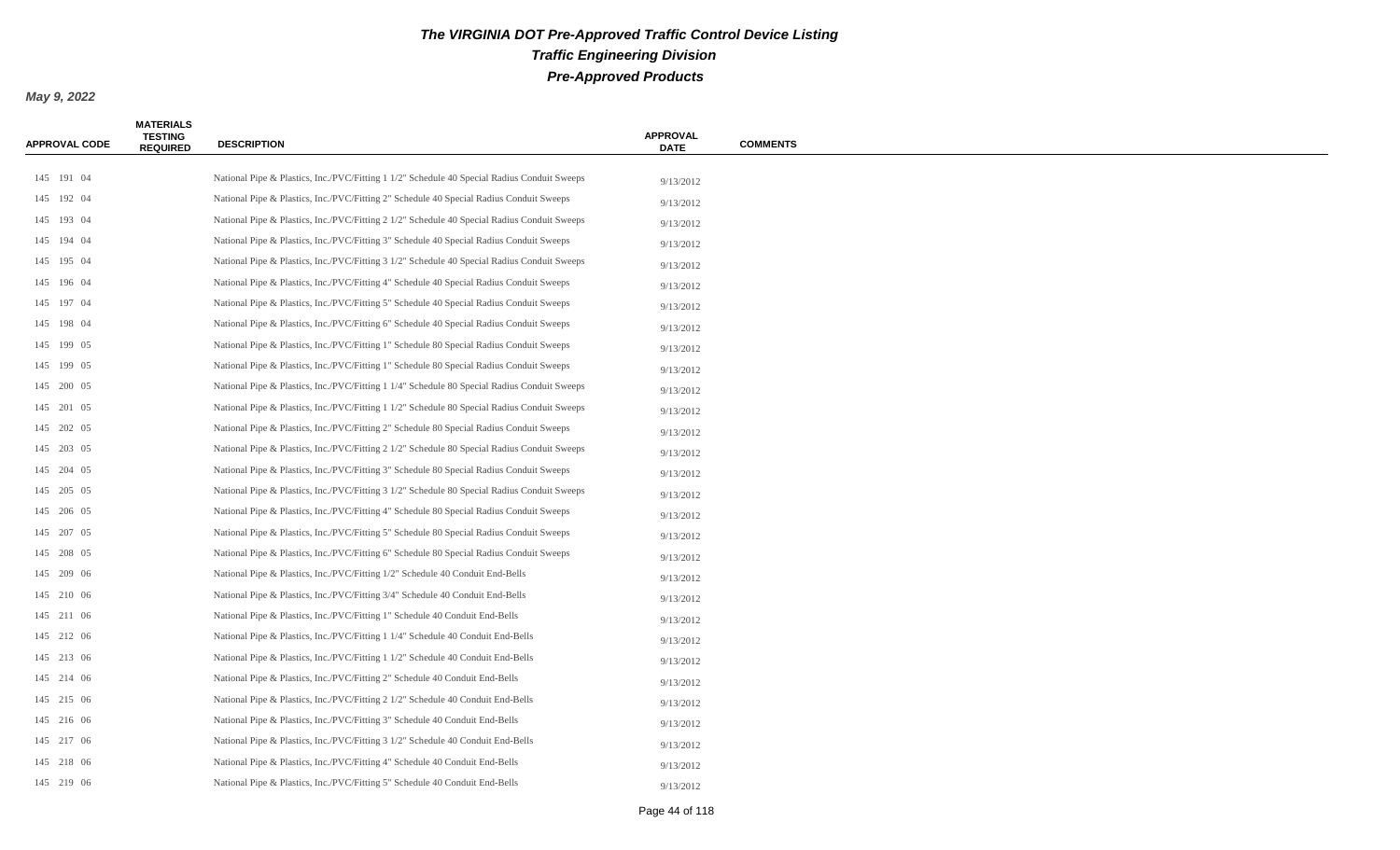| <b>APPROVAL CODE</b> | <b>MATERIALS</b><br><b>TESTING</b><br><b>REQUIRED</b> | <b>DESCRIPTION</b>                                                                       | <b>APPROVAL</b><br><b>DATE</b> | <b>COMMENTS</b>                         |
|----------------------|-------------------------------------------------------|------------------------------------------------------------------------------------------|--------------------------------|-----------------------------------------|
| 145 220 06           |                                                       | National Pipe & Plastics, Inc./PVC/Fitting 6" Schedule 40 Conduit End-Bells              |                                |                                         |
| 145 221 06           |                                                       | National Pipe & Plastics, Inc./PVC/Fitting 8" Schedule 40 Conduit End-Bells              | 9/13/2012                      |                                         |
|                      |                                                       |                                                                                          | 9/13/2012                      |                                         |
| 147 160 03           |                                                       | Southern Pipe Inc.; CONDUIT FITTINGS; 90 deg. PVC Elbow 1/2", Schedule 80, Part #50605   | 1/19/2021                      | Not for directional boring applications |
| 147 160 04           |                                                       | Southern Pipe Inc.; CONDUIT FITTINGS; 90 deg. PVC Elbow 3/4", Schedule 80, Part #50608   | 1/19/2021                      | Not for directional boring applications |
| 147 160 05           |                                                       | Southern Pipe Inc.; CONDUIT FITTINGS; 90 deg. PVC Elbow 1", Schedule 80, Part #50610     | 1/19/2021                      | Not for directional boring applications |
| 147 160 06           |                                                       | Southern Pipe Inc.; CONDUIT FITTINGS; 90 deg. PVC Elbow 1 1/4", Schedule 80, Part #50612 | 1/19/2021                      | Not for directional boring applications |
| 147 160 07           |                                                       | Southern Pipe Inc.; CONDUIT FITTINGS; 90 deg. PVC Elbow 1 1/2", Schedule 80, Part #50615 | 1/19/2021                      | Not for directional boring applications |
| 147 160 08           |                                                       | Southern Pipe Inc.; CONDUIT FITTINGS; 90 deg. PVC Elbow 2", Schedule 80, Part #50620     | 1/19/2021                      | Not for directional boring applications |
| 147 160 09           |                                                       | Southern Pipe Inc.; CONDUIT FITTINGS; 90 deg. PVC Elbow 2 1/2", Schedule 80, Part #50625 | 1/19/2021                      | Not for directional boring applications |
| 147 160 10           |                                                       | Southern Pipe Inc.; CONDUIT FITTINGS; 90 deg. PVC Elbow 3", Schedule 80, Part #50630     | 1/19/2021                      | Not for directional boring applications |
| 147 160 11           |                                                       | Southern Pipe Inc.; CONDUIT FITTINGS; 90 deg. PVC Elbow 3 1/2", Schedule 80, Part #50635 | 1/19/2021                      | Not for directional boring applications |
| 147 160 12           |                                                       | Southern Pipe Inc.; CONDUIT FITTINGS; 90 deg. PVC Elbow 4", Schedule 80, Part #50640     | 1/19/2021                      | Not for directional boring applications |
| 147 160 13           |                                                       | Southern Pipe Inc.; CONDUIT FITTINGS; 90 deg. PVC Elbow 5", Schedule 80, Part #50650     | 1/19/2021                      | Not for directional boring applications |
| 147 160 14           |                                                       | Southern Pipe Inc.; CONDUIT FITTINGS; 90 deg. PVC Elbow 6", Schedule 80, Part #50660     | 1/19/2021                      | Not for directional boring applications |
| 212 405 01           |                                                       | IPEX USA, 1/2" PVC Coupling, Part # EC10                                                 | 9/11/2015                      |                                         |
| 212 405 02           |                                                       | IPEX USA, 3/4" PVC Coupling, Part # EC15                                                 | 9/11/2015                      |                                         |
| 212 405 03           |                                                       | IPEX USA, 1" PVC Coupling, Part # EC20                                                   | 9/11/2015                      |                                         |
| 212 405 04           |                                                       | IPEX USA, 1-1/4" PVC Coupling, Part # EC25                                               | 9/11/2015                      |                                         |
| 212 405 05           |                                                       | IPEX USA, 1-1/2" PVC Coupling, Part # EC30                                               | 9/11/2015                      |                                         |
| 212 405 06           |                                                       | IPEX USA, 2" PVC Coupling, Part # EC35                                                   | 9/11/2015                      |                                         |
| 212 405 07           |                                                       | IPEX USA, 2-1/2" PVC Coupling, Part # EC40                                               | 9/11/2015                      |                                         |
| 212 405 08           |                                                       | IPEX USA, 3" PVC Coupling, Part # EC45                                                   | 9/11/2015                      |                                         |
| 212 405 09           |                                                       | IPEX USA, $1/2$ " PVC Elbow (UL 90 Degree), Bell End # 068420 & Plain End # 068580       | 9/11/2015                      |                                         |
| 212 405 10           |                                                       | IPEX USA, 4" PVC Coupling, Part # EC55                                                   | 9/11/2015                      |                                         |
| 212 405 11           |                                                       | IPEX USA, 5" PVC Coupling, Part # EC60                                                   | 9/11/2015                      |                                         |
| 212 405 12           |                                                       | IPEX USA, 6" PVC Coupling, Part # EC65                                                   | 9/11/2015                      |                                         |
| 212 406 01           |                                                       | IPEX USA, 2" PVC 5 Degree Coupling, Part # 5EC35                                         | 9/14/2015                      |                                         |
| 212 406 02           |                                                       | IPEX USA, 2-1/2" PVC 5 Degree Coupling, Part # EC40                                      | 9/14/2015                      |                                         |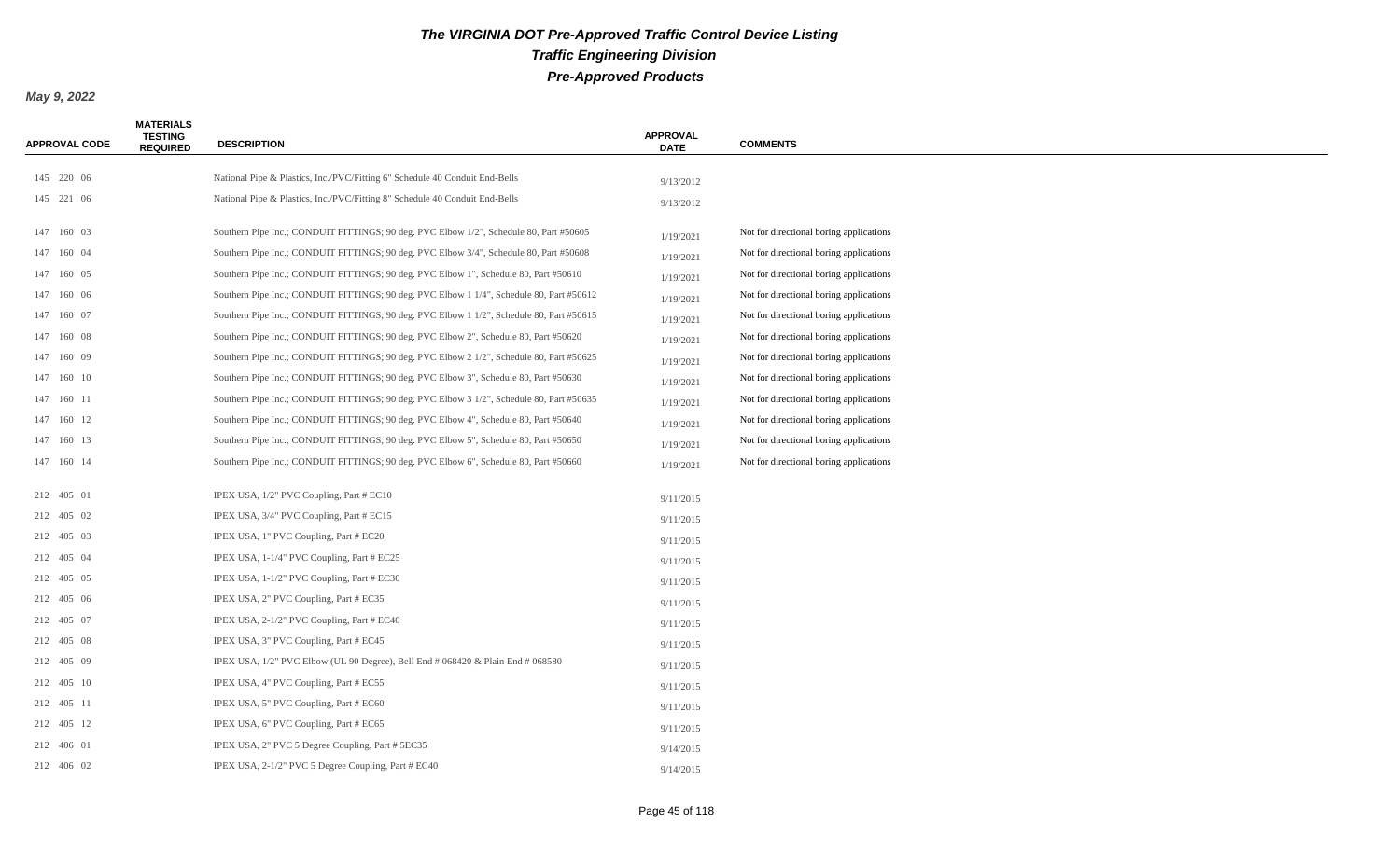| <b>APPROVAL CODE</b> | <b>MATERIALS</b><br><b>TESTING</b><br><b>REQUIRED</b> | <b>DESCRIPTION</b>                                         | <b>APPROVAL</b><br><b>DATE</b> | <b>COMMENTS</b> |
|----------------------|-------------------------------------------------------|------------------------------------------------------------|--------------------------------|-----------------|
|                      |                                                       |                                                            |                                |                 |
| 212 406 03           |                                                       | IPEX USA, 3" PVC 5 Degree Coupling, Part # EC45            | 9/14/2015                      |                 |
| 212 406 04           |                                                       | IPEX USA, 3-1/2" PVC 5 Degree Coupling, Part # EC50        | 9/14/2015                      |                 |
| 212 406 05           |                                                       | IPEX USA, 4" PVC 5 Degree Coupling, Part # EC55            | 9/14/2015                      |                 |
| 212 406 06           |                                                       | IPEX USA, 5" PVC 5 Degree Coupling, Part # EC60            | 9/14/2015                      |                 |
| 212 406 07           |                                                       | IPEX USA, 6" PVC 5 Degree Coupling, Part # EC65            | 9/14/2015                      |                 |
| 212 407 01           |                                                       | IPEX USA, 1/2" PVC Terminal Adapters (Male), Part #TA10    | 9/14/2015                      |                 |
| 212 407 02           |                                                       | IPEX USA, 3/4" PVC Terminal Adapters (Male), Part #TA15    | 9/14/2015                      |                 |
| 212 407 03           |                                                       | IPEX USA, 1" PVC Terminal Adapters (Male), Part # TA20     | 9/14/2015                      |                 |
| 212 407 04           |                                                       | IPEX USA, 1-1/4" PVC Terminal Adapters (Male), Part #TA25  | 9/14/2015                      |                 |
| 212 407 05           |                                                       | IPEX USA, 1-1/2" PVC Terminal Adapters (Male), Part #TA30  | 9/14/2015                      |                 |
| 212 407 06           |                                                       | IPEX USA, 2" PVC Terminal Adapters (Male), Part #TA35      | 9/14/2015                      |                 |
| 212 407 07           |                                                       | IPEX USA, 1/2" PVC Terminal Adapters (Male), Part #TA40    | 9/14/2015                      |                 |
| 212 407 08           |                                                       | IPEX USA, 3" PVC Terminal Adapters (Male), Part # TA45     | 9/14/2015                      |                 |
| 212 407 09           |                                                       | IPEX USA, 3-1/2" PVC Terminal Adapters (Male), Part # TA50 | 9/14/2015                      |                 |
| 212 407 10           |                                                       | IPEX USA, 4" PVC Terminal Adapters (Male), Part # TA55     | 9/14/2015                      |                 |
| 212 407 11           |                                                       | IPEX USA, 5" PVC Terminal Adapters (Male), Part # TA60     | 9/14/2015                      |                 |
| 212 407 12           |                                                       | IPEX USA, 6" PVC Terminal Adapters (Male), Part # TA65     | 9/14/2015                      |                 |
| 212 408 01           |                                                       | IPEX USA, 1/2" PVC Female Adapters, Part # FA10            | 9/14/2015                      |                 |
| 212 408 02           |                                                       | IPEX USA, 3/4" PVC Female Adapters, Part # FA15            | 9/14/2015                      |                 |
| 212 408 03           |                                                       | IPEX USA, 1" PVC Female Adapters, Part # FA20              | 9/14/2015                      |                 |
| 212 408 04           |                                                       | IPEX USA, 1-1/4" PVC Female Adapters, Part # FA25          | 9/14/2015                      |                 |
| 212 408 05           |                                                       | IPEX USA, 1-1/2" PVC Female Adapters, Part # FA30          | 9/14/2015                      |                 |
| 212 408 06           |                                                       | IPEX USA, 2" PVC Female Adapters, Part # FA35              | 9/14/2015                      |                 |
| 212 408 07           |                                                       | IPEX USA, 2-1/2" PVC Female Adapters, Part # FA40          | 9/14/2015                      |                 |
| 212 408 08           |                                                       | IPEX USA, 3" PVC Female Adapters, Part # FA45              | 9/14/2015                      |                 |
| 212 408 09           |                                                       | IPEX USA, 3-1/2" PVC Female Adapters, Part # FA50          | 9/14/2015                      |                 |
| 212 408 10           |                                                       | IPEX USA, 4" PVC Female Adapters, Part # FA55              | 9/14/2015                      |                 |
| 212 408 11           |                                                       | IPEX USA, 5" PVC Female Adapters, Part # FA60              | 9/14/2015                      |                 |
| 212 408 12           |                                                       | IPEX USA, 6" PVC Female Adapters, Part # FA65              | 9/14/2015                      |                 |
| 212 409 01           |                                                       | IPEX USA, 1/2" PVC End Bells, Part # EB-10                 | 9/15/2015                      |                 |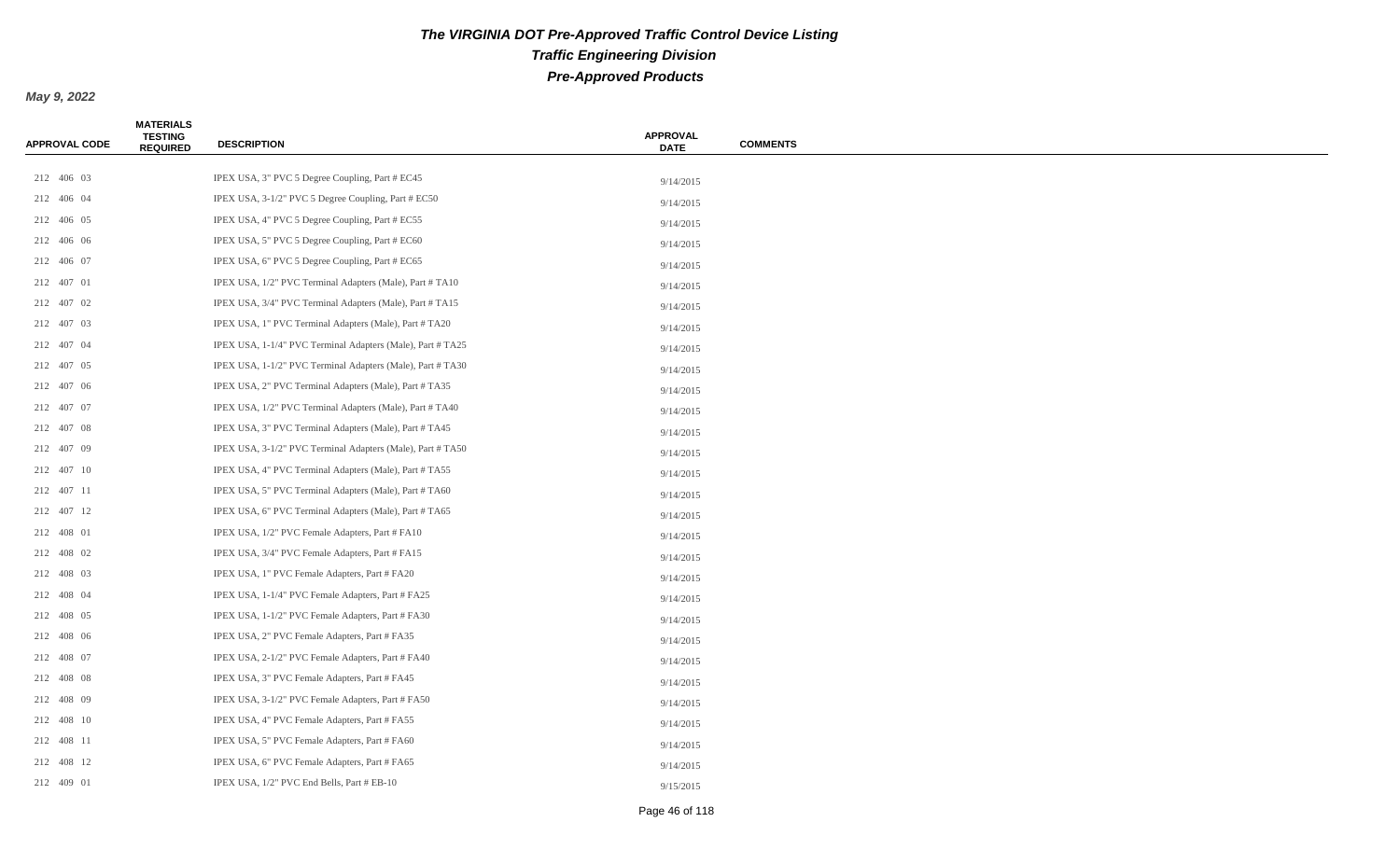| <b>APPROVAL CODE</b> | <b>MATERIALS</b><br><b>TESTING</b><br><b>REQUIRED</b> | <b>DESCRIPTION</b>                                                  | <b>APPROVAL</b><br><b>DATE</b> | <b>COMMENTS</b> |
|----------------------|-------------------------------------------------------|---------------------------------------------------------------------|--------------------------------|-----------------|
|                      |                                                       |                                                                     |                                |                 |
| 212 409 02           |                                                       | IPEX USA, 3/4" PVC End Bells, Part # EB-15                          | 9/15/2015                      |                 |
| 212 409 03           |                                                       | IPEX USA, 1" PVC End Bells, Part # EB-20                            | 9/15/2015                      |                 |
| 212 409 04           |                                                       | IPEX USA, 1-1/4" PVC End Bells, Part # EB-25                        | 9/15/2015                      |                 |
| 212 409 05           |                                                       | IPEX USA, 1-1/2" PVC End Bells, Part # EB-30                        | 9/15/2015                      |                 |
| 212 409 06           |                                                       | IPEX USA, 2" PVC End Bells, Part # EB-35                            | 9/15/2015                      |                 |
| 212 409 07           |                                                       | IPEX USA, 2-1/2" PVC End Bells, Part # EB-40                        | 9/15/2015                      |                 |
| 212 409 08           |                                                       | IPEX USA, 3" PVC End Bells, Part # EB-45                            | 9/15/2015                      |                 |
| 212 409 09           |                                                       | IPEX USA, 3-1/2" PVC End Bells, Part # EB-50                        | 9/15/2015                      |                 |
| 212 409 10           |                                                       | IPEX USA, 4" PVC End Bells, Part # EB-55                            | 9/15/2015                      |                 |
| 212 409 11           |                                                       | IPEX USA, 5" PVC End Bells, Part # EB-60                            | 9/15/2015                      |                 |
| 212 409 12           |                                                       | IPEX USA, 6" PVC End Bells, Part # EB-65                            | 9/15/2015                      |                 |
| 212 410 01           |                                                       | IPEX USA, 1/2" PVC End Caps, Part # CAP10                           | 9/15/2015                      |                 |
| 212 410 02           |                                                       | IPEX USA, 3/4" PVC End Caps, Part # CAP15                           | 9/15/2015                      |                 |
| 212 410 03           |                                                       | IPEX USA, 1" PVC End Caps, Part # CAP20                             | 9/15/2015                      |                 |
| 212 410 04           |                                                       | IPEX USA, 1-1/4" PVC End Caps, Part # CAP25                         | 9/15/2015                      |                 |
| 212 410 05           |                                                       | IPEX USA, 1-1/2" PVC End Caps, Part # CAP30                         | 9/15/2015                      |                 |
| 212 410 06           |                                                       | IPEX USA, 2" PVC End Caps, Part # CAP35                             | 9/15/2015                      |                 |
| 212 410 07           |                                                       | IPEX USA, 2-1/2" PVC End Caps, Part # CAP40                         | 9/15/2015                      |                 |
| 212 410 08           |                                                       | IPEX USA, 3" PVC End Caps, Part # CAP45                             | 9/15/2015                      |                 |
| 212 410 09           |                                                       | IPEX USA, 3-1/2" PVC End Caps, Part # CAP50                         | 9/15/2015                      |                 |
| 212 410 10           |                                                       | IPEX USA, 4" PVC End Caps, Part # CAP55                             | 9/15/2015                      |                 |
| 212 410 11           |                                                       | IPEX USA, 5" PVC End Caps, Part # CAP60                             | 9/15/2015                      |                 |
| 212 410 12           |                                                       | IPEX USA, 6" PVC End Caps, Part # CAP65                             | 9/15/2015                      |                 |
| 212 411 01           |                                                       | IPEX USA, 2" PVC Elbow (UL Special Rad. 90 Degree), Part # NSL 2-24 | 9/15/2015                      |                 |
| 212 411 02           |                                                       | IPEX USA, 2" PVC Elbow (UL Special Rad. 90 Degree), Part # NSL 2-36 | 9/15/2015                      |                 |
| 212 411 03           |                                                       | IPEX USA, 3" PVC Elbow (UL Special Rad. 90 Degree), Part # NSL 3-24 | 9/15/2015                      |                 |
| 212 411 04           |                                                       | IPEX USA, 3" PVC Elbow (UL Special Rad. 90 Degree), Part # NSL 3-36 | 9/15/2015                      |                 |
| 212 411 05           |                                                       | IPEX USA, 4" PVC Elbow (UL Special Rad. 90 Degree), Part # NSL 4-36 | 9/15/2015                      |                 |
| 212 411 06           |                                                       | IPEX USA, 4" PVC Elbow (UL Special Rad. 90 Degree), Part # NSL 4-48 | 9/15/2015                      |                 |
| 212 411 07           |                                                       | IPEX USA, 5" PVC Elbow (UL Special Rad. 90 Degree), Part # NSL 5-36 | 9/15/2015                      |                 |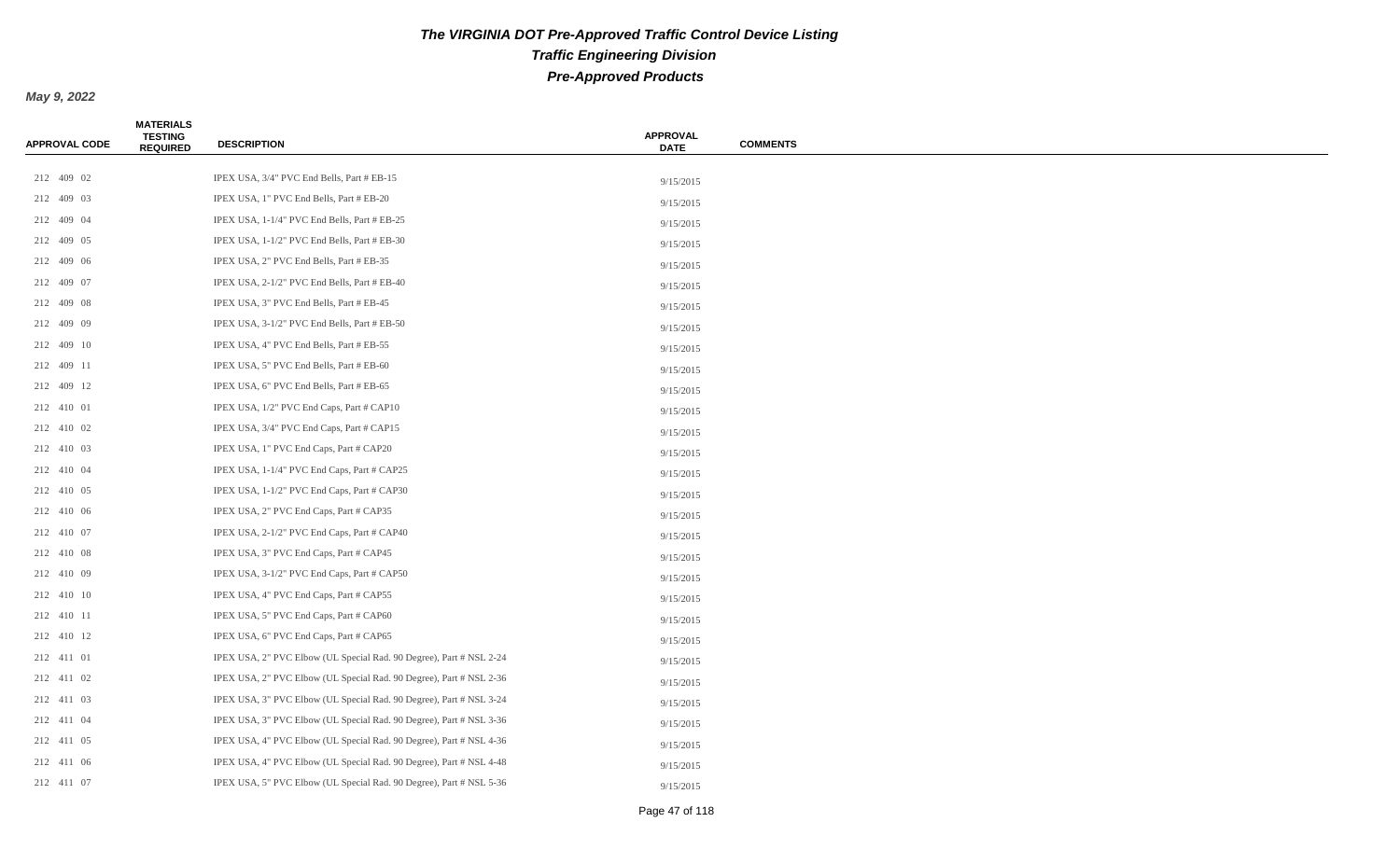| <b>APPROVAL CODE</b> | <b>MATERIALS</b><br><b>TESTING</b><br><b>REQUIRED</b> | <b>DESCRIPTION</b>                                                                   | <b>APPROVAL</b><br><b>DATE</b> | <b>COMMENTS</b> |
|----------------------|-------------------------------------------------------|--------------------------------------------------------------------------------------|--------------------------------|-----------------|
| 212 411 08           |                                                       | IPEX USA, 6" PVC Elbow (UL Special Rad. 90 Degree), Part # NSL 6-36                  |                                |                 |
| 212 412 01           |                                                       | IPEX USA, 2" PVC Elbow (UL 90 Degree), Bell End $\#$ 068420 & Plain End $\#$ 068580  | 9/15/2015                      |                 |
| 212 412 02           |                                                       | IPEX USA, $3/4$ " PVC Elbow (UL 90 Degree), Bell End # 068421 & Plain End # 068581   | 9/15/2015                      |                 |
| 212 412 03           |                                                       | IPEX USA, 1" PVC Elbow (UL 90 Degree), Bell End # 068422 & Plain End # 068582        | 9/15/2015                      |                 |
| 212 412 04           |                                                       |                                                                                      | 9/16/2015                      |                 |
|                      |                                                       | IPEX USA, 1-1/4" PVC Elbow (UL 90 Degree), Bell End # 068423 & Plain End # 068583    | 9/16/2015                      |                 |
| 212 412 05           |                                                       | IPEX USA, 1-1/2" PVC Elbow (UL 90 Degree), Bell End # 068424 & Plain End # 068584    | 9/16/2015                      |                 |
| 212 412 06           |                                                       | IPEX USA, 2" PVC Elbow (UL 90 Degree), Bell End $\#$ 068425 & Plain End $\#$ 056858  | 9/16/2015                      |                 |
| 212 412 07           |                                                       | IPEX USA, $2-1/2$ " PVC Elbow (UL 90 Degree), Bell End # 068426 & Plain End # 068586 | 9/16/2015                      |                 |
| 212 412 08           |                                                       | IPEX USA, 3" PVC Elbow (UL 90 Degree), Bell End $\#$ 068427 & Plain End $\#$ 068587  | 9/16/2015                      |                 |
| 212 412 09           |                                                       | IPEX USA, $3-1/2$ " PVC Elbow (UL 90 Degree), Bell End # 068428 & Plain End # 068588 | 9/16/2015                      |                 |
| 212 412 10           |                                                       | IPEX USA, 4" PVC Elbow (UL 90 Degree), Bell End # 068429 & Plain End # 068589        | 9/16/2015                      |                 |
| 212 412 11           |                                                       | IPEX USA, 5" PVC Elbow (UL 90 Degree), Bell End $\#$ 068430 & Plain End $\#$ 068591  | 9/16/2015                      |                 |
| 212 412 12           |                                                       | IPEX USA, 6" PVC Elbow (UL 90 Degree), Bell End # 068431 & Plain End # 068592        | 9/16/2015                      |                 |
| 212 413 01           |                                                       | IPEX USA, $1/2$ " PVC Elbow (UL 45 Degree), Bell End # 068561 & Plain End # 068600   | 9/16/2015                      |                 |
| 212 413 02           |                                                       | IPEX USA, 3/4" PVC Elbow (UL 45 Degree), Bell End # 068562 & Plain End # 068601      | 9/16/2015                      |                 |
| 212 413 03           |                                                       | IPEX USA, 1" PVC Elbow (UL 45 Degree), Bell End # 068563 & Plain End # 068602        | 9/16/2015                      |                 |
| 212 413 04           |                                                       | IPEX USA, 1-1/4" PVC Elbow (UL 45 Degree), Bell End # 068564 & Plain End # 068603    | 9/16/2015                      |                 |
| 212 413 05           |                                                       | IPEX USA, $1-1/2$ " PVC Elbow (UL 45 Degree), Bell End # 068565 & Plain End # 068604 | 9/16/2015                      |                 |
| 212 413 06           |                                                       | IPEX USA, 2" PVC Elbow (UL 45 Degree), Bell End $\#$ 068566 & Plain End $\#$ 068605  | 9/16/2015                      |                 |
| 212 413 07           |                                                       | IPEX USA, $2-1/2$ " PVC Elbow (UL 45 Degree), Bell End # 068567 & Plain End # 068606 | 9/16/2015                      |                 |
| 212 413 08           |                                                       | IPEX USA, 3" PVC Elbow (UL 45 Degree), Bell End $\#$ 068568 & Plain End $\#$ 068607  | 9/16/2015                      |                 |
| 212 413 09           |                                                       | IPEX USA, $3-1/2$ " PVC Elbow (UL 45 Degree), Bell End # 068569 & Plain End # 068608 | 9/16/2015                      |                 |
| 212 413 10           |                                                       | IPEX USA, 4" PVC Elbow (UL 45 Degree), Bell End # 068570 & Plain End # 068609        | 9/16/2015                      |                 |
| 212 413 11           |                                                       | IPEX USA, 5" PVC Elbow (UL 45 Degree), Bell End $\#$ 068571 & Plain End $\#$ 068611  | 9/16/2015                      |                 |
| 212 413 12           |                                                       | IPEX USA, 6" PVC Elbow (UL 45 Degree), Bell End # 068572 & Plain End # 068612        | 9/16/2015                      |                 |
| 212 414 01           |                                                       | IPEX USA, 1/2" PVC Elbow (UL 30 Degree), Part # EE1030                               | 9/17/2015                      |                 |
| 212 414 02           |                                                       | IPEX USA, 3/4" PVC Elbow (UL 30 Degree), Part # EE1530                               | 9/17/2015                      |                 |
| 212 414 03           |                                                       | IPEX USA, 1" PVC Elbow (UL 30 Degree), Part # EE2030                                 | 9/17/2015                      |                 |
| 212 414 04           |                                                       | IPEX USA, 1-1/4" PVC Elbow (UL 30 Degree), Part # EE2530                             | 9/17/2015                      |                 |
| 212 414 05           |                                                       | IPEX USA, 1-1/2" PVC Elbow (UL 30 Degree), Part # EE3030                             | 9/17/2015                      |                 |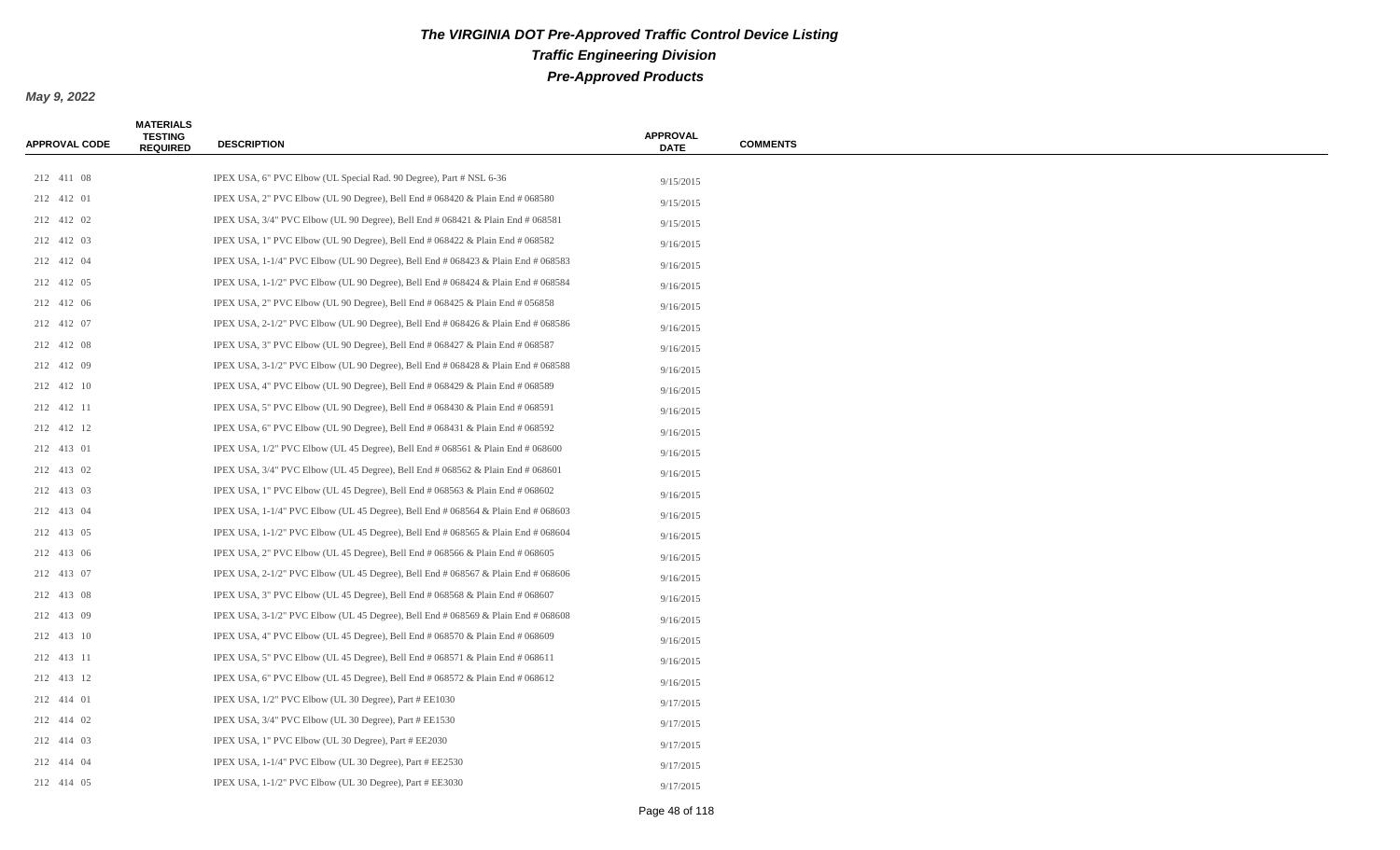| <b>APPROVAL CODE</b> | <b>MATERIALS</b><br><b>TESTING</b><br><b>REQUIRED</b> | <b>DESCRIPTION</b>                                                                                        | <b>APPROVAL</b><br><b>DATE</b> | <b>COMMENTS</b> |
|----------------------|-------------------------------------------------------|-----------------------------------------------------------------------------------------------------------|--------------------------------|-----------------|
|                      |                                                       |                                                                                                           |                                |                 |
| 212 414 06           |                                                       | IPEX USA, 2" PVC Elbow (UL 30 Degree), Part # EE3530                                                      | 9/17/2015                      |                 |
| 212 414 07           |                                                       | IPEX USA, 2-1/2" PVC Elbow (UL 30 Degree), Part # EE4030                                                  | 9/17/2015                      |                 |
| 212 414 08           |                                                       | IPEX USA, 3" PVC Elbow (UL 30 Degree), Part # EE4530                                                      | 9/17/2015                      |                 |
| 212 414 09           |                                                       | IPEX USA, 3-1/2" PVC Elbow (UL 30 Degree), Part # EE5030                                                  | 9/17/2015                      |                 |
| 212 414 10           |                                                       | IPEX USA, 4" PVC Elbow (UL 30 Degree), Part # EE5530                                                      | 9/17/2015                      |                 |
| 212 414 11           |                                                       | IPEX USA, 5" PVC Elbow (UL 30 Degree), Part # EE6030                                                      | 9/17/2015                      |                 |
| 212 414 12           |                                                       | IPEX USA, 6" PVC Elbow (UL 30 Degree), Part # EE6530                                                      | 9/17/2015                      |                 |
| 227 160 01           |                                                       | Prime Conduit Inc.; CONDUIT FITTINGS; 1/2" Schedule 40, 11.25 deg., Plain End PVC Elbow-<br>Part #UA3AD   | 11/6/2018                      |                 |
| 227 160 02           |                                                       | Prime Conduit Inc.; CONDUIT FITTINGS; 3/4" Schedule 40, 11.25 deg., Plain End PVC Elbow-<br>Part #UA3AE   | 11/6/2018                      |                 |
| 227 160 03           |                                                       | Prime Conduit Inc.; CONDUIT FITTINGS; 1" Schedule 40, 11.25 deg., Plain End PVC Elbow-Part<br>#UA3AF      | 11/6/2018                      |                 |
| 227 160 04           |                                                       | Prime Conduit Inc.; CONDUIT FITTINGS; 1-1/4" Schedule 40, 11.25 deg., Plain End PVC Elbow-<br>Part #UA3AG | 11/6/2018                      |                 |
| 227 160 05           |                                                       | Prime Conduit Inc.; CONDUIT FITTINGS; 1-1/2" Schedule 40, 11.25 deg., Plain End PVC Elbow-<br>Part #UA3AH | 11/6/2018                      |                 |
| 227 160 06           |                                                       | Prime Conduit Inc.; CONDUIT FITTINGS; 2" Schedule 40, 11.25 deg., Plain End PVC Elbow-Part<br>#UA3AJ      | 11/6/2018                      |                 |
| 227 160 07           |                                                       | Prime Conduit Inc.; CONDUIT FITTINGS; 2-1/2" Schedule 40, 11.25 deg., Plain End PVC Elbow-<br>Part #UA3AK | 11/6/2018                      |                 |
| 227 160 08           |                                                       | Prime Conduit Inc.; CONDUIT FITTINGS; 3" Schedule 40, 11.25 deg., Plain End PVC Elbow-Part<br>#UA3AL      | 11/6/2018                      |                 |
| 227 160 09           |                                                       | Prime Conduit Inc.; CONDUIT FITTINGS; 3-1/2" Schedule 40, 11.25 deg., Plain End PVC Elbow-<br>Part #UA3AM | 11/6/2018                      |                 |
| 227 160 10           |                                                       | Prime Conduit Inc.; CONDUIT FITTINGS; 4" Schedule 40, 11.25 deg., Plain End PVC Elbow-Part<br>#UA3AN      | 11/6/2018                      |                 |
| 227 160 100          |                                                       | Prime Conduit Inc.; CONDUIT FITTINGS; 4" Schedule 40, 90 deg., Bell End PVC Elbow-Part<br>#UA9ANB         | 11/6/2018                      |                 |
| 227 160 101          |                                                       | Prime Conduit Inc.; CONDUIT FITTINGS; 5" Schedule 40, 90 deg., Plain End PVC Elbow-Part<br>#UA9AP         | 11/6/2018                      |                 |
| 227 160 102          |                                                       | Prime Conduit Inc.; CONDUIT FITTINGS; 5" Schedule 40, 90 deg., Bell End PVC Elbow-Part<br>#UA9APB         | 11/6/2018                      |                 |
| 227 160 103          |                                                       | Prime Conduit Inc.; CONDUIT FITTINGS; 6" Schedule 40, 90 deg., Plain End PVC Elbow-Part<br>#UA9AR         | 11/6/2018                      |                 |
| 227 160 104          |                                                       | Prime Conduit Inc.; CONDUIT FITTINGS; 6" Schedule 40, 90 deg., Bell End PVC Elbow-Part<br>#UA9ARB         | 11/6/2018                      |                 |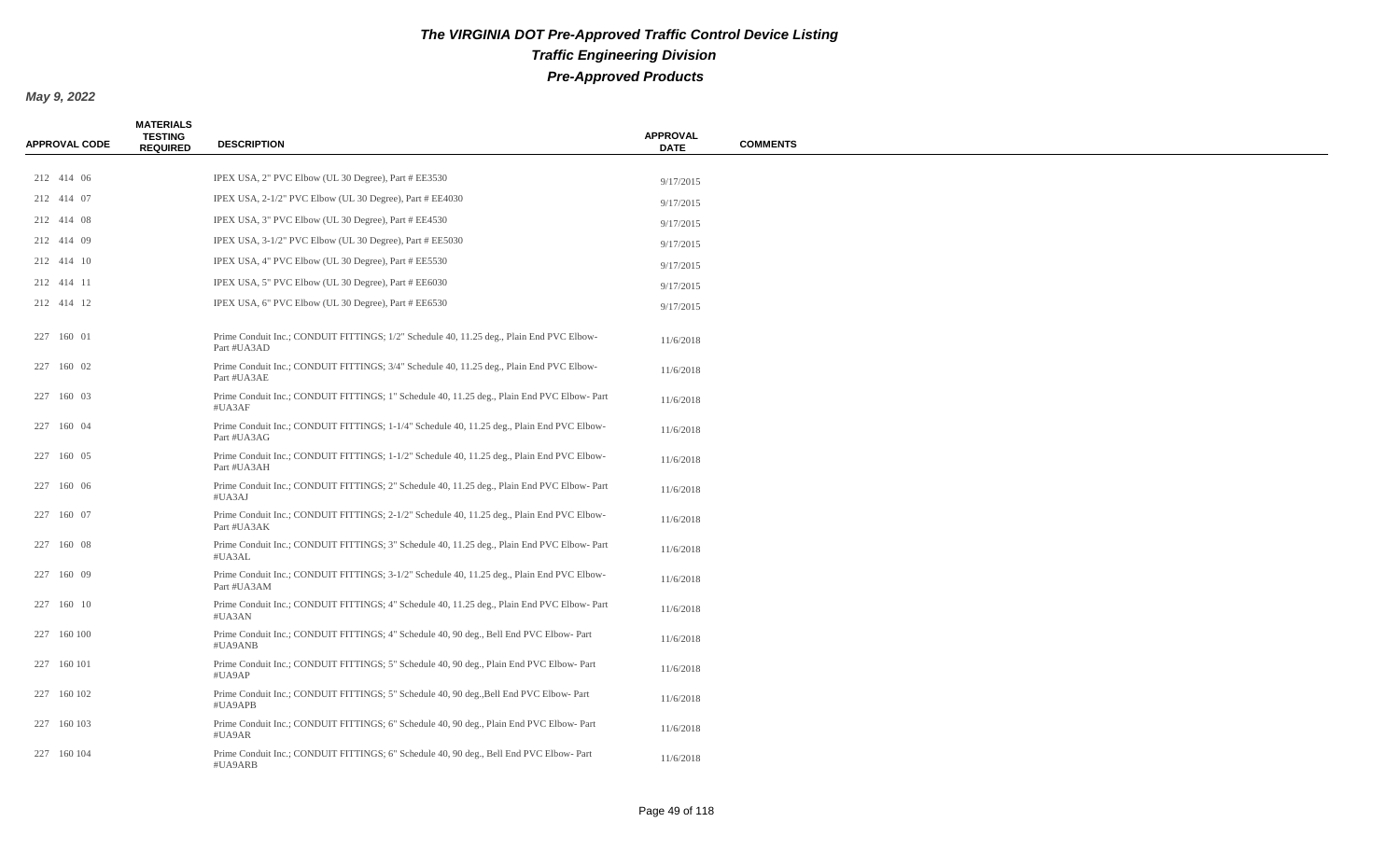| <b>APPROVAL CODE</b> | <b>MATERIALS</b><br><b>TESTING</b><br><b>REQUIRED</b> | <b>DESCRIPTION</b>                                                                                                            | <b>APPROVAL</b><br><b>DATE</b> | <b>COMMENTS</b> |
|----------------------|-------------------------------------------------------|-------------------------------------------------------------------------------------------------------------------------------|--------------------------------|-----------------|
| 227 160 105          |                                                       | Prime Conduit Inc.; CONDUIT FITTINGS; 2" Schedule 40, 11.25 deg., Special Radius-24", Plain<br>End PVC Elbow- Part #UA3DJ     | 11/6/2018                      |                 |
| 227 160 106          |                                                       | Prime Conduit Inc.; CONDUIT FITTINGS; 2" Schedule 40, 11.25 deg., Special Radius-24", Bell<br>End PVC Elbow- Part #UA3DJB     | 11/6/2018                      |                 |
| 227 160 107          |                                                       | Prime Conduit Inc.; CONDUIT FITTINGS; 2" Schedule 40, 11.25 deg., Special Radius-36", Plain<br>End PVC Elbow- Part #UA3FJ     | 11/6/2018                      |                 |
| 227 160 108          |                                                       | Prime Conduit Inc.; CONDUIT FITTINGS; 2" Schedule 40, 11.25 deg., Special Radius-36", Bell<br>End PVC Elbow- Part #UA3FJB     | 11/6/2018                      |                 |
| 227 160 109          |                                                       | Prime Conduit Inc.; CONDUIT FITTINGS; 2" Schedule 40, 11.25 deg., Special Radius-48", Plain<br>End PVC Elbow- Part #UA3HJ     | 11/6/2018                      |                 |
| 227 160 11           |                                                       | Prime Conduit Inc.; CONDUIT FITTINGS; 4" Schedule 40, 11.25 deg., Bell End PVC Elbow-Part<br>#UA3ANB                          | 11/6/2018                      |                 |
| 227 160 110          |                                                       | Prime Conduit Inc.; CONDUIT FITTINGS; 3" Schedule 40, 11.25 deg., Special Radius-24", Plain<br>End PVC Elbow- Part #UA3DL     | 11/6/2018                      |                 |
| 227 160 111          |                                                       | Prime Conduit Inc.; CONDUIT FITTINGS; 3" Schedule 40, 11.25 deg., Bell Radius-24", Plain End<br>PVC Elbow- Part #UA3DLB       | 11/6/2018                      |                 |
| 227 160 112          |                                                       | Prime Conduit Inc.; CONDUIT FITTINGS; 2-1/2" Schedule 40, 11.25 deg., Special Radius-48",<br>Plain End PVC Elbow- Part #UA3HK | 11/6/2018                      |                 |
| 227 160 113          |                                                       | Prime Conduit Inc.; CONDUIT FITTINGS; 3" Schedule 40, 11.25 deg., Special Radius-24", Bell<br>End PVC Elbow- Part #UA3DLB     | 11/6/2018                      |                 |
| 227 160 114          |                                                       | Prime Conduit Inc.; CONDUIT FITTINGS; 3" Schedule 40, 11.25 deg., Special Radius-36", Plain<br>End PVC Elbow- Part #UA3FL     | 11/6/2018                      |                 |
| 227 160 115          |                                                       | Prime Conduit Inc.; CONDUIT FITTINGS; 3" Schedule 40, 11.25 deg., Special Radius-36", Bell<br>End PVC Elbow- Part #UA3FLB     | 11/6/2018                      |                 |
| 227 160 116          |                                                       | Prime Conduit Inc.; CONDUIT FITTINGS; 3" Schedule 40, 11.25 deg., Special Radius-48", Plain<br>End PVC Elbow- Part #UA3HL     | 11/6/2018                      |                 |
| 227 160 117          |                                                       | Prime Conduit Inc.; CONDUIT FITTINGS; 3-1/2" Schedule 40, 11.25 deg., Special Radius-24",<br>Plain End PVC Elbow- Part #UA3DM | 11/6/2018                      |                 |
| 227 160 118          |                                                       | Prime Conduit Inc.; CONDUIT FITTINGS; 3-1/2" Schedule 40, 11.25 deg., Special Radius-48",<br>Plain End PVC Elbow- Part #UA3HM | 11/6/2018                      |                 |
| 227 160 119          |                                                       | Prime Conduit Inc.; CONDUIT FITTINGS; 4" Schedule 40, 11.25 deg., Special Radius-24", Plain<br>End PVC Elbow- Part #UA3DN     | 11/6/2018                      |                 |
| 227 160 12           |                                                       | Prime Conduit Inc.; CONDUIT FITTINGS; 5" Schedule 40, 11.25 deg., Plain End PVC Elbow-Part<br>#UA3AP                          | 11/6/2018                      |                 |
| 227 160 120          |                                                       | Prime Conduit Inc.; CONDUIT FITTINGS; 4" Schedule 40, 11.25 deg., Special Radius-24", Bell<br>End PVC Elbow- Part #UA3DNB     | 11/6/2018                      |                 |
| 227 160 121          |                                                       | Prime Conduit Inc.; CONDUIT FITTINGS; 4" Schedule 40, 11.25 deg., Special Radius-36", Bell<br>End PVC Elbow- Part #UA3FNB     | 11/6/2018                      |                 |
| 227 160 122          |                                                       | Prime Conduit Inc.; CONDUIT FITTINGS; 4" Schedule 40, 11.25 deg., Special Radius-48", Plain<br>End PVC Elbow- Part #UA3HN     | 11/6/2018                      |                 |
| 227 160 123          |                                                       | Prime Conduit Inc.; CONDUIT FITTINGS; 4" Schedule 40, 11.25 deg., Special Radius-48", Bell<br>End PVC Elbow- Part #UA3HNB     | 11/6/2018                      |                 |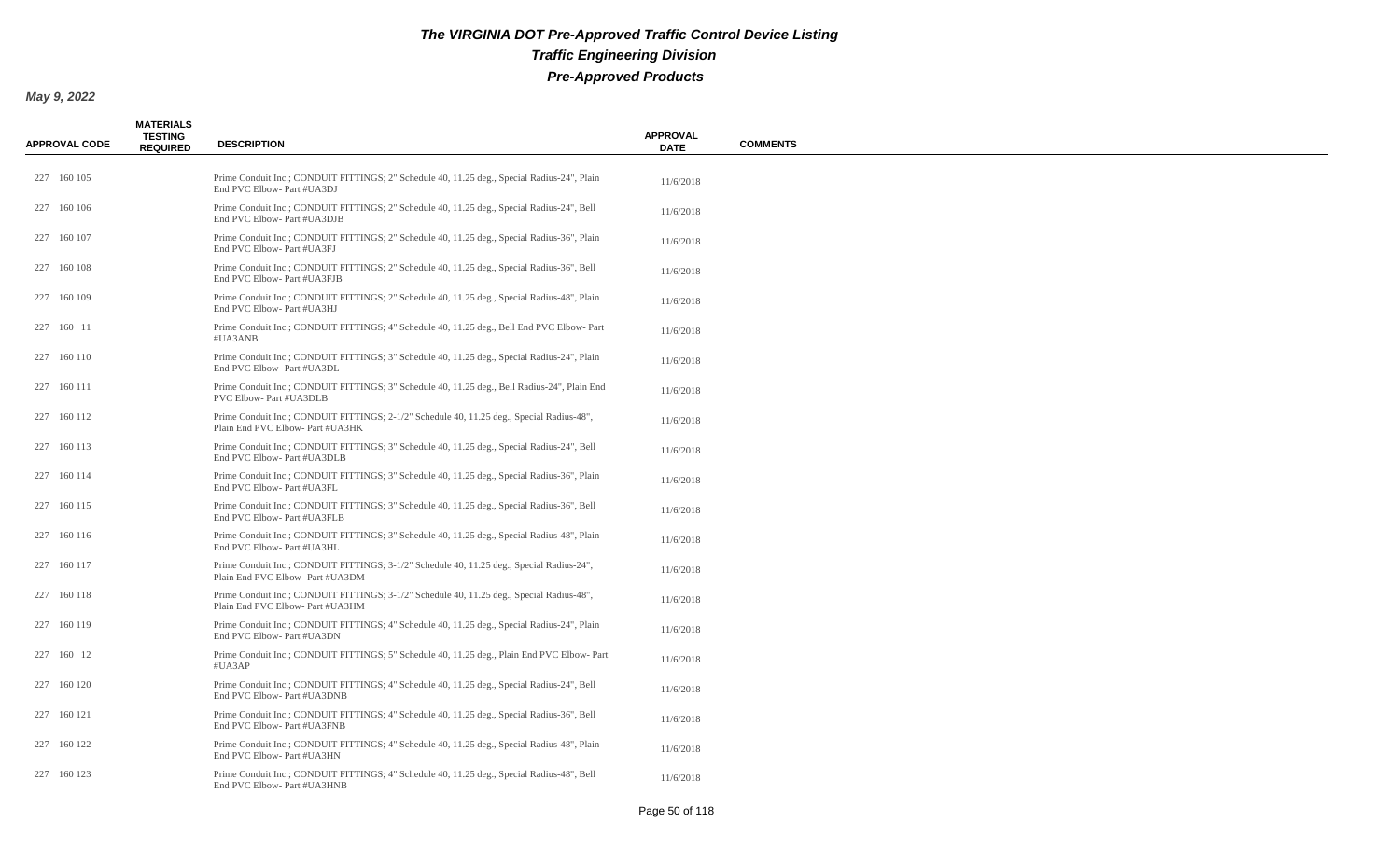| <b>APPROVAL CODE</b> | <b>MATERIALS</b><br><b>TESTING</b><br><b>REQUIRED</b> | <b>DESCRIPTION</b>                                                                                                         | <b>APPROVAL</b><br><b>DATE</b> | <b>COMMENTS</b> |
|----------------------|-------------------------------------------------------|----------------------------------------------------------------------------------------------------------------------------|--------------------------------|-----------------|
| 227 160 124          |                                                       | Prime Conduit Inc.; CONDUIT FITTINGS; 4" Schedule 40, 11.25 deg., Special Radius-144", Bell<br>End PVC Elbow- Part #UA3RNB | 11/6/2018                      |                 |
| 227 160 125          |                                                       | Prime Conduit Inc.; CONDUIT FITTINGS; 4" Schedule 40, 11.25 deg., Special Radius-150", Bell<br>End PVC Elbow- Part #UA3SNB | 11/6/2018                      |                 |
| 227 160 126          |                                                       | Prime Conduit Inc.; CONDUIT FITTINGS; 4" Schedule 40, 11.25 deg., Special Radius-180", Bell<br>End PVC Elbow- Part #UA3TNB | 11/6/2018                      |                 |
| 227 160 127          |                                                       | Prime Conduit Inc.; CONDUIT FITTINGS; 4" Schedule 40, 11.25 deg., Special Radius-36", Plain<br>End PVC Elbow- Part #UA3FN  | 11/6/2018                      |                 |
| 227 160 128          |                                                       | Prime Conduit Inc.; CONDUIT FITTINGS; 5" Schedule 40, 11.25 deg., Special Radius-36", Plain<br>End PVC Elbow- Part #UA3FP  | 11/6/2018                      |                 |
| 227 160 129          |                                                       | Prime Conduit Inc.; CONDUIT FITTINGS; 5" Schedule 40, 11.25 deg., Special Radius-36", Bell<br>End PVC Elbow- Part #UA3FPB  | 11/6/2018                      |                 |
| 227 160 13           |                                                       | Prime Conduit Inc.; CONDUIT FITTINGS; 6" Schedule 40, 11.25 deg., Plain End PVC Elbow-Part<br>#UA3AR                       | 11/6/2018                      |                 |
| 227 160 130          |                                                       | Prime Conduit Inc.; CONDUIT FITTINGS; 5" Schedule 40, 11.25 deg., Special Radius-48", Plain<br>End PVC Elbow- Part #UA3HP  | 11/6/2018                      |                 |
| 227 160 131          |                                                       | Prime Conduit Inc.; CONDUIT FITTINGS; 5" Schedule 40, 11.25 deg., Special Radius-144", Bell<br>End PVC Elbow- Part #UA3RPB | 11/6/2018                      |                 |
| 227 160 132          |                                                       | Prime Conduit Inc.; CONDUIT FITTINGS; 5" Schedule 40, 11.25 deg., Special Radius-240", Bell<br>End PVC Elbow- Part #UA3UPB | 11/6/2018                      |                 |
| 227 160 133          |                                                       | Prime Conduit Inc.; CONDUIT FITTINGS; 6" Schedule 40, 11.25 deg., Special Radius-36", Plain<br>End PVC Elbow- Part #UA3FR  | 11/6/2018                      |                 |
| 227 160 134          |                                                       | Prime Conduit Inc.; CONDUIT FITTINGS; 6" Schedule 40, 11.25 deg., Special Radius-36", Bell<br>End PVC Elbow- Part #UA3FRB  | 11/6/2018                      |                 |
| 227 160 135          |                                                       | Prime Conduit Inc.; CONDUIT FITTINGS; 6" Schedule 40, 11.25 deg., Special Radius-48", Plain<br>End PVC Elbow- Part #UA3HR  | 11/6/2018                      |                 |
| 227 160 136          |                                                       | Prime Conduit Inc.; CONDUIT FITTINGS; 6" Schedule 40, 11.25 deg., Special Radius-48", Bell<br>End PVC Elbow- Part #UA3HRB  | 11/6/2018                      |                 |
| 227 160 137          |                                                       | Prime Conduit Inc.; CONDUIT FITTINGS; 6" Schedule 40, 11.25 deg., Special Radius-72", Plain<br>End PVC Elbow- Part #UA3JR  | 11/6/2018                      |                 |
| 227 160 138          |                                                       | Prime Conduit Inc.; CONDUIT FITTINGS; 6" Schedule 40, 11.25 deg., Special Radius-120", Plain<br>End PVC Elbow- Part #UA3NR | 11/6/2018                      |                 |
| 227 160 139          |                                                       | Prime Conduit Inc.; CONDUIT FITTINGS; 6" Schedule 40, 11.25 deg., Special Radius-144", Bell<br>End PVC Elbow- Part #UA3RRB | 11/6/2018                      |                 |
| 227 160 14           |                                                       | Prime Conduit Inc.; CONDUIT FITTINGS; 1/2" Schedule 40, 22.5 deg., Plain End PVC Elbow-<br>Part #UA5AD                     | 11/6/2018                      |                 |
| 227 160 140          |                                                       | Prime Conduit Inc.; CONDUIT FITTINGS; 6" Schedule 40, 11.25 deg., Special Radius-150", Bell<br>End PVC Elbow- Part #UA3SRB | 11/6/2018                      |                 |
| 227 160 141          |                                                       | Prime Conduit Inc.; CONDUIT FITTINGS; 6" Schedule 40, 11.25 deg., Special Radius-180", Bell<br>End PVC Elbow- Part #UA3TRB | 11/6/2018                      |                 |
| 227 160 142          |                                                       | Prime Conduit Inc.; CONDUIT FITTINGS; 1" Schedule 40, 22.5 deg., Special Radius-36", Plain<br>End PVC Elbow- Part #UA5FF   | 11/6/2018                      |                 |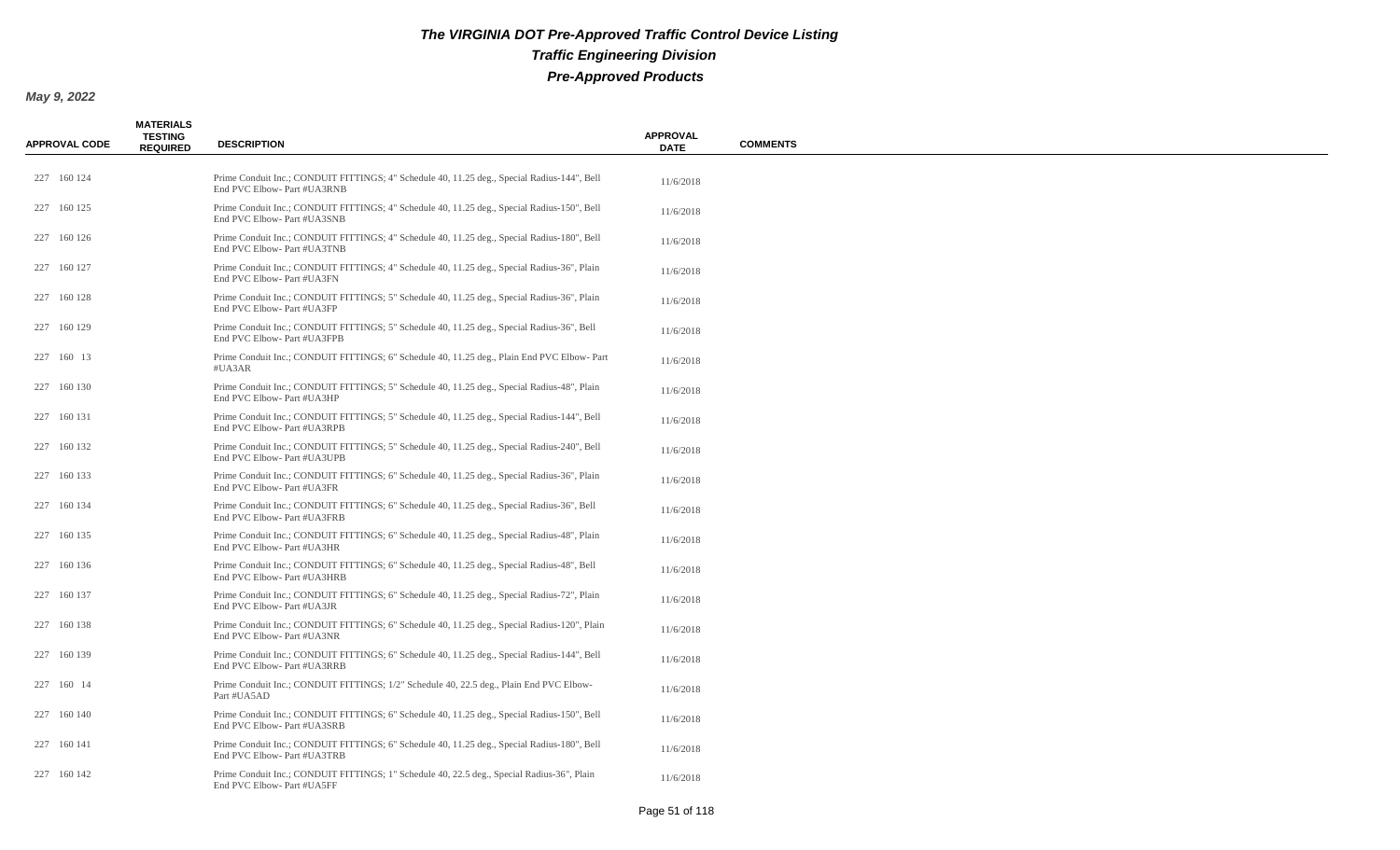| <b>APPROVAL CODE</b> | <b>MATERIALS</b><br><b>TESTING</b><br><b>REQUIRED</b> | <b>DESCRIPTION</b>                                                                                                           | <b>APPROVAL</b><br><b>DATE</b> | <b>COMMENTS</b> |
|----------------------|-------------------------------------------------------|------------------------------------------------------------------------------------------------------------------------------|--------------------------------|-----------------|
| 227 160 143          |                                                       | Prime Conduit Inc.; CONDUIT FITTINGS; 1-1/4" Schedule 40, 22.5 deg., Special Radius-36", Plain<br>End PVC Elbow- Part #UA5FG | 11/6/2018                      |                 |
| 227 160 144          |                                                       | Prime Conduit Inc.; CONDUIT FITTINGS; 1-1/2" Schedule 40, 22.5 deg., Special Radius-36", Plain<br>End PVC Elbow- Part #UA5FH | 11/6/2018                      |                 |
| 227 160 145          |                                                       | Prime Conduit Inc.; CONDUIT FITTINGS; 1-1/2" Schedule 40, 22.5 deg., Special Radius-36", Bell<br>End PVC Elbow- Part #UA5FHB | 11/6/2018                      |                 |
| 227 160 146          |                                                       | Prime Conduit Inc.; CONDUIT FITTINGS; 2" Schedule 40, 22.5 deg., Special Radius-18", Plain<br>End PVC Elbow- Part #UA5CJ     | 11/6/2018                      |                 |
| 227 160 147          |                                                       | Prime Conduit Inc.; CONDUIT FITTINGS; 2" Schedule 40, 22.5 deg., Special Radius-18", Bell End<br>PVC Elbow- Part #UA5CJB     | 11/6/2018                      |                 |
| 227 160 148          |                                                       | Prime Conduit Inc.; CONDUIT FITTINGS; 2" Schedule 40, 22.5 deg., Special Radius-24", Plain<br>End PVC Elbow- Part #UA5DJ     | 11/6/2018                      |                 |
| 227 160 149          |                                                       | Prime Conduit Inc.; CONDUIT FITTINGS; 2" Schedule 40, 22.5 deg., Special Radius-24", Bell End<br>PVC Elbow- Part #UA5DJB     | 11/6/2018                      |                 |
| 227 160 15           |                                                       | Prime Conduit Inc.; CONDUIT FITTINGS; 3/4" Schedule 40, 22.5 deg., Plain End PVC Elbow-<br>Part #UA5AE                       | 11/6/2018                      |                 |
| 227 160 150          |                                                       | Prime Conduit Inc.; CONDUIT FITTINGS; 2" Schedule 40, 22.5 deg., Special Radius-30", Plain<br>End PVC Elbow- Part #UA5EJ     | 11/6/2018                      |                 |
| 227 160 151          |                                                       | Prime Conduit Inc.; CONDUIT FITTINGS; 2" Schedule 40, 22.5 deg., Special Radius-30", Bell End<br>PVC Elbow-Part #UA5EJB      | 11/6/2018                      |                 |
| 227 160 152          |                                                       | Prime Conduit Inc.; CONDUIT FITTINGS; 2" Schedule 40, 22.5 deg., Special Radius-36", Plain<br>End PVC Elbow- Part #UA5FJ     | 11/6/2018                      |                 |
| 227 160 153          |                                                       | Prime Conduit Inc.; CONDUIT FITTINGS; 2" Schedule 40, 22.5 deg., Special Radius-36", Bell End<br>PVC Elbow- Part #UA5FJB     | 11/6/2018                      |                 |
| 227 160 154          |                                                       | Prime Conduit Inc.; CONDUIT FITTINGS; 2" Schedule 40, 22.5 deg., Special Radius-48", Plain<br>End PVC Elbow- Part #UA5HJ     | 11/6/2018                      |                 |
| 227 160 155          |                                                       | Prime Conduit Inc.; CONDUIT FITTINGS; 2" Schedule 40, 22.5 deg., Special Radius-48", Bell End<br>PVC Elbow- Part #UA5HJB     | 11/6/2018                      |                 |
| 227 160 156          |                                                       | Prime Conduit Inc.; CONDUIT FITTINGS; 2" Schedule 40, 22.5 deg., Special Radius-300", Plain<br>End PVC Elbow- Part #UA5VJ    | 11/6/2018                      |                 |
| 227 160 157          |                                                       | Prime Conduit Inc.; CONDUIT FITTINGS; 2-1/2" Schedule 40, 22.5 deg., Special Radius-18", Plain<br>End PVC Elbow- Part #UA5CK | 11/6/2018                      |                 |
| 227 160 158          |                                                       | Prime Conduit Inc.; CONDUIT FITTINGS; 2-1/2" Schedule 40, 22.5 deg., Special Radius-24", Plain<br>End PVC Elbow- Part #UA5DK | 11/6/2018                      |                 |
| 227 160 159          |                                                       | Prime Conduit Inc.; CONDUIT FITTINGS; 2-1/2" Schedule 40, 22.5 deg., Special Radius-24", Bell<br>End PVC Elbow- Part #UA5DKB | 11/6/2018                      |                 |
| 227 160 16           |                                                       | Prime Conduit Inc.; CONDUIT FITTINGS; 1" Schedule 40, 22.5 deg., Plain End PVC Elbow-Part<br>#UA5AF                          | 11/6/2018                      |                 |
| 227 160 160          |                                                       | Prime Conduit Inc.; CONDUIT FITTINGS; 2-1/2" Schedule 40, 22.5 deg., Special Radius-30", Plain<br>End PVC Elbow- Part #UA5EK | 11/6/2018                      |                 |
| 227 160 161          |                                                       | Prime Conduit Inc.; CONDUIT FITTINGS; 2-1/2" Schedule 40, 22.5 deg., Special Radius-36", Plain<br>End PVC Elbow- Part #UA5FK | 11/6/2018                      |                 |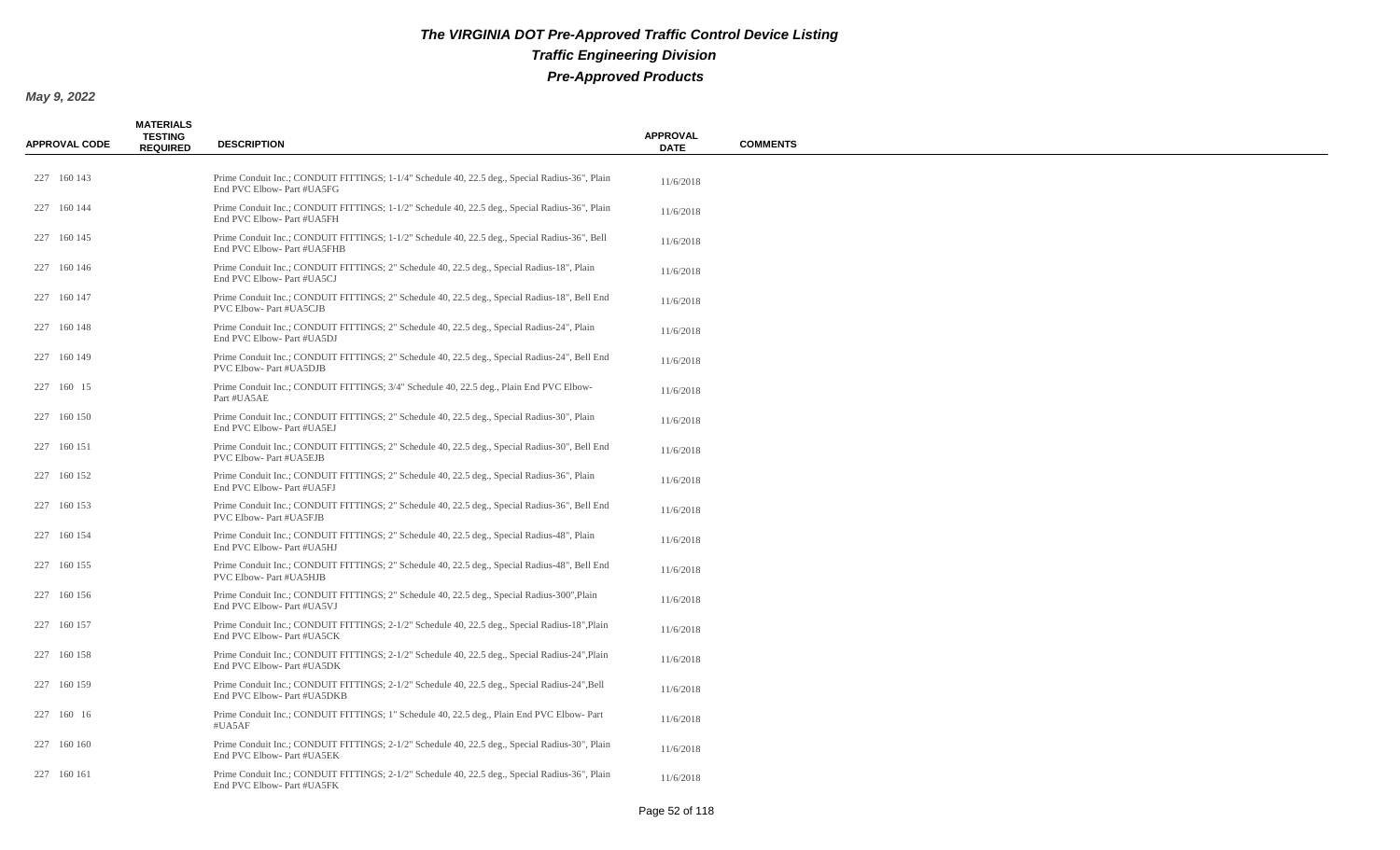| <b>APPROVAL CODE</b> | <b>MATERIALS</b><br><b>TESTING</b><br><b>REQUIRED</b> | <b>DESCRIPTION</b>                                                                                                             | <b>APPROVAL</b><br><b>DATE</b> | <b>COMMENTS</b> |
|----------------------|-------------------------------------------------------|--------------------------------------------------------------------------------------------------------------------------------|--------------------------------|-----------------|
| 227 160 162          |                                                       | Prime Conduit Inc.; CONDUIT FITTINGS; 2-1/2" Schedule 40, 22.5 deg., Special Radius-48", Plain<br>End PVC Elbow- Part #UA5HK   | 11/6/2018                      |                 |
| 227 160 163          |                                                       | Prime Conduit Inc.; CONDUIT FITTINGS; 3" Schedule 40, 22.5 deg., Special Radius-18", Bell End<br>PVC Elbow- Part #UA5CLB       | 11/6/2018                      |                 |
| 227 160 164          |                                                       | Prime Conduit Inc.; CONDUIT FITTINGS; 3" Schedule 40, 22.5 deg., Special Radius-24", Bell End<br>PVC Elbow- Part #UA5DLB       | 11/6/2018                      |                 |
| 227 160 165          |                                                       | Prime Conduit Inc.; CONDUIT FITTINGS; 3" Schedule 40, 22.5 deg., Special Radius-30", Plain<br>End PVC Elbow- Part #UA5EL       | 11/6/2018                      |                 |
| 227 160 166          |                                                       | Prime Conduit Inc.; CONDUIT FITTINGS; 3" Schedule 40, 22.5 deg., Special Radius-30", Bell End<br>PVC Elbow- Part #UA5ELB       | 11/6/2018                      |                 |
| 227 160 167          |                                                       | Prime Conduit Inc.; CONDUIT FITTINGS; 3" Schedule 40, 22.5 deg., Special Radius-36", Plain<br>End PVC Elbow- Part #UA5FL       | 11/6/2018                      |                 |
| 227 160 168          |                                                       | Prime Conduit Inc.; CONDUIT FITTINGS; 3" Schedule 40, 22.5 deg., Special Radius-36", Bell End<br>PVC Elbow- Part #UA5FLB       | 11/6/2018                      |                 |
| 227 160 169          |                                                       | Prime Conduit Inc.; CONDUIT FITTINGS; 3" Schedule 40, 22.5 deg., Special Radius-48", Plain<br>End PVC Elbow- Part #UA5HL       | 11/6/2018                      |                 |
| 227 160 17           |                                                       | Prime Conduit Inc.; CONDUIT FITTINGS; 1-1/4" Schedule 40, 22.5 deg., Plain End PVC Elbow-<br>Part #UA5AG                       | 11/6/2018                      |                 |
| 227 160 170          |                                                       | Prime Conduit Inc.; CONDUIT FITTINGS; 3" Schedule 40, 22.5 deg., Special Radius-300", Plain<br>End PVC Elbow- Part #UA5VL      | 11/6/2018                      |                 |
| 227 160 171          |                                                       | Prime Conduit Inc.; CONDUIT FITTINGS; 3-1/2" Schedule 40, 22.5 deg., Special Radius-24", Plain<br>End PVC Elbow- Part #UA5DM   | 11/6/2018                      |                 |
| 227 160 172          |                                                       | Prime Conduit Inc.; CONDUIT FITTINGS; 3-1/2" Schedule 40, 22.5 deg., Special Radius-30", Plain<br>End PVC Elbow- Part #UA5EM   | 11/6/2018                      |                 |
| 227 160 173          |                                                       | Prime Conduit Inc.; CONDUIT FITTINGS; 3-1/2" Schedule 40, 22.5 deg., Special Radius-36", Plain<br>End PVC Elbow- Part #UA5FM   | 11/6/2018                      |                 |
| 227 160 174          |                                                       | Prime Conduit Inc.; CONDUIT FITTINGS; 3-1/2" Schedule 40, 22.5 deg., Special Radius-48", Plain<br>End PVC Elbow- Part #UA5HM   | 11/6/2018                      |                 |
| 227 160 175          |                                                       | Prime Conduit Inc.; CONDUIT FITTINGS; 4" Schedule 40, 22.5 deg., Special Radius-24", Plain<br>End PVC Elbow- Part #UA5DN       | 11/6/2018                      |                 |
| 227 160 176          |                                                       | Prime Conduit Inc.; CONDUIT FITTINGS; 4" Schedule 40, 22.5 deg., Special Radius-24", Bell End<br><b>PVC Elbow-Part #UA5DNB</b> | 11/6/2018                      |                 |
| 227 160 177          |                                                       | Prime Conduit Inc.; CONDUIT FITTINGS; 4" Schedule 40, 22.5 deg., Special Radius-30", Plain<br>End PVC Elbow- Part #UA5EN       | 11/6/2018                      |                 |
| 227 160 178          |                                                       | Prime Conduit Inc.; CONDUIT FITTINGS; 4" Schedule 40, 22.5 deg., Special Radius-30", Bell End<br><b>PVC Elbow-Part #UA5ENB</b> | 11/6/2018                      |                 |
| 227 160 179          |                                                       | Prime Conduit Inc.; CONDUIT FITTINGS; 4" Schedule 40, 22.5 deg., Special Radius-36", Plain<br>End PVC Elbow- Part #UA5FN       | 11/6/2018                      |                 |
| 227 160 18           |                                                       | Prime Conduit Inc.; CONDUIT FITTINGS; 1-1/2" Schedule 40, 22.5 deg., Plain End PVC Elbow-<br>Part #UA5AH                       | 11/6/2018                      |                 |
| 227 160 180          |                                                       | Prime Conduit Inc.; CONDUIT FITTINGS; 4" Schedule 40, 22.5 deg., Special Radius-36", Bell End<br>PVC Elbow- Part #UA5FNB       | 11/6/2018                      |                 |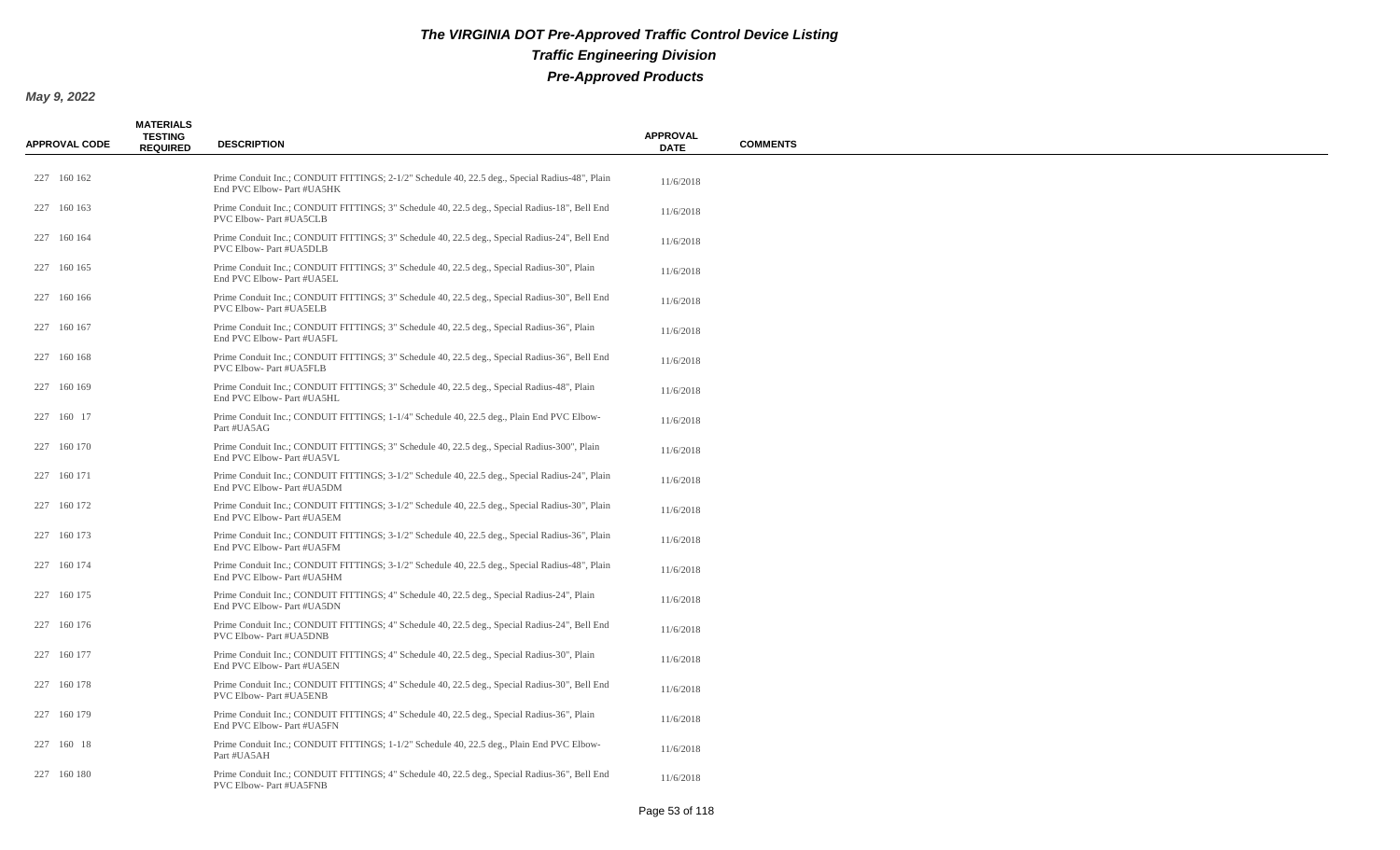| <b>APPROVAL CODE</b> | <b>MATERIALS</b><br><b>TESTING</b><br><b>REQUIRED</b> | <b>DESCRIPTION</b>                                                                                                        | <b>APPROVAL</b><br><b>DATE</b> | <b>COMMENTS</b> |
|----------------------|-------------------------------------------------------|---------------------------------------------------------------------------------------------------------------------------|--------------------------------|-----------------|
| 227 160 181          |                                                       | Prime Conduit Inc.; CONDUIT FITTINGS; 4" Schedule 40, 22.5 deg., Special Radius-48", Plain<br>End PVC Elbow- Part #UA5HN  | 11/6/2018                      |                 |
| 227 160 182          |                                                       | Prime Conduit Inc.; CONDUIT FITTINGS; 4" Schedule 40, 22.5 deg., Special Radius-48", Bell End<br>PVC Elbow- Part #UA5HNB  | 11/6/2018                      |                 |
| 227 160 183          |                                                       | Prime Conduit Inc.; CONDUIT FITTINGS; 4" Schedule 40, 22.5 deg., Special Radius-60", Plain<br>End PVC Elbow- Part #UA5IN  | 11/6/2018                      |                 |
| 227 160 184          |                                                       | Prime Conduit Inc.; CONDUIT FITTINGS; 4" Schedule 40, 22.5 deg., Special Radius-72", Plain<br>End PVC Elbow- Part #UA5JN  | 11/6/2018                      |                 |
| 227 160 185          |                                                       | Prime Conduit Inc.; CONDUIT FITTINGS; 4" Schedule 40, 22.5 deg., Special Radius-144", Bell<br>End PVC Elbow- Part #UA5RNB | 11/6/2018                      |                 |
| 227 160 186          |                                                       | Prime Conduit Inc.; CONDUIT FITTINGS; 4" Schedule 40, 22.5 deg., Special Radius-150", Plain<br>End PVC Elbow- Part #UA5SN | 11/6/2018                      |                 |
| 227 160 187          |                                                       | Prime Conduit Inc.; CONDUIT FITTINGS; 4" Schedule 40, 22.5 deg., Special Radius-150", Bell<br>End PVC Elbow- Part #UA5SNB | 11/6/2018                      |                 |
| 227 160 188          |                                                       | Prime Conduit Inc.; CONDUIT FITTINGS; 4" Schedule 40, 22.5 deg., Special Radius-180", Bell<br>End PVC Elbow- Part #UA5TNB | 11/6/2018                      |                 |
| 227 160 189          |                                                       | Prime Conduit Inc.; CONDUIT FITTINGS; 4" Schedule 40, 22.5 deg., Special Radius-240", Bell<br>End PVC Elbow- Part #UA5UNB | 11/6/2018                      |                 |
| 227 160 19           |                                                       | Prime Conduit Inc.; CONDUIT FITTINGS; 2" Schedule 40, 22.5 deg., Plain End PVC Elbow-Part<br>#UA5AJ                       | 11/6/2018                      |                 |
| 227 160 190          |                                                       | Prime Conduit Inc.; CONDUIT FITTINGS; 4" Schedule 40, 22.5 deg., Special Radius-300", Bell<br>End PVC Elbow- Part #UA5VNB | 11/6/2018                      |                 |
| 227 160 191          |                                                       | Prime Conduit Inc.; CONDUIT FITTINGS; 5" Schedule 40, 22.5 deg., Special Radius-24", Bell End<br>PVC Elbow- Part #UA5DPB  | 11/6/2018                      |                 |
| 227 160 192          |                                                       | Prime Conduit Inc.; CONDUIT FITTINGS; 5" Schedule 40, 22.5 deg., Special Radius-30", Plain<br>End PVC Elbow- Part #UA5EP  | 11/6/2018                      |                 |
| 227 160 193          |                                                       | Prime Conduit Inc.; CONDUIT FITTINGS; 5" Schedule 40, 22.5 deg., Special Radius-30", Bell End<br>PVC Elbow- Part #UA5EPB  | 11/6/2018                      |                 |
| 227 160 194          |                                                       | Prime Conduit Inc.; CONDUIT FITTINGS; 5" Schedule 40, 22.5 deg., Special Radius-36", Plain<br>End PVC Elbow- Part #UA5FP  | 11/6/2018                      |                 |
| 227 160 195          |                                                       | Prime Conduit Inc.; CONDUIT FITTINGS; 5" Schedule 40, 22.5 deg., Special Radius-36", Bell End<br>PVC Elbow- Part #UA5FPB  | 11/6/2018                      |                 |
| 227 160 196          |                                                       | Prime Conduit Inc.; CONDUIT FITTINGS; 5" Schedule 40, 22.5 deg., Special Radius-48", Plain<br>End PVC Elbow- Part #UA5HP  | 11/6/2018                      |                 |
| 227 160 197          |                                                       | Prime Conduit Inc.; CONDUIT FITTINGS; 5" Schedule 40, 22.5 deg., Special Radius-48", Bell End<br>PVC Elbow- Part #UA5HPB  | 11/6/2018                      |                 |
| 227 160 198          |                                                       | Prime Conduit Inc.; CONDUIT FITTINGS; 5" Schedule 40, 22.5 deg., Special Radius-60", Plain<br>End PVC Elbow- Part #UA5IP  | 11/6/2018                      |                 |
| 227 160 199          |                                                       | Prime Conduit Inc.; CONDUIT FITTINGS; 5" Schedule 40, 22.5 deg., Special Radius-144", Bell<br>End PVC Elbow- Part #UA5RPB | 11/6/2018                      |                 |
| 227 160 20           |                                                       | Prime Conduit Inc.; CONDUIT FITTINGS; 2" Schedule 40, 22.5 deg., Bell End PVC Elbow-Part<br>#UA5AJB                       | 11/6/2018                      |                 |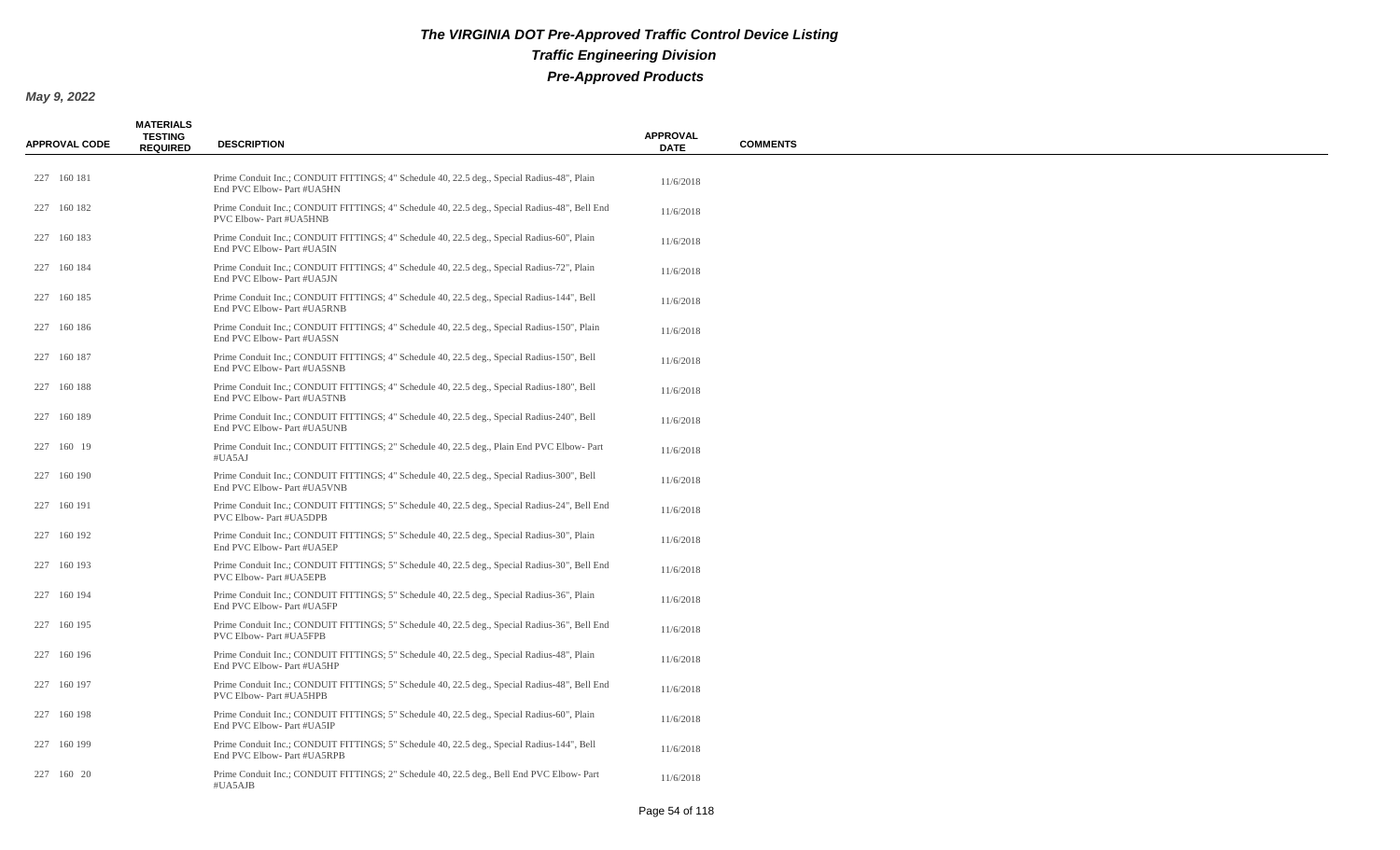| <b>APPROVAL CODE</b> | <b>MATERIALS</b><br><b>TESTING</b><br><b>REQUIRED</b> | <b>DESCRIPTION</b>                                                                                                        | <b>APPROVAL</b><br><b>DATE</b> | <b>COMMENTS</b> |
|----------------------|-------------------------------------------------------|---------------------------------------------------------------------------------------------------------------------------|--------------------------------|-----------------|
| 227 160 200          |                                                       | Prime Conduit Inc.; CONDUIT FITTINGS; 5" Schedule 40, 22.5 deg., Special Radius-150", Plain<br>End PVC Elbow- Part #UA5SP | 11/6/2018                      |                 |
| 227 160 201          |                                                       | Prime Conduit Inc.; CONDUIT FITTINGS; 5" Schedule 40, 22.5 deg., Special Radius-240", Bell<br>End PVC Elbow- Part #UA5UPB | 11/6/2018                      |                 |
| 227 160 202          |                                                       | Prime Conduit Inc.; CONDUIT FITTINGS; 5" Schedule 40, 22.5 deg., Special Radius-300", Bell<br>End PVC Elbow- Part #UA5VPB | 11/6/2018                      |                 |
| 227 160 203          |                                                       | Prime Conduit Inc.; CONDUIT FITTINGS; 6" Schedule 40, 22.5 deg., Special Radius-36", Plain<br>End PVC Elbow- Part #UA5FR  | 11/6/2018                      |                 |
| 227 160 204          |                                                       | Prime Conduit Inc.; CONDUIT FITTINGS; 6" Schedule 40, 22.5 deg., Special Radius-36", Bell End<br>PVC Elbow- Part #UA5FRB  | 11/6/2018                      |                 |
| 227 160 205          |                                                       | Prime Conduit Inc.; CONDUIT FITTINGS; 6" Schedule 40, 22.5 deg., Special Radius-48", Plain<br>End PVC Elbow- Part #UA5HR  | 11/6/2018                      |                 |
| 227 160 206          |                                                       | Prime Conduit Inc.; CONDUIT FITTINGS; 6" Schedule 40, 22.5 deg., Special Radius-48", Bell End<br>PVC Elbow- Part #UA5HRB  | 11/6/2018                      |                 |
| 227 160 207          |                                                       | Prime Conduit Inc.; CONDUIT FITTINGS; 6" Schedule 40, 22.5 deg., Special Radius-60", Plain<br>End PVC Elbow- Part #UA5IR  | 11/6/2018                      |                 |
| 227 160 208          |                                                       | Prime Conduit Inc.; CONDUIT FITTINGS; 6" Schedule 40, 22.5 deg., Special Radius-72", Plain<br>End PVC Elbow- Part #UA5JR  | 11/6/2018                      |                 |
| 227 160 209          |                                                       | Prime Conduit Inc.; CONDUIT FITTINGS; 6" Schedule 40, 22.5 deg., Special Radius-120", Plain<br>End PVC Elbow- Part #UA5NR | 11/6/2018                      |                 |
| 227 160 21           |                                                       | Prime Conduit Inc.; CONDUIT FITTINGS; 2-1/2" Schedule 40, 22.5 deg., Plain End PVC Elbow-<br>Part #UA5AK                  | 11/6/2018                      |                 |
| 227 160 210          |                                                       | Prime Conduit Inc.; CONDUIT FITTINGS; 6" Schedule 40, 22.5 deg., Special Radius-144", Plain<br>End PVC Elbow- Part #UA5RR | 11/6/2018                      |                 |
| 227 160 211          |                                                       | Prime Conduit Inc.; CONDUIT FITTINGS; 6" Schedule 40, 22.5 deg., Special Radius-144", Bell<br>End PVC Elbow- Part #UA5RRB | 11/6/2018                      |                 |
| 227 160 212          |                                                       | Prime Conduit Inc.; CONDUIT FITTINGS; 6" Schedule 40, 22.5 deg., Special Radius-150", Plain<br>End PVC Elbow- Part #UA5SR | 11/6/2018                      |                 |
| 227 160 213          |                                                       | Prime Conduit Inc.; CONDUIT FITTINGS; 6" Schedule 40, 22.5 deg., Special Radius-180", Bell<br>End PVC Elbow- Part #UA5TRB | 11/6/2018                      |                 |
| 227 160 214          |                                                       | Prime Conduit Inc.; CONDUIT FITTINGS; 6" Schedule 40, 22.5 deg., Special Radius-300", Plain<br>End PVC Elbow- Part #UA5VR | 11/6/2018                      |                 |
| 227 160 215          |                                                       | Prime Conduit Inc.; CONDUIT FITTINGS; 2" Schedule 40, 30 deg., Special Radius-18", Plain End<br>PVC Elbow-Part #UA6CJ     | 11/6/2018                      |                 |
| 227 160 216          |                                                       | Prime Conduit Inc.; CONDUIT FITTINGS; 2" Schedule 40, 30 deg., Special Radius-24", Plain End<br>PVC Elbow- Part #UA6DJ    | 11/6/2018                      |                 |
| 227 160 217          |                                                       | Prime Conduit Inc.; CONDUIT FITTINGS; 2" Schedule 40, 30 deg., Special Radius-24", Bell End<br>PVC Elbow- Part #UA6DJB    | 11/6/2018                      |                 |
| 227 160 218          |                                                       | Prime Conduit Inc.; CONDUIT FITTINGS; 2" Schedule 40, 30 deg., Special Radius-36", Plain End<br>PVC Elbow- Part #UA6FJ    | 11/6/2018                      |                 |
| 227 160 219          |                                                       | Prime Conduit Inc.; CONDUIT FITTINGS; 2" Schedule 40, 30 deg., Special Radius-36", Bell End<br>PVC Elbow- Part #UA6FJB    | 11/6/2018                      |                 |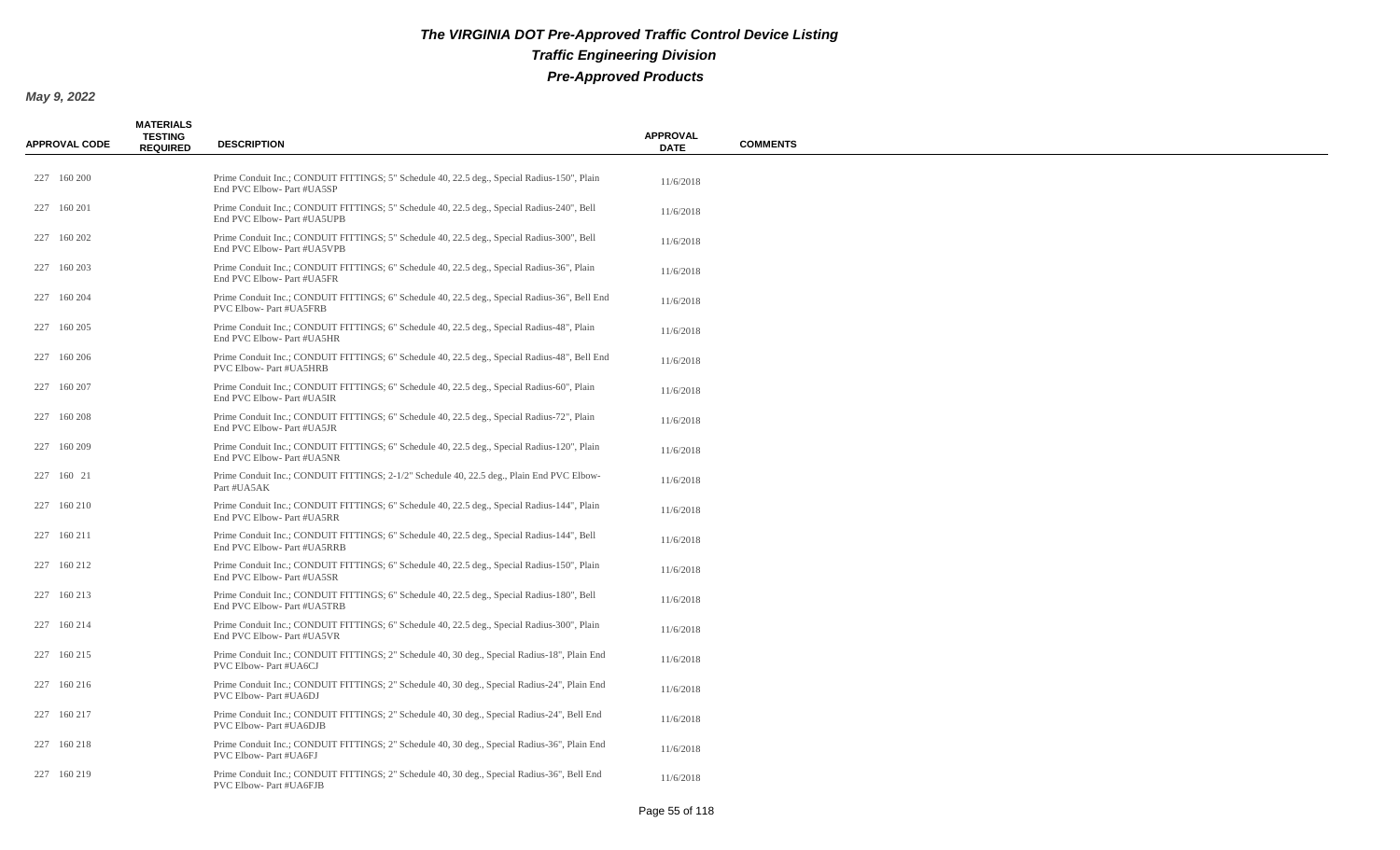| <b>APPROVAL CODE</b> | <b>MATERIALS</b><br><b>TESTING</b><br><b>REQUIRED</b> | <b>DESCRIPTION</b>                                                                                                         | <b>APPROVAL</b><br><b>DATE</b> | <b>COMMENTS</b> |
|----------------------|-------------------------------------------------------|----------------------------------------------------------------------------------------------------------------------------|--------------------------------|-----------------|
| 227 160 22           |                                                       | Prime Conduit Inc.; CONDUIT FITTINGS; 3" Schedule 40, 22.5 deg., Plain End PVC Elbow-Part<br>#UA5AL                        | 11/6/2018                      |                 |
| 227 160 220          |                                                       | Prime Conduit Inc.; CONDUIT FITTINGS; 2" Schedule 40, 30 deg., Special Radius-48", Plain End<br>PVC Elbow- Part #UA6HJ     | 11/6/2018                      |                 |
| 227 160 221          |                                                       | Prime Conduit Inc.; CONDUIT FITTINGS; 2" Schedule 40, 30 deg., Special Radius-48", Bell End<br>PVC Elbow- Part #UA6HJB     | 11/6/2018                      |                 |
| 227 160 222          |                                                       | Prime Conduit Inc.; CONDUIT FITTINGS; 2-1/2" Schedule 40, 30 deg., Special Radius-18", Plain<br>End PVC Elbow- Part #UA6CK | 11/6/2018                      |                 |
| 227 160 223          |                                                       | Prime Conduit Inc.; CONDUIT FITTINGS; 2-1/2" Schedule 40, 30 deg., Special Radius-24", Plain<br>End PVC Elbow- Part #UA6DK | 11/6/2018                      |                 |
| 227 160 224          |                                                       | Prime Conduit Inc.; CONDUIT FITTINGS; 3" Schedule 40, 30 deg., Special Radius-18", Plain End<br>PVC Elbow- Part #UA6CL     | 11/6/2018                      |                 |
| 227 160 225          |                                                       | Prime Conduit Inc.; CONDUIT FITTINGS; 3" Schedule 40, 30 deg., Special Radius-24", Plain End<br>PVC Elbow- Part #UA6DL     | 11/6/2018                      |                 |
| 227 160 226          |                                                       | Prime Conduit Inc.; CONDUIT FITTINGS; 3" Schedule 40, 30 deg., Special Radius-24", Bell End<br>PVC Elbow- Part #UA6DLB     | 11/6/2018                      |                 |
| 227 160 227          |                                                       | Prime Conduit Inc.; CONDUIT FITTINGS; 3" Schedule 40, 30 deg., Special Radius-36", Plain End<br>PVC Elbow- Part #UA6FL     | 11/6/2018                      |                 |
| 227 160 228          |                                                       | Prime Conduit Inc.; CONDUIT FITTINGS; 3" Schedule 40, 30 deg., Special Radius-36", Bell End<br>PVC Elbow- Part #UA6FLB     | 11/6/2018                      |                 |
| 227 160 229          |                                                       | Prime Conduit Inc.; CONDUIT FITTINGS; 3" Schedule 40, 30 deg., Special Radius-48", Plain End<br>PVC Elbow- Part #UA6HL     | 11/6/2018                      |                 |
| 227 160 23           |                                                       | Prime Conduit Inc.; CONDUIT FITTINGS; 3" Schedule 40, 22.5 deg., Bell End PVC Elbow-Part<br>#UA5ALB                        | 11/6/2018                      |                 |
| 227 160 230          |                                                       | Prime Conduit Inc.; CONDUIT FITTINGS; 3" Schedule 40, 30 deg., Special Radius-48", Bell End<br>PVC Elbow- Part #UA6HLB     | 11/6/2018                      |                 |
| 227 160 231          |                                                       | Prime Conduit Inc.; CONDUIT FITTINGS; 3-1/2" Schedule 40, 30 deg., Special Radius-24", Plain<br>End PVC Elbow- Part #UA6DM | 11/6/2018                      |                 |
| 227 160 232          |                                                       | Prime Conduit Inc.; CONDUIT FITTINGS; 3-1/2" Schedule 40, 30 deg., Special Radius-36", Plain<br>End PVC Elbow- Part #UA6FM | 11/6/2018                      |                 |
| 227 160 233          |                                                       | Prime Conduit Inc.; CONDUIT FITTINGS; 3-1/2" Schedule 40, 30 deg., Special Radius-48", Plain<br>End PVC Elbow- Part #UA6HM | 11/6/2018                      |                 |
| 227 160 234          |                                                       | Prime Conduit Inc.; CONDUIT FITTINGS; 4" Schedule 40, 30 deg., Special Radius-24", Plain End<br>PVC Elbow- Part #UA6DN     | 11/6/2018                      |                 |
| 227 160 235          |                                                       | Prime Conduit Inc.; CONDUIT FITTINGS; 4" Schedule 40, 30 deg., Special Radius-36", Plain End<br>PVC Elbow- Part #UA6FN     | 11/6/2018                      |                 |
| 227 160 236          |                                                       | Prime Conduit Inc.; CONDUIT FITTINGS; 4" Schedule 40, 30 deg., Special Radius-36", Bell End<br>PVC Elbow- Part #UA6FNB     | 11/6/2018                      |                 |
| 227 160 237          |                                                       | Prime Conduit Inc.; CONDUIT FITTINGS; 4" Schedule 40, 30 deg., Special Radius-48", Plain End<br>PVC Elbow- Part #UA6HN     | 11/6/2018                      |                 |
| 227 160 238          |                                                       | Prime Conduit Inc.; CONDUIT FITTINGS; 4" Schedule 40, 30 deg., Special Radius-48", Bell End<br>PVC Elbow- Part #UA6HNB     | 11/6/2018                      |                 |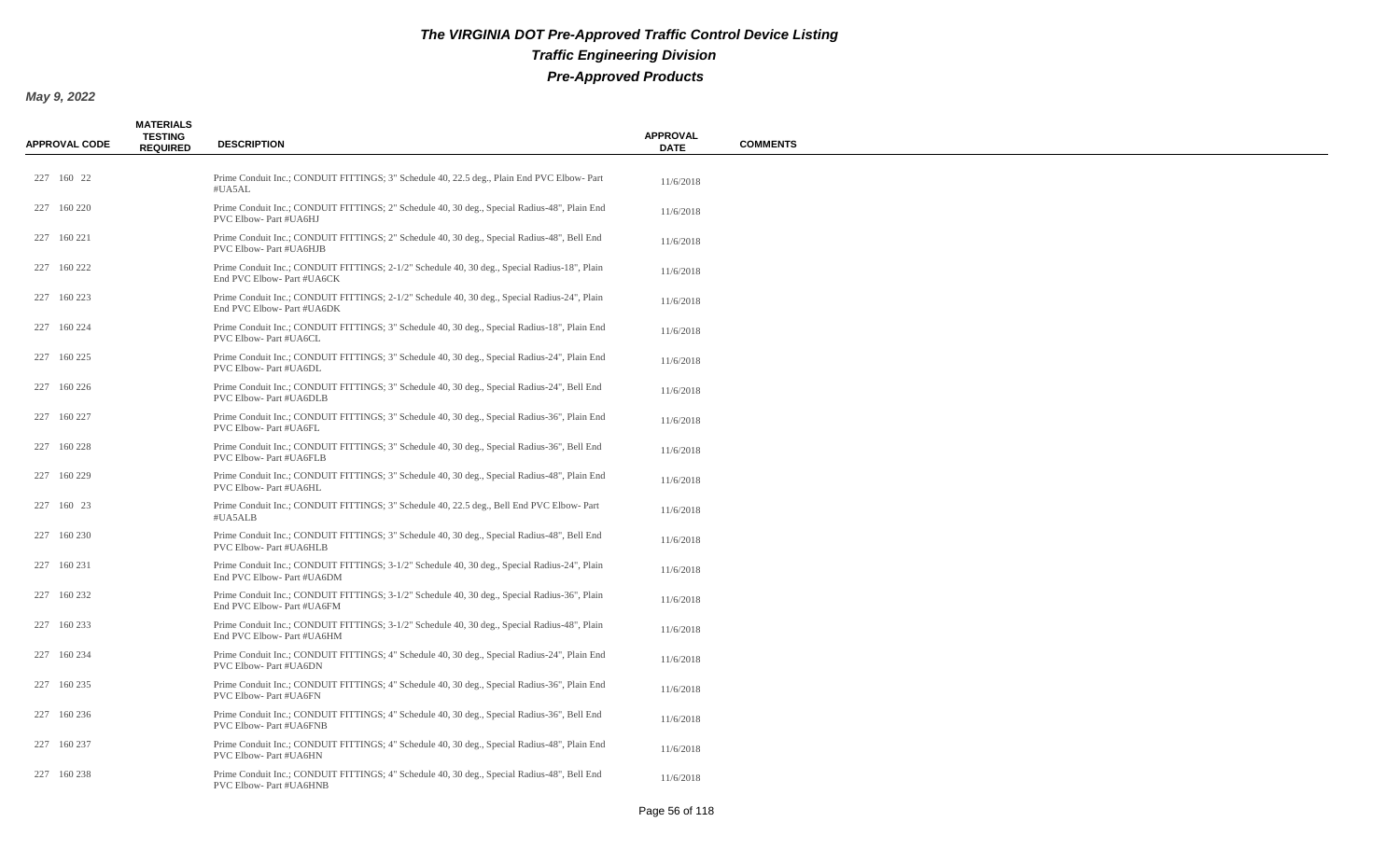| <b>APPROVAL CODE</b> | <b>MATERIALS</b><br><b>TESTING</b><br><b>REQUIRED</b> | <b>DESCRIPTION</b>                                                                                                           | <b>APPROVAL</b><br><b>DATE</b> | <b>COMMENTS</b> |
|----------------------|-------------------------------------------------------|------------------------------------------------------------------------------------------------------------------------------|--------------------------------|-----------------|
| 227 160 239          |                                                       | Prime Conduit Inc.; CONDUIT FITTINGS; 4" Schedule 40, 30 deg., Special Radius-60", Plain End<br>PVC Elbow- Part #UA6IN       | 11/6/2018                      |                 |
| 227 160 24           |                                                       | Prime Conduit Inc.; CONDUIT FITTINGS; 3-1/2" Schedule 40, 22.5 deg., Plain End PVC Elbow-<br>Part #UA5AM                     | 11/6/2018                      |                 |
| 227 160 240          |                                                       | Prime Conduit Inc.; CONDUIT FITTINGS; 4" Schedule 40, 30 deg., Special Radius-60", Bell End<br><b>PVC Elbow-Part #UA6INB</b> | 11/6/2018                      |                 |
| 227 160 241          |                                                       | Prime Conduit Inc.; CONDUIT FITTINGS; 5" Schedule 40, 30 deg., Special Radius-36", Plain End<br>PVC Elbow- Part #UA6FP       | 11/6/2018                      |                 |
| 227 160 242          |                                                       | Prime Conduit Inc.; CONDUIT FITTINGS; 5" Schedule 40, 30 deg., Special Radius-36", Bell End<br>PVC Elbow- Part #UA6FPB       | 11/6/2018                      |                 |
| 227 160 243          |                                                       | Prime Conduit Inc.; CONDUIT FITTINGS; 5" Schedule 40, 30 deg., Special Radius-48", Plain End<br>PVC Elbow- Part #UA6HP       | 11/6/2018                      |                 |
| 227 160 244          |                                                       | Prime Conduit Inc.; CONDUIT FITTINGS; 5" Schedule 40, 30 deg., Special Radius-48", Bell End<br>PVC Elbow- Part #UA6HPB       | 11/6/2018                      |                 |
| 227 160 245          |                                                       | Prime Conduit Inc.; CONDUIT FITTINGS; 5" Schedule 40, 30 deg., Special Radius-300", Plain End<br>PVC Elbow- Part #UA6VP      | 11/6/2018                      |                 |
| 227 160 246          |                                                       | Prime Conduit Inc.; CONDUIT FITTINGS; 6" Schedule 40, 30 deg., Special Radius-36", Plain End<br>PVC Elbow- Part #UA6FR       | 11/6/2018                      |                 |
| 227 160 247          |                                                       | Prime Conduit Inc.; CONDUIT FITTINGS; 6" Schedule 40, 30 deg., Special Radius-36", Bell End<br>PVC Elbow- Part #UA6FRB       | 11/6/2018                      |                 |
| 227 160 248          |                                                       | Prime Conduit Inc.; CONDUIT FITTINGS; 6" Schedule 40, 30 deg., Special Radius-48", Plain End<br>PVC Elbow- Part #UA6HR       | 11/6/2018                      |                 |
| 227 160 249          |                                                       | Prime Conduit Inc.; CONDUIT FITTINGS; 6" Schedule 40, 30 deg., Special Radius-48", Bell End<br>PVC Elbow- Part #UA6HRB       | 11/6/2018                      |                 |
| 227 160 25           |                                                       | Prime Conduit Inc.; CONDUIT FITTINGS; 4" Schedule 40, 22.5 deg., Plain End PVC Elbow-Part<br>#UA5AN                          | 11/6/2018                      |                 |
| 227 160 250          |                                                       | Prime Conduit Inc.; CONDUIT FITTINGS; 1" Schedule 40, 45 deg., Special Radius-18", Plain End<br>PVC Elbow- Part #UA7CF       | 11/6/2018                      |                 |
| 227 160 251          |                                                       | Prime Conduit Inc.; CONDUIT FITTINGS; 1" Schedule 40, 45 deg., Special Radius-24", Plain End<br>PVC Elbow- Part #UA7DF       | 11/6/2018                      |                 |
| 227 160 252          |                                                       | Prime Conduit Inc.; CONDUIT FITTINGS; 1" Schedule 40, 45 deg., Special Radius-30", Plain End<br>PVC Elbow- Part #UA7EF       | 11/6/2018                      |                 |
| 227 160 253          |                                                       | Prime Conduit Inc.; CONDUIT FITTINGS; 1" Schedule 40, 45 deg., Special Radius-36", Plain End<br>PVC Elbow- Part #UA7FF       | 11/6/2018                      |                 |
| 227 160 254          |                                                       | Prime Conduit Inc.; CONDUIT FITTINGS; 1" Schedule 40, 45 deg., Special Radius-48", Plain End<br>PVC Elbow- Part #UA7HF       | 11/6/2018                      |                 |
| 227 160 255          |                                                       | Prime Conduit Inc.; CONDUIT FITTINGS; 1-1/4" Schedule 40, 45 deg., Special Radius-18", Plain<br>End PVC Elbow- Part #UA7CG   | 11/6/2018                      |                 |
| 227 160 256          |                                                       | Prime Conduit Inc.; CONDUIT FITTINGS; 1-1/4" Schedule 40, 45 deg., Special Radius-24", Plain<br>End PVC Elbow- Part #UA7DG   | 11/6/2018                      |                 |
| 227 160 257          |                                                       | Prime Conduit Inc.; CONDUIT FITTINGS; 1-1/4" Schedule 40, 45 deg., Special Radius-30", Plain<br>End PVC Elbow- Part #UA7EG   | 11/6/2018                      |                 |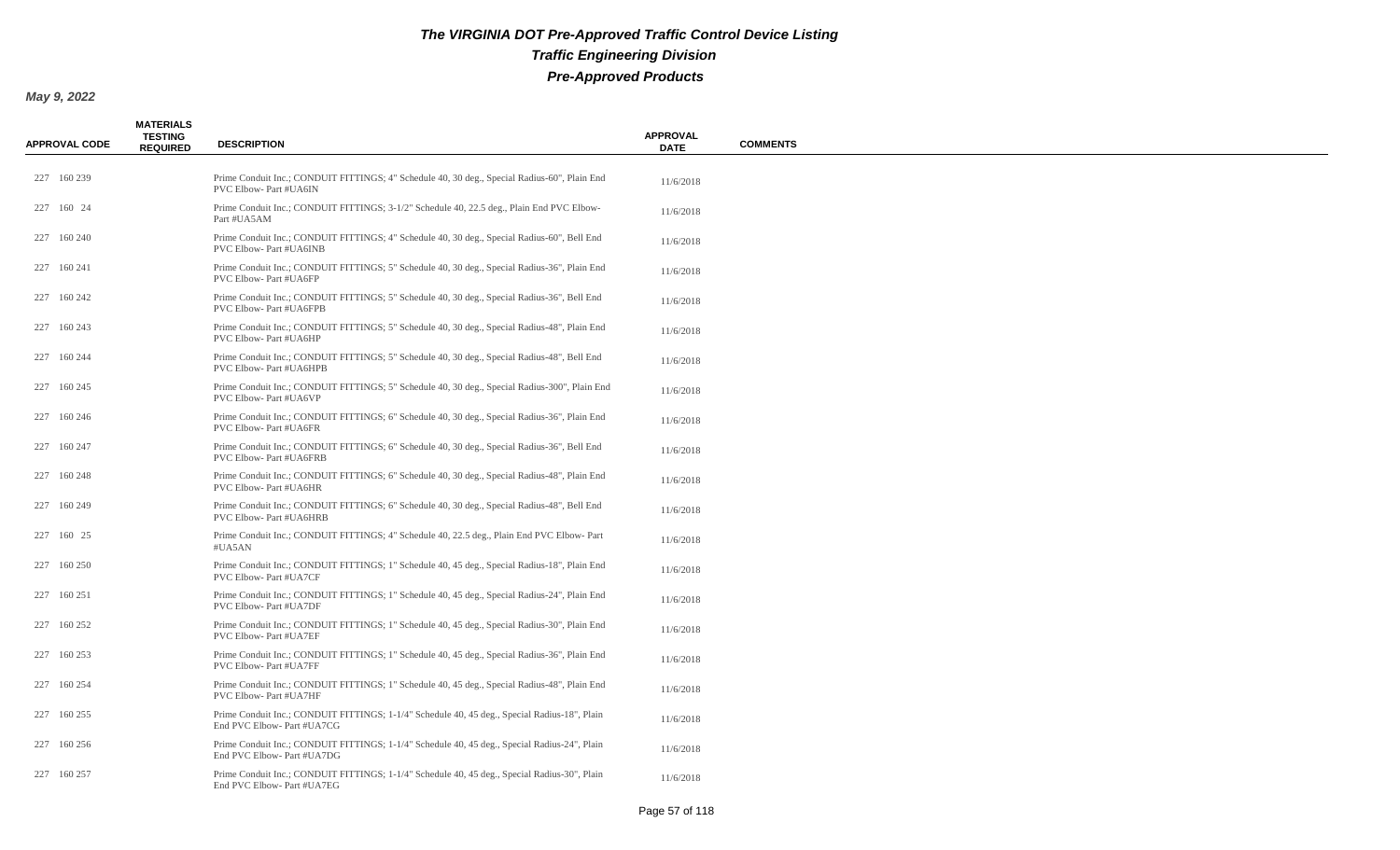| <b>APPROVAL CODE</b> | <b>MATERIALS</b><br><b>TESTING</b><br><b>REQUIRED</b> | <b>DESCRIPTION</b>                                                                                                         | <b>APPROVAL</b><br><b>DATE</b> | <b>COMMENTS</b> |
|----------------------|-------------------------------------------------------|----------------------------------------------------------------------------------------------------------------------------|--------------------------------|-----------------|
| 227 160 258          |                                                       | Prime Conduit Inc.; CONDUIT FITTINGS; 1-1/4" Schedule 40, 45 deg., Special Radius-36", Plain<br>End PVC Elbow- Part #UA7FG | 11/6/2018                      |                 |
| 227 160 259          |                                                       | Prime Conduit Inc.; CONDUIT FITTINGS; 1-1/4" Schedule 40, 45 deg., Special Radius-48", Plain<br>End PVC Elbow- Part #UA7HG | 11/6/2018                      |                 |
| 227 160 26           |                                                       | Prime Conduit Inc.; CONDUIT FITTINGS; 4" Schedule 40, 22.5 deg., Bell End PVC Elbow-Part<br>#UA5ANB                        | 11/6/2018                      |                 |
| 227 160 260          |                                                       | Prime Conduit Inc.; CONDUIT FITTINGS; 1-1/2" Schedule 40, 45 deg., Special Radius-18", Plain<br>End PVC Elbow- Part #UA7CH | 11/6/2018                      |                 |
| 227 160 261          |                                                       | Prime Conduit Inc.; CONDUIT FITTINGS; 1-1/2" Schedule 40, 45 deg., Special Radius-24", Plain<br>End PVC Elbow- Part #UA7DH | 11/6/2018                      |                 |
| 227 160 262          |                                                       | Prime Conduit Inc.; CONDUIT FITTINGS; 1-1/2" Schedule 40, 45 deg., Special Radius-30", Plain<br>End PVC Elbow- Part #UA7EH | 11/6/2018                      |                 |
| 227 160 263          |                                                       | Prime Conduit Inc.; CONDUIT FITTINGS; 1-1/2" Schedule 40, 45 deg., Special Radius-36", Plain<br>End PVC Elbow- Part #UA7FH | 11/6/2018                      |                 |
| 227 160 264          |                                                       | Prime Conduit Inc.; CONDUIT FITTINGS; 1-1/2" Schedule 40, 45 deg., Special Radius-36", Bell<br>End PVC Elbow- Part #UA7FHB | 11/6/2018                      |                 |
| 227 160 265          |                                                       | Prime Conduit Inc.; CONDUIT FITTINGS; 1-1/2" Schedule 40, 45 deg., Special Radius-48", Plain<br>End PVC Elbow- Part #UA7HH | 11/6/2018                      |                 |
| 227 160 266          |                                                       | Prime Conduit Inc.; CONDUIT FITTINGS; 2" Schedule 40, 45 deg., Special Radius-12", Bell End<br>PVC Elbow-Part #UA7BJB      | 11/6/2018                      |                 |
| 227 160 267          |                                                       | Prime Conduit Inc.; CONDUIT FITTINGS; 2" Schedule 40, 45 deg., Special Radius-18", Plain End<br>PVC Elbow- Part #UA7CJ     | 11/6/2018                      |                 |
| 227 160 268          |                                                       | Prime Conduit Inc.; CONDUIT FITTINGS; 2" Schedule 40, 45 deg., Special Radius-18", Bell End<br>PVC Elbow- Part #UA7CJB     | 11/6/2018                      |                 |
| 227 160 269          |                                                       | Prime Conduit Inc.; CONDUIT FITTINGS; 2" Schedule 40, 45 deg., Special Radius-24", Plain End<br>PVC Elbow- Part #UA7DJ     | 11/6/2018                      |                 |
| 227 160 27           |                                                       | Prime Conduit Inc.; CONDUIT FITTINGS; 5" Schedule 40, 22.5 deg., Plain End PVC Elbow-Part<br>#UA5AP                        | 11/6/2018                      |                 |
| 227 160 270          |                                                       | Prime Conduit Inc.; CONDUIT FITTINGS; 2" Schedule 40, 45 deg., Special Radius-24", Bell End<br>PVC Elbow-Part #UA7DJB      | 11/6/2018                      |                 |
| 227 160 271          |                                                       | Prime Conduit Inc.; CONDUIT FITTINGS; 2" Schedule 40, 45 deg., Special Radius-30", Plain End<br>PVC Elbow- Part #UA7EJ     | 11/6/2018                      |                 |
| 227 160 272          |                                                       | Prime Conduit Inc.; CONDUIT FITTINGS; 2" Schedule 40, 45 deg., Special Radius-30", Bell End<br>PVC Elbow- Part #UA7EJB     | 11/6/2018                      |                 |
| 227 160 273          |                                                       | Prime Conduit Inc.; CONDUIT FITTINGS; 2" Schedule 40, 45 deg., Special Radius-36", Plain End<br>PVC Elbow- Part #UA7FJ     | 11/6/2018                      |                 |
| 227 160 274          |                                                       | Prime Conduit Inc.; CONDUIT FITTINGS; 2" Schedule 40, 45 deg., Special Radius-36", Bell End<br>PVC Elbow- Part #UA7FJB     | 11/6/2018                      |                 |
| 227 160 275          |                                                       | Prime Conduit Inc.; CONDUIT FITTINGS; 2" Schedule 40, 45 deg., Special Radius-48", Plain End<br>PVC Elbow- Part #UA7HJ     | 11/6/2018                      |                 |
| 227 160 276          |                                                       | Prime Conduit Inc.; CONDUIT FITTINGS; 2" Schedule 40, 45 deg., Special Radius-48", Bell End<br>PVC Elbow- Part #UA7HJB     | 11/6/2018                      |                 |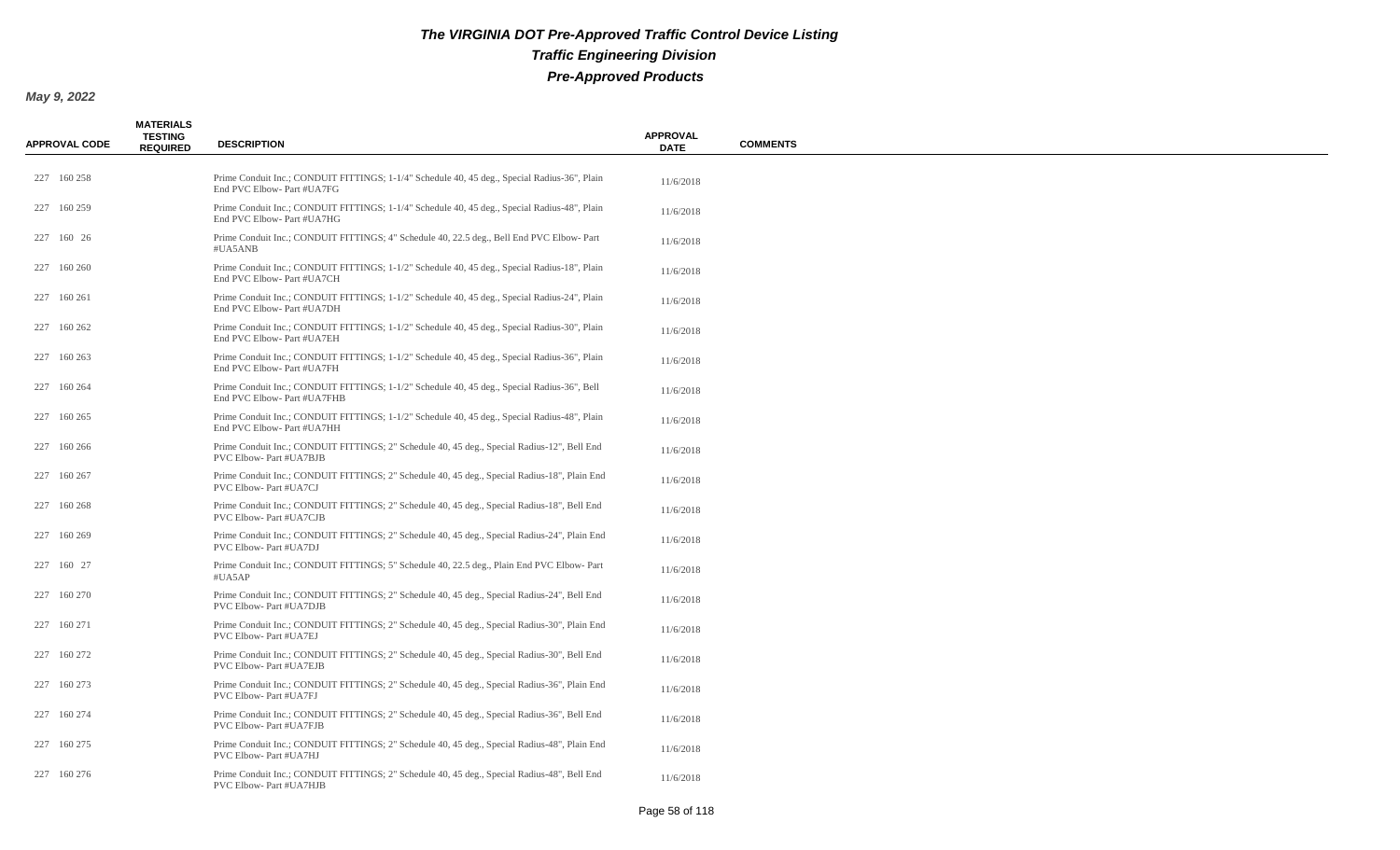| <b>APPROVAL CODE</b> | <b>MATERIALS</b><br><b>TESTING</b><br><b>REQUIRED</b> | <b>DESCRIPTION</b>                                                                                                           | <b>APPROVAL</b><br><b>DATE</b> | <b>COMMENTS</b> |
|----------------------|-------------------------------------------------------|------------------------------------------------------------------------------------------------------------------------------|--------------------------------|-----------------|
| 227 160 277          |                                                       | Prime Conduit Inc.; CONDUIT FITTINGS; 2" Schedule 40, 45 deg., Special Radius-150", Plain End<br>PVC Elbow- Part #UA7SJ      | 11/6/2018                      |                 |
| 227 160 278          |                                                       | Prime Conduit Inc.; CONDUIT FITTINGS; 2-1/2" Schedule 40, 45 deg., Special Radius-18", Plain<br>End PVC Elbow- Part #UA7CK   | 11/6/2018                      |                 |
| 227 160 279          |                                                       | Prime Conduit Inc.; CONDUIT FITTINGS; 2-1/2" Schedule 40, 45 deg., Special Radius-24", Plain<br>End PVC Elbow- Part #UA7DK   | 11/6/2018                      |                 |
| 227 160 28           |                                                       | Prime Conduit Inc.; CONDUIT FITTINGS; 5" Schedule 40, 22.5 deg., Bell End PVC Elbow-Part<br>#UA5APB                          | 11/6/2018                      |                 |
| 227 160 280          |                                                       | Prime Conduit Inc.; CONDUIT FITTINGS; 2-1/2" Schedule 40, 45 deg., Special Radius-24", Bell<br>End PVC Elbow- Part #UA7DKB   | 11/6/2018                      |                 |
| 227 160 281          |                                                       | Prime Conduit Inc.; CONDUIT FITTINGS; 2-1/2" Schedule 40, 45 deg., Special Radius-30", Plain<br>End PVC Elbow- Part #UA7EK   | 11/6/2018                      |                 |
| 227 160 282          |                                                       | Prime Conduit Inc.; CONDUIT FITTINGS; 2-1/2" Schedule 40, 45 deg., Special Radius-36", Plain<br>End PVC Elbow- Part #UA7FK   | 11/6/2018                      |                 |
| 227 160 283          |                                                       | Prime Conduit Inc.; CONDUIT FITTINGS; 2-1/2" Schedule 40, 45 deg., Special Radius-36", Bell<br>End PVC Elbow- Part #UA7FKB   | 11/6/2018                      |                 |
| 227 160 284          |                                                       | Prime Conduit Inc.; CONDUIT FITTINGS; 2-1/2" Schedule 40, 45 deg., Special Radius-48", Plain<br>End PVC Elbow- Part #UA7HK   | 11/6/2018                      |                 |
| 227 160 285          |                                                       | Prime Conduit Inc.; CONDUIT FITTINGS; 3" Schedule 40, 45 deg., Special Radius-18", Plain End<br>PVC Elbow- Part #UA7CL       | 11/6/2018                      |                 |
| 227 160 286          |                                                       | Prime Conduit Inc.; CONDUIT FITTINGS; 3" Schedule 40, 45 deg., Special Radius-18", Bell End<br><b>PVC Elbow-Part #UA7CLB</b> | 11/6/2018                      |                 |
| 227 160 287          |                                                       | Prime Conduit Inc.; CONDUIT FITTINGS; 3" Schedule 40, 45 deg., Special Radius-24", Plain End<br>PVC Elbow- Part #UA7DL       | 11/6/2018                      |                 |
| 227 160 288          |                                                       | Prime Conduit Inc.; CONDUIT FITTINGS; 3" Schedule 40, 45 deg., Special Radius-24", Bell End<br>PVC Elbow- Part #UA7DLB       | 11/6/2018                      |                 |
| 227 160 289          |                                                       | Prime Conduit Inc.; CONDUIT FITTINGS; 3" Schedule 40, 45 deg., Special Radius-30", Plain End<br>PVC Elbow- Part #UA7EL       | 11/6/2018                      |                 |
| 227 160 29           |                                                       | Prime Conduit Inc.; CONDUIT FITTINGS; 6" Schedule 40, 22.5 deg., Plain End PVC Elbow-Part<br>#UA5AR                          | 11/6/2018                      |                 |
| 227 160 290          |                                                       | Prime Conduit Inc.; CONDUIT FITTINGS; 3" Schedule 40, 45 deg., Special Radius-30", Bell End<br>PVC Elbow- Part #UA7ELB       | 11/6/2018                      |                 |
| 227 160 291          |                                                       | Prime Conduit Inc.; CONDUIT FITTINGS; 3" Schedule 40, 45 deg., Special Radius-36", Plain End<br>PVC Elbow- Part #UA7FL       | 11/6/2018                      |                 |
| 227 160 292          |                                                       | Prime Conduit Inc.; CONDUIT FITTINGS; 3" Schedule 40, 45 deg., Special Radius-36", Bell End<br>PVC Elbow- Part #UA7FLB       | 11/6/2018                      |                 |
| 227 160 293          |                                                       | Prime Conduit Inc.; CONDUIT FITTINGS; 3" Schedule 40, 45 deg., Special Radius-48", Plain End<br>PVC Elbow- Part #UA7HL       | 11/6/2018                      |                 |
| 227 160 294          |                                                       | Prime Conduit Inc.; CONDUIT FITTINGS; 3" Schedule 40, 45 deg., Special Radius-48", Bell End<br>PVC Elbow- Part #UA7HLB       | 11/6/2018                      |                 |
| 227 160 295          |                                                       | Prime Conduit Inc.; CONDUIT FITTINGS; 3-1/2" Schedule 40, 45 deg., Special Radius-24", Plain<br>End PVC Elbow- Part #UA7DM   | 11/6/2018                      |                 |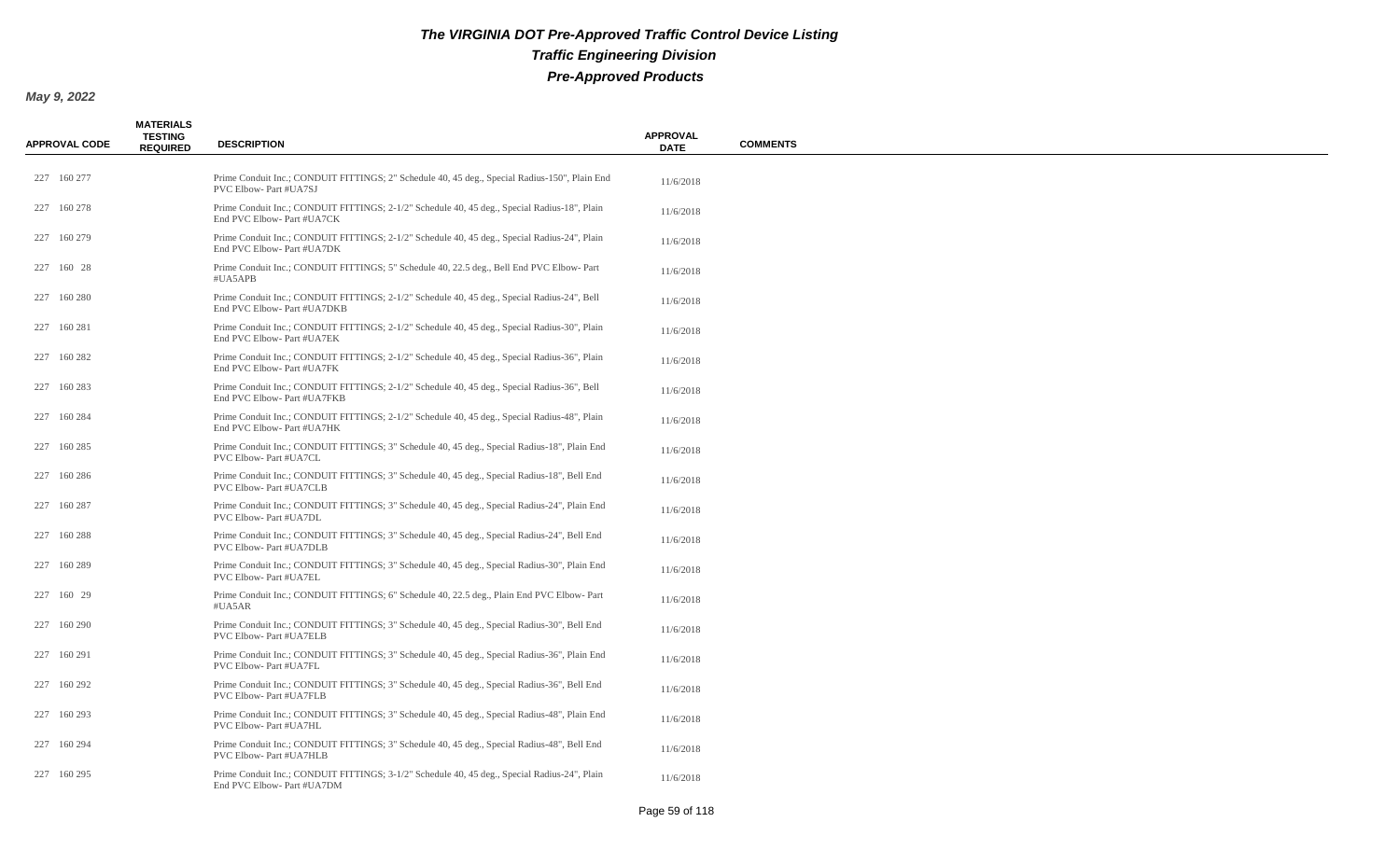| <b>APPROVAL CODE</b> | <b>MATERIALS</b><br><b>TESTING</b><br><b>REQUIRED</b> | <b>DESCRIPTION</b>                                                                                                            | <b>APPROVAL</b><br><b>DATE</b> | <b>COMMENTS</b> |
|----------------------|-------------------------------------------------------|-------------------------------------------------------------------------------------------------------------------------------|--------------------------------|-----------------|
| 227 160 296          |                                                       | Prime Conduit Inc.; CONDUIT FITTINGS; 3-1/2" Schedule 40, 45 deg., Special Radius-30", Plain<br>End PVC Elbow- Part #UA7EM    | 11/6/2018                      |                 |
| 227 160 297          |                                                       | Prime Conduit Inc.; CONDUIT FITTINGS; 3-1/2" Schedule 40, 45 deg., Special Radius-36", Plain<br>End PVC Elbow- Part #UA7FM    | 11/6/2018                      |                 |
| 227 160 298          |                                                       | Prime Conduit Inc.; CONDUIT FITTINGS; 4" Schedule 40, 45 deg., Special Radius-24", Plain End<br>PVC Elbow- Part #UA7DN        | 11/6/2018                      |                 |
| 227 160 299          |                                                       | Prime Conduit Inc.; CONDUIT FITTINGS; 4" Schedule 40, 45 deg., Special Radius-24", Bell End<br>PVC Elbow- Part #UA7DNB        | 11/6/2018                      |                 |
| 227 160 30           |                                                       | Prime Conduit Inc.; CONDUIT FITTINGS; 6" Schedule 40, 22.5 deg., Bell End PVC Elbow-Part<br>#UA5ARB                           | 11/6/2018                      |                 |
| 227 160 300          |                                                       | Prime Conduit Inc.; CONDUIT FITTINGS; 4" Schedule 40, 45 deg., Special Radius-30", Plain End<br>PVC Elbow- Part #UA7EN        | 11/6/2018                      |                 |
| 227 160 301          |                                                       | Prime Conduit Inc.; CONDUIT FITTINGS; 4" Schedule 40, 45 deg., Special Radius-30", Bell End<br>PVC Elbow- Part #UA7ENB        | 11/6/2018                      |                 |
| 227 160 302          |                                                       | Prime Conduit Inc.; CONDUIT FITTINGS; 4" Schedule 40, 45 deg., Special Radius-36", Plain End<br>PVC Elbow- Part #UA7FN        | 11/6/2018                      |                 |
| 227 160 303          |                                                       | Prime Conduit Inc.; CONDUIT FITTINGS; 4" Schedule 40, 45 deg., Special Radius-36", Bell End<br>PVC Elbow- Part #UA7FNB        | 11/6/2018                      |                 |
| 227 160 304          |                                                       | Prime Conduit Inc.; CONDUIT FITTINGS; 4" Schedule 40, 45 deg., Special Radius-48", Plain End<br><b>PVC Elbow-Part #UA7HN</b>  | 11/6/2018                      |                 |
| 227 160 305          |                                                       | Prime Conduit Inc.; CONDUIT FITTINGS; 4" Schedule 40, 45 deg., Special Radius-48", Bell End<br><b>PVC Elbow-Part #UA7HNB</b>  | 11/6/2018                      |                 |
| 227 160 306          |                                                       | Prime Conduit Inc.; CONDUIT FITTINGS; 4" Schedule 40, 45 deg., Special Radius-60", Plain End<br>PVC Elbow- Part #UA7IN        | 11/6/2018                      |                 |
| 227 160 307          |                                                       | Prime Conduit Inc.; CONDUIT FITTINGS; 4" Schedule 40, 45 deg., Special Radius-60", Bell End<br>PVC Elbow- Part #UA7INB        | 11/6/2018                      |                 |
| 227 160 308          |                                                       | Prime Conduit Inc.; CONDUIT FITTINGS; 4" Schedule 40, 45 deg., Special Radius-72", Plain End<br>PVC Elbow- Part #UA7JN        | 11/6/2018                      |                 |
| 227 160 309          |                                                       | Prime Conduit Inc.; CONDUIT FITTINGS; 4" Schedule 40, 45 deg., Special Radius-120", Bell End<br><b>PVC Elbow-Part #UA7NNB</b> | 11/6/2018                      |                 |
| 227 160 31           |                                                       | Prime Conduit Inc.; CONDUIT FITTINGS; 1/2" Schedule 40, 30 deg., Plain End PVC Elbow-Part<br>#UA6AD                           | 11/6/2018                      |                 |
| 227 160 310          |                                                       | Prime Conduit Inc.; CONDUIT FITTINGS; 4" Schedule 40, 45 deg., Special Radius-144", Plain End<br><b>PVC Elbow-Part #UA7RN</b> | 11/6/2018                      |                 |
| 227 160 311          |                                                       | Prime Conduit Inc.; CONDUIT FITTINGS; 4" Schedule 40, 45 deg., Special Radius-150", Plain End<br>PVC Elbow- Part #UA7SN       | 11/6/2018                      |                 |
| 227 160 312          |                                                       | Prime Conduit Inc.; CONDUIT FITTINGS; 5" Schedule 40, 45 deg., Special Radius-30", Plain End<br>PVC Elbow- Part #UA7EP        | 11/6/2018                      |                 |
| 227 160 313          |                                                       | Prime Conduit Inc.; CONDUIT FITTINGS; 5" Schedule 40, 45 deg., Special Radius-30", Bell End<br>PVC Elbow- Part #UA7EPB        | 11/6/2018                      |                 |
| 227 160 314          |                                                       | Prime Conduit Inc.; CONDUIT FITTINGS; 5" Schedule 40, 45 deg., Special Radius-36", Plain End<br>PVC Elbow- Part #UA7FP        | 11/6/2018                      |                 |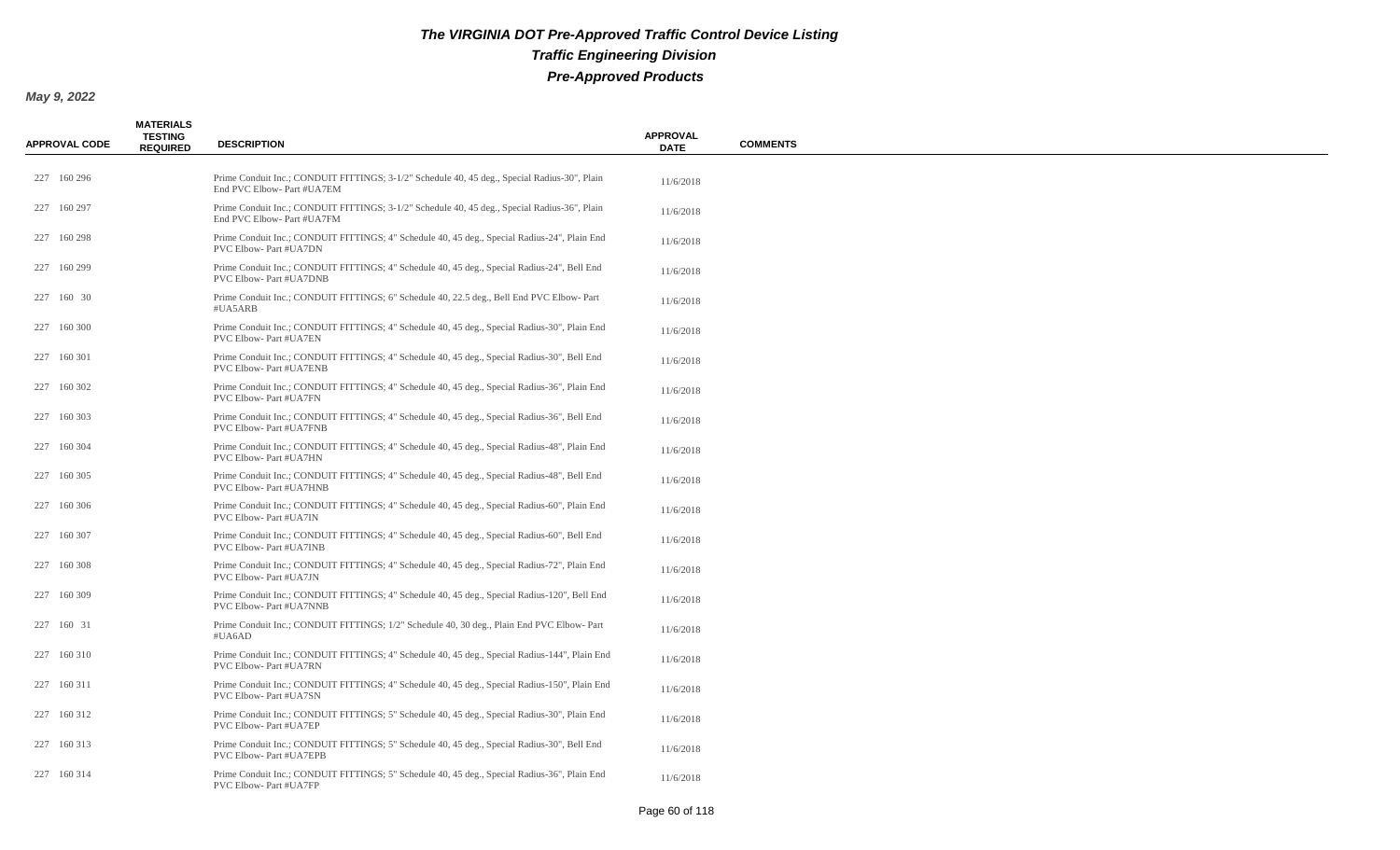| <b>APPROVAL CODE</b> | <b>MATERIALS</b><br><b>TESTING</b><br><b>REQUIRED</b> | <b>DESCRIPTION</b>                                                                                                           | <b>APPROVAL</b><br><b>DATE</b> | <b>COMMENTS</b> |
|----------------------|-------------------------------------------------------|------------------------------------------------------------------------------------------------------------------------------|--------------------------------|-----------------|
| 227 160 315          |                                                       | Prime Conduit Inc.; CONDUIT FITTINGS; 5" Schedule 40, 45 deg., Special Radius-36", Bell End<br>PVC Elbow- Part #UA7FPB       | 11/6/2018                      |                 |
| 227 160 316          |                                                       | Prime Conduit Inc.; CONDUIT FITTINGS; 5" Schedule 40, 45 deg., Special Radius-48", Plain End<br>PVC Elbow- Part #UA7HP       | 11/6/2018                      |                 |
| 227 160 317          |                                                       | Prime Conduit Inc.; CONDUIT FITTINGS; 5" Schedule 40, 45 deg., Special Radius-48", Bell End<br>PVC Elbow- Part #UA7HPB       | 11/6/2018                      |                 |
| 227 160 318          |                                                       | Prime Conduit Inc.; CONDUIT FITTINGS; 5" Schedule 40, 45 deg., Special Radius-60", Bell End<br>PVC Elbow- Part #UA7IPB       | 11/6/2018                      |                 |
| 227 160 319          |                                                       | Prime Conduit Inc.; CONDUIT FITTINGS; 5" Schedule 40, 45 deg., Special Radius-72", Plain End<br>PVC Elbow- Part #UA7JP       | 11/6/2018                      |                 |
| 227 160 32           |                                                       | Prime Conduit Inc.; CONDUIT FITTINGS; 1/2" Schedule 40, 30 deg., Bell End PVC Elbow-Part<br>#UA6ADB                          | 11/6/2018                      |                 |
| 227 160 320          |                                                       | Prime Conduit Inc.; CONDUIT FITTINGS; 5" Schedule 40, 45 deg., Special Radius-120", Bell End<br>PVC Elbow- Part #UA7NPB      | 11/6/2018                      |                 |
| 227 160 321          |                                                       | Prime Conduit Inc.; CONDUIT FITTINGS; 5" Schedule 40, 45 deg., Special Radius-144", Plain End<br>PVC Elbow- Part #UA7RP      | 11/6/2018                      |                 |
| 227 160 322          |                                                       | Prime Conduit Inc.; CONDUIT FITTINGS; 5" Schedule 40, 45 deg., Special Radius-150", Bell End<br>PVC Elbow- Part #UA7SPB      | 11/6/2018                      |                 |
| 227 160 323          |                                                       | Prime Conduit Inc.; CONDUIT FITTINGS; 5" Schedule 40, 45 deg., Special Radius-240", Plain End<br>PVC Elbow-Part #UA7UP       | 11/6/2018                      |                 |
| 227 160 324          |                                                       | Prime Conduit Inc.; CONDUIT FITTINGS; 6" Schedule 40, 45 deg., Special Radius-36", Plain End<br><b>PVC Elbow-Part #UA7FR</b> | 11/6/2018                      |                 |
| 227 160 325          |                                                       | Prime Conduit Inc.; CONDUIT FITTINGS; 6" Schedule 40, 45 deg., Special Radius-36", Bell End<br>PVC Elbow- Part #UA7FRB       | 11/6/2018                      |                 |
| 227 160 326          |                                                       | Prime Conduit Inc.; CONDUIT FITTINGS; 6" Schedule 40, 45 deg., Special Radius-48", Plain End<br>PVC Elbow- Part #UA7HR       | 11/6/2018                      |                 |
| 227 160 327          |                                                       | Prime Conduit Inc.; CONDUIT FITTINGS; 6" Schedule 40, 45 deg., Special Radius-48", Bell End<br>PVC Elbow- Part #UA7HRB       | 11/6/2018                      |                 |
| 227 160 328          |                                                       | Prime Conduit Inc.; CONDUIT FITTINGS; 6" Schedule 40, 45 deg., Special Radius-60", Plain End<br>PVC Elbow- Part #UA7IR       | 11/6/2018                      |                 |
| 227 160 329          |                                                       | Prime Conduit Inc.; CONDUIT FITTINGS; 6" Schedule 40, 45 deg., Special Radius-72", Plain End<br>PVC Elbow- Part #UA7JR       | 11/6/2018                      |                 |
| 227 160 33           |                                                       | Prime Conduit Inc.; CONDUIT FITTINGS; 3/4" Schedule 40, 30 deg., Plain End PVC Elbow-Part<br>#UA6AE                          | 11/6/2018                      |                 |
| 227 160 330          |                                                       | Prime Conduit Inc.; CONDUIT FITTINGS; 6" Schedule 40, 45 deg., Special Radius-120", Plain End<br>PVC Elbow- Part #UA7NR      | 11/6/2018                      |                 |
| 227 160 331          |                                                       | Prime Conduit Inc.; CONDUIT FITTINGS; 6" Schedule 40, 45 deg., Special Radius-144", Bell End<br>PVC Elbow- Part #UA7RRB      | 11/6/2018                      |                 |
| 227 160 332          |                                                       | Prime Conduit Inc.; CONDUIT FITTINGS; 1" Schedule 40, 45 deg., Special Radius-18", Plain End<br>PVC Elbow- Part #UA9CF       | 11/6/2018                      |                 |
| 227 160 333          |                                                       | Prime Conduit Inc.; CONDUIT FITTINGS; 1" Schedule 40, 45 deg., Special Radius-18", Bell End<br>PVC Elbow- Part #UA9CFB       | 11/6/2018                      |                 |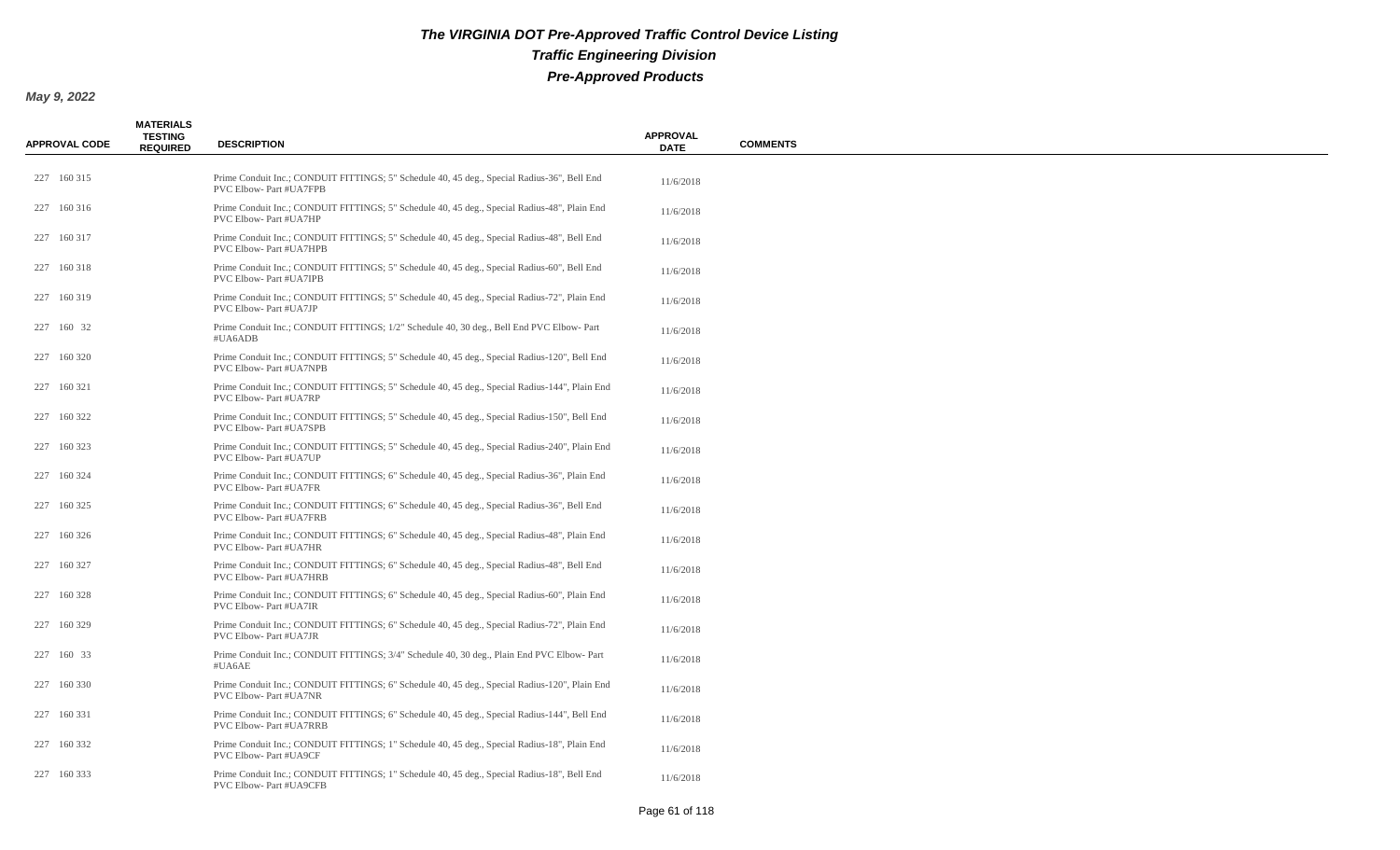| <b>APPROVAL CODE</b> | <b>MATERIALS</b><br><b>TESTING</b><br><b>REQUIRED</b> | <b>DESCRIPTION</b>                                                                                                           | <b>APPROVAL</b><br><b>DATE</b> | <b>COMMENTS</b> |
|----------------------|-------------------------------------------------------|------------------------------------------------------------------------------------------------------------------------------|--------------------------------|-----------------|
| 227 160 334          |                                                       | Prime Conduit Inc.; CONDUIT FITTINGS; 1" Schedule 40, 45 deg., Special Radius-24", Plain End<br>PVC Elbow- Part #UA9DF       | 11/6/2018                      |                 |
| 227 160 335          |                                                       | Prime Conduit Inc.; CONDUIT FITTINGS; 1" Schedule 40, 90 deg., Special Radius-18", Plain End<br>PVC Elbow- Part #UA9CF       | 11/6/2018                      |                 |
| 227 160 336          |                                                       | Prime Conduit Inc.; CONDUIT FITTINGS; 1" Schedule 40, 90 deg., Special Radius-18", Bell End<br>PVC Elbow- Part #UA9CFB       | 11/6/2018                      |                 |
| 227 160 337          |                                                       | Prime Conduit Inc.; CONDUIT FITTINGS; 1" Schedule 40, 90 deg., Special Radius-24", Plain End<br>PVC Elbow- Part #UA9DF       | 11/6/2018                      |                 |
| 227 160 338          |                                                       | Prime Conduit Inc.; CONDUIT FITTINGS; 1" Schedule 40, 90 deg., Special Radius-24", Bell End<br><b>PVC Elbow-Part #UA9DFB</b> | 11/6/2018                      |                 |
| 227 160 339          |                                                       | Prime Conduit Inc.; CONDUIT FITTINGS; 1" Schedule 40, 90 deg., Special Radius-30", Plain End<br>PVC Elbow- Part #UA9EF       | 11/6/2018                      |                 |
| 227 160 34           |                                                       | Prime Conduit Inc.; CONDUIT FITTINGS; 3/4" Schedule 40, 30 deg., Bell End PVC Elbow-Part<br>#UA6AEB                          | 11/6/2018                      |                 |
| 227 160 340          |                                                       | Prime Conduit Inc.; CONDUIT FITTINGS; 1" Schedule 40, 90 deg., Special Radius-30", Bell End<br>PVC Elbow- Part #UA9EFB       | 11/6/2018                      |                 |
| 227 160 341          |                                                       | Prime Conduit Inc.; CONDUIT FITTINGS; 1" Schedule 40, 90 deg., Special Radius-36", Plain End<br>PVC Elbow- Part #UA9FF       | 11/6/2018                      |                 |
| 227 160 342          |                                                       | Prime Conduit Inc.; CONDUIT FITTINGS; 1" Schedule 40, 90 deg., Special Radius-48", Plain End<br>PVC Elbow- Part #UA9HF       | 11/6/2018                      |                 |
| 227 160 343          |                                                       | Prime Conduit Inc.; CONDUIT FITTINGS; 1-1/4" Schedule 40, 90 deg., Special Radius-18", Plain<br>End PVC Elbow-Part #UA9CG    | 11/6/2018                      |                 |
| 227 160 344          |                                                       | Prime Conduit Inc.; CONDUIT FITTINGS; 1-1/4" Schedule 40, 90 deg., Special Radius-18", Bell<br>End PVC Elbow- Part #UA9CGB   | 11/6/2018                      |                 |
| 227 160 345          |                                                       | Prime Conduit Inc.; CONDUIT FITTINGS; 1-1/4" Schedule 40, 90 deg., Special Radius-24", Plain<br>End PVC Elbow- Part #UA9DG   | 11/6/2018                      |                 |
| 227 160 346          |                                                       | Prime Conduit Inc.; CONDUIT FITTINGS; 1-1/4" Schedule 40, 90 deg., Special Radius-24", Bell<br>End PVC Elbow- Part #UA9DGB   | 11/6/2018                      |                 |
| 227 160 347          |                                                       | Prime Conduit Inc.; CONDUIT FITTINGS; 1-1/4" Schedule 40, 90 deg., Special Radius-30", Plain<br>End PVC Elbow- Part #UA9EG   | 11/6/2018                      |                 |
| 227 160 348          |                                                       | Prime Conduit Inc.; CONDUIT FITTINGS; 1-1/4" Schedule 40, 90 deg., Special Radius-30", Bell<br>End PVC Elbow- Part #UA9EGB   | 11/6/2018                      |                 |
| 227 160 349          |                                                       | Prime Conduit Inc.; CONDUIT FITTINGS; 1-1/4" Schedule 40, 90 deg., Special Radius-36", Plain<br>End PVC Elbow- Part #UA9FG   | 11/6/2018                      |                 |
| 227 160 35           |                                                       | Prime Conduit Inc.; CONDUIT FITTINGS; 1" Schedule 40, 30 deg., Plain End PVC Elbow-Part<br>#UA6AF                            | 11/6/2018                      |                 |
| 227 160 350          |                                                       | Prime Conduit Inc.; CONDUIT FITTINGS; 1-1/4" Schedule 40, 90 deg., Special Radius-36", Bell<br>End PVC Elbow- Part #UA9FGB   | 11/6/2018                      |                 |
| 227 160 351          |                                                       | Prime Conduit Inc.; CONDUIT FITTINGS; 1-1/4" Schedule 40, 90 deg., Special Radius-48", Plain<br>End PVC Elbow- Part #UA9HG   | 11/6/2018                      |                 |
| 227 160 352          |                                                       | Prime Conduit Inc.; CONDUIT FITTINGS; 1-1/2" Schedule 40, 90 deg., Special Radius-12", Bell<br>End PVC Elbow- Part #UA9BHB   | 11/6/2018                      |                 |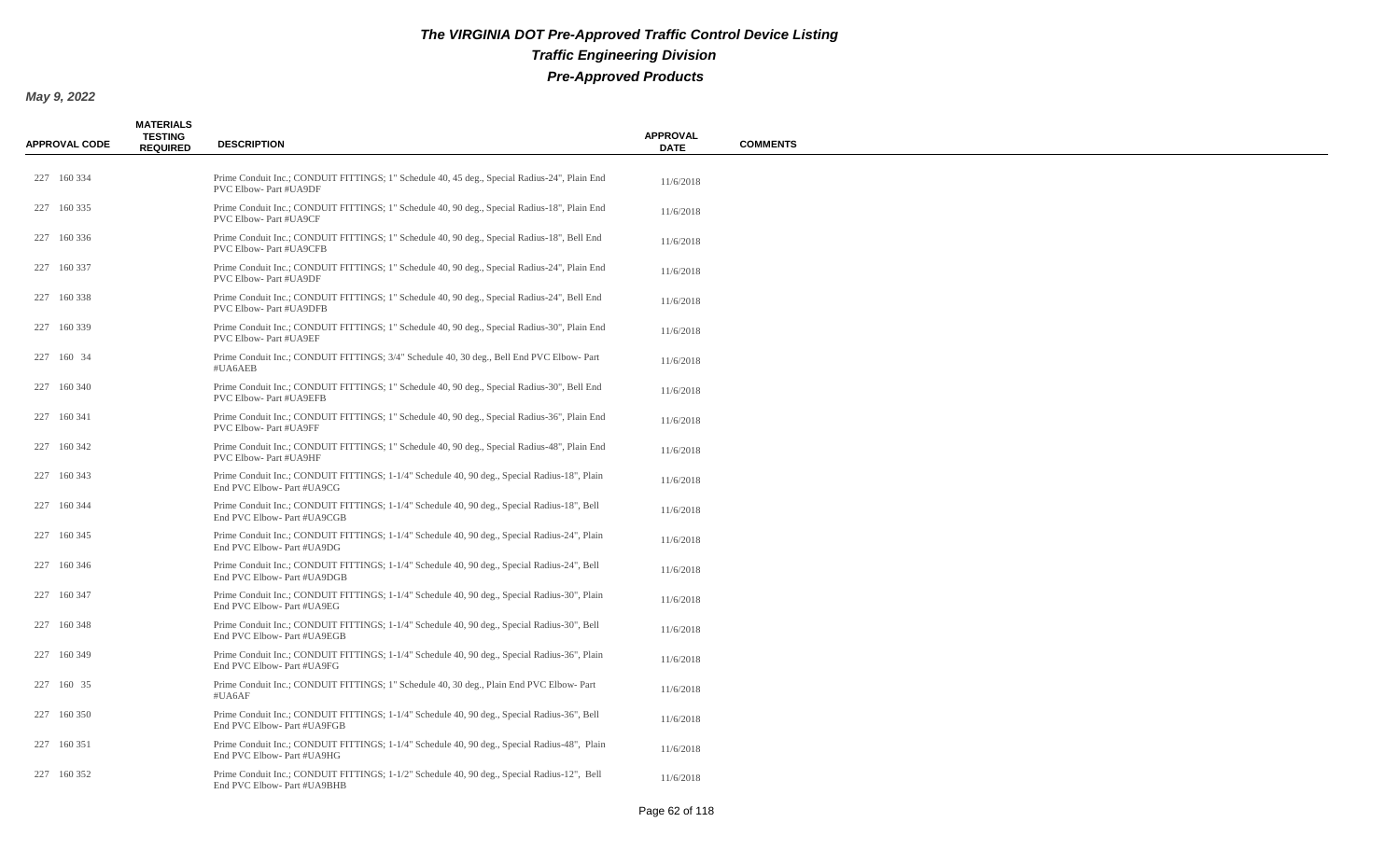| <b>APPROVAL CODE</b> | <b>MATERIALS</b><br><b>TESTING</b><br><b>REQUIRED</b> | <b>DESCRIPTION</b>                                                                                                         | <b>APPROVAL</b><br><b>DATE</b> | <b>COMMENTS</b> |
|----------------------|-------------------------------------------------------|----------------------------------------------------------------------------------------------------------------------------|--------------------------------|-----------------|
| 227 160 353          |                                                       | Prime Conduit Inc.; CONDUIT FITTINGS; 1-1/2" Schedule 40, 90 deg., Special Radius-18", Plain<br>End PVC Elbow- Part #UA9CH | 11/6/2018                      |                 |
| 227 160 354          |                                                       | Prime Conduit Inc.; CONDUIT FITTINGS; 1-1/2" Schedule 40, 90 deg., Special Radius-18", Bell<br>End PVC Elbow- Part #UA9CHB | 11/6/2018                      |                 |
| 227 160 355          |                                                       | Prime Conduit Inc.; CONDUIT FITTINGS; 1-1/2" Schedule 40, 90 deg., Special Radius-24", Plain<br>End PVC Elbow- Part #UA9DH | 11/6/2018                      |                 |
| 227 160 356          |                                                       | Prime Conduit Inc.; CONDUIT FITTINGS; 1-1/2" Schedule 40, 90 deg., Special Radius-24", Bell<br>End PVC Elbow- Part #UA9DHB | 11/6/2018                      |                 |
| 227 160 357          |                                                       | Prime Conduit Inc.; CONDUIT FITTINGS; 1-1/2" Schedule 40, 90 deg., Special Radius-30", Plain<br>End PVC Elbow- Part #UA9EH | 11/6/2018                      |                 |
| 227 160 358          |                                                       | Prime Conduit Inc.; CONDUIT FITTINGS; 1-1/2" Schedule 40, 90 deg., Special Radius-30", Bell<br>End PVC Elbow- Part #UA9EHB | 11/6/2018                      |                 |
| 227 160 359          |                                                       | Prime Conduit Inc.; CONDUIT FITTINGS; 1-1/2" Schedule 40, 90 deg., Special Radius-36", Plain<br>End PVC Elbow- Part #UA9FH | 11/6/2018                      |                 |
| 227 160 36           |                                                       | Prime Conduit Inc.; CONDUIT FITTINGS; 1" Schedule 40, 30 deg., Bell End PVC Elbow-Part<br>#UA6AFB                          | 11/6/2018                      |                 |
| 227 160 360          |                                                       | Prime Conduit Inc.; CONDUIT FITTINGS; 1-1/2" Schedule 40, 90 deg., Special Radius-36", Bell<br>End PVC Elbow- Part #UA9FHB | 11/6/2018                      |                 |
| 227 160 361          |                                                       | Prime Conduit Inc.; CONDUIT FITTINGS; 1-1/2" Schedule 40, 90 deg., Special Radius-48", Plain<br>End PVC Elbow- Part #UA9HH | 11/6/2018                      |                 |
| 227 160 362          |                                                       | Prime Conduit Inc.; CONDUIT FITTINGS; 2" Schedule 40, 90 deg., Special Radius-18", Plain End<br>PVC Elbow-Part #UA9CJ      | 11/6/2018                      |                 |
| 227 160 363          |                                                       | Prime Conduit Inc.; CONDUIT FITTINGS; 2" Schedule 40, 90 deg., Special Radius-18", Bell End<br>PVC Elbow- Part #UA9CJB     | 11/6/2018                      |                 |
| 227 160 364          |                                                       | Prime Conduit Inc.; CONDUIT FITTINGS; 2" Schedule 40, 90 deg., Special Radius-24", Plain End<br>PVC Elbow- Part #UA9DJ     | 11/6/2018                      |                 |
| 227 160 365          |                                                       | Prime Conduit Inc.; CONDUIT FITTINGS; 2" Schedule 40, 90 deg., Special Radius-24", Bell End<br>PVC Elbow- Part #UA9DJB     | 11/6/2018                      |                 |
| 227 160 366          |                                                       | Prime Conduit Inc.; CONDUIT FITTINGS; 2" Schedule 40, 90 deg., Special Radius-30", Plain End<br>PVC Elbow- Part #UA9EJ     | 11/6/2018                      |                 |
| 227 160 367          |                                                       | Prime Conduit Inc.; CONDUIT FITTINGS; 2" Schedule 40, 90 deg., Special Radius-30", Bell End<br>PVC Elbow- Part #UA9EJB     | 11/6/2018                      |                 |
| 227 160 368          |                                                       | Prime Conduit Inc.; CONDUIT FITTINGS; 2" Schedule 40, 90 deg., Special Radius-36", Plain End<br>PVC Elbow- Part #UA9FJ     | 11/6/2018                      |                 |
| 227 160 369          |                                                       | Prime Conduit Inc.; CONDUIT FITTINGS; 2" Schedule 40, 90 deg., Special Radius-36", Bell End<br>PVC Elbow- Part #UA9FJB     | 11/6/2018                      |                 |
| 227 160 37           |                                                       | Prime Conduit Inc.; CONDUIT FITTINGS; 1-1/4" Schedule 40, 30 deg., Plain End PVC Elbow-<br>Part #UA6AG                     | 11/6/2018                      |                 |
| 227 160 370          |                                                       | Prime Conduit Inc.; CONDUIT FITTINGS; 2" Schedule 40, 90 deg., Special Radius-48", Plain End<br>PVC Elbow- Part #UA9HJ     | 11/6/2018                      |                 |
| 227 160 371          |                                                       | Prime Conduit Inc.; CONDUIT FITTINGS; 2" Schedule 40, 90 deg., Special Radius-48", Bell End<br>PVC Elbow- Part #UA9HJB     | 11/6/2018                      |                 |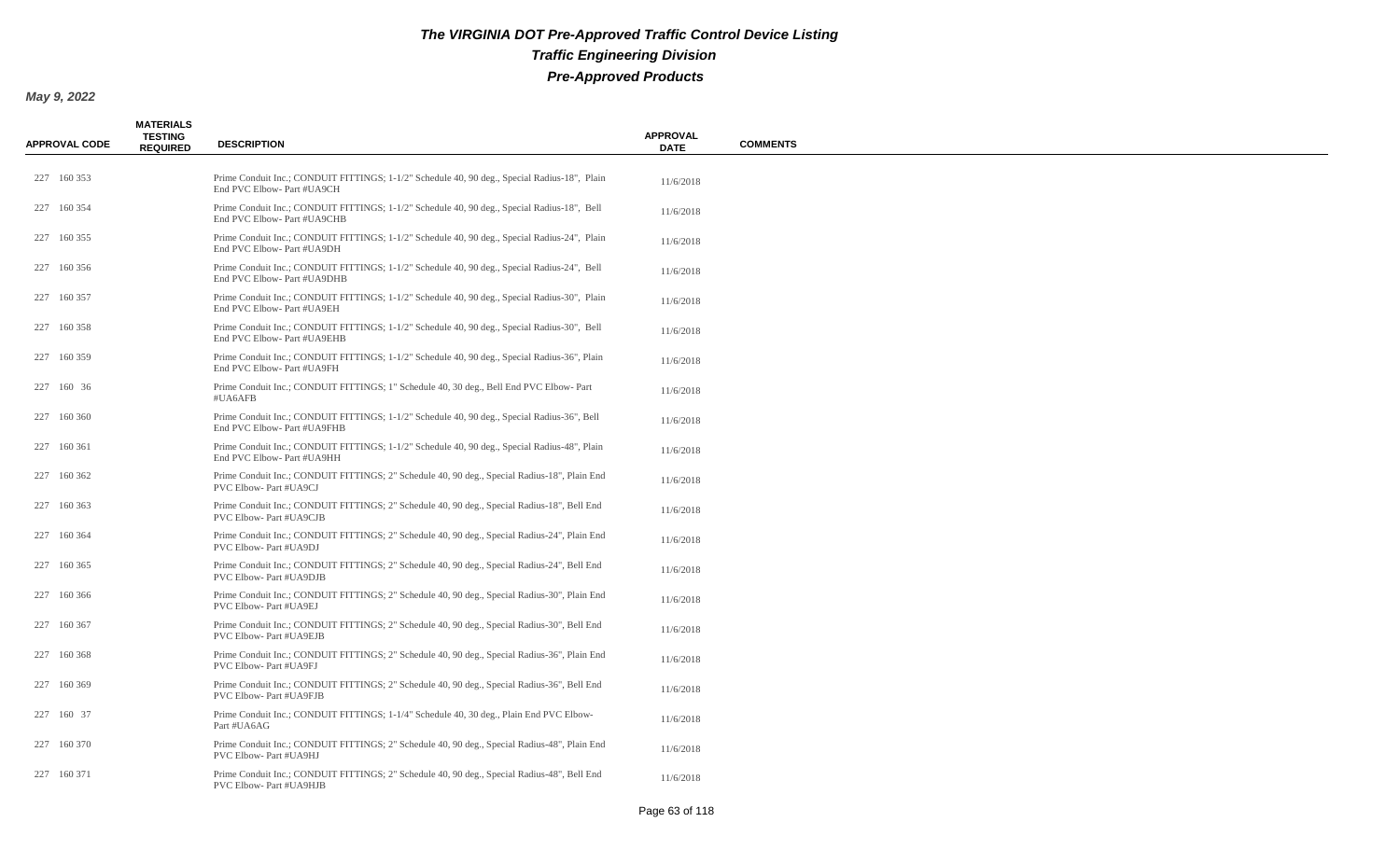| <b>APPROVAL CODE</b> | <b>MATERIALS</b><br><b>TESTING</b><br><b>REQUIRED</b> | <b>DESCRIPTION</b>                                                                                                           | <b>APPROVAL</b><br><b>DATE</b> | <b>COMMENTS</b> |
|----------------------|-------------------------------------------------------|------------------------------------------------------------------------------------------------------------------------------|--------------------------------|-----------------|
| 227 160 372          |                                                       | Prime Conduit Inc.; CONDUIT FITTINGS; 2" Schedule 40, 90 deg., Special Radius-72", Plain End<br><b>PVC Elbow-Part #UA9JJ</b> | 11/6/2018                      |                 |
| 227 160 373          |                                                       | Prime Conduit Inc.; CONDUIT FITTINGS; 2-1/2" Schedule 40, 90 deg., Special Radius-18", Plain<br>End PVC Elbow- Part #UA9CK   | 11/6/2018                      |                 |
| 227 160 374          |                                                       | Prime Conduit Inc.; CONDUIT FITTINGS; 2-1/2" Schedule 40, 90 deg., Special Radius-18", Bell<br>End PVC Elbow- Part #UA9CKB   | 11/6/2018                      |                 |
| 227 160 375          |                                                       | Prime Conduit Inc.; CONDUIT FITTINGS; 2-1/2" Schedule 40, 90 deg., Special Radius-24", Plain<br>End PVC Elbow- Part #UA9DK   | 11/6/2018                      |                 |
| 227 160 376          |                                                       | Prime Conduit Inc.; CONDUIT FITTINGS; 2-1/2" Schedule 40, 90 deg., Special Radius-24", Bell<br>End PVC Elbow- Part #UA9DKB   | 11/6/2018                      |                 |
| 227 160 377          |                                                       | Prime Conduit Inc.; CONDUIT FITTINGS; 2-1/2" Schedule 40, 90 deg., Special Radius-30", Plain<br>End PVC Elbow- Part #UA9EK   | 11/6/2018                      |                 |
| 227 160 378          |                                                       | Prime Conduit Inc.; CONDUIT FITTINGS; 2-1/2" Schedule 40, 90 deg., Special Radius-30", Bell<br>End PVC Elbow- Part #UA9EKB   | 11/6/2018                      |                 |
| 227 160 379          |                                                       | Prime Conduit Inc.; CONDUIT FITTINGS; 2-1/2" Schedule 40, 90 deg., Special Radius-36", Plain<br>End PVC Elbow- Part #UA9FK   | 11/6/2018                      |                 |
| 227 160 38           |                                                       | Prime Conduit Inc.; CONDUIT FITTINGS; 1-1/4" Schedule 40, 30 deg., Bell End PVC Elbow-Part<br>#UA6AGB                        | 11/6/2018                      |                 |
| 227 160 380          |                                                       | Prime Conduit Inc.; CONDUIT FITTINGS; 2-1/2" Schedule 40, 90 deg., Special Radius-36", Bell<br>End PVC Elbow- Part #UA9FKB   | 11/6/2018                      |                 |
| 227 160 381          |                                                       | Prime Conduit Inc.; CONDUIT FITTINGS; 2-1/2" Schedule 40, 90 deg., Special Radius-48", Plain<br>End PVC Elbow- Part #UA9HK   | 11/6/2018                      |                 |
| 227 160 382          |                                                       | Prime Conduit Inc.; CONDUIT FITTINGS; 2-1/2" Schedule 40, 90 deg., Special Radius-48", Bell<br>End PVC Elbow- Part #UA9HKB   | 11/6/2018                      |                 |
| 227 160 383          |                                                       | Prime Conduit Inc.; CONDUIT FITTINGS; 3" Schedule 40, 90 deg., Special Radius-18", Plain End<br>PVC Elbow- Part #UA9CL       | 11/6/2018                      |                 |
| 227 160 384          |                                                       | Prime Conduit Inc.; CONDUIT FITTINGS; 3" Schedule 40, 90 deg., Special Radius-18", Bell End<br>PVC Elbow- Part #UA9CLB       | 11/6/2018                      |                 |
| 227 160 385          |                                                       | Prime Conduit Inc.; CONDUIT FITTINGS; 3" Schedule 40, 90 deg., Special Radius- 24", Plain End<br>PVC Elbow- Part #UA9DL      | 11/6/2018                      |                 |
| 227 160 386          |                                                       | Prime Conduit Inc.; CONDUIT FITTINGS; 3" Schedule 40, 90 deg., Special Radius- 24", Bell End<br>PVC Elbow- Part #UA9DLB      | 11/6/2018                      |                 |
| 227 160 387          |                                                       | Prime Conduit Inc.; CONDUIT FITTINGS; 3" Schedule 40, 90 deg., Special Radius-30", Plain End<br>PVC Elbow- Part #UA9EL       | 11/6/2018                      |                 |
| 227 160 388          |                                                       | Prime Conduit Inc.; CONDUIT FITTINGS; 3" Schedule 40, 90 deg., Special Radius- 30", Bell End<br>PVC Elbow- Part #UA9ELB      | 11/6/2018                      |                 |
| 227 160 389          |                                                       | Prime Conduit Inc.; CONDUIT FITTINGS; 3" Schedule 40, 90 deg., Special Radius- 36", Plain End<br>PVC Elbow- Part #UA9FL      | 11/6/2018                      |                 |
| 227 160 39           |                                                       | Prime Conduit Inc.; CONDUIT FITTINGS; 1-1/2" Schedule 40, 30 deg., Plain End PVC Elbow-<br>Part #UA6AH                       | 11/6/2018                      |                 |
| 227 160 390          |                                                       | Prime Conduit Inc.; CONDUIT FITTINGS; 3" Schedule 40, 90 deg., Special Radius- 36", Bell End<br>PVC Elbow- Part #UA9FLB      | 11/6/2018                      |                 |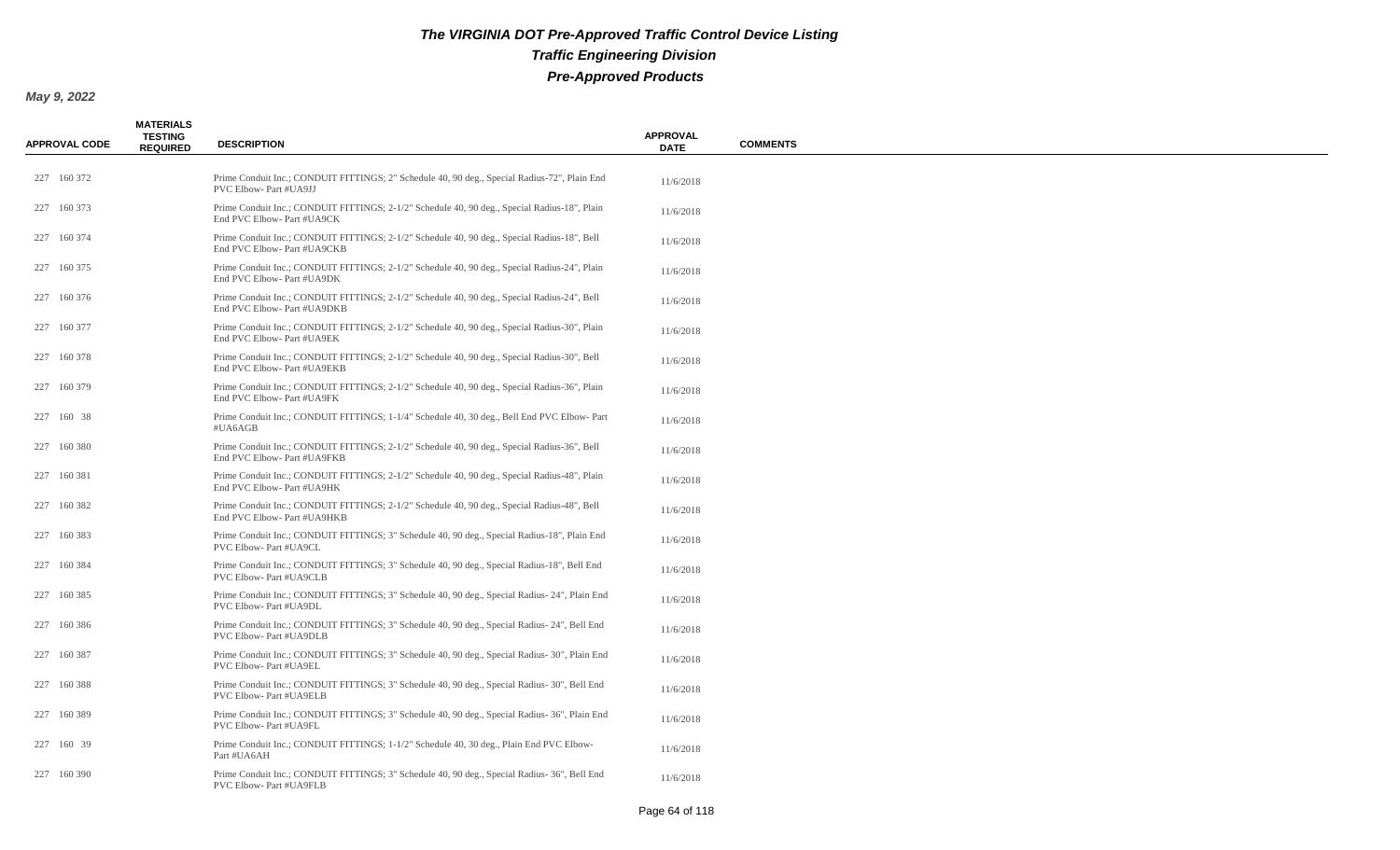| <b>APPROVAL CODE</b> | <b>MATERIALS</b><br><b>TESTING</b><br><b>REQUIRED</b> | <b>DESCRIPTION</b>                                                                                                            | <b>APPROVAL</b><br><b>DATE</b> | <b>COMMENTS</b> |
|----------------------|-------------------------------------------------------|-------------------------------------------------------------------------------------------------------------------------------|--------------------------------|-----------------|
| 227 160 391          |                                                       | Prime Conduit Inc.; CONDUIT FITTINGS; 3" Schedule 40, 90 deg., Special Radius- 48", Plain End<br>PVC Elbow- Part #UA9HL       | 11/6/2018                      |                 |
| 227 160 392          |                                                       | Prime Conduit Inc.; CONDUIT FITTINGS; 3" Schedule 40, 90 deg., Special Radius- 48", Bell End<br>PVC Elbow- Part #UA9HLB       | 11/6/2018                      |                 |
| 227 160 393          |                                                       | Prime Conduit Inc.; CONDUIT FITTINGS; 3" Schedule 40, 90 deg., Special Radius- 60", Plain End<br>PVC Elbow- Part #UA9IL       | 11/6/2018                      |                 |
| 227 160 394          |                                                       | Prime Conduit Inc.; CONDUIT FITTINGS; 3-1/2" Schedule 40, 90 deg., Special Radius- 24", Plain<br>End PVC Elbow- Part #UA9DM   | 11/6/2018                      |                 |
| 227 160 395          |                                                       | Prime Conduit Inc.; CONDUIT FITTINGS; 3-1/2" Schedule 40, 90 deg., Special Radius-24", Bell<br>End PVC Elbow- Part #UA9DMB    | 11/6/2018                      |                 |
| 227 160 396          |                                                       | Prime Conduit Inc.; CONDUIT FITTINGS; 3-1/2" Schedule 40, 90 deg., Special Radius- 30", Plain<br>End PVC Elbow- Part #UA9EM   | 11/6/2018                      |                 |
| 227 160 397          |                                                       | Prime Conduit Inc.; CONDUIT FITTINGS; 3-1/2" Schedule 40, 90 deg., Special Radius-30", Bell<br>End PVC Elbow- Part #UA9EMB    | 11/6/2018                      |                 |
| 227 160 398          |                                                       | Prime Conduit Inc.; CONDUIT FITTINGS; 3-1/2" Schedule 40, 90 deg., Special Radius- 36", Plain<br>End PVC Elbow- Part #UA9FM   | 11/6/2018                      |                 |
| 227 160 399          |                                                       | Prime Conduit Inc.; CONDUIT FITTINGS; 3-1/2" Schedule 40, 90 deg., Special Radius-36", Bell<br>End PVC Elbow- Part #UA9FMB    | 11/6/2018                      |                 |
| 227 160 40           |                                                       | Prime Conduit Inc.; CONDUIT FITTINGS; 1-1/2" Schedule 40, 30 deg., Bell End PVC Elbow- Part<br>#UA6AHB                        | 11/6/2018                      |                 |
| 227 160 400          |                                                       | Prime Conduit Inc.; CONDUIT FITTINGS; 3-1/2" Schedule 40, 90 deg., Special Radius- 48", Plain<br>End PVC Elbow- Part #UA9HM   | 11/6/2018                      |                 |
| 227 160 401          |                                                       | Prime Conduit Inc.; CONDUIT FITTINGS; 3-1/2" Schedule 40, 90 deg., Special Radius- 48", Bell<br>End PVC Elbow- Part #UA9HMB   | 11/6/2018                      |                 |
| 227 160 402          |                                                       | Prime Conduit Inc.; CONDUIT FITTINGS; 4" Schedule 40, 90 deg., Special Radius-18", Bell End<br><b>PVC Elbow-Part #UA9CNB</b>  | 11/6/2018                      |                 |
| 227 160 403          |                                                       | Prime Conduit Inc.; CONDUIT FITTINGS; 4" Schedule 40, 90 deg., Special Radius- 24", Plain End<br>PVC Elbow- Part #UA9DN       | 11/6/2018                      |                 |
| 227 160 404          |                                                       | Prime Conduit Inc.; CONDUIT FITTINGS; 4" Schedule 40, 90 deg., Special Radius- 24", Bell End<br>PVC Elbow- Part #UA9DNB       | 11/6/2018                      |                 |
| 227 160 405          |                                                       | Prime Conduit Inc.; CONDUIT FITTINGS; 4" Schedule 40, 90 deg., Special Radius-30", Plain End<br>PVC Elbow- Part #UA9EN        | 11/6/2018                      |                 |
| 227 160 406          |                                                       | Prime Conduit Inc.; CONDUIT FITTINGS; 4" Schedule 40, 90 deg., Special Radius- 30", Bell End<br><b>PVC Elbow-Part #UA9ENB</b> | 11/6/2018                      |                 |
| 227 160 407          |                                                       | Prime Conduit Inc.; CONDUIT FITTINGS; 4" Schedule 40, 90 deg., Special Radius-36", Plain End<br>PVC Elbow- Part #UA9FN        | 11/6/2018                      |                 |
| 227 160 408          |                                                       | Prime Conduit Inc.; CONDUIT FITTINGS; 4" Schedule 40, 90 deg., Special Radius-36", Bell End<br><b>PVC Elbow-Part #UA9FNB</b>  | 11/6/2018                      |                 |
| 227 160 409          |                                                       | Prime Conduit Inc.; CONDUIT FITTINGS; 4" Schedule 40, 90 deg., Special Radius- 48", Plain End<br>PVC Elbow- Part #UA9HN       | 11/6/2018                      |                 |
| 227 160 41           |                                                       | Prime Conduit Inc.; CONDUIT FITTINGS; 2" Schedule 40, 30 deg., Plain End PVC Elbow-Part<br>#UA6AJ                             | 11/6/2018                      |                 |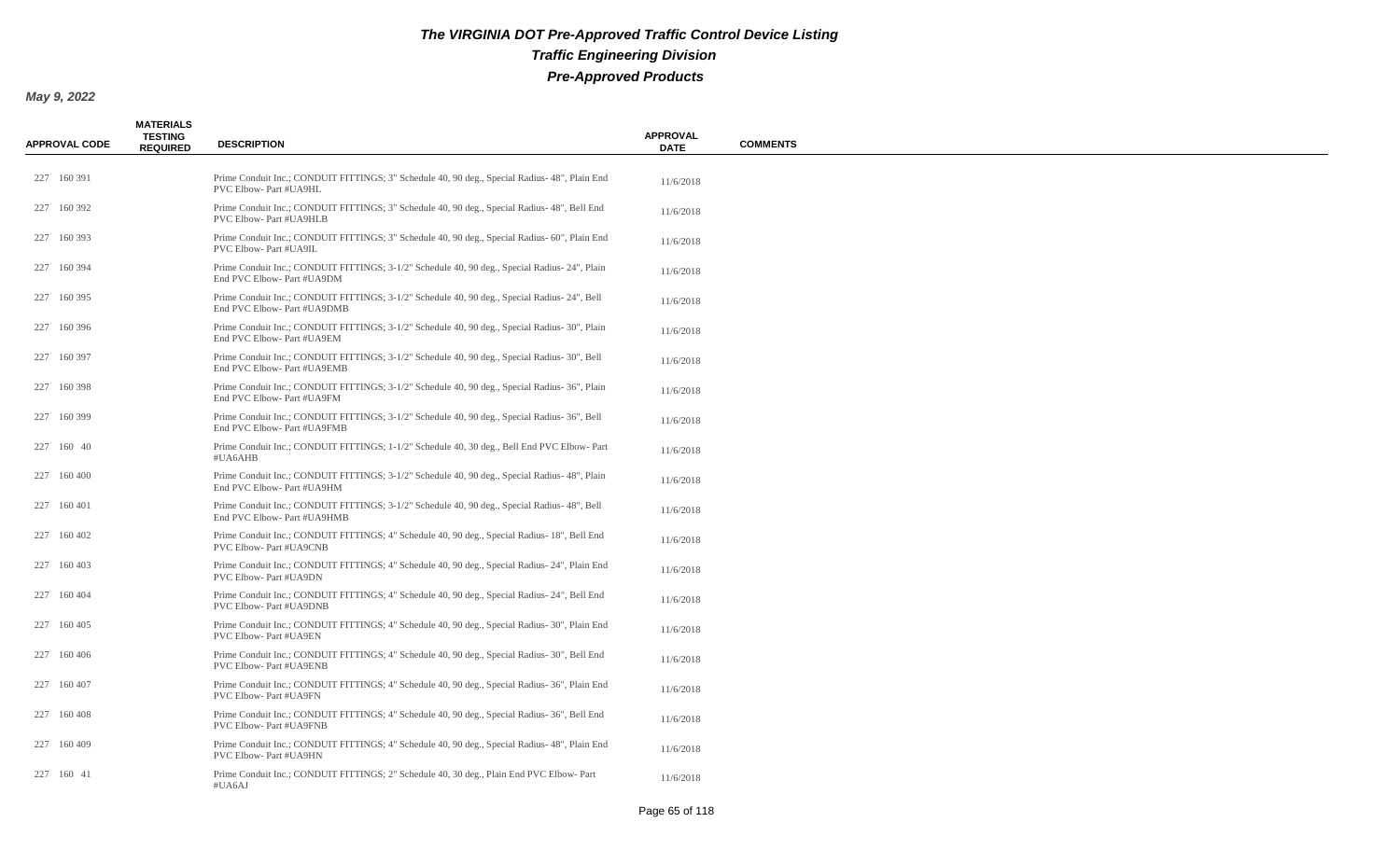| <b>APPROVAL CODE</b> | <b>MATERIALS</b><br><b>TESTING</b><br><b>REQUIRED</b> | <b>DESCRIPTION</b>                                                                                                       | <b>APPROVAL</b><br><b>DATE</b> | <b>COMMENTS</b> |
|----------------------|-------------------------------------------------------|--------------------------------------------------------------------------------------------------------------------------|--------------------------------|-----------------|
| 227 160 410          |                                                       | Prime Conduit Inc.; CONDUIT FITTINGS; 4" Schedule 40, 90 deg., Special Radius- 48", Bell End<br>PVC Elbow- Part #UA9HNB  | 11/6/2018                      |                 |
| 227 160 411          |                                                       | Prime Conduit Inc.; CONDUIT FITTINGS; 4" Schedule 40, 90 deg., Special Radius- 60", Plain End<br>PVC Elbow- Part #UA9IN  | 11/6/2018                      |                 |
| 227 160 412          |                                                       | Prime Conduit Inc.; CONDUIT FITTINGS; 4" Schedule 40, 90 deg., Special Radius- 60", Bell End<br>PVC Elbow- Part #UA9INB  | 11/6/2018                      |                 |
| 227 160 413          |                                                       | Prime Conduit Inc.; CONDUIT FITTINGS; 4" Schedule 40, 90 deg., Special Radius- 72", Plain End<br>PVC Elbow- Part #UA9JN  | 11/6/2018                      |                 |
| 227 160 414          |                                                       | Prime Conduit Inc.; CONDUIT FITTINGS; 4" Schedule 40, 90 deg., Special Radius- 108", Plain<br>End PVC Elbow- Part #UA9MN | 11/6/2018                      |                 |
| 227 160 415          |                                                       | Prime Conduit Inc.; CONDUIT FITTINGS; 4" Schedule 40, 90 deg., Special Radius- 144", Plain<br>End PVC Elbow- Part #UA9RN | 11/6/2018                      |                 |
| 227 160 416          |                                                       | Prime Conduit Inc.; CONDUIT FITTINGS; 4" Schedule 40, 90 deg., Special Radius-150", Bell End<br>PVC Elbow- Part #UA9SNB  | 11/6/2018                      |                 |
| 227 160 417          |                                                       | Prime Conduit Inc.; CONDUIT FITTINGS; 4" Schedule 40, 90 deg., Special Radius- 300", Plain<br>End PVC Elbow- Part #UA9VN | 11/6/2018                      |                 |
| 227 160 418          |                                                       | Prime Conduit Inc.; CONDUIT FITTINGS; 5" Schedule 40, 90 deg., Special Radius-30", Plain End<br>PVC Elbow- Part #UA9EP   | 11/6/2018                      |                 |
| 227 160 419          |                                                       | Prime Conduit Inc.; CONDUIT FITTINGS; 5" Schedule 40, 90 deg., Special Radius-30", Bell End<br>PVC Elbow- Part #UA9EPB   | 11/6/2018                      |                 |
| 227 160 42           |                                                       | Prime Conduit Inc.; CONDUIT FITTINGS; 2" Schedule 40, 30 deg., Bell End PVC Elbow- Part<br>#UA6AJB                       | 11/6/2018                      |                 |
| 227 160 420          |                                                       | Prime Conduit Inc.; CONDUIT FITTINGS; 5" Schedule 40, 90 deg., Special Radius- 36", Plain End<br>PVC Elbow- Part #UA9FP  | 11/6/2018                      |                 |
| 227 160 421          |                                                       | Prime Conduit Inc.; CONDUIT FITTINGS; 5" Schedule 40, 90 deg., Special Radius- 36", Bell End<br>PVC Elbow- Part #UA9FPB  | 11/6/2018                      |                 |
| 227 160 422          |                                                       | Prime Conduit Inc.; CONDUIT FITTINGS; 5" Schedule 40, 90 deg., Special Radius- 48", Plain End<br>PVC Elbow- Part #UA9HP  | 11/6/2018                      |                 |
| 227 160 423          |                                                       | Prime Conduit Inc.; CONDUIT FITTINGS; 5" Schedule 40, 90 deg., Special Radius- 48", Bell End<br>PVC Elbow- Part #UA9HPB  | 11/6/2018                      |                 |
| 227 160 424          |                                                       | Prime Conduit Inc.; CONDUIT FITTINGS; 5" Schedule 40, 90 deg., Special Radius- 60", Plain End<br>PVC Elbow- Part #UA9IP  | 11/6/2018                      |                 |
| 227 160 425          |                                                       | Prime Conduit Inc.; CONDUIT FITTINGS; 5" Schedule 40, 90 deg., Special Radius- 60", Bell End<br>PVC Elbow- Part #UA9IPB  | 11/6/2018                      |                 |
| 227 160 426          |                                                       | Prime Conduit Inc.; CONDUIT FITTINGS; 5" Schedule 40, 90 deg., Special Radius- 72", Plain End<br>PVC Elbow- Part #UA9JP  | 11/6/2018                      |                 |
| 227 160 427          |                                                       | Prime Conduit Inc.; CONDUIT FITTINGS; 5" Schedule 40, 90 deg., Special Radius- 180", Plain<br>End PVC Elbow- Part #UA9TP | 11/6/2018                      |                 |
| 227 160 428          |                                                       | Prime Conduit Inc.; CONDUIT FITTINGS; 5" Schedule 40, 90 deg., Special Radius- 300", Plain<br>End PVC Elbow- Part #UA9VP | 11/6/2018                      |                 |
| 227 160 429          |                                                       | Prime Conduit Inc.; CONDUIT FITTINGS; 6" Schedule 40, 90 deg., Special Radius-36", Plain End<br>PVC Elbow- Part #UA9FR   | 11/6/2018                      |                 |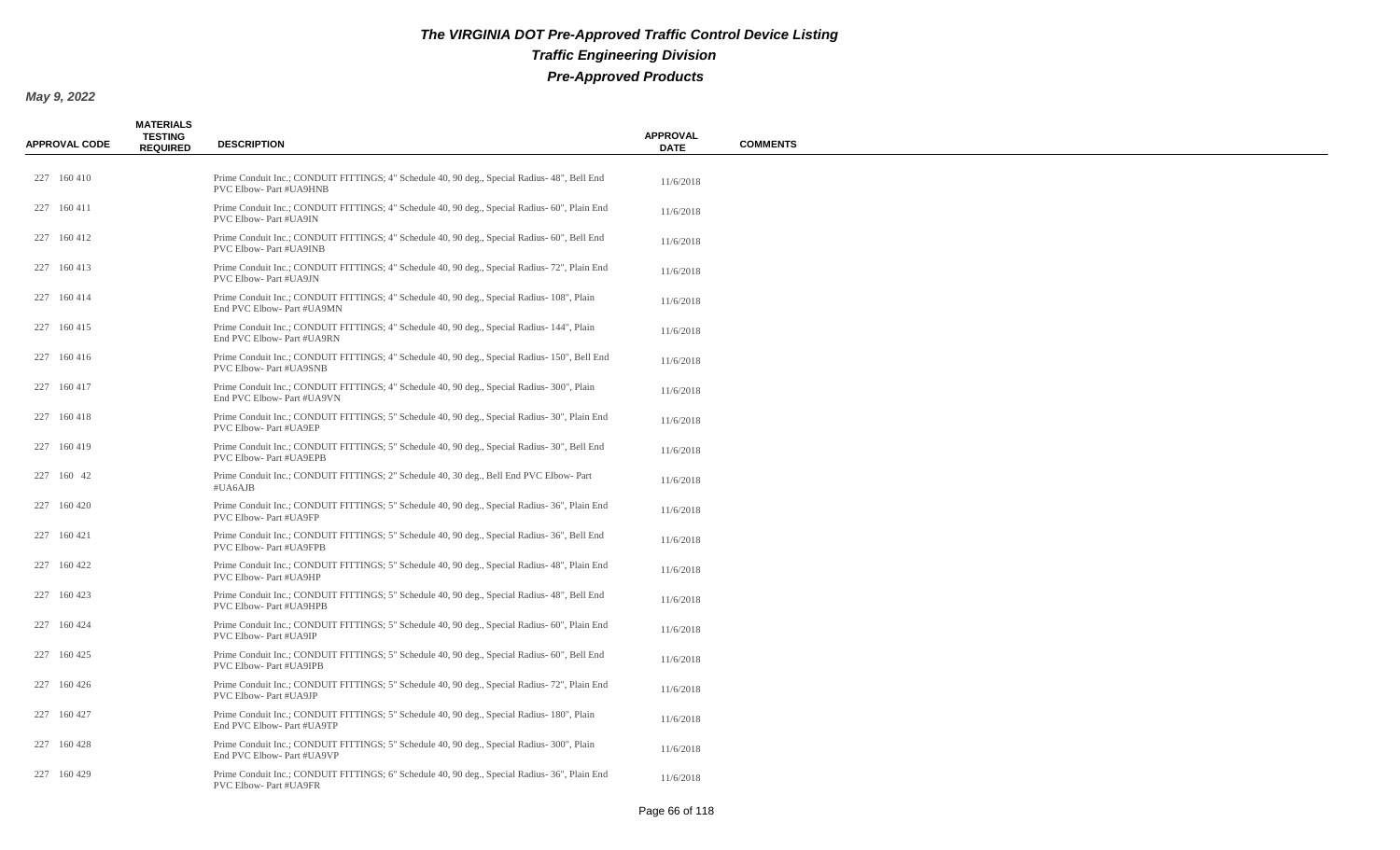| <b>APPROVAL CODE</b> | <b>MATERIALS</b><br><b>TESTING</b><br><b>REQUIRED</b> | <b>DESCRIPTION</b>                                                                                                       | <b>APPROVAL</b><br><b>DATE</b> | <b>COMMENTS</b> |
|----------------------|-------------------------------------------------------|--------------------------------------------------------------------------------------------------------------------------|--------------------------------|-----------------|
| 227 160 43           |                                                       | Prime Conduit Inc.; CONDUIT FITTINGS; 2-1/2" Schedule 40, 30 deg., Plain End PVC Elbow-<br>Part #UA6AK                   | 11/6/2018                      |                 |
| 227 160 430          |                                                       | Prime Conduit Inc.; CONDUIT FITTINGS; 6" Schedule 40, 90 deg., Special Radius- 36", Bell End<br>PVC Elbow- Part #UA9FRB  | 11/6/2018                      |                 |
| 227 160 431          |                                                       | Prime Conduit Inc.; CONDUIT FITTINGS; 6" Schedule 40, 90 deg., Special Radius-48", Plain End<br>PVC Elbow- Part #UA9HR   | 11/6/2018                      |                 |
| 227 160 432          |                                                       | Prime Conduit Inc.; CONDUIT FITTINGS; 6" Schedule 40, 90 deg., Special Radius- 48", Bell End<br>PVC Elbow- Part #UA9HRB  | 11/6/2018                      |                 |
| 227 160 433          |                                                       | Prime Conduit Inc.; CONDUIT FITTINGS; 6" Schedule 40, 90 deg., Special Radius- 60", Plain End<br>PVC Elbow- Part #UA9IR  | 11/6/2018                      |                 |
| 227 160 434          |                                                       | Prime Conduit Inc.; CONDUIT FITTINGS; 6" Schedule 40, 90 deg., Special Radius- 60", Bell End<br>PVC Elbow- Part #UA9IRB  | 11/6/2018                      |                 |
| 227 160 435          |                                                       | Prime Conduit Inc.; CONDUIT FITTINGS; 6" Schedule 40, 90 deg., Special Radius- 72", Bell End<br>PVC Elbow- Part #UA9JRB  | 11/6/2018                      |                 |
| 227 160 436          |                                                       | Prime Conduit Inc.; CONDUIT FITTINGS; 6" Schedule 40, 90 deg., Special Radius-96", Bell End<br>PVC Elbow- Part #UA9LRB   | 11/6/2018                      |                 |
| 227 160 437          |                                                       | Prime Conduit Inc.; CONDUIT FITTINGS; 6" Schedule 40, 90 deg., Special Radius- 108", Plain<br>End PVC Elbow- Part #UA9MR | 11/6/2018                      |                 |
| 227 160 438          |                                                       | Prime Conduit Inc.; CONDUIT FITTINGS; 6" Schedule 40, 90 deg., Special Radius-144", Bell End<br>PVC Elbow- Part #UA9RRB  | 11/6/2018                      |                 |
| 227 160 439          |                                                       | Prime Conduit Inc.; CONDUIT FITTINGS; 6" Schedule 40, 90 deg., Special Radius-150", Plain<br>End PVC Elbow- Part #UA9SR  | 11/6/2018                      |                 |
| 227 160 44           |                                                       | Prime Conduit Inc.; CONDUIT FITTINGS; 2-1/2" Schedule 40, 30 deg., Bell End PVC Elbow-Part<br>#UA6AKB                    | 11/6/2018                      |                 |
| 227 160 440          |                                                       | Prime Conduit Inc.; CONDUIT FITTINGS; 6" Schedule 40, 90 deg., Special Radius- 180", Bell End<br>PVC Elbow- Part #UA9TRB | 11/6/2018                      |                 |
| 227 160 441          |                                                       | Prime Conduit Inc.; CONDUIT FITTINGS; 6" Schedule 40, 90 deg., Special Radius- 300", Plain<br>End PVC Elbow- Part #UA9VR | 11/6/2018                      |                 |
| 227 160 442          |                                                       | Prime Conduit Inc.; CONDUIT FITTINGS; 3" Schedule 80, 11.25 deg., Plain End PVC Elbow-Part<br>#UB3AL                     | 11/6/2018                      |                 |
| 227 160 443          |                                                       | Prime Conduit Inc.; CONDUIT FITTINGS; 6" Schedule 80, 11.25 deg., Plain End PVC Elbow-Part<br>#UB3AR                     | 11/6/2018                      |                 |
| 227 160 444          |                                                       | Prime Conduit Inc.; CONDUIT FITTINGS; 3" Schedule 80, 22.5 deg., Plain End PVC Elbow-Part<br>#UB5AL                      | 11/6/2018                      |                 |
| 227 160 445          |                                                       | Prime Conduit Inc.; CONDUIT FITTINGS; 4" Schedule 80, 22.5 deg., Plain End PVC Elbow-Part<br>#UB5AN                      | 11/6/2018                      |                 |
| 227 160 446          |                                                       | Prime Conduit Inc.; CONDUIT FITTINGS; 5" Schedule 80, 22.5 deg., Plain End PVC Elbow-Part<br>#UB5AP                      | 11/6/2018                      |                 |
| 227 160 447          |                                                       | Prime Conduit Inc.; CONDUIT FITTINGS; 5" Schedule 80, 22.5 deg., Bell End PVC Elbow-Part<br>#UB5APB                      | 11/6/2018                      |                 |
| 227 160 448          |                                                       | Prime Conduit Inc.; CONDUIT FITTINGS; 1/2" Schedule 80, 30 deg., Plain End PVC Elbow-Part<br>#UB6AD                      | 11/6/2018                      |                 |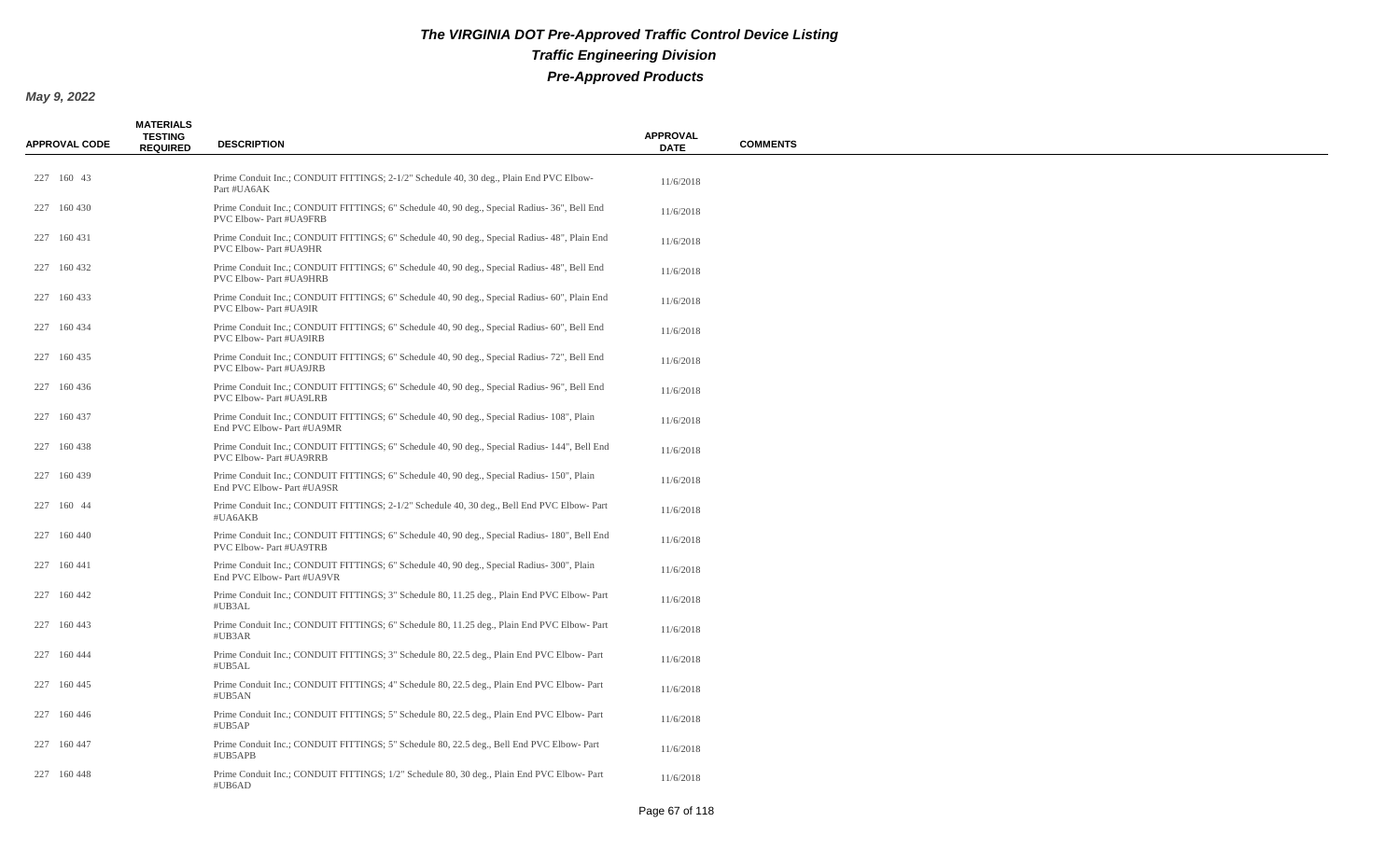| <b>APPROVAL CODE</b> | <b>MATERIALS</b><br><b>TESTING</b><br><b>REQUIRED</b> | <b>DESCRIPTION</b>                                                                                     | <b>APPROVAL</b><br><b>DATE</b> | <b>COMMENTS</b> |
|----------------------|-------------------------------------------------------|--------------------------------------------------------------------------------------------------------|--------------------------------|-----------------|
| 227 160 449          |                                                       | Prime Conduit Inc.; CONDUIT FITTINGS; 3/4" Schedule 80, 30 deg., Plain End PVC Elbow-Part<br>#UB6AE    | 11/6/2018                      |                 |
| 227 160 45           |                                                       | Prime Conduit Inc.; CONDUIT FITTINGS; 3" Schedule 40, 30 deg., Plain End PVC Elbow-Part<br>#UA6AL      | 11/6/2018                      |                 |
| 227 160 450          |                                                       | Prime Conduit Inc.; CONDUIT FITTINGS; 1" Schedule 80, 30 deg., Plain End PVC Elbow-Part<br>#UB6AF      | 11/6/2018                      |                 |
| 227 160 451          |                                                       | Prime Conduit Inc.; CONDUIT FITTINGS; 1-1/4" Schedule 80, 30 deg., Plain End PVC Elbow-<br>Part #UB6AG | 11/6/2018                      |                 |
| 227 160 452          |                                                       | Prime Conduit Inc.; CONDUIT FITTINGS; 1-1/2" Schedule 80, 30 deg., Plain End PVC Elbow-<br>Part #UB6AH | 11/6/2018                      |                 |
| 227 160 453          |                                                       | Prime Conduit Inc.; CONDUIT FITTINGS; 2" Schedule 80, 30 deg., Plain End PVC Elbow-Part<br>#UB6AJ      | 11/6/2018                      |                 |
| 227 160 454          |                                                       | Prime Conduit Inc.; CONDUIT FITTINGS; 2-1/2" Schedule 80, 30 deg., Plain End PVC Elbow-<br>Part #UB6AK | 11/6/2018                      |                 |
| 227 160 455          |                                                       | Prime Conduit Inc.; CONDUIT FITTINGS; 3" Schedule 80, 30 deg., Plain End PVC Elbow-Part<br>#UB6AL      | 11/6/2018                      |                 |
| 227 160 456          |                                                       | Prime Conduit Inc.; CONDUIT FITTINGS; 4" Schedule 80, 30 deg., Plain End PVC Elbow-Part<br>#UB6AN      | 11/6/2018                      |                 |
| 227 160 457          |                                                       | Prime Conduit Inc.; CONDUIT FITTINGS; 5" Schedule 80, 30 deg., Plain End PVC Elbow-Part<br>#UB6AP      | 11/6/2018                      |                 |
| 227 160 458          |                                                       | Prime Conduit Inc.; CONDUIT FITTINGS; 6" Schedule 80, 30 deg., Plain End PVC Elbow-Part<br>#UB6AR      | 11/6/2018                      |                 |
| 227 160 459          |                                                       | Prime Conduit Inc.; CONDUIT FITTINGS; 1/2" Schedule 80, 45 deg., Plain End PVC Elbow-Part<br>#UB7AD    | 11/6/2018                      |                 |
| 227 160 46           |                                                       | Prime Conduit Inc.; CONDUIT FITTINGS; 3" Schedule 40, 30 deg., Bell End PVC Elbow-Part<br>#UA6ALB      | 11/6/2018                      |                 |
| 227 160 460          |                                                       | Prime Conduit Inc.; CONDUIT FITTINGS; 3/4" Schedule 80, 45 deg., Plain End PVC Elbow- Part<br>#UB7AE   | 11/6/2018                      |                 |
| 227 160 461          |                                                       | Prime Conduit Inc.; CONDUIT FITTINGS; 1" Schedule 80, 45 deg., Plain End PVC Elbow-Part<br>#UB7AF      | 11/6/2018                      |                 |
| 227 160 462          |                                                       | Prime Conduit Inc.; CONDUIT FITTINGS; 1-1/4" Schedule 80, 45 deg., Plain End PVC Elbow-<br>Part #UB7AG | 11/6/2018                      |                 |
| 227 160 463          |                                                       | Prime Conduit Inc.; CONDUIT FITTINGS; 1-1/2" Schedule 80, 45 deg., Plain End PVC Elbow-<br>Part #UB7AH | 11/6/2018                      |                 |
| 227 160 464          |                                                       | Prime Conduit Inc.; CONDUIT FITTINGS; 2" Schedule 80, 45 deg., Plain End PVC Elbow-Part<br>#UB7AJ      | 11/6/2018                      |                 |
| 227 160 465          |                                                       | Prime Conduit Inc.; CONDUIT FITTINGS; 2-1/2" Schedule 80, 45 deg., Plain End PVC Elbow-<br>Part #UB7AK | 11/6/2018                      |                 |
| 227 160 466          |                                                       | Prime Conduit Inc.; CONDUIT FITTINGS; 3" Schedule 80, 45 deg., Plain End PVC Elbow-Part<br>#UB7AL      | 11/6/2018                      |                 |
| 227 160 467          |                                                       | Prime Conduit Inc.; CONDUIT FITTINGS; 4" Schedule 80, 45 deg., Plain End PVC Elbow-Part<br>#UB7AN      | 11/6/2018                      |                 |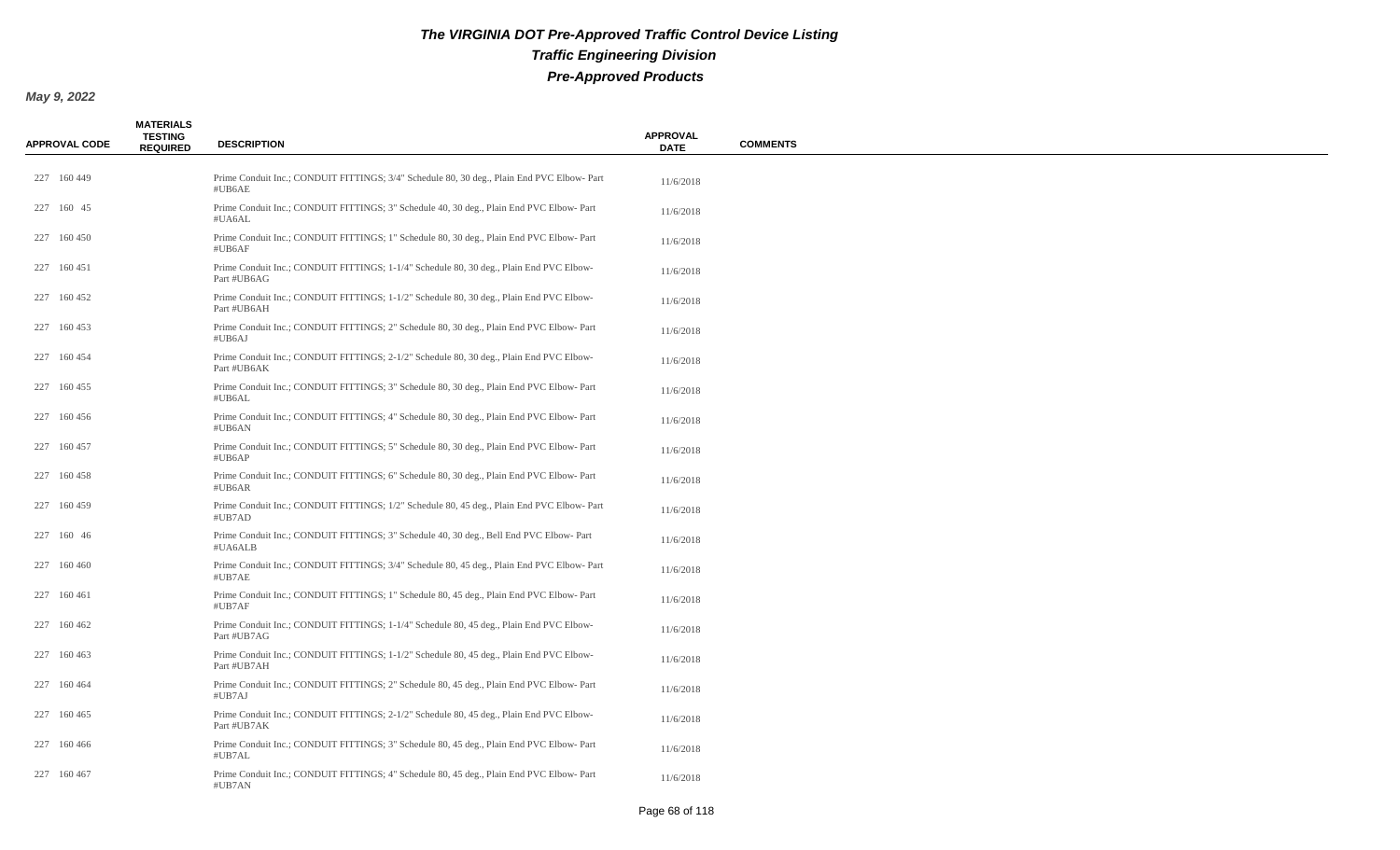| <b>APPROVAL CODE</b> | <b>MATERIALS</b><br><b>TESTING</b><br><b>REQUIRED</b> | <b>DESCRIPTION</b>                                                                                                            | <b>APPROVAL</b><br><b>DATE</b> | <b>COMMENTS</b> |
|----------------------|-------------------------------------------------------|-------------------------------------------------------------------------------------------------------------------------------|--------------------------------|-----------------|
| 227 160 468          |                                                       | Prime Conduit Inc.; CONDUIT FITTINGS; 5" Schedule 80, 45 deg., Plain End PVC Elbow-Part<br>#UB7AP                             | 11/6/2018                      |                 |
| 227 160 469          |                                                       | Prime Conduit Inc.; CONDUIT FITTINGS; 5" Schedule 80, 45 deg., Bell End PVC Elbow-Part<br>#UB7APB                             | 11/6/2018                      |                 |
| 227 160 47           |                                                       | Prime Conduit Inc.; CONDUIT FITTINGS; 3-1/2" Schedule 40, 30 deg., Plain End PVC Elbow-<br>Part #UA6AM                        | 11/6/2018                      |                 |
| 227 160 470          |                                                       | Prime Conduit Inc.; CONDUIT FITTINGS; 6" Schedule 80, 45 deg., Plain End PVC Elbow-Part<br>#UB7AR                             | 11/6/2018                      |                 |
| 227 160 471          |                                                       | Prime Conduit Inc.; CONDUIT FITTINGS; 1/2" Schedule 80, 90 deg., Plain End PVC Elbow-Part<br>#UB9AD                           | 11/6/2018                      |                 |
| 227 160 472          |                                                       | Prime Conduit Inc.; CONDUIT FITTINGS; 3/4" Schedule 80, 90 deg., Plain End PVC Elbow-Part<br>#UB9AE                           | 11/6/2018                      |                 |
| 227 160 473          |                                                       | Prime Conduit Inc.; CONDUIT FITTINGS; 1" Schedule 80, 90 deg., Plain End PVC Elbow-Part<br>#UB9AF                             | 11/6/2018                      |                 |
| 227 160 474          |                                                       | Prime Conduit Inc.; CONDUIT FITTINGS; 1-1/4" Schedule 80, 90 deg., Plain End PVC Elbow-<br>Part #UB9AG                        | 11/6/2018                      |                 |
| 227 160 475          |                                                       | Prime Conduit Inc.; CONDUIT FITTINGS; 1-1/2" Schedule 80, 90 deg., Plain End PVC Elbow-<br>Part #UB9AH                        | 11/6/2018                      |                 |
| 227 160 476          |                                                       | Prime Conduit Inc.; CONDUIT FITTINGS; 2" Schedule 80, 90 deg., Plain End PVC Elbow-Part<br>#UB9AJ                             | 11/6/2018                      |                 |
| 227 160 477          |                                                       | Prime Conduit Inc.; CONDUIT FITTINGS; 2-1/2" Schedule 80, 90 deg., Plain End PVC Elbow-<br>Part #UB9AK                        | 11/6/2018                      |                 |
| 227 160 478          |                                                       | Prime Conduit Inc.; CONDUIT FITTINGS; 3" Schedule 80, 90 deg., Plain End PVC Elbow-Part<br>#UB9AL                             | 11/6/2018                      |                 |
| 227 160 479          |                                                       | Prime Conduit Inc.; CONDUIT FITTINGS; 4" Schedule 80, 90 deg., Plain End PVC Elbow-Part<br>#UB9AN                             | 11/6/2018                      |                 |
| 227 160 48           |                                                       | Prime Conduit Inc.; CONDUIT FITTINGS; 3-1/2" Schedule 40, 30 deg., Bell End PVC Elbow-Part<br>#UA6AMB                         | 11/6/2018                      |                 |
| 227 160 480          |                                                       | Prime Conduit Inc.; CONDUIT FITTINGS; 5" Schedule 80, 90 deg., Plain End PVC Elbow-Part<br>#UB9AP                             | 11/6/2018                      |                 |
| 227 160 481          |                                                       | Prime Conduit Inc.; CONDUIT FITTINGS; 5" Schedule 80, 90 deg., Bell End PVC Elbow-Part<br>#UB9APB                             | 11/6/2018                      |                 |
| 227 160 482          |                                                       | Prime Conduit Inc.; CONDUIT FITTINGS; 5" Schedule 80, 11.25 deg., Special Radius-36", Plain<br>End PVC Elbow- Part #UB3FP     | 11/6/2018                      |                 |
| 227 160 483          |                                                       | Prime Conduit Inc.; CONDUIT FITTINGS; 1-1/2" Schedule 80, 22.5 deg., Special Radius- 24", PE<br>PVC Elbow- Part #UB5DHB       | 11/6/2018                      |                 |
| 227 160 484          |                                                       | Prime Conduit Inc.; CONDUIT FITTINGS; 1-1/2" Schedule 80, 22.5 deg., Special Radius- 24", Bell<br>End PVC Elbow- Part #UB5DHB | 11/6/2018                      |                 |
| 227 160 485          |                                                       | Prime Conduit Inc.; CONDUIT FITTINGS; 2" Schedule 80, 22.5 deg., Special Radius-24", Bell<br>End PVC Elbow- Part #UB5DJB      | 11/6/2018                      |                 |
| 227 160 486          |                                                       | Prime Conduit Inc.; CONDUIT FITTINGS; 2" Schedule 80, 22.5 deg., Special Radius-36", Bell<br>End PVC Elbow- Part #UB5FJB      | 11/6/2018                      |                 |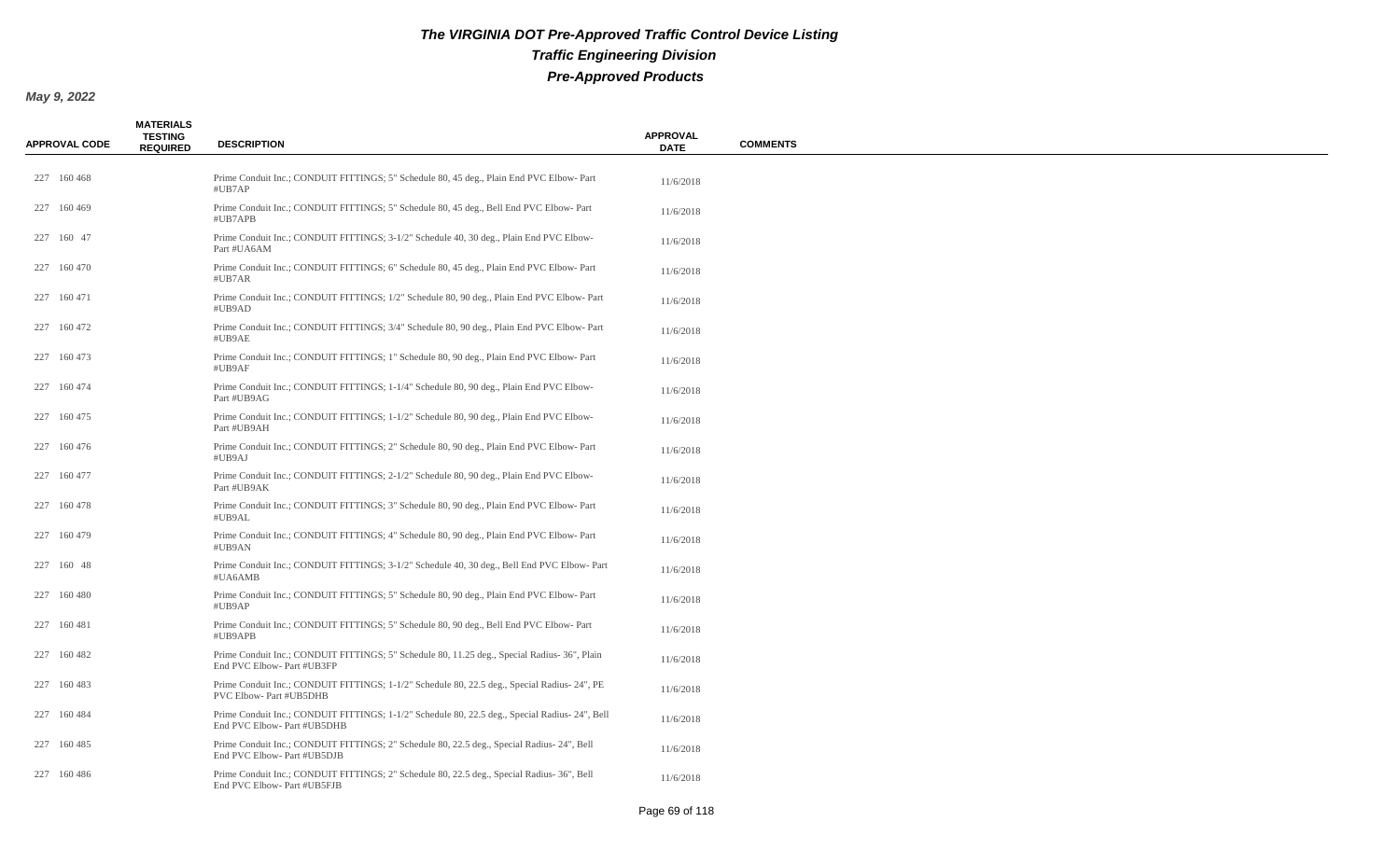| <b>APPROVAL CODE</b> | <b>MATERIALS</b><br><b>TESTING</b><br><b>REQUIRED</b> | <b>DESCRIPTION</b>                                                                                                           | <b>APPROVAL</b><br><b>DATE</b> | <b>COMMENTS</b> |
|----------------------|-------------------------------------------------------|------------------------------------------------------------------------------------------------------------------------------|--------------------------------|-----------------|
| 227 160 487          |                                                       | Prime Conduit Inc.; CONDUIT FITTINGS; 2" Schedule 80, 22.5 deg., Special Radius- 48", Plain<br>End PVC Elbow- Part #UB5HJ    | 11/6/2018                      |                 |
| 227 160 488          |                                                       | Prime Conduit Inc.; CONDUIT FITTINGS; 2-1/2" Schedule 80, 22.5 deg., Special Radius-24", Bell<br>End PVC Elbow- Part #UB5DKB | 11/6/2018                      |                 |
| 227 160 489          |                                                       | Prime Conduit Inc.; CONDUIT FITTINGS; 3" Schedule 80, 22.5 deg., Special Radius- 24", Plain<br>End PVC Elbow- Part #UB5DL    | 11/6/2018                      |                 |
| 227 160 49           |                                                       | Prime Conduit Inc.; CONDUIT FITTINGS; 4" Schedule 40, 30 deg., Plain End PVC Elbow-Part<br>#UA6AN                            | 11/6/2018                      |                 |
| 227 160 490          |                                                       | Prime Conduit Inc.; CONDUIT FITTINGS; 3" Schedule 80, 22.5 deg., Special Radius- 24", Bell<br>End PVC Elbow- Part #UB5DLB    | 11/6/2018                      |                 |
| 227 160 491          |                                                       | Prime Conduit Inc.; CONDUIT FITTINGS; 3" Schedule 80, 22.5 deg., Special Radius-36", Bell<br>End PVC Elbow- Part #UB5FLB     | 11/6/2018                      |                 |
| 227 160 492          |                                                       | Prime Conduit Inc.; CONDUIT FITTINGS; 4" Schedule 80, 22.5 deg., Special Radius- 24", Plain<br>End PVC Elbow- Part #UB5DN    | 11/6/2018                      |                 |
| 227 160 493          |                                                       | Prime Conduit Inc.; CONDUIT FITTINGS; 4" Schedule 80, 22.5 deg., Special Radius-24", Bell<br>End PVC Elbow- Part #UB5DNB     | 11/6/2018                      |                 |
| 227 160 494          |                                                       | Prime Conduit Inc.; CONDUIT FITTINGS; 4" Schedule 80, 22.5 deg., Special Radius- 36", Plain<br>End PVC Elbow- Part #UB5FN    | 11/6/2018                      |                 |
| 227 160 495          |                                                       | Prime Conduit Inc.; CONDUIT FITTINGS; 4" Schedule 80, 22.5 deg., Special Radius-36", Bell<br>End PVC Elbow- Part #UB5FNB     | 11/6/2018                      |                 |
| 227 160 496          |                                                       | Prime Conduit Inc.; CONDUIT FITTINGS; 4" Schedule 80, 22.5 deg., Special Radius- 48", Plain<br>End PVC Elbow- Part #UB5HN    | 11/6/2018                      |                 |
| 227 160 497          |                                                       | Prime Conduit Inc.; CONDUIT FITTINGS; 5" Schedule 80, 22.5 deg., Special Radius- 36", Plain<br>End PVC Elbow- Part #UB5FP    | 11/6/2018                      |                 |
| 227 160 498          |                                                       | Prime Conduit Inc.; CONDUIT FITTINGS; 5" Schedule 80, 22.5 deg., Special Radius- 48", Plain<br>End PVC Elbow- Part #UB5HP    | 11/6/2018                      |                 |
| 227 160 499          |                                                       | Prime Conduit Inc.; CONDUIT FITTINGS; 4" Schedule 80, 30 deg., Special Radius- 36", Plain End<br>PVC Elbow- Part #UB6FN      | 11/6/2018                      |                 |
| 227 160 50           |                                                       | Prime Conduit Inc.; CONDUIT FITTINGS; 4" Schedule 40, 30 deg., Bell End PVC Elbow-Part<br>#UA6ANB                            | 11/6/2018                      |                 |
| 227 160 500          |                                                       | Prime Conduit Inc.; CONDUIT FITTINGS; 6" Schedule 80, 30 deg., Special Radius-36", Plain End<br>PVC Elbow- Part #UB6FR       | 11/6/2018                      |                 |
| 227 160 501          |                                                       | Prime Conduit Inc.; CONDUIT FITTINGS; 1" Schedule 80, 45 deg., Special Radius-18", Plain End<br>PVC Elbow- Part #UB7CF       | 11/6/2018                      |                 |
| 227 160 502          |                                                       | Prime Conduit Inc.; CONDUIT FITTINGS; 1" Schedule 80, 45 deg., Special Radius-24", Plain End<br>PVC Elbow- Part #UB7DF       | 11/6/2018                      |                 |
| 227 160 503          |                                                       | Prime Conduit Inc.; CONDUIT FITTINGS; 1" Schedule 80, 45 deg., Special Radius- 36", Plain End<br>PVC Elbow- Part #UB7FF      | 11/6/2018                      |                 |
| 227 160 504          |                                                       | Prime Conduit Inc.; CONDUIT FITTINGS; 1" Schedule 80, 45 deg., Special Radius- 48", Plain End<br>PVC Elbow- Part #UB7HF      | 11/6/2018                      |                 |
| 227 160 505          |                                                       | Prime Conduit Inc.; CONDUIT FITTINGS; 1-1/4" Schedule 80, 45 deg., Special Radius- 20", Plain<br>End PVC Elbow- Part #UB7DG  | 11/6/2018                      |                 |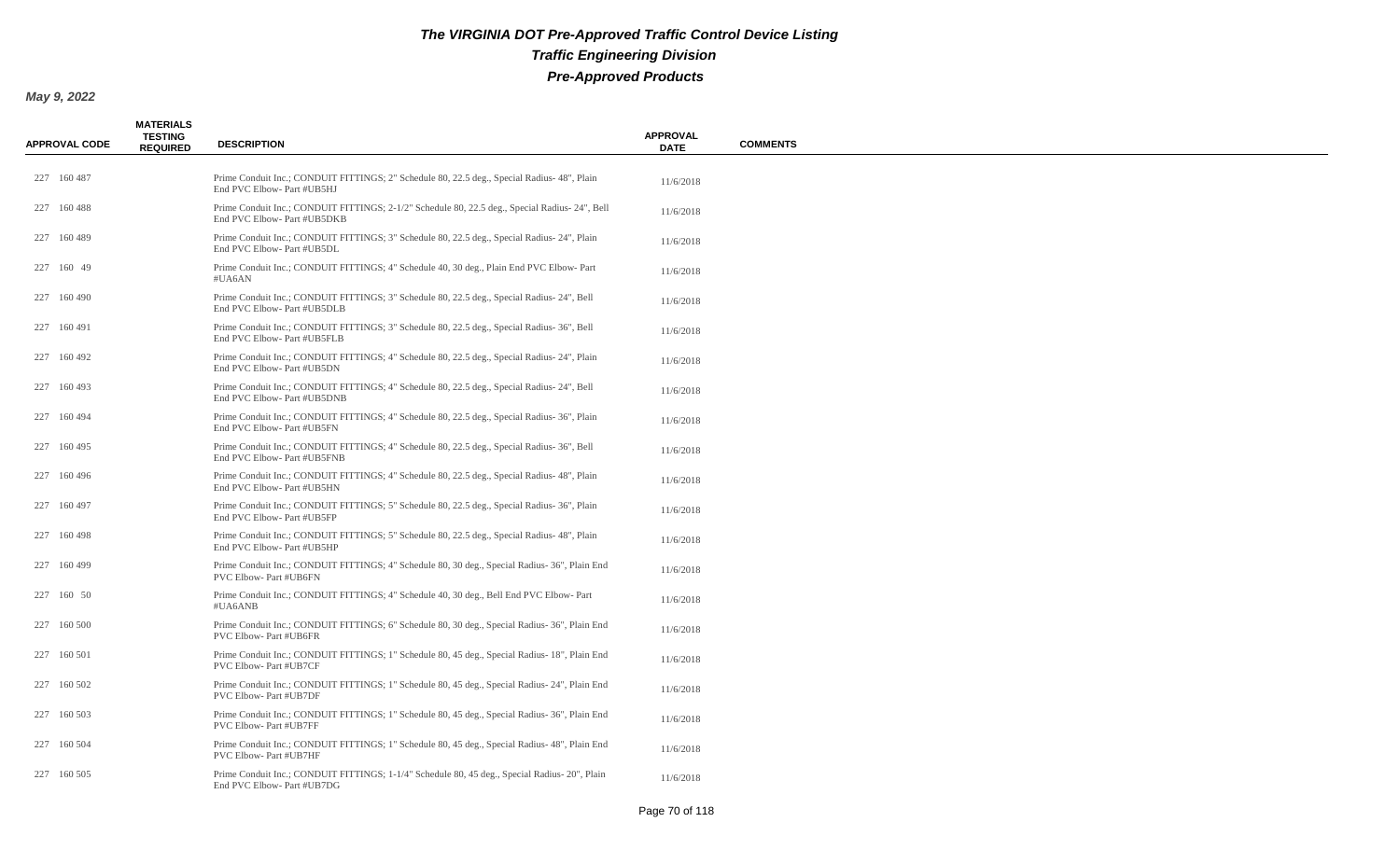| <b>APPROVAL CODE</b> | <b>MATERIALS</b><br><b>TESTING</b><br><b>REQUIRED</b> | <b>DESCRIPTION</b>                                                                                                          | <b>APPROVAL</b><br><b>DATE</b> | <b>COMMENTS</b> |
|----------------------|-------------------------------------------------------|-----------------------------------------------------------------------------------------------------------------------------|--------------------------------|-----------------|
| 227 160 506          |                                                       | Prime Conduit Inc.; CONDUIT FITTINGS; 1-1/4" Schedule 80, 45 deg., Special Radius- 36", Plain<br>End PVC Elbow- Part #UB7FG | 11/6/2018                      |                 |
| 227 160 507          |                                                       | Prime Conduit Inc.; CONDUIT FITTINGS; 1-1/4" Schedule 80, 45 deg., Special Radius- 48", Plain<br>End PVC Elbow- Part #UB7HG | 11/6/2018                      |                 |
| 227 160 508          |                                                       | Prime Conduit Inc.; CONDUIT FITTINGS; 1-1/2" Schedule 80, 45 deg., Special Radius-24", Bell<br>End PVC Elbow- Part #UB7DHB  | 11/6/2018                      |                 |
| 227 160 509          |                                                       | Prime Conduit Inc.; CONDUIT FITTINGS; 1-1/2" Schedule 80, 45 deg., Special Radius- 36", Plain<br>End PVC Elbow- Part #UB7FH | 11/6/2018                      |                 |
| 227 160 51           |                                                       | Prime Conduit Inc.; CONDUIT FITTINGS; 5" Schedule 40, 30 deg., Plain End PVC Elbow-Part<br>#UA6AP                           | 11/6/2018                      |                 |
| 227 160 510          |                                                       | Prime Conduit Inc.; CONDUIT FITTINGS; 1-1/2" Schedule 80, 45 deg., Special Radius- 48", Plain<br>End PVC Elbow- Part #UB7HH | 11/6/2018                      |                 |
| 227 160 511          |                                                       | Prime Conduit Inc.; CONDUIT FITTINGS; 2" Schedule 80, 45 deg., Special Radius-18", Plain End<br>PVC Elbow- Part #UB7CJ      | 11/6/2018                      |                 |
| 227 160 512          |                                                       | Prime Conduit Inc.; CONDUIT FITTINGS; 2" Schedule 80, 45 deg., Special Radius- 24", Plain End<br>PVC Elbow- Part #UB7DJ     | 11/6/2018                      |                 |
| 227 160 513          |                                                       | Prime Conduit Inc.; CONDUIT FITTINGS; 2" Schedule 80, 45 deg., Special Radius- 24", Bell End<br>PVC Elbow- Part #UB7DJB     | 11/6/2018                      |                 |
| 227 160 514          |                                                       | Prime Conduit Inc.; CONDUIT FITTINGS; 2" Schedule 80, 45 deg., Special Radius- 36", Plain End<br>PVC Elbow- Part #UB7FJ     | 11/6/2018                      |                 |
| 227 160 515          |                                                       | Prime Conduit Inc.; CONDUIT FITTINGS; 2" Schedule 80, 45 deg., Special Radius- 36", Bell End<br>PVC Elbow- Part #UB7FJB     | 11/6/2018                      |                 |
| 227 160 516          |                                                       | Prime Conduit Inc.; CONDUIT FITTINGS; 2" Schedule 80, 45 deg., Special Radius-48", Plain End<br>PVC Elbow- Part #UB7HJ      | 11/6/2018                      |                 |
| 227 160 517          |                                                       | Prime Conduit Inc.; CONDUIT FITTINGS; 2-1/2" Schedule 80, 45 deg., Special Radius-24", Plain<br>End PVC Elbow- Part #UB7DK  | 11/6/2018                      |                 |
| 227 160 518          |                                                       | Prime Conduit Inc.; CONDUIT FITTINGS; 2-1/2" Schedule 80, 45 deg., Special Radius- 24", Bell<br>End PVC Elbow- Part #UB7DKB | 11/6/2018                      |                 |
| 227 160 519          |                                                       | Prime Conduit Inc.; CONDUIT FITTINGS; 2-1/2" Schedule 80, 45 deg., Special Radius- 36", Plain<br>End PVC Elbow- Part #UB7FK | 11/6/2018                      |                 |
| 227 160 52           |                                                       | Prime Conduit Inc.; CONDUIT FITTINGS; 5" Schedule 40, 30 deg., Bell End PVC Elbow- Part<br>#UA6APB                          | 11/6/2018                      |                 |
| 227 160 520          |                                                       | Prime Conduit Inc.; CONDUIT FITTINGS; 2-1/2" Schedule 80, 45 deg., Special Radius- 48", Plain<br>End PVC Elbow- Part #UB7HK | 11/6/2018                      |                 |
| 227 160 521          |                                                       | Prime Conduit Inc.; CONDUIT FITTINGS; 3" Schedule 80, 45 deg., Special Radius-18", Plain End<br>PVC Elbow- Part #UB7CL      | 11/6/2018                      |                 |
| 227 160 522          |                                                       | Prime Conduit Inc.; CONDUIT FITTINGS; 3" Schedule 80, 45 deg., Special Radius- 24", Plain End<br>PVC Elbow- Part #UB7DL     | 11/6/2018                      |                 |
| 227 160 523          |                                                       | Prime Conduit Inc.; CONDUIT FITTINGS; 3" Schedule 80, 45 deg., Special Radius- 24", Bell End<br>PVC Elbow- Part #UB7DLB     | 11/6/2018                      |                 |
| 227 160 524          |                                                       | Prime Conduit Inc.; CONDUIT FITTINGS; 3" Schedule 80, 45 deg., Special Radius- 36", Plain End<br>PVC Elbow- Part #UB7FL     | 11/6/2018                      |                 |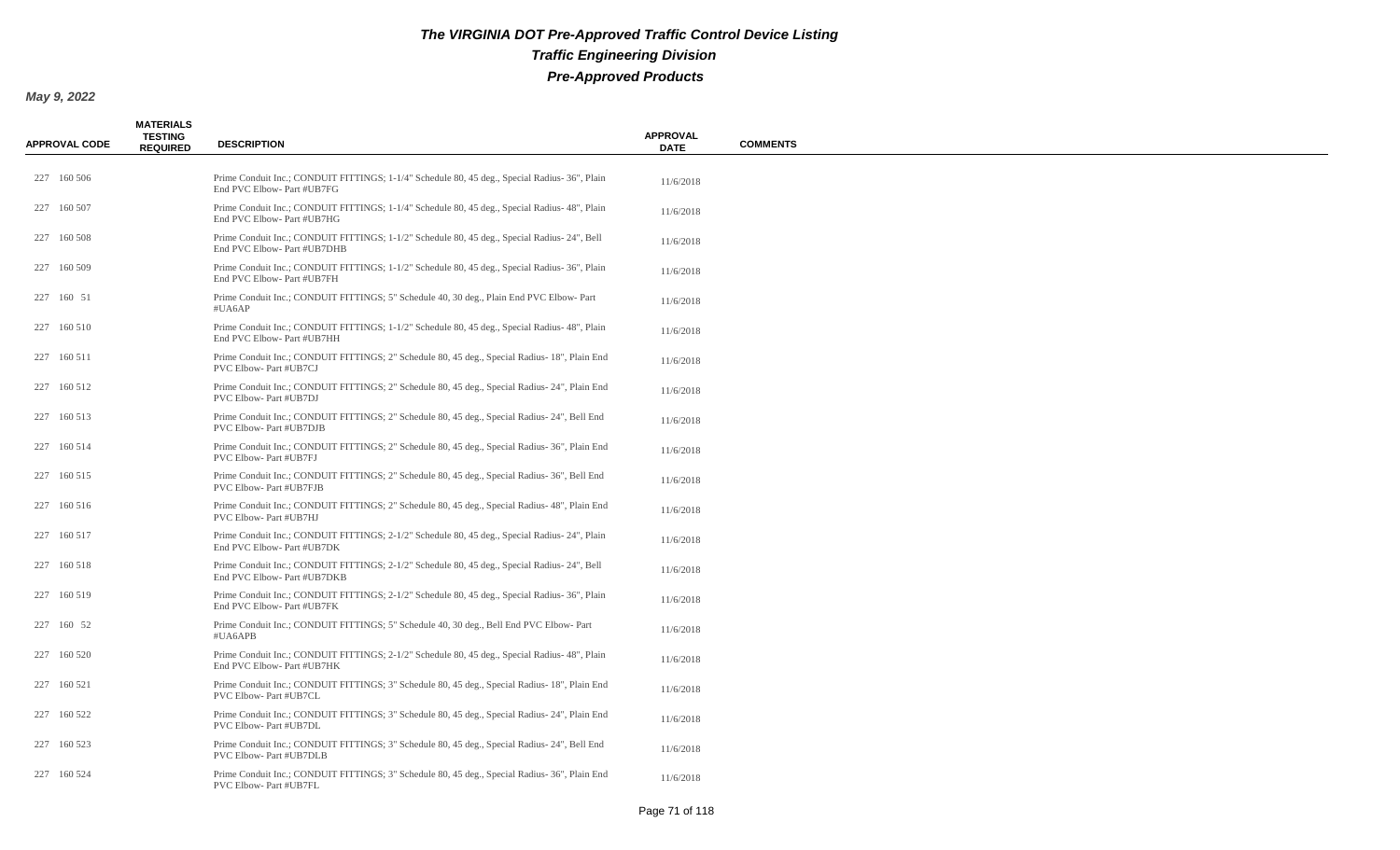| <b>APPROVAL CODE</b> | <b>MATERIALS</b><br><b>TESTING</b><br><b>REQUIRED</b> | <b>DESCRIPTION</b>                                                                                                          | <b>APPROVAL</b><br><b>DATE</b> | <b>COMMENTS</b> |
|----------------------|-------------------------------------------------------|-----------------------------------------------------------------------------------------------------------------------------|--------------------------------|-----------------|
| 227 160 525          |                                                       | Prime Conduit Inc.; CONDUIT FITTINGS; 3" Schedule 80, 45 deg., Special Radius-36", Bell End<br>PVC Elbow- Part #UB7FLB      | 11/6/2018                      |                 |
| 227 160 526          |                                                       | Prime Conduit Inc.; CONDUIT FITTINGS; 3" Schedule 80, 45 deg., Special Radius- 48", Plain End<br>PVC Elbow- Part #UB7HL     | 11/6/2018                      |                 |
| 227 160 527          |                                                       | Prime Conduit Inc.; CONDUIT FITTINGS; 4" Schedule 80, 45 deg., Special Radius-24", Plain End<br>PVC Elbow- Part #UB7DN      | 11/6/2018                      |                 |
| 227 160 528          |                                                       | Prime Conduit Inc.; CONDUIT FITTINGS; 4" Schedule 80, 45 deg., Special Radius- 24", Bell End<br>PVC Elbow- Part #UB7DNB     | 11/6/2018                      |                 |
| 227 160 529          |                                                       | Prime Conduit Inc.; CONDUIT FITTINGS; 4" Schedule 80, 45 deg., Special Radius- 36", Plain End<br>PVC Elbow- Part #UB7FN     | 11/6/2018                      |                 |
| 227 160 53           |                                                       | Prime Conduit Inc.; CONDUIT FITTINGS; 6" Schedule 40, 30 deg., Plain End PVC Elbow-Part<br>#UA6AR                           | 11/6/2018                      |                 |
| 227 160 530          |                                                       | Prime Conduit Inc.; CONDUIT FITTINGS; 4" Schedule 80, 45 deg., Special Radius-36", Bell End<br>PVC Elbow- Part #UB7FNB      | 11/6/2018                      |                 |
| 227 160 531          |                                                       | Prime Conduit Inc.; CONDUIT FITTINGS; 4" Schedule 80, 45 deg., Special Radius- 48", Plain End<br>PVC Elbow- Part #UB7HN     | 11/6/2018                      |                 |
| 227 160 532          |                                                       | Prime Conduit Inc.; CONDUIT FITTINGS; 5" Schedule 80, 45 deg., Special Radius-36", Plain End<br>PVC Elbow- Part #UB7FP      | 11/6/2018                      |                 |
| 227 160 533          |                                                       | Prime Conduit Inc.; CONDUIT FITTINGS; 5" Schedule 80, 45 deg., Special Radius- 48", Plain End<br>PVC Elbow- Part #UB7HP     | 11/6/2018                      |                 |
| 227 160 534          |                                                       | Prime Conduit Inc.; CONDUIT FITTINGS; 6" Schedule 80, 45 deg., Special Radius- 36", Plain End<br>PVC Elbow- Part #UB7FR     | 11/6/2018                      |                 |
| 227 160 535          |                                                       | Prime Conduit Inc.; CONDUIT FITTINGS; 6" Schedule 80, 45 deg., Special Radius- 48", Plain End<br>PVC Elbow- Part #UB7HR     | 11/6/2018                      |                 |
| 227 160 536          |                                                       | Prime Conduit Inc.; CONDUIT FITTINGS; 6" Schedule 80, 45 deg., Special Radius- 60", Plain End<br>PVC Elbow- Part #UB7IR     | 11/6/2018                      |                 |
| 227 160 537          |                                                       | Prime Conduit Inc.; CONDUIT FITTINGS; 1" Schedule 80, 90 deg., Special Radius-18", Plain End<br>PVC Elbow- Part #UB9CF      | 11/6/2018                      |                 |
| 227 160 538          |                                                       | Prime Conduit Inc.; CONDUIT FITTINGS; 1" Schedule 80, 90 deg., Special Radius-24", Plain End<br>PVC Elbow- Part #UB9DF      | 11/6/2018                      |                 |
| 227 160 539          |                                                       | Prime Conduit Inc.; CONDUIT FITTINGS; 1" Schedule 80, 90 deg., Special Radius-36", Plain End<br>PVC Elbow- Part #UB9FF      | 11/6/2018                      |                 |
| 227 160 54           |                                                       | Prime Conduit Inc.; CONDUIT FITTINGS; 6" Schedule 40, 30 deg., Bell End PVC Elbow-Part<br>#UA6ARB                           | 11/6/2018                      |                 |
| 227 160 540          |                                                       | Prime Conduit Inc.; CONDUIT FITTINGS; 1" Schedule 80, 90 deg., Special Radius- 48", Plain End<br>PVC Elbow- Part #UB9HF     | 11/6/2018                      |                 |
| 227 160 541          |                                                       | Prime Conduit Inc.; CONDUIT FITTINGS; 1-1/4" Schedule 80, 90 deg., Special Radius- 18", Plain<br>End PVC Elbow- Part #UB9CG | 11/6/2018                      |                 |
| 227 160 542          |                                                       | Prime Conduit Inc.; CONDUIT FITTINGS; 1-1/4" Schedule 80, 90 deg., Special Radius-24", Plain<br>End PVC Elbow- Part #UB9DG  | 11/6/2018                      |                 |
| 227 160 543          |                                                       | Prime Conduit Inc.; CONDUIT FITTINGS; 1-1/4" Schedule 80, 90 deg., Special Radius- 36", Plain<br>End PVC Elbow- Part #UB9FG | 11/6/2018                      |                 |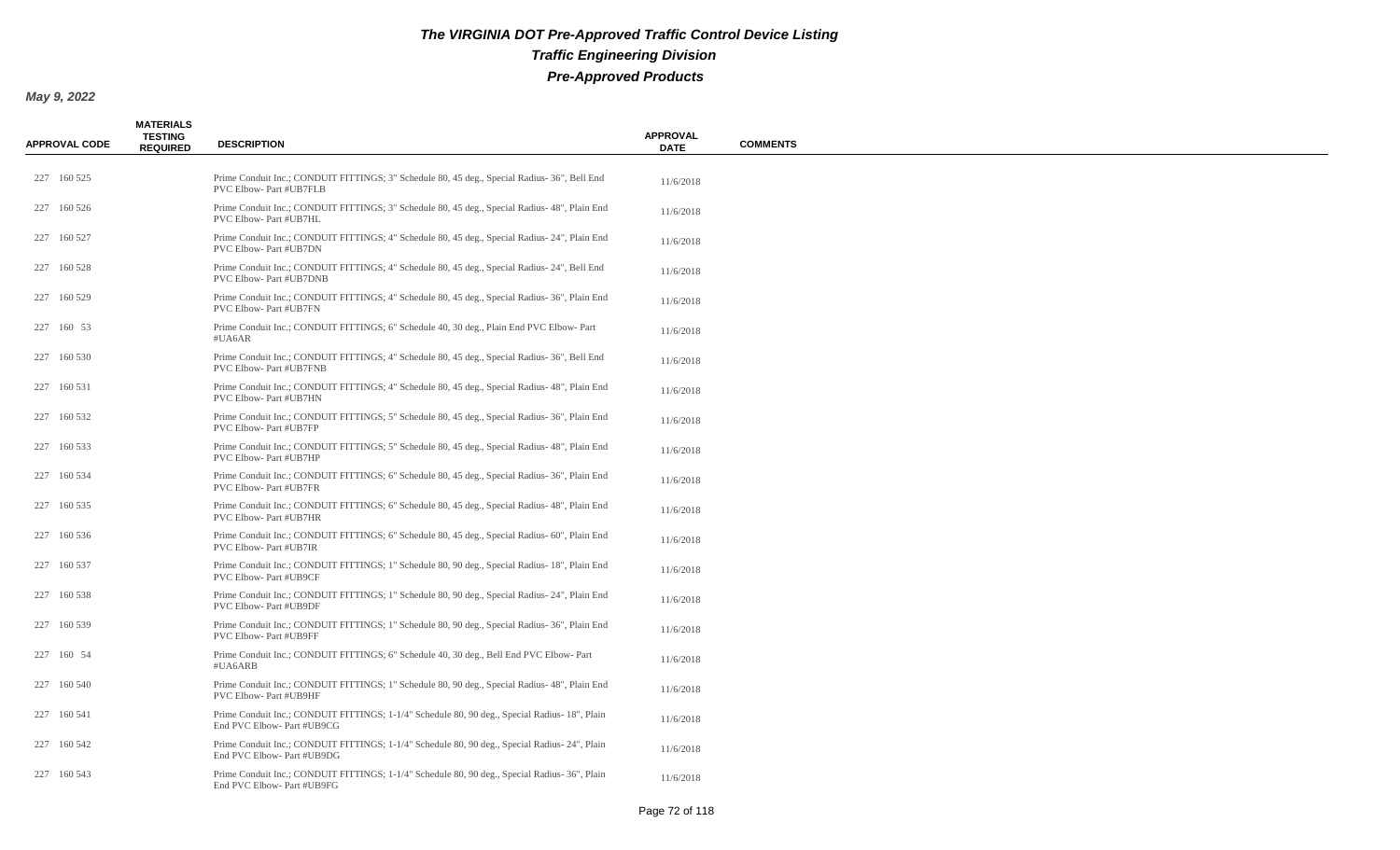| <b>APPROVAL CODE</b> | <b>MATERIALS</b><br><b>TESTING</b><br><b>REQUIRED</b> | <b>DESCRIPTION</b>                                                                                                          | <b>APPROVAL</b><br><b>DATE</b> | <b>COMMENTS</b> |
|----------------------|-------------------------------------------------------|-----------------------------------------------------------------------------------------------------------------------------|--------------------------------|-----------------|
| 227 160 544          |                                                       | Prime Conduit Inc.; CONDUIT FITTINGS; 1-1/4" Schedule 80, 90 deg., Special Radius- 48", Plain<br>End PVC Elbow- Part #UB9HG | 11/6/2018                      |                 |
| 227 160 545          |                                                       | Prime Conduit Inc.; CONDUIT FITTINGS; 1-1/2" Schedule 80, 90 deg., Special Radius- 18", Plain<br>End PVC Elbow- Part #UB9CH | 11/6/2018                      |                 |
| 227 160 546          |                                                       | Prime Conduit Inc.; CONDUIT FITTINGS; 1-1/2" Schedule 80, 90 deg., Special Radius- 24", Plain<br>End PVC Elbow- Part #UB9DH | 11/6/2018                      |                 |
| 227 160 547          |                                                       | Prime Conduit Inc.; CONDUIT FITTINGS; 1-1/2" Schedule 80, 90 deg., Special Radius-24", Bell<br>End PVC Elbow- Part #UB9DHB  | 11/6/2018                      |                 |
| 227 160 548          |                                                       | Prime Conduit Inc.; CONDUIT FITTINGS; 1-1/2" Schedule 80, 90 deg., Special Radius- 36", Plain<br>End PVC Elbow- Part #UB9FH | 11/6/2018                      |                 |
| 227 160 549          |                                                       | Prime Conduit Inc.; CONDUIT FITTINGS; 1-1/2" Schedule 80, 90 deg., Special Radius- 48", Plain<br>End PVC Elbow- Part #UB9HH | 11/6/2018                      |                 |
| 227 160 55           |                                                       | Prime Conduit Inc.; CONDUIT FITTINGS; 1/2" Schedule 40, 45 deg., Plain End PVC Elbow-Part<br>#UA7AD                         | 11/6/2018                      |                 |
| 227 160 550          |                                                       | Prime Conduit Inc.; CONDUIT FITTINGS; 2" Schedule 80, 90 deg., Special Radius-18", Plain End<br>PVC Elbow- Part #UB9CJ      | 11/6/2018                      |                 |
| 227 160 551          |                                                       | Prime Conduit Inc.; CONDUIT FITTINGS; 2" Schedule 80, 90 deg., Special Radius- 24", Plain End<br>PVC Elbow- Part #UB9DJ     | 11/6/2018                      |                 |
| 227 160 552          |                                                       | Prime Conduit Inc.; CONDUIT FITTINGS; 2" Schedule 80, 90 deg., Special Radius- 24", Bell End<br>PVC Elbow- Part #UB9DJB     | 11/6/2018                      |                 |
| 227 160 553          |                                                       | Prime Conduit Inc.; CONDUIT FITTINGS; 2" Schedule 80, 90 deg., Special Radius- 36", Plain End<br>PVC Elbow- Part #UB9FJ     | 11/6/2018                      |                 |
| 227 160 554          |                                                       | Prime Conduit Inc.; CONDUIT FITTINGS; 2" Schedule 80, 90 deg., Special Radius-36", Bell End<br>PVC Elbow- Part #UB9FJB      | 11/6/2018                      |                 |
| 227 160 555          |                                                       | Prime Conduit Inc.; CONDUIT FITTINGS; 2" Schedule 80, 90 deg., Special Radius-48", Plain End<br>PVC Elbow- Part #UB9HJ      | 11/6/2018                      |                 |
| 227 160 556          |                                                       | Prime Conduit Inc.; CONDUIT FITTINGS; 2-1/2" Schedule 80, 90 deg., Special Radius- 18", Plain<br>End PVC Elbow- Part #UB9CK | 11/6/2018                      |                 |
| 227 160 557          |                                                       | Prime Conduit Inc.; CONDUIT FITTINGS; 2-1/2" Schedule 80, 90 deg., Special Radius-24", Plain<br>End PVC Elbow- Part #UB9DK  | 11/6/2018                      |                 |
| 227 160 558          |                                                       | Prime Conduit Inc.; CONDUIT FITTINGS; 2-1/2" Schedule 80, 90 deg., Special Radius-24", Bell<br>End PVC Elbow- Part #UB9DKB  | 11/6/2018                      |                 |
| 227 160 559          |                                                       | Prime Conduit Inc.; CONDUIT FITTINGS; 2-1/2" Schedule 80, 90 deg., Special Radius- 36", Plain<br>End PVC Elbow- Part #UB9FK | 11/6/2018                      |                 |
| 227 160 56           |                                                       | Prime Conduit Inc.; CONDUIT FITTINGS; 1/2" Schedule 40, 45 deg., Plain End PVC Elbow-Part<br>#UA7AD                         | 11/6/2018                      |                 |
| 227 160 560          |                                                       | Prime Conduit Inc.; CONDUIT FITTINGS; 2-1/2" Schedule 80, 90 deg., Special Radius- 36", Bell<br>End PVC Elbow- Part #UB9FKB | 11/6/2018                      |                 |
| 227 160 561          |                                                       | Prime Conduit Inc.; CONDUIT FITTINGS; 2-1/2" Schedule 80, 90 deg., Special Radius- 48", Plain<br>End PVC Elbow- Part #UB9HK | 11/6/2018                      |                 |
| 227 160 562          |                                                       | Prime Conduit Inc.; CONDUIT FITTINGS; 3" Schedule 80, 90 deg., Special Radius- 18", Plain End<br>PVC Elbow- Part #UB9CL     | 11/6/2018                      |                 |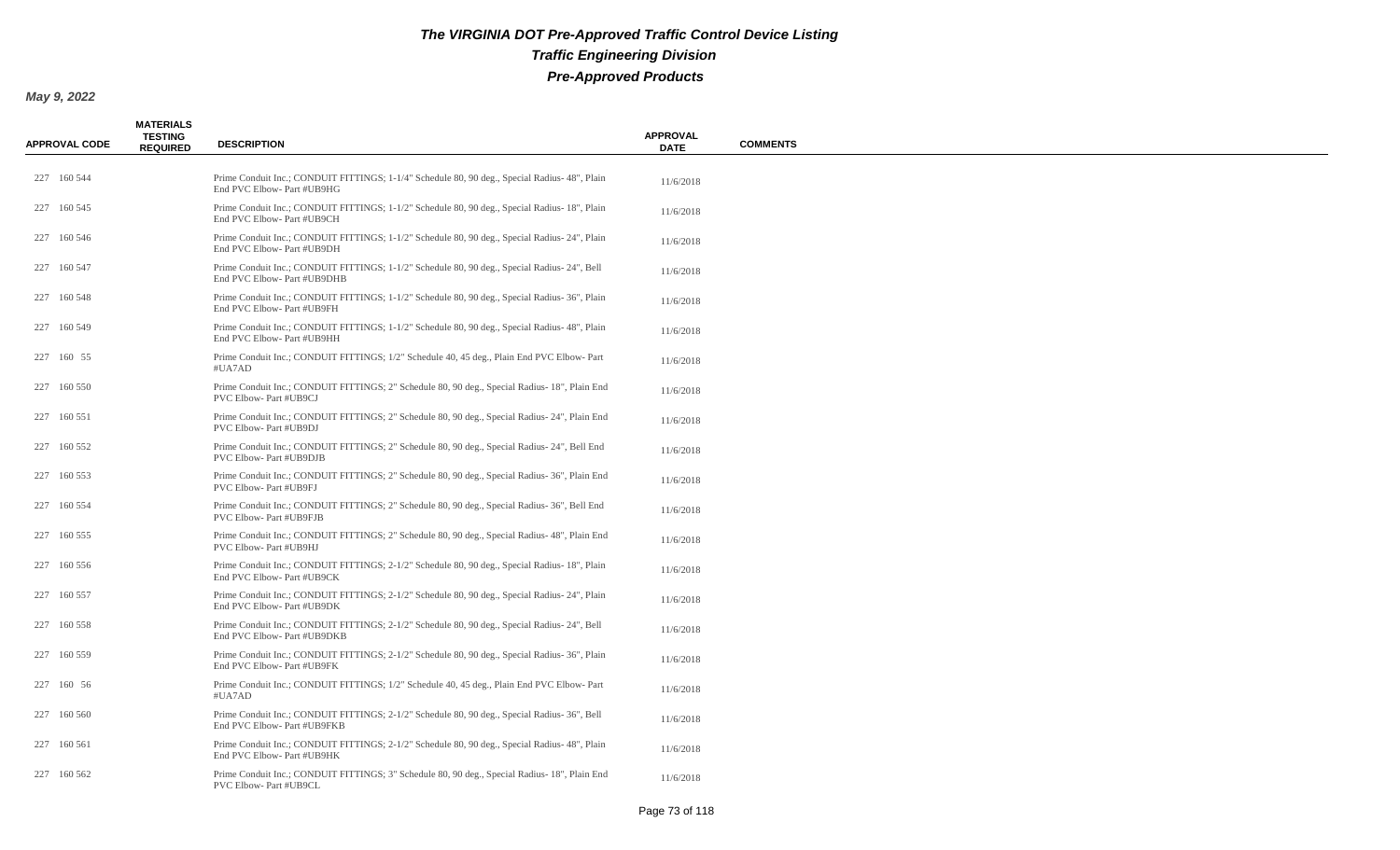| <b>APPROVAL CODE</b> | <b>MATERIALS</b><br><b>TESTING</b><br><b>REQUIRED</b> | <b>DESCRIPTION</b>                                                                                                            | <b>APPROVAL</b><br><b>DATE</b> | <b>COMMENTS</b> |
|----------------------|-------------------------------------------------------|-------------------------------------------------------------------------------------------------------------------------------|--------------------------------|-----------------|
| 227 160 563          |                                                       | Prime Conduit Inc.; CONDUIT FITTINGS; 3" Schedule 80, 90 deg., Special Radius-24", Plain End<br>PVC Elbow- Part #UB9DL        | 11/6/2018                      |                 |
| 227 160 564          |                                                       | Prime Conduit Inc.; CONDUIT FITTINGS; 3" Schedule 80, 90 deg., Special Radius- 24", Bell End<br>PVC Elbow- Part #UB9DLB       | 11/6/2018                      |                 |
| 227 160 565          |                                                       | Prime Conduit Inc.; CONDUIT FITTINGS; 3" Schedule 80, 90 deg., Special Radius-36", Plain End<br>PVC Elbow- Part #UB9FL        | 11/6/2018                      |                 |
| 227 160 566          |                                                       | Prime Conduit Inc.; CONDUIT FITTINGS; 3" Schedule 80, 90 deg., Special Radius- 36", Bell End<br>PVC Elbow- Part #UB9FLB       | 11/6/2018                      |                 |
| 227 160 567          |                                                       | Prime Conduit Inc.; CONDUIT FITTINGS; 3" Schedule 80, 90 deg., Special Radius- 48", Plain End<br>PVC Elbow- Part #UB9HL       | 11/6/2018                      |                 |
| 227 160 568          |                                                       | Prime Conduit Inc.; CONDUIT FITTINGS; 4" Schedule 80, 90 deg., Special Radius- 24", Plain End<br>PVC Elbow- Part #UB9DN       | 11/6/2018                      |                 |
| 227 160 569          |                                                       | Prime Conduit Inc.; CONDUIT FITTINGS; 4" Schedule 80, 90 deg., Special Radius- 24", Bell End<br>PVC Elbow- Part #UB9DNB       | 11/6/2018                      |                 |
| 227 160 57           |                                                       | Prime Conduit Inc.; CONDUIT FITTINGS; 1/2" Schedule 40, 45 deg., Bell End PVC Elbow-Part<br>#UA7ADB                           | 11/6/2018                      |                 |
| 227 160 570          |                                                       | Prime Conduit Inc.; CONDUIT FITTINGS; 4" Schedule 80, 90 deg., Special Radius-36", Plain End<br>PVC Elbow- Part #UB9FN        | 11/6/2018                      |                 |
| 227 160 571          |                                                       | Prime Conduit Inc.; CONDUIT FITTINGS; 4" Schedule 80, 90 deg., Special Radius-36", Bell End<br>PVC Elbow- Part #UB9FNB        | 11/6/2018                      |                 |
| 227 160 572          |                                                       | Prime Conduit Inc.; CONDUIT FITTINGS; 4" Schedule 80, 90 deg., Special Radius- 48", Plain End<br>PVC Elbow- Part #UB9HN       | 11/6/2018                      |                 |
| 227 160 573          |                                                       | Prime Conduit Inc.; CONDUIT FITTINGS; 4" Schedule 80, 90 deg., Special Radius- 48", Bell End<br>PVC Elbow- Part #UB9HNB       | 11/6/2018                      |                 |
| 227 160 574          |                                                       | Prime Conduit Inc.; CONDUIT FITTINGS; 4" Schedule 80, 90 deg., Special Radius- 120", Plain<br>End PVC Elbow- Part #UB9NN      | 11/6/2018                      |                 |
| 227 160 575          |                                                       | Prime Conduit Inc.; CONDUIT FITTINGS; 5" Schedule 80, 90 deg., Special Radius- 36", Plain End<br>PVC Elbow- Part #UB9FP       | 11/6/2018                      |                 |
| 227 160 576          |                                                       | Prime Conduit Inc.; CONDUIT FITTINGS; 5" Schedule 80, 90 deg., Special Radius- 48", Plain End<br>PVC Elbow- Part #UB9HP       | 11/6/2018                      |                 |
| 227 160 577          |                                                       | Prime Conduit Inc.; CONDUIT FITTINGS; 5" Schedule 80, 90 deg., Special Radius- 60", Plain End<br>PVC Elbow- Part #UB9IP       | 11/6/2018                      |                 |
| 227 160 578          |                                                       | Prime Conduit Inc.; CONDUIT FITTINGS; 6" Schedule 80, 90 deg., Special Radius-36", Plain End<br>PVC Elbow- Part #UB9FR        | 11/6/2018                      |                 |
| 227 160 579          |                                                       | Prime Conduit Inc.; CONDUIT FITTINGS; 6" Schedule 80, 90 deg., Special Radius- 48", Plain End<br><b>PVC Elbow-Part #UB9HR</b> | 11/6/2018                      |                 |
| 227 160 58           |                                                       | Prime Conduit Inc.; CONDUIT FITTINGS; 3/4" Schedule 40, 45 deg., Plain End PVC Elbow-Part<br>#UA7AE                           | 11/6/2018                      |                 |
| 227 160 580          |                                                       | Prime Conduit Inc.; CONDUIT FITTINGS; 6" Schedule 80, 90 deg., Special Radius- 60", Plain End<br>PVC Elbow- Part #UB9IR       | 11/6/2018                      |                 |
| 227 160 581          |                                                       | Prime Conduit Inc.; CONDUIT FITTINGS; Standard Coupling, 1/2" - Part #CP050                                                   | 11/6/2018                      |                 |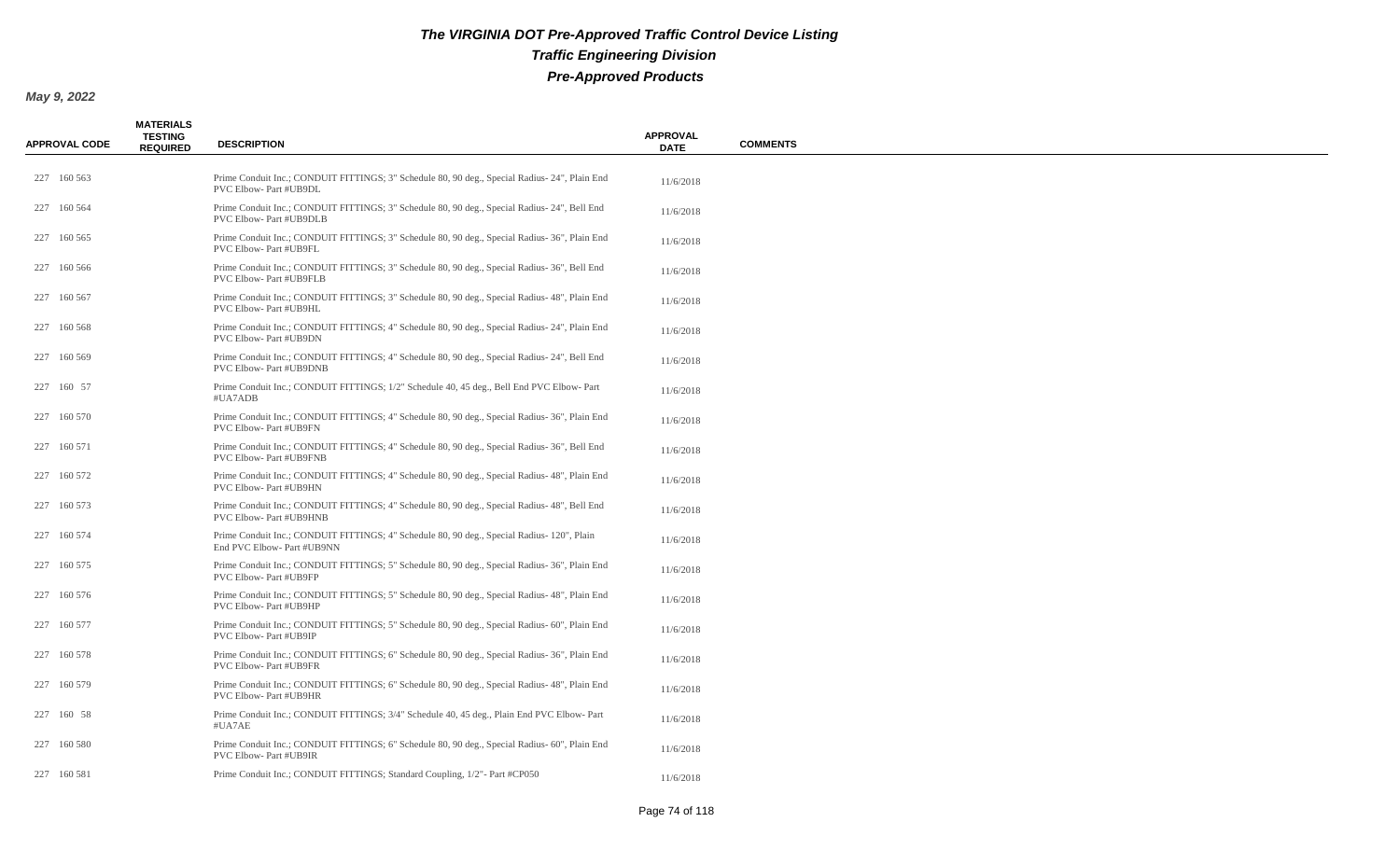| <b>APPROVAL CODE</b> | <b>MATERIALS</b><br><b>TESTING</b><br><b>REQUIRED</b> | <b>DESCRIPTION</b>                                                                                  | <b>APPROVAL</b><br><b>DATE</b> | <b>COMMENTS</b> |
|----------------------|-------------------------------------------------------|-----------------------------------------------------------------------------------------------------|--------------------------------|-----------------|
|                      |                                                       |                                                                                                     |                                |                 |
| 227 160 582          |                                                       | Prime Conduit Inc.; CONDUIT FITTINGS; Standard Coupling, 3/4" - Part #CP075                         | 11/6/2018                      |                 |
| 227 160 583          |                                                       | Prime Conduit Inc.; CONDUIT FITTINGS; Standard Coupling, 1" - Part #CP100                           | 11/6/2018                      |                 |
| 227 160 584          |                                                       | Prime Conduit Inc.; CONDUIT FITTINGS; Standard Coupling, 1-1/4"- Part #CP125                        | 11/6/2018                      |                 |
| 227 160 585          |                                                       | Prime Conduit Inc.; CONDUIT FITTINGS; Standard Coupling, 1-1/2"- Part #CP150                        | 11/6/2018                      |                 |
| 227 160 586          |                                                       | Prime Conduit Inc.; CONDUIT FITTINGS; Standard Coupling, 2" - Part #CP200                           | 11/6/2018                      |                 |
| 227 160 587          |                                                       | Prime Conduit Inc.; CONDUIT FITTINGS; Standard Coupling, 2-1/2"- Part #CP250                        | 11/6/2018                      |                 |
| 227 160 588          |                                                       | Prime Conduit Inc.; CONDUIT FITTINGS; Standard Coupling, 3" - Part #CP300                           | 11/6/2018                      |                 |
| 227 160 589          |                                                       | Prime Conduit Inc.; CONDUIT FITTINGS; Standard Coupling, 3-1/2"- Part #CP350                        | 11/6/2018                      |                 |
| 227 160 59           |                                                       | Prime Conduit Inc.; CONDUIT FITTINGS; 3/4" Schedule 40, 45 deg., Bell End PVC Elbow-Part<br>#UA7AEB | 11/6/2018                      |                 |
| 227 160 590          |                                                       | Prime Conduit Inc.; CONDUIT FITTINGS; Standard Coupling, 4" - Part #CP400                           | 11/6/2018                      |                 |
| 227 160 591          |                                                       | Prime Conduit Inc.; CONDUIT FITTINGS; Standard Coupling, 5" - Part #CP500                           | 11/6/2018                      |                 |
| 227 160 592          |                                                       | Prime Conduit Inc.; CONDUIT FITTINGS; Standard Coupling, 6" - Part #CP600                           | 11/6/2018                      |                 |
| 227 160 593          |                                                       | Prime Conduit Inc.; CONDUIT FITTINGS; Female Adapters, 1/2" - Part #FA050                           | 11/6/2018                      |                 |
| 227 160 594          |                                                       | Prime Conduit Inc.; CONDUIT FITTINGS; Female Adapters, 3/4" - Part #FA075                           | 11/6/2018                      |                 |
| 227 160 595          |                                                       | Prime Conduit Inc.; CONDUIT FITTINGS; Female Adapters, 1"- Part #FA100                              | 11/6/2018                      |                 |
| 227 160 596          |                                                       | Prime Conduit Inc.; CONDUIT FITTINGS; Female Adapters, 1-1/4" - Part #FA125                         | 11/6/2018                      |                 |
| 227 160 597          |                                                       | Prime Conduit Inc.; CONDUIT FITTINGS; Female Adapters, 1-1/2"- Part #FA150                          | 11/6/2018                      |                 |
| 227 160 598          |                                                       | Prime Conduit Inc.; CONDUIT FITTINGS; Female Adapters, 2"- Part #FA200                              | 11/6/2018                      |                 |
| 227 160 599          |                                                       | Prime Conduit Inc.; CONDUIT FITTINGS; Female Adapters, 2-1/2" - Part #FA250                         | 11/6/2018                      |                 |
| 227 160 60           |                                                       | Prime Conduit Inc.; CONDUIT FITTINGS; 1" Schedule 40, 45 deg., Plain End PVC Elbow-Part<br>#UA7AF   | 11/6/2018                      |                 |
| 227 160 600          |                                                       | Prime Conduit Inc.; CONDUIT FITTINGS; Female Adapters, 3"- Part #FA300                              | 11/6/2018                      |                 |
| 227 160 601          |                                                       | Prime Conduit Inc.; CONDUIT FITTINGS; Female Adapters, 3-1/2"- Part #FA350                          | 11/6/2018                      |                 |
| 227 160 602          |                                                       | Prime Conduit Inc.; CONDUIT FITTINGS; Female Adapters, 4"- Part #FA400                              | 11/6/2018                      |                 |
| 227 160 603          |                                                       | Prime Conduit Inc.; CONDUIT FITTINGS; Female Adapters, 5"- Part #FA500                              | 11/6/2018                      |                 |
| 227 160 604          |                                                       | Prime Conduit Inc.; CONDUIT FITTINGS; Female Adapters, 6"- Part #FA600                              | 11/6/2018                      |                 |
| 227 160 605          |                                                       | Prime Conduit Inc.; CONDUIT FITTINGS; Terminal Adapters, 1/2" - Part #TA050                         | 11/6/2018                      |                 |
| 227 160 606          |                                                       | Prime Conduit Inc.; CONDUIT FITTINGS; Terminal Adapters, 3/4" - Part #TA075                         | 11/6/2018                      |                 |
| 227 160 607          |                                                       | Prime Conduit Inc.; CONDUIT FITTINGS; Terminal Adapters, 1"- Part #TA100                            | 11/6/2018                      |                 |
| 227 160 608          |                                                       | Prime Conduit Inc.; CONDUIT FITTINGS; Terminal Adapters, 1-1/4"- Part #TA125                        | 11/6/2018                      |                 |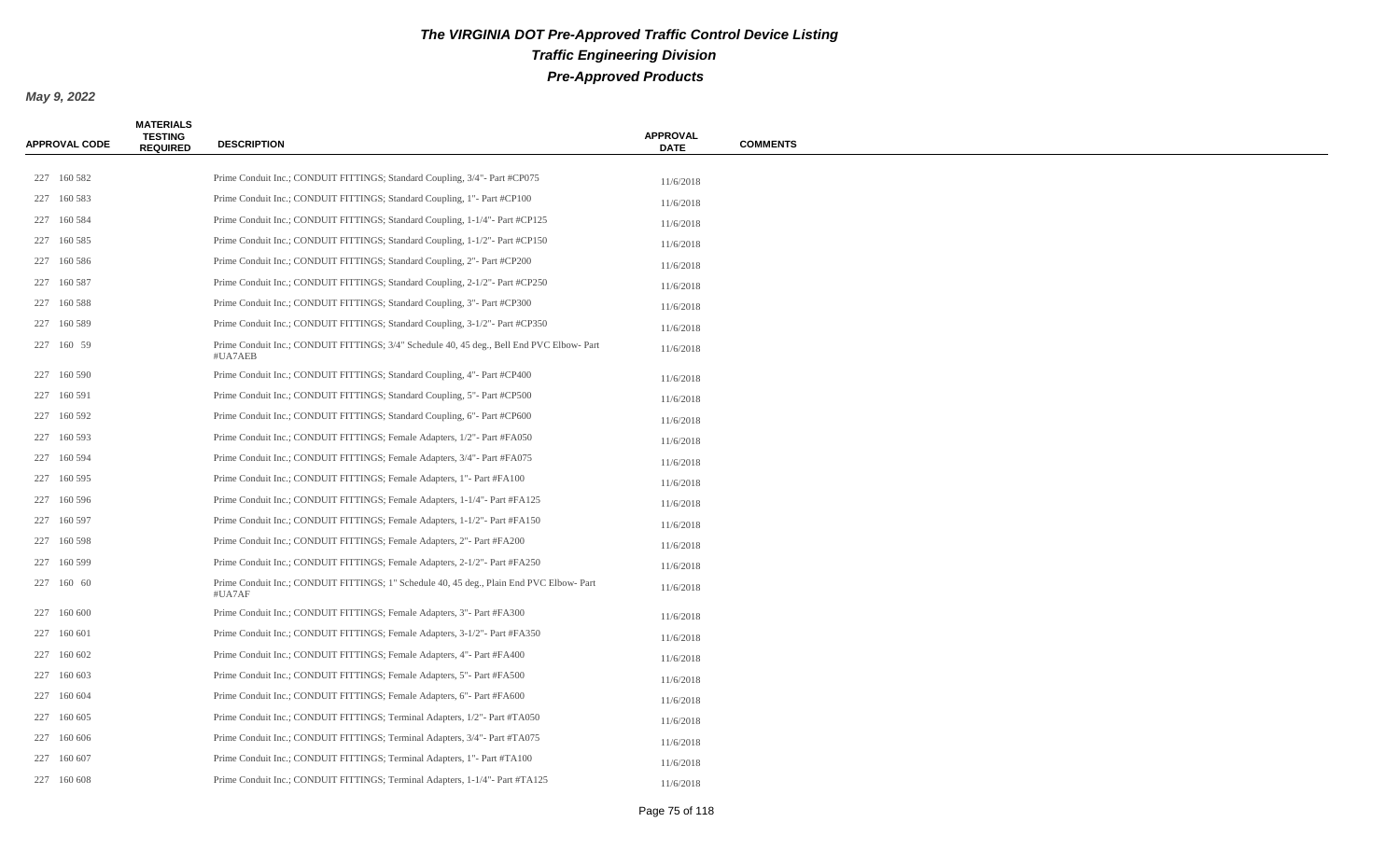| <b>APPROVAL CODE</b> | <b>MATERIALS</b><br><b>TESTING</b><br><b>REQUIRED</b> | <b>DESCRIPTION</b>                                                                                     | <b>APPROVAL</b><br><b>DATE</b> | <b>COMMENTS</b> |
|----------------------|-------------------------------------------------------|--------------------------------------------------------------------------------------------------------|--------------------------------|-----------------|
|                      |                                                       |                                                                                                        |                                |                 |
| 227 160 609          |                                                       | Prime Conduit Inc.; CONDUIT FITTINGS; Terminal Adapters, 1-1/2" - Part #TA150                          | 11/6/2018                      |                 |
| 227 160 61           |                                                       | Prime Conduit Inc.; CONDUIT FITTINGS; 1" Schedule 40, 45 deg., Bell End PVC Elbow-Part<br>#UA7AFB      | 11/6/2018                      |                 |
| 227 160 610          |                                                       | Prime Conduit Inc.; CONDUIT FITTINGS; Terminal Adapters, 2"- Part #TA200                               | 11/6/2018                      |                 |
| 227 160 611          |                                                       | Prime Conduit Inc.; CONDUIT FITTINGS; Terminal Adapters, 2-1/2"- Part #TA250                           | 11/6/2018                      |                 |
| 227 160 612          |                                                       | Prime Conduit Inc.; CONDUIT FITTINGS; Terminal Adapters, 3" - Part #TA300                              | 11/6/2018                      |                 |
| 227 160 613          |                                                       | Prime Conduit Inc.; CONDUIT FITTINGS; Terminal Adapters, 3-1/2" - Part #TA350                          | 11/6/2018                      |                 |
| 227 160 614          |                                                       | Prime Conduit Inc.; CONDUIT FITTINGS; Terminal Adapters, 4"- Part #TA400                               | 11/6/2018                      |                 |
| 227 160 615          |                                                       | Prime Conduit Inc.; CONDUIT FITTINGS; Terminal Adapters, 5"- Part #TA500                               | 11/6/2018                      |                 |
| 227 160 616          |                                                       | Prime Conduit Inc.; CONDUIT FITTINGS; Terminal Adapters, 6"- Part #TA600                               | 11/6/2018                      |                 |
| 227 160 617          |                                                       | Prime Conduit Inc.; CONDUIT FITTINGS; Expansion Coupling- 2 Piece, 1/2"- Part #EC2PC050                | 11/6/2018                      |                 |
| 227 160 618          |                                                       | Prime Conduit Inc.; CONDUIT FITTINGS; Expansion Coupling- 2 Piece, 3/4"- Part #EC2PC075                | 11/6/2018                      |                 |
| 227 160 619          |                                                       | Prime Conduit Inc.; CONDUIT FITTINGS; Expansion Coupling-2 Piece, 1"- Part #EC2PC100                   | 11/6/2018                      |                 |
| 227 160 62           |                                                       | Prime Conduit Inc.; CONDUIT FITTINGS; 1-1/4" Schedule 40, 45 deg., Plain End PVC Elbow-<br>Part #UA7AG | 11/6/2018                      |                 |
| 227 160 620          |                                                       | Prime Conduit Inc.; CONDUIT FITTINGS; Expansion Coupling-2 Piece, 1-1/4"- Part #EC2PC125               | 11/6/2018                      |                 |
| 227 160 621          |                                                       | Prime Conduit Inc.; CONDUIT FITTINGS; Expansion Coupling-2 Piece, 1-1/2"- Part #EC2PC150               | 11/6/2018                      |                 |
| 227 160 622          |                                                       | Prime Conduit Inc.; CONDUIT FITTINGS; Expansion Coupling- 2 Piece, 2"- Part #EC2PC200                  | 11/6/2018                      |                 |
| 227 160 623          |                                                       | Prime Conduit Inc.; CONDUIT FITTINGS; Expansion Coupling-2 Piece, 2-1/2"- Part #EC2PC250               | 11/6/2018                      |                 |
| 227 160 624          |                                                       | Prime Conduit Inc.; CONDUIT FITTINGS; Expansion Coupling- 2 Piece, 3"- Part #EC2PC300                  | 11/6/2018                      |                 |
| 227 160 625          |                                                       | Prime Conduit Inc.; CONDUIT FITTINGS; Expansion Coupling-2 Piece, 3-1/2" - Part #EC2PC350              | 11/6/2018                      |                 |
| 227 160 626          |                                                       | Prime Conduit Inc.; CONDUIT FITTINGS; Expansion Coupling-2 Piece, 4"- Part #EC2PC400                   | 11/6/2018                      |                 |
| 227 160 627          |                                                       | Prime Conduit Inc.; CONDUIT FITTINGS; Expansion Coupling- 2 Piece, 5"- Part #EC2PC500                  | 11/6/2018                      |                 |
| 227 160 628          |                                                       | Prime Conduit Inc.; CONDUIT FITTINGS; Expansion Coupling-2 Piece, 6"- Part #EC2PC600                   | 11/6/2018                      |                 |
| 227 160 629          |                                                       | Prime Conduit Inc.; CONDUIT FITTINGS; Reducer Bushings, 3/4"x 1/2"- Part #RB075X050                    | 11/6/2018                      |                 |
| 227 160 63           |                                                       | Prime Conduit Inc.; CONDUIT FITTINGS; 1-1/4" Schedule 40, 45 deg., Bell End PVC Elbow-Part<br>#UA7AGB  | 11/6/2018                      |                 |
| 227 160 630          |                                                       | Prime Conduit Inc.; CONDUIT FITTINGS; Reducer Bushings, 1"x 3/4" - Part #RB100X075                     | 11/6/2018                      |                 |
| 227 160 631          |                                                       | Prime Conduit Inc.; CONDUIT FITTINGS; Reducer Bushings, 1-1/4"x 3/4"- Part #RB125X075                  | 11/6/2018                      |                 |
| 227 160 632          |                                                       | Prime Conduit Inc.; CONDUIT FITTINGS; Reducer Bushings, 1-1/4"x 1" - Part #RB125X100                   | 11/6/2018                      |                 |
| 227 160 633          |                                                       | Prime Conduit Inc.; CONDUIT FITTINGS; Reducer Bushings, 1-1/2"x 1-1/4"- Part #RB150X125                | 11/6/2018                      |                 |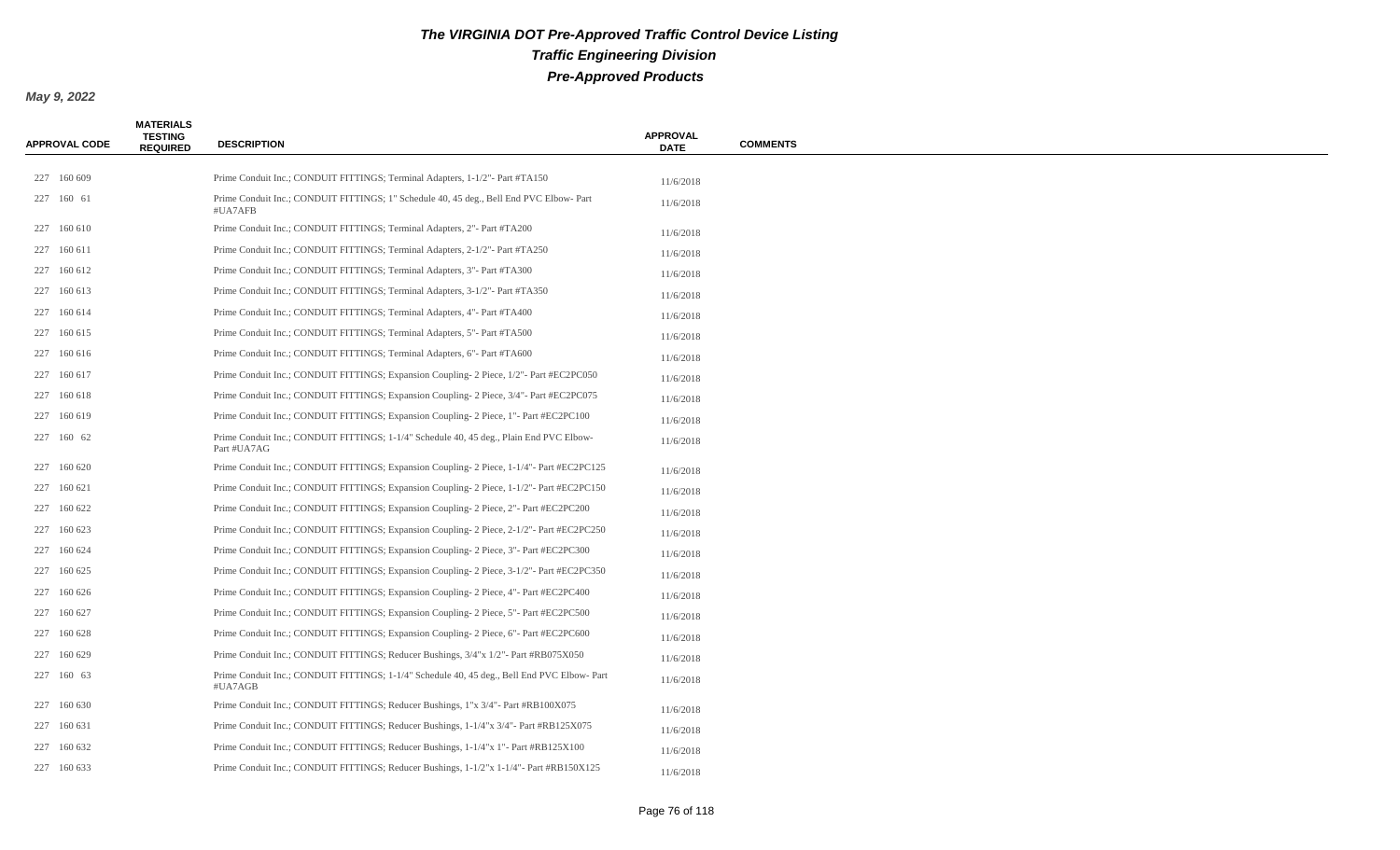| <b>APPROVAL CODE</b> | <b>MATERIALS</b><br><b>TESTING</b><br><b>REQUIRED</b> | <b>DESCRIPTION</b>                                                                                     | <b>APPROVAL</b><br><b>DATE</b> | <b>COMMENTS</b> |
|----------------------|-------------------------------------------------------|--------------------------------------------------------------------------------------------------------|--------------------------------|-----------------|
|                      |                                                       |                                                                                                        |                                |                 |
| 227 160 634          |                                                       | Prime Conduit Inc.; CONDUIT FITTINGS; Reducer Bushings, 2"x 1-1/4"- Part #RB200X125                    | 11/6/2018                      |                 |
| 227 160 635          |                                                       | Prime Conduit Inc.; CONDUIT FITTINGS; Reducer Bushings, 2"x 1-1/2"- Part #RB200X150                    | 11/6/2018                      |                 |
| 227 160 636          |                                                       | Prime Conduit Inc.; CONDUIT FITTINGS; Reducer Bushings, 2-1/2"x 2"- Part #RB250X200                    | 11/6/2018                      |                 |
| 227 160 637          |                                                       | Prime Conduit Inc.; CONDUIT FITTINGS; Reducer Bushings, 3"x 2" - Part #RB300X200                       | 11/6/2018                      |                 |
| 227 160 638          |                                                       | Prime Conduit Inc.; CONDUIT FITTINGS; Reducer Bushings, 3"x 2-1/2"- Part #RB300X250                    | 11/6/2018                      |                 |
| 227 160 639          |                                                       | Prime Conduit Inc.; CONDUIT FITTINGS; Reducer Bushings, 4"x 3" - Part #RB400X300                       | 11/6/2018                      |                 |
| 227 160 64           |                                                       | Prime Conduit Inc.; CONDUIT FITTINGS; 1-1/2" Schedule 40, 45 deg., Plain End PVC Elbow-<br>Part #UA7AH | 11/6/2018                      |                 |
| 227 160 640          |                                                       | Prime Conduit Inc.; CONDUIT FITTINGS; Box Adapter, 1/2"- Part #BA050                                   | 11/6/2018                      |                 |
| 227 160 641          |                                                       | Prime Conduit Inc.; CONDUIT FITTINGS; Box Adapter, 3/4" - Part #BA075                                  | 11/6/2018                      |                 |
| 227 160 642          |                                                       | Prime Conduit Inc.; CONDUIT FITTINGS; Box Adapter, 1"- Part #BA100                                     | 11/6/2018                      |                 |
| 227 160 643          |                                                       | Prime Conduit Inc.; CONDUIT FITTINGS; Box Adapter, 1-1/4"- Part #BA125                                 | 11/6/2018                      |                 |
| 227 160 644          |                                                       | Prime Conduit Inc.; CONDUIT FITTINGS; Box Adapter, 1-1/2" - Part #BA150                                | 11/6/2018                      |                 |
| 227 160 645          |                                                       | Prime Conduit Inc.; CONDUIT FITTINGS; Box Adapter, 2"- Part #BA200                                     | 11/6/2018                      |                 |
| 227 160 646          |                                                       | Prime Conduit Inc.; CONDUIT FITTINGS; Box Adapter, 2-1/2" - Part #BA250                                | 11/6/2018                      |                 |
| 227 160 647          |                                                       | Prime Conduit Inc.; CONDUIT FITTINGS; Box Adapter, 3" - Part #BA300                                    | 11/6/2018                      |                 |
| 227 160 648          |                                                       | Prime Conduit Inc.; CONDUIT FITTINGS; Box Adapter, 4"- Part #BA400                                     | 11/6/2018                      |                 |
| 227 160 649          |                                                       | Prime Conduit Inc.; CONDUIT FITTINGS; Pipe Caps, 1/2"- Part #CAP050                                    | 11/6/2018                      |                 |
| 227 160 65           |                                                       | Prime Conduit Inc.; CONDUIT FITTINGS; 1-1/2" Schedule 40, 45 deg., Bell End PVC Elbow-Part<br>#UA7AHB  | 11/6/2018                      |                 |
| 227 160 650          |                                                       | Prime Conduit Inc.; CONDUIT FITTINGS; Pipe Caps, 3/4"- Part #CAP075                                    | 11/6/2018                      |                 |
| 227 160 651          |                                                       | Prime Conduit Inc.; CONDUIT FITTINGS; Pipe Caps, 1"- Part #CAP100                                      | 11/6/2018                      |                 |
| 227 160 652          |                                                       | Prime Conduit Inc.; CONDUIT FITTINGS; Pipe Caps, 1-1/4" - Part #CAP125                                 | 11/6/2018                      |                 |
| 227 160 653          |                                                       | Prime Conduit Inc.; CONDUIT FITTINGS; Pipe Caps, 1-1/2"- Part #CAP150                                  | 11/6/2018                      |                 |
| 227 160 654          |                                                       | Prime Conduit Inc.; CONDUIT FITTINGS; Pipe Caps, 2"- Part #CAP200                                      | 11/6/2018                      |                 |
| 227 160 655          |                                                       | Prime Conduit Inc.; CONDUIT FITTINGS; Pipe Caps, 2-1/2" - Part #CAP250                                 | 11/6/2018                      |                 |
| 227 160 656          |                                                       | Prime Conduit Inc.; CONDUIT FITTINGS; Pipe Caps, 3"- Part #CAP300                                      | 11/6/2018                      |                 |
| 227 160 657          |                                                       | Prime Conduit Inc.; CONDUIT FITTINGS; Pipe Caps, 4"- Part #CAP400                                      | 11/6/2018                      |                 |
| 227 160 658          |                                                       | Prime Conduit Inc.; CONDUIT FITTINGS; Pipe Caps, 5" - Part #CAP500                                     | 11/6/2018                      |                 |
| 227 160 659          |                                                       | Prime Conduit Inc.; CONDUIT FITTINGS; Pipe Caps, 6"- Part #CAP600                                      | 11/6/2018                      |                 |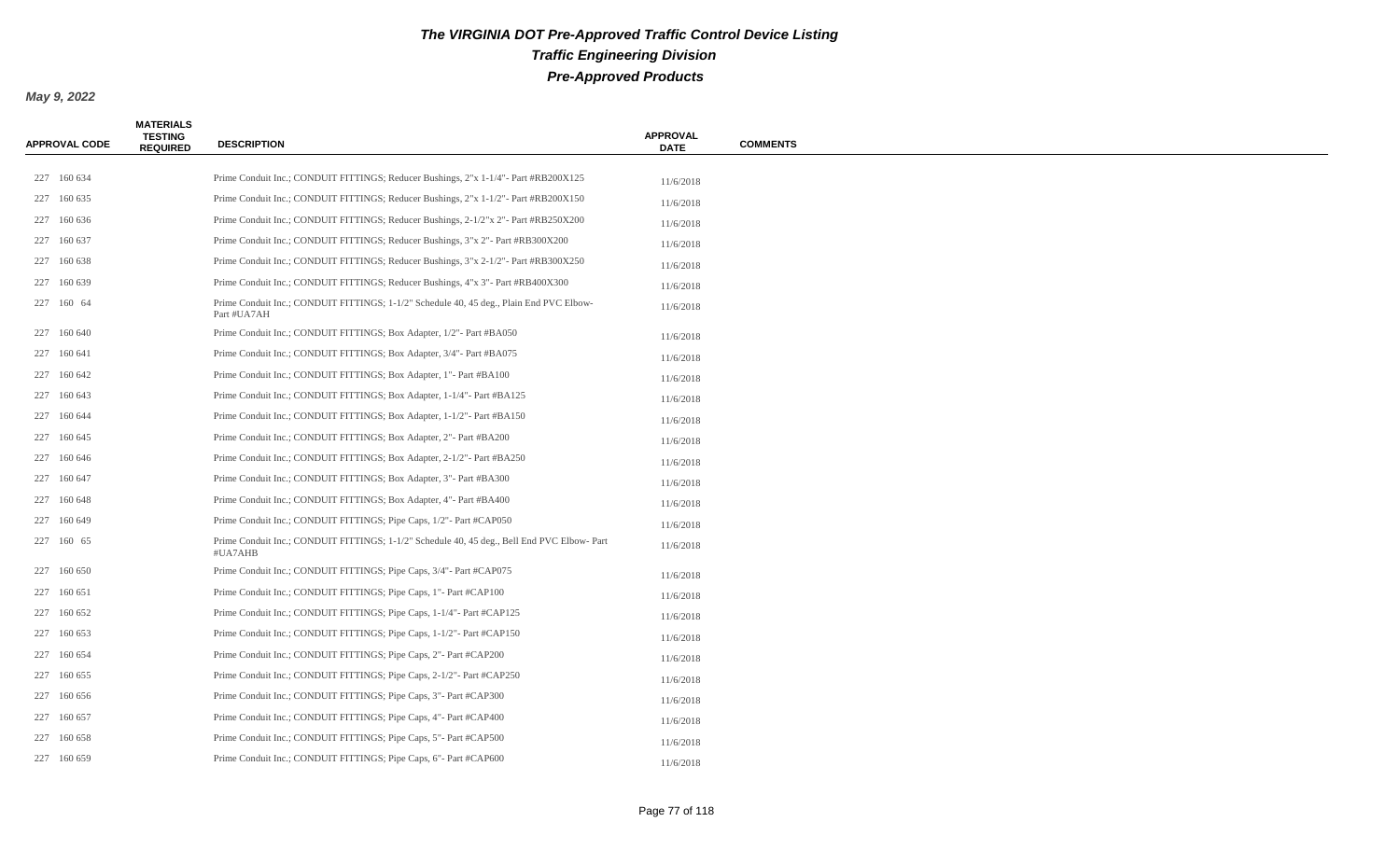| <b>APPROVAL CODE</b> | <b>MATERIALS</b><br><b>TESTING</b><br><b>REQUIRED</b> | <b>DESCRIPTION</b>                                                                                     | <b>APPROVAL</b><br><b>DATE</b> | <b>COMMENTS</b> |
|----------------------|-------------------------------------------------------|--------------------------------------------------------------------------------------------------------|--------------------------------|-----------------|
| 227 160 66           |                                                       | Prime Conduit Inc.; CONDUIT FITTINGS; 2" Schedule 40, 45 deg., Plain End PVC Elbow-Part<br>#UA7AJ      | 11/6/2018                      |                 |
| 227 160 660          |                                                       | Prime Conduit Inc.; CONDUIT FITTINGS; End Bells, 1" - Part #EB100                                      | 11/6/2018                      |                 |
| 227 160 661          |                                                       | Prime Conduit Inc.; CONDUIT FITTINGS; End Bells, 1-1/4"- Part #EB125                                   | 11/6/2018                      |                 |
| 227 160 662          |                                                       | Prime Conduit Inc.; CONDUIT FITTINGS; End Bells, 1-1/2" - Part #EB150                                  | 11/6/2018                      |                 |
| 227 160 663          |                                                       | Prime Conduit Inc.; CONDUIT FITTINGS; End Bells, 2" - Part #EB200                                      | 11/6/2018                      |                 |
| 227 160 664          |                                                       | Prime Conduit Inc.; CONDUIT FITTINGS; End Bells, 2-1/2"- Part #EB250                                   | 11/6/2018                      |                 |
| 227 160 665          |                                                       | Prime Conduit Inc.; CONDUIT FITTINGS; End Bells, 3" - Part #EB300                                      | 11/6/2018                      |                 |
| 227 160 666          |                                                       | Prime Conduit Inc.; CONDUIT FITTINGS; End Bells, 3-1/2" - Part #EB350                                  | 11/6/2018                      |                 |
| 227 160 667          |                                                       | Prime Conduit Inc.; CONDUIT FITTINGS; End Bells, 4" - Part #EB400                                      | 11/6/2018                      |                 |
| 227 160 668          |                                                       | Prime Conduit Inc.; CONDUIT FITTINGS; End Bells, 5" - Part #EB500                                      | 11/6/2018                      |                 |
| 227 160 669          |                                                       | Prime Conduit Inc.; CONDUIT FITTINGS; End Bells, 6"- Part #EB600                                       | 11/6/2018                      |                 |
| 227 160 67           |                                                       | Prime Conduit Inc.; CONDUIT FITTINGS; 2" Schedule 40, 45 deg., Bell End PVC Elbow-Part<br>#UA7AJB      | 11/6/2018                      |                 |
| 227 160 670          |                                                       | Prime Conduit Inc.; CONDUIT FITTINGS; Pull Elbows, 1/2" - Part #PELB050                                | 11/6/2018                      |                 |
| 227 160 671          |                                                       | Prime Conduit Inc.; CONDUIT FITTINGS; Pull Elbows, 3/4" - Part #PELB075                                | 11/6/2018                      |                 |
| 227 160 68           |                                                       | Prime Conduit Inc.; CONDUIT FITTINGS; 2-1/2" Schedule 40, 45 deg., Plain End PVC Elbow-<br>Part #UA7AK | 11/6/2018                      |                 |
| 227 160 69           |                                                       | Prime Conduit Inc.; CONDUIT FITTINGS; 2-1/2" Schedule 40, 45 deg., Bell End PVC Elbow-Part<br>#UA7AKB  | 11/6/2018                      |                 |
| 227 160 70           |                                                       | Prime Conduit Inc.; CONDUIT FITTINGS; 3" Schedule 40, 45 deg., Plain End PVC Elbow-Part<br>#UA7AL      | 11/6/2018                      |                 |
| 227 160 71           |                                                       | Prime Conduit Inc.; CONDUIT FITTINGS; 3" Schedule 40, 45 deg., Bell End PVC Elbow- Part<br>#UA7ALB     | 11/6/2018                      |                 |
| 227 160 72           |                                                       | Prime Conduit Inc.; CONDUIT FITTINGS; 3-1/2" Schedule 40, 45 deg., Plain End PVC Elbow-<br>Part #UA7AL | 11/6/2018                      |                 |
| 227 160 73           |                                                       | Prime Conduit Inc.; CONDUIT FITTINGS; 3-1/2" Schedule 40, 45 deg., Bell End PVC Elbow- Part<br>#UA7ALB | 11/6/2018                      |                 |
| 227 160 74           |                                                       | Prime Conduit Inc.; CONDUIT FITTINGS; 3-1/2" Schedule 40, 45 deg., Bell End PVC Elbow-Part<br>#UA7ALB  | 11/6/2018                      |                 |
| 227 160 75           |                                                       | Prime Conduit Inc.; CONDUIT FITTINGS; 4" Schedule 40, 45 deg., Plain End PVC Elbow-Part<br>#UA7AN      | 11/6/2018                      |                 |
| 227 160 76           |                                                       | Prime Conduit Inc.; CONDUIT FITTINGS; 4" Schedule 40, 45 deg., Bell End PVC Elbow-Part<br>#UA7ANB      | 11/6/2018                      |                 |
| 227 160 77           |                                                       | Prime Conduit Inc.; CONDUIT FITTINGS; 5" Schedule 40, 45 deg., Plain End PVC Elbow-Part<br>#UA7AP      | 11/6/2018                      |                 |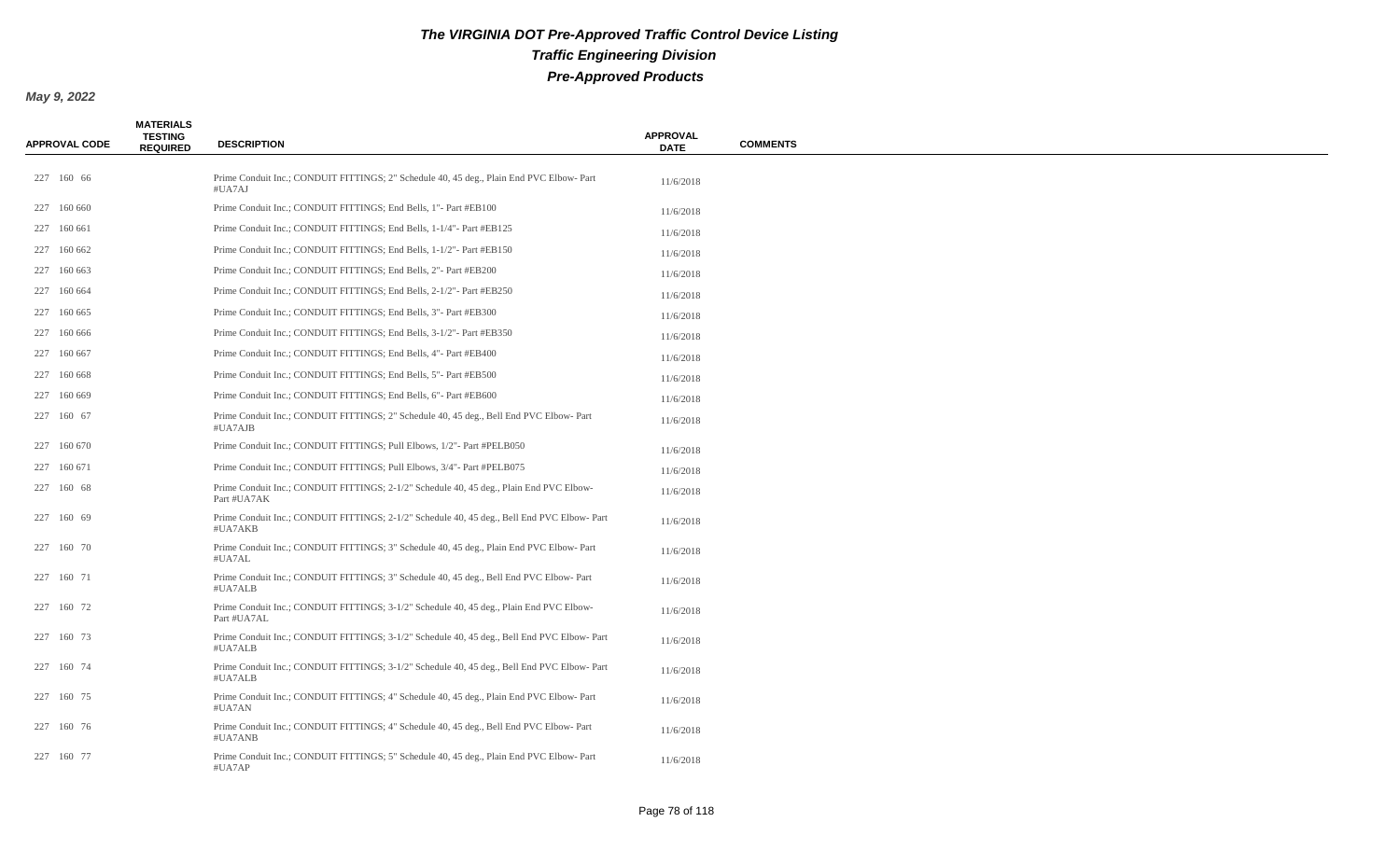| <b>APPROVAL CODE</b> | <b>MATERIALS</b><br><b>TESTING</b><br><b>REQUIRED</b> | <b>DESCRIPTION</b>                                                                                     | <b>APPROVAL</b><br><b>DATE</b> | <b>COMMENTS</b> |
|----------------------|-------------------------------------------------------|--------------------------------------------------------------------------------------------------------|--------------------------------|-----------------|
| 227 160 78           |                                                       | Prime Conduit Inc.; CONDUIT FITTINGS; 5" Schedule 40, 45 deg., Bell End PVC Elbow-Part<br>#UA7APB      | 11/6/2018                      |                 |
| 227 160 79           |                                                       | Prime Conduit Inc.; CONDUIT FITTINGS; 6" Schedule 40, 45 deg., Plain End PVC Elbow-Part<br>#UA7AR      | 11/6/2018                      |                 |
| 227 160 80           |                                                       | Prime Conduit Inc.; CONDUIT FITTINGS; 6" Schedule 40, 45 deg., Bell End PVC Elbow- Part<br>#UA7ARB     | 11/6/2018                      |                 |
| 227 160 81           |                                                       | Prime Conduit Inc.; CONDUIT FITTINGS; 1/2" Schedule 40, 90 deg., Plain End PVC Elbow-Part<br>#UA9AD    | 11/6/2018                      |                 |
| 227 160 82           |                                                       | Prime Conduit Inc.; CONDUIT FITTINGS; 1/2" Schedule 40, 90 deg., Bell End PVC Elbow-Part<br>#UA9ADB    | 11/6/2018                      |                 |
| 227 160 83           |                                                       | Prime Conduit Inc.; CONDUIT FITTINGS; 3/4" Schedule 40, 90 deg., Plain End PVC Elbow-Part<br>#UA9AE    | 11/6/2018                      |                 |
| 227 160 84           |                                                       | Prime Conduit Inc.; CONDUIT FITTINGS; 3/4" Schedule 40, 90 deg., Bell End PVC Elbow-Part<br>#UA9AEB    | 11/6/2018                      |                 |
| 227 160 85           |                                                       | Prime Conduit Inc.; CONDUIT FITTINGS; 1" Schedule 40, 90 deg., Plain End PVC Elbow-Part<br>#UA9AF      | 11/6/2018                      |                 |
| 227 160 86           |                                                       | Prime Conduit Inc.; CONDUIT FITTINGS; 1" Schedule 40, 90 deg., Bell End PVC Elbow-Part<br>#UA9AFB      | 11/6/2018                      |                 |
| 227 160 87           |                                                       | Prime Conduit Inc.; CONDUIT FITTINGS; 1-1/4" Schedule 40, 90 deg., Plain End PVC Elbow-<br>Part #UA9AG | 11/6/2018                      |                 |
| 227 160 88           |                                                       | Prime Conduit Inc.; CONDUIT FITTINGS; 1-1/4" Schedule 40, 90 deg., Bell End PVC Elbow-Part<br>#UA9AGB  | 11/6/2018                      |                 |
| 227 160 89           |                                                       | Prime Conduit Inc.; CONDUIT FITTINGS; 1-1/2" Schedule 40, 90 deg., Plain End PVC Elbow-<br>Part #UA9AK | 11/6/2018                      |                 |
| 227 160 90           |                                                       | Prime Conduit Inc.; CONDUIT FITTINGS; 1-1/2" Schedule 40, 90 deg., Bell End PVC Elbow-Part<br>#UA9AKB  | 11/6/2018                      |                 |
| 227 160 91           |                                                       | Prime Conduit Inc.; CONDUIT FITTINGS; 2" Schedule 40, 90 deg., Plain End PVC Elbow-Part<br>#UA9AJ      | 11/6/2018                      |                 |
| 227 160 92           |                                                       | Prime Conduit Inc.; CONDUIT FITTINGS; 2-1/2" Schedule 40, 90 deg., Plain End PVC Elbow-<br>Part #UA9AK | 11/6/2018                      |                 |
| 227 160 93           |                                                       | Prime Conduit Inc.; CONDUIT FITTINGS; 2-1/2" Schedule 40, 90 deg., Plain End PVC Elbow-<br>Part #UA9AK | 11/6/2018                      |                 |
| 227 160 94           |                                                       | Prime Conduit Inc.; CONDUIT FITTINGS; 2-1/2" Schedule 40, 90 deg., Bell End PVC Elbow-Part<br>#UA9AKB  | 11/6/2018                      |                 |
| 227 160 95           |                                                       | Prime Conduit Inc.; CONDUIT FITTINGS; 3" Schedule 40, 90 deg., Plain End PVC Elbow-Part<br>#UA9AL      | 11/6/2018                      |                 |
| 227 160 96           |                                                       | Prime Conduit Inc.; CONDUIT FITTINGS; 3" Schedule 40, 90 deg., Bell End PVC Elbow-Part<br>#UA9ALB      | 11/6/2018                      |                 |
| 227 160 97           |                                                       | Prime Conduit Inc.; CONDUIT FITTINGS; 3-1/2" Schedule 40, 90 deg., Plain End PVC Elbow-<br>Part #UA9AM | 11/6/2018                      |                 |
| 227 160 98           |                                                       | Prime Conduit Inc.; CONDUIT FITTINGS; 3-1/2" Schedule 40, 90 deg., Bell End PVC Elbow-Part<br>#UA9AMB  | 11/6/2018                      |                 |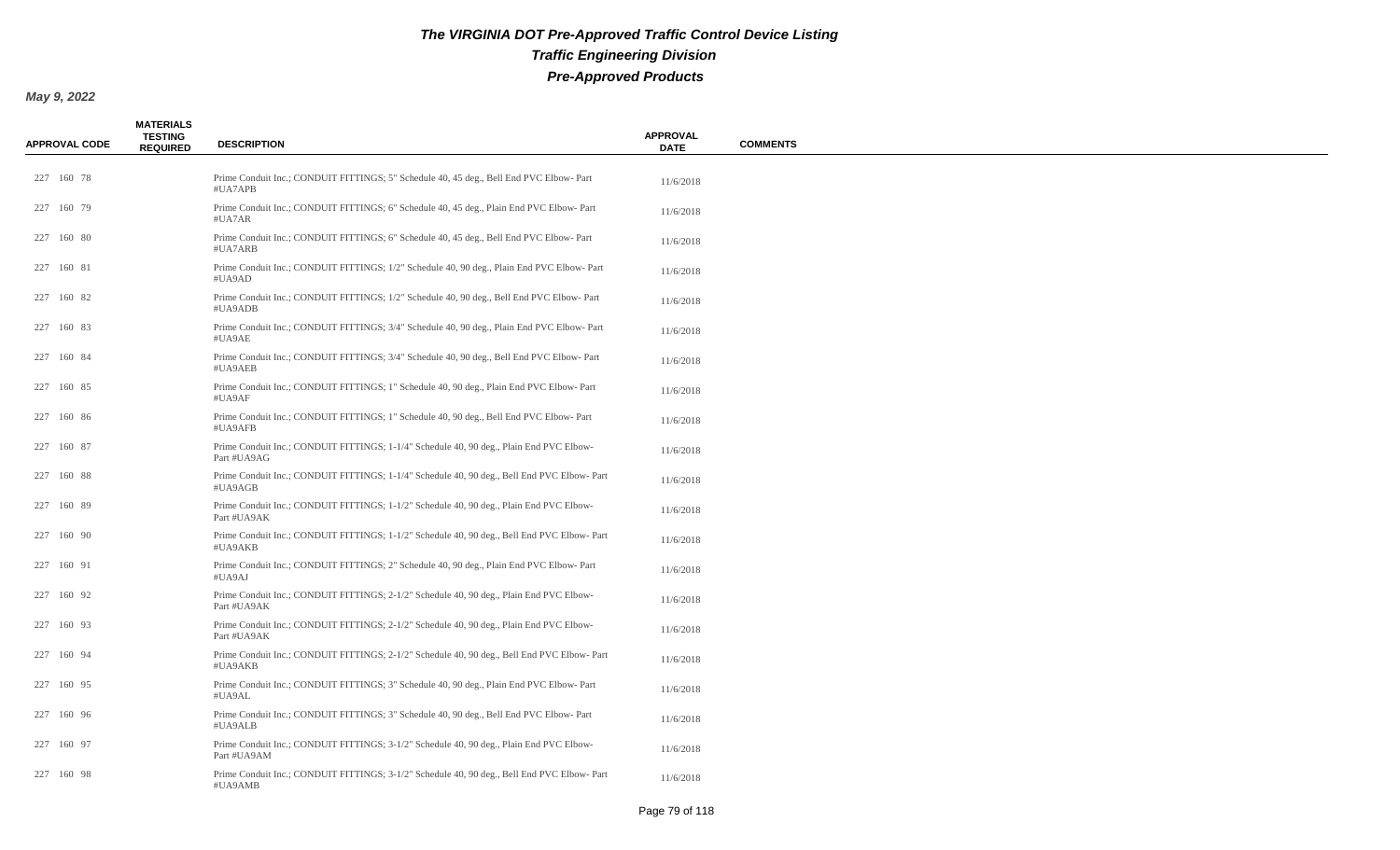| <b>APPROVAL CODE</b> | <b>MATERIALS</b><br><b>TESTING</b><br><b>REQUIRED</b> | <b>DESCRIPTION</b>                                                                                                                         | <b>APPROVAL</b><br><b>DATE</b> | <b>COMMENTS</b>                                                                                                                                                   |    |
|----------------------|-------------------------------------------------------|--------------------------------------------------------------------------------------------------------------------------------------------|--------------------------------|-------------------------------------------------------------------------------------------------------------------------------------------------------------------|----|
| 227 160 99           |                                                       | Prime Conduit Inc.; CONDUIT FITTINGS; 4" Schedule 40, 90 deg., Plain End PVC Elbow-Part<br>#UA9AN                                          | 11/6/2018                      |                                                                                                                                                                   |    |
| 236 160 01           |                                                       | Gafco Industries; CONDUIT FITTINGS; Elbow, PRHELB-3/4x90, ELL75GG                                                                          | 2/8/2019                       |                                                                                                                                                                   |    |
| 236 160 02           |                                                       | Gafco Industries; CONDUIT FITTINGS; Elbow, PRHELB-1x90, ELL100GG                                                                           | 2/8/2019                       |                                                                                                                                                                   |    |
| 236 160 03           |                                                       | Gafco Industries; CONDUIT FITTINGS; Elbow, PRHELB-1 1/4x90, ELL125GG                                                                       | 2/8/2019                       |                                                                                                                                                                   |    |
| 236 160 04           |                                                       | Gafco Industries; CONDUIT FITTINGS; Elbow, PRHELB-1 1/2x90, ELL150GG                                                                       | 2/8/2019                       |                                                                                                                                                                   |    |
| 236 160 05           |                                                       | Gafco Industries; CONDUIT FITTINGS; Elbow, PRHELB-2x90, ELL200GG                                                                           | 2/8/2019                       |                                                                                                                                                                   |    |
| 236 160 06           |                                                       | Gafco Industries; CONDUIT FITTINGS; Elbow, PRHELB-3x90, ELL300GG                                                                           | 2/8/2019                       |                                                                                                                                                                   |    |
| 236 160 07           |                                                       | Gafco Industries; CONDUIT FITTINGS; Elbow, PRHELB- 4x90, ELL400GG                                                                          | 2/8/2019                       |                                                                                                                                                                   |    |
| 236 160 08           |                                                       | Gafco Industries; CONDUIT FITTINGS; Nipple, PRHNIP-3/4x12, NPL75X12GG                                                                      | 2/8/2019                       |                                                                                                                                                                   |    |
| 236 160 09           |                                                       | Gafco Industries; CONDUIT FITTINGS; Nipple, PRHNIP-1x12, NPL100X12GG                                                                       | 2/8/2019                       |                                                                                                                                                                   |    |
| 236 160 10           |                                                       | Gafco Industries; CONDUIT FITTINGS; Nipple, PRHNIP-11/4x12, NPL125X12GG                                                                    | 2/8/2019                       |                                                                                                                                                                   |    |
| 236 160 11           |                                                       | Gafco Industries; CONDUIT FITTINGS; Nipple, PRHNIP- 1 1/2x12, NPL150X12GG                                                                  | 2/8/2019                       |                                                                                                                                                                   |    |
| 236 160 12           |                                                       | Gafco Industries; CONDUIT FITTINGS; Nipple, PRHNIP-2x12, NPL200X12GG                                                                       | 2/8/2019                       |                                                                                                                                                                   |    |
| 236 160 13           |                                                       | Gafco Industries; CONDUIT FITTINGS; Nipple, PRHNIP-3x12, NPL300X12GG                                                                       | 2/8/2019                       |                                                                                                                                                                   |    |
| 236 160 14           |                                                       | Gafco Industries; CONDUIT FITTINGS; Nipple, PRHNIP- 4x12, NPL400X12GG                                                                      | 2/8/2019                       |                                                                                                                                                                   |    |
| 249 160 01           |                                                       | Patriot Aluminum Products, LLC; CONDUIT FITTINGS; Rigid Aluminum Nipple-1", 1 1/4", 1<br>$1/2$ ", $2$ ", $3$ ", $4$ "                      | 7/4/2020                       | Prior to any underground installations, product(s) shall be coated on the outside with an asphalt mastic conforming to AASHTO M243.<br>Associated Pay Item Codes. | No |
| 249 160 02           |                                                       | Patriot Aluminum Products, LLC; CONDUIT FITTINGS; Close ERMC Aluminum Nipple-1", 1<br>$1/4$ ", $1\ 1/2$ ", $2$ ", $3$ ", $4$ "             | 7/4/2020                       | Prior to any underground installations, product(s) shall be coated on the outside with an asphalt mastic conforming to AASHTO M243.<br>Associated Pay Item Codes. | No |
| 249 160 03           |                                                       | Patriot Aluminum Products, LLC; CONDUIT FITTINGS; Rigid Aluminum Elbow- 1", 1 1/4", 1<br>$1/2$ ", $2$ ", $3$ ", $4$ ". All angles & radii. | 7/4/2020                       | Prior to any underground installations, product(s) shall be coated on the outside with an asphalt mastic conforming to AASHTO M243.<br>Associated Pay Item Codes. | No |
| 249 160 04           |                                                       | Patriot Aluminum Products, LLC; CONDUIT FITTINGS; ERMC Aluminum Coupling-1", 1 1/4", 1<br>$1/2$ ", $2$ ", $3$ ", $4$ "                     | 7/4/2020                       | Prior to any underground installations, product(s) shall be coated on the outside with an asphalt mastic conforming to AASHTO M243.<br>Associated Pay Item Codes. | No |
| 249 160 05           |                                                       | Patriot Aluminum Products, LLC; CONDUIT FITTINGS; Steel EMT Elbow-1", 1 1/4", 1 1/2", 2",<br>$3$ ", $4$ ". All angles $\&$ radii.          | 7/4/2020                       | Prior to any underground installations, product(s) shall be coated on the outside with an asphalt mastic conforming to AASHTO M243.<br>Associated Pay Item Codes. | No |
| 249 160 06           |                                                       | Patriot Aluminum Products, LLC; CONDUIT FITTINGS; Galvanized Elbow-1", 1 1/4", 1 1/2", 2",<br>3", 4". At all angles & radii.               | 7/4/2020                       | Prior to any underground installations, product(s) shall be coated on the outside with an asphalt mastic conforming to AASHTO M243.<br>Associated Pay Item Codes. | No |
| 249 160 07           |                                                       | Patriot Aluminum Products, LLC; CONDUIT FITTINGS; Galvanized Couplings- 1", 1 1/4", 1 1/2",<br>2", 3", 4".                                 | 7/4/2020                       | Prior to any underground installations, product(s) shall be coated on the outside with an asphalt mastic conforming to AASHTO M243.<br>Associated Pay Item Codes. | No |
| 249 160 08           |                                                       | Patriot Aluminum Products, LLC; CONDUIT FITTINGS; Close Rigid Galvanized Nipple-1", 1<br>$1/4$ ", $1\ 1/2$ ", $2$ ", $3$ ", $4$ ".         | 7/4/2020                       | Prior to any underground installations, product(s) shall be coated on the outside with an asphalt mastic conforming to AASHTO M243.<br>Associated Pay Item Codes. | No |
| 249 160 09           |                                                       | Patriot Aluminum Products, LLC; CONDUIT FITTINGS; Rigid Galvanized Nipple-1", 1 1/4", 1<br>$1/2$ ", $2$ ", $3$ ", $4$ ".                   | 7/4/2020                       | Prior to any underground installations, product(s) shall be coated on the outside with an asphalt mastic conforming to AASHTO M243.<br>Associated Pay Item Codes. | No |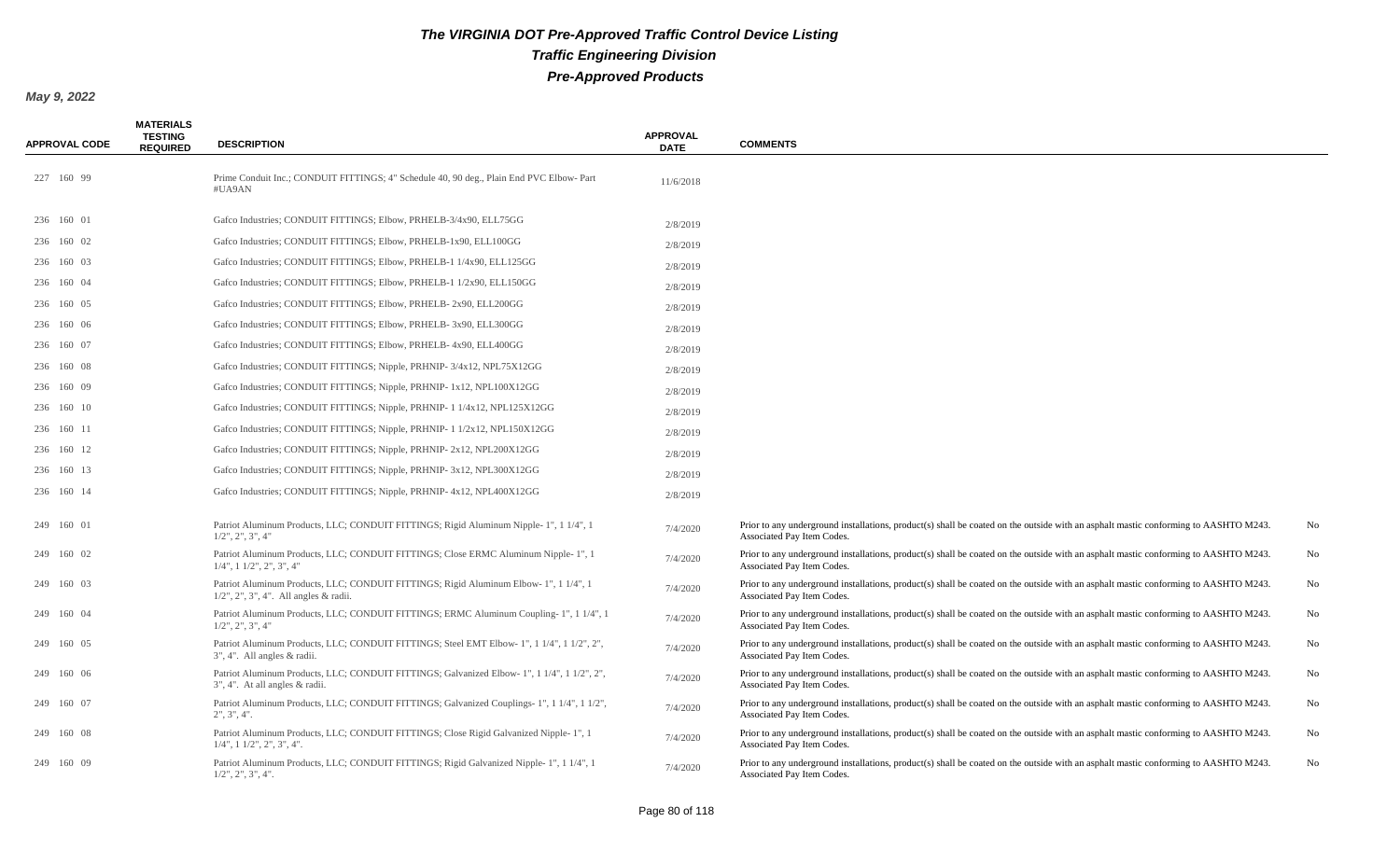| <b>APPROVAL CODE</b> | <b>MATERIALS</b><br><b>TESTING</b><br><b>REQUIRED</b> | <b>DESCRIPTION</b>                                                                                                                                          | <b>APPROVAL</b><br><b>DATE</b> | <b>COMMENTS</b>                                                                                                                                                   |    |
|----------------------|-------------------------------------------------------|-------------------------------------------------------------------------------------------------------------------------------------------------------------|--------------------------------|-------------------------------------------------------------------------------------------------------------------------------------------------------------------|----|
| 249 160 10           |                                                       | Patriot Aluminum Products, LLC; CONDUIT FITTINGS; Stainless Steel Couplings - 1", 1 1/4", 1<br>$1/2$ ", $2$ ", $3$ ", $4$ "                                 | 7/4/2020                       | Prior to any underground installations, product(s) shall be coated on the outside with an asphalt mastic conforming to AASHTO M243.<br>Associated Pay Item Codes. | No |
| 249 160 11           |                                                       | Patriot Aluminum Products, LLC; CONDUIT FITTINGS; Stainless Steel Elbow 304 SS-1", 1 1/4",<br>1 1/2", 2", 3", 4". All angles & radii.                       | 7/4/2020                       | Prior to any underground installations, product(s) shall be coated on the outside with an asphalt mastic conforming to AASHTO M243.<br>Associated Pay Item Codes. | No |
| 249 160 12           |                                                       | Patriot Aluminum Products, LLC; CONDUIT FITTINGS; Stainless Steel Elbow 316 SS-1", 1 1/4",<br>$11/2$ ", $2$ ", $3$ ", $4$ ". All angles & radii.            | 7/4/2020                       | Prior to any underground installations, product(s) shall be coated on the outside with an asphalt mastic conforming to AASHTO M243.<br>Associated Pay Item Codes. | No |
| 249 160 13           |                                                       | Patriot Aluminum Products, LLC; CONDUIT FITTINGS; Close Stainless Steel Nipple 304 SS-1", 1<br>$1/4$ ", $1 \frac{1}{2}$ ", $2$ ", $3$ ", $4$ ".             | 7/4/2020                       | Prior to any underground installations, product(s) shall be coated on the outside with an asphalt mastic conforming to AASHTO M243.<br>Associated Pay Item Codes. | No |
| 249 160 14           |                                                       | Patriot Aluminum Products, LLC; CONDUIT FITTINGS; Close Stainless Steel Nipple 316 SS-1", 1<br>$1/4$ ", $1\ 1/2$ ", $2$ ", $3$ ", $4$ ".                    | 7/4/2020                       | Prior to any underground installations, product(s) shall be coated on the outside with an asphalt mastic conforming to AASHTO M243.<br>Associated Pay Item Codes. | No |
| 249 160 15           |                                                       | Patriot Aluminum Products, LLC; CONDUIT FITTINGS; ERMC Aluminum Elbow-1", 1 1/4", 1<br>$1/2$ ", $2$ ", $3$ ", $4$ ". All angles & radii.                    | 7/4/2020                       | Prior to any underground installations, product(s) shall be coated on the outside with an asphalt mastic conforming to AASHTO M243.<br>Associated Pay Item Codes. | No |
|                      |                                                       | ELECTRICAL CONNECTORS & TERMINALS                                                                                                                           |                                |                                                                                                                                                                   |    |
| 205 462 01           |                                                       | Ideal Industries, SLK Disconnect Fuse Kit (In-line Breakaway, Crimp; Fused; 1 Wire Line side, 8<br>AWG, 1 wire load side, 8 AWG (Catalog #30-C1616))        | 7/2/2013                       | Safety Breakaway Fuse Kit for Street/Roadway lighting/free standing electrical fixtures                                                                           |    |
| 205 462 02           |                                                       | Ideal Industries, SLK Disconnect Fuse Kit (In-line Breakaway, Crimp; Fused; 1 Wire Line side, 8<br>AWG, 1 wire load side, 10 AWG (Catalog #30-C1616))       | 7/2/2013                       | Safety Breakaway Fuse Kit for Street/Roadway lighting/free standing electrical fixtures                                                                           |    |
| 205 462 03           |                                                       | Ideal Industries, SLK Disconnect Fuse Kit (In-line Breakaway, Crimp; Fused; 1 Wire Line side, 8<br>AWG, 1 wire load side, 12 AWG (Catalog #30-C1616))       | 7/2/2013                       | Safety Breakaway Fuse Kit for Street/Roadway lighting/free standing electrical fixtures                                                                           |    |
| 205 462 04           |                                                       | Ideal Industries, SLK Disconnect Fuse Kit (In-line Breakaway, Crimp; Fused; 1 Wire Line side, 8<br>AWG, 2 wire load side, 8 AWG (Catalog #30-C1622))        | 6/19/2014                      | Safety Breakaway Fuse Kit for Street/Roadway lighting/free standing electrical fixtures                                                                           |    |
| 205 462 05           |                                                       | Ideal Industries, SLK Disconnect Fuse Kit (In-line Breakaway, Crimp; Fused; 1 Wire Line side, 8<br>AWG, 2 wire load side, 10-12 AWG (Catalog #30-C1626))    | 6/19/2014                      | Safety Breakaway Fuse Kit for Street/Roadway lighting/free standing electrical fixtures                                                                           |    |
| 205 462 06           |                                                       | Ideal Industries, SLK Disconnect Fuse Kit (In-line Breakaway, Crimp; Fused; 2 Wire Line side, 8<br>AWG, 1 wire load side, $8-12$ AWG (Catalog # 30-C2216))  | 6/19/2014                      | Safety Breakaway Fuse Kit for Street/Roadway lighting/free standing electrical fixtures                                                                           |    |
| 205 462 07           |                                                       | Ideal Industries, SLK Disconnect Fuse Kit (In-line Breakaway, Crimp; Fused; 2 Wire Line side, 8<br>AWG, 2 wire load side, 8 AWG (Catalog #30-C2222))        | 6/19/2014                      | Safety Breakaway Fuse Kit for Street/Roadway lighting/free standing electrical fixtures                                                                           |    |
| 205 462 08           |                                                       | Ideal Industries, SLK Disconnect Fuse Kit (In-line Breakaway, Crimp; Fused; 2 Wire Line side, 8<br>AWG, 2 wire load side, 10-12 AWG (Catalog #30-C2226))    | 6/19/2014                      | Safety Breakaway Fuse Kit for Street/Roadway lighting/free standing electrical fixtures                                                                           |    |
| 205 464 01           |                                                       | Ideal Industries, SLK Disconnect Fuse Kit (In-line Breakaway, Set Screw; Fused; 1 Wire Line side,<br>8 AWG, 1 wire load side, 8 AWG (Catalog #30-S1212))    | 7/2/2013                       | Safety Breakaway Fuse Kit for Street/Roadway lighting/free standing electrical fixtures                                                                           |    |
| 205 464 02           |                                                       | Ideal Industries, SLK Disconnect Fuse Kit (In-line Breakaway, Set Screw; Fused; 1 Wire Line side,<br>8 AWG, 1 wire load side, 10 AWG (Catalog # 30-S1212))  | 7/2/2013                       | Safety Breakaway Fuse Kit for Street/Roadway lighting/free standing electrical fixtures                                                                           |    |
| 205 464 03           |                                                       | Ideal Industries, SLK Disconnect Fuse Kit (In-line Breakaway, Set Screw; Fused; 1 Wire Line side,<br>8 AWG, 1 wire load side, 12 AWG (Catalog # 30-S1212))  | 7/2/2013                       | Safety Breakaway Fuse Kit for Street/Roadway lighting/free standing electrical fixtures                                                                           |    |
| 205 464 04           |                                                       | Ideal Industries, SLK Disconnect Fuse Kit (In-line Breakaway, Set Screw; Fused; 1 Wire Line side,<br>8 AWG, 2 wire load side, 8-12 AWG (Catalog #30-S1222)) | 6/19/2014                      | Safety Breakaway Fuse Kit for Street/Roadway lighting/free standing electrical fixtures                                                                           |    |
| 205 464 05           |                                                       | Ideal Industries, SLK Disconnect Fuse Kit (In-line Breakaway, Set Screw; Fused; 2 Wire Line side,<br>8 AWG, 1 wire load side, 8-12 AWG (Catalog #30-S2212)) | 6/19/2014                      | Safety Breakaway Fuse Kit for Street/Roadway lighting/free standing electrical fixtures                                                                           |    |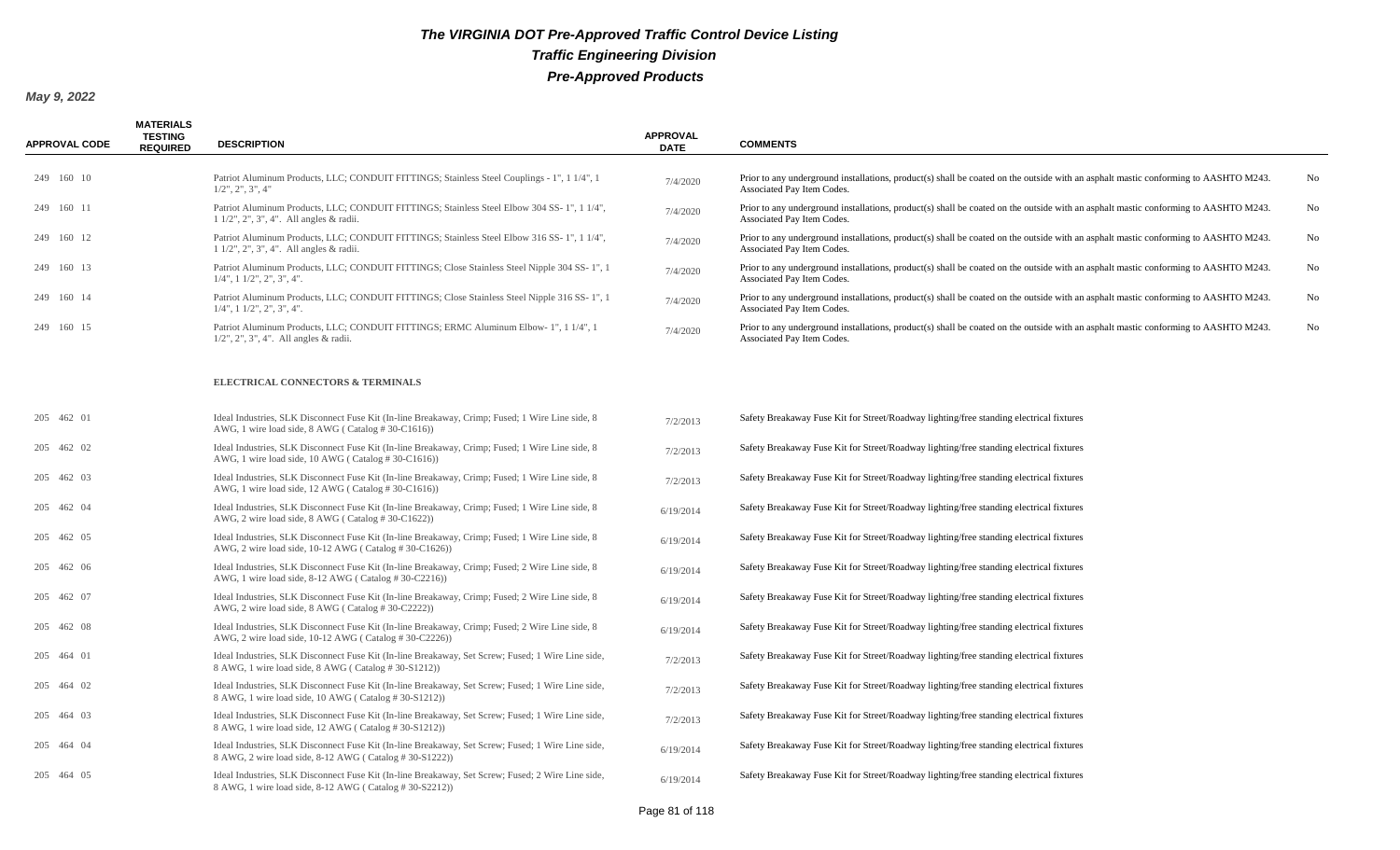| <b>APPROVAL CODE</b> | <b>MATERIALS</b><br><b>TESTING</b><br><b>REQUIRED</b> | <b>DESCRIPTION</b>                                                                                                                                          | <b>APPROVAL</b><br><b>DATE</b> | <b>COMMENTS</b>                                                                         |
|----------------------|-------------------------------------------------------|-------------------------------------------------------------------------------------------------------------------------------------------------------------|--------------------------------|-----------------------------------------------------------------------------------------|
|                      |                                                       |                                                                                                                                                             |                                |                                                                                         |
| 205 464 06           |                                                       | Ideal Industries, SLK Disconnect Fuse Kit (In-line Breakaway, Set Screw; Fused; 2 Wire Line side,<br>8 AWG, 2 wire load side, 8-12 AWG (Catalog #30-S2222)) | 6/19/2014                      | Safety Breakaway Fuse Kit for Street/Roadway lighting/free standing electrical fixtures |
| 205 466 01           |                                                       | Ideal Industries, SLK Disconnect Fuse Kit (In-line Breakaway, Crimp variations; non-fused; Base<br>Part Number (Hot) 30-C1616 (Catalog #30-C1616N))         | 6/19/2014                      | Safety Breakaway Fuse Kit for Street/Roadway lighting/free standing electrical fixtures |
| 205 466 02           |                                                       | Ideal Industries, SLK Disconnect Fuse Kit (In-line Breakaway, Crimp variations; non-fused; Base<br>Part Number (Hot) 30-C1622 (Catalog #30-C1622N))         | 6/19/2014                      | Safety Breakaway Fuse Kit for Street/Roadway lighting/free standing electrical fixtures |
| 205 466 03           |                                                       | Ideal Industries, SLK Disconnect Fuse Kit (In-line Breakaway, Crimp variations; non-fused; Base<br>Part Number (Hot) 30-C1626 (Catalog #30-C1626N))         | 6/19/2014                      | Safety Breakaway Fuse Kit for Street/Roadway lighting/free standing electrical fixtures |
| 205 466 04           |                                                       | Ideal Industries, SLK Disconnect Fuse Kit (In-line Breakaway, Crimp variations; non-fused; Base<br>Part Number (Hot) 30-C2216 (Catalog #30-C2216N))         | 6/19/2014                      | Safety Breakaway Fuse Kit for Street/Roadway lighting/free standing electrical fixtures |
| 205 466 05           |                                                       | Ideal Industries, SLK Disconnect Fuse Kit (In-line Breakaway, Crimp variations; non-fused; Base<br>Part Number (Hot) 30-C2222 (Catalog #30-C2222N))         | 6/19/2014                      | Safety Breakaway Fuse Kit for Street/Roadway lighting/free standing electrical fixtures |
| 205 466 06           |                                                       | Ideal Industries, SLK Disconnect Fuse Kit (In-line Breakaway, Crimp variations; non-fused; Base<br>Part Number (Hot) 30-C2226 (Catalog #30-C2226N))         | 6/19/2014                      | Safety Breakaway Fuse Kit for Street/Roadway lighting/free standing electrical fixtures |
| 205 468 01           |                                                       | Ideal Industries, SLK Disconnect Fuse Kit (In-line Breakaway, Set Screw variations; non-fused;<br>Base Part Number (Hot) 30-S1212 (Catalog #30-S1212N))     | 6/19/2014                      | Safety Breakaway Fuse Kit for Street/Roadway lighting/free standing electrical fixtures |
| 205 468 02           |                                                       | Ideal Industries, SLK Disconnect Fuse Kit (In-line Breakaway, Set Screw variations; non-fused;<br>Base Part Number (Hot) 30-S1222 (Catalog #30-S1222N))     | 6/19/2014                      | Safety Breakaway Fuse Kit for Street/Roadway lighting/free standing electrical fixtures |
| 205 468 03           |                                                       | Ideal Industries, SLK Disconnect Fuse Kit (In-line Breakaway, Set Screw variations; non-fused;<br>Base Part Number (Hot) 30-S2212 (Catalog #30-S2212N))     | 6/19/2014                      | Safety Breakaway Fuse Kit for Street/Roadway lighting/free standing electrical fixtures |
| 205 468 04           |                                                       | Ideal Industries, SLK Disconnect Fuse Kit (In-line Breakaway, Set Screw variations; non-fused;<br>Base Part Number (Hot) 30-S2222 (Catalog #30-S2222N))     | 6/19/2014                      | Safety Breakaway Fuse Kit for Street/Roadway lighting/free standing electrical fixtures |
| 218 462 01           |                                                       | ILSCO; ELECTRICAL CONNECTORS & TERMINALS; Street Light Breakaway Connectors<br>$(Catalog \# STL11-1/0SS10)$                                                 | 2/28/2017                      | Fusible with 13/32" by 1 1/2" Cartridge Type; use in inside pole only.                  |
| 218 462 02           |                                                       | ILSCO; ELECTRICAL CONNECTORS & TERMINALS; Street Light Breakaway Connectors<br>$(Catalog \# STL12-1/0SS10)$                                                 | 2/28/2017                      | Fusible with 13/32" by 1 1/2" Cartridge Type; use in inside pole only.                  |
| 218 462 03           |                                                       | ILSCO; ELECTRICAL CONNECTORS & TERMINALS; Street Light Breakaway Connectors<br>$(Catalog \# STL21-1/0SS10)$                                                 | 2/28/2017                      | Fusible with 13/32" by 1 1/2" Cartridge Type; use in inside pole only.                  |
| 218 462 04           |                                                       | ILSCO; ELECTRICAL CONNECTORS & TERMINALS; Street Light Breakaway Connectors<br>$(Catalog \# STL22-1/0SS10)$                                                 | 2/28/2017                      | Fusible with 13/32" by 1 1/2" Cartridge Type; use in inside pole only.                  |
| 232 462 01           |                                                       | Mersen; ELECTRICAL CONNECTORS & TERMINALS; FEC-11-11BA Class CC Breakaway<br>Fuse Holder                                                                    | 3/13/2019                      |                                                                                         |
| 232 462 02           |                                                       | Mersen; ELECTRICAL CONNECTORS & TERMINALS; FEC-11-21BA Class CC Breakaway<br>Fuse Holder                                                                    | 3/13/2019                      |                                                                                         |
| 232 462 03           |                                                       | Mersen; ELECTRICAL CONNECTORS & TERMINALS; FEC-11-91BA Class CC Breakaway<br>Fuse Holder                                                                    | 3/13/2019                      |                                                                                         |
| 232 462 04           |                                                       | Mersen; ELECTRICAL CONNECTORS & TERMINALS; FEC-21-21BA Class CC Breakaway<br>Fuse Holder                                                                    | 3/13/2019                      |                                                                                         |
| 232 462 05           |                                                       | Mersen; ELECTRICAL CONNECTORS & TERMINALS; FEC-81-81BA Class CC Breakaway<br>Fuse Holder                                                                    | 3/13/2019                      |                                                                                         |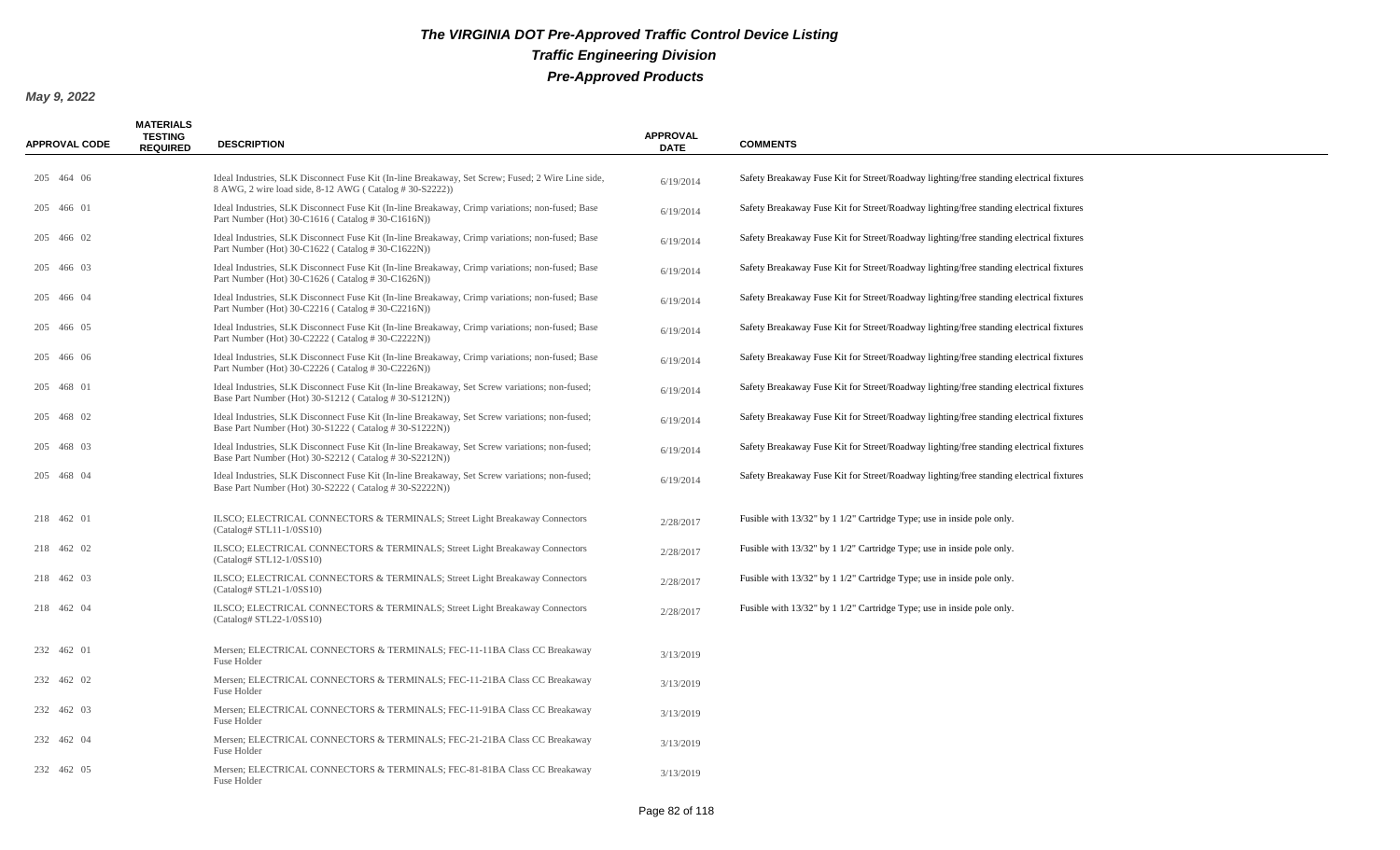| <b>APPROVAL CODE</b> | <b>MATERIALS</b><br><b>TESTING</b><br><b>REQUIRED</b> | <b>DESCRIPTION</b>                                                                                            | <b>APPROVAL</b><br><b>DATE</b> | <b>COMMENTS</b>                                                                                                                                                                                                         |
|----------------------|-------------------------------------------------------|---------------------------------------------------------------------------------------------------------------|--------------------------------|-------------------------------------------------------------------------------------------------------------------------------------------------------------------------------------------------------------------------|
| 232 462 06           |                                                       | Mersen; ELECTRICAL CONNECTORS & TERMINALS; FEY-11-11BA Class CC Dual Pole<br>Breakaway Fuse Holder            | 3/13/2019                      |                                                                                                                                                                                                                         |
| 232 462 07           |                                                       | Mersen; ELECTRICAL CONNECTORS & TERMINALS; FEY-11-21BA Class CC Dual Pole<br>Breakaway Fuse Holder            | 3/13/2019                      |                                                                                                                                                                                                                         |
| 232 462 08           |                                                       | Mersen; ELECTRICAL CONNECTORS & TERMINALS; FEY-11-91BA Class CC Dual Pole<br>Breakaway Fuse Holder            | 3/13/2019                      |                                                                                                                                                                                                                         |
| 232 462 09           |                                                       | Mersen; ELECTRICAL CONNECTORS & TERMINALS; FEY-21-21BA Class CC Dual Pole<br>Breakaway Fuse Holder            | 3/13/2019                      |                                                                                                                                                                                                                         |
| 232 462 10           |                                                       | Mersen; ELECTRICAL CONNECTORS & TERMINALS; FEY-81-81BA Class CC Dual Pole<br>Breakaway Fuse Holder            | 3/13/2019                      |                                                                                                                                                                                                                         |
| 299 462 01           |                                                       | SEC Connector Company; ELECTRICAL CONNECTORS & TERMINALS; Double Fused<br>Connector Kit: SEC 1791-DF          | 9/8/2021                       | Breakaway connectors shall be fused for the hot conductors and non-fused for the grounded conductor. A fuse of a suitable ampere rating (10 amps<br>max) shall be provided for lighting fixture devices and conductors. |
| 299 462 02           |                                                       | SEC Connector Company; ELECTRICAL CONNECTORS & TERMINALS; Double Pin Connector<br>Kit; SEC 1791-DP            | 9/8/2021                       | Breakaway connectors shall be fused for the hot conductors and non-fused for the grounded conductor. A fuse of a suitable ampere rating (10 amps<br>max) shall be provided for lighting fixture devices and conductors. |
| 299 462 03           |                                                       | SEC Connector Company; ELECTRICAL CONNECTORS & TERMINALS; Fused/Pin<br>Combination Connector Kit; SEC 1791-FP | 9/8/2021                       | Breakaway connectors shall be fused for the hot conductors and non-fused for the grounded conductor. A fuse of a suitable ampere rating (10 amps<br>max) shall be provided for lighting fixture devices and conductors. |
| 299 462 04           |                                                       | SEC Connector Company; ELECTRICAL CONNECTORS & TERMINALS; Single Fused<br>Connector Kit: SEC 1791-SF          | 9/8/2021                       | Breakaway connectors shall be fused for the hot conductors and non-fused for the grounded conductor. A fuse of a suitable ampere rating (10 amps<br>max) shall be provided for lighting fixture devices and conductors. |
| 299 462 05           |                                                       | SEC Connector Company; ELECTRICAL CONNECTORS & TERMINALS; Single Pin Connector<br>Kit; SEC 1791-SP            | 9/8/2021                       | Breakaway connectors shall be fused for the hot conductors and non-fused for the grounded conductor. A fuse of a suitable ampere rating (10 amps<br>max) shall be provided for lighting fixture devices and conductors. |
|                      |                                                       | <b>GROUNDING CONDUCTOR</b>                                                                                    |                                |                                                                                                                                                                                                                         |
| 047 302 01           |                                                       | Southwire Co. Ground Wire, 6 AWG Medium Hard Drawn                                                            | 8/4/1988                       |                                                                                                                                                                                                                         |
| 054 302 01           |                                                       | Alan Wire Ground Wire, 6 AWG Medium Hard Drawn                                                                | 8/4/1988                       |                                                                                                                                                                                                                         |
|                      |                                                       | <b>GROUNDING ELECTRODES</b>                                                                                   |                                |                                                                                                                                                                                                                         |
| 125 300 01           |                                                       | Erico International Corp./Eritech Grounding Electrode, Part No. 613400                                        | 1/2/2008                       |                                                                                                                                                                                                                         |
| 166 300 01           |                                                       | Galvan Industries Grounding Electrode, Cat. No. 7510                                                          | 1/2/2008                       |                                                                                                                                                                                                                         |
| 167 300 01           |                                                       | Harger Lighting & Grounding; Grounding Electrode, Part No. 3410                                               | 1/2/2008                       |                                                                                                                                                                                                                         |
| 174 300 01           |                                                       | Southern Grounding Products of South Atlantic, LLC; Grounding Electrode, Cat. No. C3410                       | 1/2/2008                       |                                                                                                                                                                                                                         |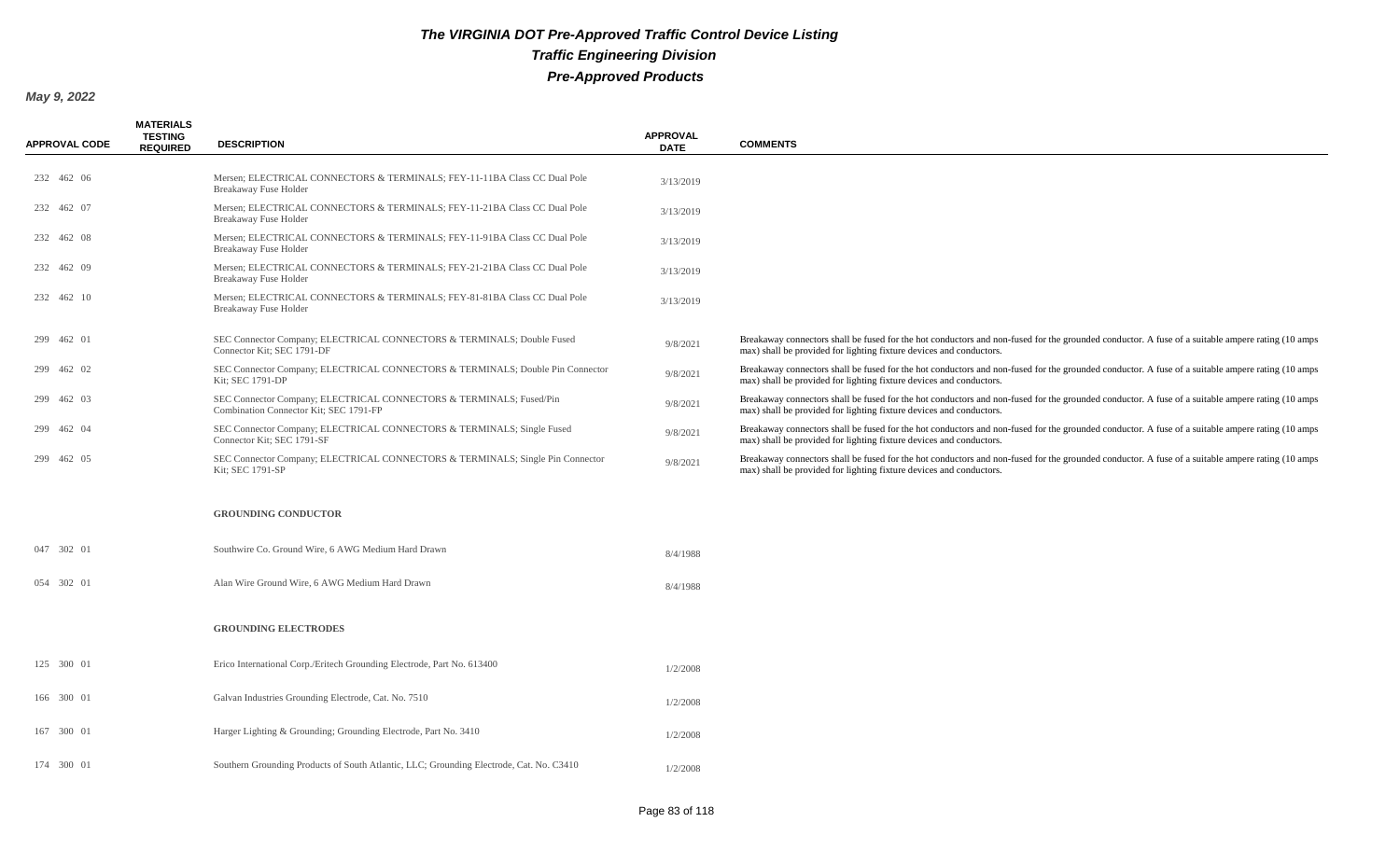| <b>APPROVAL CODE</b> | <b>MATERIALS</b><br><b>TESTING</b><br><b>REQUIRED</b> | <b>DESCRIPTION</b>                                                                                                         | <b>APPROVAL</b><br><b>DATE</b> | <b>COMMENTS</b>                                                               |
|----------------------|-------------------------------------------------------|----------------------------------------------------------------------------------------------------------------------------|--------------------------------|-------------------------------------------------------------------------------|
| 175 300 01           |                                                       | A.B. Chance Company, Grounding Electrode, Cat. No. 8620                                                                    | 1/2/2008                       |                                                                               |
|                      |                                                       | <b>JUNCTION BOXES (FOR NON-TRAFFIC USE)</b>                                                                                |                                |                                                                               |
| 094 402 01           |                                                       | CDR JB-S1 Junction Box, Fiberglass Reinforced, Model No. A32132424A                                                        | 9/1/2010                       | Cover shall have non-skid surface with letters cast in the depression on top  |
| 094 403 01           |                                                       | CDR JB-S2 Junction Box, Fiberglass Reinforced, Model No. A32173024A                                                        | 9/1/2010                       | Cover shall have non-skid surface with letters cast in the depression on top  |
| 094 404 01           |                                                       | CDR JB-S3 Junction Box, Fiberglass Reinforced, Model No. A32243624A                                                        | 9/1/2010                       | Cover shall have non-skid surface with letters cast in the depression on top  |
| 095 402 01           |                                                       | Armorcast; JUNCTION BOXES (FOR NON-TRAFFIC USE); JB-S1, Polymer Concrete, Model No.<br>A6001946TAP-VA                      | 10/26/2009                     | Cover shall have non-skid surface with letters cast in the depression on top  |
| 095 402 02           |                                                       | Armorcast; JUNCTION BOXES (FOR NON-TRAFFIC USE); JB-S1, Fiberglass Reinforced<br>Polyester, Model No. A6001946TAX24VA      | 10/26/2009                     | Cover shall have non-skid surface with letters cast in the depression on top  |
| 095 403 01           |                                                       | Armorcast; JUNCTION BOXES (FOR NON-TRAFFIC USE); JB-S2, Polymer Concrete, Model No.<br>A6001640TAP-VA                      | 10/26/2009                     | Cover shall have non-skid surface with letters cast in the depression on top  |
| 095 403 02           |                                                       | Armorcast; JUNCTION BOXES (FOR NON-TRAFFIC USE); JB-S2, Fiberglass Reinforced<br>Polyester, Model No. A6001640TAX24VA      | 10/26/2009                     | Cover shall have non-skid surface with letters cast in the depression on top  |
| 095 404 01           |                                                       | Armorcast; JUNCTION BOXES (FOR NON-TRAFFIC USE); JB-S3, Polymer Concrete, Model No.<br>A6001974TAP-VA                      | 10/26/2009                     | Cover shall have non-skid surface with letters cast in the depression on top  |
| 095 404 02           |                                                       | Armorcast; JUNCTION BOXES (FOR NON-TRAFFIC USE); JB-S3, Fiberglass Reinforced<br>Polyester, Model No. A6001974TAX24VA      | 10/26/2009                     | Cover shall have non-skid surface with letters cast in the depression on top  |
| 095 405 01           |                                                       | Armorcast; JUNCTION BOXES (FOR NON-TRAFFIC USE); JB-S4 Junction Box, Polymer<br>Concrete, Model No. A6001433TAPCX36        | 11/30/2017                     | Cover shall have non-skid surface with letters cast in the depression on top  |
| 118 402 01           |                                                       | Newbasis JB-S1 Junction Box with cover, Catalog No. FCA 132426T-00000                                                      | 12/2/2011                      | Cover shall have non-skid surface with letters cast in the depression on top  |
| 118 403 01           |                                                       | Newbasis JB-S2 Junction Box with cover, Catalog No. FCA 173024T-00006                                                      | 12/2/2011                      | Cover shall have non-skid surface with letters cast in the depression on top  |
| 118 404 01           |                                                       | Newbasis JB-S3 Junction Box with cover, Catalog No. FCA 243624T-00006                                                      | 12/2/2011                      | Cover shall have non-skid surface with letters cast in the depression on top  |
| 208 403 01           |                                                       | Charles Industries, JB-S2 Junction Box with Cover, Advanced Composite Material, Model #<br>C173024                         | 2/12/2015                      | Cover shall have non-skid surface with letters cast in the depression on top  |
| 208 404 01           |                                                       | Charles Industries, JB-S3 Junction Box with Cover, Advanced Composite Material, Model #<br>C243624                         | 2/12/2015                      | Cover shall have non-skid surface with letters cast in the depression on top  |
| 216 402 01           |                                                       | Martin Enterprises; JUNCTION BOXES (FOR NON-TRAFFIC USE); JB-S1 with Cover, Fiber-<br>Reinforced Polymer, Part #132424FRP  | 9/30/2016                      | Cover shall have non-skid surface with letters cast in the depression on top. |
| 216 402 02           |                                                       | Martin Enterprises; JUNCTION BOXES (FOR NON-TRAFFIC USE); JB-S2 with Cover, Fiber-<br>Reinforced Polymer, Part #173024FRP  | 9/30/2016                      | Cover shall have non-skid surface with letters cast in the depression on top. |
| 216 402 03           |                                                       | Martin Enterprises; JUNCTION BOXES (FOR NON-TRAFFIC USE); JB-S3 with Cover, Fiber-<br>Reinforced Polymer, Part # 243624FRP | 9/30/2016                      | Cover shall have non-skid surface with letters cast in the depression on top. |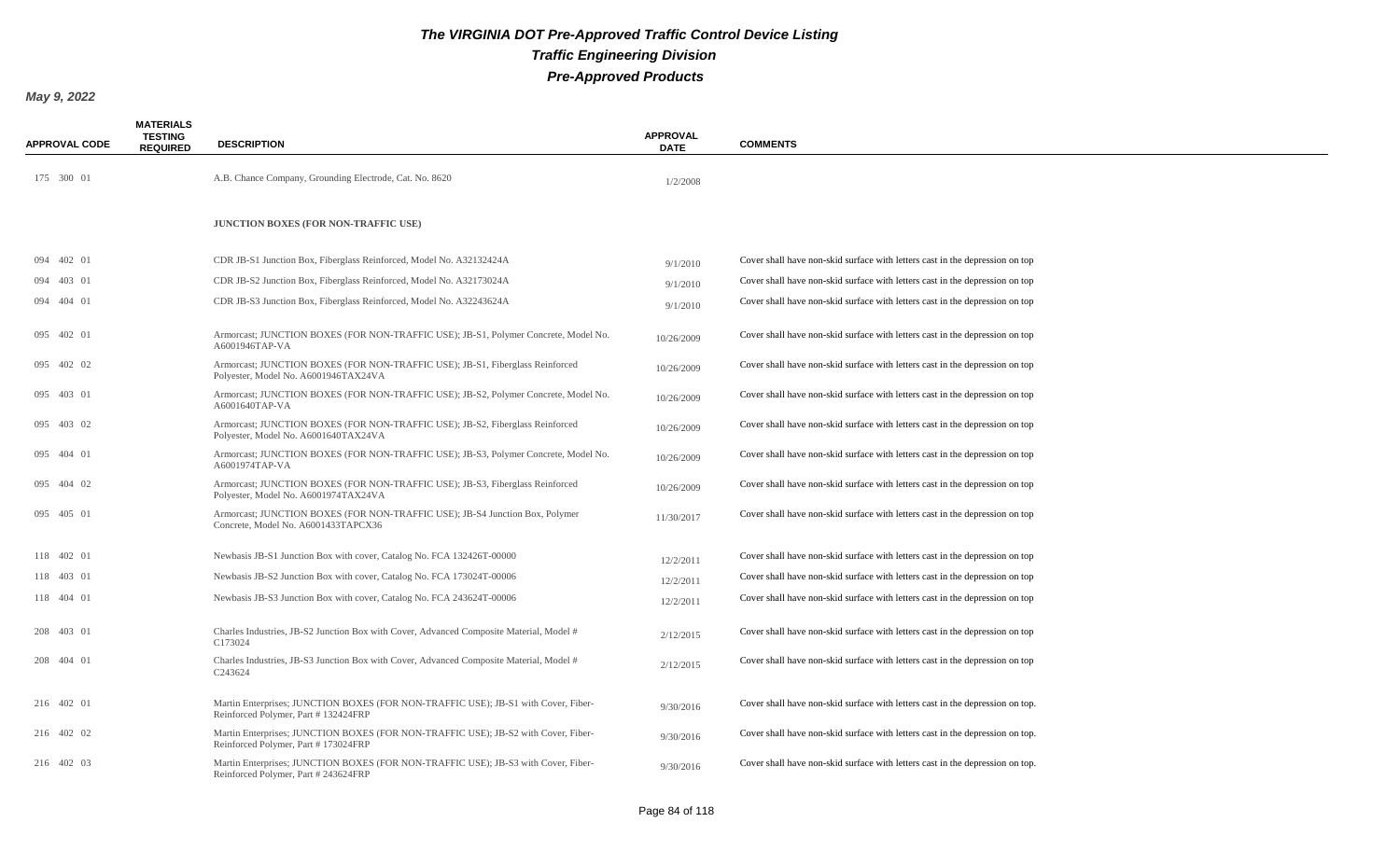| <b>APPROVAL CODE</b> | <b>MATERIALS</b><br><b>TESTING</b><br><b>REQUIRED</b> | <b>DESCRIPTION</b>                                                                                               | <b>APPROVAL</b><br><b>DATE</b> | <b>COMMENTS</b>                                                               |
|----------------------|-------------------------------------------------------|------------------------------------------------------------------------------------------------------------------|--------------------------------|-------------------------------------------------------------------------------|
| 216 402 04           |                                                       | Martin Enterprises; JUNCTION BOXES (FOR NON-TRAFFIC USE); JB-S2, with Cover, Polymer<br>Concrete, Part #173024PC | 9/30/2016                      | Cover shall have non-skid surface with letters cast in the depression on top. |
| 216 402 05           |                                                       | Martin Enterprises; JUNCTION BOXES (FOR NON-TRAFFIC USE); JB-S3 with Cover, Polymer<br>Concrete, Part #243624PC  | 9/30/2016                      | Cover shall have non-skid surface with letters cast in the depression on top. |
| 219 402 01           |                                                       | Channell Commercial Corp.; JUNCTION BOXES (FOR NON-TRAFFIC USE); JB-S3,<br>BULKU243624 (24"x 36"x 24")           | 10/3/2017                      | Cover shall have non-skid surface with letters cast in the depression on top  |
| 219 402 02           |                                                       | Channell Commercial Corp.; JUNCTION BOXES (FOR NON-TRAFFIC USE); JB-S2,<br>BULKU173024 (17"x 30"x 24")           | 10/3/2017                      | Cover shall have non-skid surface with letters cast in the depression on top  |
| 219 402 03           |                                                       | Channell Commercial Corp.; JUNCTION BOXES (FOR NON-TRAFFIC USE); JB-S1,<br>BULKU132424 (13"x 24"x 24")           | 10/3/2017                      | Cover shall have non-skid surface with letters cast in the depression on top  |
| 221 402 01           |                                                       | MacLean Highline; JUNCTION BOXES (FOR NON-TRAFFIC USE); JB-S1 (13"x 24"),<br>PHA132424H49720100                  | 10/27/2017                     | Cover shall have non-skid surface with letters cast in the depression on top  |
| 221 402 02           |                                                       | MacLean Highline; JUNCTION BOXES (FOR NON-TRAFFIC USE); JB-S1 (13"x 24"),<br>PHA132424H49820100                  | 10/27/2017                     | Cover shall have non-skid surface with letters cast in the depression on top  |
| 221 402 03           |                                                       | MacLean Highline; JUNCTION BOXES (FOR NON-TRAFFIC USE); JB-S2 (17"x 30"),<br>PHA173024H17620100                  | 10/27/2017                     | Cover shall have non-skid surface with letters cast in the depression on top  |
| 221 402 04           |                                                       | MacLean Highline; JUNCTION BOXES (FOR NON-TRAFFIC USE); JB-S2 (17"x 30"),<br>PHA173024H49720100                  | 10/27/2017                     | Cover shall have non-skid surface with letters cast in the depression on top  |
| 221 402 05           |                                                       | MacLean Highline; JUNCTION BOXES (FOR NON-TRAFFIC USE); JB-S2 (17"x 30"),<br>PHA173024H49820100                  | 10/27/2017                     | Cover shall have non-skid surface with letters cast in the depression on top  |
| 221 402 06           |                                                       | MacLean Highline; JUNCTION BOXES (FOR NON-TRAFFIC USE); SB-S3 (24"x 36"),<br>PHA243624H17620100                  | 10/27/2017                     | Cover shall have non-skid surface with letters cast in the depression on top  |
| 221 402 07           |                                                       | MacLean Highline; JUNCTION BOXES (FOR NON-TRAFFIC USE); JB-S3 (24"x 36"),<br>PHA243624H49720100                  | 10/27/2017                     | Cover shall have non-skid surface with letters cast in the depression on top  |
| 221 402 08           |                                                       | MacLean Highline; JUNCTION BOXES (FOR NON-TRAFFIC USE); JB-S3 (24"x 36"),<br>PHA243624H49820100                  | 10/27/2017                     | Cover shall have non-skid surface with letters cast in the depression on top  |
| 221 402 09           |                                                       | MacLean Highline; JUNCTION BOXES (FOR NON-TRAFFIC USE); SB-S4 (48"x 48"),<br>PHG484848H60720100                  | 2/5/2019                       | Cover shall have non-skid surface with letters cast in the depression on top  |
| 221 402 10           |                                                       | MacLean Highline; JUNCTION BOXES (FOR NON-TRAFFIC USE); SB-S4 (48"x 48"),<br>CVG484836H                          | 3/13/2019                      | Cover shall have non-skid surface with letters cast in the depression on top  |
| 221 402 11           |                                                       | MacLean Highline; JUNCTION BOXES (FOR NON-TRAFFIC USE); JB-S1, Fiberglass<br>Reinforced, Model No. CHA132424     | 2/19/2020                      | Cover shall have non-skid surface with letters cast in the depression on top  |
| 221 402 12           |                                                       | MacLean Highline; JUNCTION BOXES (FOR NON-TRAFFIC USE); JB-S2, Fiberglass<br>Reinforced, Model No. CHA173024     | 2/19/2020                      | Cover shall have non-skid surface with letters cast in the depression on top  |
| 221 402 13           |                                                       | MacLean Highline; JUNCTION BOXES (FOR NON-TRAFFIC USE); JB-S3, Fiberglass<br>Reinforced, Model No. CHA243624     | 2/19/2020                      | Cover shall have non-skid surface with letters cast in the depression on top  |
| 231 402 01           |                                                       | Hubbell-Quazite; JUNCTION BOXES (FOR NON-TRAFFIC USE); Part No. PG1324BA24                                       | 10/26/2009                     | Cover shall have non-skid surface with letters cast in the depression on top  |
| 231 402 02           |                                                       | Hubbell-Quazite; JUNCTION BOXES (FOR NON-TRAFFIC USE); Part No. PG1730BA24                                       | 10/26/2009                     | Cover shall have non-skid surface with letters cast in the depression on top  |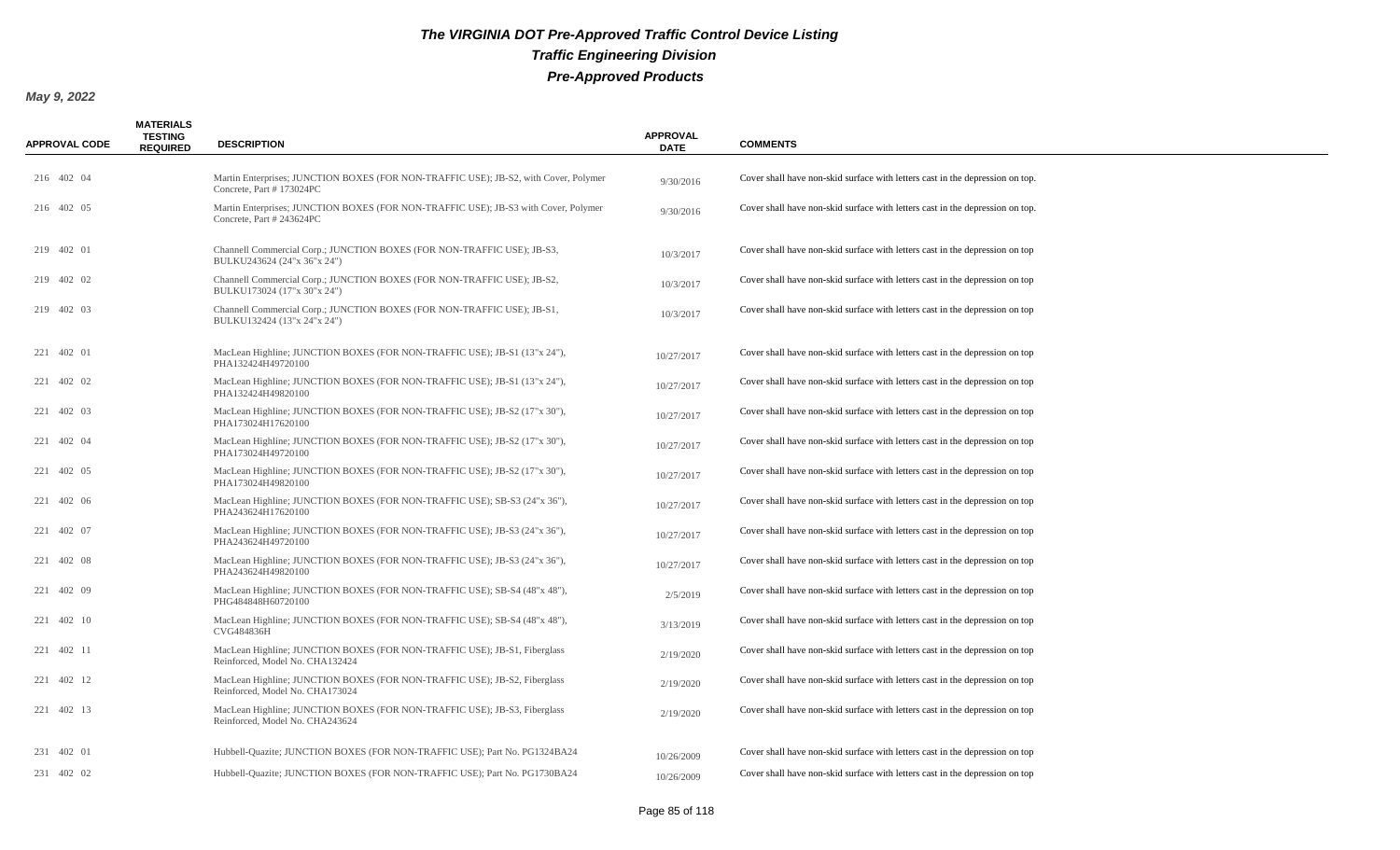| <b>APPROVAL CODE</b> | <b>MATERIALS</b><br><b>TESTING</b><br><b>REQUIRED</b> | <b>DESCRIPTION</b>                                                                                      | <b>APPROVAL</b><br><b>DATE</b> | <b>COMMENTS</b>                                                               |
|----------------------|-------------------------------------------------------|---------------------------------------------------------------------------------------------------------|--------------------------------|-------------------------------------------------------------------------------|
| 231 402 03           |                                                       | Hubbell-Quazite; JUNCTION BOXES (FOR NON-TRAFFIC USE); Part No. PG2436BA24                              | 10/26/2009                     | Cover shall have non-skid surface with letters cast in the depression on top  |
| 231 402 04           |                                                       | Hubbell-Quazite; JUNCTION BOXES (FOR NON-TRAFFIC USE); Part No. PG4848BA48                              | 3/13/2019                      | Cover shall have non-skid surface with letters cast in the depression on top  |
| 248 402 01           |                                                       | Oldcastle Infrastructure; JUNCTION BOXES (FOR NON-TRAFFIC USE); JB-S3, Model #2436-24                   | 4/28/2020                      | Cover shall have non-skid surface with letters cast in the depression on top  |
| 254 402 01           |                                                       | Jensen Precast; JUNCTION BOXES (FOR NON-TRAFFIC USE); JB-S2 (17x 30x 30) with polymer<br>concrete cover | 4/9/2021                       | Cover shall have non-skid surface with letters cast in the depression on top. |
| 254 402 02           |                                                       | Jensen Precast; JUNCTION BOXES (FOR NON-TRAFFIC USE); JB-S3 (24x 36x 24) with polymer<br>concrete cover | 3/17/2021                      | Cover shall have non-skid surface with letters cast in the depression on top  |
|                      |                                                       | JUNCTION BOXES (FOR TRAFFIC USE)                                                                        |                                |                                                                               |
| 064 400 01           |                                                       | EJ USA Inc, Junction Box JB-R1 Frame and Cover Assembly, Product # 00800403                             | 10/29/2009                     | Frame and cover; "VDOT ELEC" label                                            |
| 064 400 02           |                                                       | EJ USA Inc, Junction Box JB-R1 Frame and Cover Assembly, Product # 00800404                             | 10/29/2009                     | Frame and cover; "VDOT COMM" label                                            |
| 064 400 03           |                                                       | EJ USA Inc, Junction Box JB-R1 Frame and Cover Assembly, Product # 00800405                             | 10/29/2009                     | Frame and cover; "VDOT TRAF" label                                            |
| 064 401 01           |                                                       | EJ USA Inc, Junction Box JB-R2 Frame and Cover Assembly, Product # 00800804                             | 10/29/2009                     | Frame and cover; "VDOT ELEC" label                                            |
| 064 401 02           |                                                       | EJ USA Inc, Junction Box JB-R2 Frame and Cover Assembly, Product # 00800805                             | 10/29/2009                     | Frame and cover; "VDOT COMM" label                                            |
| 064 401 03           |                                                       | EJ USA Inc, Junction Box JB-R2 Frame and Cover Assembly, Product # 00800806                             | 10/29/2009                     | Frame and cover; "VDOT TRAF" label                                            |
| 220 400 01           |                                                       | Concrete Pipe & Precast, LLC; JUNCTION BOXES (FOR TRAFFIC USE); JB-R1 (20"x 20"),<br>20170818TED01      | 10/26/2017                     | Box Only                                                                      |
| 220 400 02           |                                                       | Concrete Pipe & Precast, LLC; JUNCTION BOXES (FOR TRAFFIC USE); JB-R2 (27"x 27"),<br>20170818TED01      | 10/26/2017                     | Box Only                                                                      |
|                      |                                                       | LONGITUDINAL CHANNELIZING DEVICE                                                                        |                                |                                                                               |
| 233 517 01           |                                                       | Remcon Plastics, Inc.; LONGITUDINAL CHANNELIZING DEVICE; Guardsafe 36 Barricade                         | 3/29/2019                      | Used as Group 2 Channelizing Device Only.                                     |
| 247 517 01           |                                                       | Rochester Rotational Molding, Inc.; LONGITUDINAL CHANNELIZING DEVICE; Longitudental<br>Channelizer      | 4/27/2020                      | Group 2 Channelizing Device; for pedestrian detours only                      |
|                      |                                                       | <b>LOOP SEALANT</b>                                                                                     |                                |                                                                               |
| 004 188 01           | Yes                                                   | Magnolia Plastics Inc. Magnoloop I Loop Sealant                                                         | 11/1/1987                      |                                                                               |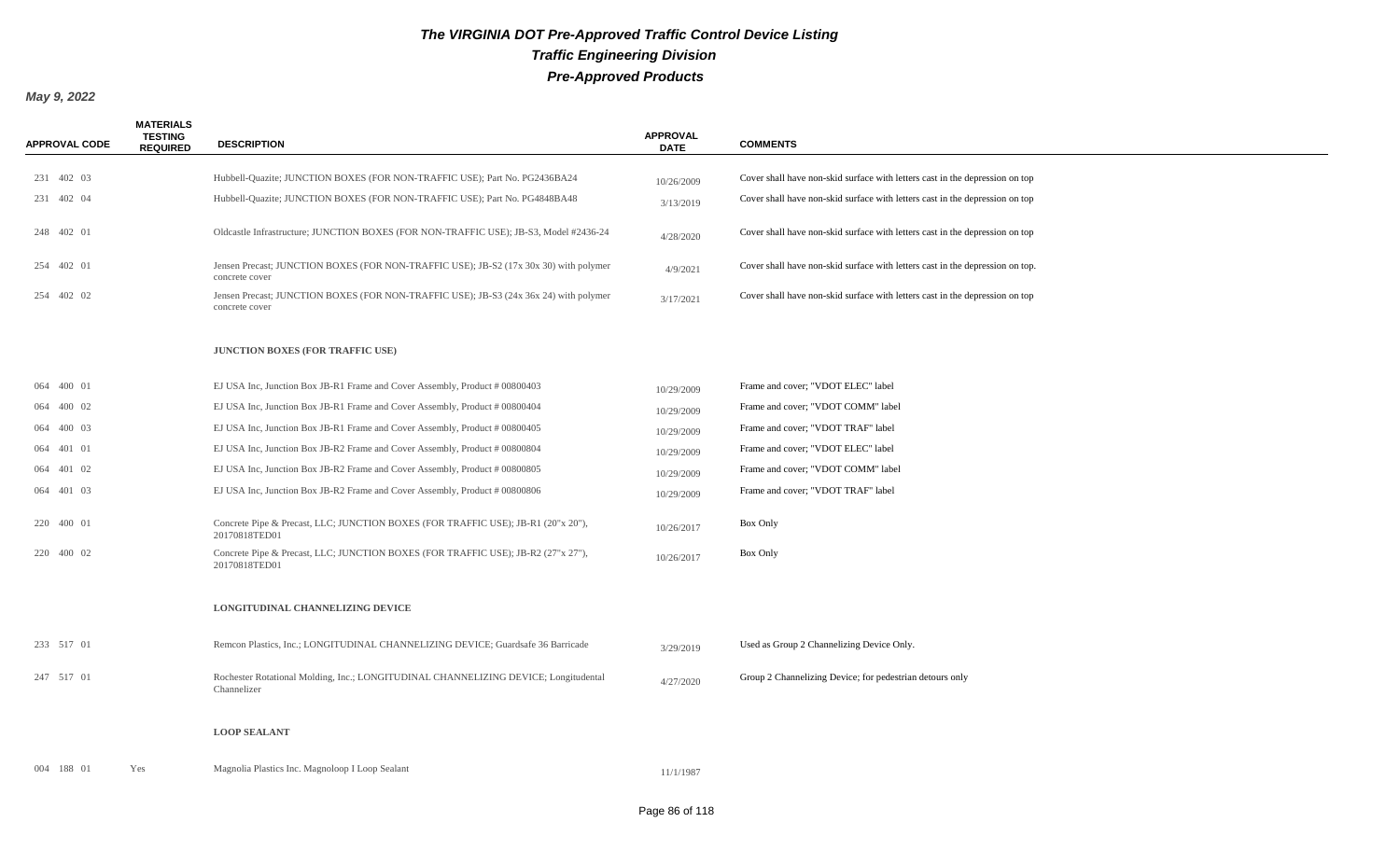| <b>APPROVAL CODE</b> | <b>MATERIALS</b><br><b>TESTING</b><br><b>REQUIRED</b> | <b>DESCRIPTION</b>                                                                                         | <b>APPROVAL</b><br><b>DATE</b> | <b>COMMENTS</b>                                                                            |
|----------------------|-------------------------------------------------------|------------------------------------------------------------------------------------------------------------|--------------------------------|--------------------------------------------------------------------------------------------|
| 004 188 02           | Yes                                                   | Magnolia Plastics Inc. Magnoloop II Loop Sealant                                                           | 11/1/1987                      |                                                                                            |
| 116 188 01           | Yes                                                   | E-Bond Epoxies Inc. E-Bond 1260 Epoxy Loop Sealant                                                         | 1/1/1992                       |                                                                                            |
| 149 188 01           | Yes                                                   | Kaufman Products, Inc., SurePoxy TLS Loop Sealant                                                          | 3/1/2000                       |                                                                                            |
| 159 188 01           | Yes                                                   | Bondo Corp., Loop Sealant, P606V                                                                           | 12/1/2002                      |                                                                                            |
| 213 188 01           | Yes                                                   | Durant Performance Coatings Inc, Stat-A-Flex V Loop Sealant                                                | 4/8/2016                       | Materials testing required for each batch                                                  |
|                      |                                                       | MAST ARM SIGN HANGER ASSEMBLY (COMPLETE)                                                                   |                                |                                                                                            |
| 015 551 01           |                                                       | Pelco Products Inc.; MAST ARM SIGN HANGER ASSEMBLY (COMPLETE); Galaxy, Model AG-<br>0142-XX-XX-SS-PNC      | 8/24/2021                      | 1-Bracket per 16 Sq. Ft. of sign panel spaced per manufacturer's installation instructions |
| 015 551 02           |                                                       | Pelco Products Inc.; MAST ARM SIGN HANGER ASSEMBLY (COMPLETE); Galaxy, Model AG-<br>0144-XX-XX-SS-PNC      | 8/24/2021                      | 1-Bracket per 16 Sq. Ft. of sign panel spaced per manufacturer's installation instructions |
| 135 551 01           |                                                       | Cost Cast, Inc.; MAST ARM SIGN HANGER ASSEMBLY (COMPLETE); #1816-N-CXX-YY                                  | 8/24/2021                      | 1-Bracket per 16 Sq. Ft. of sign panel spaced per manufacturer's installation instructions |
| 202 551 01           |                                                       | Xcessories Squared; MAST ARM SIGN HANGER ASSEMBLY (COMPLETE); PAX2PC30-XXX                                 | 8/24/2021                      | 1-Bracket per 10 Sq. Ft. of sign panel spaced per manufacturer's installation instructions |
| 202 551 02           |                                                       | Xcessories Squared; MAST ARM SIGN HANGER ASSEMBLY (COMPLETE); PASCL316-XXXX                                | 8/24/2021                      | 1-Bracket per 10 Sq. Ft. of sign panel spaced per manufacturer's installation instructions |
| 296 551 01           |                                                       | Sky Bracket; MAST ARM SIGN HANGER ASSEMBLY (COMPLETE); Model SS-SBXX-SBK-<br>XXTK-##-VA                    | 8/24/2021                      | 1-Bracket per 13 Sq. Ft. of sign panel spaced per manufacturer's installation instructions |
| 297 551 01           |                                                       | Traffic Hardware & Design; MAST ARM SIGN HANGER ASSEMBLY (COMPLETE); CAN-<br>BRAC, Model CBS-HU-Exx-2Cyy-3 | 8/24/2021                      | 1-Bracket per 20 Sq. Ft. of sign panel spaced per manufacturer's installation instructions |
| 298 551 01           |                                                       | General Traffic Equipment Corp.; MAST ARM SIGN HANGER ASSEMBLY (COMPLETE); SMA-<br>3000-XX                 | 8/24/2021                      | 1-Bracket per 15 Sq. Ft. of sign panel spaced per manufacturer's installation instructions |
|                      |                                                       | <b>MAST ARM SIGN HANGER ASSEMBLY (COMPONENTS)</b>                                                          |                                |                                                                                            |
| 015 550 01           |                                                       | Pelco Products Inc.; MAST ARM SIGN HANGER ASSEMBLY (COMPONENTS); Galaxy, Model<br>AB-3055-XX-SS-PNC        | 8/24/2021                      | 1-Bracket per 16 Sq. Ft. of sign panel spaced per manufacturer's installation instructions |
| 135 550 01           |                                                       | Cost Cast, Inc.; MAST ARM SIGN HANGER ASSEMBLY (COMPONENTS); #1816-A-Cxx                                   | 8/24/2021                      | 1-Bracket per 16 Sq. Ft. of sign panel spaced per manufacturer's installation instructions |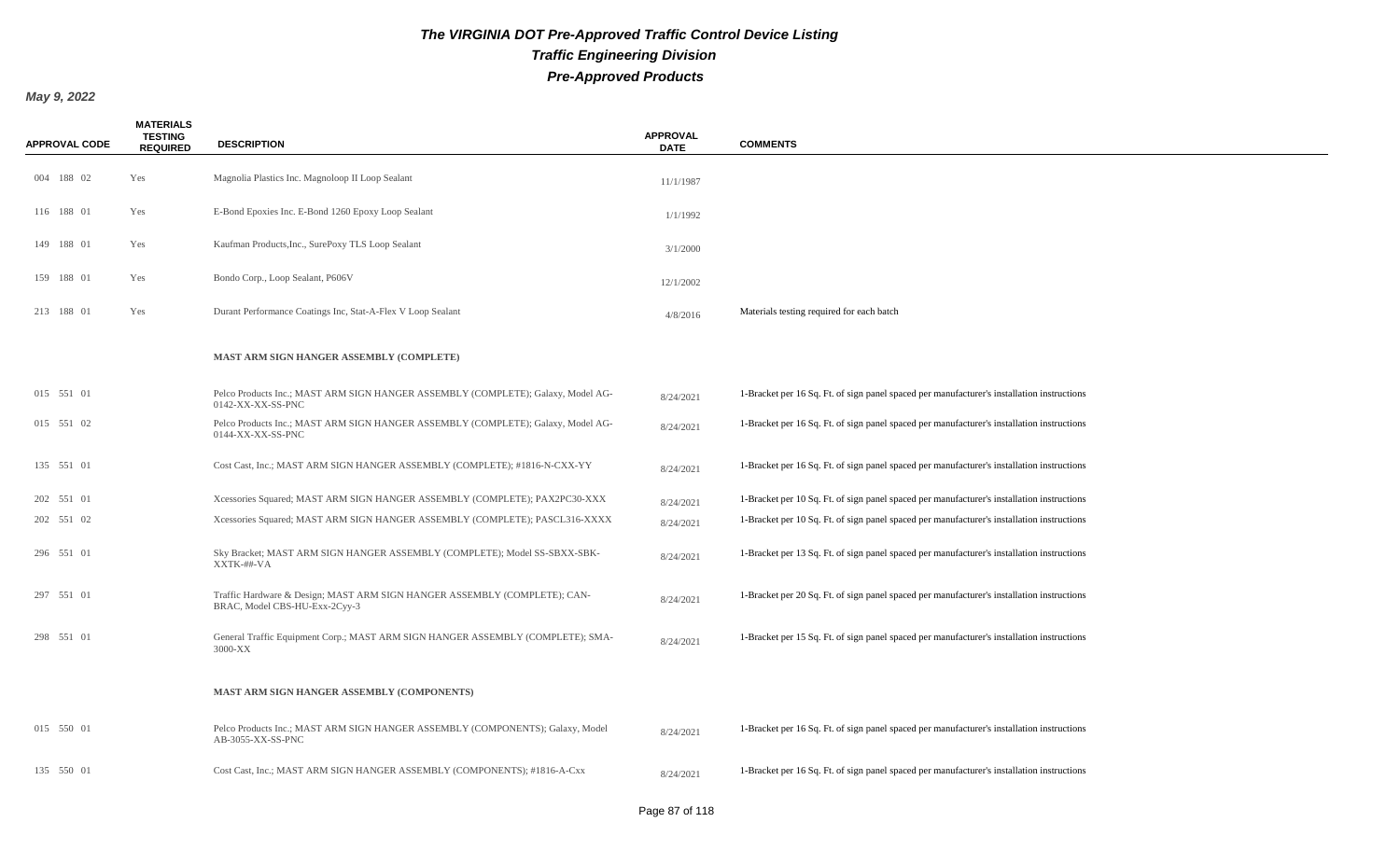| <b>APPROVAL CODE</b> | <b>MATERIALS</b><br><b>TESTING</b><br><b>REQUIRED</b> | <b>DESCRIPTION</b>                                                                                    | <b>APPROVAL</b><br><b>DATE</b> | <b>COMMENTS</b>                                                                            |
|----------------------|-------------------------------------------------------|-------------------------------------------------------------------------------------------------------|--------------------------------|--------------------------------------------------------------------------------------------|
| 202 550 01           |                                                       | Xcessories Squared; MAST ARM SIGN HANGER ASSEMBLY (COMPONENTS); PAX2PC30-<br>XXX                      | 8/24/2021                      | 1-Bracket per 10 Sq. Ft. of sign panel spaced per manufacturer's installation instructions |
| 202 550 02           |                                                       | Xcessories Squared; MAST ARM SIGN HANGER ASSEMBLY (COMPONENTS); PASCL316-<br>XXXX                     | 8/24/2021                      | 1-Bracket per 10 Sq. Ft. of sign panel spaced per manufacturer's installation instructions |
| 296 550 01           |                                                       | Sky Bracket; MAST ARM SIGN HANGER ASSEMBLY (COMPONENTS); Model SS-SBCXX-<br>SCK-VA                    | 8/24/2021                      | 1-Bracket per 13 Sq. Ft. of sign panel spaced per manufacturer's installation instructions |
| 297 550 01           |                                                       | Traffic Hardware & Design; MAST ARM SIGN HANGER ASSEMBLY (COMPONENTS); CBS-<br>$HU-Exx-2Cyy-3$        | 8/24/2021                      | 1-Bracket per 20 Sq. Ft. of sign panel spaced per manufacturer's installation instructions |
| 298 550 01           |                                                       | General Traffic Equipment Corp.; MAST ARM SIGN HANGER ASSEMBLY (COMPONENTS);<br>RM-MAC-XX             | 8/24/2021                      | 1-Bracket per 15 Sq. Ft. of sign panel spaced per manufacturer's installation instructions |
|                      |                                                       | MAST ARM SIGNAL HANGER ASSEMBLY (COMPLETE)                                                            |                                |                                                                                            |
| 015 549 01           |                                                       | Pelco Products Inc.; MAST ARM SIGNAL HANGER ASSEMBLY (COMPLETE); Galaxy, Model<br>AG-0125-1-XX-SS-PNC | 8/24/2021                      | 1-Section Head Hanger Assembly (In Line)                                                   |
| 015 549 02           |                                                       | Pelco Products Inc.; MAST ARM SIGNAL HANGER ASSEMBLY (COMPLETE); Galaxy, Model<br>AG-0125-3-XX-SS-PNC | 8/24/2021                      | 3-Section Head Hanger Assembly (In Line)                                                   |
| 015 549 03           |                                                       | Pelco Products Inc.; MAST ARM SIGNAL HANGER ASSEMBLY (COMPLETE); Model AG-<br>0125-4-XX-SS-PNC        | 8/24/2021                      | 4-Section Head Hanger Assembly (In Line)                                                   |
| 015 549 04           |                                                       | Pelco Products Inc.; MAST ARM SIGNAL HANGER ASSEMBLY (COMPLETE); Galaxy, Model<br>AG-0138-XX-SS-PNC   | 8/24/2021                      | 5-Section Head Hanger Assembly (Cluster)                                                   |
| 135 549 01           |                                                       | Cost Cast, Inc.; MAST ARM SIGNAL HANGER ASSEMBLY (COMPLETE); #1816-G-CXX-24                           | 8/24/2021                      | 1-Section Head Hanger Assembly (In Line)                                                   |
| 135 549 02           |                                                       | Cost Cast, Inc.; MAST ARM SIGNAL HANGER ASSEMBLY (COMPLETE); #1816-G-CXX-48                           | 8/24/2021                      | 3-Section Head Hanger Assembly (In Line)                                                   |
| 135 549 03           |                                                       | Cost Cast, Inc.; MAST ARM SIGNAL HANGER ASSEMBLY (COMPLETE); #1816-G-CXX-60                           | 8/24/2021                      | 4-Section Head Hanger Assembly (In Line)                                                   |
| 135 549 04           |                                                       | Cost Cast, Inc.; MAST ARM SIGNAL HANGER ASSEMBLY (COMPLETE); #1816-G-CXX-5X                           | 8/24/2021                      | 5-Section Head Hanger Assembly (Cluster)                                                   |
| 296 549 01           |                                                       | Sky Bracket; MAST ARM SIGNAL HANGER ASSEMBLY (COMPLETE); Model SS-SBCXX-18-<br>VA                     | 8/24/2021                      | 1-Section Head Hanger Assembly (In Line)                                                   |
| 296 549 02           |                                                       | Sky Bracket; MAST ARM SIGNAL HANGER ASSEMBLY (COMPLETE); Model SS-SBCXX-46-<br><b>VA</b>              | 8/24/2021                      | 3-Section Head Hanger Assembly (In Line)                                                   |
| 296 549 03           |                                                       | Sky Bracket; MAST ARM SIGNAL HANGER ASSEMBLY (COMPLETE); Model SS-SBCXX-60-<br><b>VA</b>              | 8/24/2021                      | 4-Section Head Hanger Assembly (In Line)                                                   |
| 296 549 04           |                                                       | Sky Bracket; MAST ARM SIGNAL HANGER ASSEMBLY (COMPLETE); Model SS-SBCXX-<br>$SCB-46-VA$               | 8/24/2021                      | 5-Section Head Hanger Assembly (Cluster)                                                   |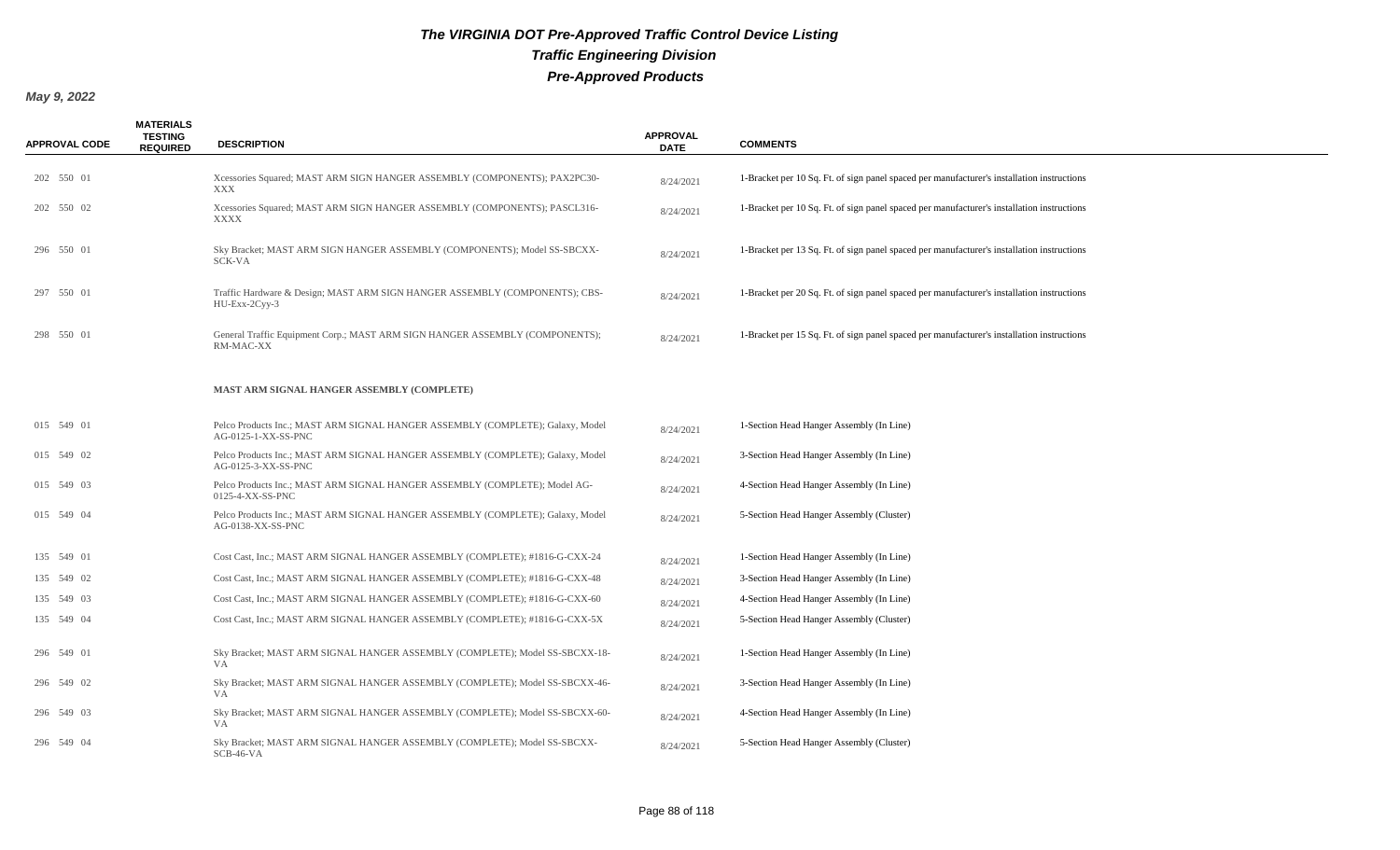| <b>APPROVAL CODE</b> | <b>MATERIALS</b><br><b>TESTING</b><br><b>REQUIRED</b> | <b>DESCRIPTION</b>                                                                                             | <b>APPROVAL</b><br><b>DATE</b> | <b>COMMENTS</b>                          |
|----------------------|-------------------------------------------------------|----------------------------------------------------------------------------------------------------------------|--------------------------------|------------------------------------------|
| 297 549 01           |                                                       | Traffic Hardware & Design; MAST ARM SIGNAL HANGER ASSEMBLY (COMPLETE); CAN-<br>BRAC, Model CBL-VUN1-T24-2Cyy-9 | 8/24/2021                      | 1-Section Head Hanger Assembly (In Line) |
| 297 549 02           |                                                       | Traffic Hardware & Design; MAST ARM SIGNAL HANGER ASSEMBLY (COMPLETE); CAN-<br>BRAC, Model CBL-VUN1-T46-2Cyy-9 | 8/24/2021                      | 3-Section Head Hanger Assembly (In Line) |
| 297 549 03           |                                                       | Traffic Hardware & Design; MAST ARM SIGNAL HANGER ASSEMBLY (COMPLETE); CAN-<br>BRAC, Model CBL-VUN1-T58-2Cyy-9 | 8/24/2021                      | 4-Section Head Hanger Assembly (In Line) |
| 297 549 04           |                                                       | Traffic Hardware & Design; MAST ARM SIGNAL HANGER ASSEMBLY (COMPLETE); CBL-<br>VUN2-14-T37-2CXX-9              | 8/24/2021                      | 5-Section Head Hanger Assembly (Cluster) |
| 298 549 01           |                                                       | General Traffic Equipment Corp.; MAST ARM SIGNAL HANGER ASSEMBLY (COMPLETE);<br>RM-1000C-XX-1                  | 8/24/2021                      | 1-Section Head Hanger Assembly (In Line) |
| 298 549 02           |                                                       | General Traffic Equipment Corp.; MAST ARM SIGNAL HANGER ASSEMBLY (COMPLETE);<br>RM-1000C-xx-3                  | 8/24/2021                      | 3-Section Head Hanger Assembly (In Line) |
| 298 549 03           |                                                       | General Traffic Equipment Corp.; MAST ARM SIGNAL HANGER ASSEMBLY (COMPLETE);<br>RM-1000C-xx-4                  | 8/24/2021                      | 4-Section Head Hanger Assembly (In Line) |
| 298 549 04           |                                                       | General Traffic Equipment Corp.; MAST ARM SIGNAL HANGER ASSEMBLY (COMPLETE);<br>RM-5C-5000C-xx                 | 8/24/2021                      | 5-Section Head Hanger Assembly (Cluster) |
|                      |                                                       | MAST ARM SIGNAL HANGER ASSEMBLY (COMPONENTS)                                                                   |                                |                                          |
| 015 548 01           |                                                       | Pelco Products Inc.; MAST ARM SIGNAL HANGER ASSEMBLY (COMPONENTS); Galaxy,<br>Model AG-3055-XX-SS-PNC          | 8/24/2021                      |                                          |
| 135 548 01           |                                                       | Cost Cast, Inc.; MAST ARM SIGNAL HANGER ASSEMBLY (COMPONENTS); #1816-A-CXX                                     | 8/24/2021                      |                                          |
| 296 548 01           |                                                       | Sky Bracket; MAST ARM SIGNAL HANGER ASSEMBLY (COMPONENTS); Model SS-SBCXX-<br>SCK-VA                           | 8/24/2021                      |                                          |
| 297 548 01           |                                                       | Traffic Hardware & Design; MAST ARM SIGNAL HANGER ASSEMBLY (COMPONENTS);<br>CAN-BRAC, Model CBL-VUB-2CXX-9     | 8/24/2021                      |                                          |
| 298 548 01           |                                                       | General Traffic Equipment Corp.; MAST ARM SIGNAL HANGER ASSEMBLY<br>(COMPONENTS); RM-MAC-XX                    | 8/24/2021                      |                                          |
|                      |                                                       | PEDESTAL POLES (BREAKAWAY)                                                                                     |                                |                                          |
| 222 537 01           |                                                       | Frey Manufacturing Corp.; PEDESTAL POLES (BREAKAWAY); CP6ACT4840TCSS (PF-2)                                    | 10/17/2019                     |                                          |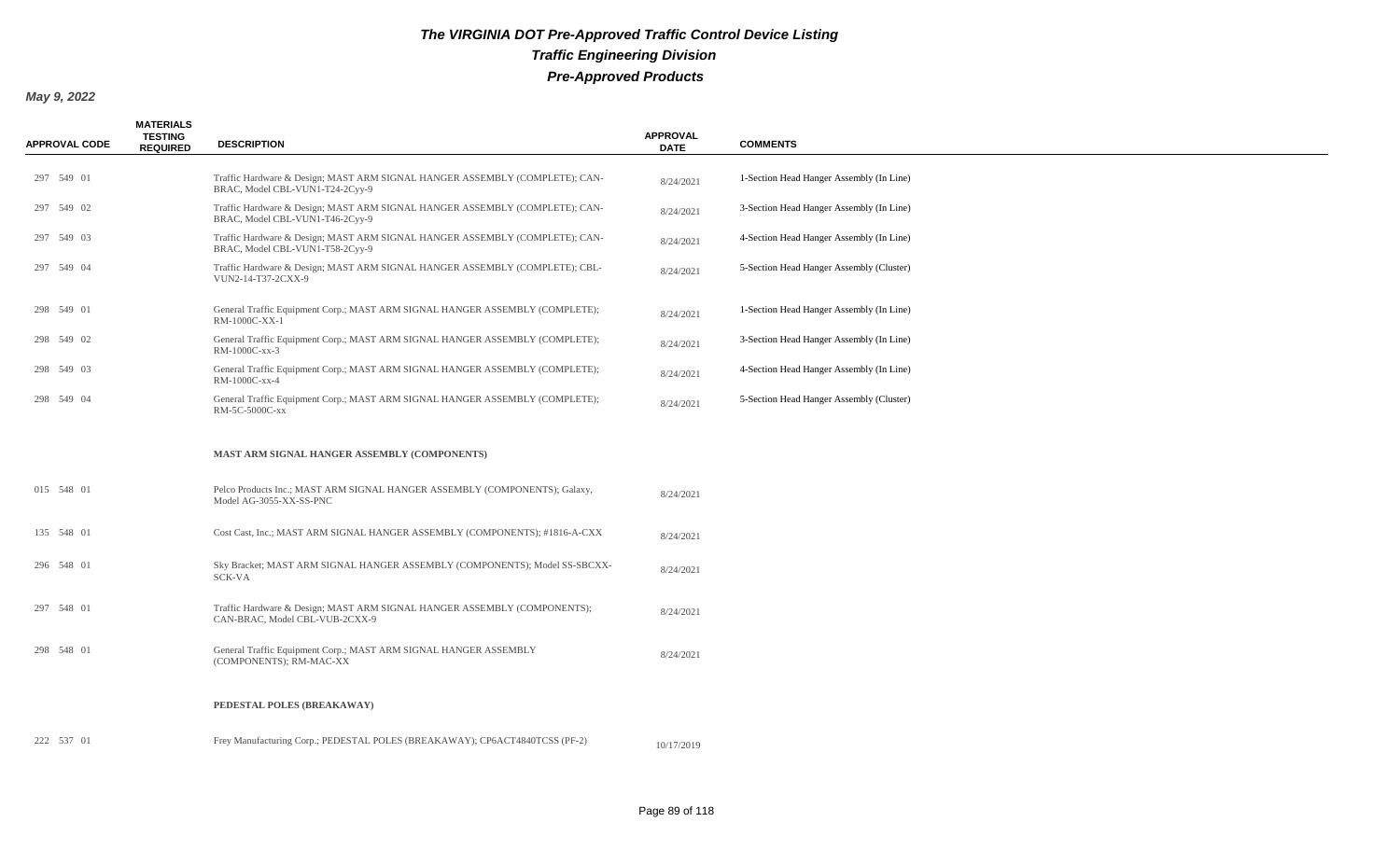| <b>APPROVAL CODE</b> | <b>MATERIALS</b><br><b>TESTING</b><br><b>REQUIRED</b> | <b>DESCRIPTION</b>                                                                                              | <b>APPROVAL</b><br><b>DATE</b> | <b>COMMENTS</b>                                |
|----------------------|-------------------------------------------------------|-----------------------------------------------------------------------------------------------------------------|--------------------------------|------------------------------------------------|
|                      |                                                       |                                                                                                                 |                                |                                                |
|                      |                                                       | PEDESTAL POLES (NON-BREAKAWAY)                                                                                  |                                |                                                |
| 211 500 01           |                                                       | Flemington Aluminum & Brass, Inc; Pedestal Pole; 8'-15' Ht. (PF-2)                                              | 8/17/2015                      |                                                |
|                      |                                                       | PEDESTRIAN SIGNAL HEADS (HOUSING)                                                                               |                                |                                                |
| 003 025 01           |                                                       | Eagle Traffic Control Systems; PEDESTRIAN SIGNAL HEADS (HOUSING); 2 section, 12"x 12"<br>Polycarbonate          | 5/28/2021                      | Housing, Door and Visor shall be same material |
| 003 025 02           |                                                       | Eagle Traffic Control Systems; PEDESTRIAN SIGNAL HEADS (HOUSING); 3 section, 12"x 12"<br>Polycarbonate          | 5/28/2021                      | Housing, Door and Visor shall be same material |
| 003 025 03           |                                                       | Eagle Traffic Control Systems; PEDESTRIAN SIGNAL HEADS (HOUSING); 1 section, 16"x 16"<br>Aluminum               | 5/28/2021                      | Housing, Door and Visor shall be same material |
| 003 025 04           |                                                       | Eagle Traffic Control Systems; PEDESTRIAN SIGNAL HEADS (HOUSING); 1 section, 16"x 16"<br>Polycarbonate          | 5/28/2021                      | Housing, Door and Visor shall be same material |
| 003 025 05           |                                                       | Eagle Traffic Control Systems; PEDESTRIAN SIGNAL HEADS (HOUSING); 12-inch SA<br>Polycarbonate Pedestrian Signal | 7/1/2021                       | Housing, Door and Visor shall be same material |
| 003 025 06           |                                                       | Eagle Traffic Control Systems; PEDESTRIAN SIGNAL HEADS (HOUSING); 12-inch SA<br>Aluminum Pedestrian Signal      | 7/1/2021                       | Housing, Door and Visor shall be same material |
| 003 025 07           |                                                       | Eagle Traffic Control Systems; PEDESTRIAN SIGNAL HEADS (HOUSING); 16-inch SA<br>Aluminum Pedestrian Signal      | 7/1/2021                       | Housing, Door and Visor shall be same material |
| 003 025 08           |                                                       | Eagle Traffic Control Systems; PEDESTRIAN SIGNAL HEADS (HOUSING); 16-inch SA<br>Polycarbonate Pedestrian Signal | 7/1/2021                       | Housing, Door and Visor shall be same material |
| 039 025 01           |                                                       | Econolite, Pedestrian Signal Head Housing, 12"X12 Aluminum                                                      | 6/21/2016                      | Housing, Door and Visor shall be same material |
| 074 025 01           |                                                       | McCain Inc, Pedestrian Signal Head Housing, 12"X12" Polycarbonate                                               | 6/21/2016                      | Housing, Door and Visor shall be same material |
| 074 025 02           |                                                       | McCain Inc, Pedestrian Signal Head Housing, 12"X12" Aluminum                                                    | 6/21/2016                      | Housing, Door and Visor shall be same material |
| 074 025 03           |                                                       | McCain Inc, Pedestrian Signal Head Housing, 16"X18" Polycarbonate                                               | 6/21/2016                      | Housing, Door and Visor shall be same material |
| 074 025 04           |                                                       | McCain Inc, Pedestrian Signal Head Housing, 16"X18" Aluminum                                                    | 6/21/2016                      | Housing, Door and Visor shall be same material |
| 139 025 01           |                                                       | Peek Traffic Corporation, Pedestrian Signal Head Housing, 16"X18" Aluminum                                      | 6/27/2016                      | Housing, Door and Visor shall be same material |
| 139 025 02           |                                                       | Peek Traffic Corporation, Pedestrian Signal Head Housing, 16"X18" Polycarbonate                                 | 6/27/2016                      | Housing, Door and Visor shall be same material |
| 215 025 01           |                                                       | North American Signal, LLC; PEDESTRIAN SIGNAL HEADS (HOUSING); 16"x18" Aluminum                                 | 8/3/2016                       | Housing, Door and Visor shall be same material |
| 215 025 02           |                                                       | North American Signal, LLC; PEDESTRIAN SIGNAL HEADS (HOUSING); 16"X18"<br>Polycarbonate                         | 8/3/2016                       | Housing, Door and Visor shall be same material |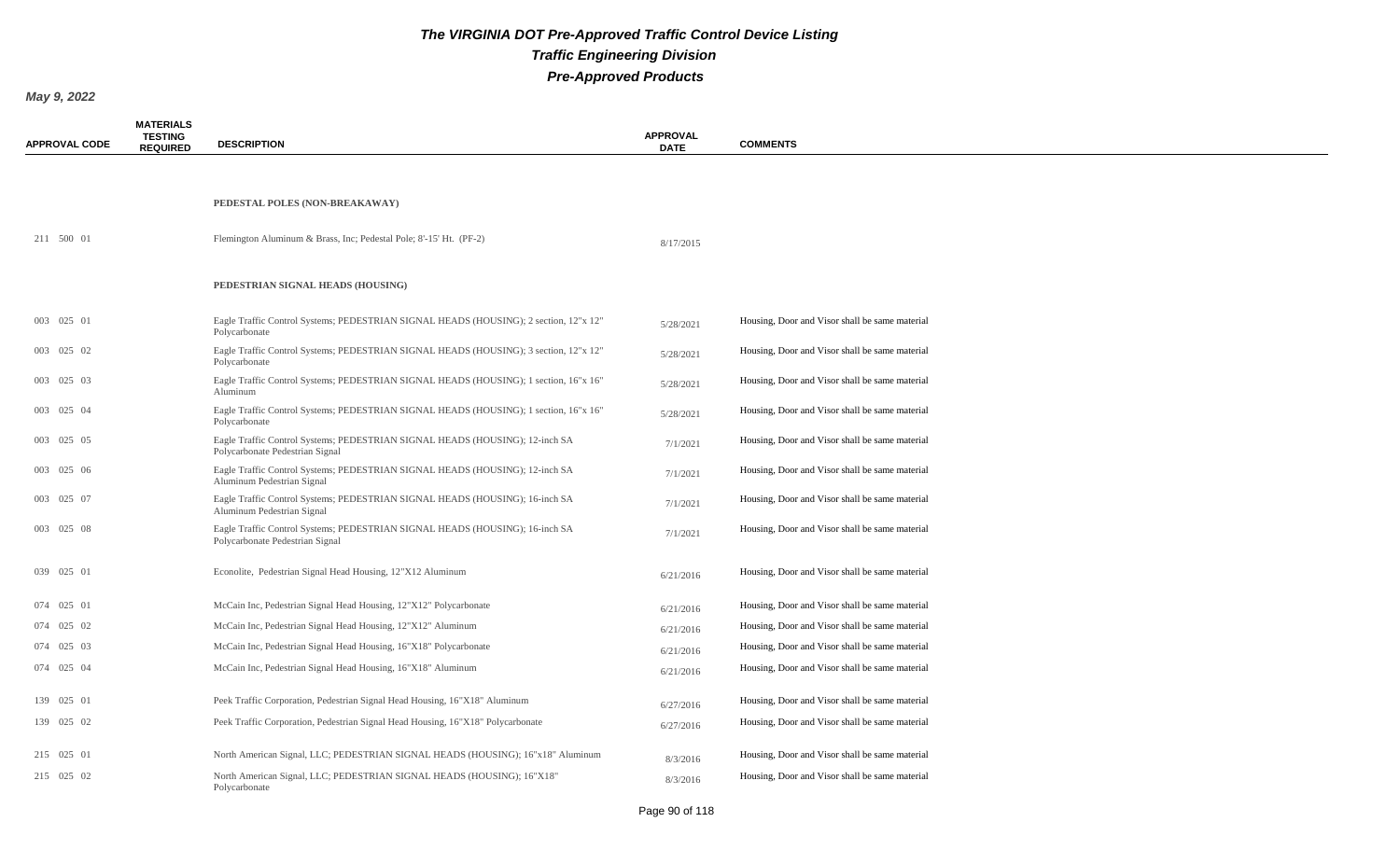| <b>APPROVAL CODE</b> | <b>MATERIALS</b><br><b>TESTING</b><br><b>REQUIRED</b> | <b>DESCRIPTION</b>                                                                                                                                       | <b>APPROVAL</b><br><b>DATE</b> | <b>COMMENTS</b>                                                                                                                                                                                                                                         |
|----------------------|-------------------------------------------------------|----------------------------------------------------------------------------------------------------------------------------------------------------------|--------------------------------|---------------------------------------------------------------------------------------------------------------------------------------------------------------------------------------------------------------------------------------------------------|
|                      |                                                       |                                                                                                                                                          |                                |                                                                                                                                                                                                                                                         |
|                      |                                                       | PEDESTRIAN SIGNALS (LED)                                                                                                                                 |                                |                                                                                                                                                                                                                                                         |
| 168 470 01           |                                                       | GE, 16"X18" LED Pedestrian Signal Module, Model # PS7-CFF1-VLA (SP-8)                                                                                    | 8/24/2015                      |                                                                                                                                                                                                                                                         |
| 168 470 02           |                                                       | GE, 16"X18" LED Pedestrian Signal Module, Model # PS7-CFF1-27A (SP-8)                                                                                    | 8/24/2015                      |                                                                                                                                                                                                                                                         |
| 168 470 03           |                                                       | GE, 16"X18" LED Pedestrian Signal Module, Model # PS7-CFF1-27A-J (SP-8)                                                                                  | 9/24/2015                      |                                                                                                                                                                                                                                                         |
| 168 488 01           |                                                       | GE, 12"X12" LED Pedestrian Signal Module, Model # PS6-CFL1-26A (SP-5/9)                                                                                  | 8/21/2015                      |                                                                                                                                                                                                                                                         |
| 168 492 01           |                                                       | GE, 12"X12" LED Pedestrian Signal Module, Model # PS6-PFD1-26A (SP-9, CD Only)                                                                           | 8/21/2015                      | Countdown series shall be used in conjuction with hand/Person display                                                                                                                                                                                   |
| 172 470 01           |                                                       | Leotek, 16" X 18" LED Pedestrian Signal Module, Model # TSL-PED-16-CIL-P1 (SP-8)                                                                         | 5/26/2016                      |                                                                                                                                                                                                                                                         |
| 172 470 02           |                                                       | Leotek; PEDESTRIAN SIGNALS (LED); 16"X18" LED Pedestrian Signal Model # TSL-PED-16-<br>$SPC-V1(SP-8)$                                                    | 1/24/2017                      | Hand Man Countdown 16" Ped. Module                                                                                                                                                                                                                      |
|                      |                                                       |                                                                                                                                                          |                                |                                                                                                                                                                                                                                                         |
|                      |                                                       | PORTABLE SIGN STANDS                                                                                                                                     |                                |                                                                                                                                                                                                                                                         |
| 241 533 01           |                                                       | Plasticade; PORTABLE SIGN STANDS; SS300                                                                                                                  | 12/20/2019                     |                                                                                                                                                                                                                                                         |
| 241 533 02           |                                                       | Plasticade; PORTABLE SIGN STANDS; SS300A                                                                                                                 | 12/20/2019                     |                                                                                                                                                                                                                                                         |
| 241 533 03           |                                                       | Plasticade; PORTABLE SIGN STANDS; SS310                                                                                                                  | 12/20/2019                     |                                                                                                                                                                                                                                                         |
| 241 533 04           |                                                       | Plasticade; PORTABLE SIGN STANDS; SS310A                                                                                                                 | 12/20/2019                     |                                                                                                                                                                                                                                                         |
| 241 533 05           |                                                       | Plasticade; PORTABLE SIGN STANDS; SS340A                                                                                                                 | 12/20/2019                     |                                                                                                                                                                                                                                                         |
| 241 533 06           |                                                       | Plasticade; PORTABLE SIGN STANDS; SS410A                                                                                                                 | 12/20/2019                     |                                                                                                                                                                                                                                                         |
| 241 533 07           |                                                       | Plasticade; PORTABLE SIGN STANDS; SS420A                                                                                                                 | 12/20/2019                     |                                                                                                                                                                                                                                                         |
| 241 533 08           |                                                       | Plasticade; PORTABLE SIGN STANDS; SS520A                                                                                                                 | 12/20/2019                     |                                                                                                                                                                                                                                                         |
| 250 533 01           |                                                       | Korman Signs; PORTABLE SIGN STANDS; Model Numbers: SS-560, SS-560A, SS-560E, SS-<br>560AE                                                                | 3/26/2021                      | Approved with roll-up signs or 0.10" and 0.080" aluminum type signs or 6.55mm solid plastic (ABS) substrate, or 2mm AL/LDPE (Alpolic,<br>Reynolite and Dibond) laminated substrates. Minimum Mounting Height: 60" for diamond, 63" for rectangle.       |
| 250 533 02           |                                                       | Korman Signs; PORTABLE SIGN STANDS; Model Numbers: SS-548, SS-548A, SS-548E, SS-<br>548AE, SS-548C, SS-548CE, SS-548CA and S-548CAE                      | 3/26/2021                      | Apporved with roll-up type signs or 10mm corrugated plastic, or 2mm AL/LDPE (Alpolic, Reynolite and Dibond) laminated substrates. Minimum<br>Mounting Height: 21". If purchased after 1/1/2020, the product cut sheet must be checked for MASH testing. |
| 250 533 03           |                                                       | Korman Signs; PORTABLE SIGN STANDS; Model Numbers: SS-548UC, SS-548UCA, SS-<br>548UCX, and SS-548UCAX                                                    | 3/26/2021                      | Approved with roll-up signs or 2mm AL/LDPE (Alpolic, Reynolite and Dibond) laminated substrates. If purchased after 1/1/2020, the product cut<br>sheet must be checked for MASH testing.                                                                |
| 250 533 04           |                                                       | Korman Signs; PORTABLE SIGN STANDS; Model Numbers: SS-548UCR, SS-548UCRA, SS-<br>560UCR, SS-560UCRA, SS-548UCRX, SS-548UCRAX, SS-560UCRX and SS-560UCRAX | 3/26/2021                      | Approved with Rollup signs only. If purchased after 1/1/2020, the product cut sheet must be checked for MASH testing.                                                                                                                                   |
| 257 533 01           |                                                       | Flasher Handling Corp.; PORTABLE SIGN STANDS; Bantam 2                                                                                                   | 3/26/2021                      | If manufactured after $1/1/2020$ , the product cut sheet must be checked for MASH testing.                                                                                                                                                              |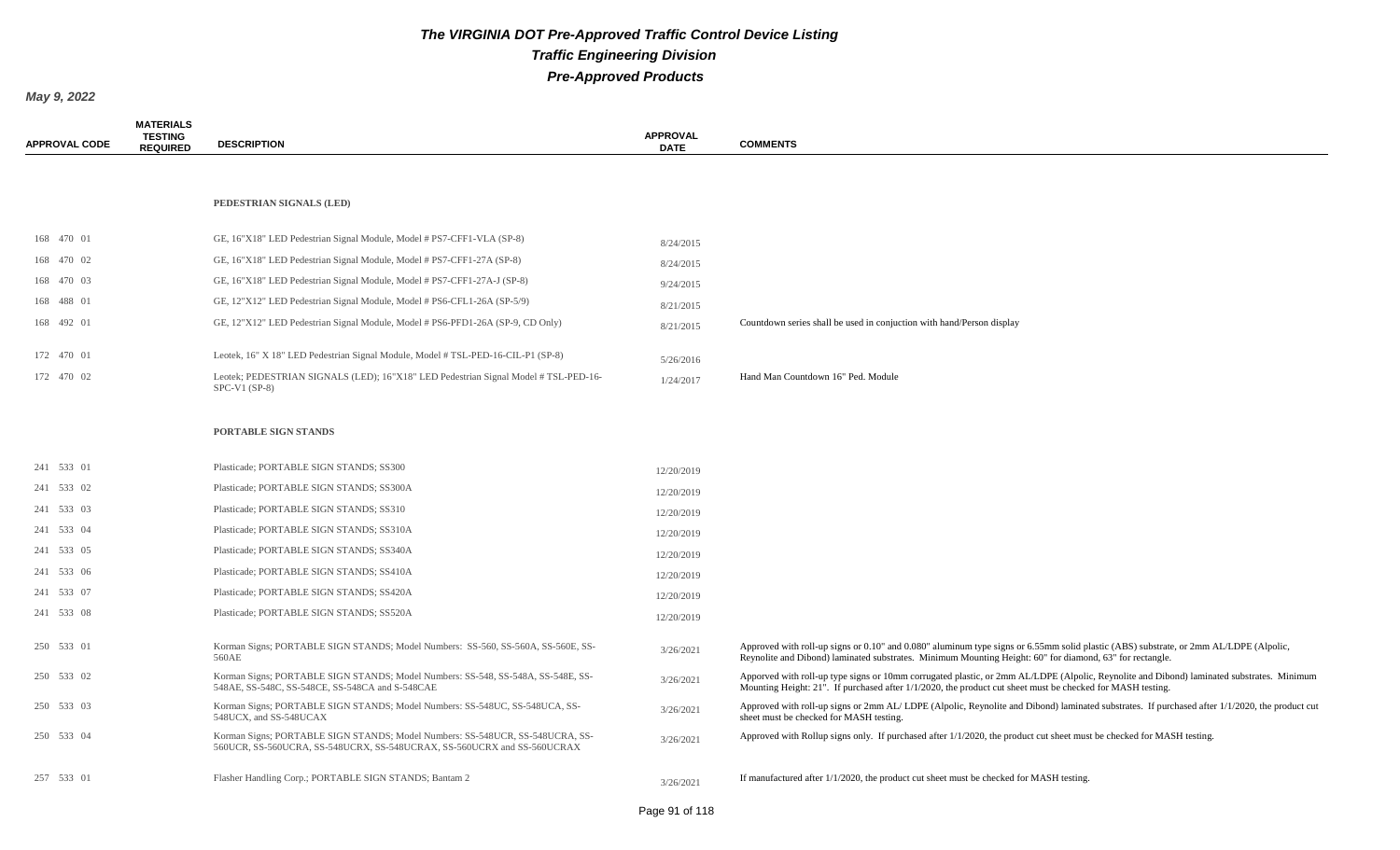| <b>APPROVAL CODE</b> | <b>MATERIALS</b><br><b>TESTING</b><br><b>REQUIRED</b> | <b>DESCRIPTION</b>                                                                                                                                                                                                                                                       | <b>APPROVAL</b><br><b>DATE</b> | <b>COMMENTS</b>                                                                                                                                                                                                                                         |
|----------------------|-------------------------------------------------------|--------------------------------------------------------------------------------------------------------------------------------------------------------------------------------------------------------------------------------------------------------------------------|--------------------------------|---------------------------------------------------------------------------------------------------------------------------------------------------------------------------------------------------------------------------------------------------------|
|                      |                                                       |                                                                                                                                                                                                                                                                          |                                |                                                                                                                                                                                                                                                         |
| 257 533 02           |                                                       | Flasher Handling Corp.; PORTABLE SIGN STANDS; Featherweight 2 with roll-up signs                                                                                                                                                                                         | 3/26/2021                      | If purchased after $1/1/2020$ , the product cut sheet must be checked for MASH testing.                                                                                                                                                                 |
| 257 533 03           |                                                       | Flasher Handling Corp.; PORTABLE SIGN STANDS;                                                                                                                                                                                                                            | 3/26/2021                      | If manufactured after $1/1/2020$ , the product cut sheet must be checked for MASH testing.                                                                                                                                                              |
| 261 533 01           |                                                       | Eastern Metal/ USA Signs; PORTABLE SIGN STANDS; Super Flex Compact Stand with<br>Fiberglass Leaf Spring. Models: C-102, C-132, C-142, C-200, C-202, C-232, C-242, C-301, C-832,<br>C-842, C-902, C-942, X-501, X-550, X-600, X-601.                                      | 3/26/2021                      | Portable Sign Stands with Roll-up signs only. If manufactured after 1/1/2020, the product cut sheet must be checked for MASH testing.                                                                                                                   |
| 261 533 02           |                                                       | Eastern Metal/ USA Signs; PORTABLE SIGN STANDS; Model Number X-842 with 2mm<br>AL/LDPE (Alpolic, Reynolite and Dibond) laminated substrates                                                                                                                              | 3/26/2021                      | If manufactured after 1/1/2020, the product cut sheet must be checked for MASH testing.                                                                                                                                                                 |
| 261 533 03           |                                                       | Eastern Metal/ USA Signs; PORTABLE SIGN STANDS; Model Number X-880 with 2mm AL/<br>LDPE laminated substrate                                                                                                                                                              | 3/26/2021                      | If manufactured after 1/1/2020, the product cut sheet must be checked for MASH testing.                                                                                                                                                                 |
| 261 533 04           |                                                       | Eastern Metal/ USA Signs; PORTABLE SIGN STANDS; Model Numbers X-552, X-552b, X-602.<br>With 2mm AL/LDPE laminated substrate                                                                                                                                              | 3/26/2021                      | If manufactured after $1/1/2020$ , the product cut sheet must be checked for MASH testing.                                                                                                                                                              |
| 262 533 01           |                                                       | Dickie Tool Company; PORTABLE SIGN STANDS; Model Numbers: DL1003W, QLV-W,<br>MSRIGID-30, QFV-60, QFV-84, PS-3330-S, DF-3003, DF-3000S, DF-3003W, MSFLEX-30, QFV-<br>48, DF-3003S, PS-3000S, DF-3000WQ, DF-4700, DF-4700TX, DF-4503, Uniflex 2000, DL-<br>1003WQ, SLIP-60 | 3/26/2021                      | Uniflex 2000, DL-1003WQ, and SLIP-60 are approved with roll-up sign only. If purchased after 1/1/2020, the product cut sheet must be checked<br>for MASH testing.                                                                                       |
| 263 533 01           |                                                       | Market Displays International (MDI); PORTABLE SIGN STANDS; Model Numbers: 4814-CS,<br>4814-DLK, 4814-HDK, 4814-SSCK, 30-CAM, 40-CAM, 4814-NSCK, 4884-CS, 4860-KA, 4850,<br>4812, 4815, 4814-K, 4818, and 4860-K                                                          | 3/26/2021                      | Model 4814K is approved with roll-up type sign only. Models 4818 and 4860-K approved with roll-up 10mm Coreplast and Interplast corrugated<br>plastic sign substrate or 2mm AL/LDPE (Alpolic, Reynolite and Dibond) aluminum laminated substrate signs. |
| 264 533 01           |                                                       | Traffix Devices, Inc.; PORTABLE SIGN STANDS; Big Buster Dual Spring Folding Leg Sign Stand                                                                                                                                                                               | 3/26/2021                      | Approved with roll-up, 0.08" aluminum or 2mm AL/LDPE (Alpolic, Reynolite and Dibond) aluminum laminated substrate, or 10mm Coreplast<br>and Interplast corrugated plastic sign substrate.                                                               |
| 264 533 02           |                                                       | Traffix Devices, Inc.; PORTABLE SIGN STANDS; Little Buster Dual Spring Folding Leg Sign<br>Stand.                                                                                                                                                                        | 3/26/2021                      | Approved with rollup, 0.08" aluminum mounted 18 inches from bottom of sign, or 2mm AL/LDPE (Alpolic, Reynolite and Dibond) aluminum<br>laminated substrate, or 10mm Coreplast and Inteplast corrugated plastic sign substrate.                          |
| 264 533 03           |                                                       | Traffix Devices, Inc.; PORTABLE SIGN STANDS; Econo Buster Sign Stands                                                                                                                                                                                                    | 3/26/2021                      | Approved with rollup or 2mm AL/LDPE sign. If purchased after 1/1/2020, the product cut sheet must be checked for MASH testing.                                                                                                                          |
| 265 533 01           |                                                       | Sign Up Corp.; PORTABLE SIGN STANDS; Model Numbers: 1000-X, 5000-X, X-CELL, MS-<br>2000xi, 27-SSX, 38-SSB, 48-SSB                                                                                                                                                        | 3/26/2021                      | Approved with rollup signs only. If purchased after 1/1/2020, the product cut sheet must be checked for MASH testing.                                                                                                                                   |
| 266 533 01           |                                                       | Radiator Speciality Co.; PORTABLE SIGN STANDS; Model Numbers: JL-1000, JS-3000, JS-4000,<br>and JS-4700                                                                                                                                                                  | 3/26/2021                      | Approved with rollup signs only. If manufactured after 1/1/2020, the product cut sheet must be checked for MASH testing.                                                                                                                                |
| 267 533 01           |                                                       | Pacific Safety Supply, Inc.; PORTABLE SIGN STANDS; Model Numbers: PS-3330, and PS-3000-S                                                                                                                                                                                 | 3/26/2021                      | Approved with rollup signs only. If manufactured after $1/1/2020$ , the product cut sheet must be checked for MASH testing.                                                                                                                             |
| 268 533 01           |                                                       | Lang Products International, Inc.; PORTABLE SIGN STANDS; Model Numbers: Basic TM 48,<br>Basic TM 48 with Snapflag TM Dual Warning Flag System, CrossWind TM 204-HD, CrossWind<br>TM 204-HD with Snapflag Dual Warning Flag System, 404-HD2, and 405-HD2                  | 3/26/2021                      | Approved with rollup signs only. If purchased after 1/1/2020, the product cut sheet must be checked for MASH testing.                                                                                                                                   |
| 269 533 01           |                                                       | Flex-O-Lite Services and Materials Co.; PORTABLE SIGN STANDS; Model Numbers: OLV-W,<br>QFV-60, QFV-W, QFV-48                                                                                                                                                             | 3/26/2021                      | Approved with rollup signs only. If manufactured after 1/1/2020, the product cut sheet must be checked for MASH testing.                                                                                                                                |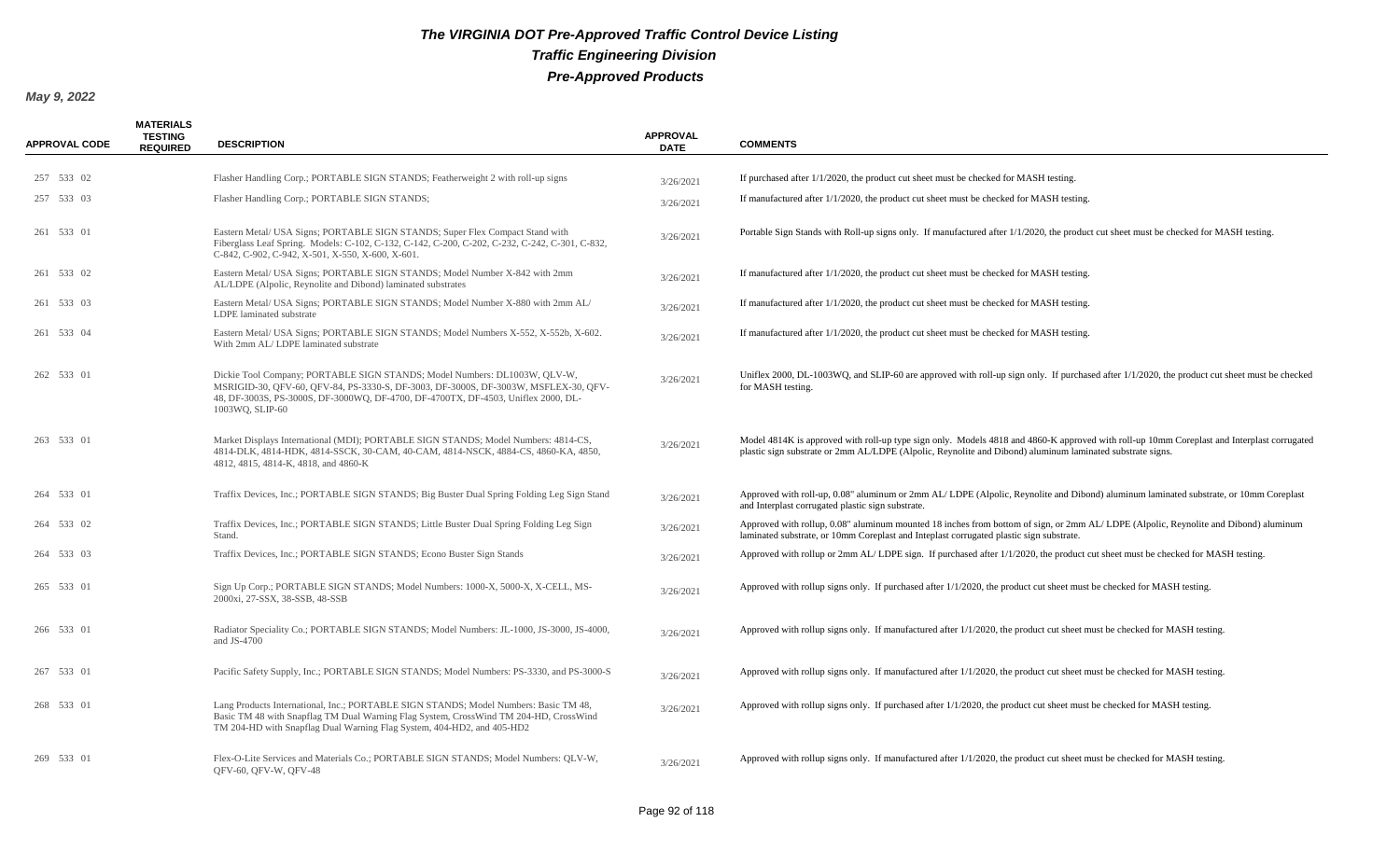| <b>APPROVAL CODE</b> | <b>MATERIALS</b><br><b>TESTING</b><br><b>REQUIRED</b> | <b>DESCRIPTION</b>                                                                                                        | <b>APPROVAL</b><br><b>DATE</b> | <b>COMMENTS</b>                                                                                                                                                                                                              |
|----------------------|-------------------------------------------------------|---------------------------------------------------------------------------------------------------------------------------|--------------------------------|------------------------------------------------------------------------------------------------------------------------------------------------------------------------------------------------------------------------------|
| 270 533 01           |                                                       | Bone Safety Signs; PORTABLE SIGN STANDS; Model Numbers: SZ-412, SZ-412/S, SZ-412/S,<br>SZ-460, SZ-460/S, SZ-484, SZ-484/S | 3/26/2021                      | Approved with rollup signs only. If purchased after 1/1/2020, the product cut sheet must be checked for MASH testing.                                                                                                        |
|                      |                                                       | PORTABLE TEMPORARY RUMBLE STRIPS                                                                                          |                                |                                                                                                                                                                                                                              |
| 226 513 01           |                                                       | Plastic Safety Systems; PORTABLE TEMPORARY RUMBLE STRIPS; RoadQuake 2F Folding<br>Temporary Portable Rumble Strips        | 9/26/2018                      |                                                                                                                                                                                                                              |
| 264 513 01           |                                                       | Traffix Devices, Inc.; PORTABLE TEMPORARY RUMBLE STRIPS; High Speed Rumble Strips                                         | 4/27/2022                      |                                                                                                                                                                                                                              |
|                      |                                                       | PORTABLE TRAFFIC SIGNALS                                                                                                  |                                |                                                                                                                                                                                                                              |
| 230 515 01           |                                                       | Horizon Signal Technologies, Inc.; PORTABLE TRAFFIC SIGNALS; NEMA TS-5 Type TR1                                           | 2/26/2019                      | Product meets state specifications however DTE shall still approve to verify appropriate use.                                                                                                                                |
| 230 515 02           |                                                       | Horizon Signal Technologies, Inc.; PORTABLE TRAFFIC SIGNALS; SQ2                                                          | 10/23/2020                     | Product shall be approved by DTE for appropriate use, and shall follow the traffic signal TTC in the VWAPM. Product should only be used on<br>roads with AADT of 1500 vehicles or less, and installed in pairs per approach. |
| 234 515 01           |                                                       | North America Traffic; PORTABLE TRAFFIC SIGNALS; PTL 2.4x                                                                 | 4/10/2019                      | Product meets state specifications however DTE shall still approve to verify appropriate use.                                                                                                                                |
| 237 515 01           |                                                       | Superior Traffic Services; PORTABLE TRAFFIC SIGNALS; STS PTS-1000A                                                        | 7/15/2019                      | Product meets state specifications however DTE shall still approve to verify appropriate use.                                                                                                                                |
| 301 515 01           |                                                       | OMJC; PORTABLE TRAFFIC SIGNALS; PUJR4                                                                                     | 5/2/2022                       | Product meets state specifications however DTE shall still approve to verify appropriate use.                                                                                                                                |
|                      |                                                       | PORTABLE VERTICAL PANELS                                                                                                  |                                |                                                                                                                                                                                                                              |
| 255 544 01           |                                                       | Impact Recovery System; PORTABLE VERTICAL PANELS; Vertical Panel                                                          | 3/26/2021                      | If manufactured after 1/1/2020, the product cut sheet must be checked for MASH testing.                                                                                                                                      |
| 256 544 01           |                                                       | Woudenberg Enterprises; PORTABLE VERTICAL PANELS; Msi Durastem Vertical Panel with<br>Lightweight Warning Light           | 3/26/2021                      | If manufactured after 1/1/2020, the product cut sheet must be checked for MASH testing.                                                                                                                                      |
| 257 544 01           |                                                       | Flasher Handling Corp.; PORTABLE VERTICAL PANELS; Air Spill Barricade Vertical Panel                                      | 3/26/2021                      | If manufactured after 1/1/2020, the product cut sheet must be checked for MASH testing.                                                                                                                                      |
| 258 544 01           |                                                       | Bent Manufacturing Company; PORTABLE VERTICAL PANELS; Vertical Panel with Lightweight<br>Warning Light                    | 3/26/2021                      | If manufactured after 1/1/2020, the product cut sheet must be checked for MASH testing.                                                                                                                                      |
| 258 544 02           |                                                       | Bent Manufacturing Company; PORTABLE VERTICAL PANELS; Ultra Vertical Panel with<br>Lightweight Warning Light              | 3/26/2021                      | If manufactured after 1/1/2020, the product cut sheet must be checked for MASH testing.                                                                                                                                      |
| 259 544 01           |                                                       | WLI Industries, Inc.; PORTABLE VERTICAL PANELS; SafetyCade Vertical Panel                                                 | 3/26/2021                      | If manufactured after $1/1/2020$ , the product cut sheet must be checked for MASH testing.                                                                                                                                   |
|                      |                                                       |                                                                                                                           | Page 93 of 118                 |                                                                                                                                                                                                                              |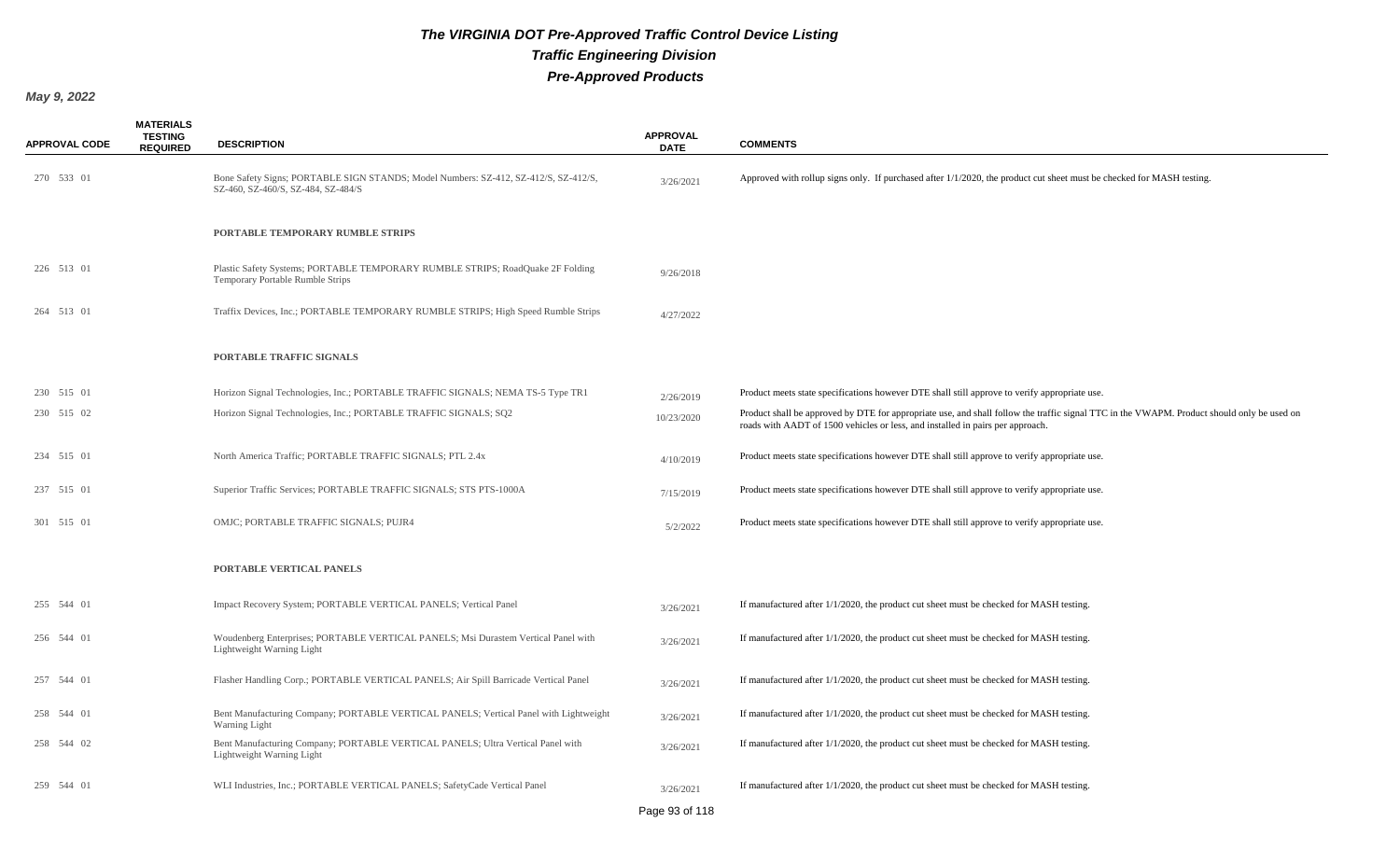| <b>APPROVAL CODE</b> | <b>MATERIALS</b><br><b>TESTING</b><br><b>REQUIRED</b> | <b>DESCRIPTION</b>                                                                                                                                                                | <b>APPROVAL</b><br><b>DATE</b> | <b>COMMENTS</b>                                                                                                                                                                                     |
|----------------------|-------------------------------------------------------|-----------------------------------------------------------------------------------------------------------------------------------------------------------------------------------|--------------------------------|-----------------------------------------------------------------------------------------------------------------------------------------------------------------------------------------------------|
| 259 544 02           |                                                       | WLI Industries, Inc.; PORTABLE VERTICAL PANELS; SafetyCade Extended Vertical Panel with<br>Lightweight Light                                                                      | 3/26/2021                      | If manufactured after $1/1/2020$ , the product cut sheet must be checked for MASH testing.                                                                                                          |
| 260 544 01           |                                                       | Service Signing, L.C.; PORTABLE VERTICAL PANELS; Vertical Panel                                                                                                                   | 3/26/2021                      | If manufactured after 1/1/2020, the product cut sheet must be checked for MASH testing.                                                                                                             |
| 261 544 01           |                                                       | Eastern Metal/ USA Signs; PORTABLE VERTICAL PANELS; Melba Vertical Panel                                                                                                          | 3/26/2021                      | If manufactured after $1/1/2020$ , the product cut sheet must be checked for MASH testing.                                                                                                          |
|                      |                                                       | <b>SAFETY SWITCHES</b>                                                                                                                                                            |                                |                                                                                                                                                                                                     |
| 011 210 01           |                                                       | Square D 30 Amp, 240 Volt Safety Switch, Cat. # D221NRB                                                                                                                           | 2/4/1989                       |                                                                                                                                                                                                     |
| 011 211 01           |                                                       | Square D 60 Amp, 240 Volt Safety Switch, Cat. # D222NRB                                                                                                                           | 2/4/1989                       |                                                                                                                                                                                                     |
| 011 212 01           |                                                       | Square D 100 Amp, 240 Volt Safety Switch, Cat. # D223NRB                                                                                                                          | 2/4/1989                       |                                                                                                                                                                                                     |
| 011 213 01           |                                                       | Square D 200 Amp, 240 Volt Safety Switch, Cat. # D224NRB                                                                                                                          | 2/4/1989                       |                                                                                                                                                                                                     |
| 044 210 01           |                                                       | Westinghouse 30 Amp, 240 Volt Safety Switch, Cat. # RGFN-321-N                                                                                                                    | 5/4/1988                       |                                                                                                                                                                                                     |
| 044 211 01           |                                                       | Westinghouse 60 Amp, 240 Volt Safety Switch, Cat. # RGFN-322-N                                                                                                                    | 5/4/1988                       |                                                                                                                                                                                                     |
| 044 212 01           |                                                       | Westinghouse 100 Amp, 240 Volt Safety Switch, Cat. # RGFN-323-N                                                                                                                   | 5/4/1988                       |                                                                                                                                                                                                     |
| 044 213 01           |                                                       | Westinghouse 200 Amp, 240 Volt Safety Switch, Cat. # RGFN-324-N                                                                                                                   | 5/4/1988                       |                                                                                                                                                                                                     |
| 044 220 01           |                                                       | Westinghouse 30 AMP, 600 Volt, Safety Switch, Cat # RHFN361, 3 Pole Switch                                                                                                        | 1/3/1996                       | Solid neutral required.                                                                                                                                                                             |
| 044 221 01           |                                                       | Westinghouse 60 AMP, 600 Volt, Safety Switch, Cat # RHFN362, 3 Pole Switch                                                                                                        | 1/3/1996                       | Solid neutral required.                                                                                                                                                                             |
| 044 222 01           |                                                       | Westinghouse 100 AMP, 600 Volt, Safety Switch, Cat # RHFN363, 3 Pole Switch                                                                                                       | 1/3/1996                       | Solid neutral required.                                                                                                                                                                             |
| 044 223 01           |                                                       | Westinghouse 200 AMP, 600 Volt, Safety Switch, Cat # RHFN364, 3 Pole Switch                                                                                                       | 1/3/1996                       | Solid neutral required.                                                                                                                                                                             |
| 078 210 01           |                                                       | I-T-E 30 Amp, 240 Volt Safety Switch, Cat. # NR-321                                                                                                                               | 2/4/1989                       |                                                                                                                                                                                                     |
| 078 211 01           |                                                       | I-T-E 60 Amp, 240 Volt Safety Switch, Cat. # NR-322                                                                                                                               | 2/4/1989                       |                                                                                                                                                                                                     |
| 078 212 01           |                                                       | I-T-E 100 Amp, 240 Volt Safety Switch, Cat. # NR-323                                                                                                                              | 2/4/1989                       |                                                                                                                                                                                                     |
| 078 213 01           |                                                       | I-T-E 200 Amp, 240 Volt Safety Switch, Cat. # NR-324                                                                                                                              | 2/4/1989                       |                                                                                                                                                                                                     |
|                      |                                                       | SIGNAL POLE & MAST ARM (Pre-approved in Bristol, Salem,<br><b>Lynchburg, Staunton and Culpeper Districts)</b>                                                                     |                                |                                                                                                                                                                                                     |
| 235 526 01           |                                                       | Union Metal; SIGNAL POLE & MAST ARM (Pre-approved in Bristol, Salem, Lynchburg, Staunton<br>and Culpeper Districts); Type A Pole (6 bolt), 30 ft. Mast Arm, without luminaire arm | 4/26/2019                      | Structural Inspection at Fabrication Site Required. Pay items 51475, 51485. Designed for $\leq$ 70 MPH wind speeds; Pre-approved in Bristol, Salem,<br>Lynchburg, Staunton, and Culpeper Districts. |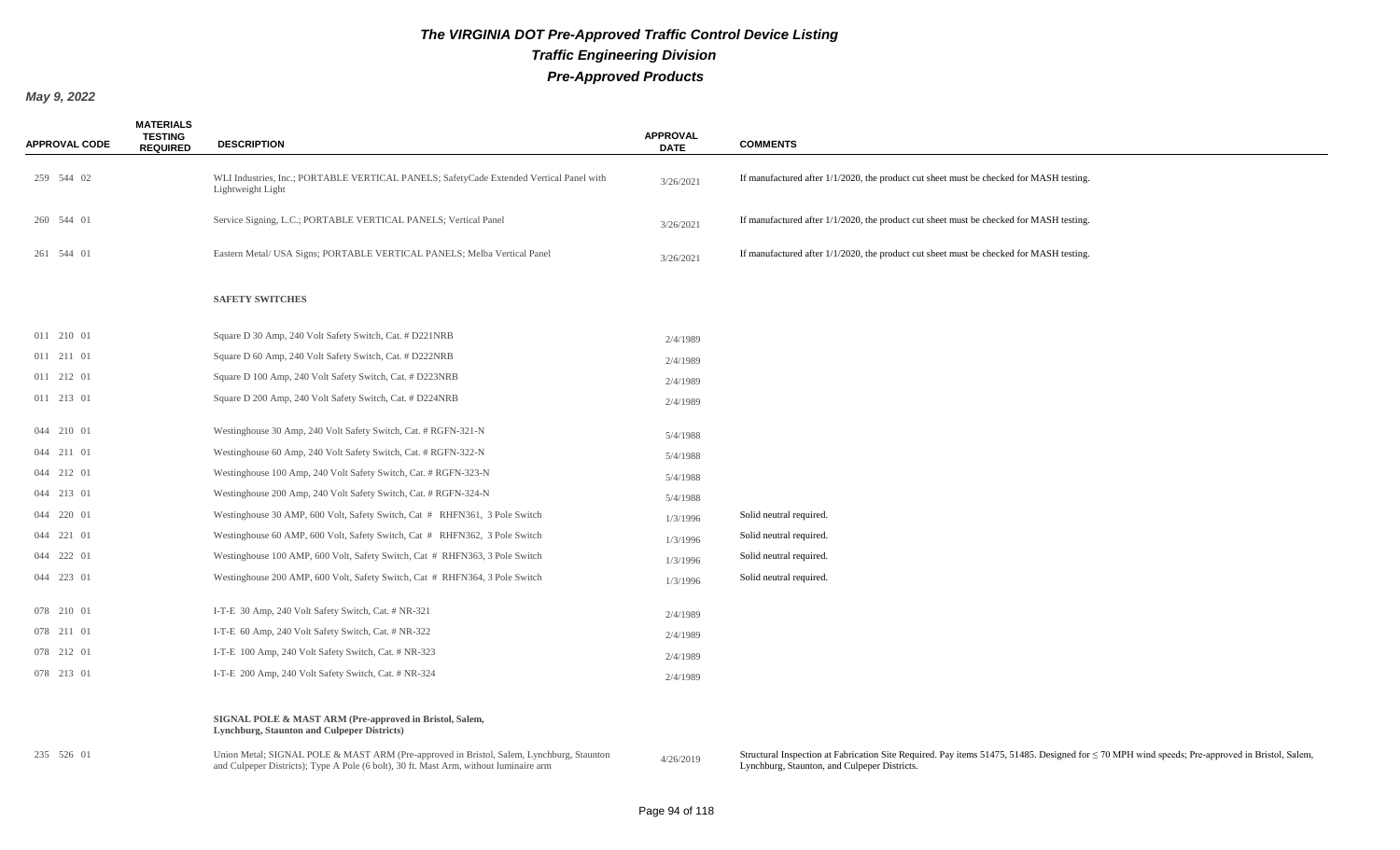| <b>APPROVAL CODE</b> | <b>MATERIALS</b><br><b>TESTING</b><br><b>REQUIRED</b> | <b>DESCRIPTION</b>                                                                                                                                                                                                   | <b>APPROVAL</b><br><b>DATE</b> | <b>COMMENTS</b>                                                                                                                                                                                                    |
|----------------------|-------------------------------------------------------|----------------------------------------------------------------------------------------------------------------------------------------------------------------------------------------------------------------------|--------------------------------|--------------------------------------------------------------------------------------------------------------------------------------------------------------------------------------------------------------------|
| 235 526 02           |                                                       | Union Metal; SIGNAL POLE & MAST ARM (Pre-approved in Bristol, Salem, Lynchburg, Staunton<br>and Culpeper Districts); Type A Pole (6 Bolt), 40 ft. Mast Arm, without luminaire arm                                    | 4/26/2019                      | Structural Inspection at Fabrication Site Required. Pay items 51475, 51486. Designed for $\leq$ 70 MPH wind speeds; Pre-approved in Bristol, Salem,<br>Lynchburg, Staunton, and Culpeper Districts.                |
| 235 526 03           |                                                       | Union Metal; SIGNAL POLE & MAST ARM (Pre-approved in Bristol, Salem, Lynchburg, Staunton<br>and Culpeper Districts); Type A Pole (6 Bolt), 49 ft. Mast Arm, without luminaire arm                                    | 4/26/2019                      | Structural Inspection at Fabrication Site Required. Pay items 51475, 51487. Designed for $\leq$ 70 MPH wind speeds; Pre-approved in Bristol, Salem,<br>Lynchburg, Staunton, and Culpeper Districts.                |
| 235 526 04           |                                                       | Union Metal; SIGNAL POLE & MAST ARM (Pre-approved in Bristol, Salem, Lynchburg, Staunton<br>and Culpeper Districts); Type A Pole (8 Bolt), 30 ft. Mast Arm, without luminaire arm                                    | 4/26/2019                      | Structural Inspection at Fabrication Site Required. Pay items 51475, 51485. Designed for $\leq$ 70 MPH wind speeds; Pre-approved in Bristol, Salem,<br>Lynchburg, Staunton, and Culpeper Districts.                |
| 235 526 05           |                                                       | Union Metal; SIGNAL POLE & MAST ARM (Pre-approved in Bristol, Salem, Lynchburg, Staunton<br>and Culpeper Districts); Type A Pole (8 Bolt), 40 ft. Mast Arm, without luminaire arm                                    | 4/26/2019                      | Structural Inspection at Fabrication Site Required. Pay items 51475, 51486. Designed for $\leq$ 70 MPH wind speeds; Pre-approved in Bristol, Salem,<br>Lynchburg, Staunton, and Culpeper Districts.                |
| 235 526 06           |                                                       | Union Metal; SIGNAL POLE & MAST ARM (Pre-approved in Bristol, Salem, Lynchburg, Staunton<br>and Culpeper Districts); Type A Pole (8 Bolt), 49 ft. Mast Arm, without luminaire arm                                    | 4/26/2019                      | Structural Inspection at Fabrication Site Required. Pay items 51475, 51487. Designed for $\leq$ 70 MPH wind speeds; Pre-approved in Bristol, Salem,<br>Lynchburg, Staunton, and Culpeper Districts.                |
| 235 526 07           |                                                       | Union Metal; SIGNAL POLE & MAST ARM (Pre-approved in Bristol, Salem, Lynchburg, Staunton<br>and Culpeper Districts); Type B1 Pole, 60 ft. Mast Arm, without luminaire arm                                            | 4/26/2019                      | Structural Inspection at Fabrication Site Required. Pay items 51476, 51488. Designed for $\leq$ 70 MPH wind speeds; Pre-approved in Bristol, Salem,<br>Lynchburg, Staunton, and Culpeper Districts.                |
| 235 526 08           |                                                       | Union Metal; SIGNAL POLE & MAST ARM (Pre-approved in Bristol, Salem, Lynchburg, Staunton<br>and Culpeper Districts); Type B1 Pole, 65 ft. Mast Arm, without luminaire arm                                            | 4/26/2019                      | Structural Inspection at Fabrication Site Required. Pay items 51476, 51489. Designed for $\leq$ 70 MPH wind speeds; Pre-approved in Bristol, Salem,<br>Lynchburg, Staunton, and Culpeper Districts.                |
| 235 526 09           |                                                       | Union Metal; SIGNAL POLE & MAST ARM (Pre-approved in Bristol, Salem, Lynchburg, Staunton<br>and Culpeper Districts); Type B1 Pole, 70 ft. Mast Arm, without luminaire arm                                            | 4/26/2019                      | Structural Inspection at Fabrication Site Required. Pay items 51476, 51490. Designed for $\leq$ 70 MPH wind speeds; Pre-approved in Bristol, Salem,<br>Lynchburg, Staunton, and Culpeper Districts.                |
| 235 526 10           |                                                       | Union Metal; SIGNAL POLE & MAST ARM (Pre-approved in Bristol, Salem, Lynchburg, Staunton<br>and Culpeper Districts); Type B1 Pole, 75 ft. Case 1 Mast Arm, without luminaire arm                                     | 4/26/2019                      | Structural Inspection at Fabrication Site Required. Pay items 51476, 51491. Designed for $\leq$ 70 MPH wind speeds; Pre-approved in Bristol, Salem,<br>Lynchburg, Staunton, and Culpeper Districts.                |
| 235 526 11           |                                                       | Union Metal; SIGNAL POLE & MAST ARM (Pre-approved in Bristol, Salem, Lynchburg, Staunton<br>and Culpeper Districts); Type B2 Pole, 75 ft. Case 2 Mast Arm, without luminaire arm                                     | 4/26/2019                      | Structural Inspection at Fabrication Site Required. Pay items 51477, 51492. Designed for $\leq$ 70 MPH wind speeds; Pre-approved in Bristol, Salem,<br>Lynchburg, Staunton, and Culpeper Districts.                |
| 235 526 12           |                                                       | Union Metal; SIGNAL POLE & MAST ARM (Pre-approved in Bristol, Salem, Lynchburg, Staunton<br>and Culpeper Districts); Type C Pole, Dual Mast Arm (Combined $\leq 130$ ft. Case 1 Load Only),<br>without luminaire arm | 4/26/2019                      | Structural Inspection at Fabrication Site Required. Pay item 51478. Pre-approved arm lengths (Various Pay Items) are 30 ft, 40 ft, 49 ft, 60 ft, 65<br>ft, 70 ft. Arm Length Combinations shall not exceed 130 ft. |
| 235 526 13           |                                                       | Union Metal; SIGNAL POLE & MAST ARM (Pre-approved in Bristol, Salem, Lynchburg, Staunton<br>and Culpeper Districts); Type D Pole (6 bolt), 30 ft. Mast Arm, with luminaire arm (up to 24 ft.)                        | 4/26/2019                      | Structural Inspection at Fabrication Site Required. Pay items 51479, 51485, 55179. Designed for $\leq$ 70 MPH wind speeds; Pre-approved in Bristol,<br>Salem, Lynchburg, Staunton, and Culpeper Districts.         |
| 235 526 14           |                                                       | Union Metal; SIGNAL POLE & MAST ARM (Pre-approved in Bristol, Salem, Lynchburg, Staunton<br>and Culpeper Districts); Type D Pole (6 Bolt), 40 ft. Mast Arm, with luminaire arm (up to 24 ft.)                        | 4/26/2019                      | Structural Inspection at Fabrication Site Required. Pay items 51479, 51486, 55179. Designed for $\leq$ 70 MPH wind speeds; Pre-approved in Bristol,<br>Salem, Lynchburg, Staunton, and Culpeper Districts.         |
| 235 526 15           |                                                       | Union Metal; SIGNAL POLE & MAST ARM (Pre-approved in Bristol, Salem, Lynchburg, Staunton<br>and Culpeper Districts); Type D Pole (6 Bolt), 49 ft. Mast Arm, with luminaire arm (up to 24 ft.)                        | 4/26/2019                      | Structural Inspection at Fabrication Site Required. Pay items 51479, 51487, 55179. Designed for ≤ 70 MPH wind speeds; Pre-approved in Bristol,<br>Salem, Lynchburg, Staunton, and Culpeper Districts.              |
| 235 526 16           |                                                       | Union Metal; SIGNAL POLE & MAST ARM (Pre-approved in Bristol, Salem, Lynchburg, Staunton<br>and Culpeper Districts); Type D Pole (8 Bolt), 30 ft. Mast Arm, with luminaire arm (up to 24 ft.)                        | 4/26/2019                      | Structural Inspection at Fabrication Site Required. Pay items 51479, 51485, 55179. Designed for ≤ 70 MPH wind speeds; Pre-approved in Bristol,<br>Salem, Lynchburg, Staunton, and Culpeper Districts.              |
| 235 526 17           |                                                       | Union Metal; SIGNAL POLE & MAST ARM (Pre-approved in Bristol, Salem, Lynchburg, Staunton<br>and Culpeper Districts); Type D Pole (8 Bolt), 40 ft. Mast Arm, with luminaire arm (up to 24 ft.)                        | 4/26/2019                      | Structural Inspection at Fabrication Site Required. Pay items 51479, 51486, 55179. Designed for ≤ 70 MPH wind speeds; Pre-approved in Bristol,<br>Salem, Lynchburg, Staunton, and Culpeper Districts.              |
| 235 526 18           |                                                       | Union Metal; SIGNAL POLE & MAST ARM (Pre-approved in Bristol, Salem, Lynchburg, Staunton<br>and Culpeper Districts); Type D Pole (8 Bolt), 49 ft. Mast Arm, with luminaire arm (up to 24 ft.)                        | 4/26/2019                      | Structural Inspection at Fabrication Site Required. Pay items 51479, 51487, 55179. Designed for $\leq$ 70 MPH wind speeds; Pre-approved in Bristol,<br>Salem, Lynchburg, Staunton, and Culpeper Districts.         |
| 235 526 19           |                                                       | Union Metal; SIGNAL POLE & MAST ARM (Pre-approved in Bristol, Salem, Lynchburg, Staunton<br>and Culpeper Districts); Type E1 Pole, 60 ft. Mast Arm, with luminaire arm (up to 24 ft.)                                | 4/26/2019                      | Structural Inspection at Fabrication Site Required. Pay items 51480, 51488, 55179. Designed for $\leq$ 70 MPH wind speeds; Pre-approved in Bristol,<br>Salem, Lynchburg, Staunton, and Culpeper Districts.         |
| 235 526 20           |                                                       | Union Metal; SIGNAL POLE & MAST ARM (Pre-approved in Bristol, Salem, Lynchburg, Staunton<br>and Culpeper Districts); Type E1 Pole, 65 ft. Mast Arm, with luminaire arm (up to 24 ft.)                                | 4/26/2019                      | Structural Inspection at Fabrication Site Required. Pay items 51480, 51489, 55179. Designed for $\leq$ 70 MPH wind speeds; Pre-approved in Bristol,<br>Salem, Lynchburg, Staunton, and Culpeper Districts.         |
| 235 526 21           |                                                       | Union Metal; SIGNAL POLE & MAST ARM (Pre-approved in Bristol, Salem, Lynchburg, Staunton<br>and Culpeper Districts); Type E1 Pole, 70 ft. Mast Arm, with luminaire arm (up to 24 ft.)                                | 4/26/2019                      | Structural Inspection at Fabrication Site Required. Pay items 51480, 51490, 55179. Designed for ≤ 70 MPH wind speeds; Pre-approved in Bristol,<br>Salem, Lynchburg, Staunton, and Culpeper Districts.              |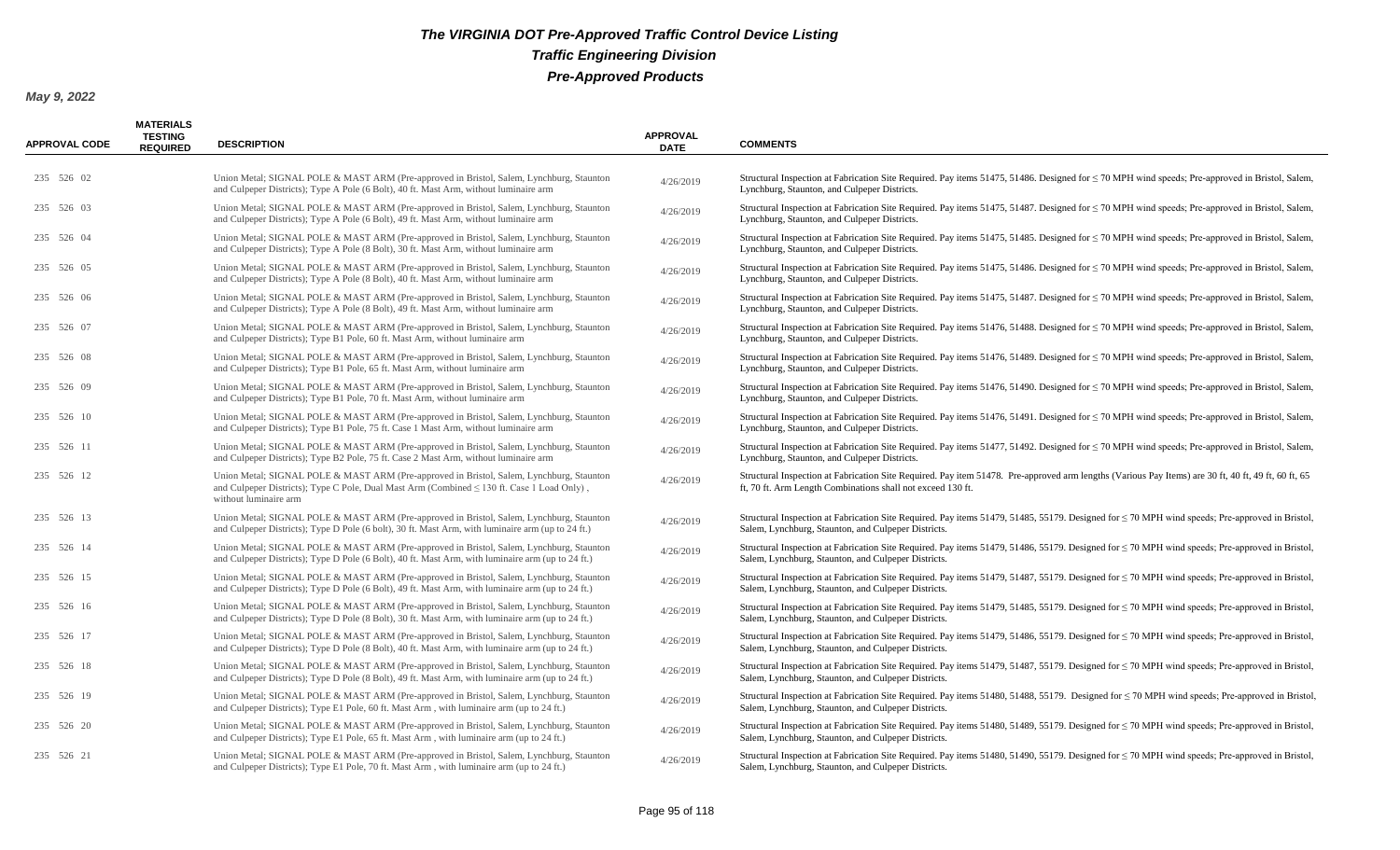| <b>APPROVAL CODE</b> | <b>MATERIALS</b><br>TESTING<br><b>REQUIRED</b> | <b>DESCRIPTION</b>                                                                                                                                                                                                                                     | <b>APPROVAL</b><br><b>DATE</b> | <b>COMMENTS</b>                                                                                                                                                                                                            |
|----------------------|------------------------------------------------|--------------------------------------------------------------------------------------------------------------------------------------------------------------------------------------------------------------------------------------------------------|--------------------------------|----------------------------------------------------------------------------------------------------------------------------------------------------------------------------------------------------------------------------|
| 235 526 22           |                                                | Union Metal; SIGNAL POLE & MAST ARM (Pre-approved in Bristol, Salem, Lynchburg, Staunton<br>and Culpeper Districts); Type E1 Pole, 75 ft. Case 1 Mast Arm, with luminaire arm (up to 24 ft.)                                                           | 4/26/2019                      | Structural Inspection at Fabrication Site Required. Pay items 51480, 51491, 55179. Designed for $\leq$ 70 MPH wind speeds; Pre-approved in Bristol,<br>Salem, Lynchburg, Staunton, and Culpeper Districts.                 |
| 235 526 23           |                                                | Union Metal; SIGNAL POLE & MAST ARM (Pre-approved in Bristol, Salem, Lynchburg, Staunton<br>and Culpeper Districts); Type E2 Pole, 75 ft. Case 2 Mast Arm, with luminaire arm (up to 24 ft.)                                                           | 4/26/2019                      | Structural Inspection at Fabrication Site Required. Pay items 51481, 51492, 55179. Designed for ≤ 70 MPH wind speeds; Pre-approved in Bristol,<br>Salem, Lynchburg, Staunton, and Culpeper Districts.                      |
| 235 526 24           |                                                | Union Metal; SIGNAL POLE & MAST ARM (Pre-approved in Bristol, Salem, Lynchburg, Staunton<br>and Culpeper Districts); Type F Pole, Dual Mast Arm (Combined $\leq 130$ ft.), with luminaire arm (up<br>to $24$ ft.)                                      | 4/26/2019                      | Structural Inspection at Fabrication Site Required. Pay items 51482, 55179. Pre-approved arm lengths (Various Pay Items) are 30 ft, 40 ft, 49 ft,<br>60 ft, 65 ft, 70 ft. Arm Length Combinations shall not exceed 130 ft. |
| 240 526 01           |                                                | Valmont; SIGNAL POLE & MAST ARM (Pre-approved in Bristol, Salem, Lynchburg, Staunton and<br>Culpeper Districts); Type A Pole (6 bolt), 30 ft. Mast Arm, without luminaire arm                                                                          | 10/16/2019                     | Structural Inspection at Fabrication Site Required. Pay items 51475, 51485. Designed for $\leq$ 70 MPH wind speeds; Pre-approved in Bristol, Salem,<br>Lynchburg, Staunton, and Culpeper Districts.                        |
| 240 526 02           |                                                | Valmont; SIGNAL POLE & MAST ARM (Pre-approved in Bristol, Salem, Lynchburg, Staunton and<br>Culpeper Districts); Type A Pole (6 Bolt), 40 ft. Mast Arm, without luminaire arm                                                                          | 10/16/2019                     | Structural Inspection at Fabrication Site Required. Pay items 51475, 51486. Designed for $\leq$ 70 MPH wind speeds; Pre-approved in Bristol, Salem,<br>Lynchburg, Staunton, and Culpeper Districts.                        |
| 240 526 03           |                                                | Valmont; SIGNAL POLE & MAST ARM (Pre-approved in Bristol, Salem, Lynchburg, Staunton and<br>Culpeper Districts); Type A Pole (6 Bolt), 49 ft. Mast Arm, without luminaire arm                                                                          | 10/16/2019                     | Structural Inspection at Fabrication Site Required. Pay items 51475, 51487. Designed for $\leq$ 70 MPH wind speeds; Pre-approved in Bristol, Salem,<br>Lynchburg, Staunton, and Culpeper Districts                         |
| 240 526 04           |                                                | Valmont; SIGNAL POLE & MAST ARM (Pre-approved in Bristol, Salem, Lynchburg, Staunton and<br>Culpeper Districts); Type A Pole (8 Bolt), 30 ft. Mast Arm, without luminaire arm                                                                          | 10/16/2019                     | Structural Inspection at Fabrication Site Required. Pay items 51475, 51485. Designed for $\leq$ 70 MPH wind speeds; Pre-approved in Bristol, Salem,<br>Lynchburg, Staunton, and Culpeper Districts.                        |
| 240 526 05           |                                                | Valmont; SIGNAL POLE & MAST ARM (Pre-approved in Bristol, Salem, Lynchburg, Staunton and<br>Culpeper Districts); Type A Pole (8 Bolt), 40 ft. Mast Arm, without luminaire arm                                                                          | 10/16/2019                     | Structural Inspection at Fabrication Site Required. Pay items 51475, 51486. Designed for $\leq$ 70 MPH wind speeds; Pre-approved in Bristol, Salem,<br>Lynchburg, Staunton, and Culpeper Districts.                        |
| 240 526 06           |                                                | Valmont; SIGNAL POLE & MAST ARM (Pre-approved in Bristol, Salem, Lynchburg, Staunton and<br>Culpeper Districts); Type A Pole (8 Bolt), 49 ft. Mast Arm, without luminaire arm                                                                          | 10/16/2019                     | Structural Inspection at Fabrication Site Required. Pay items 51475, 51487. Designed for $\leq$ 70 MPH wind speeds; Pre-approved in Bristol, Salem,<br>Lynchburg, Staunton, and Culpeper Districts.                        |
| 240 526 07           |                                                | Valmont; SIGNAL POLE & MAST ARM (Pre-approved in Bristol, Salem, Lynchburg, Staunton and<br>Culpeper Districts); Type B1 Pole, 60 ft. Mast Arm, without luminaire arm                                                                                  | 10/16/2019                     | Structural Inspection at Fabrication Site Required. Pay items 51476, 51488. Designed for $\leq$ 70 MPH wind speeds; Pre-approved in Bristol, Salem,<br>Lynchburg, Staunton, and Culpeper Districts.                        |
| 240 526 08           |                                                | Valmont; SIGNAL POLE & MAST ARM (Pre-approved in Bristol, Salem, Lynchburg, Staunton and<br>Culpeper Districts); Type B1 Pole, 65 ft. Mast Arm, without luminaire arm                                                                                  | 10/16/2019                     | Structural Inspection at Fabrication Site Required. Pay items 51476, 51489. Designed for $\leq$ 70 MPH wind speeds; Pre-approved in Bristol, Salem,<br>Lynchburg, Staunton, and Culpeper Districts.                        |
| 240 526 09           |                                                | Valmont; SIGNAL POLE & MAST ARM (Pre-approved in Bristol, Salem, Lynchburg, Staunton and<br>Culpeper Districts); Type B1 Pole, 70 ft. Mast Arm, without luminaire arm                                                                                  | 10/16/2019                     | Structural Inspection at Fabrication Site Required. Pay items 51476, 51490. Designed for $\leq$ 70 MPH wind speeds; Pre-approved in Bristol, Salem,<br>Lynchburg, Staunton, and Culpeper Districts.                        |
| 240 526 10           |                                                | Valmont; SIGNAL POLE & MAST ARM (Pre-approved in Bristol, Salem, Lynchburg, Staunton and<br>Culpeper Districts); Type B1 Pole, 75 ft. Case 1 Mast Arm, without luminaire arm                                                                           | 10/16/2019                     | Structural Inspection at Fabrication Site Required. Pay items 51476, 51491. Designed for $\leq$ 70 MPH wind speeds; Pre-approved in Bristol, Salem,<br>Lynchburg, Staunton, and Culpeper Districts.                        |
| 240 526 11           |                                                | Valmont; SIGNAL POLE & MAST ARM (Pre-approved in Bristol, Salem, Lynchburg, Staunton and<br>Culpeper Districts); Type B2 Pole, 75 ft. Case 2 Mast Arm, without luminaire arm                                                                           | 10/16/2019                     | Structural Inspection at Fabrication Site Required. Pay items 51477, 51492. Designed for $\leq$ 70 MPH wind speeds; Pre-approved in Bristol, Salem,<br>Lynchburg, Staunton, and Culpeper Districts.                        |
| 240 526 12           |                                                | Valmont; SIGNAL POLE & MAST ARM (Pre-approved in Bristol, Salem, Lynchburg, Staunton and<br>Culpeper Districts); Type C Pole, Dual Mast Arm (Combined $\leq$ 130 ft. Case 1 Load<br>Only), without luminaire arm                                       | 10/16/2019                     | Structural Inspection at Fabrication Site Required. Pay item 51478. Pre-approved arm lengths (Various Pay Items) are 30 ft, 40 ft, 49 ft, 60 ft, 65 ft,<br>70 ft. Arm Length Combinations shall not exceed<br>130 ft.      |
| 240 526 13           |                                                | Valmont; SIGNAL POLE & MAST ARM (Pre-approved in Bristol, Salem, Lynchburg, Staunton and<br>Culpeper Districts); Type D Pole (6 bolt), 30 ft. Mast Arm, with luminaire arm (up to 24 ft.)<br>Type D Pole (6 bolt), 30 ft. Mast Arm, with luminaire arm | 10/16/2019                     | Structural Inspection at Fabrication Site Required. Pay items 51479, 51485, 55179. Designed for ≤ 70 MPH wind speeds; Pre-approved in Bristol,<br>Salem, Lynchburg, Staunton, and Culpeper<br>Districts.                   |
| 240 526 14           |                                                | Valmont; SIGNAL POLE & MAST ARM (Pre-approved in Bristol, Salem, Lynchburg, Staunton and<br>Culpeper Districts); Type D Pole (6 Bolt), 40 ft. Mast Arm, with luminaire arm (up to 24 ft.)                                                              | 10/16/2019                     | Structural Inspection at Fabrication Site Required. Pay items 51479, 51486, 55179. Designed for ≤ 70 MPH wind speeds; Pre-approved in Bristol,<br>Salem, Lynchburg, Staunton, and Culpeper<br>Districts.                   |
| 240 526 15           |                                                | Valmont; SIGNAL POLE & MAST ARM (Pre-approved in Bristol, Salem, Lynchburg, Staunton and<br>Culpeper Districts); Type D Pole (6 Bolt), 49 ft. Mast Arm, with luminaire arm (up to 24 ft.)                                                              | 10/16/2019                     | Structural Inspection at Fabrication Site Required. Pay items 51479, 51487, 55179. Designed for $\leq$ 70 MPH wind speeds; Pre-approved in Bristol,<br>Salem, Lynchburg, Staunton, and Culpeper<br>Districts.              |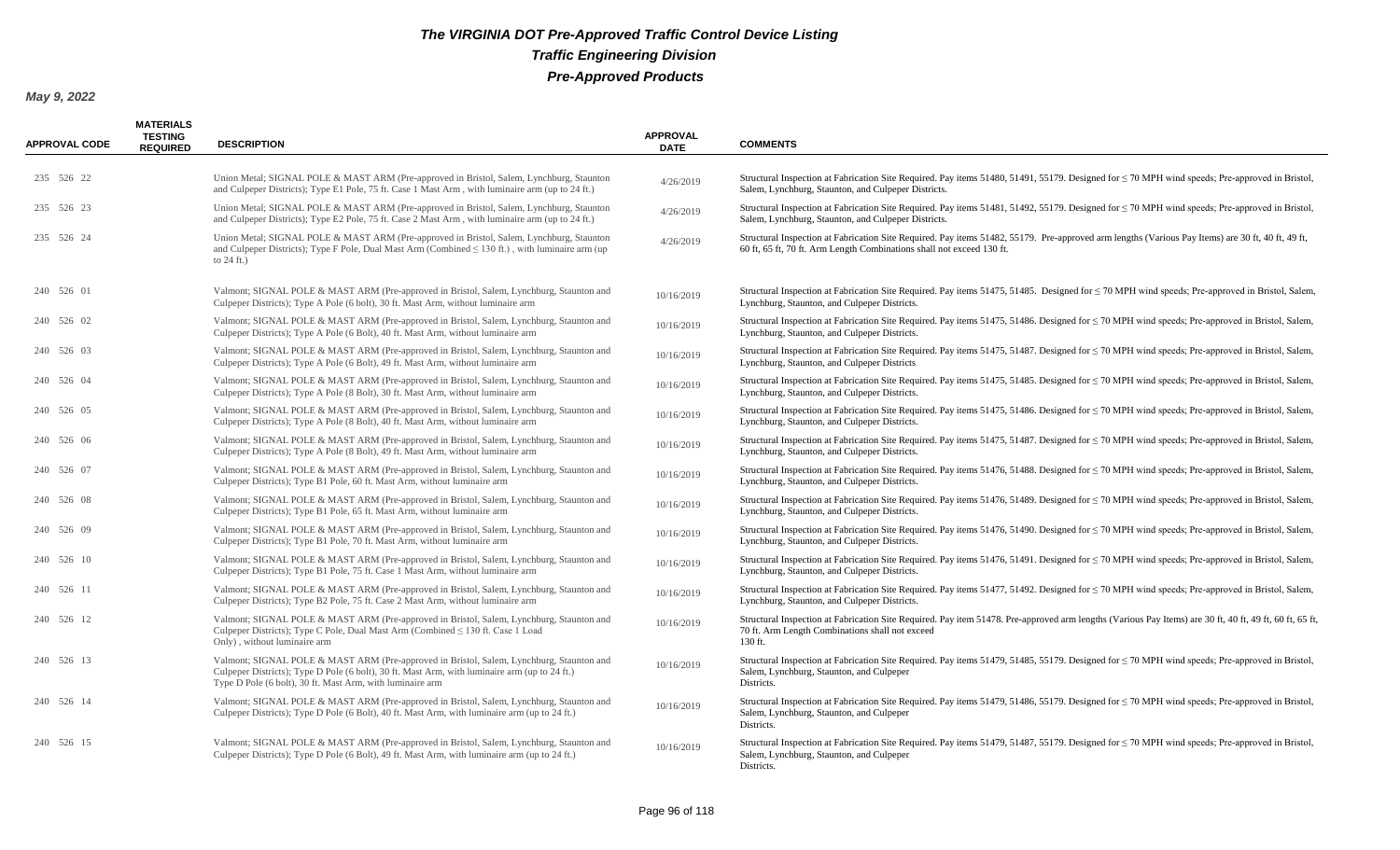| <b>APPROVAL CODE</b> | <b>MATERIALS</b><br><b>TESTING</b><br><b>REQUIRED</b> | <b>DESCRIPTION</b>                                                                                                                                                                           | <b>APPROVAL</b><br><b>DATE</b> | <b>COMMENTS</b>                                                                                                                                                                                                               |
|----------------------|-------------------------------------------------------|----------------------------------------------------------------------------------------------------------------------------------------------------------------------------------------------|--------------------------------|-------------------------------------------------------------------------------------------------------------------------------------------------------------------------------------------------------------------------------|
| 240 526 16           |                                                       | Valmont; SIGNAL POLE & MAST ARM (Pre-approved in Bristol, Salem, Lynchburg, Staunton and<br>Culpeper Districts); Type D Pole (8 Bolt), 30 ft. Mast Arm, with luminaire arm (up to 24 ft.)    | 10/16/2019                     | Structural Inspection at Fabrication Site Required. Pay items 51479, 51485, 55179. Designed for $\leq$ 70 MPH wind speeds; Pre-approved in Bristol,<br>Salem, Lynchburg, Staunton, and Culpeper<br>Districts.                 |
| 240 526 17           |                                                       | Valmont; SIGNAL POLE & MAST ARM (Pre-approved in Bristol, Salem, Lynchburg, Staunton and<br>Culpeper Districts); Type D Pole (8 Bolt), 40 ft. Mast Arm, with luminaire arm (up to 24 ft.)    | 10/16/2019                     | Structural Inspection at Fabrication Site Required. Pay items 51479, 51486, 55179. Designed for $\leq$ 70 MPH wind speeds; Pre-approved in Bristol,<br>Salem, Lynchburg, Staunton, and Culpeper<br>Districts.                 |
| 240 526 18           |                                                       | Valmont; SIGNAL POLE & MAST ARM (Pre-approved in Bristol, Salem, Lynchburg, Staunton and<br>Culpeper Districts); Type D Pole (8 Bolt), 49 ft. Mast Arm, with luminaire arm (up to 24 ft.)    | 10/16/2019                     | Structural Inspection at Fabrication Site Required. Pay items 51479, 51487, 55179. Designed for $\leq$ 70 MPH wind speeds; Pre-approved in Bristol,<br>Salem, Lynchburg, Staunton, and Culpeper<br>Districts.                 |
| 240 526 19           |                                                       | Valmont; SIGNAL POLE & MAST ARM (Pre-approved in Bristol, Salem, Lynchburg, Staunton and<br>Culpeper Districts); Type E1 Pole, 60 ft. Mast Arm, with luminaire arm (up to 24 ft.)            | 10/16/2019                     | Structural Inspection at Fabrication Site Required. Pay items 51480, 51488, 55179. Designed for $\leq$ 70 MPH wind speeds; Pre-approved in Bristol,<br>Salem, Lynchburg, Staunton, and Culpeper<br>Districts.                 |
| 240 526 20           |                                                       | Valmont; SIGNAL POLE & MAST ARM (Pre-approved in Bristol, Salem, Lynchburg, Staunton and<br>Culpeper Districts); Type E1 Pole, 65 ft. Mast Arm, with luminaire arm (up to 24 ft.)            | 10/16/2019                     | Structural Inspection at Fabrication Site Required. Pay items 51480, 51489, 55179. Designed for $\leq$ 70 MPH wind speeds; Pre-approved in Bristol,<br>Salem, Lynchburg, Staunton, and Culpeper<br>Districts.                 |
| 240 526 21           |                                                       | Valmont; SIGNAL POLE & MAST ARM (Pre-approved in Bristol, Salem, Lynchburg, Staunton and<br>Culpeper Districts); Type E1 Pole, 70 ft. Mast Arm, with luminaire arm (up to 24 ft.)            | 10/16/2019                     | Structural Inspection at Fabrication Site Required. Pay items 51480, 51490, 55179. Designed for $\leq$ 70 MPH wind speeds; Pre-approved in Bristol,<br>Salem, Lynchburg, Staunton, and Culpeper<br>Districts.                 |
| 240 526 22           |                                                       | Valmont; SIGNAL POLE & MAST ARM (Pre-approved in Bristol, Salem, Lynchburg, Staunton and<br>Culpeper Districts); Type E1 Pole, 75 ft. Case 1 Mast Arm, with luminaire arm (up to 24 ft.)     | 10/16/2019                     | Structural Inspection at Fabrication Site Required. Pay items 51480, 51491, 55179. Designed for $\leq$ 70 MPH wind speeds; Pre-approved in Bristol,<br>Salem, Lynchburg, Staunton, and Culpeper<br>Districts.                 |
| 240 526 23           |                                                       | Valmont; SIGNAL POLE & MAST ARM (Pre-approved in Bristol, Salem, Lynchburg, Staunton and<br>Culpeper Districts); Type E2 Pole, 75 ft. Case 2 Mast Arm, with luminaire arm (up to 24 ft.)     | 10/16/2019                     | Structural Inspection at Fabrication Site Required. Pay items 51481, 51492, 55179. Designed for $\leq$ 70 MPH wind speeds; Pre-approved in Bristol,<br>Salem, Lynchburg, Staunton, and Culpeper<br>Districts.                 |
| 240 526 24           |                                                       | Valmont; SIGNAL POLE & MAST ARM (Pre-approved in Bristol, Salem, Lynchburg, Staunton and<br>Culpeper Districts); Type F Pole, Dual Mast Arm (Combined $\leq$ 130 ft.), with<br>luminaire arm | 10/16/2019                     | Structural Inspection at Fabrication Site Required. Pay items 51482, 55179. Pre-approved arm lengths (Various Pay Items) are 30 ft, 40 ft, 49 ft, 60<br>ft, 65 ft, 70 ft. Arm Length Combinations shall<br>not exceed 130 ft. |
| 252 526 01           |                                                       | Millerbernd; SIGNAL POLE & MAST ARM (Pre-approved in Bristol, Salem, Lynchburg, Staunton<br>and Culpeper Districts); Type A Pole (6 bolt), 30 ft. Mast Arm, without luminaire arm            | 1/29/2021                      | Structural Inspection at Fabrication Site Required. Pay items 51475, 51485. Designed for $\leq$ 70 MPH wind speeds; Pre-approved in Bristol, Salem,<br>Lynchburg, Staunton, and Culpeper Districts.                           |
| 252 526 02           |                                                       | Millerbernd; SIGNAL POLE & MAST ARM (Pre-approved in Bristol, Salem, Lynchburg, Staunton<br>and Culpeper Districts); Type A Pole (6 Bolt), 40 ft. Mast Arm, without luminaire arm            | 1/29/2021                      | Structural Inspection at Fabrication Site Required. Pay items 51475, 51486. Designed for $\leq$ 70 MPH wind speeds; Pre-approved in Bristol, Salem,<br>Lynchburg, Staunton, and Culpeper Districts.                           |
| 252 526 03           |                                                       | Millerbernd; SIGNAL POLE & MAST ARM (Pre-approved in Bristol, Salem, Lynchburg, Staunton<br>and Culpeper Districts); Type A Pole (6 Bolt), 49 ft. Mast Arm, without luminaire arm            | 1/29/2021                      | Structural Inspection at Fabrication Site Required. Pay items 51475, 51487. Designed for $\leq$ 70 MPH wind speeds; Pre-approved in Bristol, Salem,<br>Lynchburg, Staunton, and Culpeper Districts                            |
| 252 526 04           |                                                       | Millerbernd; SIGNAL POLE & MAST ARM (Pre-approved in Bristol, Salem, Lynchburg, Staunton<br>and Culpeper Districts); Type A Pole (8 Bolt), 30 ft. Mast Arm, without luminaire arm            | 1/29/2021                      | Structural Inspection at Fabrication Site Required. Pay items 51475, 51485. Designed for $\leq$ 70 MPH wind speeds; Pre-approved in Bristol, Salem,<br>Lynchburg, Staunton, and Culpeper Districts.                           |
| 252 526 05           |                                                       | Millerbernd; SIGNAL POLE & MAST ARM (Pre-approved in Bristol, Salem, Lynchburg, Staunton<br>and Culpeper Districts); Type A Pole (8 Bolt), 40 ft. Mast Arm, without luminaire arm            | 1/29/2021                      | Structural Inspection at Fabrication Site Required. Pay items 51475, 51486. Designed for $\leq$ 70 MPH wind speeds; Pre-approved in Bristol, Salem,<br>Lynchburg, Staunton, and Culpeper Districts.                           |
| 252 526 06           |                                                       | Millerbernd; SIGNAL POLE & MAST ARM (Pre-approved in Bristol, Salem, Lynchburg, Staunton<br>and Culpeper Districts); Type A Pole (8 Bolt), 49 ft. Mast Arm, without luminaire arm            | 1/29/2021                      | Structural Inspection at Fabrication Site Required. Pay items 51475, 51487. Designed for $\leq$ 70 MPH wind speeds; Pre-approved in Bristol, Salem,<br>Lynchburg, Staunton, and Culpeper Districts.                           |
| 252 526 07           |                                                       | Millerbernd; SIGNAL POLE & MAST ARM (Pre-approved in Bristol, Salem, Lynchburg, Staunton<br>and Culpeper Districts); Type B1 Pole, 60 ft. Mast Arm, without luminaire arm                    | 1/29/2021                      | Structural Inspection at Fabrication Site Required. Pay items 51476, 51488. Designed for $\leq$ 70 MPH wind speeds; Pre-approved in Bristol, Salem,<br>Lynchburg, Staunton, and Culpeper Districts.                           |
| 252 526 08           |                                                       | Millerbernd; SIGNAL POLE & MAST ARM (Pre-approved in Bristol, Salem, Lynchburg, Staunton<br>and Culpeper Districts); Type B1 Pole, 65 ft. Mast Arm, without luminaire arm                    | 1/29/2021                      | Structural Inspection at Fabrication Site Required. Pay items 51476, 51489. Designed for $\leq$ 70 MPH wind speeds; Pre-approved in Bristol, Salem,<br>Lynchburg, Staunton, and Culpeper Districts.                           |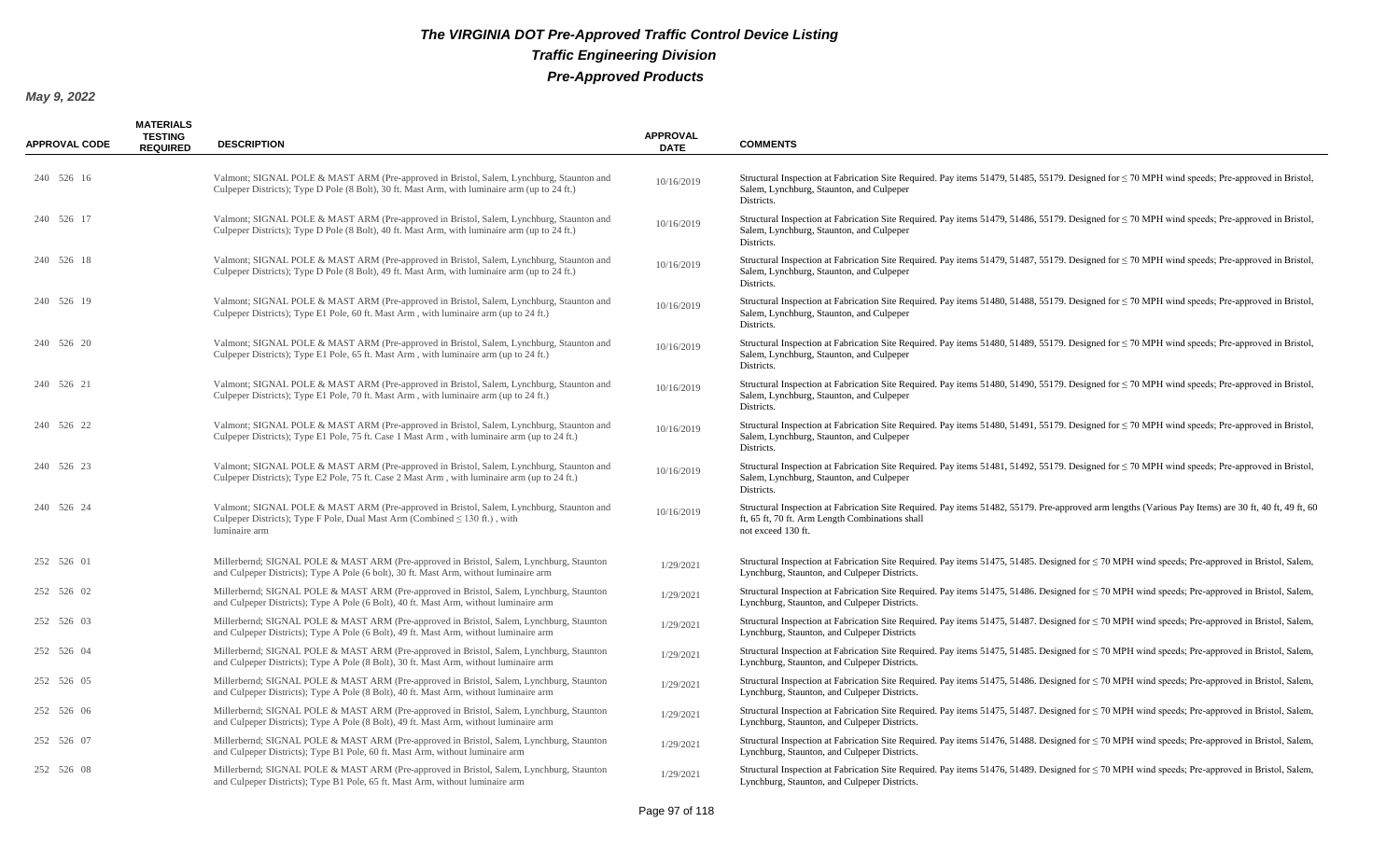| <b>APPROVAL CODE</b> | <b>MATERIALS</b><br><b>TESTING</b><br><b>REQUIRED</b> | <b>DESCRIPTION</b>                                                                                                                                                                                                   | <b>APPROVAL</b><br><b>DATE</b> | <b>COMMENTS</b>                                                                                                                                                                                                            |
|----------------------|-------------------------------------------------------|----------------------------------------------------------------------------------------------------------------------------------------------------------------------------------------------------------------------|--------------------------------|----------------------------------------------------------------------------------------------------------------------------------------------------------------------------------------------------------------------------|
| 252 526 09           |                                                       | Millerbernd; SIGNAL POLE & MAST ARM (Pre-approved in Bristol, Salem, Lynchburg, Staunton<br>and Culpeper Districts); Type B1 Pole, 70 ft. Mast Arm, without luminaire arm                                            | 1/29/2021                      | Structural Inspection at Fabrication Site Required. Pay items 51476, 51490. Designed for $\leq$ 70 MPH wind speeds; Pre-approved in Bristol, Salem,<br>Lynchburg, Staunton, and Culpeper Districts.                        |
| 252 526 10           |                                                       | Millerbernd; SIGNAL POLE & MAST ARM (Pre-approved in Bristol, Salem, Lynchburg, Staunton<br>and Culpeper Districts); Type B1 Pole, 75 ft. Case 1 Mast Arm, without luminaire arm                                     | 1/29/2021                      | Structural Inspection at Fabrication Site Required. Pay items 51476, 51491. Designed for $\leq$ 70 MPH wind speeds; Pre-approved in Bristol, Salem,<br>Lynchburg, Staunton, and Culpeper Districts.                        |
| 252 526 11           |                                                       | Millerbernd; SIGNAL POLE & MAST ARM (Pre-approved in Bristol, Salem, Lynchburg, Staunton<br>and Culpeper Districts); Type B2 Pole, 75 ft. Case 2 Mast Arm, without luminaire arm                                     | 1/29/2021                      | Structural Inspection at Fabrication Site Required. Pay items 51477, 51492. Designed for $\leq$ 70 MPH wind speeds; Pre-approved in Bristol, Salem,<br>Lynchburg, Staunton, and Culpeper Districts.                        |
| 252 526 12           |                                                       | Millerbernd; SIGNAL POLE & MAST ARM (Pre-approved in Bristol, Salem, Lynchburg, Staunton<br>and Culpeper Districts); Type C Pole, Dual Mast Arm (Combined $\leq$ 130 ft. Case 1 Load Only),<br>without luminaire arm | 1/29/2021                      | Structural Inspection at Fabrication Site Required. Pay item 51478. Pre-approved arm lengths (Various Pay Items) are 30 ft, 40ft, 49 ft, 60 ft, 65 ft,<br>70 ft. Arm Length Combinations shall not exceed 130 ft.          |
| 252 526 13           |                                                       | Millerbernd; SIGNAL POLE & MAST ARM (Pre-approved in Bristol, Salem, Lynchburg, Staunton<br>and Culpeper Districts); Type D Pole (6 bolt), 30 ft. Mast Arm, with luminaire arm (up to 18 ft.)                        | 1/29/2021                      | Structural Inspection at Fabrication Site Required. Pay items 51479, 51485, 55179. Designed for $\leq$ 70 MPH wind speeds; Pre-approved in Bristol,<br>Salem, Lynchburg, Staunton, and Culpeper Districts.                 |
| 252 526 14           |                                                       | Millerbernd; SIGNAL POLE & MAST ARM (Pre-approved in Bristol, Salem, Lynchburg, Staunton<br>and Culpeper Districts); Type D Pole (6 Bolt), 40 ft. Mast Arm, with luminaire arm (up to 18 ft.)                        | 1/29/2021                      | Structural Inspection at Fabrication Site Required. Pay items 51479, 51486, 55179. Designed for $\leq$ 70 MPH wind speeds; Pre-approved in Bristol,<br>Salem, Lynchburg, Staunton, and Culpeper Districts                  |
| 252 526 15           |                                                       | Millerbernd; SIGNAL POLE & MAST ARM (Pre-approved in Bristol, Salem, Lynchburg, Staunton<br>and Culpeper Districts); Type D Pole (6 Bolt), 49 ft. Mast Arm, with luminaire arm (up to 18 ft.)                        | 1/29/2021                      | Structural Inspection at Fabrication Site Required. Pay items 51479, 51487, 55179. Designed for $\leq$ 70 MPH wind speeds; Pre-approved in Bristol,<br>Salem, Lynchburg, Staunton, and Culpeper Districts.                 |
| 252 526 16           |                                                       | Millerbernd; SIGNAL POLE & MAST ARM (Pre-approved in Bristol, Salem, Lynchburg, Staunton<br>and Culpeper Districts); Type D Pole (8 Bolt), 30 ft. Mast Arm, with luminaire arm (up to 18 ft.)                        | 1/29/2021                      | Structural Inspection at Fabrication Site Required. Pay items 51479, 51485, 55179. Designed for ≤ 70 MPH wind speeds; Pre-approved in Bristol,<br>Salem, Lynchburg, Staunton, and Culpeper Districts.                      |
| 252 526 17           |                                                       | Millerbernd; SIGNAL POLE & MAST ARM (Pre-approved in Bristol, Salem, Lynchburg, Staunton<br>and Culpeper Districts); Type D Pole (8 Bolt), 40 ft. Mast Arm, with luminaire arm (up to 18 ft.)                        | 1/29/2021                      | Structural Inspection at Fabrication Site Required. Pay items 51479, 51486, 55179. Designed for $\leq$ 70 MPH wind speeds; Pre-approved in Bristol,<br>Salem, Lynchburg, Staunton, and Culpeper Districts.                 |
| 252 526 18           |                                                       | Millerbernd; SIGNAL POLE & MAST ARM (Pre-approved in Bristol, Salem, Lynchburg, Staunton<br>and Culpeper Districts); Type D Pole (8 Bolt), 49 ft. Mast Arm, with luminaire arm (up to 18 ft.)                        | 1/29/2021                      | Structural Inspection at Fabrication Site Required. Pay items 51479, 51487, 55179. Designed for $\leq$ 70 MPH wind speeds; Pre-approved in Bristol,<br>Salem, Lynchburg, Staunton, and Culpeper Districts.                 |
| 252 526 19           |                                                       | Millerbernd; SIGNAL POLE & MAST ARM (Pre-approved in Bristol, Salem, Lynchburg, Staunton<br>and Culpeper Districts); Type E1 Pole, 60 ft. Mast Arm, with luminaire arm (up to 18 ft.)                                | 1/29/2021                      | Structural Inspection at Fabrication Site Required. Pay items 51480, 51488, 55179. Designed for $\leq$ 70 MPH wind speeds; Pre-approved in Bristol,<br>Salem, Lynchburg, Staunton, and Culpeper Districts.                 |
| 252 526 20           |                                                       | Millerbernd; SIGNAL POLE & MAST ARM (Pre-approved in Bristol, Salem, Lynchburg, Staunton<br>and Culpeper Districts); Type E1 Pole, 65 ft. Mast Arm, with luminaire arm (up to 18 ft.)                                | 1/29/2021                      | Structural Inspection at Fabrication Site Required. Pay items 51480, 51489, 55179. Designed for $\leq$ 70 MPH wind speeds; Pre-approved in Bristol,<br>Salem, Lynchburg, Staunton, and Culpeper Districts.                 |
| 252 526 21           |                                                       | Millerbernd; SIGNAL POLE & MAST ARM (Pre-approved in Bristol, Salem, Lynchburg, Staunton<br>and Culpeper Districts); Type E1 Pole, 70 ft. Mast Arm, with luminaire arm (up to 18 ft.)                                | 1/29/2021                      | Structural Inspection at Fabrication Site Required. Pay items 51480, 51490, 55179. Designed for $\leq$ 70 MPH wind speeds; Pre-approved in Bristol,<br>Salem, Lynchburg, Staunton, and Culpeper Districts.                 |
| 252 526 22           |                                                       | Millerbernd; SIGNAL POLE & MAST ARM (Pre-approved in Bristol, Salem, Lynchburg, Staunton<br>and Culpeper Districts); Type E1 Pole, 75 ft. Case 1 Mast Arm, with luminaire arm (up to 18 ft.)                         | 1/29/2021                      | Structural Inspection at Fabrication Site Required. Pay items 51480, 51491, 55179. Designed for ≤ 70 MPH wind speeds; Pre-approved in Bristol,<br>Salem, Lynchburg, Staunton, and Culpeper Districts.                      |
| 252 526 23           |                                                       | Millerbernd; SIGNAL POLE & MAST ARM (Pre-approved in Bristol, Salem, Lynchburg, Staunton<br>and Culpeper Districts); Type E2 Pole, 75 ft. Case 2 Mast Arm, with luminaire arm (up to 18 ft.)                         | 1/29/2021                      | Structural Inspection at Fabrication Site Required. Pay items 51481, 51492, 55179. Designed for ≤ 70 MPH wind speeds; Pre-approved in Bristol,<br>Salem, Lynchburg, Staunton, and Culpeper Districts.                      |
| 252 526 24           |                                                       | Millerbernd; SIGNAL POLE & MAST ARM (Pre-approved in Bristol, Salem, Lynchburg, Staunton<br>and Culpeper Districts); Type F Pole, Dual Mast Arm (Combined $\leq 130$ ft.), with luminaire arm (up<br>to $18$ ft.)    | 1/29/2021                      | Structural Inspection at Fabrication Site Required. Pay items 51482, 55179. Pre-approved arm lengths (Various Pay Items) are 30 ft, 40 ft, 49 ft, 60<br>ft, 65 ft, 70 ft. Arm Length Combinations shall not exceed 130 ft. |
|                      |                                                       | SIGNAL POLE & MAST ARM (Pre-approved in Hampton Roads<br>District)                                                                                                                                                   |                                |                                                                                                                                                                                                                            |
| 235 530 01           |                                                       | Union Metal; SIGNAL POLE & MAST ARM (Pre-approved in Hampton Roads District); Type A<br>Pole (6 bolt), 30 ft. Mast Arm, without luminaire arm                                                                        | 4/26/2019                      | Structural Inspection at Fabrication Site Required. Pay items $51475$ , $51485$ . Designed for $\leq$ 90 MPH wind speeds; Pre-approved in Hampton Roads<br>District.                                                       |
| 235 530 02           |                                                       | Union Metal; SIGNAL POLE & MAST ARM (Pre-approved in Hampton Roads District); Type A<br>Pole (6 Bolt), 40 ft. Mast Arm, without luminaire arm                                                                        | 4/26/2019                      | Structural Inspection at Fabrication Site Required. Pay items 51475, 51486. Designed for $\leq$ 90 MPH wind speeds; Pre-approved in Hampton Roads<br>District.                                                             |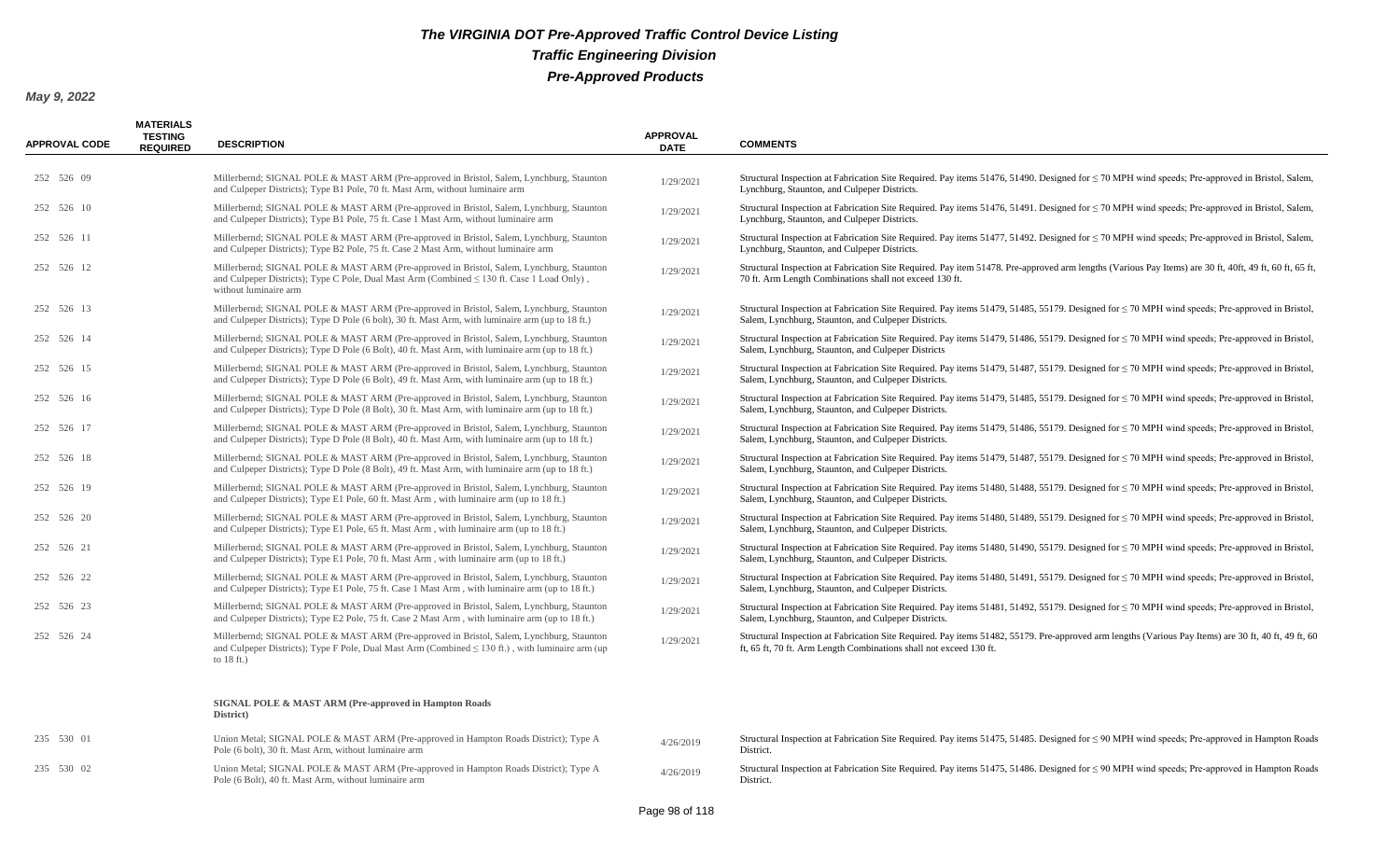| <b>APPROVAL CODE</b> | <b>MATERIALS</b><br><b>TESTING</b><br><b>REQUIRED</b> | <b>DESCRIPTION</b>                                                                                                                                                       | <b>APPROVAL</b><br><b>DATE</b> | <b>COMMENTS</b>                                                                                                                                                                                                    |
|----------------------|-------------------------------------------------------|--------------------------------------------------------------------------------------------------------------------------------------------------------------------------|--------------------------------|--------------------------------------------------------------------------------------------------------------------------------------------------------------------------------------------------------------------|
| 235 530 03           |                                                       | Union Metal; SIGNAL POLE & MAST ARM (Pre-approved in Hampton Roads District); Type A<br>Pole (6 Bolt), 49 ft. Mast Arm, without luminaire arm                            | 4/26/2019                      | Structural Inspection at Fabrication Site Required. Pay items 51475, 51487. Designed for $\leq$ 90 MPH wind speeds; Pre-approved in Hampton Roads<br>District.                                                     |
| 235 530 04           |                                                       | Union Metal; SIGNAL POLE & MAST ARM (Pre-approved in Hampton Roads District); Type A<br>Pole (8 Bolt), 30 ft. Mast Arm, without luminaire arm                            | 4/26/2019                      | Structural Inspection at Fabrication Site Required. Pay items 51475, 51485. Designed for $\leq$ 90 MPH wind speeds; Pre-approved in Hampton Roads<br>District.                                                     |
| 235 530 05           |                                                       | Union Metal; SIGNAL POLE & MAST ARM (Pre-approved in Hampton Roads District); Type A<br>Pole (8 Bolt), 40 ft. Mast Arm, without luminaire arm                            | 4/26/2019                      | Structural Inspection at Fabrication Site Required. Pay items 51475, 51486. Designed for $\leq$ 90 MPH wind speeds; Pre-approved in Hampton Roads<br>District.                                                     |
| 235 530 06           |                                                       | Union Metal; SIGNAL POLE & MAST ARM (Pre-approved in Hampton Roads District); Type A<br>Pole (8 Bolt), 49 ft. Mast Arm, without luminaire arm                            | 4/26/2019                      | Structural Inspection at Fabrication Site Required. Pay items 51475, 51487. Designed for $\leq$ 90 MPH wind speeds; Pre-approved in Hampton Roads<br>District.                                                     |
| 235 530 07           |                                                       | Union Metal; SIGNAL POLE & MAST ARM (Pre-approved in Hampton Roads District); Type B1<br>Pole, 60 ft. Mast Arm, without luminaire arm                                    | 4/26/2019                      | Structural Inspection at Fabrication Site Required. Pay items 51476, 51488. Designed for $\leq$ 90 MPH wind speeds; Pre-approved in Hampton Roads<br>District.                                                     |
| 235 530 08           |                                                       | Union Metal; SIGNAL POLE & MAST ARM (Pre-approved in Hampton Roads District); Type B1<br>Pole, 65 ft. Mast Arm, without luminaire arm                                    | 4/26/2019                      | Structural Inspection at Fabrication Site Required. Pay items 51476, 51489. Designed for $\leq$ 90 MPH wind speeds; Pre-approved in Hampton Roads<br>District.                                                     |
| 235 530 09           |                                                       | Union Metal; SIGNAL POLE & MAST ARM (Pre-approved in Hampton Roads District); Type B1<br>Pole, 70 ft. Mast Arm, without luminaire arm                                    | 4/26/2019                      | Structural Inspection at Fabrication Site Required. Pay items 51476, 51490. Designed for $\leq$ 90 MPH wind speeds; Pre-approved in Hampton Roads<br>District.                                                     |
| 235 530 10           |                                                       | Union Metal; SIGNAL POLE & MAST ARM (Pre-approved in Hampton Roads District); Type B1<br>Pole, 75 ft. Case 1 Mast Arm, without luminaire arm                             | 4/26/2019                      | Structural Inspection at Fabrication Site Required. Pay items 51476, 51491. Designed for $\leq$ 90 MPH wind speeds; Pre-approved in Hampton Roads<br>District.                                                     |
| 235 530 11           |                                                       | Union Metal; SIGNAL POLE & MAST ARM (Pre-approved in Hampton Roads District); Type B2<br>Pole, 75 ft. Case 2 Mast Arm, without luminaire arm                             | 4/26/2019                      | Structural Inspection at Fabrication Site Required. Pay items 51477, 51492. Designed for $\leq$ 90 MPH wind speeds; Pre-approved in Hampton Roads<br>District.                                                     |
| 235 530 12           |                                                       | Union Metal; SIGNAL POLE & MAST ARM (Pre-approved in Hampton Roads District); Type C<br>Pole, Dual Mast Arm (Combined ≤ 130 ft. Case 1 Load Only), without luminaire arm | 4/26/2019                      | Structural Inspection at Fabrication Site Required. Pay item 51478. Pre-approved arm lengths (Various Pay Items) are 30 ft, 40 ft, 49 ft, 60 ft, 65<br>ft, 70 ft. Arm Length Combinations shall not exceed 130 ft. |
| 235 530 13           |                                                       | Union Metal; SIGNAL POLE & MAST ARM (Pre-approved in Hampton Roads District); Type D<br>Pole (6 bolt), 30 ft. Mast Arm, with luminaire arm (up to 24 ft.)                | 4/26/2019                      | Structural Inspection at Fabrication Site Required. Pay items 51479, 51485, 55179. Designed for $\leq$ 90 MPH wind speeds; Pre-approved in<br>Hampton Roads District.                                              |
| 235 530 14           |                                                       | Union Metal; SIGNAL POLE & MAST ARM (Pre-approved in Hampton Roads District); Type D<br>Pole (6 Bolt), 40 ft. Mast Arm, with luminaire arm (up to 24 ft.)                | 4/26/2019                      | Structural Inspection at Fabrication Site Required. Pay items 51479, 51486, 55179. Designed for $\leq$ 90 MPH wind speeds; Pre-approved in<br>Hampton Roads District.                                              |
| 235 530 15           |                                                       | Union Metal; SIGNAL POLE & MAST ARM (Pre-approved in Hampton Roads District); Type D<br>Pole (6 Bolt), 49 ft. Mast Arm, with luminaire arm (up to 24 ft.)                | 4/26/2019                      | Structural Inspection at Fabrication Site Required. Pay items 51479, 51487, 55179. Designed for $\leq$ 90 MPH wind speeds; Pre-approved in<br>Hampton Roads District.                                              |
| 235 530 16           |                                                       | Union Metal; SIGNAL POLE & MAST ARM (Pre-approved in Hampton Roads District); Type D<br>Pole (8 Bolt), 30 ft. Mast Arm, with luminaire arm (up to 24 ft.)                | 4/26/2019                      | Structural Inspection at Fabrication Site Required. Pay items 51479, 51485, 55179. Designed for $\leq$ 90 MPH wind speeds; Pre-approved in<br>Hampton Roads District.                                              |
| 235 530 17           |                                                       | Union Metal; SIGNAL POLE & MAST ARM (Pre-approved in Hampton Roads District); Type D<br>Pole (8 Bolt), 40 ft. Mast Arm, with luminaire arm (up to 24 ft.)                | 4/26/2019                      | Structural Inspection at Fabrication Site Required. Pay items 51479, 51486, 55179. Designed for $\leq$ 90 MPH wind speeds; Pre-approved in<br>Hampton Roads District.                                              |
| 235 530 18           |                                                       | Union Metal; SIGNAL POLE & MAST ARM (Pre-approved in Hampton Roads District); Type D<br>Pole (8 Bolt), 49 ft. Mast Arm, with luminaire arm (up to 24 ft.)                | 4/26/2019                      | Structural Inspection at Fabrication Site Required. Pay items 51479, 51487, 55179. Designed for $\leq$ 90 MPH wind speeds; Pre-approved in<br>Hampton Roads District.                                              |
| 235 530 19           |                                                       | Union Metal; SIGNAL POLE & MAST ARM (Pre-approved in Hampton Roads District); Type E1<br>Pole, 60 ft. Mast Arm, with luminaire arm (up to 24 ft.)                        | 4/26/2019                      | Structural Inspection at Fabrication Site Required. Pay items 51480, 51488, 55179. Designed for $\leq$ 90 MPH wind speeds; Pre-approved in<br>Hampton Roads District.                                              |
| 235 530 20           |                                                       | Union Metal; SIGNAL POLE & MAST ARM (Pre-approved in Hampton Roads District); Type E1<br>Pole, 65 ft. Mast Arm, with luminaire arm (up to 24 ft.)                        | 4/26/2019                      | Structural Inspection at Fabrication Site Required. Pay items 51480, 51489, 55179. Designed for $\leq$ 90 MPH wind speeds; Pre-approved in<br>Hampton Roads District.                                              |
| 235 530 21           |                                                       | Union Metal; SIGNAL POLE & MAST ARM (Pre-approved in Hampton Roads District); Type E1<br>Pole, 70 ft. Mast Arm, with luminaire arm (up to 24 ft.)                        | 4/26/2019                      | Structural Inspection at Fabrication Site Required. Pay items 51480, 51490, 55179. Designed for $\leq$ 90 MPH wind speeds; Pre-approved in<br>Hampton Roads District.                                              |
| 235 530 22           |                                                       | Union Metal; SIGNAL POLE & MAST ARM (Pre-approved in Hampton Roads District); Type E1<br>Pole, 75 ft. Case 1 Mast Arm, with luminaire arm (up to 24 ft.)                 | 4/26/2019                      | Structural Inspection at Fabrication Site Required. Pay items 51480, 51491, 55179. Designed for $\leq$ 90 MPH wind speeds; Pre-approved in<br>Hampton Roads District.                                              |
| 235 530 23           |                                                       | Union Metal; SIGNAL POLE & MAST ARM (Pre-approved in Hampton Roads District); Type E2<br>Pole, 75 ft. Case 2 Mast Arm, with luminaire arm (up to 24 ft.)                 | 4/26/2019                      | Structural Inspection at Fabrication Site Required. Pay items 51481, 51492, 55179. Designed for $\leq$ 90 MPH wind speeds; Pre-approved in<br>Hampton Roads District.                                              |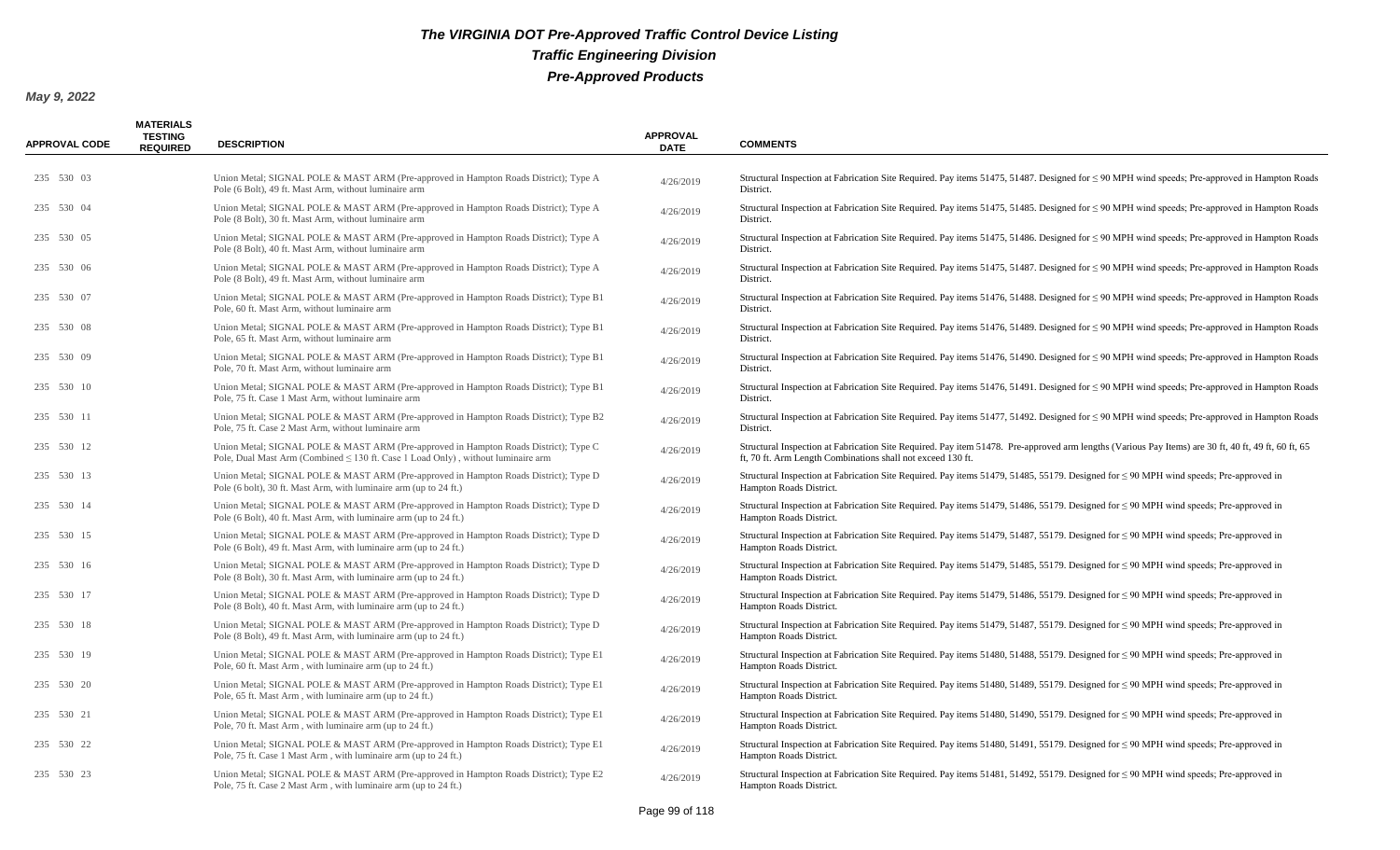| <b>APPROVAL CODE</b> | <b>MATERIALS</b><br><b>TESTING</b><br><b>REQUIRED</b> | <b>DESCRIPTION</b>                                                                                                                                                        | <b>APPROVAL</b><br><b>DATE</b> | <b>COMMENTS</b>                                                                                                                                                                                                            |
|----------------------|-------------------------------------------------------|---------------------------------------------------------------------------------------------------------------------------------------------------------------------------|--------------------------------|----------------------------------------------------------------------------------------------------------------------------------------------------------------------------------------------------------------------------|
| 235 530 24           |                                                       | Union Metal; SIGNAL POLE & MAST ARM (Pre-approved in Hampton Roads District); Type F<br>Pole, Dual Mast Arm (Combined $\leq$ 130 ft.), with luminaire arm (up to 24 ft.)  | 4/26/2019                      | Structural Inspection at Fabrication Site Required. Pay items 51482, 55179. Pre-approved arm lengths (Various Pay Items) are 30 ft, 40 ft, 49 ft,<br>60 ft, 65 ft, 70 ft. Arm Length Combinations shall not exceed 130 ft. |
| 240 530 01           |                                                       | Valmont; SIGNAL POLE & MAST ARM (Pre-approved in Hampton Roads District); Type A Pole<br>(6 bolt), 30 ft. Mast Arm, with luminaire arm (up to 24 ft.)                     | 10/16/2019                     | Structural Inspection at Fabrication Site Required. Pay items 51475, 51485. Designed for $\leq$ 90 MPH wind speeds; Pre-approved in Hampton Roads<br>District.                                                             |
| 240 530 02           |                                                       | Valmont; SIGNAL POLE & MAST ARM (Pre-approved in Hampton Roads District); Type A Pole<br>(6 Bolt), 40 ft. Mast Arm, without luminaire arm                                 | 10/16/2019                     | Structural Inspection at Fabrication Site Required. Pay items 51475, 51486. Designed for $\leq$ 90 MPH wind speeds; Pre-approved in Hampton Roads<br>District.                                                             |
| 240 530 03           |                                                       | Valmont; SIGNAL POLE & MAST ARM (Pre-approved in Hampton Roads District); Type A Pole<br>(6 Bolt), 49 ft. Mast Arm, without luminaire arm                                 | 10/16/2019                     | Structural Inspection at Fabrication Site Required. Pay items 51475, 51487. Designed for $\leq$ 90 MPH wind speeds; Pre-approved in Hampton Roads<br>District.                                                             |
| 240 530 04           |                                                       | Valmont; SIGNAL POLE & MAST ARM (Pre-approved in Hampton Roads District); Type A Pole<br>(6 Bolt), 30 ft. Mast Arm, without luminaire arm                                 | 10/16/2019                     | Structural Inspection at Fabrication Site Required. Pay items $51475$ , $51485$ . Designed for $\leq$ 90 MPH wind speeds; Pre-approved in Hampton Roads<br>District.                                                       |
| 240 530 05           |                                                       | Valmont; SIGNAL POLE & MAST ARM (Pre-approved in Hampton Roads District); Type A Pole<br>(8 Bolt), 40 ft. Mast Arm, without luminaire arm                                 | 10/16/2019                     | Structural Inspection at Fabrication Site Required. Pay items 51475, 51486. Designed for $\leq$ 90 MPH wind speeds; Pre-approved in Hampton Roads<br>District.                                                             |
| 240 530 06           |                                                       | Valmont; SIGNAL POLE & MAST ARM (Pre-approved in Hampton Roads District); Type A Pole<br>(8 Bolt), 49 ft. Mast Arm, without luminaire arm                                 | 10/16/2019                     | Structural Inspection at Fabrication Site Required. Pay items 51475, 51487. Designed for $\leq$ 90 MPH wind speeds; Pre-approved in Hampton Roads<br>District.                                                             |
| 240 530 07           |                                                       | Valmont; SIGNAL POLE & MAST ARM (Pre-approved in Hampton Roads District); Type B1 Pole,<br>60 ft. Mast Arm, without luminaire arm                                         | 10/16/2019                     | Structural Inspection at Fabrication Site Required. Pay items 51476, 51488. Designed for $\leq$ 90 MPH wind speeds; Pre-approved in Hampton Roads<br>District.                                                             |
| 240 530 08           |                                                       | Valmont; SIGNAL POLE & MAST ARM (Pre-approved in Hampton Roads District); Type B1 Pole,<br>65 ft. Mast Arm, without luminaire arm                                         | 10/16/2019                     | Structural Inspection at Fabrication Site Required. Pay items 51476, 51489. Designed for $\leq$ 90 MPH wind speeds; Pre-approved in Hampton Roads<br>District                                                              |
| 240 530 09           |                                                       | Valmont; SIGNAL POLE & MAST ARM (Pre-approved in Hampton Roads District); Type B1<br>Pole, 70 ft. Mast Arm, without luminaire arm                                         | 10/16/2019                     | Structural Inspection at Fabrication Site Required. Pay items 51476, 51490. Designed for $\leq$ 90 MPH wind speeds; Pre-approved in Hampton Roads<br>District.                                                             |
| 240 530 10           |                                                       | Valmont; SIGNAL POLE & MAST ARM (Pre-approved in Hampton Roads District); Type B1 Pole,<br>75 ft. Case 1 Mast Arm, without luminaire arm                                  | 10/16/2019                     | Structural Inspection at Fabrication Site Required. Pay items 51476, 51491. Designed for $\leq$ 90 MPH wind speeds; Pre-approved in Hampton Roads<br>District.                                                             |
| 240 530 11           |                                                       | Valmont; SIGNAL POLE & MAST ARM (Pre-approved in Hampton Roads District); Type B2<br>Pole, 75 ft. Case 2 Mast Arm, without luminaire arm                                  | 10/16/2019                     | Structural Inspection at Fabrication Site Required. Pay items 51477, 51492. Designed for $\leq$ 90 MPH wind speeds; Pre-approved in Hampton Roads<br>District.                                                             |
| 240 530 12           |                                                       | Valmont; SIGNAL POLE & MAST ARM (Pre-approved in Hampton Roads District); Type C Pole,<br>Dual Mast Arm (Combined $\leq 130$ ft. Case 1 Load Only), without luminaire arm | 10/16/2019                     | Structural Inspection at Fabrication Site Required. Pay item 51478. Pre-approved arm lengths (Various Pay Items) are 30 ft, 40ft, 49 ft, 60 ft, 65 ft,<br>70 ft. Arm Length Combinations shall not exceed<br>$130$ ft      |
| 240 530 13           |                                                       | Valmont; SIGNAL POLE & MAST ARM (Pre-approved in Hampton Roads District); Type D Pole<br>(6 bolt), 30 ft. Mast Arm, with luminaire arm (up to 24 ft.)                     | 10/16/2019                     | Structural Inspection at Fabrication Site Required. Pay items 51479, 51485, 55179. Designed for $\leq$ 90 MPH wind speeds; Pre-approved in<br>Hampton Roads District.                                                      |
| 240 530 14           |                                                       | Valmont; SIGNAL POLE & MAST ARM (Pre-approved in Hampton Roads District); Type D Pole<br>$(6$ Bolt), 40 ft. Mast Arm, with luminaire arm (up to 24 ft.)                   | 10/16/2019                     | Structural Inspection at Fabrication Site Required. Pay items 51479, 51486, 55179. Designed for $\leq$ 90 MPH wind speeds; Pre-approved in<br>Hampton Roads District.                                                      |
| 240 530 15           |                                                       | Valmont; SIGNAL POLE & MAST ARM (Pre-approved in Hampton Roads District); Type D Pole<br>(6 Bolt), 49 ft. Mast Arm, with luminaire arm (up to 24 ft.)                     | 10/16/2019                     | Structural Inspection at Fabrication Site Required. Pay items 51479, 51487, 55179. Designed for $\leq$ 90 MPH wind speeds; Pre-approved in<br><b>Hampton Roads District</b>                                                |
| 240 530 16           |                                                       | Valmont; SIGNAL POLE & MAST ARM (Pre-approved in Hampton Roads District); Type D Pole<br>(8 Bolt), 30 ft. Mast Arm, with luminaire arm (up to 24 ft.)                     | 10/16/2019                     | Structural Inspection at Fabrication Site Required. Pay items 51479, 51485, 55179. Designed for $\leq$ 90 MPH wind speeds; Pre-approved in<br>Hampton Roads District                                                       |
| 240 530 17           |                                                       | Valmont; SIGNAL POLE & MAST ARM (Pre-approved in Hampton Roads District); Type D Pole<br>(8 Bolt), 40 ft. Mast Arm, with luminaire arm (up to 24 ft.)                     | 10/16/2019                     | Structural Inspection at Fabrication Site Required. Pay items 51479, 51486, 55179. Designed for $\leq$ 90 MPH wind speeds; Pre-approved in<br>Hampton Roads District.                                                      |
| 240 530 18           |                                                       | Valmont; SIGNAL POLE & MAST ARM (Pre-approved in Hampton Roads District); Type D Pole<br>(8 Bolt), 49 ft. Mast Arm, with luminaire arm (up to 24 ft.)                     | 10/16/2019                     | Structural Inspection at Fabrication Site Required. Pay items 51479, 51487, 55179. Designed for $\leq$ 90 MPH wind speeds; Pre-approved in<br><b>Hampton Roads District</b>                                                |
| 240 530 19           |                                                       | Valmont; SIGNAL POLE & MAST ARM (Pre-approved in Hampton Roads District); Type E1 Pole,<br>60 ft. Mast Arm, with luminaire arm (up to 24 ft.)                             | 10/16/2019                     | Structural Inspection at Fabrication Site Required. Pay items 51480, 51488, 55179. Designed for ≤ 90 MPH wind speeds; Pre-approved in<br>Hampton Roads District.                                                           |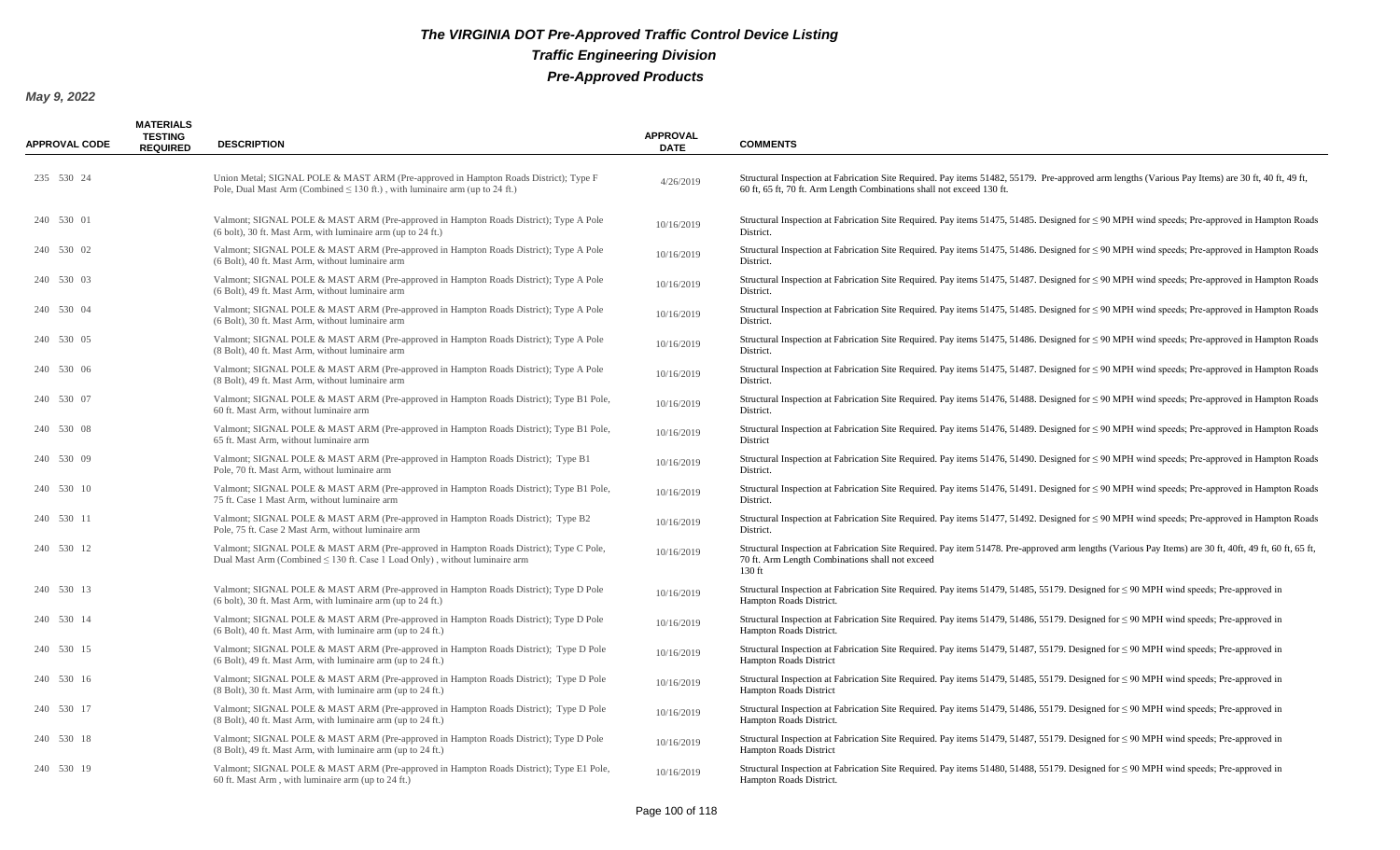| <b>APPROVAL CODE</b> | <b>MATERIALS</b><br><b>TESTING</b><br><b>REQUIRED</b> | <b>DESCRIPTION</b>                                                                                                                                                            | <b>APPROVAL</b><br><b>DATE</b> | <b>COMMENTS</b>                                                                                                                                                                                                               |
|----------------------|-------------------------------------------------------|-------------------------------------------------------------------------------------------------------------------------------------------------------------------------------|--------------------------------|-------------------------------------------------------------------------------------------------------------------------------------------------------------------------------------------------------------------------------|
| 240 530 20           |                                                       | Valmont; SIGNAL POLE & MAST ARM (Pre-approved in Hampton Roads District); Type E1 Pole,<br>65 ft. Mast Arm, with luminaire arm (up to 24 ft.)                                 | 10/16/2019                     | Structural Inspection at Fabrication Site Required. Pay items 51480, 51489, 55179. Designed for $\leq$ 90 MPH wind speeds; Pre-approved in<br>Hampton Roads District.                                                         |
| 240 530 21           |                                                       | Valmont; SIGNAL POLE & MAST ARM (Pre-approved in Hampton Roads District); Type E1 Pole,<br>70 ft. Mast Arm, with luminaire arm (up to 24 ft.)                                 | 10/16/2019                     | Structural Inspection at Fabrication Site Required. Pay items 51480, 51490, 55179. Designed for $\leq$ 90 MPH wind speeds; Pre-approved in<br>Hampton Roads District.                                                         |
| 240 530 22           |                                                       | Valmont; SIGNAL POLE & MAST ARM (Pre-approved in Hampton Roads District); Type E1 Pole,<br>75 ft. Case 1 Mast Arm, with luminaire arm (up to 24 ft.)                          | 10/16/2019                     | Structural Inspection at Fabrication Site Required. Pay items 51480, 51491, 55179. Designed for $\leq$ 90 MPH wind speeds; Pre-approved in<br>Hampton Roads District.                                                         |
| 240 530 23           |                                                       | Valmont; SIGNAL POLE & MAST ARM (Pre-approved in Hampton Roads District); Type E2 Pole,<br>75 ft. Case 2 Mast Arm, with luminaire arm (up to 24 ft.)                          | 10/16/2019                     | Structural Inspection at Fabrication Site Required. Pay items 51481, 51492, 55179. Designed for $\leq 90$ MPH wind speeds; Pre-approved in<br>Hampton Roads District.                                                         |
| 240 530 24           |                                                       | Valmont; SIGNAL POLE & MAST ARM (Pre-approved in Hampton Roads District); Type F Pole,<br>Dual Mast Arm (Combined $\leq$ 130 ft.), with luminaire arm (up to 24 ft.)          | 10/16/2019                     | Structural Inspection at Fabrication Site Required. Pay items 51482, 55179. Pre-approved arm lengths (Various Pay Items) are 30 ft, 40 ft, 49 ft, 60<br>ft, 65 ft, 70 ft. Arm Length Combinations shall<br>not exceed 130 ft. |
| 252 530 01           |                                                       | Millerbernd; SIGNAL POLE & MAST ARM (Pre-approved in Hampton Roads District); Type B1<br>Pole, 70 ft. Mast Arm, without luminaire arm                                         | 1/29/2021                      | Structural Inspection at Fabrication Site Required. Pay items 51476, 51490. Designed for $\leq$ 90 MPH wind speeds; Pre-approved in Hampton Roads<br>District.                                                                |
| 252 530 02           |                                                       | Millerbernd; SIGNAL POLE & MAST ARM (Pre-approved in Hampton Roads District); Type B2<br>Pole, 75 ft. Case 2 Mast Arm, without luminaire arm                                  | 1/29/2021                      | Structural Inspection at Fabrication Site Required. Pay items 51477, 51492. Designed for $\leq$ 90 MPH wind speeds; Pre-approved in Hampton Roads<br>District.                                                                |
| 252 530 03           |                                                       | Millerbernd; SIGNAL POLE & MAST ARM (Pre-approved in Hampton Roads District); Type C<br>Pole, Dual Mast Arm (Combined $\leq 130$ ft. Case 1 Load Only), without luminaire arm | 1/29/2021                      | Structural Inspection at Fabrication Site Required. Pay item 51478. Pre-approved arm lengths (Various Pay Items) are 30 ft, 40 ft, 49 ft, 60 ft, 65 ft,<br>70 ft. Arm Length Combinations shall not exceed 130 ft.            |
| 252 530 04           |                                                       | Millerbernd; SIGNAL POLE & MAST ARM (Pre-approved in Hampton Roads District); Type D<br>Pole (6 Bolt), 49 ft. Mast Arm, with luminaire arm (up to 18 ft.)                     | 1/29/2021                      | Structural Inspection at Fabrication Site Required. Pay items 51479, 51487, 55179. Designed for $\leq$ 90 MPH wind speeds; Pre-approved in<br><b>Hampton Roads District</b>                                                   |
| 252 530 05           |                                                       | Millerbernd; SIGNAL POLE & MAST ARM (Pre-approved in Hampton Roads District); Type D<br>Pole (8 Bolt), 30 ft. Mast Arm, with luminaire arm (up to 18 ft.)                     | 1/29/2021                      | Structural Inspection at Fabrication Site Required. Pay items 51479, 51485, 55179. Designed for $\leq$ 90 MPH wind speeds; Pre-approved in<br>Hampton Roads District                                                          |
| 252 530 06           |                                                       | Millerbernd; SIGNAL POLE & MAST ARM (Pre-approved in Hampton Roads District); Type D<br>Pole (8 Bolt), 40 ft. Mast Arm, with luminaire arm (up to 18 ft.)                     | 1/29/2021                      | Structural Inspection at Fabrication Site Required. Pay items 51479, 51486, 55179. Designed for $\leq$ 90 MPH wind speeds; Pre-approved in<br>Hampton Roads District.                                                         |
| 252 530 07           |                                                       | Millerbernd; SIGNAL POLE & MAST ARM (Pre-approved in Hampton Roads District); Type F<br>Pole, Dual Mast Arm (Combined $\leq 130$ ft.), with luminaire arm (up to 18 ft.)      | 1/29/2021                      | Structural Inspection at Fabrication Site Required. Pay items 51482, 55179. Pre-approved arm lengths (Various Pay Items) are 30 ft, 40 ft, 49 ft, 60<br>ft, 65 ft, 70 ft. Arm Length Combinations shall not exceed 130 ft.    |
| 252 530 08           |                                                       | Millerbernd; SIGNAL POLE & MAST ARM (Pre-approved in Hampton Roads District); Type A<br>Pole (6 bolt), 30 ft. Mast Arm, with luminaire arm (up to 18 ft.)                     | 1/29/2021                      | Structural Inspection at Fabrication Site Required. Pay items 51475, 51485. Designed for $\leq$ 90 MPH wind speeds; Pre-approved in Hampton Roads<br>District.                                                                |
| 252 530 09           |                                                       | Millerbernd; SIGNAL POLE & MAST ARM (Pre-approved in Hampton Roads District); Type A<br>Pole (6 Bolt), 30 ft. Mast Arm, without luminaire arm                                 | 1/29/2021                      | Structural Inspection at Fabrication Site Required. Pay items 51475, 51485. Designed for $\leq$ 90 MPH wind speeds; Pre-approved in Hampton Roads<br>District.                                                                |
| 252 530 10           |                                                       | Millerbernd; SIGNAL POLE & MAST ARM (Pre-approved in Hampton Roads District); Type A<br>Pole (6 Bolt), 40 ft. Mast Arm, without luminaire arm                                 | 1/29/2021                      | Structural Inspection at Fabrication Site Required. Pay items 51475, 51486. Designed for $\leq$ 90 MPH wind speeds; Pre-approved in Hampton Roads<br>District.                                                                |
| 252 530 11           |                                                       | Millerbernd; SIGNAL POLE & MAST ARM (Pre-approved in Hampton Roads District); Type A<br>Pole (6 Bolt), 49 ft. Mast Arm, without luminaire arm                                 | 1/29/2021                      | Structural Inspection at Fabrication Site Required. Pay items 51475, 51487. Designed for ≤ 90 MPH wind speeds; Pre-approved in Hampton Roads<br>District.                                                                     |
| 252 530 12           |                                                       | Millerbernd; SIGNAL POLE & MAST ARM (Pre-approved in Hampton Roads District); Type A<br>Pole (8 Bolt), 40 ft. Mast Arm, without luminaire arm                                 | 1/29/2021                      | Structural Inspection at Fabrication Site Required. Pay items 51475, 51486. Designed for $\leq$ 90 MPH wind speeds; Pre-approved in Hampton Roads<br>District.                                                                |
| 252 530 13           |                                                       | Millerbernd; SIGNAL POLE & MAST ARM (Pre-approved in Hampton Roads District); Type A<br>Pole (8 Bolt), 49 ft. Mast Arm, without luminaire arm                                 | 1/29/2021                      | Structural Inspection at Fabrication Site Required. Pay items 51475, 51487. Designed for $\leq$ 90 MPH wind speeds; Pre-approved in Hampton Roads<br>District.                                                                |
| 252 530 14           |                                                       | Millerbernd; SIGNAL POLE & MAST ARM (Pre-approved in Hampton Roads District); Type B1<br>Pole, 60 ft. Mast Arm, without luminaire arm                                         | 1/29/2021                      | Structural Inspection at Fabrication Site Required. Pay items 51476, 51488. Designed for $\leq$ 90 MPH wind speeds; Pre-approved in Hampton Roads<br>District.                                                                |
| 252 530 15           |                                                       | Millerbernd; SIGNAL POLE & MAST ARM (Pre-approved in Hampton Roads District); Type B1<br>Pole, 65 ft. Mast Arm, without luminaire arm                                         | 1/29/2021                      | Structural Inspection at Fabrication Site Required. Pay items 51476, 51489. Designed for $\leq$ 90 MPH wind speeds; Pre-approved in Hampton Roads<br>District                                                                 |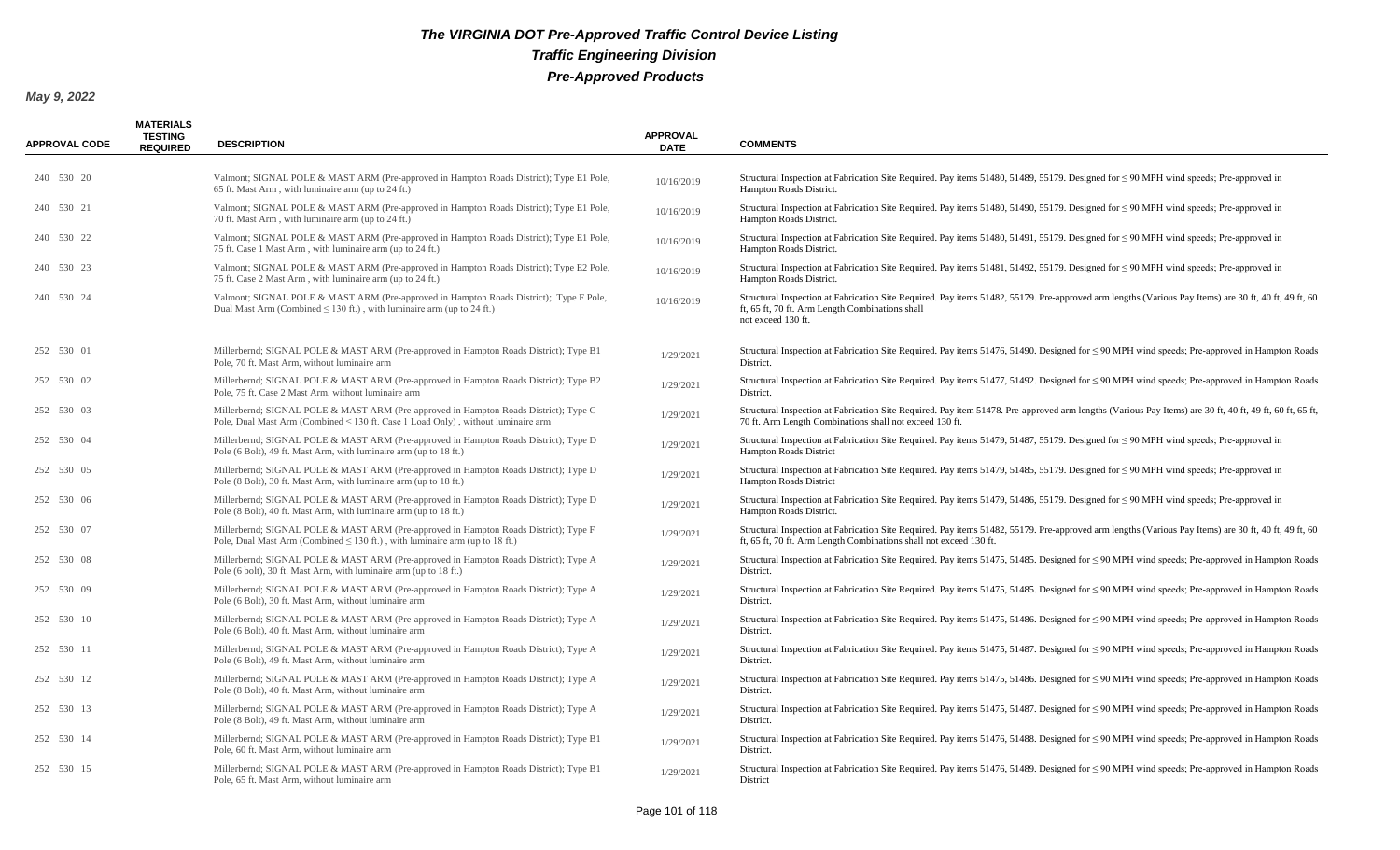| <b>APPROVAL CODE</b> | <b>MATERIALS</b><br>TESTING<br><b>REQUIRED</b> | <b>DESCRIPTION</b>                                                                                                                                        | <b>APPROVAL</b><br><b>DATE</b> | <b>COMMENTS</b>                                                                                                                                                             |
|----------------------|------------------------------------------------|-----------------------------------------------------------------------------------------------------------------------------------------------------------|--------------------------------|-----------------------------------------------------------------------------------------------------------------------------------------------------------------------------|
| 252 530 16           |                                                | Millerbernd; SIGNAL POLE & MAST ARM (Pre-approved in Hampton Roads District); Type B1<br>Pole, 75 ft. Case 1 Mast Arm, without luminaire arm              | 1/29/2021                      | Structural Inspection at Fabrication Site Required. Pay items 51476, 51491. Designed for $\leq$ 90 MPH wind speeds; Pre-approved in Hampton Roads<br>District.              |
| 252 530 17           |                                                | Millerbernd; SIGNAL POLE & MAST ARM (Pre-approved in Hampton Roads District); Type D<br>Pole (6 bolt), 30 ft. Mast Arm, with luminaire arm (up to 18 ft.) | 1/29/2021                      | Structural Inspection at Fabrication Site Required. Pay items 51479, 51485, 55179. Designed for $\leq$ 90 MPH wind speeds; Pre-approved in<br>Hampton Roads District.       |
| 252 530 18           |                                                | Millerbernd; SIGNAL POLE & MAST ARM (Pre-approved in Hampton Roads District); Type D<br>Pole (6 Bolt), 40 ft. Mast Arm, with luminaire arm (up to 18 ft.) | 1/29/2021                      | Structural Inspection at Fabrication Site Required. Pay items 51479, 51486, 55179. Designed for $\leq 90$ MPH wind speeds; Pre-approved in<br>Hampton Roads District.       |
| 252 530 19           |                                                | Millerbernd; SIGNAL POLE & MAST ARM (Pre-approved in Hampton Roads District); Type D<br>Pole (8 Bolt), 49 ft. Mast Arm, with luminaire arm (up to 18 ft.) | 1/29/2021                      | Structural Inspection at Fabrication Site Required. Pay items 51479, 51487, 55179. Designed for $\leq$ 90 MPH wind speeds; Pre-approved in<br><b>Hampton Roads District</b> |
| 252 530 20           |                                                | Millerbernd; SIGNAL POLE & MAST ARM (Pre-approved in Hampton Roads District); Type E1<br>Pole, 60 ft. Mast Arm, with luminaire arm (up to 18 ft.)         | 1/29/2021                      | Structural Inspection at Fabrication Site Required. Pay items 51480, 51488, 55179. Designed for $\leq$ 90 MPH wind speeds; Pre-approved in<br>Hampton Roads District.       |
| 252 530 21           |                                                | Millerbernd; SIGNAL POLE & MAST ARM (Pre-approved in Hampton Roads District); Type E1<br>Pole, 65 ft. Mast Arm, with luminaire arm (up to 18 ft.)         | 1/29/2021                      | Structural Inspection at Fabrication Site Required. Pay items 51480, 51489, 55179. Designed for $\leq$ 90 MPH wind speeds; Pre-approved in<br>Hampton Roads District.       |
| 252 530 22           |                                                | Millerbernd; SIGNAL POLE & MAST ARM (Pre-approved in Hampton Roads District); Type E1<br>Pole, 70 ft. Mast Arm, with luminaire arm (up to 18 ft.)         | 1/29/2021                      | Structural Inspection at Fabrication Site Required. Pay items 51480, 51490, 55179. Designed for $\leq$ 90 MPH wind speeds; Pre-approved in<br>Hampton Roads District.       |
| 252 530 23           |                                                | Millerbernd; SIGNAL POLE & MAST ARM (Pre-approved in Hampton Roads District); Type E1<br>Pole, 75 ft. Case 1 Mast Arm, with luminaire arm (up to 18 ft.)  | 1/29/2021                      | Structural Inspection at Fabrication Site Required. Pay items 51480, 51491, 55179. Designed for $\leq$ 90 MPH wind speeds; Pre-approved in<br>Hampton Roads District.       |
| 252 530 24           |                                                | Millerbernd; SIGNAL POLE & MAST ARM (Pre-approved in Hampton Roads District); Type E2<br>Pole, 75 ft. Case 2 Mast Arm, with luminaire arm (up to 18 ft.)  | 1/29/2021                      | Structural Inspection at Fabrication Site Required. Pay items 51481, 51492, 55179. Designed for $\leq$ 90 MPH wind speeds; Pre-approved in<br>Hampton Roads District.       |
|                      |                                                | SIGNAL POLE & MAST ARM (Pre-approved in NOVA, and<br><b>Fredericksburg Districts)</b>                                                                     |                                |                                                                                                                                                                             |
| 235 527 01           |                                                | Union Metal; SIGNAL POLE & MAST ARM (Pre-approved in NOVA, and Fredericksburg<br>Districts); Type A Pole (6 bolt), 30 ft. Mast Arm, without luminaire arm | 4/26/2019                      | Structural Inspection at Fabrication Site Required. Pay items 51475, 51485. Designed for $\leq 80$ MPH wind speeds; Pre-approved in NOVA, and<br>Fredericksburg Districts.  |
| 235 527 02           |                                                | Union Metal; SIGNAL POLE & MAST ARM (Pre-approved in NOVA, and Fredericksburg<br>Districts); Type A Pole (6 Bolt), 40 ft. Mast Arm, without luminaire arm | 4/26/2019                      | Structural Inspection at Fabrication Site Required. Pay items 51475, 51486. Designed for $\leq 80$ MPH wind speeds; Pre-approved in NOVA, and<br>Fredericksburg Districts.  |
| 235 527 03           |                                                | Union Metal; SIGNAL POLE & MAST ARM (Pre-approved in NOVA, and Fredericksburg<br>Districts); Type A Pole (6 Bolt), 49 ft. Mast Arm, without luminaire arm | 4/26/2019                      | Structural Inspection at Fabrication Site Required. Pay items 51475, 51487. Designed for $\leq 80$ MPH wind speeds; Pre-approved in NOVA, and<br>Fredericksburg Districts.  |
| 235 527 04           |                                                | Union Metal; SIGNAL POLE & MAST ARM (Pre-approved in NOVA, and Fredericksburg<br>Districts); Type A Pole (8 Bolt), 30 ft. Mast Arm, without luminaire arm | 4/26/2019                      | Structural Inspection at Fabrication Site Required. Pay items 51475, 51485. Designed for $\leq 80$ MPH wind speeds; Pre-approved in NOVA, and<br>Fredericksburg Districts.  |
| 235 527 05           |                                                | Union Metal; SIGNAL POLE & MAST ARM (Pre-approved in NOVA, and Fredericksburg<br>Districts); Type A Pole (8 Bolt), 40 ft. Mast Arm, without luminaire arm | 4/26/2019                      | Structural Inspection at Fabrication Site Required. Pay items 51475, 51486. Designed for $\leq 80$ MPH wind speeds; Pre-approved in NOVA, and<br>Fredericksburg Districts.  |
| 235 527 06           |                                                | Union Metal; SIGNAL POLE & MAST ARM (Pre-approved in NOVA, and Fredericksburg<br>Districts); Type A Pole (8 Bolt), 49 ft. Mast Arm, without luminaire arm | 4/26/2019                      | Structural Inspection at Fabrication Site Required. Pay items 51475, 51487. Designed for $\leq 80$ MPH wind speeds; Pre-approved in NOVA, and<br>Fredericksburg Districts.  |
| 235 527 07           |                                                | Union Metal; SIGNAL POLE & MAST ARM (Pre-approved in NOVA, and Fredericksburg<br>Districts); Type B1 Pole, 60 ft. Mast Arm, without luminaire arm         | 4/26/2019                      | Structural Inspection at Fabrication Site Required. Pay items 51476, 51488. Designed for $\leq 80$ MPH wind speeds; Pre-approved in NOVA, and<br>Fredericksburg Districts.  |
| 235 527 08           |                                                | Union Metal; SIGNAL POLE & MAST ARM (Pre-approved in NOVA, and Fredericksburg<br>Districts); Type B1 Pole, 65 ft. Mast Arm, without luminaire arm         | 4/26/2019                      | Structural Inspection at Fabrication Site Required. Pay items 51476, 51489. Designed for $\leq 80$ MPH wind speeds; Pre-approved in NOVA, and<br>Fredericksburg Districts.  |
| 235 527 09           |                                                | Union Metal; SIGNAL POLE & MAST ARM (Pre-approved in NOVA, and Fredericksburg<br>Districts); Type B1 Pole, 70 ft. Mast Arm, without luminaire arm         | 4/26/2019                      | Structural Inspection at Fabrication Site Required. Pay items 51476, 51490. Designed for $\leq 80$ MPH wind speeds; Pre-approved in NOVA, and<br>Fredericksburg Districts.  |
| 235 527 10           |                                                | Union Metal; SIGNAL POLE & MAST ARM (Pre-approved in NOVA, and Fredericksburg<br>Districts); Type B1 Pole, 75 ft. Case 1 Mast Arm, without luminaire arm  | 4/26/2019                      | Structural Inspection at Fabrication Site Required. Pay items 51476, 51491. Designed for $\leq 80$ MPH wind speeds; Pre-approved in NOVA, and<br>Fredericksburg Districts.  |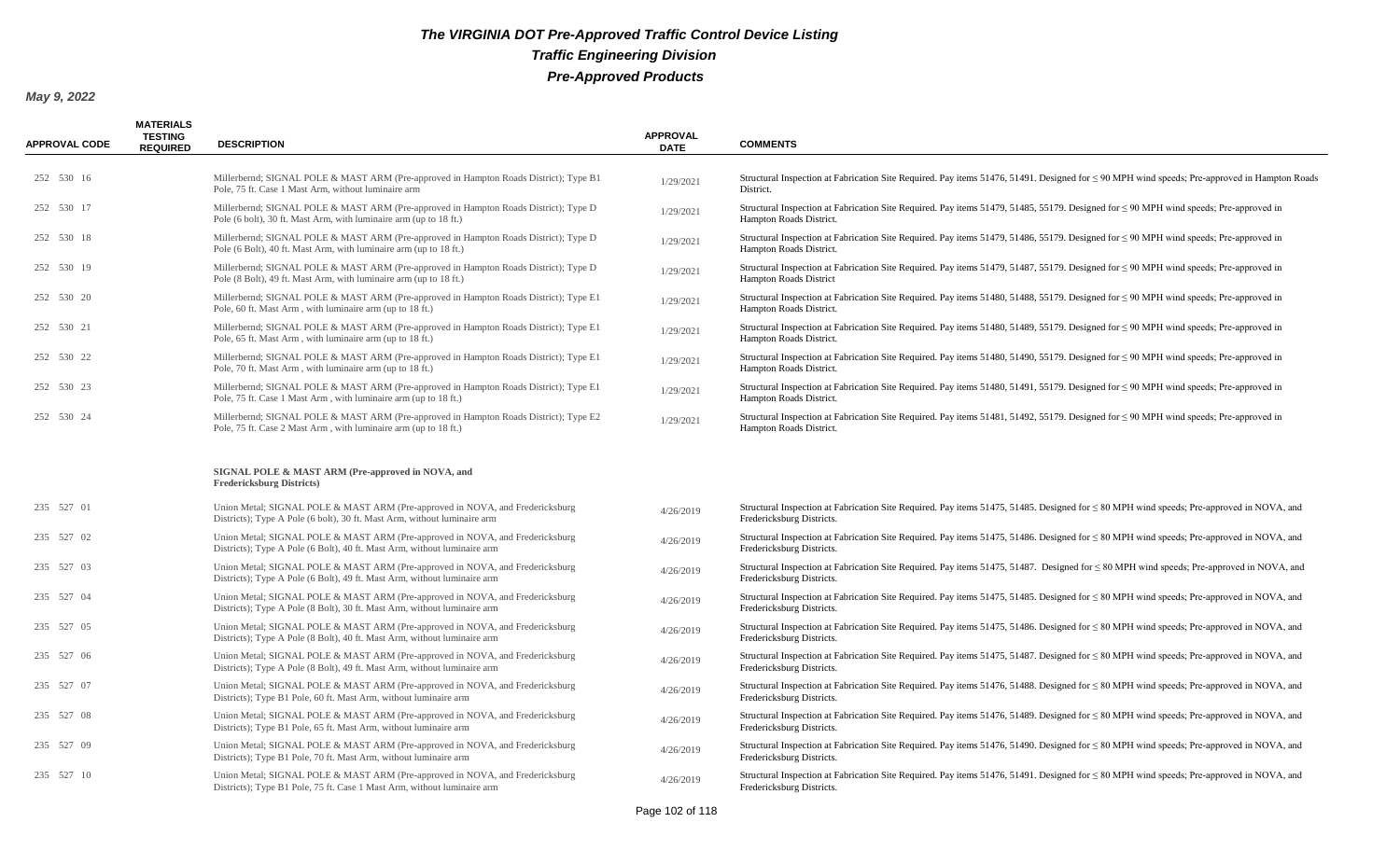| <b>APPROVAL CODE</b> | <b>MATERIALS</b><br><b>TESTING</b><br><b>REQUIRED</b> | <b>DESCRIPTION</b>                                                                                                                                                                           | <b>APPROVAL</b><br><b>DATE</b> | <b>COMMENTS</b>                                                                                                                                                                                                            |
|----------------------|-------------------------------------------------------|----------------------------------------------------------------------------------------------------------------------------------------------------------------------------------------------|--------------------------------|----------------------------------------------------------------------------------------------------------------------------------------------------------------------------------------------------------------------------|
| 235 527 11           |                                                       | Union Metal; SIGNAL POLE & MAST ARM (Pre-approved in NOVA, and Fredericksburg<br>Districts); Type B2 Pole, 75 ft. Case 2 Mast Arm, without luminaire arm                                     | 4/26/2019                      | Structural Inspection at Fabrication Site Required. Pay items 51477, 51492. Designed for $\leq 80$ MPH wind speeds; Pre-approved in NOVA, and<br>Fredericksburg Districts.                                                 |
| 235 527 12           |                                                       | Union Metal; SIGNAL POLE & MAST ARM (Pre-approved in NOVA, and Fredericksburg<br>Districts); Type C Pole, Dual Mast Arm (Combined $\leq 130$ ft. Case 1 Load Only), without luminaire<br>arm | 4/26/2019                      | Structural Inspection at Fabrication Site Required. Pay item 51478. Pre-approved arm lengths (Various Pay Items) are 30 ft, 40 ft, 49 ft, 60 ft, 65<br>ft, 70 ft. Arm Length Combinations shall not exceed 130 ft.         |
| 235 527 13           |                                                       | Union Metal; SIGNAL POLE & MAST ARM (Pre-approved in NOVA, and Fredericksburg<br>Districts); Type D Pole (6 bolt), 30 ft. Mast Arm, with luminaire arm (up to 24 ft.)                        | 4/26/2019                      | Structural Inspection at Fabrication Site Required. Pay items 51479, 51485, 55179. Designed for $\leq 80$ MPH wind speeds; Pre-approved in NOVA,<br>and Fredericksburg Districts.                                          |
| 235 527 14           |                                                       | Union Metal; SIGNAL POLE & MAST ARM (Pre-approved in NOVA, and Fredericksburg<br>Districts); Type D Pole (6 Bolt), 40 ft. Mast Arm, with luminaire arm (up to 24 ft.)                        | 4/26/2019                      | Structural Inspection at Fabrication Site Required. Pay items 51479, 51486, 55179. Designed for $\leq 80$ MPH wind speeds; Pre-approved in NOVA,<br>and Fredericksburg Districts.                                          |
| 235 527 15           |                                                       | Union Metal; SIGNAL POLE & MAST ARM (Pre-approved in NOVA, and Fredericksburg<br>Districts); Type D Pole (6 Bolt), 49 ft. Mast Arm, with luminaire arm (up to 24 ft.)                        | 4/26/2019                      | Structural Inspection at Fabrication Site Required. Pay items 51479, 51487, 55179. Designed for $\leq 80$ MPH wind speeds; Pre-approved in NOVA,<br>and Fredericksburg Districts.                                          |
| 235 527 16           |                                                       | Union Metal; SIGNAL POLE & MAST ARM (Pre-approved in NOVA, and Fredericksburg<br>Districts); Type D Pole (8 Bolt), 30 ft. Mast Arm, with luminaire arm (up to 24 ft.)                        | 4/26/2019                      | Structural Inspection at Fabrication Site Required. Pay items 51479, 51485, 55179. Designed for $\leq 80$ MPH wind speeds; Pre-approved in NOVA,<br>and Fredericksburg Districts.                                          |
| 235 527 17           |                                                       | Union Metal; SIGNAL POLE & MAST ARM (Pre-approved in NOVA, and Fredericksburg<br>Districts); Type D Pole (8 Bolt), 40 ft. Mast Arm, with luminaire arm (up to 24 ft.)                        | 4/26/2019                      | Structural Inspection at Fabrication Site Required. Pay items 51479, 51486, 55179. Designed for $\leq 80$ MPH wind speeds; Pre-approved in NOVA,<br>and Fredericksburg Districts.                                          |
| 235 527 18           |                                                       | Union Metal; SIGNAL POLE & MAST ARM (Pre-approved in NOVA, and Fredericksburg<br>Districts); Type D Pole (8 Bolt), 49 ft. Mast Arm, with luminaire arm (up to 24 ft.)                        | 4/26/2019                      | Structural Inspection at Fabrication Site Required. Pay items 51479, 51487, 55179. Designed for $\leq 80$ MPH wind speeds; Pre-approved in NOVA,<br>and Fredericksburg Districts.                                          |
| 235 527 19           |                                                       | Union Metal; SIGNAL POLE & MAST ARM (Pre-approved in NOVA, and Fredericksburg<br>Districts); Type E1 Pole, 60 ft. Mast Arm, with luminaire arm (up to 24 ft.)                                | 4/26/2019                      | Structural Inspection at Fabrication Site Required. Pay items 51480, 51488, 55179. Designed for ≤ 80 MPH wind speeds; Pre-approved in NOVA,<br>and Fredericksburg Districts.                                               |
| 235 527 20           |                                                       | Union Metal; SIGNAL POLE & MAST ARM (Pre-approved in NOVA, and Fredericksburg<br>Districts); Type E1 Pole, 65 ft. Mast Arm, with luminaire arm (up to 24 ft.)                                | 4/26/2019                      | Structural Inspection at Fabrication Site Required. Pay items 51480, 51489, 55179. Designed for $\leq 80$ MPH wind speeds; Pre-approved in NOVA,<br>and Fredericksburg Districts.                                          |
| 235 527 21           |                                                       | Union Metal; SIGNAL POLE & MAST ARM (Pre-approved in NOVA, and Fredericksburg<br>Districts); Type E1 Pole, 70 ft. Mast Arm, with luminaire arm (up to 24 ft.)                                | 4/26/2019                      | Structural Inspection at Fabrication Site Required. Pay items 51480, 51490, 55179. Designed for $\leq 80$ MPH wind speeds; Pre-approved in NOVA,<br>and Fredericksburg Districts.                                          |
| 235 527 22           |                                                       | Union Metal; SIGNAL POLE & MAST ARM (Pre-approved in NOVA, and Fredericksburg<br>Districts); Type E1 Pole, 75 ft. Case 1 Mast Arm, with luminaire arm (up to 24 ft.)                         | 4/26/2019                      | Structural Inspection at Fabrication Site Required. Pay items 51480, 51491, 55179. Designed for $\leq 80$ MPH wind speeds; Pre-approved in NOVA,<br>and Fredericksburg Districts.                                          |
| 235 527 23           |                                                       | Union Metal; SIGNAL POLE & MAST ARM (Pre-approved in NOVA, and Fredericksburg<br>Districts); Type E2 Pole, 75 ft. Case 2 Mast Arm, with luminaire arm (up to 24 ft.)                         | 4/26/2019                      | Structural Inspection at Fabrication Site Required. Pay items 51481, 51492, 55179. Designed for $\leq 80$ MPH wind speeds; Pre-approved in NOVA,<br>and Fredericksburg Districts.                                          |
| 235 527 24           |                                                       | Union Metal; SIGNAL POLE & MAST ARM (Pre-approved in NOVA, and Fredericksburg<br>Districts); Type F Pole, Dual Mast Arm (Combined $\leq$ 130 ft.), with luminaire arm (up to 24 ft.)         | 4/26/2019                      | Structural Inspection at Fabrication Site Required. Pay items 51482, 55179. Pre-approved arm lengths (Various Pay Items) are 30 ft, 40 ft, 49 ft,<br>60 ft, 65 ft, 70 ft. Arm Length Combinations shall not exceed 130 ft. |
| 240 527 01           |                                                       | Valmont; SIGNAL POLE & MAST ARM (Pre-approved in NOVA, and Fredericksburg Districts);<br>Type A Pole (6 bolt), 30 ft. Mast Arm, without luminaire arm                                        | 10/16/2019                     | Structural Inspection at Fabrication Site Required. Pay items 51475, 51485. Designed for $\leq 80$ MPH wind speeds; Pre-approved in NOVA, and<br>Fredericksburg Districts.                                                 |
| 240 527 02           |                                                       | Valmont; SIGNAL POLE & MAST ARM (Pre-approved in NOVA, and Fredericksburg Districts);<br>Type A Pole (6 Bolt), 40 ft. Mast Arm, without luminaire arm                                        | 10/16/2019                     | Structural Inspection at Fabrication Site Required. Pay items 51475, 51486. Designed for $\leq 80$ MPH wind speeds; Pre-approved in NOVA, and<br>Fredericksburg Districts.                                                 |
| 240 527 03           |                                                       | Valmont; SIGNAL POLE & MAST ARM (Pre-approved in NOVA, and Fredericksburg Districts);<br>Type A Pole (6 Bolt), 49 ft. Mast Arm, without luminaire arm                                        | 10/16/2019                     | Structural Inspection at Fabrication Site Required. Pay items 51475, 51487. Designed for $\leq 80$ MPH wind speeds; Pre-approved in NOVA, and<br>Fredericksburg Districts.                                                 |
| 240 527 04           |                                                       | Valmont; SIGNAL POLE & MAST ARM (Pre-approved in NOVA, and Fredericksburg Districts);<br>Type A Pole (8 Bolt), 30 ft. Mast Arm, without luminaire arm                                        | 10/16/2019                     | Structural Inspection at Fabrication Site Required. Pay items $51475$ , $51485$ . Designed for $\leq 80$ MPH wind speeds; Pre-approved in NOVA, and<br>Fredericksburg Districts.                                           |
| 240 527 05           |                                                       | Valmont; SIGNAL POLE & MAST ARM (Pre-approved in NOVA, and Fredericksburg Districts);<br>Type A Pole (8 Bolt), 40 ft. Mast Arm, without luminaire arm                                        | 10/16/2019                     | Structural Inspection at Fabrication Site Required. Pay items 51475, 51486. Designed for $\leq 80$ MPH wind speeds; Pre-approved in NOVA, and<br>Fredericksburg Districts.                                                 |
| 240 527 06           |                                                       | Valmont; SIGNAL POLE & MAST ARM (Pre-approved in NOVA, and Fredericksburg Districts);<br>Type A Pole (8 Bolt), 49 ft. Mast Arm, without luminaire arm                                        | 10/16/2019                     | Structural Inspection at Fabrication Site Required. Pay items 51475, 51487. Designed for $\leq 80$ MPH wind speeds; Pre-approved in NOVA, and<br>Fredericksburg Districts.                                                 |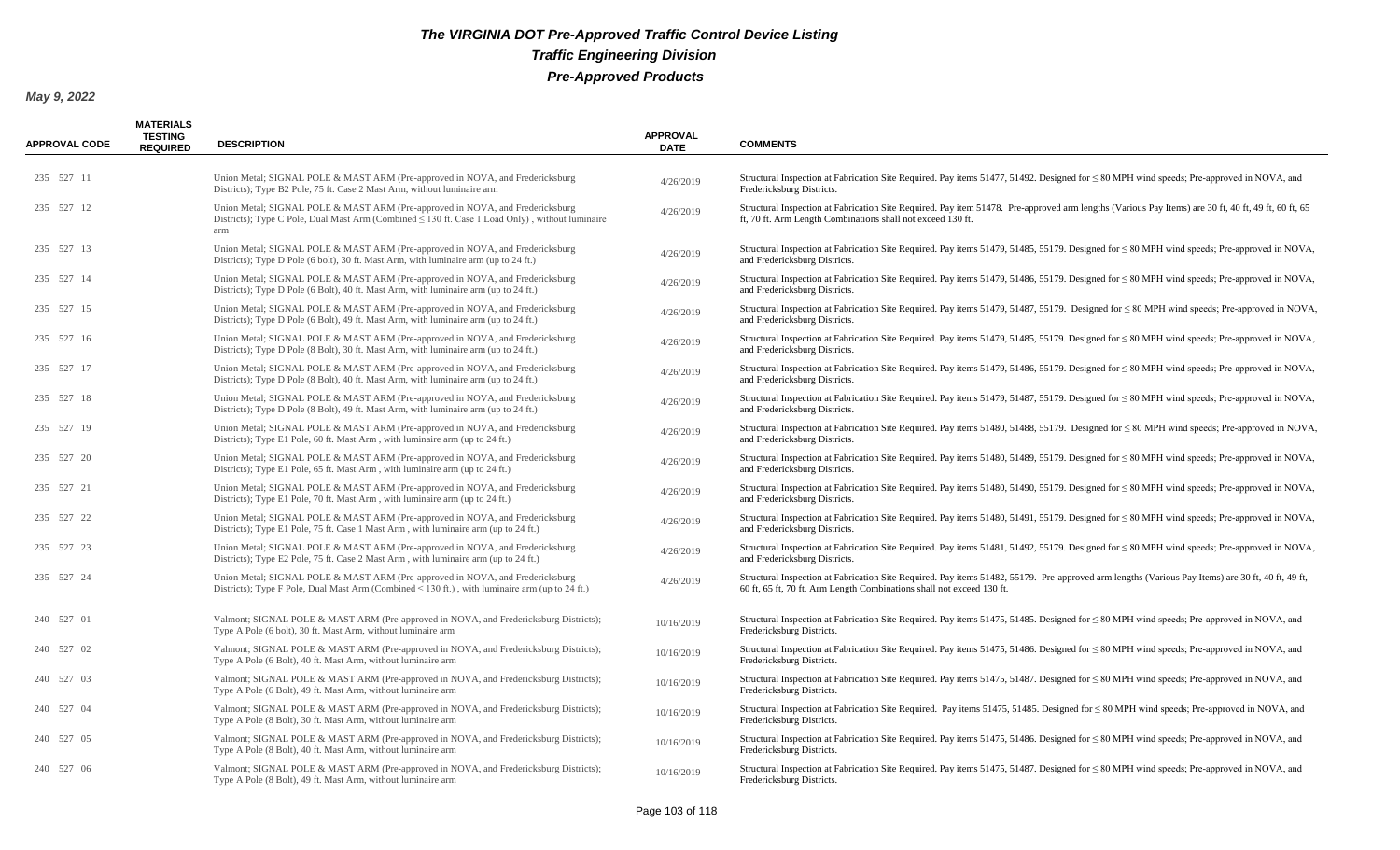| <b>APPROVAL CODE</b> | <b>MATERIALS</b><br><b>TESTING</b><br><b>REQUIRED</b> | <b>DESCRIPTION</b>                                                                                                                                                                    | <b>APPROVAL</b><br><b>DATE</b> | <b>COMMENTS</b>                                                                                                                                                                                                               |
|----------------------|-------------------------------------------------------|---------------------------------------------------------------------------------------------------------------------------------------------------------------------------------------|--------------------------------|-------------------------------------------------------------------------------------------------------------------------------------------------------------------------------------------------------------------------------|
| 240 527 07           |                                                       | Valmont; SIGNAL POLE & MAST ARM (Pre-approved in NOVA, and Fredericksburg Districts);<br>Type B1 Pole, 60 ft. Mast Arm, without luminaire arm                                         | 10/16/2019                     | Structural Inspection at Fabrication Site Required. Pay items 51476, 51488. Designed for $\leq 80$ MPH wind speeds; Pre-approved in NOVA, and<br>Fredericksburg Districts.                                                    |
| 240 527 08           |                                                       | Valmont; SIGNAL POLE & MAST ARM (Pre-approved in NOVA, and Fredericksburg Districts);<br>Type B1 Pole, 65 ft. Mast Arm, without luminaire arm                                         | 10/16/2019                     | Structural Inspection at Fabrication Site Required. Pay items 51476, 51489. Designed for $\leq 80$ MPH wind speeds; Pre-approved in NOVA, and<br>Fredericksburg Districts.                                                    |
| 240 527 09           |                                                       | Valmont; SIGNAL POLE & MAST ARM (Pre-approved in NOVA, and Fredericksburg Districts);<br>Type B1 Pole, 70 ft. Mast Arm, without luminaire arm                                         | 10/16/2019                     | Structural Inspection at Fabrication Site Required. Pay items 51476, 51490. Designed for $\leq 80$ MPH wind speeds; Pre-approved in NOVA, and<br>Fredericksburg Districts.                                                    |
| 240 527 10           |                                                       | Valmont; SIGNAL POLE & MAST ARM (Pre-approved in NOVA, and Fredericksburg Districts);<br>Type B1 Pole, 75 ft. Case 1 Mast Arm, without luminaire arm                                  | 10/16/2019                     | Structural Inspection at Fabrication Site Required. Pay items 51476, 51491. Designed for $\leq 80$ MPH wind speeds; Pre-approved in NOVA, and<br>Fredericksburg Districts.                                                    |
| 240 527 11           |                                                       | Valmont; SIGNAL POLE & MAST ARM (Pre-approved in NOVA, and Fredericksburg Districts);<br>Type B2 Pole, 75 ft. Case 2 Mast Arm, without luminaire arm                                  | 10/16/2019                     | Structural Inspection at Fabrication Site Required. Pay items 51477, 51492. Designed for $\leq 80$ MPH wind speeds; Pre-approved in NOVA, and<br>Fredericksburg Districts.                                                    |
| 240 527 12           |                                                       | Valmont; SIGNAL POLE & MAST ARM (Pre-approved in NOVA, and Fredericksburg Districts);<br>Type C Pole, Dual Mast Arm (Combined $\leq 130$ ft. Case 1 Load Only), without luminaire arm | 10/16/2019                     | Structural Inspection at Fabrication Site Required. Pay item 51478. Pre-approved arm lengths (Various Pay Items) are 30 ft, 40 ft, 49 ft, 60 ft, 65 ft,<br>70 ft. Arm Length Combinations shall not exceed<br>130 ft          |
| 240 527 13           |                                                       | Valmont; SIGNAL POLE & MAST ARM (Pre-approved in NOVA, and Fredericksburg Districts);<br>Type D Pole (6 bolt), 30 ft. Mast Arm, with luminaire arm (up to 24 ft.)                     | 10/16/2019                     | Structural Inspection at Fabrication Site Required. Pay items 51479, 51485, 55179. Designed for $\leq 80$ MPH wind speeds; Pre-approved in NOVA,<br>and Fredericksburg Districts.                                             |
| 240 527 14           |                                                       | Valmont; SIGNAL POLE & MAST ARM (Pre-approved in NOVA, and Fredericksburg Districts);<br>Type D Pole (6 Bolt), 40 ft. Mast Arm, with luminaire arm (up to 24 ft.)                     | 10/16/2019                     | Structural Inspection at Fabrication Site Required. Pay items 51479, 51486, 55179. Designed for $\leq 80$ MPH wind speeds; Pre-approved in NOVA,<br>and Fredericksburg Districts                                              |
| 240 527 15           |                                                       | Valmont; SIGNAL POLE & MAST ARM (Pre-approved in NOVA, and Fredericksburg Districts);<br>Type D Pole (6 Bolt), 49 ft. Mast Arm, with luminaire arm (up to 24 ft.)                     | 10/16/2019                     | Structural Inspection at Fabrication Site Required. Pay items 51479, 51487, 55179. Designed for $\leq 80$ MPH wind speeds; Pre-approved in NOVA,<br>and Fredericksburg Districts                                              |
| 240 527 16           |                                                       | Valmont; SIGNAL POLE & MAST ARM (Pre-approved in NOVA, and Fredericksburg Districts);<br>Type D Pole (8 Bolt), 30 ft. Mast Arm, with luminaire arm (up to 24 ft.)                     | 10/16/2019                     | Structural Inspection at Fabrication Site Required. Pay items 51479, 51485, 55179. Designed for $\leq 80$ MPH wind speeds; Pre-approved in NOVA,<br>and Fredericksburg Districts.                                             |
| 240 527 17           |                                                       | Valmont; SIGNAL POLE & MAST ARM (Pre-approved in NOVA, and Fredericksburg Districts);<br>Type D Pole (8 Bolt), 40 ft. Mast Arm, with luminaire arm (up to 24 ft.)                     | 10/16/2019                     | Structural Inspection at Fabrication Site Required. Pay items 51479, 51486, 55179. Designed for $\leq 80$ MPH wind speeds; Pre-approved in NOVA,<br>and Fredericksburg Districts.                                             |
| 240 527 18           |                                                       | Valmont; SIGNAL POLE & MAST ARM (Pre-approved in NOVA, and Fredericksburg Districts);<br>Type D Pole (8 Bolt), 49 ft. Mast Arm, with luminaire arm (up to 24 ft.)                     | 10/16/2019                     | Structural Inspection at Fabrication Site Required. Pay items 51479, 51487, 55179. Designed for $\leq 80$ MPH wind speeds; Pre-approved in NOVA,<br>and Fredericksburg Districts.                                             |
| 240 527 19           |                                                       | Valmont; SIGNAL POLE & MAST ARM (Pre-approved in NOVA, and Fredericksburg Districts);<br>Type E1 Pole, 60 ft. Mast Arm, with luminaire arm (up to 24 ft.)                             | 10/16/2019                     | Structural Inspection at Fabrication Site Required. Pay items 51480, 51488, 55179. Designed for $\leq 80$ MPH wind speeds; Pre-approved in NOVA,<br>and Fredericksburg Districts                                              |
| 240 527 20           |                                                       | Valmont; SIGNAL POLE & MAST ARM (Pre-approved in NOVA, and Fredericksburg Districts);<br>Type E1 Pole, 65 ft. Mast Arm, with luminaire arm (up to 24 ft.)                             | 10/16/2019                     | Structural Inspection at Fabrication Site Required. Pay items 51480, 51489, 55179. Designed for $\leq 80$ MPH wind speeds; Pre-approved in NOVA,<br>and Fredericksburg Districts.                                             |
| 240 527 21           |                                                       | Valmont; SIGNAL POLE & MAST ARM (Pre-approved in NOVA, and Fredericksburg Districts);<br>Type E1 Pole, 70 ft. Mast Arm, with luminaire arm (up to 24 ft.)                             | 10/16/2019                     | Structural Inspection at Fabrication Site Required. Pay items 51480, 51490, 55179. Designed for $\leq 80$ MPH wind speeds; Pre-approved in NOVA,<br>and Fredericksburg Districts.                                             |
| 240 527 22           |                                                       | Valmont; SIGNAL POLE & MAST ARM (Pre-approved in NOVA, and Fredericksburg Districts);<br>Type E1 Pole, 75 ft. Case 1 Mast Arm, with luminaire arm (up to 24 ft.)                      | 10/16/2019                     | Structural Inspection at Fabrication Site Required. Pay items 51480, 51491, 55179. Designed for $\leq 80$ MPH wind speeds; Pre-approved in NOVA,<br>and Fredericksburg Districts.                                             |
| 240 527 23           |                                                       | Valmont; SIGNAL POLE & MAST ARM (Pre-approved in NOVA, and Fredericksburg Districts);<br>Type E2 Pole, 75 ft. Case 2 Mast Arm, with luminaire arm (up to 24 ft.)                      | 10/16/2019                     | Structural Inspection at Fabrication Site Required. Pay items 51481, 51492, 55179. Designed for $\leq 80$ MPH wind speeds; Pre-approved in NOVA,<br>and Fredericksburg Districts.                                             |
| 240 527 24           |                                                       | Valmont; SIGNAL POLE & MAST ARM (Pre-approved in NOVA, and Fredericksburg Districts);<br>Type F Pole, Dual Mast Arm (Combined $\leq$ 130 ft.), with luminaire arm (up to 24 ft.)      | 10/16/2019                     | Structural Inspection at Fabrication Site Required. Pay items 51482, 55179. Pre-approved arm lengths (Various Pay Items) are 30 ft, 40 ft, 49 ft, 60<br>ft, 65 ft, 70 ft. Arm Length Combinations shall<br>not exceed 130 ft. |
| 252 527 01           |                                                       | Millerbernd; SIGNAL POLE & MAST ARM (Pre-approved in NOVA, and Fredericksburg<br>Districts); Type A Pole (8 Bolt), 30 ft. Mast Arm, without luminaire arm                             | 1/29/2021                      | Structural Inspection at Fabrication Site Required. Pay items 51475, 51485. Designed for $\leq 80$ MPH wind speeds; Pre-approved in NOVA, and<br>Fredericksburg Districts.                                                    |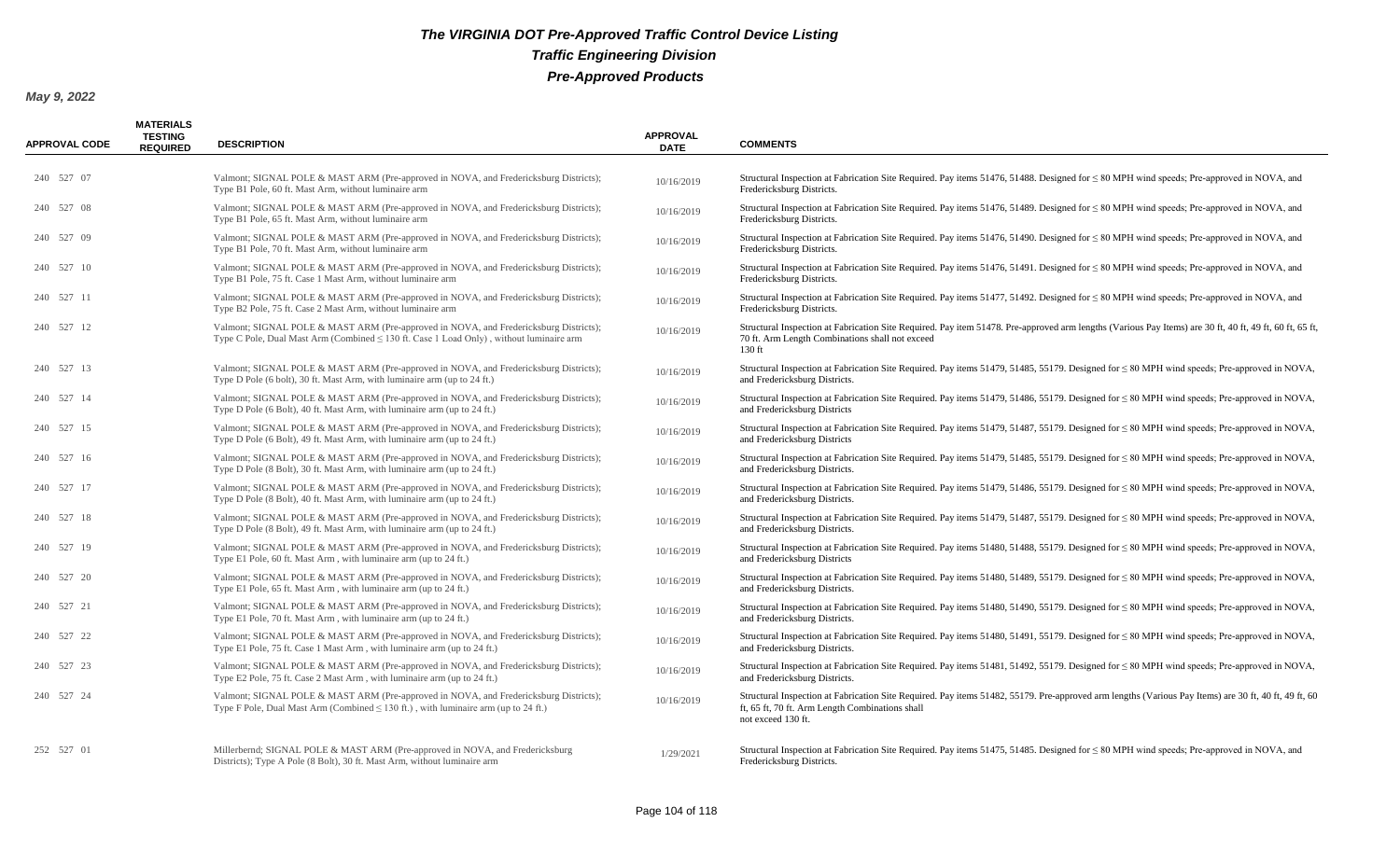| <b>APPROVAL CODE</b> | <b>MATERIALS</b><br><b>TESTING</b><br><b>REQUIRED</b> | <b>DESCRIPTION</b>                                                                                                                                                                           | <b>APPROVAL</b><br><b>DATE</b> | <b>COMMENTS</b>                                                                                                                                                                                                    |
|----------------------|-------------------------------------------------------|----------------------------------------------------------------------------------------------------------------------------------------------------------------------------------------------|--------------------------------|--------------------------------------------------------------------------------------------------------------------------------------------------------------------------------------------------------------------|
| 252 527 02           |                                                       | Millerbernd; SIGNAL POLE & MAST ARM (Pre-approved in NOVA, and Fredericksburg<br>Districts); Type A Pole (6 bolt), 30 ft. Mast Arm, without luminaire arm                                    | 1/29/2021                      | Structural Inspection at Fabrication Site Required. Pay items 51475, 51485. Designed for $\leq 80$ MPH wind speeds; Pre-approved in NOVA, and<br>Fredericksburg Districts.                                         |
| 252 527 03           |                                                       | Millerbernd; SIGNAL POLE & MAST ARM (Pre-approved in NOVA, and Fredericksburg<br>Districts); Type A Pole (6 Bolt), 40 ft. Mast Arm, without luminaire arm                                    | 1/29/2021                      | Structural Inspection at Fabrication Site Required. Pay items 51475, 51486. Designed for $\leq 80$ MPH wind speeds; Pre-approved in NOVA, and<br>Fredericksburg Districts.                                         |
| 252 527 04           |                                                       | Millerbernd; SIGNAL POLE & MAST ARM (Pre-approved in NOVA, and Fredericksburg<br>Districts); Type A Pole (6 Bolt), 49 ft. Mast Arm, without luminaire arm                                    | 1/29/2021                      | Structural Inspection at Fabrication Site Required. Pay items 51475, 51487. Designed for $\leq 80$ MPH wind speeds; Pre-approved in NOVA, and<br>Fredericksburg Districts.                                         |
| 252 527 05           |                                                       | Millerbernd; SIGNAL POLE & MAST ARM (Pre-approved in NOVA, and Fredericksburg<br>Districts); Type A Pole (8 Bolt), 40 ft. Mast Arm, without luminaire arm                                    | 1/29/2021                      | Structural Inspection at Fabrication Site Required. Pay items 51475, 51486. Designed for $\leq 80$ MPH wind speeds; Pre-approved in NOVA, and<br>Fredericksburg Districts.                                         |
| 252 527 06           |                                                       | Millerbernd; SIGNAL POLE & MAST ARM (Pre-approved in NOVA, and Fredericksburg<br>Districts); Type A Pole (8 Bolt), 49 ft. Mast Arm, without luminaire arm                                    | 1/29/2021                      | Structural Inspection at Fabrication Site Required. Pay items 51475, 51487. Designed for $\leq 80$ MPH wind speeds; Pre-approved in NOVA, and<br>Fredericksburg Districts.                                         |
| 252 527 07           |                                                       | Millerbernd; SIGNAL POLE & MAST ARM (Pre-approved in NOVA, and Fredericksburg<br>Districts); Type B1 Pole, 60 ft. Mast Arm, without luminaire arm                                            | 1/29/2021                      | Structural Inspection at Fabrication Site Required. Pay items 51476, 51488. Designed for $\leq 80$ MPH wind speeds; Pre-approved in NOVA, and<br>Fredericksburg Districts.                                         |
| 252 527 08           |                                                       | Millerbernd; SIGNAL POLE & MAST ARM (Pre-approved in NOVA, and Fredericksburg<br>Districts); Type B1 Pole, 65 ft. Mast Arm, without luminaire arm                                            | 1/29/2021                      | Structural Inspection at Fabrication Site Required. Pay items 51476, 51489. Designed for $\leq 80$ MPH wind speeds; Pre-approved in NOVA, and<br>Fredericksburg Districts.                                         |
| 252 527 09           |                                                       | Millerbernd; SIGNAL POLE & MAST ARM (Pre-approved in NOVA, and Fredericksburg<br>Districts); Type B1 Pole, 70 ft. Mast Arm, without luminaire arm                                            | 1/29/2021                      | Structural Inspection at Fabrication Site Required. Pay items 51476, 51490. Designed for $\leq 80$ MPH wind speeds; Pre-approved in NOVA, and<br>Fredericksburg Districts.                                         |
| 252 527 10           |                                                       | Millerbernd; SIGNAL POLE & MAST ARM (Pre-approved in NOVA, and Fredericksburg<br>Districts); Type B1 Pole, 75 ft. Case 1 Mast Arm, without luminaire arm                                     | 1/29/2021                      | Structural Inspection at Fabrication Site Required. Pay items 51476, 51491. Designed for $\leq 80$ MPH wind speeds; Pre-approved in NOVA, and<br>Fredericksburg Districts.                                         |
| 252 527 11           |                                                       | Millerbernd; SIGNAL POLE & MAST ARM (Pre-approved in NOVA, and Fredericksburg<br>Districts); Type B2 Pole, 75 ft. Case 2 Mast Arm, without luminaire arm                                     | 1/29/2021                      | Structural Inspection at Fabrication Site Required. Pay items 51477, 51492. Designed for $\leq 80$ MPH wind speeds; Pre-approved in NOVA, and<br>Fredericksburg Districts.                                         |
| 252 527 12           |                                                       | Millerbernd; SIGNAL POLE & MAST ARM (Pre-approved in NOVA, and Fredericksburg<br>Districts); Type C Pole, Dual Mast Arm (Combined $\leq$ 130 ft. Case 1 Load Only), without luminaire<br>arm | 1/29/2021                      | Structural Inspection at Fabrication Site Required. Pay item 51478. Pre-approved arm lengths (Various Pay Items) are 30 ft, 40 ft, 49 ft, 60 ft, 65 ft,<br>70 ft. Arm Length Combinations shall not exceed 130 ft. |
| 252 527 13           |                                                       | Millerbernd; SIGNAL POLE & MAST ARM (Pre-approved in NOVA, and Fredericksburg<br>Districts); Type D Pole (6 bolt), 30 ft. Mast Arm, with luminaire arm (up to 18 ft.)                        | 1/29/2021                      | Structural Inspection at Fabrication Site Required. Pay items 51479, 51485, 55179. Designed for $\leq 80$ MPH wind speeds; Pre-approved in NOVA,<br>and Fredericksburg Districts.                                  |
| 252 527 14           |                                                       | Millerbernd; SIGNAL POLE & MAST ARM (Pre-approved in NOVA, and Fredericksburg<br>Districts); Type D Pole (6 Bolt), 40 ft. Mast Arm, with luminaire arm (up to 18 ft.)                        | 1/29/2021                      | Structural Inspection at Fabrication Site Required. Pay items 51479, 51486, 55179. Designed for $\leq 80$ MPH wind speeds; Pre-approved in NOVA,<br>and Fredericksburg Districts                                   |
| 252 527 15           |                                                       | Millerbernd; SIGNAL POLE & MAST ARM (Pre-approved in NOVA, and Fredericksburg<br>Districts); Type D Pole (6 Bolt), 49 ft. Mast Arm, with luminaire arm (up to 18 ft.)                        | 1/29/2021                      | Structural Inspection at Fabrication Site Required. Pay items 51479, 51487, 55179. Designed for $\leq 80$ MPH wind speeds; Pre-approved in NOVA,<br>and Fredericksburg Districts                                   |
| 252 527 16           |                                                       | Millerbernd; SIGNAL POLE & MAST ARM (Pre-approved in NOVA, and Fredericksburg<br>Districts); Type D Pole (8 Bolt), 30 ft. Mast Arm, with luminaire arm (up to 18 ft.)                        | 1/29/2021                      | Structural Inspection at Fabrication Site Required. Pay items 51479, 51485, 55179. Designed for $\leq 80$ MPH wind speeds; Pre-approved in NOVA,<br>and Fredericksburg Districts.                                  |
| 252 527 17           |                                                       | Millerbernd; SIGNAL POLE & MAST ARM (Pre-approved in NOVA, and Fredericksburg<br>Districts); Type D Pole (8 Bolt), 40 ft. Mast Arm, with luminaire arm (up to 18 ft.)                        | 1/29/2021                      | Structural Inspection at Fabrication Site Required. Pay items 51479, 51486, 55179. Designed for $\leq 80$ MPH wind speeds; Pre-approved in NOVA,<br>and Fredericksburg Districts.                                  |
| 252 527 18           |                                                       | Millerbernd; SIGNAL POLE & MAST ARM (Pre-approved in NOVA, and Fredericksburg<br>Districts); Type D Pole (8 Bolt), 49 ft. Mast Arm, with luminaire arm (up to 18 ft.)                        | 1/29/2021                      | Structural Inspection at Fabrication Site Required. Pay items 51479, 51487, 55179. Designed for $\leq 80$ MPH wind speeds; Pre-approved in NOVA,<br>and Fredericksburg Districts.                                  |
| 252 527 19           |                                                       | Millerbernd; SIGNAL POLE & MAST ARM (Pre-approved in NOVA, and Fredericksburg<br>Districts); Type E1 Pole, 60 ft. Mast Arm, with luminaire arm (up to 18 ft.)                                | 1/29/2021                      | Structural Inspection at Fabrication Site Required. Pay items 51480, 51488, 55179. Designed for $\leq 80$ MPH wind speeds; Pre-approved in NOVA,<br>and Fredericksburg Districts                                   |
| 252 527 20           |                                                       | Millerbernd; SIGNAL POLE & MAST ARM (Pre-approved in NOVA, and Fredericksburg<br>Districts); Type E1 Pole, 65 ft. Mast Arm, with luminaire arm (up to 18 ft.)                                | 1/29/2021                      | Structural Inspection at Fabrication Site Required. Pay items 51480, 51489, 55179. Designed for $\leq 80$ MPH wind speeds; Pre-approved in NOVA,<br>and Fredericksburg Districts.                                  |
| 252 527 21           |                                                       | Millerbernd; SIGNAL POLE & MAST ARM (Pre-approved in NOVA, and Fredericksburg<br>Districts); Type E1 Pole, 70 ft. Mast Arm, with luminaire arm (up to 18 ft.)                                | 1/29/2021                      | Structural Inspection at Fabrication Site Required. Pay items 51480, 51490, 55179. Designed for $\leq 80$ MPH wind speeds; Pre-approved in NOVA,<br>and Fredericksburg Districts.                                  |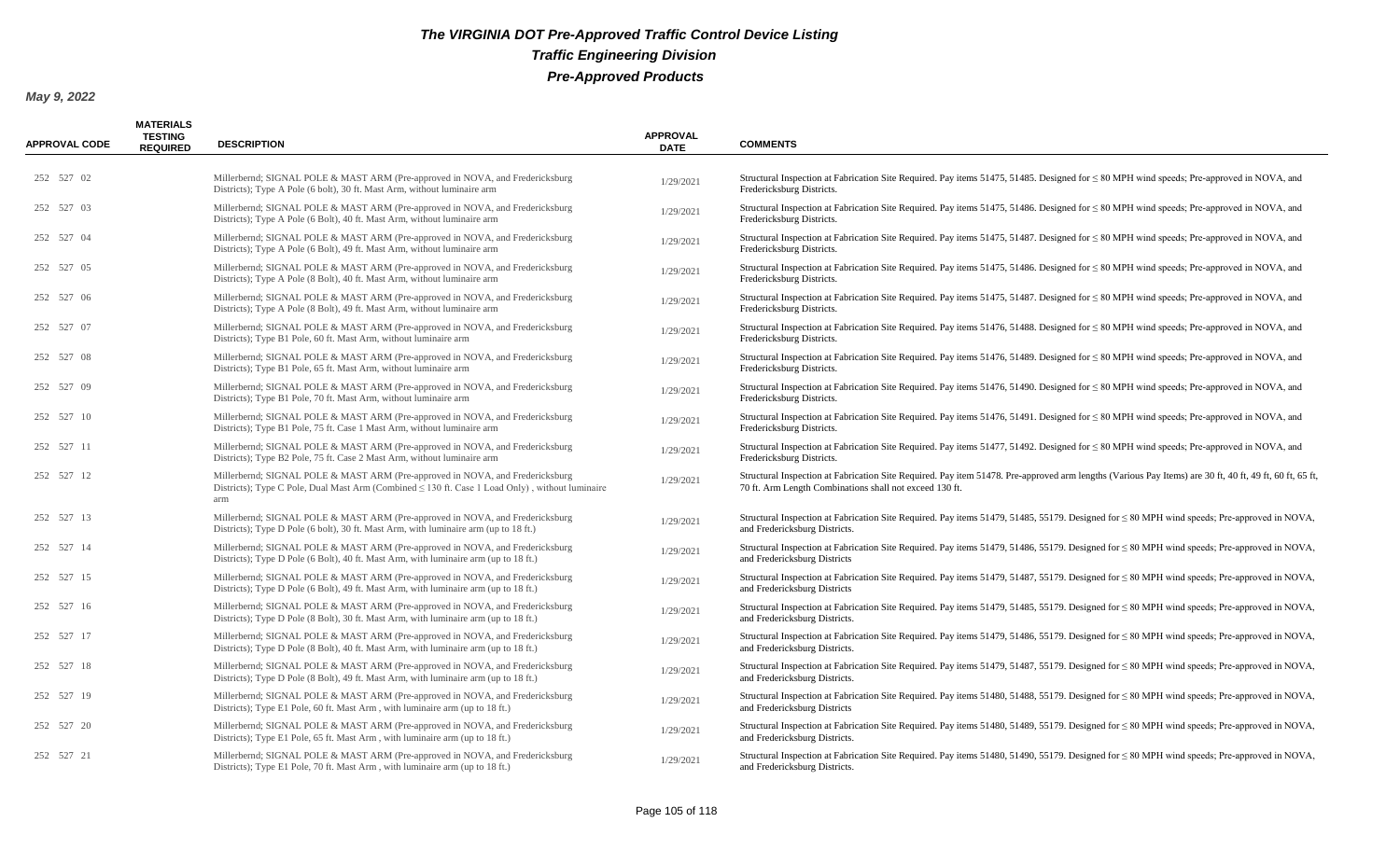| <b>APPROVAL CODE</b> | <b>MATERIALS</b><br><b>TESTING</b><br><b>REQUIRED</b> | <b>DESCRIPTION</b>                                                                                                                                                                            | <b>APPROVAL</b><br><b>DATE</b> | <b>COMMENTS</b>                                                                                                                                                                                                            |
|----------------------|-------------------------------------------------------|-----------------------------------------------------------------------------------------------------------------------------------------------------------------------------------------------|--------------------------------|----------------------------------------------------------------------------------------------------------------------------------------------------------------------------------------------------------------------------|
| 252 527 22           |                                                       | Millerbernd; SIGNAL POLE & MAST ARM (Pre-approved in NOVA, and Fredericksburg<br>Districts); Type E1 Pole, 75 ft. Case 1 Mast Arm, with luminaire arm (up to 18 ft.)                          | 1/29/2021                      | Structural Inspection at Fabrication Site Required. Pay items 51480, 51491, 55179. Designed for $\leq 80$ MPH wind speeds; Pre-approved in NOVA,<br>and Fredericksburg Districts.                                          |
| 252 527 23           |                                                       | Millerbernd; SIGNAL POLE & MAST ARM (Pre-approved in NOVA, and Fredericksburg<br>Districts); Type E2 Pole, 75 ft. Case 2 Mast Arm, with luminaire arm (up to 18 ft.)                          | 1/29/2021                      | Structural Inspection at Fabrication Site Required. Pay items 51481, 51492, 55179. Designed for $\leq 80$ MPH wind speeds; Pre-approved in NOVA,<br>and Fredericksburg Districts.                                          |
| 252 527 24           |                                                       | Millerbernd; SIGNAL POLE & MAST ARM (Pre-approved in NOVA, and Fredericksburg<br>Districts); Type F Pole, Dual Mast Arm (Combined $\leq 130$ ft.), with luminaire arm (up to 18 ft.)          | 1/29/2021                      | Structural Inspection at Fabrication Site Required. Pay items 51482, 55179. Pre-approved arm lengths (Various Pay Items) are 30 ft, 40 ft, 49 ft, 60<br>ft, 65 ft, 70 ft. Arm Length Combinations shall not exceed 130 ft. |
|                      |                                                       | SIGNAL POLE & MAST ARM (Pre-approved in Richmond District)                                                                                                                                    |                                |                                                                                                                                                                                                                            |
| 235 528 01           |                                                       | Union Metal; SIGNAL POLE & MAST ARM (Pre-approved in Richmond District); Type A Pole (6<br>bolt), 30 ft. Mast Arm, without luminaire arm, with terminal strip                                 | 4/26/2019                      | Structural Inspection at Fabrication Site Required. Pay items 51475, 51485. Designed for $\leq 80$ MPH wind speeds; Pre-approved in Richmond<br>District.                                                                  |
| 235 528 02           |                                                       | Union Metal; SIGNAL POLE & MAST ARM (Pre-approved in Richmond District); Type A Pole (6<br>Bolt), 40 ft. Mast Arm, without luminaire arm, with terminal strip                                 | 4/26/2019                      | Structural Inspection at Fabrication Site Required. Pay items $51475$ , $51486$ . Designed for $\leq 80$ MPH wind speeds; Pre-approved in Richmond<br>District.                                                            |
| 235 528 03           |                                                       | Union Metal; SIGNAL POLE & MAST ARM (Pre-approved in Richmond District); Type A Pole (6)<br>Bolt), 49 ft. Mast Arm, without luminaire arm, with terminal strip                                | 4/26/2019                      | Structural Inspection at Fabrication Site Required. Pay items 51475, 51487. Designed for $\leq 80$ MPH wind speeds; Pre-approved in Richmond<br>District.                                                                  |
| 235 528 04           |                                                       | Union Metal; SIGNAL POLE & MAST ARM (Pre-approved in Richmond District); Type A Pole (8)<br>Bolt), 30 ft. Mast Arm, without luminaire arm, with terminal strip                                | 4/26/2019                      | Structural Inspection at Fabrication Site Required. Pay items 51475, 51485. Designed for $\leq 80$ MPH wind speeds; Pre-approved in Richmond<br>District.                                                                  |
| 235 528 05           |                                                       | Union Metal; SIGNAL POLE & MAST ARM (Pre-approved in Richmond District); Type A Pole (8)<br>Bolt), 40 ft. Mast Arm, without luminaire arm, with terminal strip                                | 4/26/2019                      | Structural Inspection at Fabrication Site Required. Pay items 51475, 51486. Designed for $\leq 80$ MPH wind speeds; Pre-approved in Richmond<br>District.                                                                  |
| 235 528 06           |                                                       | Union Metal; SIGNAL POLE & MAST ARM (Pre-approved in Richmond District); Type A Pole (8)<br>Bolt), 49 ft. Mast Arm, without luminaire arm, with terminal strip                                | 4/26/2019                      | Structural Inspection at Fabrication Site Required. Pay items 51475, 51487. Designed for $\leq 80$ MPH wind speeds; Pre-approved in Richmond<br>District.                                                                  |
| 235 528 07           |                                                       | Union Metal; SIGNAL POLE & MAST ARM (Pre-approved in Richmond District); Type B1 Pole,<br>60 ft. Mast Arm, without luminaire arm, with terminal strip                                         | 4/26/2019                      | Structural Inspection at Fabrication Site Required. Pay items 51476, 51488. Designed for $\leq 80$ MPH wind speeds; Pre-approved in Richmond<br>District.                                                                  |
| 235 528 08           |                                                       | Union Metal; SIGNAL POLE & MAST ARM (Pre-approved in Richmond District); Type B1 Pole,<br>65 ft. Mast Arm, without luminaire arm, with terminal strip                                         | 4/26/2019                      | Structural Inspection at Fabrication Site Required. Pay items $51476$ , $51489$ . Designed for $\leq 80$ MPH wind speeds; Pre-approved in Richmond<br>District.                                                            |
| 235 528 09           |                                                       | Union Metal; SIGNAL POLE & MAST ARM (Pre-approved in Richmond District); Type B1 Pole,<br>70 ft. Mast Arm, without luminaire arm, with terminal strip                                         | 4/26/2019                      | Structural Inspection at Fabrication Site Required. Pay items $51476$ , $51490$ . Designed for $\leq 80$ MPH wind speeds; Pre-approved in Richmond<br>District.                                                            |
| 235 528 10           |                                                       | Union Metal; SIGNAL POLE & MAST ARM (Pre-approved in Richmond District); Type B1 Pole,<br>75 ft. Case 1 Mast Arm, without luminaire arm, with terminal strip                                  | 4/26/2019                      | Structural Inspection at Fabrication Site Required. Pay items 51476, 51491. Designed for $\leq 80$ MPH wind speeds; Pre-approved in Richmond<br>District.                                                                  |
| 235 528 11           |                                                       | Union Metal; SIGNAL POLE & MAST ARM (Pre-approved in Richmond District); Type B2 Pole,<br>75 ft. Case 2 Mast Arm, without luminaire arm, with terminal strip                                  | 4/26/2019                      | Structural Inspection at Fabrication Site Required. Pay items 51477, 51492. Designed for $\leq 80$ MPH wind speeds; Pre-approved in Richmond<br>District.                                                                  |
| 235 528 12           |                                                       | Union Metal; SIGNAL POLE & MAST ARM (Pre-approved in Richmond District); Type C Pole,<br>Dual Mast Arm (Combined $\leq$ 130 ft. Case 1 Load Only), without luminaire arm, with terminal strip | 4/26/2019                      | Structural Inspection at Fabrication Site Required. Pay item 51478. Pre-approved arm lengths (Various Pay Items) are 30 ft, 40 ft, 49 ft, 60 ft, 65<br>ft, 70 ft. Arm Length Combinations shall not exceed 130 ft.         |
| 235 528 13           |                                                       | Union Metal; SIGNAL POLE & MAST ARM (Pre-approved in Richmond District); Type D Pole (6)<br>bolt), 30 ft. Mast Arm, with luminaire arm (up to 24 ft.), with terminal strip                    | 4/26/2019                      | Structural Inspection at Fabrication Site Required. Pay items 51479, 51485, 55179. Designed for $\leq 80$ MPH wind speeds; Pre-approved in<br>Richmond District.                                                           |
| 235 528 14           |                                                       | Union Metal; SIGNAL POLE & MAST ARM (Pre-approved in Richmond District); Type D Pole (6<br>Bolt), 40 ft. Mast Arm, with luminaire arm (up to 24 ft.), with terminal strip                     | 4/26/2019                      | Structural Inspection at Fabrication Site Required. Pay items 51479, 51486, 55179. Designed for $\leq 80$ MPH wind speeds; Pre-approved in<br><b>Richmond District.</b>                                                    |
| 235 528 15           |                                                       | Union Metal; SIGNAL POLE & MAST ARM (Pre-approved in Richmond District); Type D Pole (6<br>Bolt), 49 ft. Mast Arm, with luminaire arm (up to 24 ft.), with terminal strip                     | 4/26/2019                      | Structural Inspection at Fabrication Site Required. Pay items 51479, 51487, 55179. Designed for $\leq 80$ MPH wind speeds; Pre-approved in<br><b>Richmond District.</b>                                                    |
| 235 528 16           |                                                       | Union Metal; SIGNAL POLE & MAST ARM (Pre-approved in Richmond District); Type D Pole (8)<br>Bolt), 30 ft. Mast Arm, with luminaire arm (up to 24 ft.), with terminal strip                    | 4/26/2019                      | Structural Inspection at Fabrication Site Required. Pay items 51479, 51485, 55179. Designed for ≤80 MPH wind speeds; Pre-approved in<br>Richmond District.                                                                 |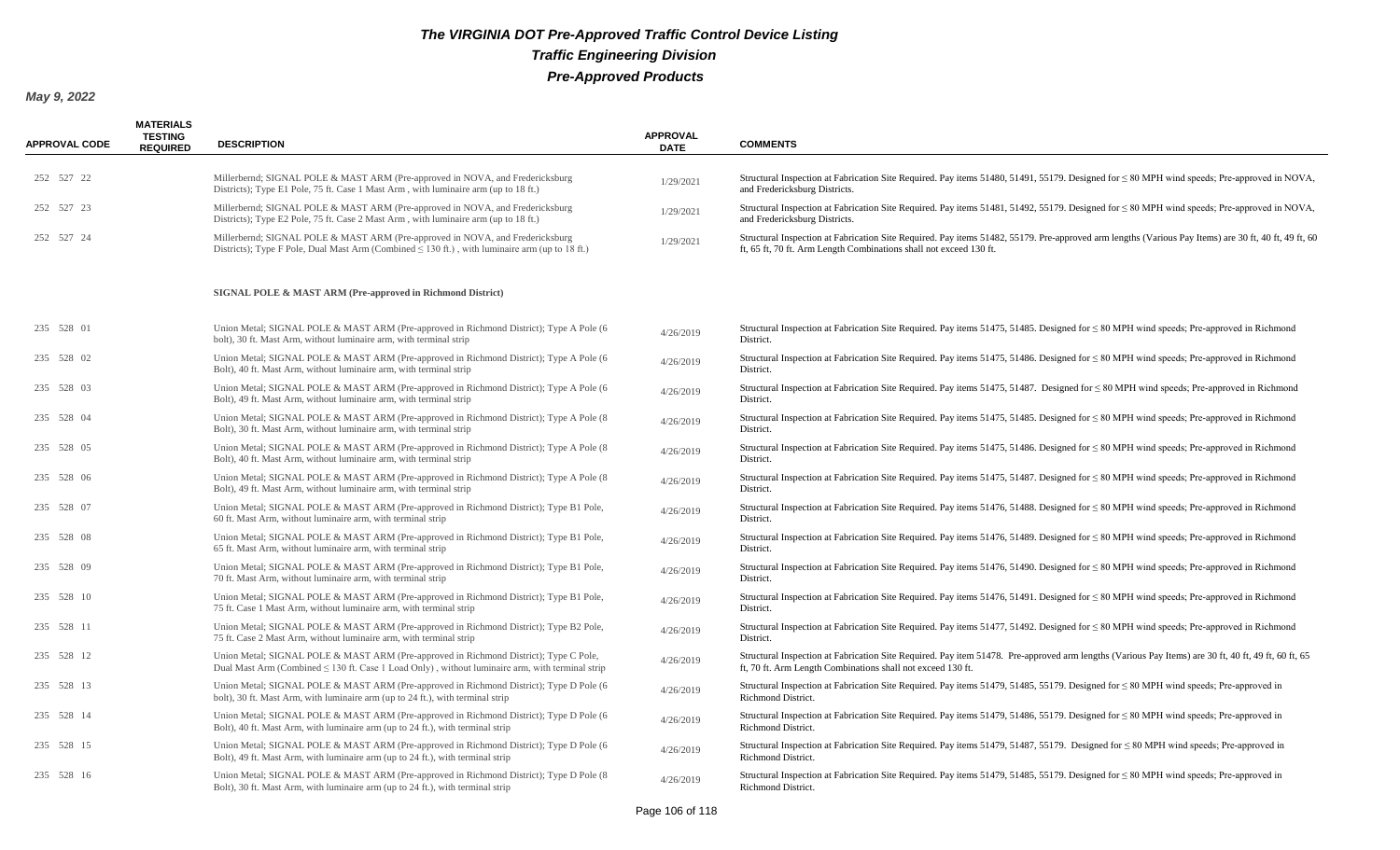| <b>APPROVAL CODE</b> | <b>MATERIALS</b><br><b>TESTING</b><br><b>REQUIRED</b> | <b>DESCRIPTION</b>                                                                                                                                                                        | <b>APPROVAL</b><br><b>DATE</b> | <b>COMMENTS</b>                                                                                                                                                                                                            |
|----------------------|-------------------------------------------------------|-------------------------------------------------------------------------------------------------------------------------------------------------------------------------------------------|--------------------------------|----------------------------------------------------------------------------------------------------------------------------------------------------------------------------------------------------------------------------|
| 235 528 17           |                                                       | Union Metal; SIGNAL POLE & MAST ARM (Pre-approved in Richmond District); Type D Pole (8)<br>Bolt), 40 ft. Mast Arm, with luminaire arm (up to 24 ft.), with terminal strip                | 4/26/2019                      | Structural Inspection at Fabrication Site Required. Pay items 51479, 51486, 55179. Designed for $\leq 80$ MPH wind speeds; Pre-approved in<br>Richmond District.                                                           |
| 235 528 18           |                                                       | Union Metal; SIGNAL POLE & MAST ARM (Pre-approved in Richmond District); Type D Pole (8)<br>Bolt), 49 ft. Mast Arm, with luminaire arm (up to 24 ft.), with terminal strip                | 4/26/2019                      | Structural Inspection at Fabrication Site Required. Pay items 51479, 51487, 55179. Designed for $\leq 80$ MPH wind speeds; Pre-approved in<br>Richmond District.                                                           |
| 235 528 19           |                                                       | Union Metal; SIGNAL POLE & MAST ARM (Pre-approved in Richmond District); Type E1 Pole,<br>60 ft. Mast Arm, with luminaire arm (up to 24 ft.), with terminal strip                         | 4/26/2019                      | Structural Inspection at Fabrication Site Required. Pay items 51480, 51488, 55179. Designed for $\leq 80$ MPH wind speeds; Pre-approved in<br>Richmond District.                                                           |
| 235 528 20           |                                                       | Union Metal; SIGNAL POLE & MAST ARM (Pre-approved in Richmond District); Type E1 Pole,<br>65 ft. Mast Arm, with luminaire arm (up to 24 ft.), with terminal strip                         | 4/26/2019                      | Structural Inspection at Fabrication Site Required. Pay items 51480, 51489, 55179. Designed for $\leq 80$ MPH wind speeds; Pre-approved in<br>Richmond District.                                                           |
| 235 528 21           |                                                       | Union Metal; SIGNAL POLE & MAST ARM (Pre-approved in Richmond District); Type E1 Pole,<br>70 ft. Mast Arm, with luminaire arm (up to 24 ft.), with terminal strip                         | 4/26/2019                      | Structural Inspection at Fabrication Site Required. Pay items 51480, 51490, 55179. Designed for $\leq 80$ MPH wind speeds; Pre-approved in<br>Richmond District.                                                           |
| 235 528 22           |                                                       | Union Metal; SIGNAL POLE & MAST ARM (Pre-approved in Richmond District); Type E1 Pole,<br>75 ft. Case 1 Mast Arm, with luminaire arm (up to 24 ft.), with terminal strip                  | 4/26/2019                      | Structural Inspection at Fabrication Site Required. Pay items 51480, 51491, 55179. Designed for $\leq 80$ MPH wind speeds; Pre-approved in<br>Richmond District.                                                           |
| 235 528 23           |                                                       | Union Metal; SIGNAL POLE & MAST ARM (Pre-approved in Richmond District); Type E2 Pole,<br>75 ft. Case 2 Mast Arm, with luminaire arm (up to 24 ft.), with terminal strip                  | 4/26/2019                      | Structural Inspection at Fabrication Site Required. Pay items 51481, 51492, 55179. Designed for $\leq 80$ MPH wind speeds; Pre-approved in<br>Richmond District.                                                           |
| 235 528 24           |                                                       | Union Metal; SIGNAL POLE & MAST ARM (Pre-approved in Richmond District); Type F Pole,<br>Dual Mast Arm (Combined $\leq 130$ ft.), with luminaire arm (up to 24 ft.), with terminal strip  | 4/26/2019                      | Structural Inspection at Fabrication Site Required. Pay items 51482, 55179. Pre-approved arm lengths (Various Pay Items) are 30 ft, 40 ft, 49 ft,<br>60 ft, 65 ft, 70 ft. Arm Length Combinations shall not exceed 130 ft. |
| 240 528 01           |                                                       | Valmont; SIGNAL POLE & MAST ARM (Pre-approved in Richmond District); Type A Pole (6<br>bolt), 30 ft. Mast Arm, without luminaire arm, with terminal strip                                 | 10/16/2019                     | Structural Inspection at Fabrication Site Required. Pay items 51475, 51485. Designed for $\leq 80$ MPH wind speeds; Pre-approved in Richmond<br>District.                                                                  |
| 240 528 02           |                                                       | Valmont; SIGNAL POLE & MAST ARM (Pre-approved in Richmond District); Type A Pole (6<br>Bolt), 40 ft. Mast Arm, without luminaire arm, with terminal strip                                 | 10/16/2019                     | Structural Inspection at Fabrication Site Required. Pay items 51475, 51486. Designed for $\leq 80$ MPH wind speeds; Pre-approved in Richmond<br>District.                                                                  |
| 240 528 03           |                                                       | Valmont; SIGNAL POLE & MAST ARM (Pre-approved in Richmond District); Type A Pole (6)<br>Bolt), 49 ft. Mast Arm, without luminaire arm, with terminal strip                                | 10/16/2019                     | Structural Inspection at Fabrication Site Required. Pay items 51475, 51487. Designed for $\leq 80$ MPH wind speeds; Pre-approved in Richmond<br>District                                                                   |
| 240 528 04           |                                                       | Valmont; SIGNAL POLE & MAST ARM (Pre-approved in Richmond District); Type A Pole (8)<br>Bolt), 30 ft. Mast Arm, without luminaire arm, with terminal strip                                | 10/16/2019                     | Structural Inspection at Fabrication Site Required. Pay items 51475, 51485. Designed for $\leq 80$ MPH wind speeds; Pre-approved in Richmond<br>District                                                                   |
| 240 528 05           |                                                       | Valmont; SIGNAL POLE & MAST ARM (Pre-approved in Richmond District); Type A Pole (8)<br>Bolt), 40 ft. Mast Arm, without luminaire arm, with terminal strip                                | 10/16/2019                     | Structural Inspection at Fabrication Site Required. Pay items 51475, 51486. Designed for $\leq 80$ MPH wind speeds; Pre-approved in Richmond<br>District.                                                                  |
| 240 528 06           |                                                       | Valmont; SIGNAL POLE & MAST ARM (Pre-approved in Richmond District); Type A Pole (8)<br>Bolt), 49 ft. Mast Arm, without luminaire arm, with terminal strip                                | 10/16/2019                     | Structural Inspection at Fabrication Site Required. Pay items $51475$ , $51487$ . Designed for $\leq 80$ MPH wind speeds; Pre-approved in Richmond<br>District.                                                            |
| 240 528 07           |                                                       | Valmont; SIGNAL POLE & MAST ARM (Pre-approved in Richmond District); Type B1 Pole, 60<br>ft. Mast Arm, without luminaire arm, with terminal strip                                         | 10/16/2019                     | Structural Inspection at Fabrication Site Required. Pay items 51476, 51488. Designed for $\leq 80$ MPH wind speeds; Pre-approved in Richmond<br>District.                                                                  |
| 240 528 08           |                                                       | Valmont; SIGNAL POLE & MAST ARM (Pre-approved in Richmond District); Type B1 Pole, 65<br>ft. Mast Arm, without luminaire arm, with terminal strip                                         | 10/16/2019                     | Structural Inspection at Fabrication Site Required. Pay items 51476, 51489. Designed for $\leq 80$ MPH wind speeds; Pre-approved in Richmond<br>District.                                                                  |
| 240 528 09           |                                                       | Valmont; SIGNAL POLE & MAST ARM (Pre-approved in Richmond District); Type B1 Pole, 70<br>ft. Mast Arm, without luminaire arm, with terminal strip                                         | 10/16/2019                     | Structural Inspection at Fabrication Site Required. Pay items 51476, 51490. Designed for $\leq 80$ MPH wind speeds; Pre-approved in Richmond<br>District.                                                                  |
| 240 528 10           |                                                       | Valmont; SIGNAL POLE & MAST ARM (Pre-approved in Richmond District); Type B1 Pole, 75<br>ft. Case 1 Mast Arm, without luminaire arm, with terminal strip                                  | 10/16/2019                     | Structural Inspection at Fabrication Site Required. Pay items 51476, 51491. Designed for $\leq 80$ MPH wind speeds; Pre-approved in Richmond<br>District.                                                                  |
| 240 528 11           |                                                       | Valmont; SIGNAL POLE & MAST ARM (Pre-approved in Richmond District); Type B2 Pole, 75<br>ft. Case 2 Mast Arm, without luminaire arm, with terminal strip                                  | 10/16/2019                     | Structural Inspection at Fabrication Site Required. Pay items 51477, 51492. Designed for $\leq 80$ MPH wind speeds; Pre-approved in Richmond<br>District.                                                                  |
| 240 528 12           |                                                       | Valmont; SIGNAL POLE & MAST ARM (Pre-approved in Richmond District); Type C Pole, Dual<br>Mast Arm (Combined $\leq$ 130 ft. Case 1 Load Only), without luminaire arm, with terminal strip | 10/16/2019                     | Structural Inspection at Fabrication Site Required. Pay item 51478. Pre-approved arm lengths (Various Pay Items) are 30 ft, 40 ft, 49 ft, 60 ft, 65 ft,<br>70 ft. Arm Length Combinations shall not exceed<br>130 ft.      |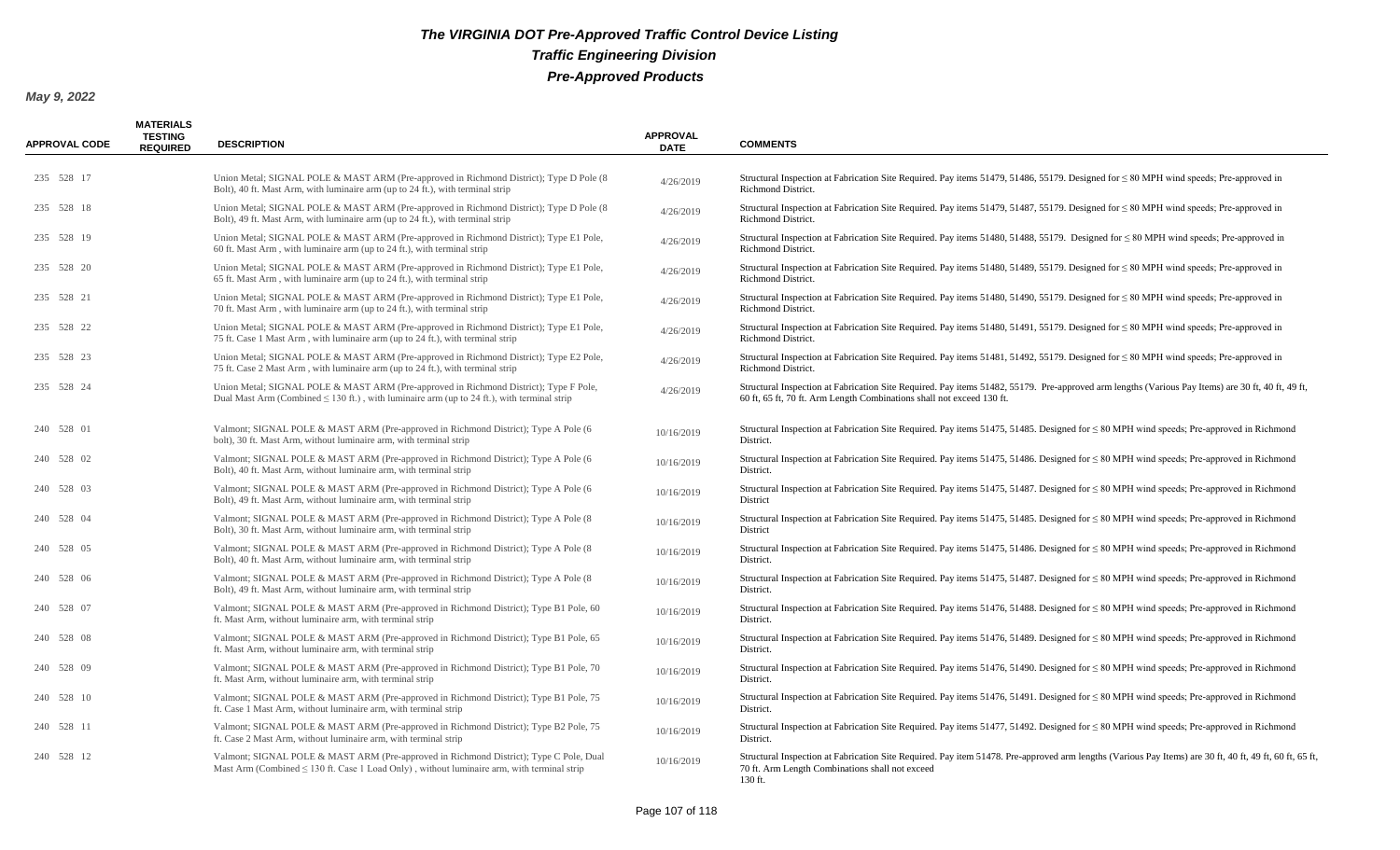| <b>APPROVAL CODE</b> | <b>MATERIALS</b><br><b>TESTING</b><br><b>REQUIRED</b> | <b>DESCRIPTION</b>                                                                                                                                                                   | <b>APPROVAL</b><br><b>DATE</b> | <b>COMMENTS</b>                                                                                                                                                                                                               |
|----------------------|-------------------------------------------------------|--------------------------------------------------------------------------------------------------------------------------------------------------------------------------------------|--------------------------------|-------------------------------------------------------------------------------------------------------------------------------------------------------------------------------------------------------------------------------|
| 240 528 13           |                                                       | Valmont; SIGNAL POLE & MAST ARM (Pre-approved in Richmond District); Type D Pole (6)<br>bolt), 30 ft. Mast Arm, with luminaire arm (up to 24 ft.), with terminal strip               | 10/16/2019                     | Structural Inspection at Fabrication Site Required. Pay items 51479, 51485, 55179. Designed for $\leq 80$ MPH wind speeds; Pre-approved in<br><b>Richmond District.</b>                                                       |
| 240 528 14           |                                                       | Valmont; SIGNAL POLE & MAST ARM (Pre-approved in Richmond District); Type D Pole (6)<br>Bolt), 40 ft. Mast Arm, with luminaire arm (up to 24 ft.), with terminal strip               | 10/16/2019                     | Structural Inspection at Fabrication Site Required. Pay items 51479, 51486, 55179. Designed for $\leq 80$ MPH wind speeds; Pre-approved in<br><b>Richmond District</b>                                                        |
| 240 528 15           |                                                       | Valmont; SIGNAL POLE & MAST ARM (Pre-approved in Richmond District); Type D Pole (6<br>Bolt), 49 ft. Mast Arm, with luminaire arm (up to 24 ft.), with terminal strip                | 10/16/2019                     | Structural Inspection at Fabrication Site Required. Pay items 51479, 51487, 55179. Designed for $\leq 80$ MPH wind speeds; Pre-approved in<br><b>Richmond District.</b>                                                       |
| 240 528 16           |                                                       | Valmont; SIGNAL POLE & MAST ARM (Pre-approved in Richmond District); Type D Pole (8)<br>Bolt), 30 ft. Mast Arm, with luminaire arm (up to 24 ft.), with terminal strip               | 10/16/2019                     | Structural Inspection at Fabrication Site Required. Pay items 51479, 51485, 55179. Designed for $\leq 80$ MPH wind speeds; Pre-approved in<br>Richmond District.                                                              |
| 240 528 17           |                                                       | Valmont; SIGNAL POLE & MAST ARM (Pre-approved in Richmond District); Type D Pole (8)<br>Bolt), 40 ft. Mast Arm, with luminaire arm (up to 24 ft.), with terminal strip               | 10/16/2019                     | Structural Inspection at Fabrication Site Required. Pay items 51479, 51486, 55179. Designed for $\leq 80$ MPH wind speeds; Pre-approved in<br>Richmond District.                                                              |
| 240 528 18           |                                                       | Valmont; SIGNAL POLE & MAST ARM (Pre-approved in Richmond District); Type D Pole (8)<br>Bolt), 49 ft. Mast Arm, with luminaire arm (up to 24 ft.), with terminal strip               | 10/16/2019                     | Structural Inspection at Fabrication Site Required. Pay items 51479, 51487, 55179. Designed for $\leq 80$ MPH wind speeds; Pre-approved in<br>Richmond District.                                                              |
| 240 528 19           |                                                       | Valmont; SIGNAL POLE & MAST ARM (Pre-approved in Richmond District); Type E1 Pole, 60 ft.<br>Mast Arm, with luminaire arm (up to 24 ft.), with terminal strip                        | 10/16/2019                     | Structural Inspection at Fabrication Site Required. Pay items 51480, 51488, 55179. Designed for $\leq 80$ MPH wind speeds; Pre-approved in<br><b>Richmond District.</b>                                                       |
| 240 528 20           |                                                       | Valmont; SIGNAL POLE & MAST ARM (Pre-approved in Richmond District); Type E1 Pole, 65<br>ft. Mast Arm, with luminaire arm (up to 24 ft.), with terminal strip                        | 10/16/2019                     | Structural Inspection at Fabrication Site Required. Pay items 51480, 51489, 55179. Designed for $\leq 80$ MPH wind speeds; Pre-approved in<br>Richmond District.                                                              |
| 240 528 21           |                                                       | Valmont; SIGNAL POLE & MAST ARM (Pre-approved in Richmond District); Type E1 Pole, 70<br>ft. Mast Arm, with luminaire arm (up to 24 ft.), with terminal strip                        | 10/16/2019                     | Structural Inspection at Fabrication Site Required. Pay items 51480, 51490, 55179. Designed for $\leq 80$ MPH wind speeds; Pre-approved in<br>Richmond District.                                                              |
| 240 528 22           |                                                       | Valmont; SIGNAL POLE & MAST ARM (Pre-approved in Richmond District); Type E1 Pole, 75 ft.<br>Case 1 Mast Arm, with luminaire arm (up to 24 ft.), with terminal strip                 | 10/16/2019                     | Structural Inspection at Fabrication Site Required. Pay items 51480, 51491, 55179. Designed for $\leq 80$ MPH wind speeds; Pre-approved in<br>Richmond District.                                                              |
| 240 528 23           |                                                       | Valmont; SIGNAL POLE & MAST ARM (Pre-approved in Richmond District); Type E2 Pole, 75 ft.<br>Case 2 Mast Arm, with luminaire arm (up to 24 ft.), with terminal strip                 | 10/16/2019                     | Structural Inspection at Fabrication Site Required. Pay items 51481, 51492, 55179. Designed for $\leq 80$ MPH wind speeds; Pre-approved in<br>Richmond District.                                                              |
| 240 528 24           |                                                       | Valmont; SIGNAL POLE & MAST ARM (Pre-approved in Richmond District); Type F Pole, Dual<br>Mast Arm (Combined $\leq 130$ ft.), with luminaire arm (up to 24 ft.), with terminal strip | 10/16/2019                     | Structural Inspection at Fabrication Site Required. Pay items 51482, 55179. Pre-approved arm lengths (Various Pay Items) are 30 ft, 40 ft, 49 ft, 60<br>ft, 65 ft, 70 ft. Arm Length Combinations shall<br>not exceed 130 ft. |
| 252 528 01           |                                                       | Millerbernd; SIGNAL POLE & MAST ARM (Pre-approved in Richmond District); Type D Pole (8)<br>Bolt), 49 ft. Mast Arm, with luminaire arm (up to 18 ft.), with terminal strip           | 1/29/2021                      | Structural Inspection at Fabrication Site Required. Pay items 51479, 51487, 55179. Designed for $\leq 80$ MPH wind speeds; Pre-approved in<br>Richmond District.                                                              |
| 252 528 02           |                                                       | Millerbernd; SIGNAL POLE & MAST ARM (Pre-approved in Richmond District); Type E1 Pole,<br>65 ft. Mast Arm, with luminaire arm (up to 18 ft.), with terminal strip                    | 1/29/2021                      | Structural Inspection at Fabrication Site Required. Pay items 51480, 51489, 55179. Designed for $\leq 80$ MPH wind speeds; Pre-approved in<br>Richmond District.                                                              |
| 252 528 03           |                                                       | Millerbernd; SIGNAL POLE & MAST ARM (Pre-approved in Richmond District); Type E1 Pole,<br>70 ft. Mast Arm, with luminaire arm (up to 18 ft.), with terminal strip                    | 1/29/2021                      | Structural Inspection at Fabrication Site Required. Pay items 51480, 51490, 55179. Designed for $\leq 80$ MPH wind speeds; Pre-approved in<br><b>Richmond District.</b>                                                       |
| 252 528 04           |                                                       | Millerbernd; SIGNAL POLE & MAST ARM (Pre-approved in Richmond District); Type A Pole (6<br>bolt), 30 ft. Mast Arm, without luminaire arm, with terminal strip                        | 1/29/2021                      | Structural Inspection at Fabrication Site Required. Pay items 51475, 51485. Designed for $\leq 80$ MPH wind speeds; Pre-approved in Richmond<br>District.                                                                     |
| 252 528 05           |                                                       | Millerbernd; SIGNAL POLE & MAST ARM (Pre-approved in Richmond District); Type A Pole (6<br>Bolt), 40 ft. Mast Arm, without luminaire arm, with terminal strip                        | 1/29/2021                      | Structural Inspection at Fabrication Site Required. Pay items 51475, 51486. Designed for $\leq 80$ MPH wind speeds; Pre-approved in Richmond<br>District.                                                                     |
| 252 528 06           |                                                       | Millerbernd; SIGNAL POLE & MAST ARM (Pre-approved in Richmond District); Type A Pole (6<br>Bolt), 49 ft. Mast Arm, without luminaire arm, with terminal strip                        | 1/29/2021                      | Structural Inspection at Fabrication Site Required. Pay items 51475, 51487. Designed for $\leq 80$ MPH wind speeds; Pre-approved in Richmond<br>District                                                                      |
| 252 528 07           |                                                       | Millerbernd; SIGNAL POLE & MAST ARM (Pre-approved in Richmond District); Type A Pole (8)<br>Bolt), 30 ft. Mast Arm, without luminaire arm, with terminal strip                       | 1/29/2021                      | Structural Inspection at Fabrication Site Required. Pay items 51475, 51485. Designed for $\leq 80$ MPH wind speeds; Pre-approved in Richmond<br>District                                                                      |
| 252 528 08           |                                                       | Millerbernd; SIGNAL POLE & MAST ARM (Pre-approved in Richmond District); Type A Pole (8)<br>Bolt), 40 ft. Mast Arm, without luminaire arm, with terminal strip                       | 1/29/2021                      | Structural Inspection at Fabrication Site Required. Pay items 51475, 51486. Designed for $\leq 80$ MPH wind speeds; Pre-approved in Richmond<br>District.                                                                     |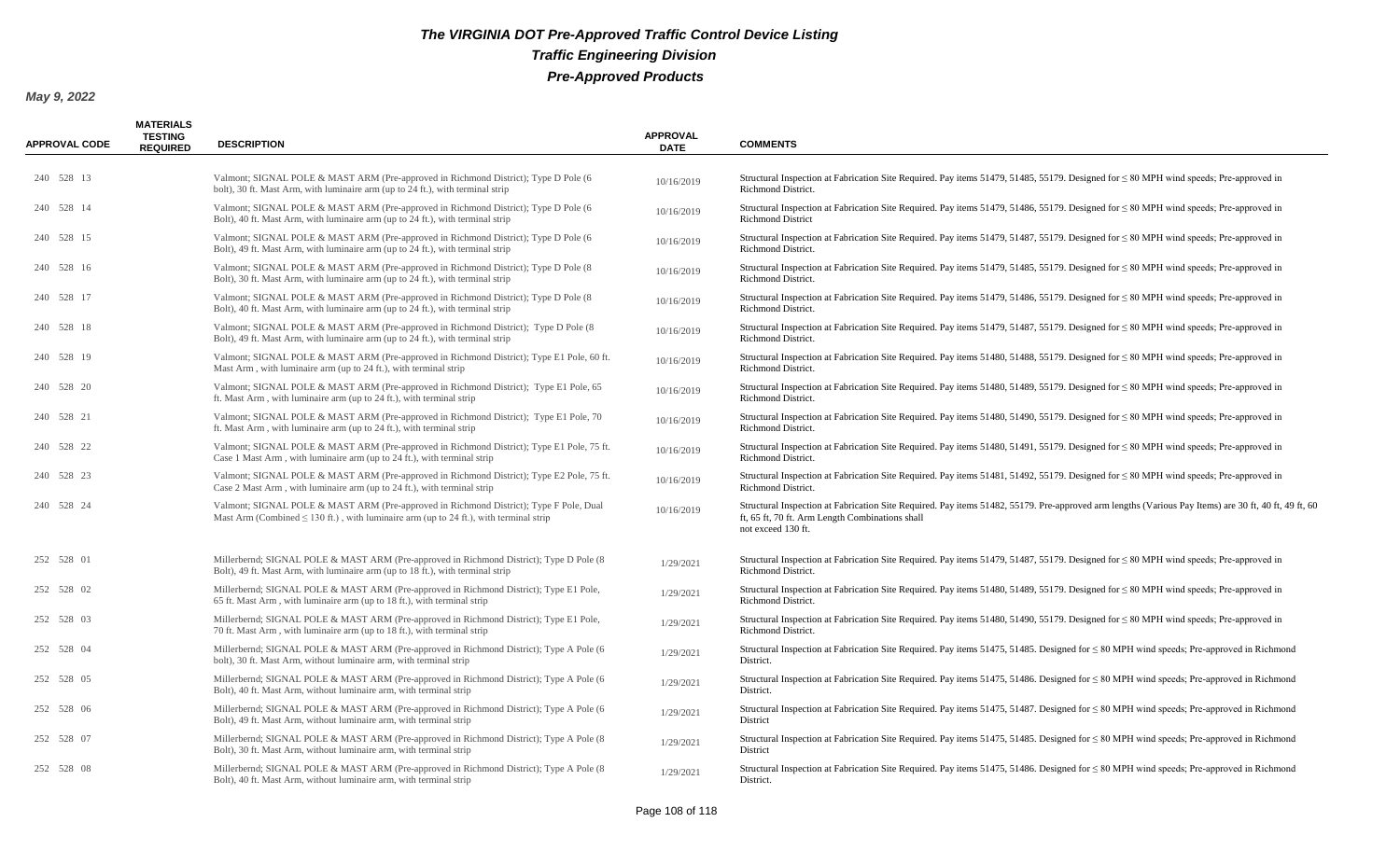#### *May 9, 2022*

| <b>APPROVAL CODE</b> | <b>MATERIALS</b><br><b>TESTING</b><br><b>REQUIRED</b> | <b>DESCRIPTION</b>                                                                                                                                                                            | <b>APPROVAL</b><br><b>DATE</b> | <b>COMMENTS</b>                                                                                                                                                                                                            |
|----------------------|-------------------------------------------------------|-----------------------------------------------------------------------------------------------------------------------------------------------------------------------------------------------|--------------------------------|----------------------------------------------------------------------------------------------------------------------------------------------------------------------------------------------------------------------------|
| 252 528 09           |                                                       | Millerbernd; SIGNAL POLE & MAST ARM (Pre-approved in Richmond District); Type A Pole (8)<br>Bolt), 49 ft. Mast Arm, without luminaire arm, with terminal strip                                | 1/29/2021                      | Structural Inspection at Fabrication Site Required. Pay items 51475, 51487. Designed for $\leq 80$ MPH wind speeds; Pre-approved in Richmond<br>District.                                                                  |
| 252 528 10           |                                                       | Millerbernd; SIGNAL POLE & MAST ARM (Pre-approved in Richmond District); Type B1 Pole,<br>60 ft. Mast Arm, without luminaire arm, with terminal strip                                         | 1/29/2021                      | Structural Inspection at Fabrication Site Required. Pay items 51476, 51488. Designed for $\leq 80$ MPH wind speeds; Pre-approved in Richmond<br>District.                                                                  |
| 252 528 11           |                                                       | Millerbernd; SIGNAL POLE & MAST ARM (Pre-approved in Richmond District); Type B1 Pole,<br>65 ft. Mast Arm, without luminaire arm, with terminal strip                                         | 1/29/2021                      | Structural Inspection at Fabrication Site Required. Pay items $51476$ , $51489$ . Designed for $\leq 80$ MPH wind speeds; Pre-approved in Richmond<br>District.                                                            |
| 252 528 12           |                                                       | Millerbernd; SIGNAL POLE & MAST ARM (Pre-approved in Richmond District); Type B1 Pole,<br>70 ft. Mast Arm, without luminaire arm, with terminal strip                                         | 1/29/2021                      | Structural Inspection at Fabrication Site Required. Pay items $51476$ , $51490$ . Designed for $\leq 80$ MPH wind speeds; Pre-approved in Richmond<br>District.                                                            |
| 252 528 13           |                                                       | Millerbernd; SIGNAL POLE & MAST ARM (Pre-approved in Richmond District); Type B1 Pole,<br>75 ft. Case 1 Mast Arm, without luminaire arm, with terminal strip                                  | 1/29/2021                      | Structural Inspection at Fabrication Site Required. Pay items $51476$ , $51491$ . Designed for $\leq 80$ MPH wind speeds; Pre-approved in Richmond<br>District.                                                            |
| 252 528 14           |                                                       | Millerbernd; SIGNAL POLE & MAST ARM (Pre-approved in Richmond District); Type B2 Pole,<br>75 ft. Case 2 Mast Arm, without luminaire arm, with terminal strip                                  | 1/29/2021                      | Structural Inspection at Fabrication Site Required. Pay items 51477, 51492. Designed for $\leq 80$ MPH wind speeds; Pre-approved in Richmond<br>District.                                                                  |
| 252 528 15           |                                                       | Millerbernd; SIGNAL POLE & MAST ARM (Pre-approved in Richmond District); Type C Pole,<br>Dual Mast Arm (Combined $\leq$ 130 ft. Case 1 Load Only), without luminaire arm, with terminal strip | 1/29/2021                      | Structural Inspection at Fabrication Site Required. Pay item 51478. Pre-approved arm lengths (Various Pay Items) are 30 ft, 40 ft, 49 ft, 60 ft, 65 ft,<br>70 ft. Arm Length Combinations shall not exceed 130 ft.         |
| 252 528 16           |                                                       | Millerbernd; SIGNAL POLE & MAST ARM (Pre-approved in Richmond District); Type D Pole (6<br>bolt), 30 ft. Mast Arm, with luminaire arm (up to 18 ft.), with terminal strip                     | 1/29/2021                      | Structural Inspection at Fabrication Site Required. Pay items 51479, 51485, 55179. Designed for $\leq 80$ MPH wind speeds; Pre-approved in<br>Richmond District.                                                           |
| 252 528 17           |                                                       | Millerbernd; SIGNAL POLE & MAST ARM (Pre-approved in Richmond District); Type D Pole (6<br>Bolt), 40 ft. Mast Arm, with luminaire arm (up to 18 ft.), with terminal strip                     | 1/29/2021                      | Structural Inspection at Fabrication Site Required. Pay items 51479, 51486, 55179. Designed for $\leq 80$ MPH wind speeds; Pre-approved in<br><b>Richmond District</b>                                                     |
| 252 528 18           |                                                       | Millerbernd; SIGNAL POLE & MAST ARM (Pre-approved in Richmond District); Type D Pole (6<br>Bolt), 49 ft. Mast Arm, with luminaire arm (up to 18 ft.), with terminal strip                     | 1/29/2021                      | Structural Inspection at Fabrication Site Required. Pay items 51479, 51487, 55179. Designed for $\leq 80$ MPH wind speeds; Pre-approved in<br>Richmond District.                                                           |
| 252 528 19           |                                                       | Millerbernd; SIGNAL POLE & MAST ARM (Pre-approved in Richmond District); Type D Pole (8)<br>Bolt), 30 ft. Mast Arm, with luminaire arm (up to 18 ft.), with terminal strip                    | 1/29/2021                      | Structural Inspection at Fabrication Site Required. Pay items 51479, 51485, 55179. Designed for $\leq 80$ MPH wind speeds; Pre-approved in<br>Richmond District.                                                           |
| 252 528 20           |                                                       | Millerbernd; SIGNAL POLE & MAST ARM (Pre-approved in Richmond District); Type D Pole (8)<br>Bolt), 40 ft. Mast Arm, with luminaire arm (up to 18 ft.), with terminal strip                    | 1/29/2021                      | Structural Inspection at Fabrication Site Required. Pay items 51479, 51486, 55179. Designed for $\leq 80$ MPH wind speeds; Pre-approved in<br>Richmond District.                                                           |
| 252 528 21           |                                                       | Millerbernd; SIGNAL POLE & MAST ARM (Pre-approved in Richmond District); Type E1 Pole,<br>60 ft. Mast Arm, with luminaire arm (up to 18 ft.), with terminal strip                             | 1/29/2021                      | Structural Inspection at Fabrication Site Required. Pay items 51480, 51488, 55179. Designed for $\leq 80$ MPH wind speeds; Pre-approved in<br>Richmond District.                                                           |
| 252 528 22           |                                                       | Millerbernd; SIGNAL POLE & MAST ARM (Pre-approved in Richmond District); Type E1 Pole,<br>75 ft. Case 1 Mast Arm, with luminaire arm (up to 18 ft.), with terminal strip                      | 1/29/2021                      | Structural Inspection at Fabrication Site Required. Pay items 51480, 51491, 55179. Designed for $\leq 80$ MPH wind speeds; Pre-approved in<br>Richmond District.                                                           |
| 252 528 23           |                                                       | Millerbernd; SIGNAL POLE & MAST ARM (Pre-approved in Richmond District); Type E2 Pole,<br>75 ft. Case 2 Mast Arm, with luminaire arm (up to 18 ft.), with terminal strip                      | 1/29/2021                      | Structural Inspection at Fabrication Site Required. Pay items $51481$ , $51492$ , $55179$ . Designed for $\leq 80$ MPH wind speeds; Pre-approved in<br>Richmond District.                                                  |
| 252 528 24           |                                                       | Millerbernd; SIGNAL POLE & MAST ARM (Pre-approved in Richmond District); Type F Pole,<br>Dual Mast Arm (Combined $\leq 130$ ft.), with luminaire arm (up to 18 ft.), with terminal strip      | 1/29/2021                      | Structural Inspection at Fabrication Site Required. Pay items 51482, 55179. Pre-approved arm lengths (Various Pay Items) are 30 ft, 40 ft, 49 ft, 60<br>ft, 65 ft, 70 ft. Arm Length Combinations shall not exceed 130 ft. |

#### **SPAN WIRE**

| 023 120 01 | Yes | TW Comcorp Span Wire 1/2" High Strength, 7 Strand           | 11/1/1987 |
|------------|-----|-------------------------------------------------------------|-----------|
| 023 120 02 | Yes | TW Comcorp Span Wire 1/2" Extra High Strength, 7 Strand     | 11/1/1987 |
| 042 120 01 | Yes | Indiana Steel & Wire Span Wire 1/2" High Strength, 7 Strand | 5/4/1988  |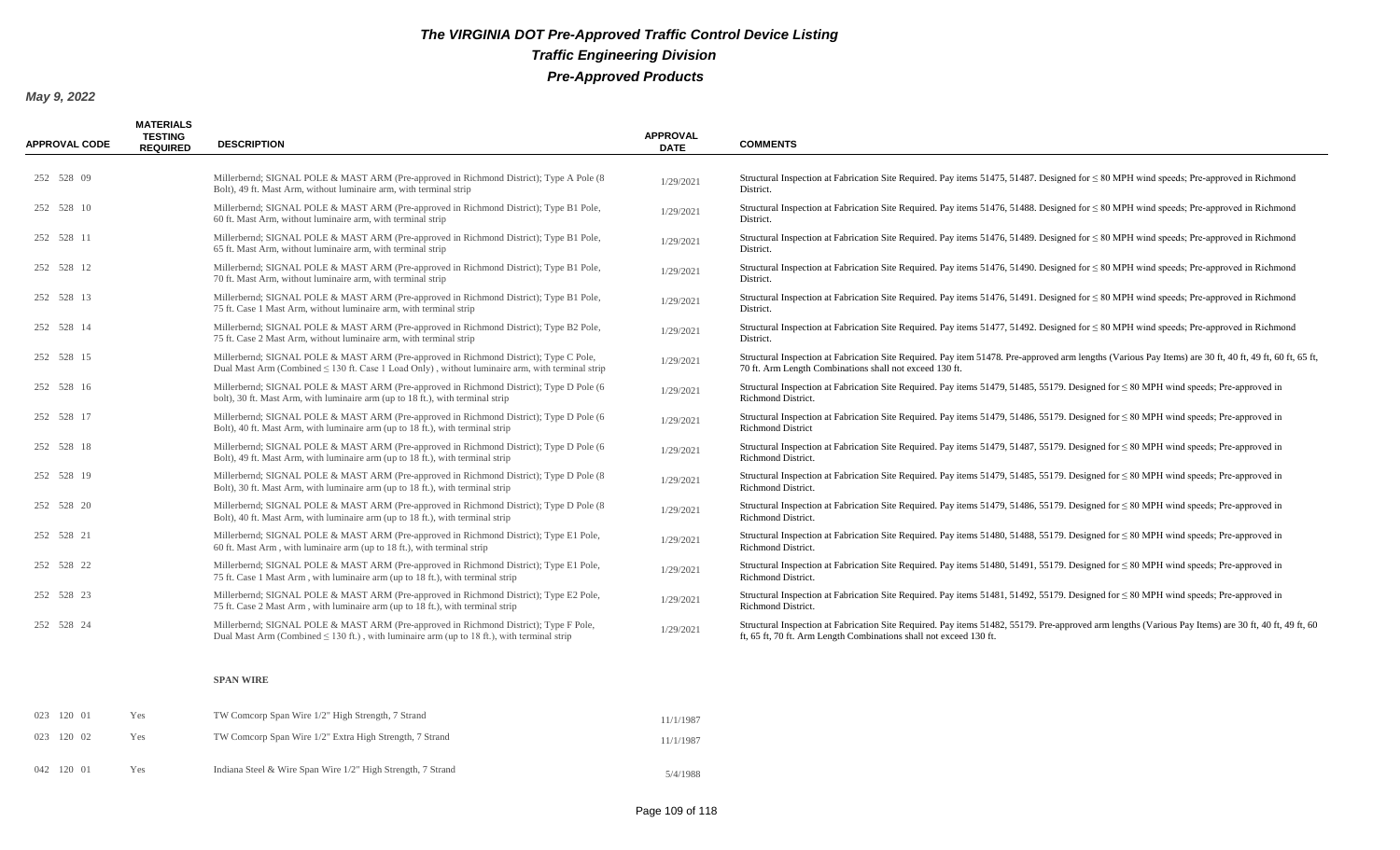| <b>APPROVAL CODE</b> | <b>MATERIALS</b><br><b>TESTING</b><br><b>REQUIRED</b> | <b>DESCRIPTION</b>                                                                                                                                                                                       | <b>APPROVAL</b><br><b>DATE</b> | <b>COMMENTS</b>                                                                                                                                              |
|----------------------|-------------------------------------------------------|----------------------------------------------------------------------------------------------------------------------------------------------------------------------------------------------------------|--------------------------------|--------------------------------------------------------------------------------------------------------------------------------------------------------------|
| 042 120 02           | Yes                                                   | Indiana Steel & Wire Span Wire 1/2" Extra High Strength, 7 Strand                                                                                                                                        | 5/4/1988                       |                                                                                                                                                              |
|                      |                                                       | <b>SQUARE TUBE SIGN POST (CLAMPS)</b>                                                                                                                                                                    |                                |                                                                                                                                                              |
| 202 509 01           |                                                       | Xcessories Squared, 2" Sign Brace Square Post Clamp, Part # SBPCS200SQ (For STP-1)                                                                                                                       | 8/26/2015                      | Shall be included stainless steel 3/8"-16X2" carriage bolt and serrated flanged nut                                                                          |
| 202 509 02           |                                                       | Xcessories Squared, 2.5" Sign Brace Square Post Clamp, Part # SBPCS250SQ (For STP-1)                                                                                                                     | 8/26/2015                      | Shall be included stainless steel 3/8"-16X2" carriage bolt and serrated flanged nut                                                                          |
|                      |                                                       | <b>SQUARE TUBE SIGN POST (FOUNDATION)</b>                                                                                                                                                                |                                |                                                                                                                                                              |
| 202 501 01           |                                                       | Xcessories Squared, Square Tube Anchor 2.5" SQ-7 GA x 36" or 42" or 48", For 2" SQ-14 GA Tube<br>Post, Model # HDA200-36 or 42 or 48-G (For STP-1, Type A)                                               | 8/28/2015                      | Shall use post to anchor fastener hardware 2 each (G8FSB38-35-Z & G8FN38-Z)                                                                                  |
| 202 501 02           |                                                       | Xcessories Squared, Square Tube Anchor 3" SQ-7 GA x 36" or 42" or 48", For 2.5" SQ-12 GA Tube<br>Post, Model # HDA250-36 or 42 or 48-G (For STP-1, Type A)                                               | 8/28/2015                      | Shall use post to anchor fastener hardware 2 each (G8FSB38-35-Z & G8FN38-Z)                                                                                  |
| 202 502 01           |                                                       | Xcessories Squared, Slip Base Top, For 2.5" SQ Post Receiver w/matching 8" Lower Slip Base<br>Lower Half and Hardware, Model # SB8-250TA-G (For STP-1, Type B & C)                                       | 8/28/2015                      | Shall use unibase anchor stub (SB8-CTA36 or 42 or 48-G), receiver hardware (G8FSB38-35-Z & G8FN38-Z) & hardware kit (RTSB-MPHDW) &<br>shall be FHWA approved |
| 202 502 02           |                                                       | Xcessories Squared, Redi-Torque Model 280 Slip Base Top, For 2.5" SQ Post Receiver w/Locking<br>Wedge w/matching 8" Slip Base Lower Half and Hardware, Model # SB8C-250A-G (For STP-1,<br>Type $B & C$ ) | 8/28/2015                      | Shall use unibase anchor stub (SB8-CTA36 or 42 or 48-G), post locking wedge (LWX35F-G) & hardware kit (RTSB-MPHDW) & Shall be FHWA<br>approved               |
| 202 502 03           |                                                       | Xcessories Squared, Unibase Concrete Anchor, 3" SQ-7 GA x 36" or 42" or 48", For Matching 8"<br>Upper SQ Post Receiver, Model # SB8-CTA36 or 42 or 48-G (For STP-1, Type B)                              | 8/28/2015                      | Shall use SQ post receiver (SB8-250TA-G), receiver hardware (G8FSB38-35-Z & G8FN38-Z) & hardware kit (RTSB-MPHDW)                                            |
| 202 502 04           |                                                       | Xcessories Squared, Unibase Concrete Anchor, 3" SQ-7 GA x 36" or 42" or 48", For Matching 8"<br>Upper SO Post (Locking Wedge) Receiver, Model # SB8-CTA36 or 42 or 48-G (For STP-1, Type B)              | 8/28/2015                      | Shall use SQ post receiver (SB8C-250A-G), post locking wedge (LWX35F-G) & hardware kit (RTSB-MPHDW)                                                          |
| 202 503 01           |                                                       | Xcessories Squared, Winged Slip Base 3" SQ-7 GA x 42" or 48", For Matching 8" Upper SQ Post<br>Receiver, Model # SB8-CTWA42 or 48-G (For STP-1, Type C)                                                  | 8/28/2015                      | Shall use SQ post receiver (# SB8-250TA-G), receiver hardware (# G8FSB38-35-Z & G8FN38-Z)                                                                    |
| 202 503 02           |                                                       | Xcessories Squared, Winged Slip Base 3" SQ-7 GA x 42" or 48", For Matching 8" Upper SQ Post<br>Receiver (Locking Wedge), Model # SB8-CTWA42 or 48-G (For STP-1, Type C)                                  | 8/28/2015                      | Shall use SQ post receiver (# SB8C-250A-G), post locking wedge (# LWX35F-G)                                                                                  |
| 202 504 01           |                                                       | Xcessories Squared, 2.5" SQ Quick Drive Anchor, For 2" SQ 14 GA Post, Part # QDA200-36-G<br>(For STP-1, Type D)                                                                                          | 8/26/2015                      | Shall use 3/8"-16 UNC Grade 8 Bolts (G8FSB38-35-Z) and Nuts (G8FN38-Z)                                                                                       |
| 202 505 01           |                                                       | Xcessories Squared, 3" SQ Quick Drive Anchor, For 2.5" SQ 12 GA Post, Part # QDA250-36-G<br>$(For STP-1, Type E)$                                                                                        | 8/26/2015                      | Shall use 3/8"-16 UNC Grade 8 Bolts (G8FSB38-35-Z) and Nuts (G8FN38-Z)                                                                                       |
| 202 506 01           |                                                       | Xcessories Squared, Soil Stabilizer w/Post Sleeve & Fasteners, For 2" 12 GA Post, Part # SS10-250-<br>$Z$ (For STP-1, Type F)                                                                            | 10/16/2015                     | Shall use 2" 14 GA post, 2-1/4" 12 GA post sleeve, SS10-250-Z soil stabilizer and 5/16" corner bolt                                                          |
|                      |                                                       | <b>SQUARE TUBE SIGN POST (HARDWARE KIT)</b>                                                                                                                                                              |                                |                                                                                                                                                              |
| 202 508 01           |                                                       | Xcessories Squared, Redi-Torque Match Plate Hardware Kit, For Triangular Slip Base, Part # RTSB-<br>MPHDW-G (For STP-1, Type B&C)                                                                        | 10/16/2015                     | Kit shall have 3 flange bolt (RTB50-300-G), 3 slotted opening (TCS175-188), 6 flat washer (FW58-G) & 3 flange nut (G8LFN50-G)                                |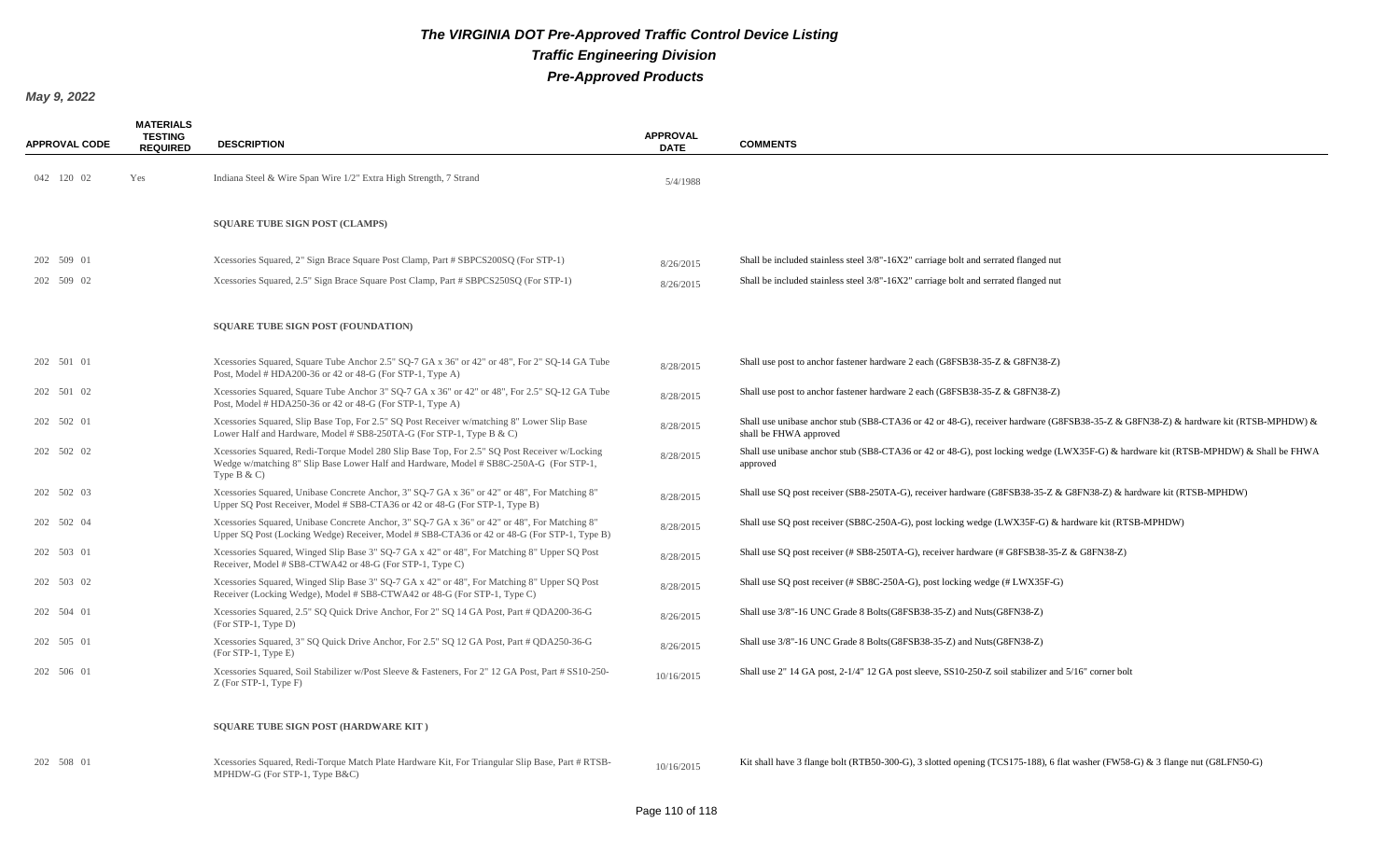*May 9, 2022*

| <b>APPROVAL CODE</b> | <b>MATERIALS</b><br><b>TESTING</b><br><b>REQUIRED</b> | <b>DESCRIPTION</b>                                                                        | <b>APPROVAL</b><br><b>DATE</b> | <b>COMMENTS</b>                                                                           |
|----------------------|-------------------------------------------------------|-------------------------------------------------------------------------------------------|--------------------------------|-------------------------------------------------------------------------------------------|
|                      |                                                       |                                                                                           |                                |                                                                                           |
|                      |                                                       | SQUARE TUBE SIGN POST (SIGN BRACING)                                                      |                                |                                                                                           |
| 202 507 01           |                                                       | Xcessories Squared, Sign Bracing, Part # ASB200-P6 (Length as Reqd.) (For STP-1)          | 9/28/2015                      | Shall use post clamp Part # SBPCS200SQ & SBPCS250SQ for $2"$ & 2-1/2"SQ Post respectively |
|                      |                                                       | <b>SQUARE TUBE SIGN POSTS</b>                                                             |                                |                                                                                           |
| 192 422 02           |                                                       | Telespar; Square Tube Sign Post - 2-3/16" 10 GA                                           | 6/14/2016                      |                                                                                           |
| 192 422 03           |                                                       | Telespar; Square Tube Sign Post - 2-1/2" 10 GA                                            | 6/14/2016                      |                                                                                           |
| 192 422 04           |                                                       | Telespar; Square Tube Sign Post -2" 14 GA                                                 | 6/14/2016                      |                                                                                           |
| 192 422 05           |                                                       | Telespar; Square Tube Sign Post - 2-1/2" 12 GA                                            | 6/14/2016                      |                                                                                           |
| 210 424 01           |                                                       | S-Square Tube Products, Inc; Square Tube Sign Posts-2 1/2" 12 GA (Perforated, STP-1)      | 6/1/2016                       |                                                                                           |
| 210 426 01           |                                                       | S-Square Tube Products, Inc; Square Tube Sign Posts-2" 14 GA (Perforated, STP-1)          | 6/1/2016                       |                                                                                           |
| 214 422 01           |                                                       | Ultimate Highway Solutions; SQUARE TUBE SIGN POSTS; 2.5"X2.5" 12 GA (Perforated, STP-1)   | 7/19/2016                      |                                                                                           |
| 214 422 02           |                                                       | Ultimate Highway Solutions; SQUARE TUBE SIGN POSTS; 2" X 2" 14 GA (Perforated, STP-1)     | 7/19/2016                      |                                                                                           |
| 214 422 03           |                                                       | Ultimate Highway Solutions; SQUARE TUBE SIGN POSTS; 2.5" X 2.5" 10 GA (Perforated, STP-1) | 7/19/2016                      |                                                                                           |
| 239 422 01           |                                                       | JBC Safety Plastic; SQUARE TUBE SIGN POSTS; 1.75" 12 GA                                   | 8/14/2019                      |                                                                                           |
| 239 422 02           |                                                       | JBC Safety Plastic; SQUARE TUBE SIGN POSTS; 2" 12 GA                                      | 8/14/2019                      |                                                                                           |
| 239 422 03           |                                                       | JBC Safety Plastic; SQUARE TUBE SIGN POSTS; 2.25" 12 GA                                   | 8/14/2019                      |                                                                                           |
| 239 422 04           |                                                       | JBC Safety Plastic; SQUARE TUBE SIGN POSTS; 2.50" 12 GA                                   | 8/14/2019                      |                                                                                           |
| 239 422 05           |                                                       | JBC Safety Plastic; SQUARE TUBE SIGN POSTS; 1.75" 14 GA                                   | 8/14/2019                      |                                                                                           |
| 239 422 06           |                                                       | JBC Safety Plastic; SQUARE TUBE SIGN POSTS; 2" 14 GA                                      | 8/14/2019                      |                                                                                           |
| 239 422 07           |                                                       | JBC Safety Plastic; SQUARE TUBE SIGN POSTS; 2.25" 14 GA                                   | 8/14/2019                      |                                                                                           |
| 239 422 08           |                                                       | JBC Safety Plastic; SQUARE TUBE SIGN POSTS; 2.50" 14 GA                                   | 8/14/2019                      |                                                                                           |
| 250 422 01           |                                                       | Korman Signs; SQUARE TUBE SIGN POSTS; All GA and sizes.                                   | 7/17/2020                      |                                                                                           |

#### **TEMPORARY ROLL-UP SIGNS**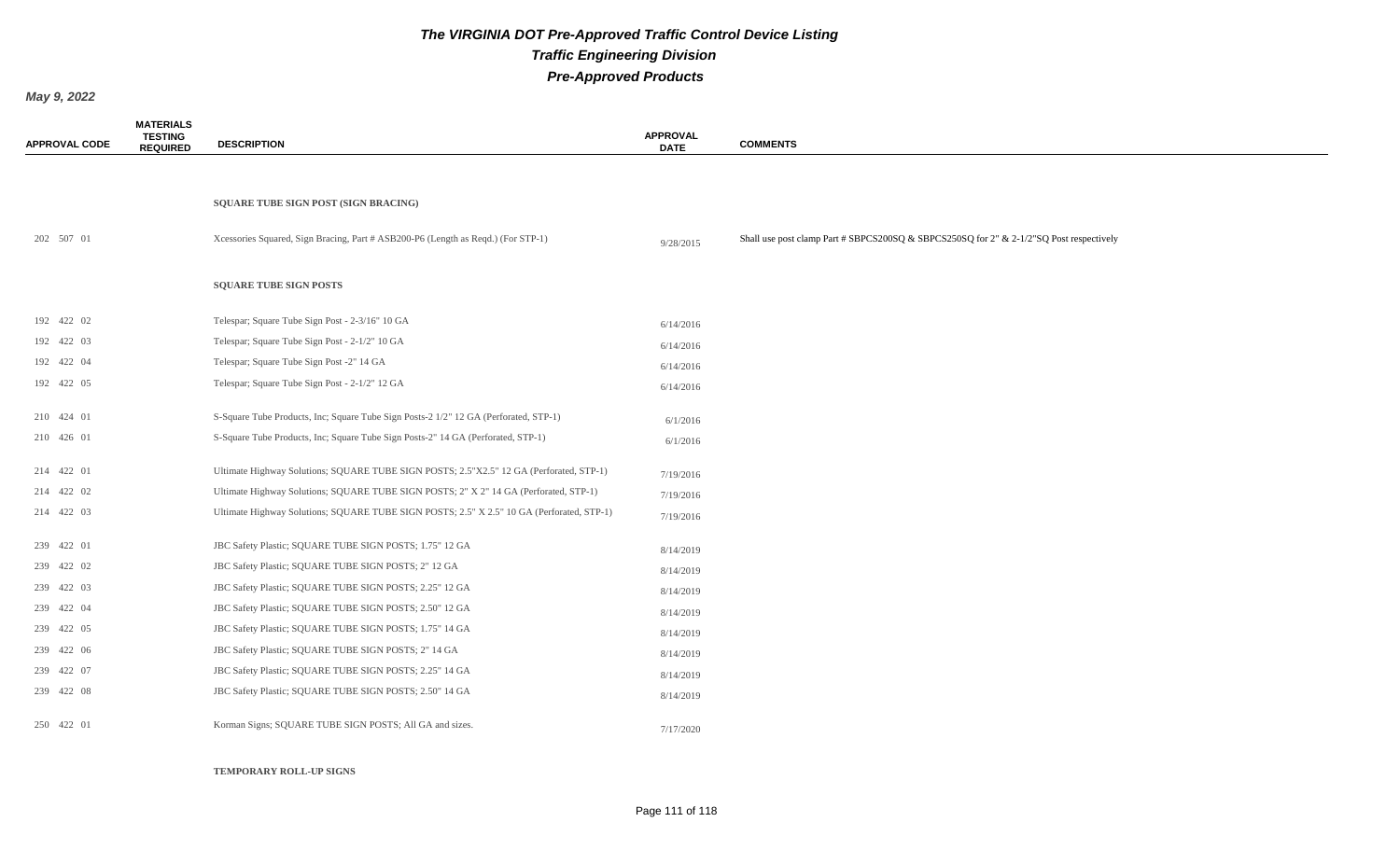| <b>APPROVAL CODE</b> | <b>MATERIALS</b><br><b>TESTING</b><br><b>REQUIRED</b> | <b>DESCRIPTION</b>                                                                                                          | <b>APPROVAL</b><br><b>DATE</b> | <b>COMMENTS</b>                                |
|----------------------|-------------------------------------------------------|-----------------------------------------------------------------------------------------------------------------------------|--------------------------------|------------------------------------------------|
| 250 534 01           |                                                       | Korman Signs; TEMPORARY ROLL-UP SIGNS; All sizes.                                                                           | 7/17/2020                      |                                                |
|                      |                                                       | <b>TETHER CLAMPS</b>                                                                                                        |                                |                                                |
| 015 198 01           |                                                       | Pelco Products, Inc. Tether Clamp, Cat. # SE-5049                                                                           | 11/4/1988                      | All ferrous components shall be galvanized.    |
| 015 198 02           |                                                       | Pelco Products, Inc. Tether Clamp, Cat. # SE-5050                                                                           | 11/4/1988                      | All ferrous components shall be galvanized.    |
| 030 198 01           |                                                       | Engineered Castings, Inc. Tether Clamp, Cat. #3015                                                                          | 5/4/1989                       | All ferrous components shall be galvanized.    |
| 030 198 02           |                                                       | Engineered Castings, Inc. Tether Clamp, Cat. #3016                                                                          | 5/4/1989                       | All ferrous components shall be galvanized.    |
| 030 198 03           |                                                       | Engineered Castings, Inc. Tether Clamp, Cat. #3017                                                                          | 5/4/1989                       | All ferrous components shall be galvanized.    |
| 030 198 04           |                                                       | Engineered Castings, Inc. Tether Clamp, Cat. #3018                                                                          | 5/4/1989                       | All ferrous components shall be galvanized.    |
| 130 198 01           |                                                       | Traffic Parts, Inc., Tether Clamp # 5146                                                                                    | 1/16/1999                      | # 6197 All Stainless Steel Hardware            |
| 130 198 02           |                                                       | Traffic Parts, Inc., Tether Clamp # 5147                                                                                    | 1/16/1999                      | # 6198 All Stainless Steel Hardware            |
| 135 198 01           |                                                       | Cost Cast Inc., Tether Clamp, Cat. #1905B                                                                                   | 11/1/1996                      |                                                |
|                      |                                                       | <b>TETHER WIRE</b>                                                                                                          |                                |                                                |
| 023 130 01           | Yes                                                   | TW Comcorp Tether Wire 1/4" Common Grade, 7 Strand                                                                          | 11/1/1987                      |                                                |
| 042 130 01           | Yes                                                   | Indiana Steel & Wire Tether Wire 1/4" Common Grade, 7 Strand                                                                | 5/4/1988                       |                                                |
|                      |                                                       | TRAFFIC SIGNAL HEADS (HOUSING)                                                                                              |                                |                                                |
| 003 020 01           |                                                       | Eagle Traffic Control Systems, Traffic Signal Head Housing, 12" SG Aluminum, Part# A70182102<br>(Housing); A84432202 (Door) | 6/30/2016                      | Housing, Door and Visor shall be same material |
| 003 020 02           |                                                       | Eagle Traffic Control Systems; TRAFFIC SIGNAL HEADS (HOUSING); SA Polycarbonate<br>Vehicle Traffic Signal                   | 7/1/2021                       |                                                |
| 039 021 01           |                                                       | Econolite, Traffic Signal Head Housing, 12" Standard Polycarbonate                                                          | 11/1/1996                      | Housing, Door and Visor shall be same material |
| 074 020 01           |                                                       | McCain Inc, Traffic Signal Head Housing, 12" Standard Aluminum                                                              | 11/4/1988                      | Housing, Door and Visor shall be same material |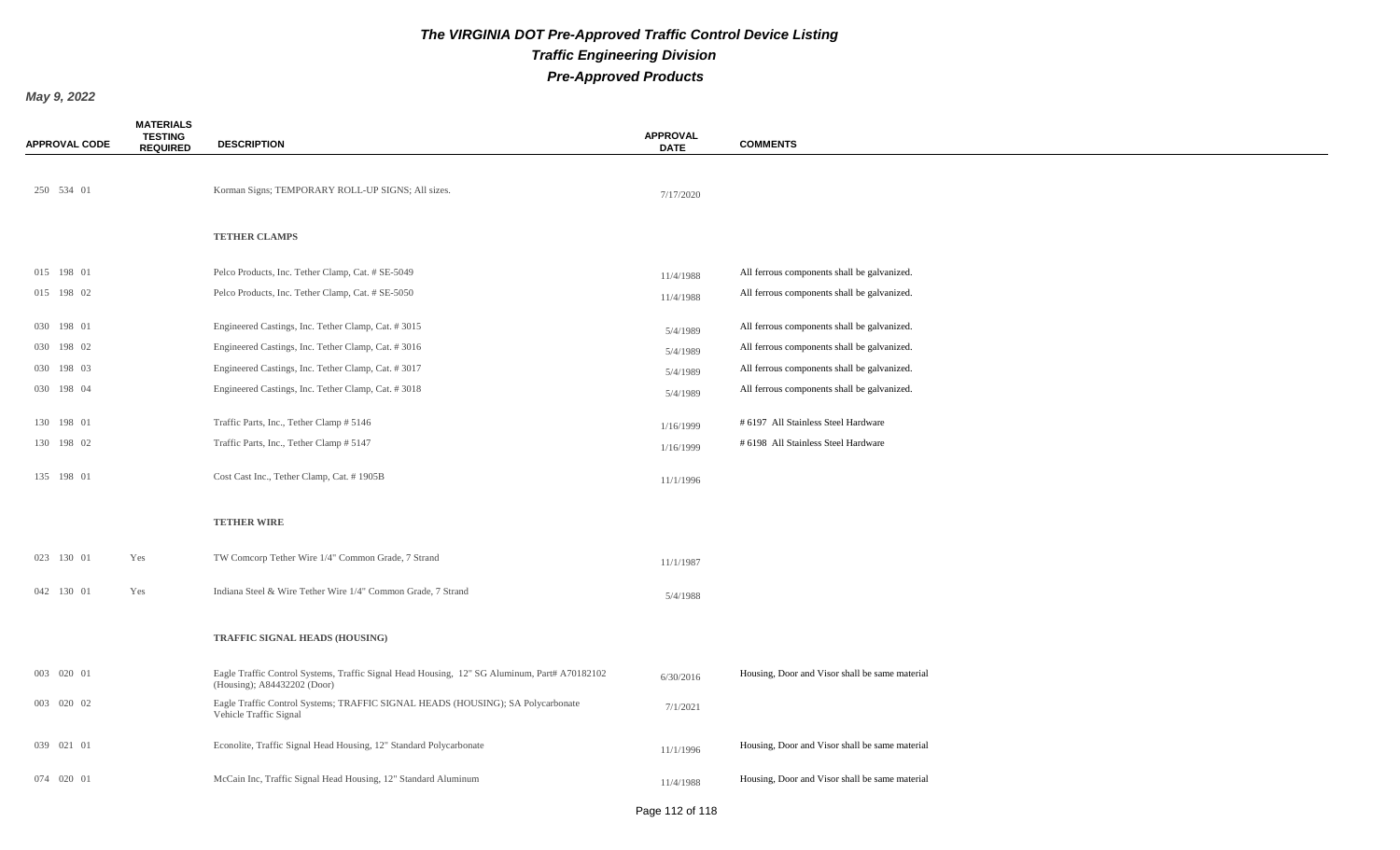| <b>APPROVAL CODE</b> | <b>MATERIALS</b><br><b>TESTING</b><br><b>REQUIRED</b> | <b>DESCRIPTION</b>                                                                                  | <b>APPROVAL</b><br><b>DATE</b> | <b>COMMENTS</b>                                   |
|----------------------|-------------------------------------------------------|-----------------------------------------------------------------------------------------------------|--------------------------------|---------------------------------------------------|
| 074 021 01           |                                                       | McCain Inc, Traffic Signal Head Housing, 12" Standard Polycarbonate                                 | 5/4/1990                       | Housing, Door and Visor shall be same material    |
| 139 020 01           |                                                       | Peek Traffic Corporation, Traffic Signal Head Housing, 12" Aluminum                                 | 2/28/2007                      | Housing, Door and Visor shall be same material    |
| 139 020 02           |                                                       | Peek Traffic Corporation, Traffic Signal Head Housing, 12" Polycarbonate                            | 6/27/2016                      | Housing, Door and Visor shall be same material    |
| 148 020 01           |                                                       | Chapel Hill Mfg., Traffic Signal Head Housing, 12" Standard Aluminum                                | 3/1/2000                       | Housing, Door and Visor shall be same material    |
| 148 021 01           |                                                       | Chapel Hill Mfg., Traffic Signal Head Housing, 12" Standard Polycarbonate                           | 3/1/2000                       | Housing, Door and Visor shall be same material    |
| 156 021 01           |                                                       | GTE Corporation, Traffic Traffic Signal Head Housing, 12" Standard Polycarbonate                    | 12/1/2002                      | Housing, Door and Visor shall be same material    |
| 215 020 01           |                                                       | North American Signal, LLC; TRAFFIC SIGNAL HEADS (HOUSING); 12" Standard Aluminum                   | 8/3/2016                       | Housing, Door and Visor shall be same material    |
| 215 020 02           |                                                       | North American Signal, LLC; TRAFFIC SIGNAL HEADS (HOUSING); 12" Standard<br>Polycarbonate           | 8/3/2016                       | Housing, Door and Visor shall be same material    |
|                      |                                                       | <b>TRAFFIC SIGNALS (LED)</b>                                                                        |                                |                                                   |
| 168 340 07           |                                                       | GE; TRAFFIC SIGNALS (LED); 12" Green Omni Arrow (Tinted) - Model # DR6-GTAAN-VLA                    | 1/19/2017                      |                                                   |
| 168 340 08           |                                                       | GE; TRAFFIC SIGNALS (LED); 12" Red Omni Arrow (Tinted) - Model # DR6-RTAAN-VLA                      | 1/19/2017                      |                                                   |
| 168 340 09           |                                                       | GE; TRAFFIC SIGNALS (LED); 12" Yellow Omni Arrow (Tinted) - Model # DR6-YTAAN-VLA                   | 1/19/2017                      |                                                   |
| 168 340 10           |                                                       | GE; TRAFFIC SIGNALS (LED); 12" LED Green Ball (Clear), Model #DR6-GCFB-VLA                          | 11/22/2019                     |                                                   |
| 168 340 11           |                                                       | GE; TRAFFIC SIGNALS (LED); 12" LED Green Arrow (Clear), Model #DR6-GCAAN-VLA                        | 11/22/2019                     |                                                   |
| 168 348 01           |                                                       | GE, Omni Directional 12" LED Red Arrow Traffic Signal (Tinted) - MODEL # DR6 - RTAAN-17A            | 8/5/2008                       | 'GE LUMINATION' IS PREVIOUSELY KNOWN AS 'GELCORE' |
| 168 348 02           |                                                       | GE, Omni Directional 12" LED Red Arrow Traffic Signal (Clear) - MODEL # DR6 - RCAAN-17A             | 8/5/2008                       | 'GE LUMINATION' IS PREVIOUSELY KNOWN AS 'GELCORE' |
| 168 348 03           |                                                       | GE, Omni Directional 12" LED Yellow Arrow Traffic Signal (Tinted) - MODEL # DR6 - YTAAN-<br>17A-YX  | 8/5/2008                       | 'GE LUMINATION' IS PREVIOUSELY KNOWN AS 'GELCORE' |
| 168 348 04           |                                                       | GE, Omni Directional 12" LED Yellow Arrow Traffic Signal (Clear) - MODEL # DR6 - YCAAN-<br>$17A-YX$ | 8/5/2008                       | 'GE LUMINATION' IS PREVIOUSELY KNOWN AS 'GELCORE' |
| 168 348 05           |                                                       | GE, Omni Directional 12" LED Green Arrow Traffic Signal (Tinted) - MODEL # DR6 - GTAAN-<br>17A      | 8/5/2008                       | 'GE LUMINATION' IS PREVIOUSELY KNOWN AS 'GELCORE' |
| 168 352 02           |                                                       | GE, 12" LED Green Ball Traffic Signal (Tinted), Model # DR6-GTFB-77A                                | 4/10/2012                      | 'GE LUMINATION' IS PREVIOUSELY KNOWN AS 'GELCORE' |
| 168 352 03           |                                                       | GE, 12" LED Yellow Ball Traffic Signal (Clear), Model # DR6-YCFB-77A                                | 4/10/2012                      | 'GE LUMINATION' IS PREVIOUSELY KNOWN AS 'GELCORE' |
| 168 352 04           |                                                       | GE, 12" LED Yellow Ball Traffic Signal (Tinted), Model # DR6-YTFB-77A                               | 4/10/2012                      | 'GE LUMINATION' IS PREVIOUSELY KNOWN AS 'GELCORE' |
| 168 352 05           |                                                       | GE, 12" LED Red Ball Traffic Signal (Clear), Model # DR6-RCFB-77A                                   | 4/10/2012                      | GE LUMINATION' IS PREVIOUSELY KNOWN AS 'GELCORE'  |
| 168 352 06           |                                                       | GE, 12" LED Red Ball Traffic Signal (Tinted), Model # DR6-RTFB-77A                                  | 4/10/2012                      | GE LUMINATION' IS PREVIOUSELY KNOWN AS 'GELCORE'  |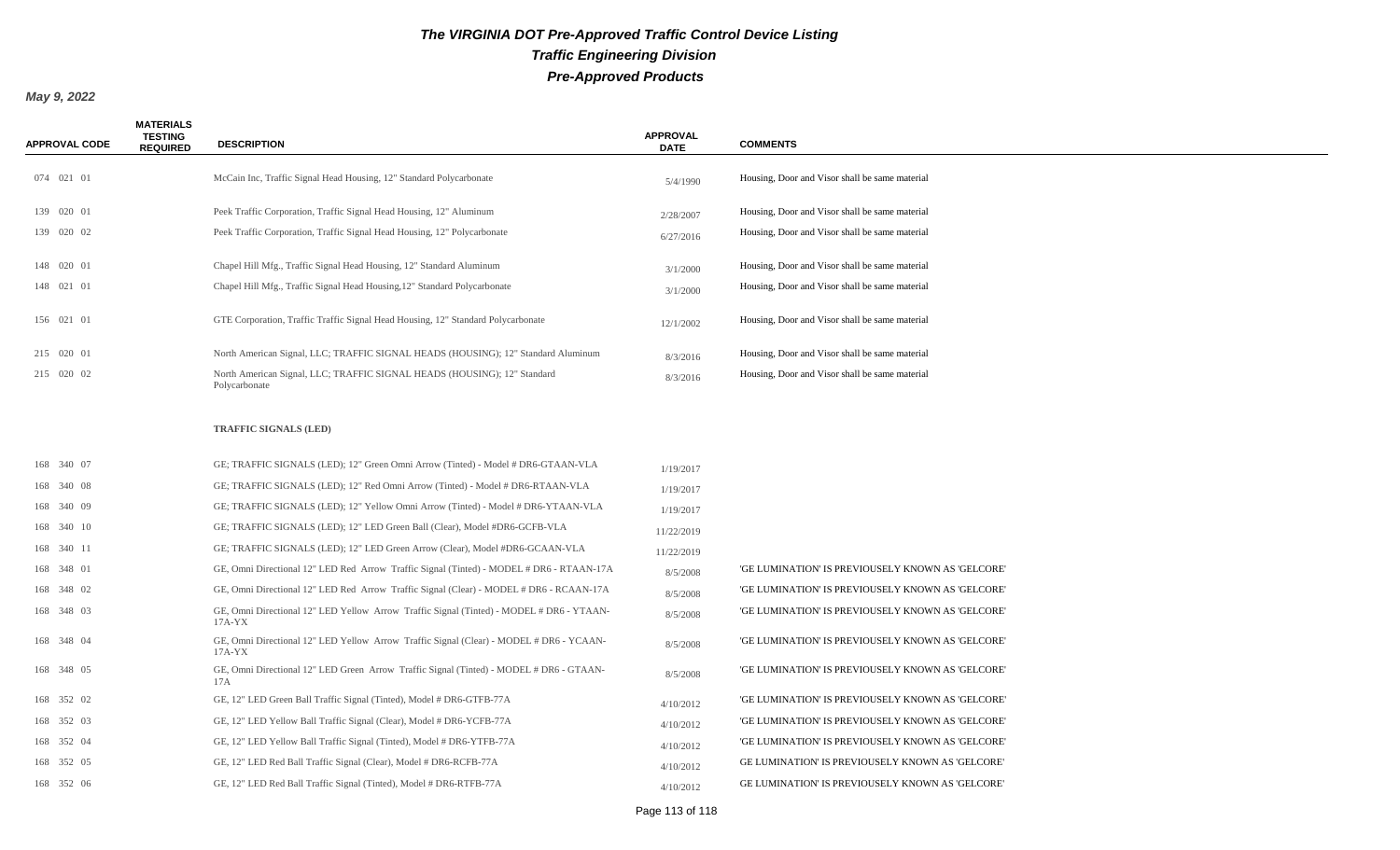| <b>APPROVAL CODE</b> | <b>MATERIALS</b><br><b>TESTING</b><br><b>REQUIRED</b> | <b>DESCRIPTION</b>                                                                                   | <b>APPROVAL</b><br><b>DATE</b> | <b>COMMENTS</b> |
|----------------------|-------------------------------------------------------|------------------------------------------------------------------------------------------------------|--------------------------------|-----------------|
|                      |                                                       |                                                                                                      |                                |                 |
| 168 460 01           |                                                       | GE, 12" LED Green Ball Traffic Signal (Clear), Model # DR6-GCFB-VLA                                  | 6/21/2013                      |                 |
| 168 460 02           |                                                       | GE, 12" LED Green Ball Traffic Signal (Tinted), Model # DR6-GTFB-VLA                                 | 6/21/2013                      |                 |
| 168 460 03           |                                                       | GE, 12" LED Yellow Ball Traffic Signal (Clear), Model # DR6-YCFB-VLA                                 | 6/21/2013                      |                 |
| 168 460 04           |                                                       | GE, 12" LED Yellow Ball Traffic Signal (Tinted), Model # DR6-YTFB-VLA                                | 6/21/2013                      |                 |
| 168 460 05           |                                                       | GE, 12" LED Red Ball Traffic Signal (Clear), Model # DR6-RCFB-VLA                                    | 6/21/2013                      |                 |
| 168 460 06           |                                                       | GE, 12" LED Red Ball Traffic Signal (Tinted), Model # DR6-RTFB-VLA                                   | 6/21/2013                      |                 |
| 169 340 01           |                                                       | Dialight, 12" LED Red Ball Traffic Signal (Tinted) - Model #433-1210-003XL                           | 1/30/2007                      |                 |
| 169 340 03           |                                                       | Dialight, 12" LED Green Ball Traffic Signal (Tinted) - Model # 433-2220-001XL                        | 1/30/2007                      |                 |
| 169 340 04           |                                                       | Dialight, 12" LED Red Ball Traffic Signal (Tinted), Model #433-1210-003XL15                          | 5/20/2016                      |                 |
| 169 340 05           |                                                       | Dialight, 12" LED Red Ball Traffic Signal (Clear), Model #433-1270-003XL15                           | 5/20/2016                      |                 |
| 169 340 06           |                                                       | Dialight, 12" LED Yellow Ball Traffic Signal (Tinted), Model #433-3230-901XL15                       | 5/20/2016                      |                 |
| 169 340 07           |                                                       | Dialight, 12" LED Yellow Ball Traffic Signal (Clear), Model #433-3270-901XL15                        | 5/20/2016                      |                 |
| 169 340 08           |                                                       | Dialight, 12" LED Green Ball Traffic Signal (Tinted), Model #433-2220-001XL15                        | 5/20/2016                      |                 |
| 169 340 09           |                                                       | Dialight, 12" LED Green Ball Traffic Signal (Clear), Model #433-2270-001XL15                         | 5/20/2016                      |                 |
| 169 340 10           |                                                       | Dialight, 12" LED Yellow Ball Traffic Signal (Tinted), Model #433-3230-901XL                         | 5/20/2016                      |                 |
| 169 340 11           |                                                       | Dialight, 12" LED Red Ball Traffic Signal (Clear) - Model #433-1270-003XL                            | 5/20/2016                      |                 |
| 169 340 12           |                                                       | Dialight, 12" LED Yellow Ball Traffic Signal (Clear) - Model #433-3270-901XL                         | 5/20/2016                      |                 |
| 169 340 13           |                                                       | Dialight, 12" LED Green Ball Traffic Signal (Clear) - Model #433-2270-001XL                          | 5/20/2016                      |                 |
| 169 348 01           |                                                       | Dialight, 12" Omni Directional LED Red Arrow Traffic Signal (Tinted) - Model #432-1314-<br>001XOD    | 6/3/2008                       |                 |
| 169 348 03           |                                                       | Dialight, 12" Omni Directional LED Green Arrow Traffic Signal (Tinted) - Model # 432-2324-<br>001XOD | 6/3/2008                       |                 |
| 169 348 04           |                                                       | Dialight, 12" Omni Directional LED Green Arrow Traffic Signal (Clear) - Model # 432-2374-<br>001XOD  | 6/3/2008                       |                 |
| 169 348 05           |                                                       | Dialight, 12" Omni Directional LED Yellow Arrow Traffic Signal (Tinted), Model #431-3334-<br>901XOD  | 1/27/2014                      |                 |
| 169 348 06           |                                                       | Dialight, 12" Omni Directional LED Green Arrow Traffic Signal (Clear), Model # 432-2374-<br>001XOD15 | 4/16/2014                      |                 |
| 169 348 07           |                                                       | Dialight, 12" Omni Directional LED Green Arrow Traffic Signal (Tinted), Model #432-2324-<br>001XOD15 | 4/16/2014                      |                 |
| 169 348 08           |                                                       | Dialight, 12" Omni Directional LED Red Arrow Traffic Signal (Tinted), Model #432-1314-<br>001XOD15   | 4/16/2014                      |                 |
| 169 348 09           |                                                       | Dialight, 12" Omni Directional LED Red Arrow Traffic Signal (Clear), Model #432-1374-<br>001XOD15    | 4/16/2014                      |                 |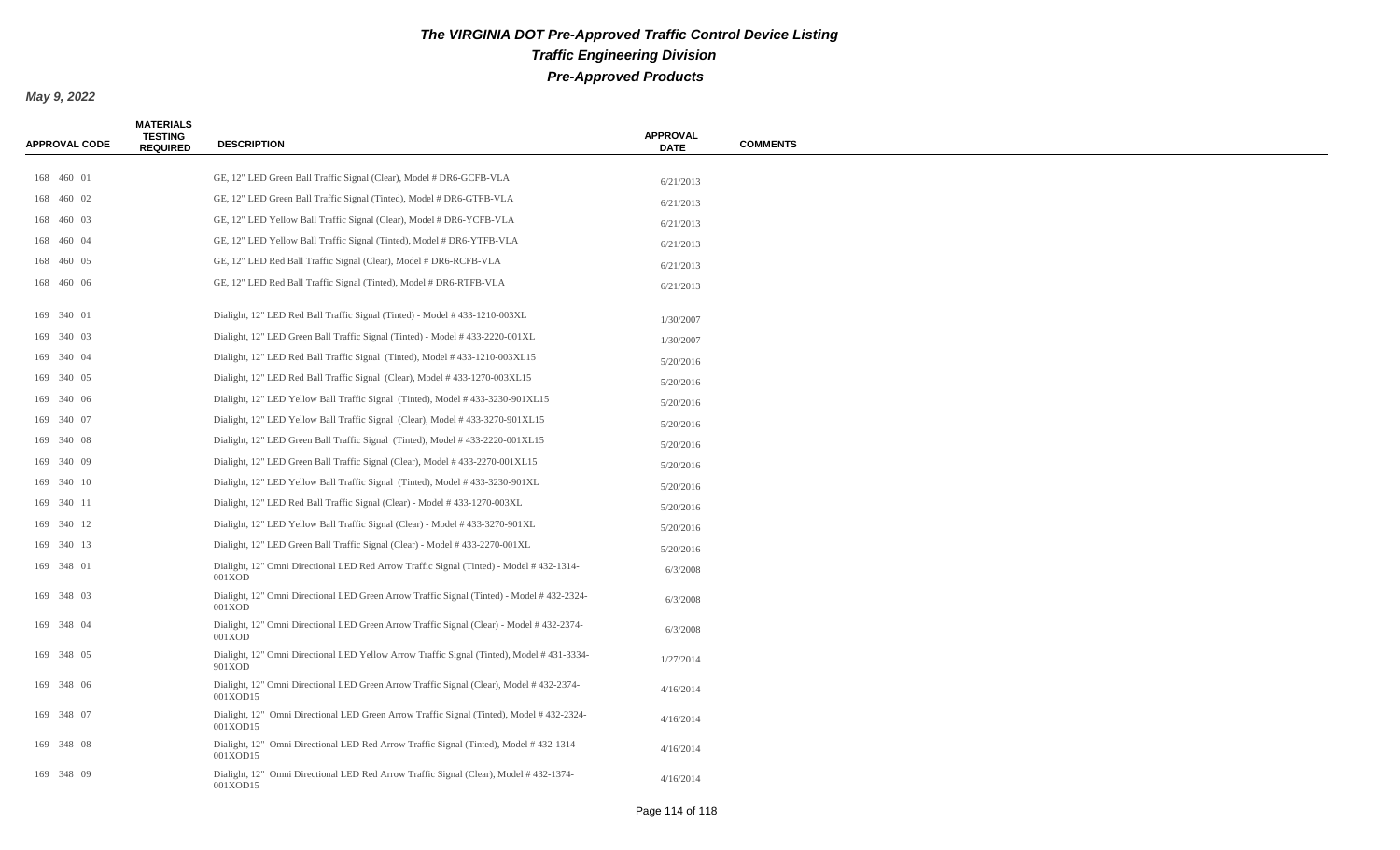| <b>APPROVAL CODE</b> | <b>MATERIALS</b><br><b>TESTING</b><br><b>REQUIRED</b> | <b>DESCRIPTION</b>                                                                                    | <b>APPROVAL</b><br><b>DATE</b> | <b>COMMENTS</b> |
|----------------------|-------------------------------------------------------|-------------------------------------------------------------------------------------------------------|--------------------------------|-----------------|
| 169 348 10           |                                                       | Dialight, 12" Omni Directional LED Yellow Arrow Traffic Signal (Tinted), Model #431-3334-<br>901XOD15 | 4/16/2014                      |                 |
| 169 348 11           |                                                       | Dialight, 12" Omni Directional LED Yellow Arrow Traffic Signal (Clear), Model #431-3374-<br>901XOD15  | 4/16/2014                      |                 |
| 169 348 12           |                                                       | Dialight, 12" Omni Directional LED Yellow Arrow Traffic Signal (Clear), Model #431-3374-<br>901XOD    | 5/20/2016                      |                 |
| 169 348 13           |                                                       | Dialight, 12" Omni Directional LED Red Arrow Traffic Signal (Clear) - Model #432-1374-001XOD          | 5/20/2016                      |                 |
| 172 340 10           |                                                       | LEOTEK, 12" GREEN ARROW LED TRAFFIC SIGNAL (CLEAR) - MODEL # TSL-12GA-IL6-<br>$A1$ -CLR               | 5/26/2016                      |                 |
| 172 340 11           |                                                       | LEOTEK, 12" GREEN LED CIRCULAR TRAFFIC SIGNAL (CLEAR) - MODEL # TSL-12G-LX-<br>$IL6-A1 - P2-CLR$      | 5/26/2016                      |                 |
| 172 340 12           |                                                       | LEOTEK, 12" YELLOW LED CIRCULAR TRAFFIC SIGNAL(TINTED) - MODEL # TSL-12Y-<br>$LX$ -IL6-A1-P2          | 5/26/2016                      |                 |
| 172 340 13           |                                                       | LEOTEK, 12" YELLOW LED CIRCULAR TRAFFIC SIGNAL(CLEAR) - MODEL # TSL-12Y-<br>LX-IL6-A1-P2-CLR          | 5/26/2016                      |                 |
| 172 340 14           |                                                       | LEOTEK, 12" RED LED CIRCULAR TRAFFIC SIGNAL (TINTED) - MODEL # TSL-12R-LX-IL6-<br>$A1 - P2$           | 5/26/2016                      |                 |
| 172 340 15           |                                                       | LEOTEK, 12" RED LED CIRCULAR TRAFFIC SIGNAL(CLEAR) - MODEL # TSL-12R-LX-IL6-<br>A1-P2-CLR             | 5/26/2016                      |                 |
| 172 340 16           |                                                       | LEOTEK, 12" RED ARROW LED TRAFFIC SIGNAL (TINTED) - MODEL # TSL-12RA-IL6-A1                           | 5/26/2016                      |                 |
| 172 340 17           |                                                       | LEOTEK, 12" RED ARROW LED TRAFFIC SIGNAL (CLEAR) - MODEL # TSL-12RA-IL6-A1-<br><b>CLR</b>             | 5/26/2016                      |                 |
| 172 340 18           |                                                       | LEOTEK, 12" YELLOW ARROW LED TRAFFIC SIGNAL (TINTED) - MODEL # TSL-12YA-IL6-<br>A1                    | 5/26/2016                      |                 |
| 172 340 19           |                                                       | LEOTEK, 12" GREEN ARROW LED TRAFFIC SIGNAL (TINTED) - MODEL # TSL-12GA-IL6-<br>A1                     | 5/26/2016                      |                 |
| 172 340 20           |                                                       | Leotek, 12" LED Red Ball Traffic Signal (Tinted), Model #TSL-12R-LX-IL6-A1-P3                         | 5/26/2016                      |                 |
| 172 340 21           |                                                       | Leotek, 12" LED Green Ball Traffic Signal (Clear), Model #TSL-12G-LX-IL6-A1-P3-CLR                    | 5/26/2016                      |                 |
| 172 340 22           |                                                       | Leotek, 12" LED Yellow Ball Traffic Signal (Clear), Model # TSL-12Y-LX-IL6-A1-P3-CLR                  | 5/26/2016                      |                 |
| 172 340 23           |                                                       | Leotek, 12" LED Yellow Ball Traffic Signal (Tinted), Model # TSL-12Y-LX-IL6-A1-P3                     | 5/26/2016                      |                 |
| 172 340 24           |                                                       | Leotek, 12" LED Red Ball Traffic Signal (Clear), Model #TSL-12R-LX-IL6-A1-P3-CLR                      | 5/26/2016                      |                 |
| 172 340 25           |                                                       | LEOTEK, 12" GREEN LED CIRCULAR TRAFFIC SIGNAL (TINTED) - MODEL # TSL-12G-LX-<br>$IL6-A1 - P2$         | 5/26/2016                      |                 |
| 172 340 26           |                                                       | LEOTEK, 12" YELLOW ARROW LED TRAFFIC SIGNAL (CLEAR) - MODEL # TSL-12YA-IL6-<br>A1-CLR                 | 5/26/2016                      |                 |
| 172 340 27           |                                                       | Leotek, 12" LED Green Ball Traffic Signal (Tinted), Model #TSL-12G-LX-IL6-A1-P3                       | 5/26/2016                      |                 |
| 172 348 01           |                                                       | Leotek, 12" LED Yellow Arrow Traffic Signal (Omni Clear), Model # TSL-12YA-IL6-A1-P3-CLR              | 5/26/2016                      |                 |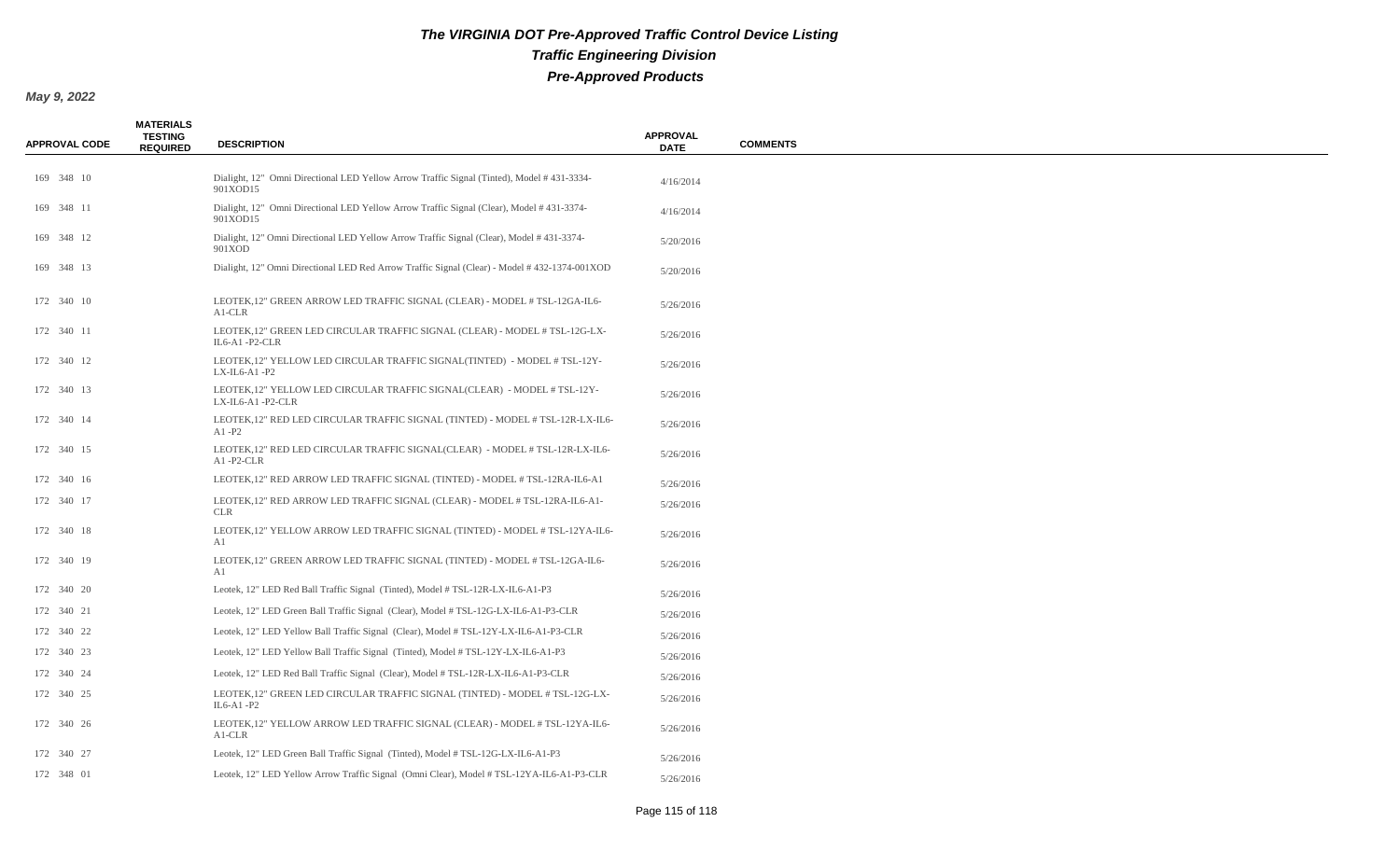| <b>APPROVAL CODE</b> | <b>MATERIALS</b><br><b>TESTING</b><br><b>REQUIRED</b> | <b>DESCRIPTION</b>                                                                                             | <b>APPROVAL</b><br><b>DATE</b> | <b>COMMENTS</b>                 |
|----------------------|-------------------------------------------------------|----------------------------------------------------------------------------------------------------------------|--------------------------------|---------------------------------|
|                      |                                                       |                                                                                                                |                                |                                 |
| 172 348 02           |                                                       | Leotek, 12" LED Green Arrow Traffic Signal (Omni Tinted), Model # TSL-12GA-IL6-A1-P3                           | 5/26/2016                      |                                 |
| 172 348 03           |                                                       | Leotek, 12" LED Yellow Arrow Traffic Signal (Omni Tinted), Model # TSL-12YA-IL6-A1-P3                          | 5/26/2016                      |                                 |
| 172 348 04           |                                                       | Leotek, 12" LED Red Arrow Traffic Signal (Omni Tinted), Model # TSL-12RA-IL6-A1-P3                             | 5/26/2016                      |                                 |
| 172 348 05           |                                                       | Leotek, 12" LED Red Arrow Traffic Signal (Omni Clear), Model # TSL-12RA-IL6-A1-P3-CLR                          | 5/26/2016                      |                                 |
| 172 348 06           |                                                       | Leotek, 12" LED Green Arrow Traffic Signal (Omni Clear), Model # TSL-12GA-IL6-A1-P3-CLR                        | 5/26/2016                      |                                 |
| 172 348 07           |                                                       | Leotek, 12" LED Arrow Traffic Signal Yellow (Omni Clear), Model #TSL-12YA-LD-A1-CLR                            | 5/31/2016                      |                                 |
| 172 348 08           |                                                       | Leotek, 12" LED Arrow Traffic Signal Green (Omni Tinted), Model #TSL- 12GA- LD- A1                             | 5/31/2016                      |                                 |
| 172 348 09           |                                                       | Leotek, 12" LED Arrow Traffic Signal Yellow (Omni Tinted), Model #TSL-12YA-LD-A1                               | 5/31/2016                      |                                 |
| 172 348 10           |                                                       | Leotek, 12" LED Arrow Traffic Signal Red (Omni Tinted), Model #TSL-12RA-LD-A1                                  | 5/31/2016                      |                                 |
| 172 348 11           |                                                       | Leotek, 12" LED Arrow Traffic Signal Red (Omni Clear), Model #TSL-12RA-LD-A1-CLR                               | 5/31/2016                      |                                 |
| 172 348 12           |                                                       | Leotek, 12" LED Arrow Traffic Signal Green (Omni Clear), Model #TSL-12GA-LD-A1-CLR                             | 5/31/2016                      |                                 |
| 176 340 01           |                                                       | Excellence Opto, Inc. 12" LED Red Ball Traffic Signal (Tinted), Model #TRV-R12SG-D2T                           | 1/25/2008                      |                                 |
| 176 340 02           |                                                       | Excellence Opto, Inc. 12" LED Green Ball Traffic Signal (Tinted), Model # TRV-G12SG-D2T                        | 1/25/2008                      |                                 |
| 176 340 03           |                                                       | Excellence Opto, Inc. 12" LED Yellow Ball Traffic Signal (Tinted), Model #TRV-Y12SG-D1T                        | 5/26/2009                      |                                 |
| 176 340 04           |                                                       | Excellence Opto, Inc. 12" LED Red Ball Traffic Signal (Clear), Model #TRV-R12SG-D2T-C                          | 6/9/2016                       |                                 |
| 176 340 05           |                                                       | Excellence Opto, Inc. 12" LED Green Ball Traffic Signal (Clear), Model #TRV-G12SG-D2T-C                        | 6/9/2016                       |                                 |
| 176 340 06           |                                                       | Excellence Opto, Inc. 12" LED Yellow Ball Traffic Signal (Clear), Model #TRV-Y12SG-D1T-C                       | 6/9/2016                       |                                 |
| 176 348 01           |                                                       | Excellence Opto, Inc. 12" Omni Directional LED Red Arrow Traffic Signal (Tinted), Model #TRA-<br>R12DG-IN      | 2/25/2010                      |                                 |
| 176 348 02           |                                                       | Excellence Opto, Inc. 12" Omni Directional LED Green Arrow Traffic Signal (Tinted), Model #<br>TRA-G12DG-IN    | 2/25/2010                      |                                 |
| 176 348 03           |                                                       | Excellence Opto, Inc. 12" LED Omni Directional Yellow Arrow Traffic Signal (Tinted), Model #<br>TRA-Y12DG-IN2  | 2/25/2010                      |                                 |
| 176 348 04           |                                                       | Excellence Opto, Inc. 12" LED Red Arrow Traffic Signal (Clear), Model # TRA-R12DG-IN-C                         | 2/25/2010                      |                                 |
| 176 348 05           |                                                       | Excellence Opto, Inc. 12" LED Green Arrow Traffic Signal (Clear), Model #TRA-G12DG-IN-C                        | 2/25/2010                      |                                 |
| 176 348 06           |                                                       | Excellence Opto, Inc. 12" LED Omni Directional Yellow Arrow Traffic Signal (Clear), Model #<br>TRA-Y12DG-IN2-C | 2/25/2010                      |                                 |
| 176 348 07           |                                                       | Excellence Opto, Inc. 12" Directional LED Yellow Arrow Traffic Signal (Tinted), Model #TRA-<br>Y12DG-IN        | 6/9/2016                       |                                 |
| 199 340 01           |                                                       | TraStar, Inc. 12" Green LED Circular Traffic Signal (Tinted) - Model # JXC300-HFTG03                           | 6/6/2016                       | Replaced to Model # JXC-300HFTG |
| 199 340 02           |                                                       | TraStar, Inc. 12" Green LED Circular Traffic Signal (Clear) - Model # JXC300-HFG-C                             | 6/6/2016                       |                                 |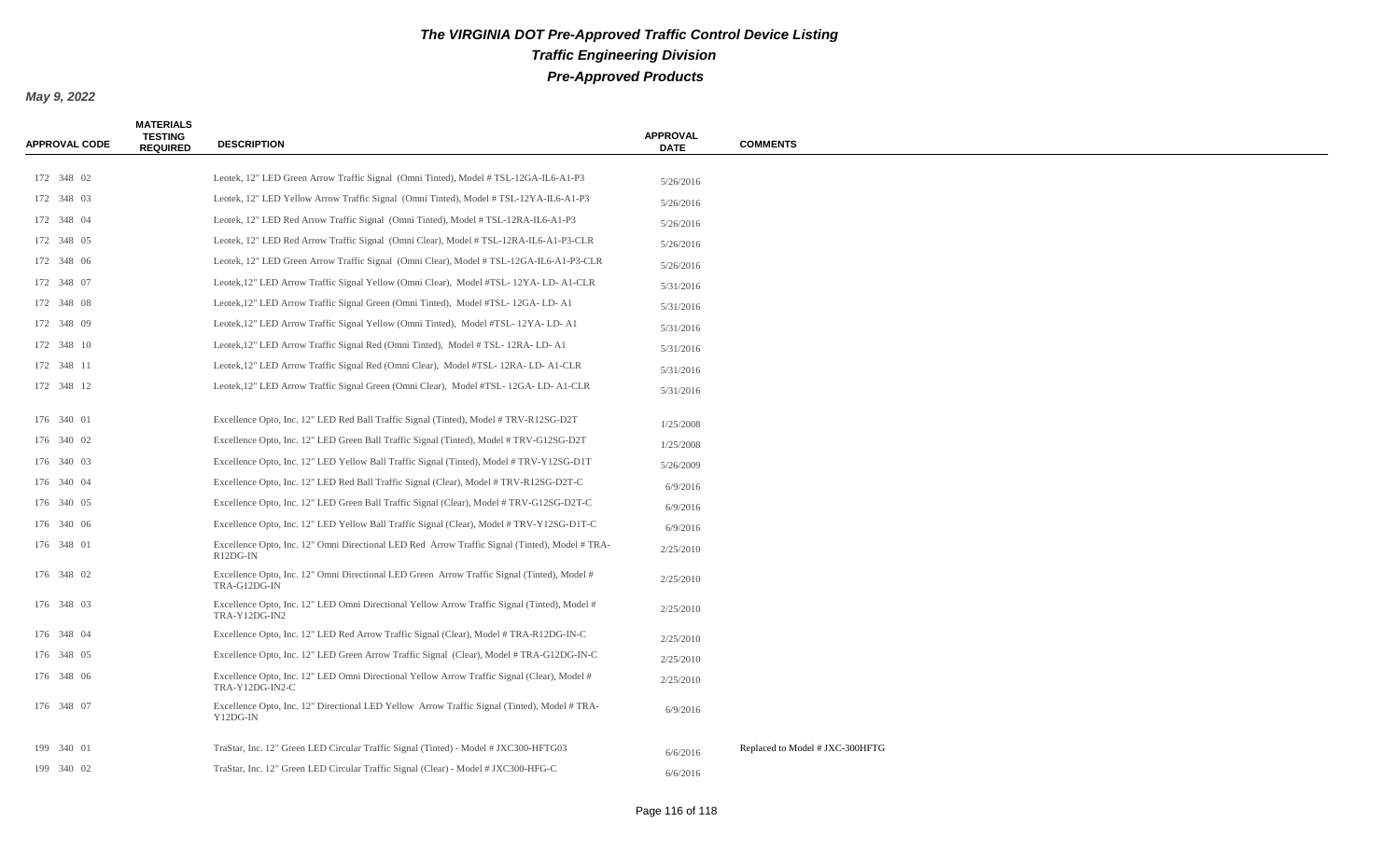| <b>APPROVAL CODE</b> | <b>MATERIALS</b><br><b>TESTING</b><br><b>REQUIRED</b> | <b>DESCRIPTION</b>                                                                    | <b>APPROVAL</b><br><b>DATE</b> | <b>COMMENTS</b>                                                                            |
|----------------------|-------------------------------------------------------|---------------------------------------------------------------------------------------|--------------------------------|--------------------------------------------------------------------------------------------|
|                      |                                                       |                                                                                       |                                |                                                                                            |
| 199 340 03           |                                                       | TraStar, Inc. 12" Yellow LED Circular Traffic Signal (Tinted) - Model # JXC300-HFTY03 | 6/6/2016                       | Replaced to Model # JXC-300HFTY02                                                          |
| 199 340 04           |                                                       | TraStar, Inc. 12" Yellow LED Circular Traffic Signal (Clear) - Model # JXC300-HFY-C   | 6/6/2016                       |                                                                                            |
| 199 340 05           |                                                       | TraStar, Inc. 12" Red LED Circular Traffic Signal (Tinted) - Model # JXC300-HFTR03    | 6/6/2016                       | Replaced to Model # JXC-300HFTR                                                            |
| 199 340 06           |                                                       | TraStar, Inc. 12" Red LED Circular Traffic Signal (Clear) - Model # JXC300-HFR-C      | 6/6/2016                       |                                                                                            |
| 199 348 01           |                                                       | TraStar, Inc. 12" Green LED Arrow Traffic Signal (Tinted) - Model # JXJ300-07TG03     | 6/6/2016                       |                                                                                            |
| 199 348 02           |                                                       | TraStar, Inc. 12" Green LED Arrow Traffic Signal (Clear) - Model # JXJ300-07G03       | 6/6/2016                       |                                                                                            |
| 199 348 03           |                                                       | TraStar, Inc. 12" Yellow LED Arrow Traffic Signal (Tinted) - Model # JXJ300-07TY03    | 6/6/2016                       |                                                                                            |
| 199 348 04           |                                                       | TraStar, Inc. 12" Yellow LED Arrow Traffic Signal (Clear) - Model # JXJ300-07Y03      | 6/6/2016                       |                                                                                            |
| 199 348 05           |                                                       | TraStar, Inc. 12" Red LED Arrow Traffic Signal (Tinted) - Model # JXJ300-07TR03       | 6/6/2016                       |                                                                                            |
| 199 348 06           |                                                       | TraStar, Inc. 12" Red LED Arrow Traffic Signal (Clear) - Model # JXJ300-07R03         | 6/6/2016                       |                                                                                            |
|                      |                                                       | <b>TRAILER MOUNTED ATTENUATORS</b>                                                    |                                |                                                                                            |
| 264 543 01           |                                                       | Traffix Devices, Inc.; TRAILER MOUNTED ATTENUATORS; TL-3 Scorpion TMA                 | 3/26/2021                      | If manufactured after 1/1/2020, the product cut sheet must be checked for MASH testing.    |
| 285 543 01           |                                                       | Energy Absorption; TRAILER MOUNTED ATTENUATORS; TL-3 Vorteq TMA                       | 3/26/2021                      | If manufactured after $1/1/2020$ , the product cut sheet must be checked for MASH testing. |
| 287 543 01           |                                                       | Barrier Systems, Inc.; TRAILER MOUNTED ATTENUATORS; TL-2                              | 3/26/2021                      | If manufactured after $1/1/2020$ , the product cut sheet must be checked for MASH testing. |
| 287 543 02           |                                                       | Barrier Systems, Inc.; TRAILER MOUNTED ATTENUATORS; TL-3 U-MAD                        | 3/26/2021                      | If manufactured after 1/1/2020, the product cut sheet must be checked for MASH testing.    |
| 289 543 01           |                                                       | Gregory Industries, Inc.; TRAILER MOUNTED ATTENUATORS; TL-3 TTMA-100 TMA              | 3/26/2021                      | If manufactured after 1/1/2020, the product cut sheet must be checked for MASH testing.    |
| 289 543 02           |                                                       | Gregory Industries, Inc.; TRAILER MOUNTED ATTENUATORS; TL-3 TTMA-200 TMA              | 9/30/2021                      | If purchased after $1/1/2020$ , the product cut sheet must be checked for MASH testing.    |
|                      |                                                       | TRUCK MOUNTED ATTENUATORS                                                             |                                |                                                                                            |
| 264 547 01           |                                                       | Traffix Devices, Inc.; TRUCK MOUNTED ATTENUATORS; TL-3 Scorpion C 10,000 TMA          | 3/26/2021                      | If manufactured after $1/1/2020$ , the product cut sheet must be checked for MASH testing. |
| 285 547 01           |                                                       | Energy Absorption; TRUCK MOUNTED ATTENUATORS; TL-3 Alpha 100K TMA                     | 3/26/2021                      | If manufactured after 1/1/2020, the product cut sheet must be checked for MASH testing.    |
| 285 547 02           |                                                       | Energy Absorption; TRUCK MOUNTED ATTENUATORS; TL-3 Safe Stop TMA                      | 3/26/2021                      | If manufactured after 1/1/2020, the product cut sheet must be checked for MASH testing.    |
| 286 547 01           |                                                       | Trinity Industries Syro Steel; TRUCK MOUNTED ATTENUATORS; TL-3 MPS 350 TMA            | 3/26/2021                      | If manufactured after 1/1/2020, the product cut sheet must be checked for MASH testing.    |